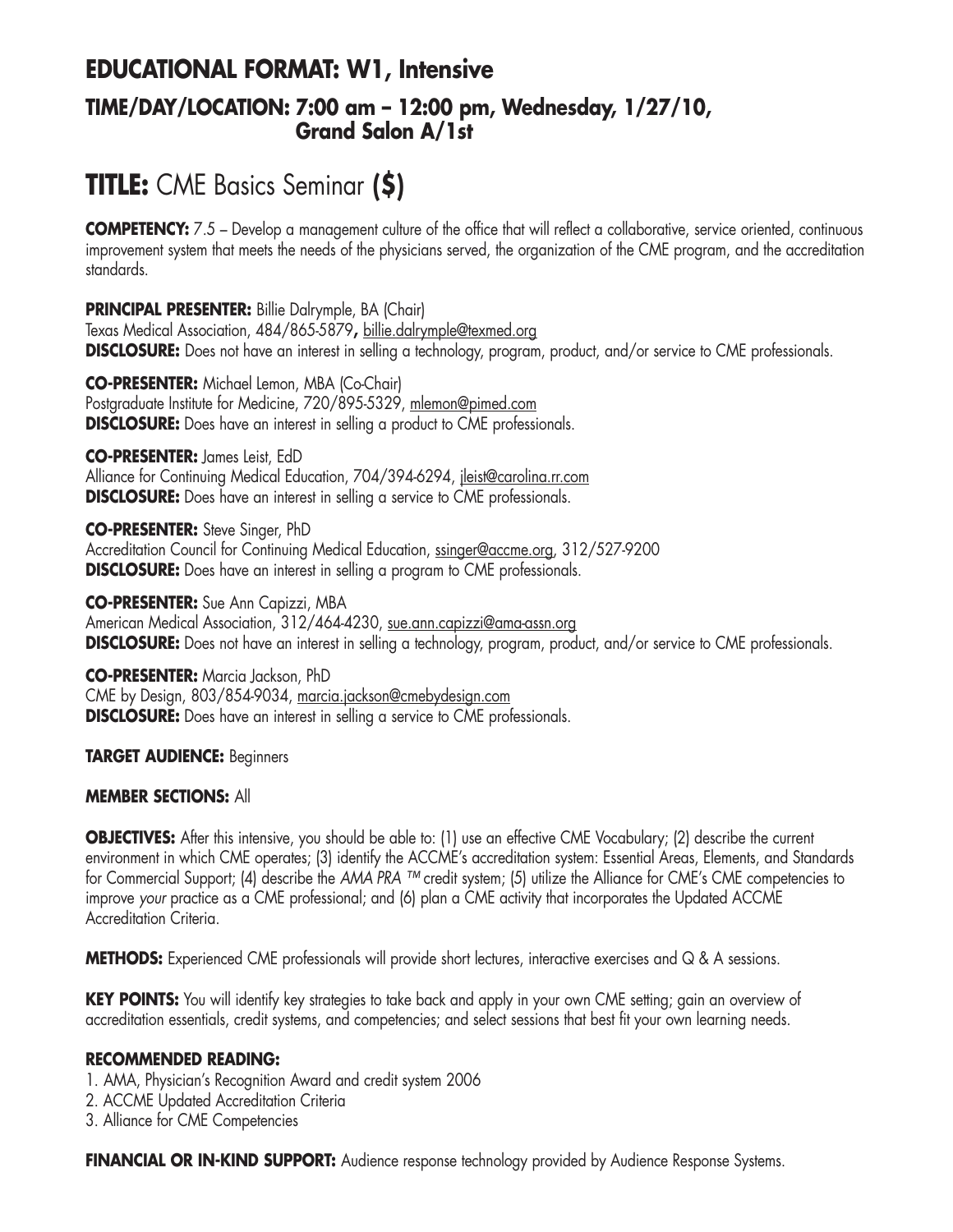## **EDUCATIONAL FORMAT: W2, Intensive**

### **TIME/DAY/LOCATION: 7:00 am – 12:00 pm, Wednesday, 1/27/10, Marlborough A-B/2nd; Prince of Wales/2nd; Cambridge/2nd**

**TITLE:** Advanced Seminar: CME 501- A Transformational Leadership Workshop **(\$)**

**COMPETENCY:** 6.4 – Promote and support appropriate change as an essential component of an effective CME program.

**PRINCIPAL PRESENTER:** Maureen Doyle-Scharff, MBA Pfizer Inc., 212/733-6360, maureen.doyle-scharff@pfizer.com **DISCLOSURE:** Does not have an interest in selling a technology, program, product, and/or service to CME professionals.

**CO-PRESENTER:** Dennis Wentz, MD (Keynote Speaker) WentzMiller & Associates LLC, 970/845-9910, dkwentz@aol.com **DISCLOSURE:** Does have an interest in selling a service to CME professionals.

**CO-PRESENTER:** Robert Fox, EdD University of Oklahoma, 405/325-2769, rfox@ou.edu **DISCLOSURE:** Does not have an interest in selling a technology, program, product, and/or service to CME professionals.

**CO-PRESENTER:** Dave Davis, MD Association of American Medical Colleges, 202/862-6275, ddavis@aamc.org **DISCLOSURE:** Does not have an interest in selling a technology, program, product, and/or service to CME professionals.

**CO-PRESENTER:** Joseph Green, PhD American College of Cardiology, 202/375-6692, jgreen@acc.org **DISCLOSURE:** Does have an interest in selling a service to CME professionals.

**CO-PRESENTER:** George Mejicano, MD University of Wisconsin School of Medicine & Public Health, 608/240-2204, mejicano@wisc.edu **DISCLOSURE:** Does not have an interest in selling a technology, program, product, and/or service to CME professionals.

**CO-PRESENTER:** Jann Balmer, PhD University of Virginia, 434/924-5950, jtb9s@virginia.edu **DISCLOSURE:** Does not have an interest in selling a technology, program, product, and/or service to CME professionals.

**CO-PRESENTER:** James Leist, EdD Alliance for Continuing Medical Education, 704/394-6294, jleist@carolina.rr.com **DISCLOSURE:** Does have an interest in selling a service to CME professionals.

**CO-PRESENTER:** Mike Saxton, MEd Pfizer Medical Education Group, 212/733-1342, Mike.Saxton@Pfizer.com **DISCLOSURE:** Does not have an interest in selling a technology, program, product, and/or service to CME professionals.

**CO-PRESENTER:** Nancy Davis, PhD National Institute for Quality Improvement and Education, 412/205-5368, ndavis@niqie.org **DISCLOSURE:** Does have an interest in selling a service to CME professionals.

**CO-PRESENTER:** Mark Schaffer, EdM SciMed, 646/416-5167, mschaffer@scimedny.com **DISCLOSURE:** Does not have an interest in selling a technology, program, product, and/or service to CME professionals.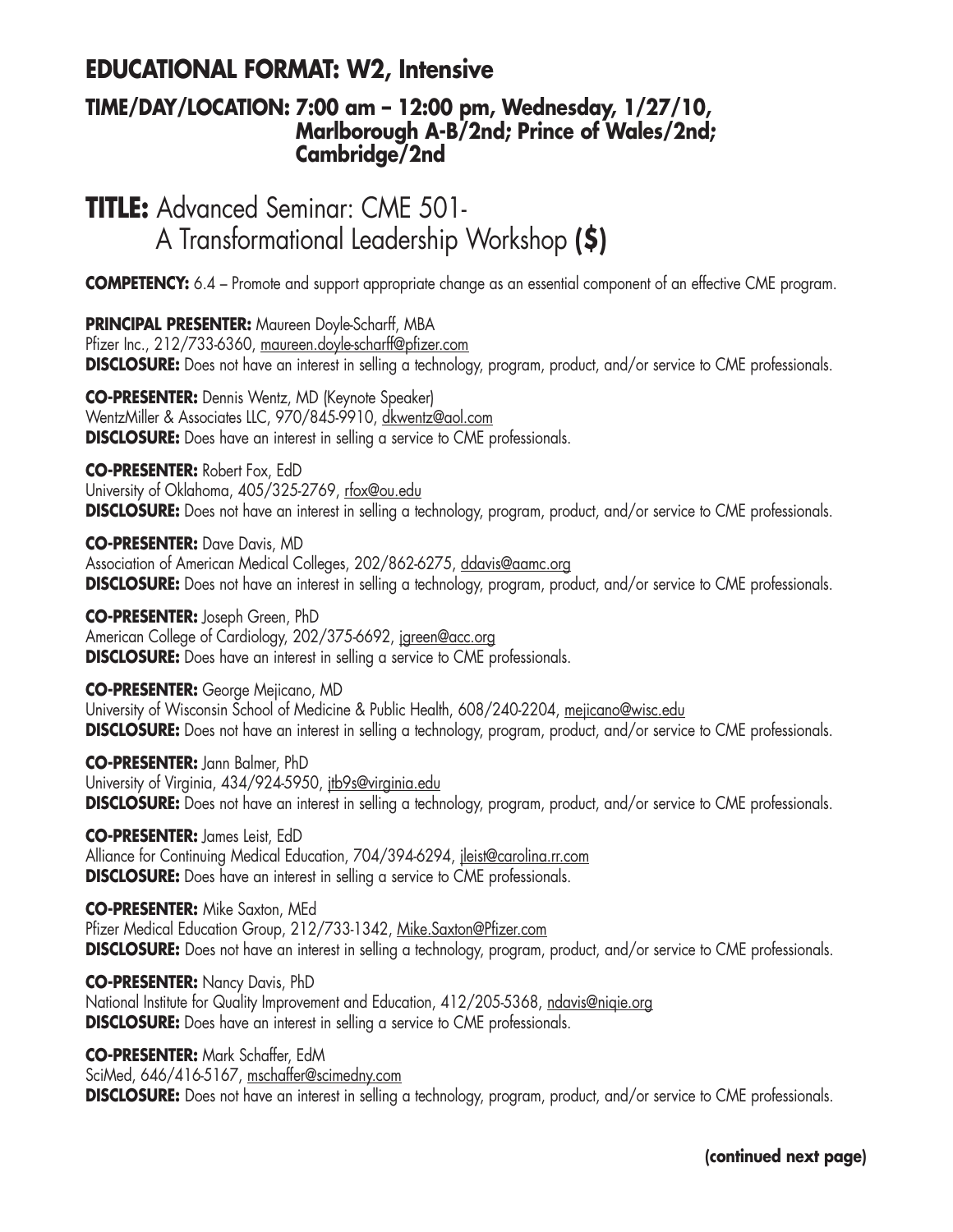## **EDUCATIONAL FORMAT: W2, Intensive (continued)**

### **TIME/DAY/LOCATION: 7:00 am – 12:00 pm, Wednesday, 1/27/10, Marlborough A-B/2nd; Prince of Wales/2nd; Cambridge/2nd**

**CO-PRESENTER:** Marcia Jackson, PhD

CME by Design, 803/854-9034, marcia.jackson@cmebydesign.com **DISCLOSURE:** Does have an interest in selling a service to CME professionals.

#### **CO-PRESENTER:** Shelly Rodrigues, MA

California Academy of Family Physicians, 415/345-8667, srodrigues@familydocs.org **DISCLOSURE:** Does not have an interest in selling a technology, program, product, and/or service to CME professionals.

**CO-PRESENTER:** Philip Dombrowski, MBA

Annenberg Center for Health Sciences at Eisenhower, 760/773-4533, pdombrowski@annenberg.net **DISCLOSURE:** Does not have an interest in selling a technology, program, product, and/or service to CME professionals.

**CO-PRESENTER:** Harry Gallis, MD Performance CME, 704/883-4077, performancecme@gmail.com **DISCLOSURE:** Does have an interest in selling a service to CME professionals.

#### **TARGET AUDIENCE:** Non-beginners

#### **MEMBER SECTIONS:** All

**OBJECTIVES:** A pre-conference workshop, targeting advanced (10+ years of experience) CME professionals, this session will address the critical needs of the CME arena in the area of transformational leadership. Participants will:

- 1. Recognize the urgent call for leaders and change-agents in the world of CME
- 2. Identify partners and collaborators to leverage for transformational change strategies
- 3. Develop and participate in communities of practice around transformational change
- 4. Develop a transformational change 'Plan of Action'

**METHODS:** A variety of methods will be utilized during this session including, but not limited to:

- 1. Motivational keynote speaker
- 2. Small group breakouts
- 3. Expert panel discussion
- 4. Audience response technology
- 5. Self-assessment
- 6. Post-activity follow-up

#### **KEY POINTS:**

- 1. The need for change in CME is here.
- 2. CME needs leaders to facilitate this change.
- 3. CME leaders need to understand how to facilitate change that positions CME as a relevant component of practice/performance improvement for healthcare professionals that leads to improvement patient care/outcomes.

#### **RECOMMENDED READING:**

- 1. Kotter, JP, Leading Change
- 2. Kotter, JP, A Sense of Urgency
- 3. Senge, PM, The Fifth Discipline: The Art and Practice of the Learning Organization Senge, PM, Kleiner, A, Roberts, C, Ross, R, Smith, B, The Fifth Discipline
- 4. Fieldbook: Strategies and Tools for Building a Learning Organization Schein, EH, Organizational Culture and Leadership

**FINANCIAL OR IN-KIND SUPPORT:** Audience response technology provided by VisionTree Software, Inc.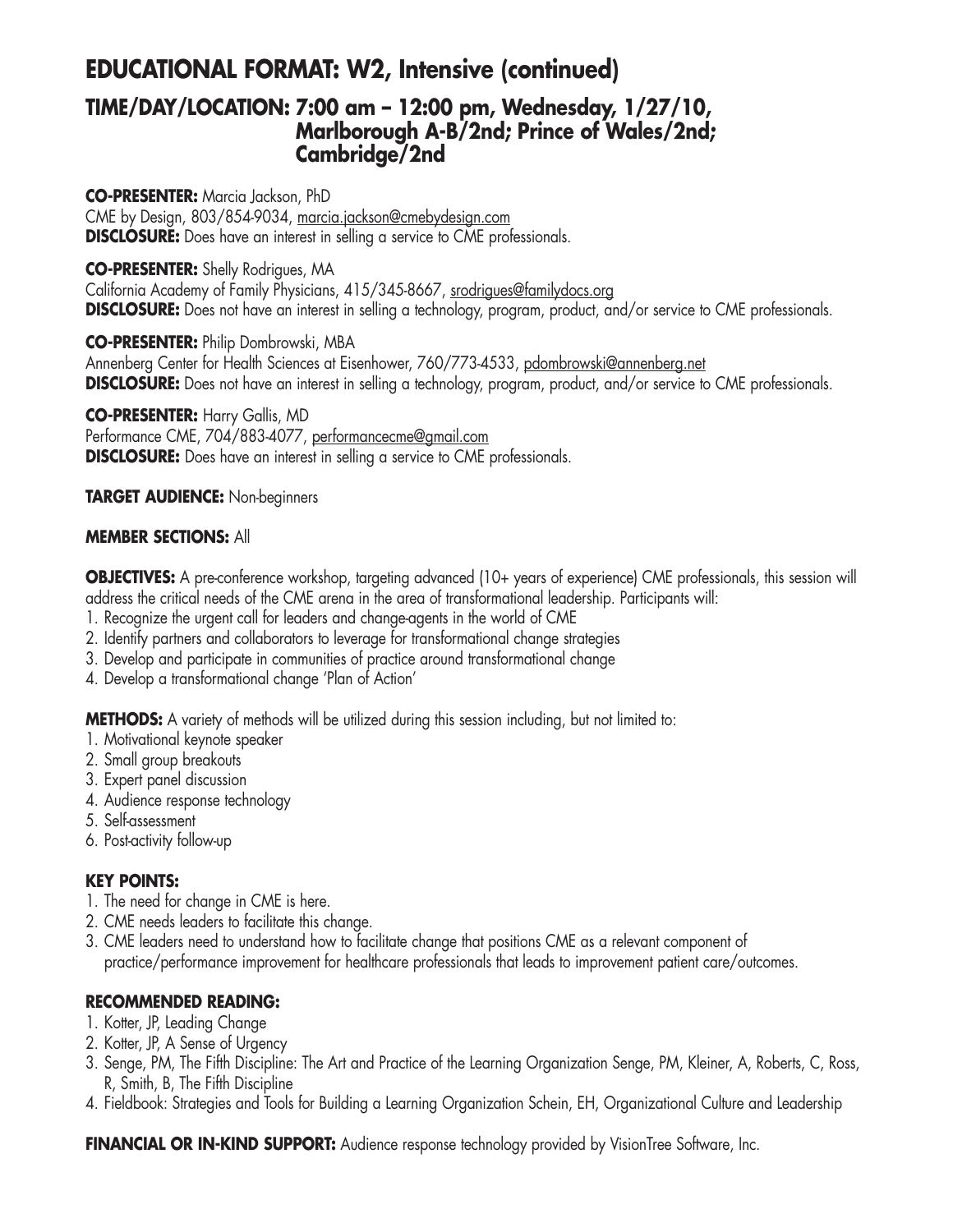### **EDUCATIONAL FORMAT: W3, Member Section Meeting (Federal Health Care Educators – All Conference Participants Welcome)**

### **TIME/DAY/LOCATION: 1:30 – 5:00 pm, Wednesday, 1/27/10, Jasperwood/3rd**

**LEADER:** Sylvia Scherr, MS Uniformed Services University, 301/295-0962, sscherr@usuhs.mil **DISCLOSURE:** Does not have an interest in selling a technology, program, product, and/or service to CME professionals

#### **LEADER:** Patricia Kenney, MS

Uniformed Services University, 301/295-1350, patricia.kenney@usuhs.mil **DISCLOSURE:** Does not have an interest in selling a technology, program, product, and/or service to CME professionals

**DESCRIPTION:** Federal laws and implementing regulations can appear to be at odds with some accreditation compliance requirements. Federal agencies have unique aspects to their education missions, with potential benefits of collaboration to the agencies and the public.

This will be primarily an interactive, round table discussion.

At the end of this meeting, participants should (1) have a broader understanding of the role of Federal CME providers; (2) be able to address CME compliance issues from a Federal perspective, and (3) have access to a network of persons at other Federal Agencies to share content, technologies, etc.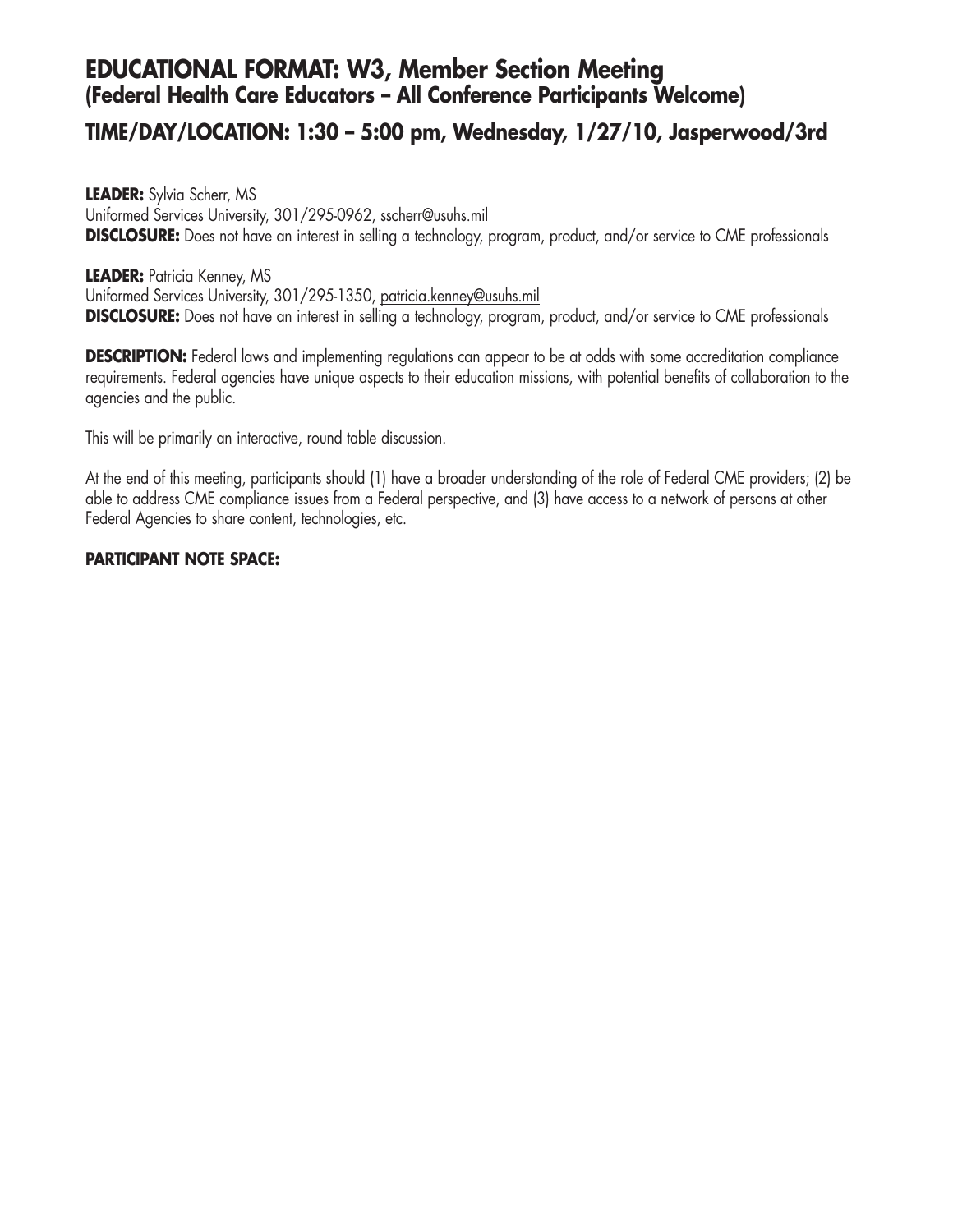## **EDUCATIONAL FORMAT: W4, Member Section Meeting (Health Care Education Associations – All Conference Participants Welcome)**

## **TIME/DAY/LOCATION: 1:30 – 5:00 pm, Wednesday, 1/27/10, Rosedown/3rd**

#### **LEADER:** Susan Cantrell, RPh

American Society of Health-System Pharmacists, 301/664-8866, scantrell@ashp.org **DISCLOSURE:** Does not have an interest in selling a technology, program, product, and/or service to CME professionals

**DESCRIPTION:** This meeting will include the following content:

- Update from the Alliance for Continuing Medical Education Board;
- Update on issues related to commercial support, best practices in seeking funding, and managing support for CME activities;
- Update on accreditation criteria, including case presentations and discussion on best practices for continued implementation;
- Presentation of Great Ideas Award, and
- Discussion of additional, timely topics affecting health care education associations.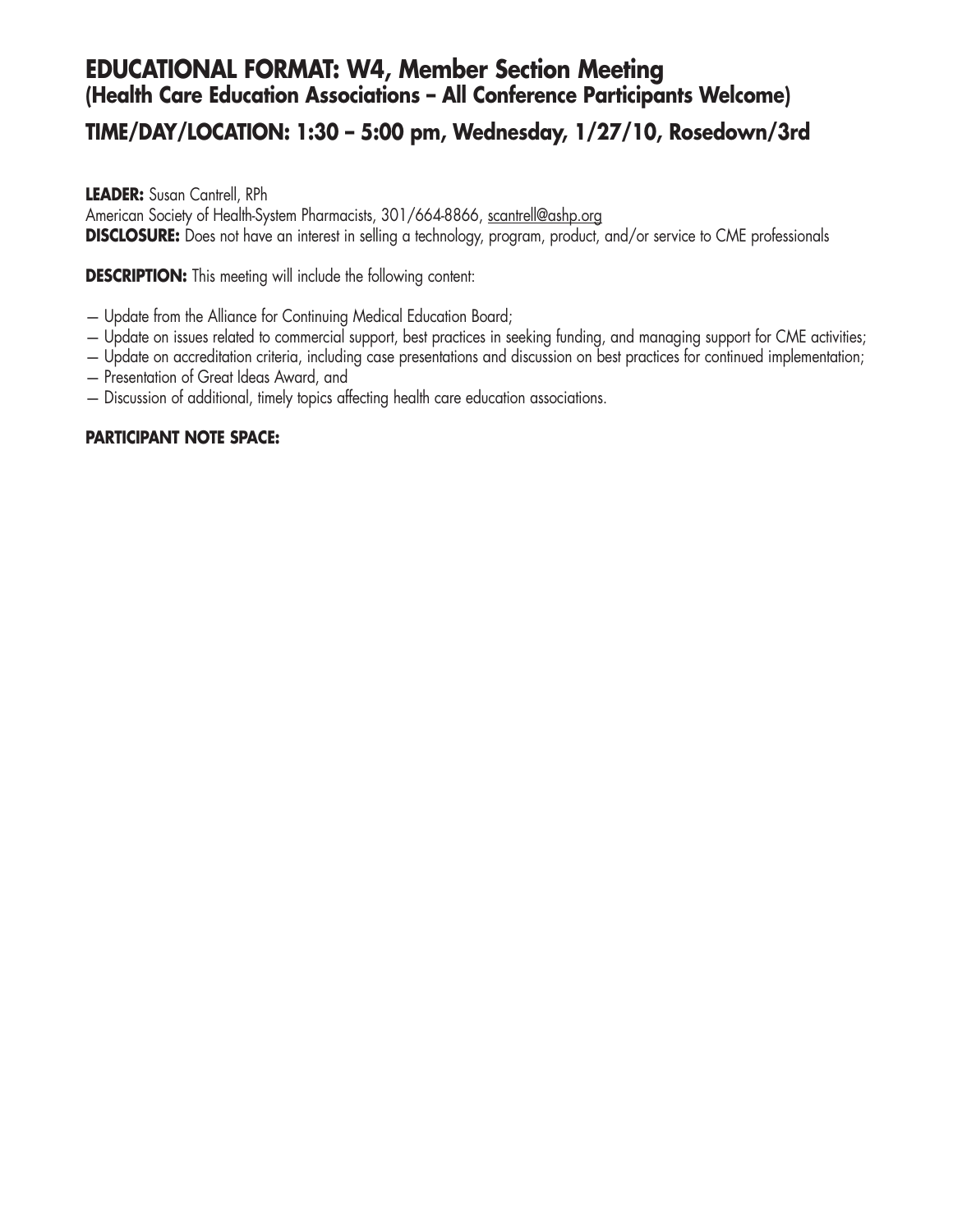## **EDUCATIONAL FORMAT: W5, Member Section Meeting (Hospitals and Health Systems – All Conference Participants Welcome)**

## **TIME/DAY/LOCATION: 1:30 – 5:00 pm, Wednesday, 1/27/10, Grand Salon A/1st**

**LEADER:** Linda Dupont, BA

Aurora Health Care, 414/448-1112, linda.sue.dupont@aurora.org

**DISCLOSURE:** Does not have an interest in selling a technology, program, product, and/or service to CME professionals.

**DESCRIPTION:** Collaboration with other CME professionals who work in similar settings can provide solutions to challenges presented in the planning and delivery of educational programs, including system changes necessary for accreditation.

This member section meeting will include the following contents and methods:

- Content: Issues, challenges, and programmatic changes necessary for accreditation compliance.
- Method: Mini-lectures.
- Content: Topics of interest to participants.
- Method: Identification via Hospital/Health Systems List Serv.
- Discussion via panel presentation(s) and Q&A.

At the completion of this meeting, participants should be able to

- Identify common issues of concern to CME professionals working in hospitals and/or health systems.
- Determine if their program needs to be changed, based on the Updated Accreditation Criteria.
- Consider solutions suggested by presenters, panel, and/or other participants.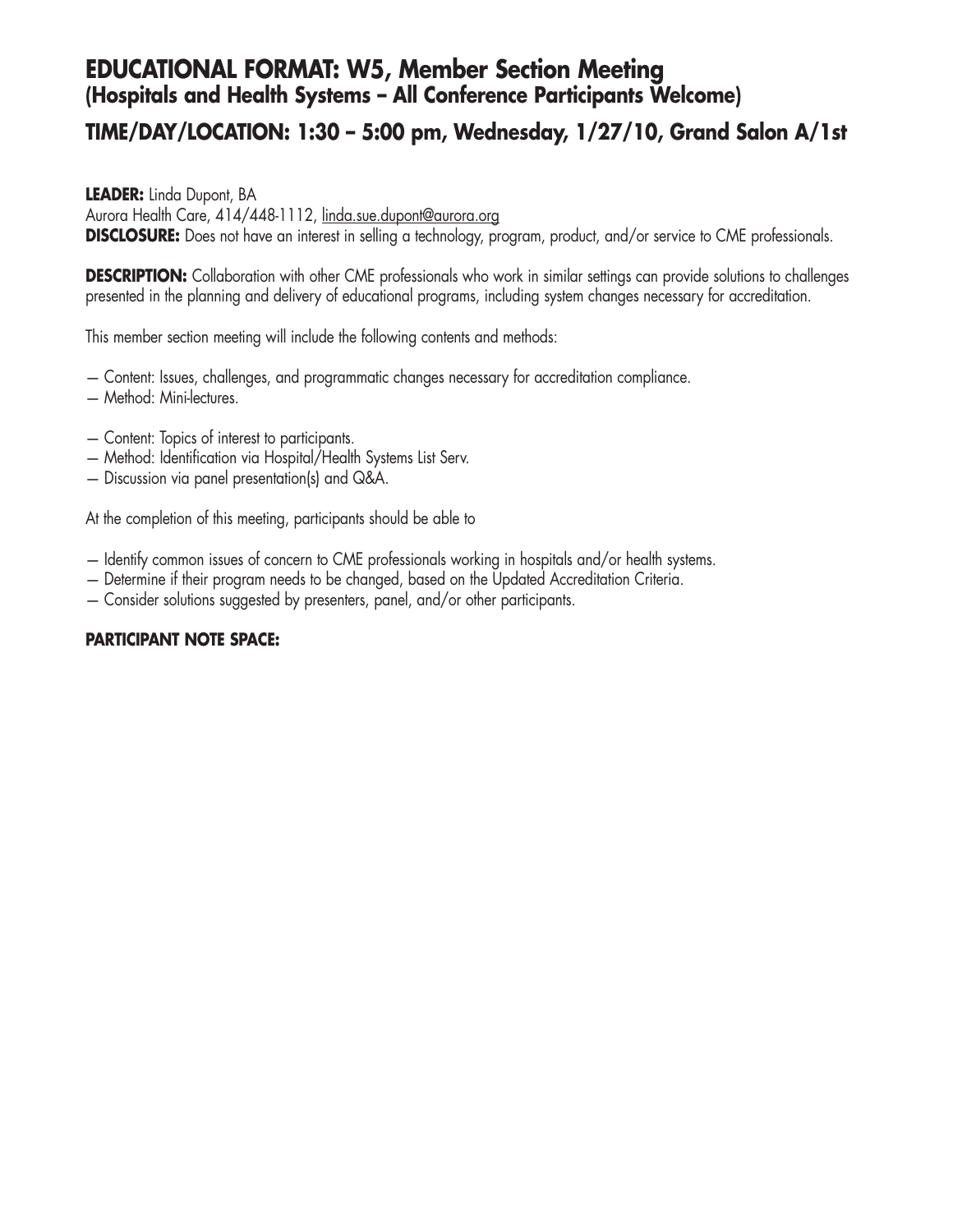### **EDUCATIONAL FORMAT: W6, Member Section Meeting (Medical Education and Communication Company Alliance [MECCA] - All Conference Participants Welcome)**

### **TIME/DAY/LOCATION: 1:30 – 5:00 pm, Wednesday, 1/27/10, Grand Salon B/1st**

**TITLE:** Medical Education Companies as Valued Stakeholders in the CME Enterprise

**LEADER:** Jan Perez, CCMEP CME Outfitters LLC, 240/243-1301, jperez@cmeoutfitters.com **DISCLOSURE:** Does not have an interest in selling a technology, program, product, and/or service to CME professionals.

**LEADER-ELECT:** Alicia Sutton, BSJ Omnia Education, 267/464-0996, asutton@omniaeducation.com **DISCLOSURE:** Does not have an interest in selling a technology, program, product, and/or service to CME professionals.

**DESCRIPTION:** It is a difficult time for CME, and specifically, for Medical Education companies. Our value to the CME enterprise is questioned, and in light of the Institute of Medicine (IOM) report, our future often seems uncertain. However, our strength is in our commitment to excellence, ideas, and entrepreneurial spirit, which drives innovation and creates positive change in education, clinical performance, and patient outcomes.

This yearly member section meeting for medical education and communication companies is an opportunity to come together to:

- 1. Look back at 2009;
- 2. Discuss the challenges we faced and those ahead;
- 3. Consider the impact of legislation and/or the IOM recommendations;
- 4. Identify opportunities, and
- 5. Propose ways to solidify our place at the CME table.

During this meeting, we will share results of the member survey to gauge the pulse and health of the Member Section and will create an action plan for 2010.

This meeting also includes presentations that will address the changing regulatory environment, creative uses of social media, results-drive CME collaboration, and just-in-time update in the industry.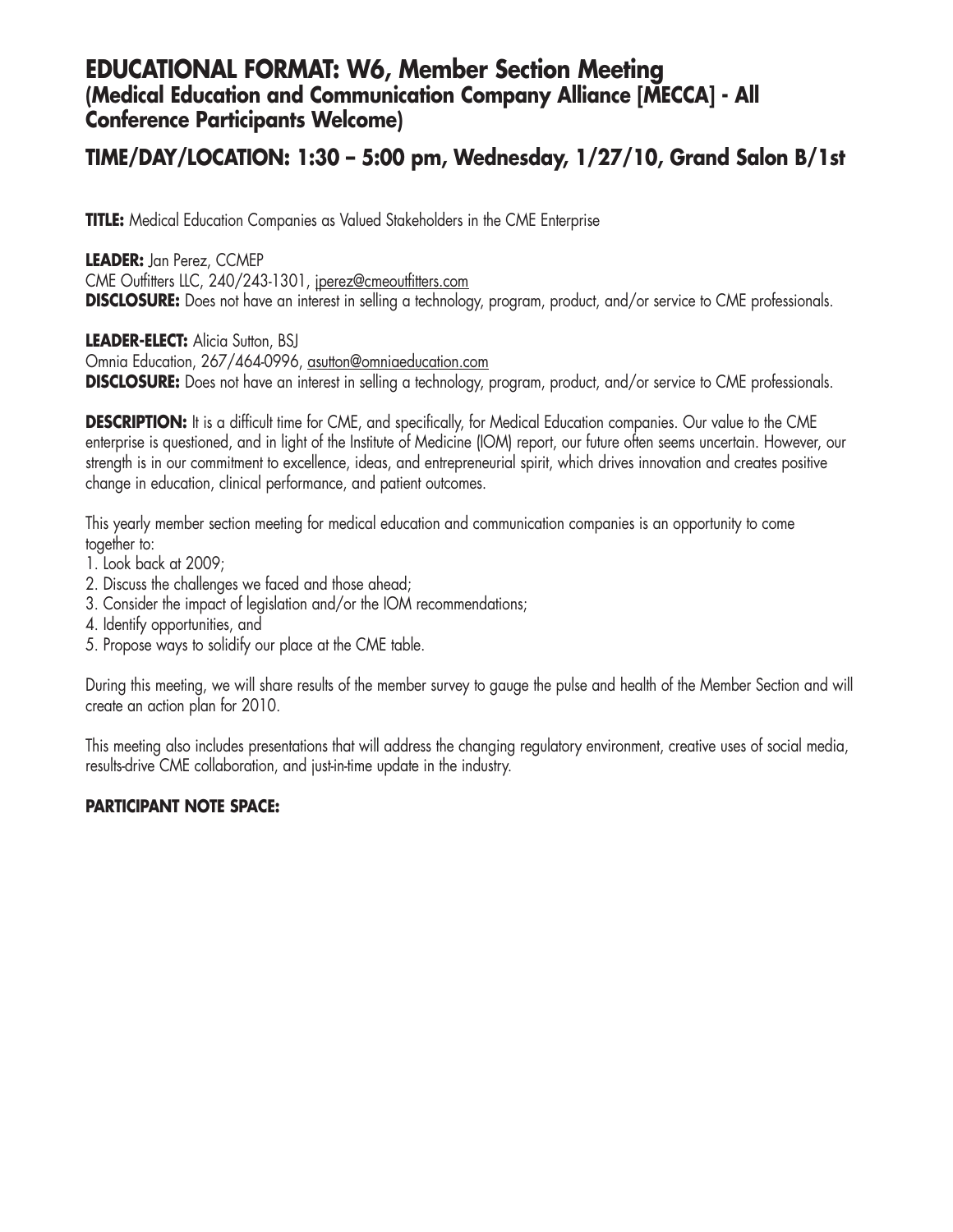## **EDUCATIONAL FORMAT: W7, Member Section Meeting (Medical Schools – All Conference Participants Welcome)**

### **TIME/DAY/LOCATION: 1:30 – 5:00 pm, Wednesday, 1/27/10, Marlborough A-B/2nd**

**LEADER:** Morris Blachman, PhD

University of South Carolina School of Medicine, 803/434-4211, blachman@sc.edu **DISCLOSURE:** Does not have an interest in selling a technology, program, product, and/or service to CME professionals.

#### **LEADER-ELECT:** Andrew Crim, BS

University of North Texas Health Sciences Center, 817/735-2644, acrim@hsc.unt.edu **DISCLOSURE:** Does not have an interest in selling a technology, program, product, and/or service to CME professionals.

**DESCRIPTION:** The content for and objectives of this meeting are as follows:

- Content: Presentation of Great Ideas Award
- Objective: Recognize and disseminate an innovative CME activity.
- Content: Update from the Alliance for Continuing Medical Education Board
- Objective: Share the Board's perspective with the member section.
- Content: Presentation of Value Statement for Medical Schools Member Section
- Objective: Provide an opportunity for discussion and suggestions for revisions of this Value Statement.
- Content: Discussion of Hot Topics
- Objective: Provide an opportunity for interactive discussion of key issues affecting CME.
- Content: Scholarship and Research in CME
- Objective: Provide an opportunity for interactive discussion of the role of scholarship in the planning and conducting of CME activities.
- Content: Identification of Other Hot Topics and Determination of Agenda for Follow-up Meeting
- Objective: Provide an opportunity for members to raise and share ideas and thoughts about issues or concerns that they believe need to be addressed.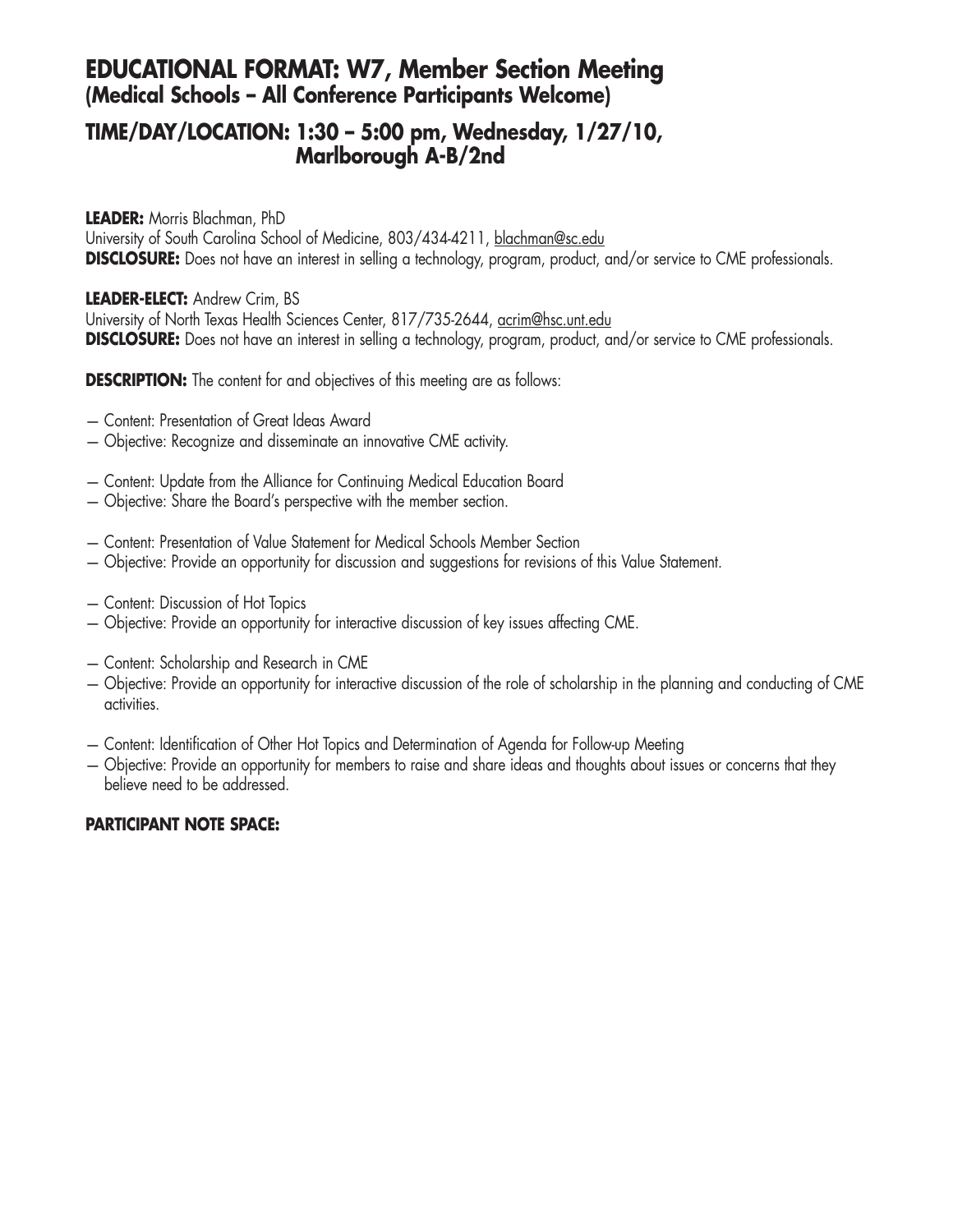## **EDUCATIONAL FORMAT: W8, Member Section Meeting (Medical Specialty Societies – All Conference Participants Welcome)**

## **TIME/DAY/LOCATION: 1:30 – 5:00 pm, Wednesday, 1/27/10, Grand Salon C/1st**

**LEADER:** Deborah Samuel, MBA American Academy of Pediatrics, 847/434-7097, dsamuel@aap.org **DISCLOSURE:** Does not have an interest in selling a technology, program, product, and/or service to CME professionals.

#### **EDUCATION PROGRAMMING WORK GROUP CHAIR:** Robert Bartel, MSc

The Endocrine Society, 301/951-2606, rbartel@endo-society.org **DISCLOSURE:** Does not have an interest in selling a technology, program, product, and/or service to CME professionals.

#### **COMMUNICATIONS WORK GROUP CHAIR:** Debbie Szczesniak, BA

College of American Pathologists, 847/832-7419, dszczes@cap.org **DISCLOSURE:** Does not have an interest in selling a technology, program, product, and/or service to CME professionals.

**DESCRIPTION:** The overall objective of the Medical Specialties Societies (MSS) Member Section Meeting is to stimulate thought and promote action through sharing of valuable information on CME topics.

MMS volunteers on the Education and the Communications Work Groups plan and implement this meeting based on member input. Emphasis is on the exchange of new and innovative ideas and "best practices". Nominees for the MSS "Great Idea Award" will share their submitted best practice. This is an excellent opportunity for MMS participants to explore new ways of tackling difficult CME issues through discussion and networking with their peers from within this member section.

This meeting will incorporate short lecture presentations, panel presentations on current hot topics with question and answer sessions, and informal sessions on new and pressing issues in CME.

At the conclusion of this meeting, participants should be able to:

- Identify common challenges of MMS as providers of CME;
- Evaluate and implement best practices of the Accreditation Council for Continuing Medical Education's updated criteria in daily CME unit operations;
- Discuss the Alliance competencies for CME professionals, and describe how these may be employed to strengthen the professional competence of our staff members, and
- Develop contacts with peers at other MSSs, who many serve as resources.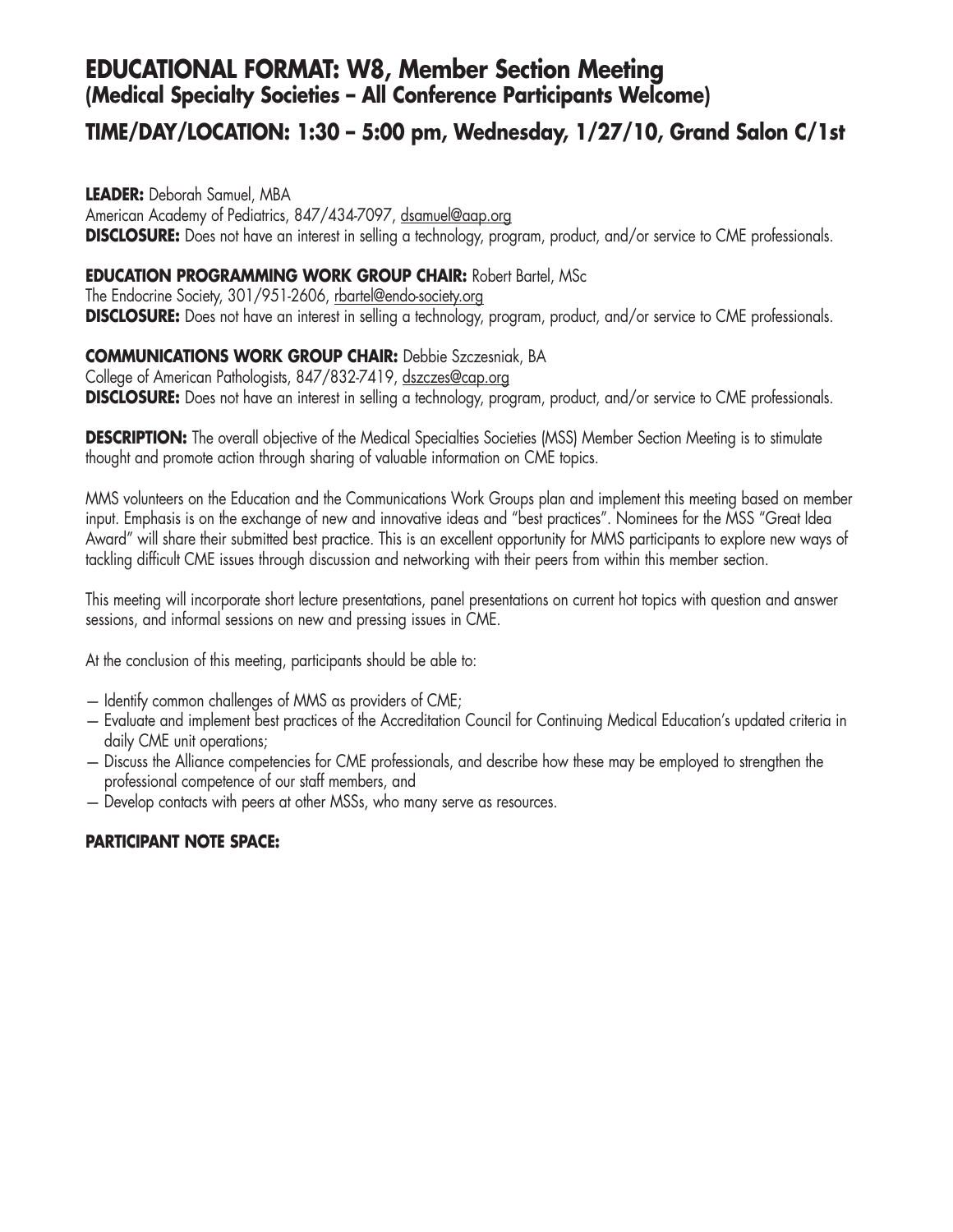### **EDUCATIONAL FORMAT: W9, Member Section Meeting (Pharmaceutical Alliance for Continuing Medical Education [PACME] – All Conference Participants Welcome)**

## **TIME/DAY/LOCATION: 1:30 – 5:00 pm, Wednesday, 1/27/10, Grand Salon D/1st**

#### **LEADER:** Pamela Mason, CCMEP

AstraZeneca, 302/885-1325, pamela.mason@astrazenica.com **DISCLOSURE:** Do not have an interest in selling a technology, program, product, and/or service to CME professionals.

#### **LEADER-ELECT:** Hilary Schmidt, PhD

sanofi-aventis, 908/981-5152, hilary.schmidt@sanofi-aventis.com **DISCLOSURE:** Do not have an interest in selling a technology, program, product, and/or service to CME professionals.

**DESCRIPTION:** This member section meeting is for all employees and retirees of the pharmaceutical, biotech, and/or device industry.

It will be an interactive session, utilizing actual examples and case studies that stimulate comments, discussion on best practices, and lead to suggestions that benefit participants.

This PACME meeting will begin by reviewing recent changes in CME-oriented guidelines and standards (e.g., Accreditation Council for Continuing Medical Education [ACCME], Institute of Medicine [IOM], Pharmaceutical Research and Manufacturers of America [PhRMA], etc.) and their impact on CME. It will progress into reviewing/evaluating examples of process and personal development initiatives through the use of practical examples and/or cases. Group discussion will focus on specific proactive action items for participants to implement in their own organizations, including ways in which industry and other CME professionals can demonstrate the value of CME to internal and external stakeholders (i.e., health care professionals [HCPs], government, patients, and the general public).

At the conclusion of this member section meeting, participants should be able to:

- Discuss shared values that are common among section members that lead to improvements within their CME departments and promote process and personal improvement;
- Adopt appropriate methods to continue to facilitate positive change in the CME industry;
- Develop communication plans with metrics that emphasize the benefits of CME to health care professionals and patients, and
- Strengthen advocacy for the value of CME to both internal and external stakeholders.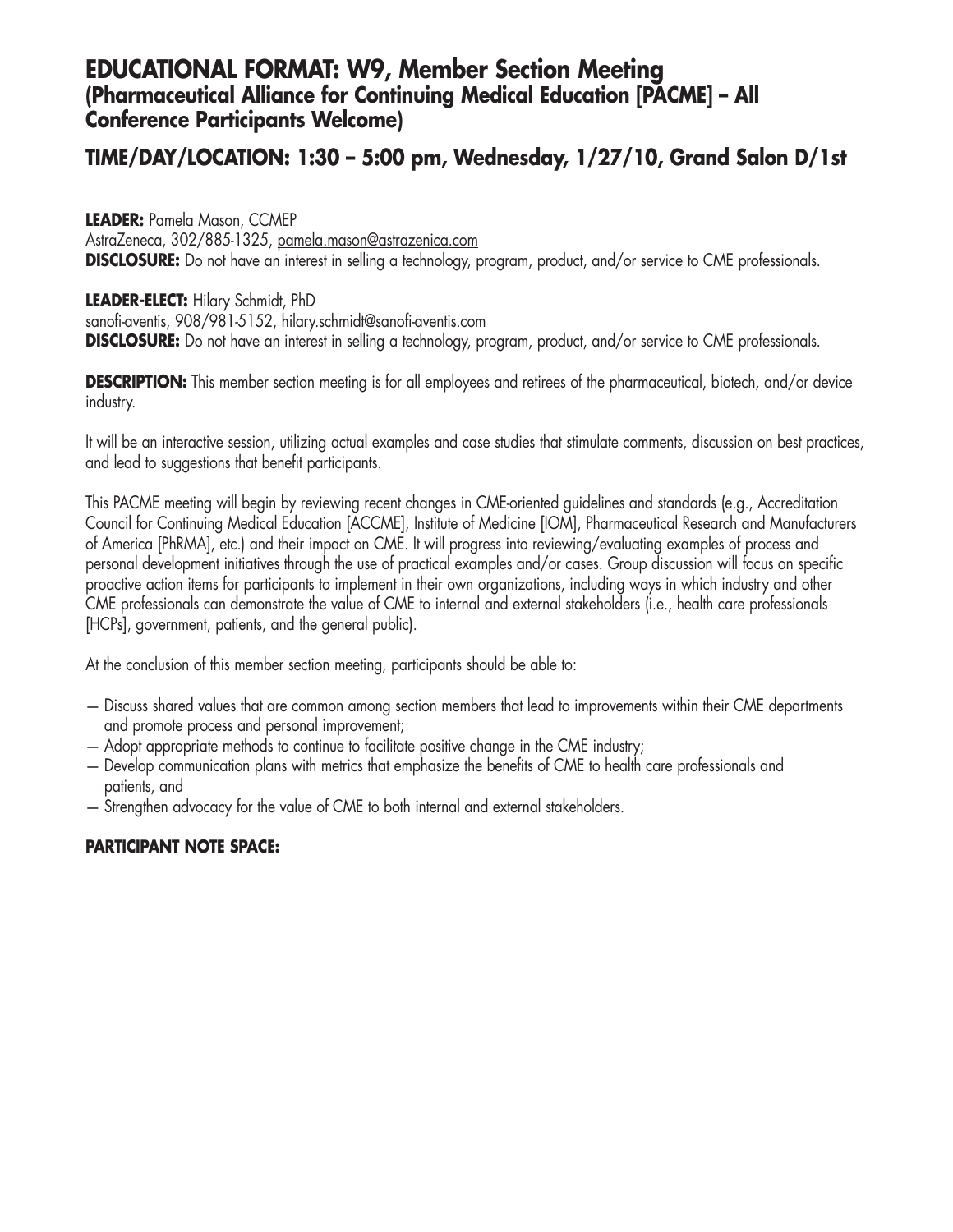### **EDUCATIONAL FORMAT: W10, Member Section Meeting (State Medical Societies – All Conference Participants Welcome)**

### **TIME/DAY/LOCATION: 1:30 – 5:00 pm, Wednesday, 1/27/10, Magnolia/3rd**

**LEADER:** Billie Dalrymple, BA Texas Medical Association, 512/370-1446, billie.dalrymple@texmed.org **DISCLOSURE:** Does not have an interest in selling a technology, program, product, and/or service to CME professionals.

#### **LEADER-ELECT:** Leslie Howell, BA

Pennsylvania Medical Society, 717/909-2624 **DISCLOSURE:** Does not have an interest in selling a technology, program, product, and/or service to CME professionals.

**DESCRIPTION:** This meeting is intended for staff and committee volunteers who work with state medical societies as accreditors of intrastate providers and/or as an Accreditation Council for Continuing Medical Education-accredited state medical society.

Its purpose is to share information on current issues in the accreditation of intrastate providers, as well as issues related to offering CME activities, and to identify a network of CME professionals who can be contacted for information and assistance throughout the year.

This meeting will cover the following content areas:

- Best practices for continued implementation of the Updated Criteria among state-accredited CME providers,
- Great Ideas Award,
- Updates form AMA regarding the credit system,
- Physician leadership in CME, and
- Any timely topics affecting state medical society involvement in CME.

The 2009-2010 goals of the State Medical Society (SMS) Member section are as follows:

- Increase SMS member in the Alliance (by communicating section activities to those who are not members [which could demonstrate the value of the Alliance for SMS functions] and identifying which states do not have representation in the Alliance)
- Continue to balance the content of the member section meeting (by offering topics of interest with open forum discussions).

The SMS member section is of value to CME in the following ways:

- Addresses local geographic needs (i.e., grass roots philosophy);
- Benefits members (by developing leadership skills, providing solutions to challenges in patient care, offering a source for CME credit, and complimenting advocacy efforts);
- Provides opportunities for state-mandated education requirements;
- Eliminates need to seek joint sponsorship for educational activities;
- Serves as a joint sponsor for educational partners within the state (e.g., county medical societies and specialty membership organizations);
- Serves as CME-accredited body in the state (which enables CME credit at the local level, promotes CME in the patient care environment, and provides opportunities for PI CME in the midst of quality data), and
- Provides a bridge for collaboration in state-wide quality projects to improve patient care.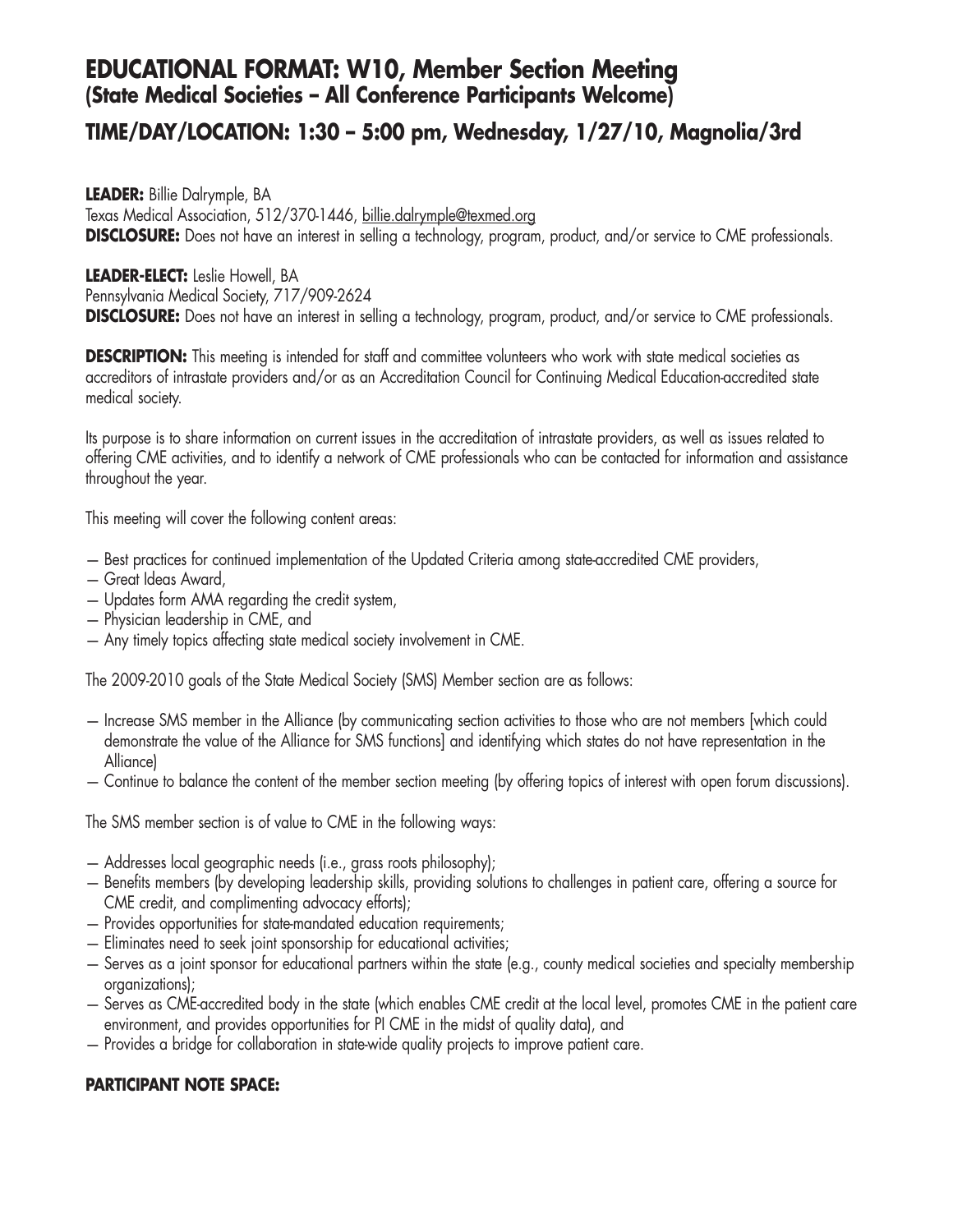# **EDUCATIONAL FORMAT: W11, Breakout TIME/DAY/LOCATION: 5:15 – 7:00 pm, Wednesday, 1/27/10, Grand Salon A/1st**

## **TITLE:** Mentor/Mentee Program – Featuring Frances Maitland Memorial Lecture

**COMPETENCY:** 8.1 – Engage in self-assessment, identify gaps in knowledge/practice, and design an individual learning plan for ongoing improvement.

#### **PRINCIPAL PRESENTER:** Lawrence Sherman, CCMEP

Prova Education, 215/285-6034, LS@provaeducation.com **DISCLOSURE:** Does not have an interest in selling a technology, program, product, and/or service to CME professionals.

#### **TARGET AUDIENCE:** All

#### **MEMBER SECTIONS:** All

**OBJECTIVES:** This session will enable Mentees (newcomers to CME and/or this meeting) to competently and confidently navigate the Alliance Annual Conference, select sessions to attend, identify networking opportunities, find resources, etc; and Mentors (experienced CME professionals) should be able to address the needs of Mentees, communicate knowledge and demonstrate skills effectively, and provide necessary resources and networking opportunities to best help Mentees within the context of this meeting and early career development.

**METHODS:** Mentors and Mentees will be matched according to provider type and/or geographic location as much as possible. Those who pre-register before the meeting will be sent contact information so they can communicate before arriving. Those who register on-site will be matched at this session.

**KEY POINTS:** (1) Successful mentoring requires a commitment of time from both the Mentor and Mentee both before and during the Annual Conference, communicating and doing some homework (self-assessment/identifying educational gaps, looking through the Advance Program for sessions and networking opportunities, gathering resources, etc.); and (2) communication of needs, goals, realistic expectations and responsibilities is essential.

**RECOMMENDED READING:** Mentor Mentee Program Materials on Alliance web site at www.acme-assn.org.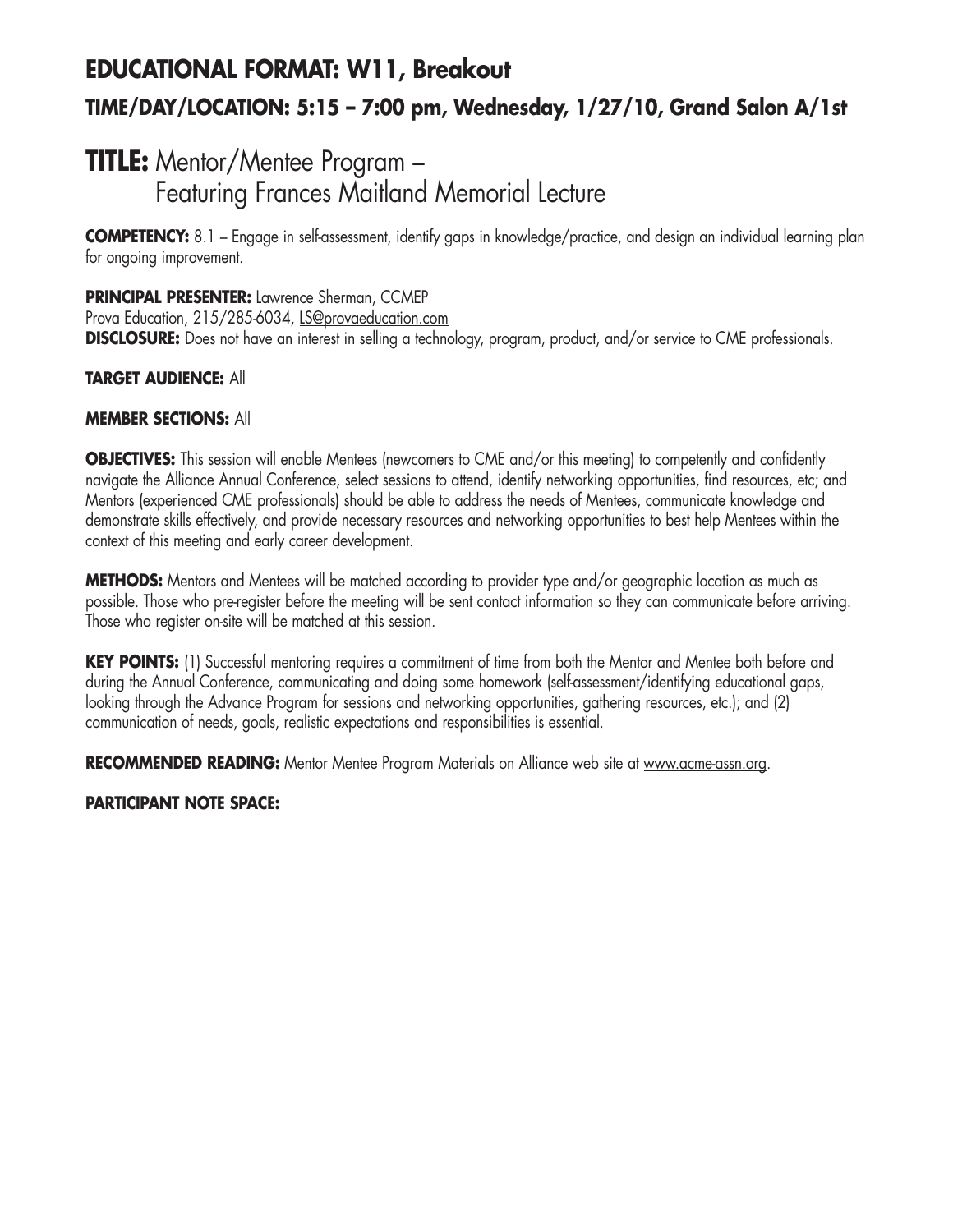# **EDUCATIONAL FORMAT: W12, Breakout TIME/DAY/LOCATION: 5:15 – 7:00 pm, Wednesday, 1/27/10, Grand Salon A/1st**

## **TITLE:** Mentor/Mentee Program – Featuring Frances Maitland Memorial Lecture

**COMPETENCY:** 8.3 – Promote professional development for self and staff.

#### **PRINCIPAL PRESENTER:** Dennis Wentz, MD

WentzMiller & Associates LLC, 970/845-9910, dkwentz@aol.com **DISCLOSURE:** Does have an interest in selling a service to CME professionals.

#### **TARGET AUDIENCE:** All

#### **MEMBER SECTIONS:** All

**OBJECTIVES:** At the conclusion of this session, attendees will understand the relevance of mentoring for CME professionals at every level. The session will also present useful strategies for mentoring processes related to practical exercises to identify individual personal and professional goals with educational opportunities during the Annual Conference, as well as resources of the Alliance and other relevant organizations for goal attainment.

**METHODS:** The Memorial Lecture was established in 2000 as a way to honor Frances Maitland and continue her legacy as CME's best known mentor. The purpose of this lecture is to emphasize the value of mentoring with the enthusiasm and spirit of Frances who embodied the essence of mentoring.

**KEY POINTS:** Mentoring is a tradition in CME, as either a formal or informal process. Mentoring has been proven to work, as evidenced by the many CME professionals who have been mentored by someone like Frances Maitland, who took the time to mentor. In the time that ideas and experiences are exchanged, the tradition of the mentoring process is continuously renewed.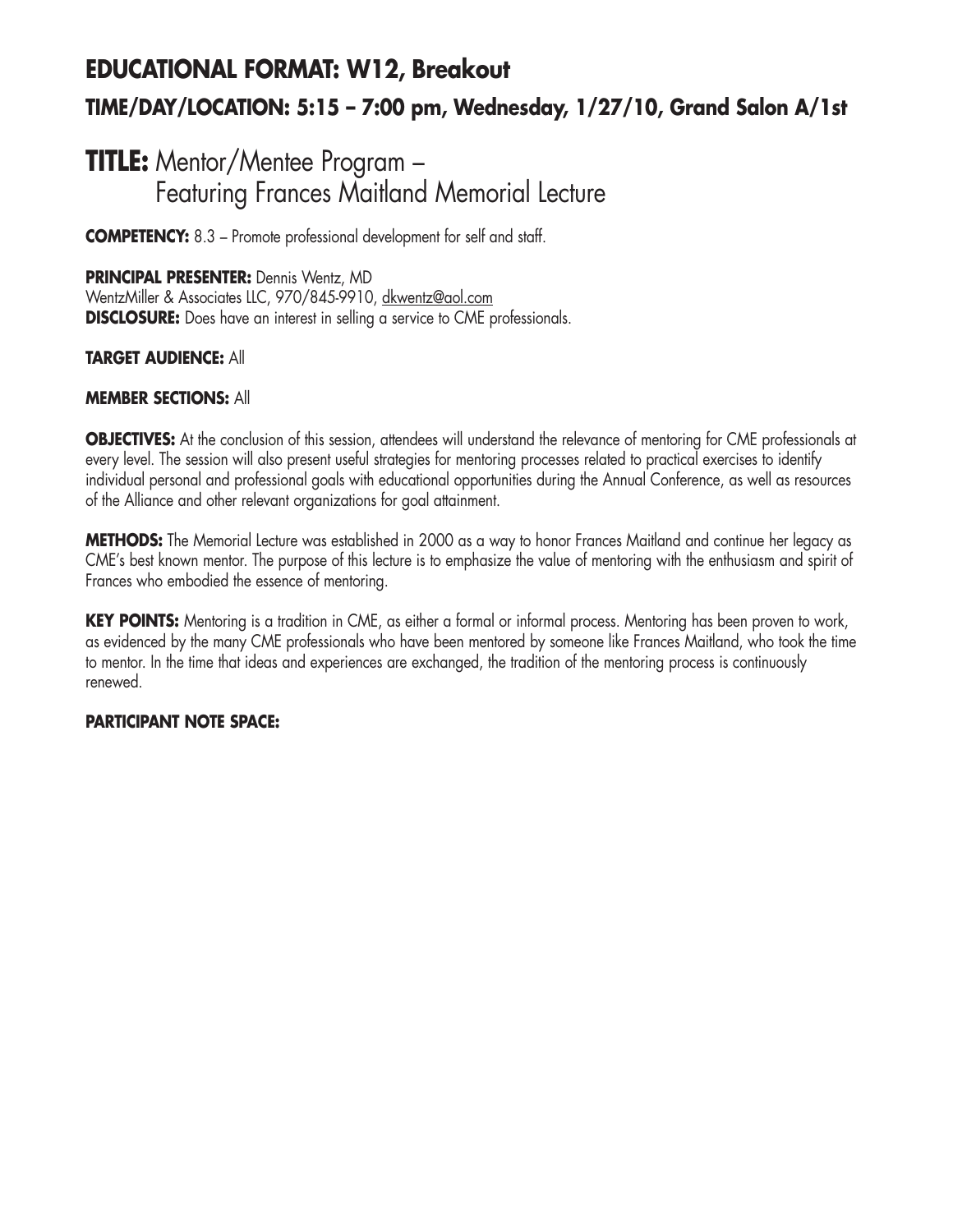## **EDUCATIONAL FORMAT: P1, Poster**

### **TIME/DAY/LOCATION: 7:30 am - 4:00 pm and 5:00 - 6:00 pm, Thursday, 1/28/10; 7:30 am - 4:00 pm, Friday, 1/29/10; 7:30 - 10:30 am, Saturday, 1/30/10, HEC A-C/2nd**

# **TITLE:** Who Is Driving Family Medicine CME?

**COMPETENCY:** 1.3 – Conduct, support, and/or apply educational research on how physicians learn and change.

**PRINCIPAL PRESENTER:** Doug Klein, MD University of Alberta, 780/407-6346, doug.klein@ualberta.ca **DISCLOSURE:** Does not have an interest in selling a technology, program, product, and/or service to CME professionals.

#### **TARGET AUDIENCE:** Beginners

#### **MEMBER SECTIONS:** All

**OBJECTIVES:** Considerable time and money is invested into continuing medical education (CME) for family physicians (FPs) but the effectiveness is uncertain. The participation of FPs as coordinators and teachers is unknown. The goal of this project was to describe the role of FPs in organizing and teaching CME events that are accredited for FPs.

**METHODS:** Information about accredited CME events was requested from universities, the College of Family Physicians of Canada and pharmaceutical companies. Location, coordinating site, organizing committee members, teaching faculty, and format were recorded from each event. The number and proportion of FPs involved was calculated and compared.

**KEY POINTS:** A total of 314 CME events were collected, comprising a total of 1472 hours of CME. From the CME events collected, there were 1730 organizing committee members and 1647 teachers. FPs comprise 59% of the organizing committees and 17% of the teachers. Significant differences in the numbers of FP planners and teachers were related to organizing group, format, location and expected audience composition. The accreditation requirement for FPs on organizing committee likely helps preserve a reasonable proportion of FP organizers but not teachers in FP CME. Low level of family physician teachers in CME may be due to FPs not selecting FP teachers or that the FP teaching pool is inadequate.

**FINANCIAL OR IN-KIND SUPPORT:** Janus Research Grant - College of Family Physicians of Canada.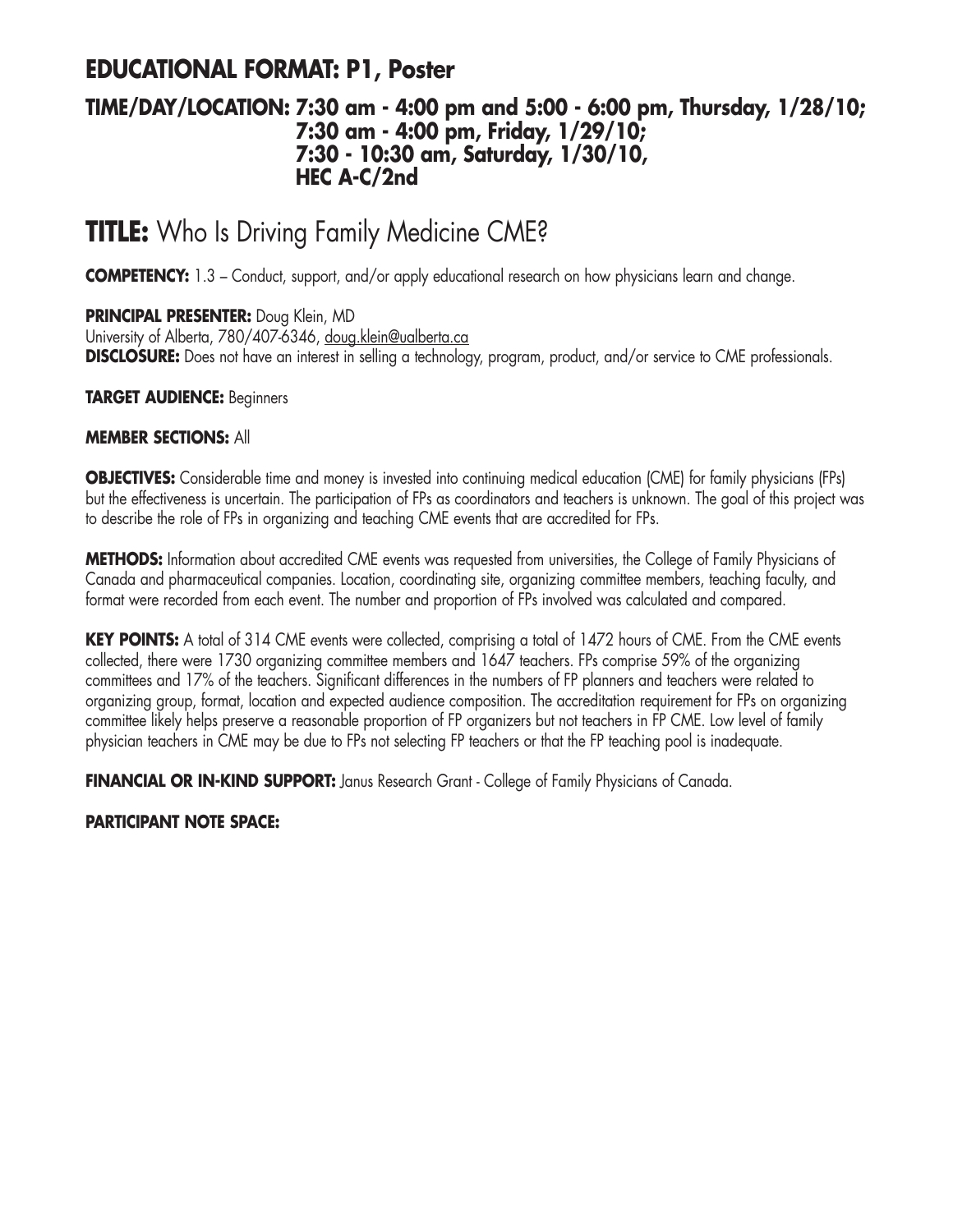## **EDUCATIONAL FORMAT: P2, Poster**

### **TIME/DAY/LOCATION: 7:30 am - 4:00 pm and 5:00 - 6:00 pm, Thursday, 1/28/10; 7:30 am - 4:00 pm, Friday, 1/29/10; 7:30 - 10:30 am, Saturday, 1/30/10, HEC A-C/2nd**

# **TITLE:** The CME Professional: Channels to Improved Patient Care

**COMPETENCY:** 5.1 – Identify and collaborate with critical internal partners, including the quality improvement unit, performance improvement unit, the library, patients, and other related units, to accomplish the CME mission.

#### **PRINCIPAL PRESENTER:** Nancy DeRita

St. John Hospital and Medical Center, 313/343-3877, nancy.derita@stjohn.org **DISCLOSURE:** Does not have an interest in selling a technology, program, product, and/or service to CME professionals.

#### **CO-PRESENTER:** Steven Minnick, MD

St. John Hospital and Medical Center, 313/343-3877, steven.minnick@stjohn.org **DISCLOSURE:** Does not have an interest in selling a technology, program, product, and/or service to CME professionals.

**TARGET AUDIENCE:** Non-beginners

#### **MEMBER SECTIONS:** All

**OBJECTIVES:** (1) To determine physician performance gaps or learning needs identified through collecting, analyzing and evaluating existing hospital data. (2) Using the performance gaps and learning needs, to address them in Regularly Scheduled Series. (3) Learning how to move from traditional CME to embracing a paradigm that is based on performance gaps, needs data, and adult learning principles. (4) To enhance the CME Professional's general knowledge of the medical field, and the ability to provide guidance to medical staff.

**METHODS:** Obtain necessary support from hospital administrators, QA Departments, and physicians to successfully develop needs-based CME. Work closely with RSS departmental coordinators to ensure proper content, documentation, etc are provided to meet the ACCME's Update Criteria. Involve yourself & improve patient care by acquiring knowledge in medical practice.

**KEY POINTS:** \*CME Professionals should meet with key physicians, administrators, department coordinators, QA Departments, etc. to discuss the strategies in identifying performance gaps. \*Look for opportunities to discuss the evolution of CME from the traditional lecture to programs based on needs data. \*Work closely with your RSS departmental coordinators to identify gaps and resolve them.\*Performance Improvement CME will allow CME Professionals to acquire skills and knowledge to learn new approaches to education and further their knowledge in medical practice. The Ultimate goal is improvement in patient care.

#### **RECOMMENDED READING:**

- 1. Competency Areas for CME Professionals
- 2. ACCME Updated Criteria
- 3. AMA Booklet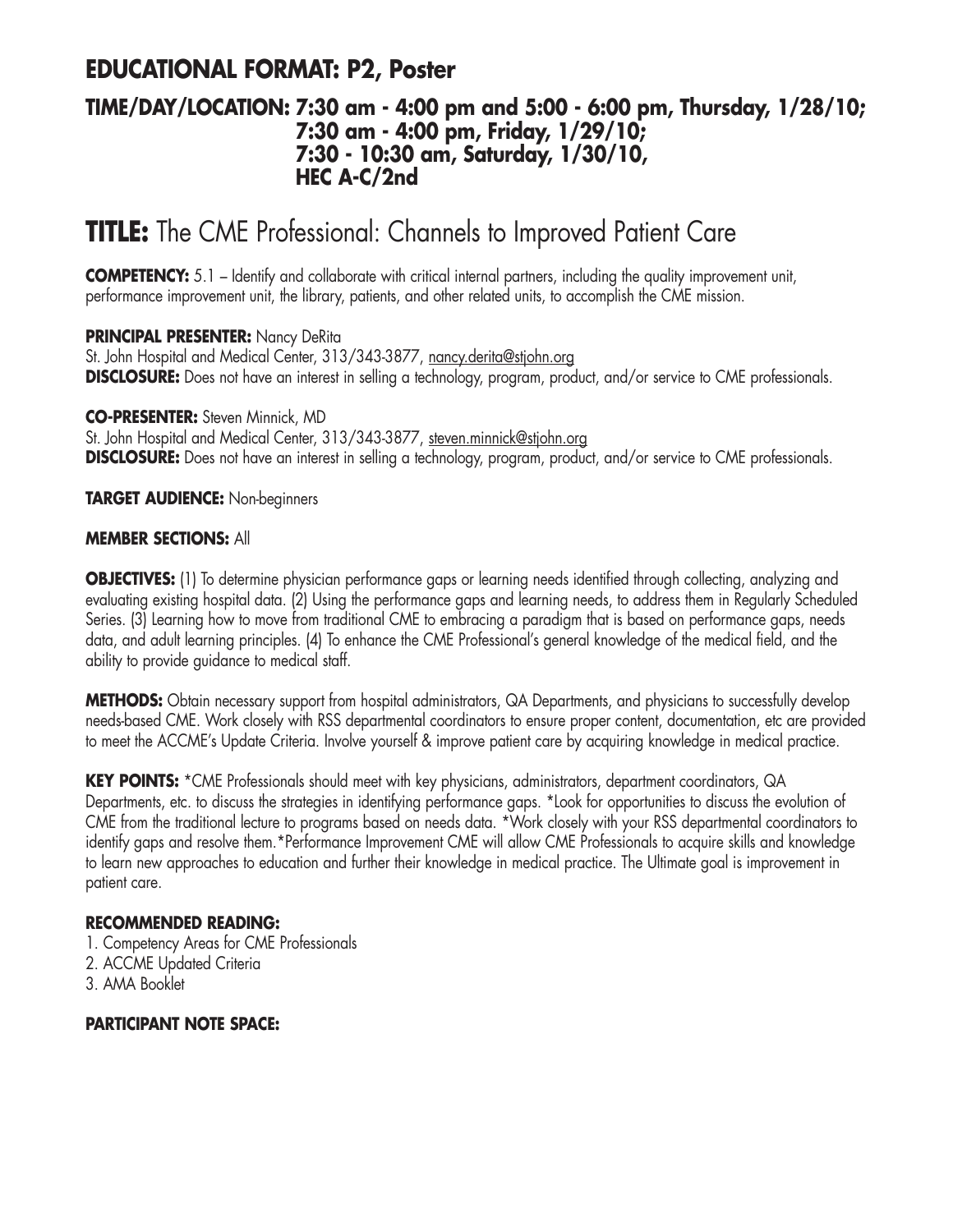## **EDUCATIONAL FORMAT: P3, Poster**

### **TIME/DAY/LOCATION: 7:30 am - 4:00 pm and 5:00 - 6:00 pm, Thursday, 1/28/10; 7:30 am - 4:00 pm, Friday, 1/29/10; 7:30 - 10:30 am, Saturday, 1/30/10, HEC A-C/2nd**

# **TITLE:** Pathways to Better Care for Cancer Patients: A Model Gap Analysis Process and Outcomes

**COMPETENCY:** 2.2 – Identify physician learning needs using data, especially clinical practice data.

**PRINCIPAL PRESENTER:** Karen Overstreet, EdD

Wolters Kluwer Health Medical Research, 267/481-0183, karen.overstreet@wolterskluwer.com **DISCLOSURE:** Does not have an interest in selling a technology, program, product, and/or service to CME professionals.

**CO-PRESENTER:** Betsy Dennison, MS

OptumHealth Education, 973/647-6917, betsy.dennison@optumhealtheducation.com **DISCLOSURE:** Does not have an interest in selling a technology, program, product, and/or service to CME professionals.

**CO-PRESENTER:** James Epstein, MD Imedex, LLC, 314/304-1739, J.Epstein@imedex.com **DISCLOSURE:** Does not have an interest in selling a technology, program, product, and/or service to CME professionals.

**TARGET AUDIENCE:** Non-beginners

#### **MEMBER SECTIONS:** All

**OBJECTIVES:** After viewing this poster and reflecting on their own practice, CME professionals should be able to (1) describe a multi-faceted model for educational gap analysis & outcomes, (2) explain the benefits of including both educators & clinicians in the gap analysis process, (3) apply the identified gaps to other heterogeneous, life-threatening diseases, and (4) identify opportunities for applying this model in their own work settings.

**METHODS:** Poster will describe a dynamic gap analysis that included learner surveys, market research, synthesis of expert opinion, and meetings (using nominal group technique) of academic & community clinicians & education providers with relevant experience. Timelines, deliverables, & lessons learned will be described. Handouts will be provided.

**KEY POINTS:** Challenges to optimal treatment of cancers such as multiple myeloma include complex biology & disease heterogeneity, and the need to ensure that treatment is effective, as well as adapted to patients' needs and preferences. Abundant new data make it difficult for physicians to translate current research into practice. Clinicians treating this and other similarly complex diseases should be able to select individualized treatment regimens, manage toxicities w/dosage adjustments, translate data to practice, and communicate effectively with other clinicians & patients. Case study presented will model how gap analysis can help improve application of new data. (Competencies: 1.3, 2.2, 2.6, 4.1, 5.2.)

**RECOMMENDED READING:** Overstreet KM, Golden GG. The William Campbell Felch/Wyeth Ayerst Award for Research in CME (Use and Incorporation of CME: A Survey of US Oncologists, which was presented at the Alliance for Continuing Medical Education Annual Conference. Orlando, FL. January 30–Feb 2, 2002). Alliance for CME Almanac. 2002; 24(4): 5-6.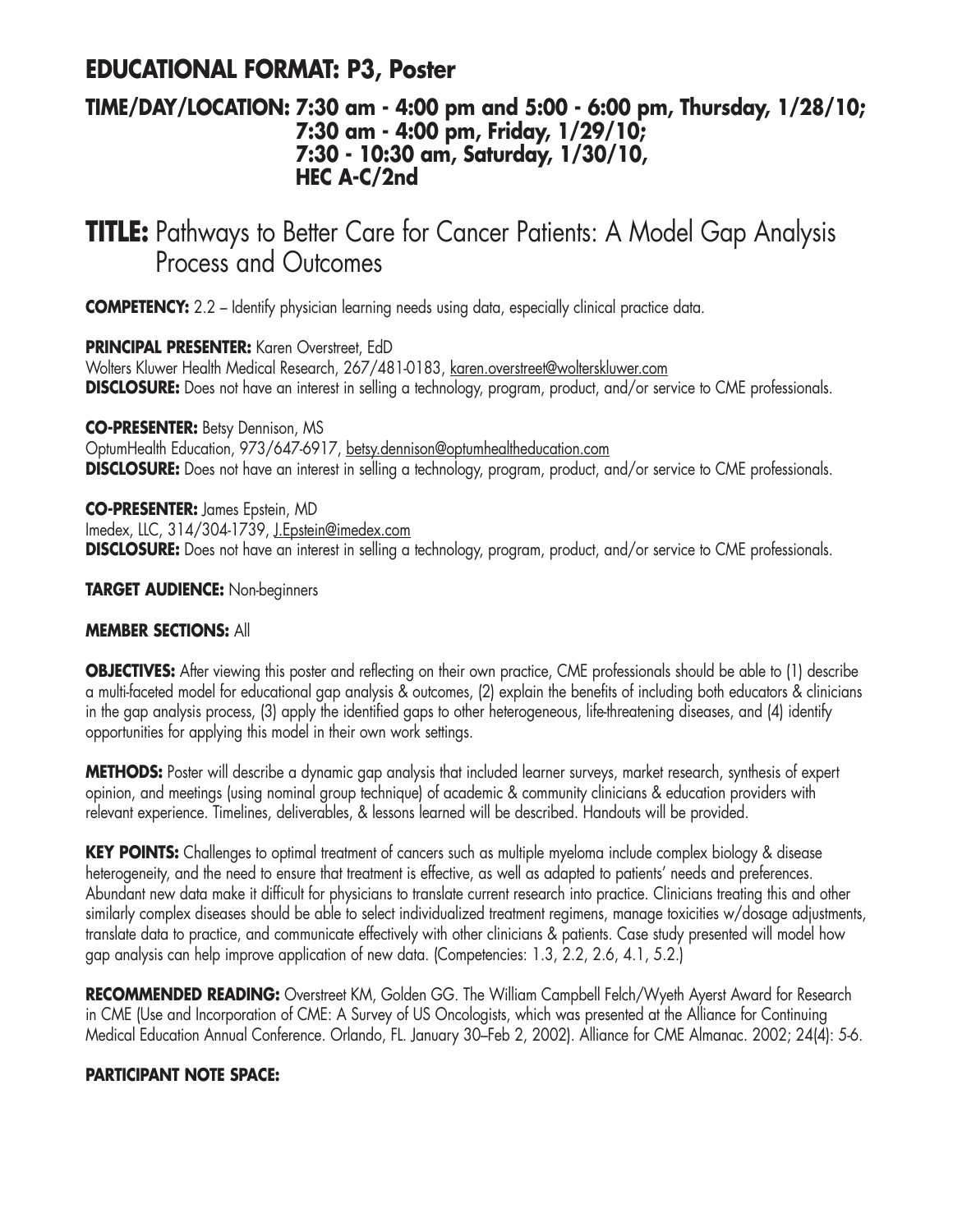## **EDUCATIONAL FORMAT: P4, Poster**

### **TIME/DAY/LOCATION: 7:30 am - 4:00 pm and 5:00 - 6:00 pm, Thursday, 1/28/10; 7:30 am - 4:00 pm, Friday, 1/29/10; 7:30 - 10:30 am, Saturday, 1/30/10, HEC A-C/2nd**

# **TITLE:** Utilization of Internet Searching and Learning CME in a Pediatric Health System

**COMPETENCY:** 2.3 – Facilitate physician self-assessment, self-directed learning and evaluation using appropriate data.

**PRINCIPAL PRESENTER:** Jason Olivieri, MPH Nemours Children's Clinic, 904/697-3877, jolivier@nemours.org **DISCLOSURE:** Does not have an interest in selling a technology, program, product, and/or service to CME professionals.

**CO-PRESENTER:** Adam Powers Nemours Foundation, 904/697-4039, apowers@nemours.org **DISCLOSURE:** Does not have an interest in selling a technology, program, product, and/or service to CME professionals.

**CO-PRESENTER:** Pamela Arn, MD Nemours Children's Clinic, 904/697-3586, parn@nemours.org **DISCLOSURE:** Does not have an interest in selling a technology, program, product, and/or service to CME professionals.

#### **TARGET AUDIENCE:** Beginners

#### **MEMBER SECTIONS:** All

**OBJECTIVES:** To describe (1) development and (2) utilization of Internet searching and learning CME in a pediatric health system.

**METHODS:** Describe utilization patterns of evidence-based medicine resources and Internet searching and learning CME among Nemours' approximately 400 specialty and subspecialty physicians.

**KEY POINTS:** Nemours, one of the nation's largest pediatric health care systems, partnered with the Center for Health Evidence (University of Alberta) to enhance the quality of patient care through a point-of-care clinical decision support tool (InfoLink) offering simultaneous access to Electronic Medical Records and knowledge-based resources (e.g. journals, algorithms, syntheses, practitioner forums). Internet searching and learning CME was added to InfoLink in early 2009. Information regarding utilization will be very helpful to other providers considering this new format of CME.

**RECOMMENDED READING:** Sinusas K. Internet point of care learning at a community hospital. J Cont Educ Health Prof 2009;29:39-43.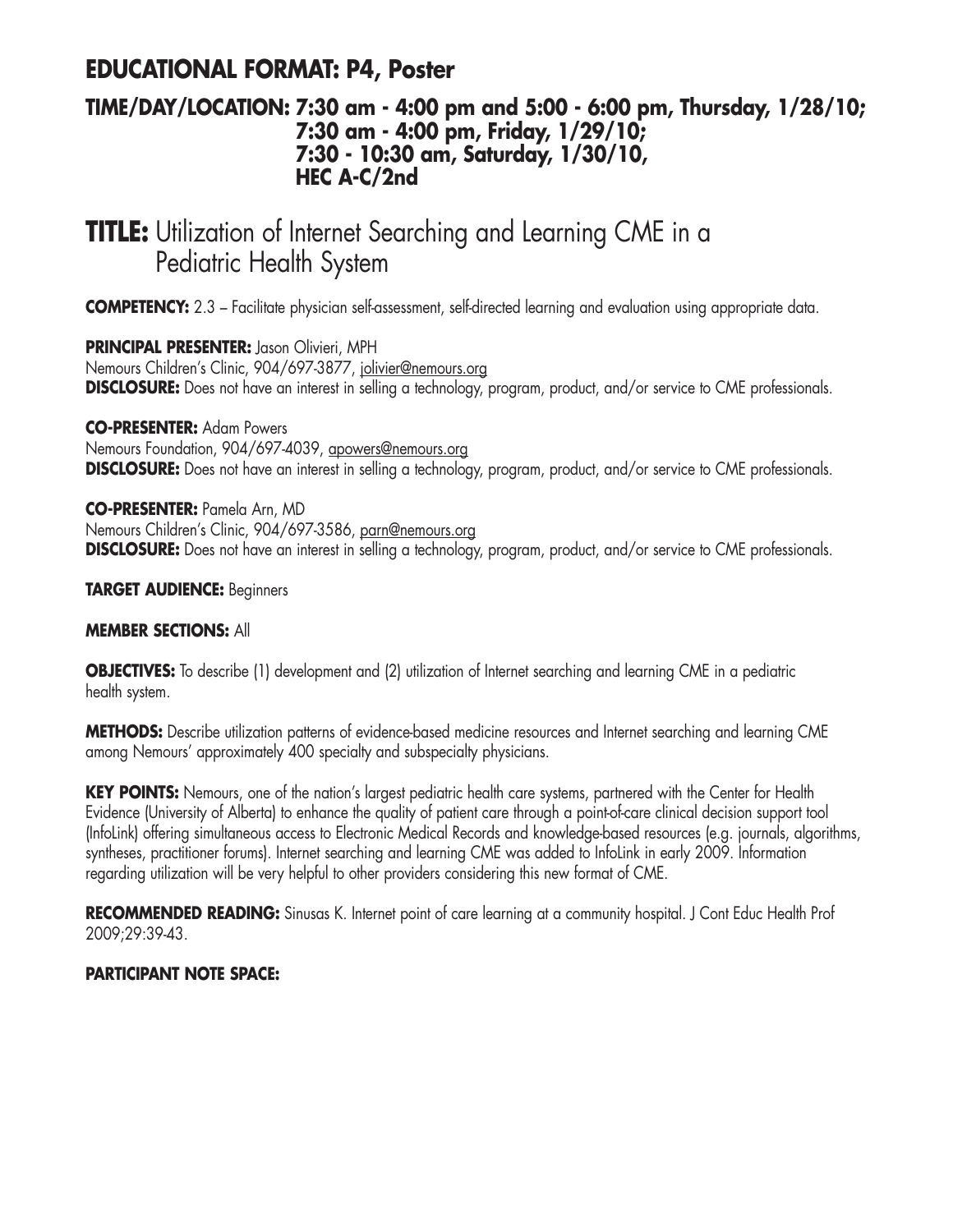# **EDUCATIONAL FORMAT: P5, Poster (Cancelled)**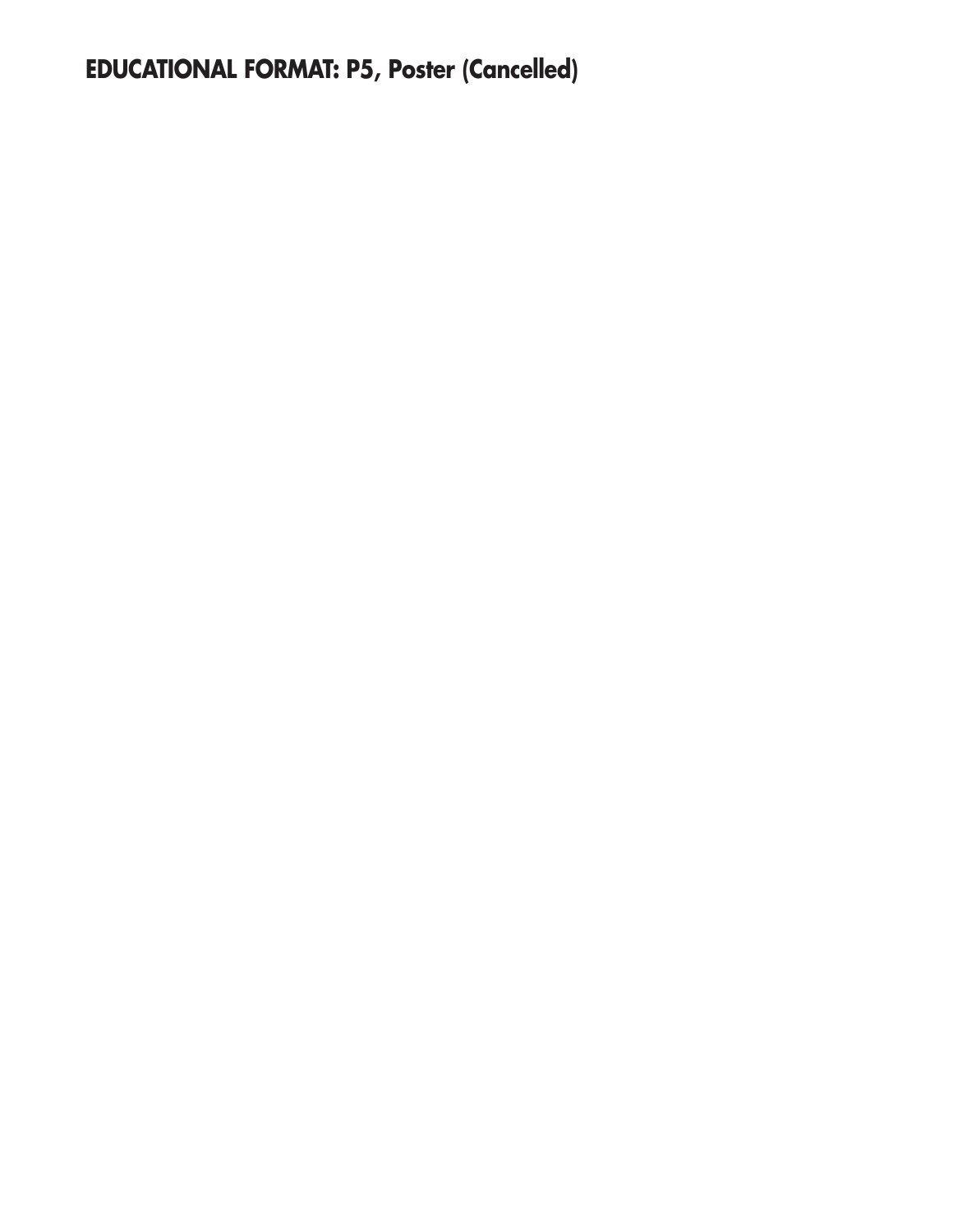## **EDUCATIONAL FORMAT: P6, Poster**

### **TIME/DAY/LOCATION: 7:30 am - 4:00 pm and 5:00 - 6:00 pm, Thursday, 1/28/10; 7:30 am - 4:00 pm, Friday, 1/29/10; 7:30 - 10:30 am, Saturday, 1/30/10, HEC A-C/2nd**

# **TITLE:** Successes and Pitfalls of Creating an Internationally Accredited CME Program

(Presentation co-hosted by the Alliance for Continuing Medical Education and the Global Alliance for Medical Education)

**COMPETENCY:** 2.6 – Consider the learning environment, select and apply learning formats that are effective for physician learning and meeting the expected outcome.

**PRINCIPAL PRESENTER:** Paul Piché, MBA HIT Global Consulting Services Inc., 514/932-3232, paul.piche@hit-global.com **DISCLOSURE:** Does have an interest in selling a technology, product, and/or service to CME professionals.

#### **CO-PRESENTER:** Lewis Miller, MS

WentzMiller & Associates, 203/662-9690, lew@wentzmiller.org **DISCLOSURE:** Does have an interest in selling a service to CME professionals.

**CO-PRESENTER:** Stephanie Bedasse, BSc

HIT Global Consulting Services Inc., 514/932-3232, stephanie.bedasse@hit-global.com **DISCLOSURE:** Does have an interest in selling a technology, product, and/or service to CME professionals.

**TARGET AUDIENCE:** Non-beginners

#### **MEMBER SECTIONS:** All

**OBJECTIVES:** (1) Describe differences between American, Canadian, and European accreditation systems. (2) Consider the impact of various accreditation systems on learning formats and technologies in international CME programs. (3) Provide recommendations for the development of future international CME programs.

**METHODS:** Informational presentation outlining outcomes of a CME program as well as background information regarding accreditation standards from various countries. Focus on areas of success and suggested areas of improvement.

**KEY POINTS:** "COPD: What does the future hold?" is a CME program that has been approved in the United States, United Kingdom, Italy (Lombardia), Spain, and by the European Board for Accreditation in Pneumology. This poster reviews the successes and pitfalls of developing this international CME initiative including the impact of various accreditation standards on the selection of technologies and instructional design formats. By considering the requirements for accreditation in each region, effective CME programs can be adapted to meet the needs of learners around the world.

**FINANCIAL OR IN-KIND SUPPORT:** Unrestricted educational grant from Nycomed.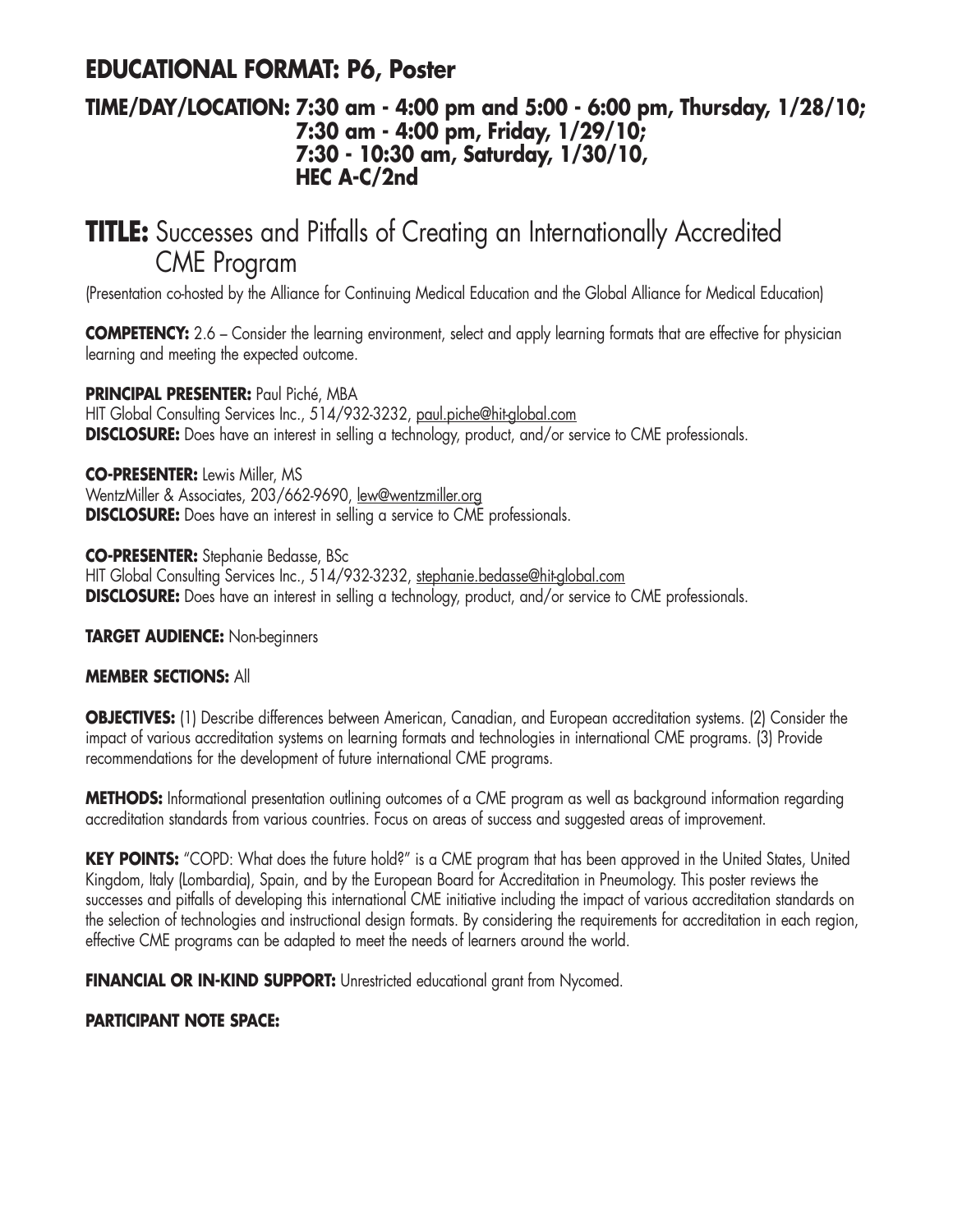## **EDUCATIONAL FORMAT: P7, Poster**

### **TIME/DAY/LOCATION: 7:30 am - 4:00 pm and 5:00 - 6:00 pm, Thursday, 1/28/10; 7:30 am - 4:00 pm, Friday, 1/29/10; 7:30 - 10:30 am, Saturday, 1/30/10, HEC A-C/2nd**

## **TITLE:** From Point of Care Information to Practice Reflective, Self-directed CPD: A Novel Desktop Program for Family Physicians

**COMPETENCY:** 2.6 – Consider the learning environment, select and apply learning formats that are effective for physician learning and meeting the expected outcome.

**PRINCIPAL PRESENTER:** Bernard Marlow, MD The College of Family Physicians of Canada, 905/629-0900, bm@cfpc.ca

**DISCLOSURE:** Does not have an interest in selling a technology, program, product, and/or service to CME professionals.

**CO-PRESENTER:** Lori Hill, MEd

The College of Family Physicians of Canada, 905/629-0900, lhill@cfpc.ca **DISCLOSURE:** Does not have an interest in selling a technology, program, product, and/or service to CME professionals.

**TARGET AUDIENCE:** Beginners

#### **MEMBER SECTIONS:** All

**OBJECTIVES:** To describe how The College of Family Physicians of Canada (CFPC), in collaboration with the Centre for Health Evidence (University of Alberta), developed and piloted a desktop program designed to: (1) Facilitate access to evidence-based clinical resources; (2) Guide the integration of new information into clinical practice, and (3) To provide family physicians with an opportunity to earn continuing professional development (CPD) credits.

**METHODS:** This poster will outline the development and preliminary testing of the ePearls Desktop. It will provide an overview of the working ePearls Desktop program, including how FPs are guided through evidence-based, self-directed learning activities and how these activities are integrated with clinical resources and EBM learning materials.

**KEY POINTS:** The CFPC ePearls Desktop is an electronic program that combines point-of-care clinical resources with interactive, self-directed learning activities. The Desktop provides family physicians (FPs) with clinical resources, such as Clinical Evidence, and facilitates the integration of new knowledge into practice through three accredited learning activities. The Desktop also serves as a tool for learning and enhance practice reflection and evidence-based medicine skills. Through completing evidence-based practice reflection activities, FPs earn continuing professional development (CPD) credits necessary to maintain their membership in the CFPC.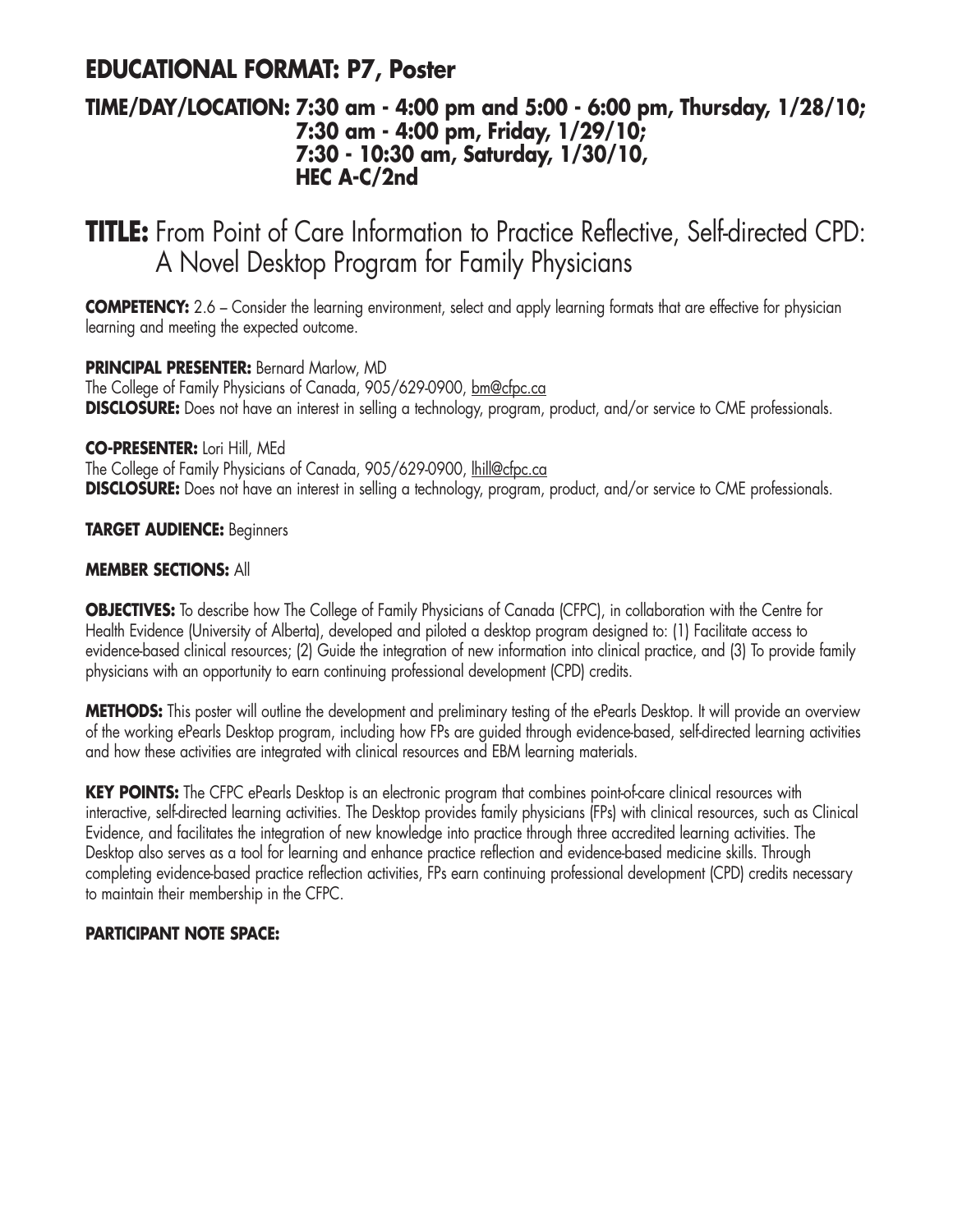## **EDUCATIONAL FORMAT: P8, Poster**

### **TIME/DAY/LOCATION: 7:30 am - 4:00 pm and 5:00 - 6:00 pm, Thursday, 1/28/10; 7:30 am - 4:00 pm, Friday, 1/29/10; 7:30 - 10:30 am, Saturday, 1/30/10, HEC A-C/2nd**

# **TITLE:** Internet Point of Care - How to Start Your Own Activity (Process, Pitfalls & Performance - A One Year Review)

**COMPETENCY:** 2.6 – Consider the learning environment, select and apply learning formats that are effective for physician learning and meeting the expected outcome.

#### **PRINCIPAL PRESENTER:** Jerrald Roberts

University of Utah School of Medicine, 801/581-6886, jerrald.roberts@hsc.utah.edu **DISCLOSURE:** Does not have an interest in selling a technology, program, product, and/or service to CME professionals.

#### **CO-PRESENTER:** Jack Dolcourt, MD

University of Utah School of Medicine, 801/581-6887, jack.dolcourt@hsc.utah.edu **DISCLOSURE:** Does not have an interest in selling a technology, program, product, and/or service to CME professionals.

#### **CO-PRESENTER:** Brad Halvorsen, MA

University of Utah School of Medicine, 801/585-6120, brad.halvorsen@hsc.utah.edu **DISCLOSURE:** Does not have an interest in selling a technology, program, product, and/or service to CME professionals.

#### **TARGET AUDIENCE:** Beginners

#### **MEMBER SECTIONS:** All

**OBJECTIVES:** (1) Describe the AMA three step learning cycle for IPoC. (2) Show the complete process in setting up an Internet Point of Care portal for little to no cost. (3) Identify hardware and software necessary to validate, track and issue CME credit within an IPoC activity. (4) Show a simple but effective workflow in documenting learners' participation in IPoC activity. (5) How results/anslysis of performance for a full year of IPoC operation. (6) Describe benefits to physicians of overall IPoC learning activity.

**METHODS:** (1) Show value of PDF as a means to provide and collect data. (2) Describe ways to work with PDF. (3) Show how to link PDF return results with an Access database. (4) Describe database reporting capabilities to meet all updated criteria of the ACCME.

#### **KEY POINTS:**

- 1. Provide complete working PDF documents via FTP.
- 2. Provide tracking database for PDF via FTP.
- 3. Provide graphic tutorials for learners via FTP.

All documents/software/training will be made available by FTP link at no charge to the users.

**RECOMMENDED READING:** How to do Everything - Adobe Acrobat 9 by Doug Sahlin.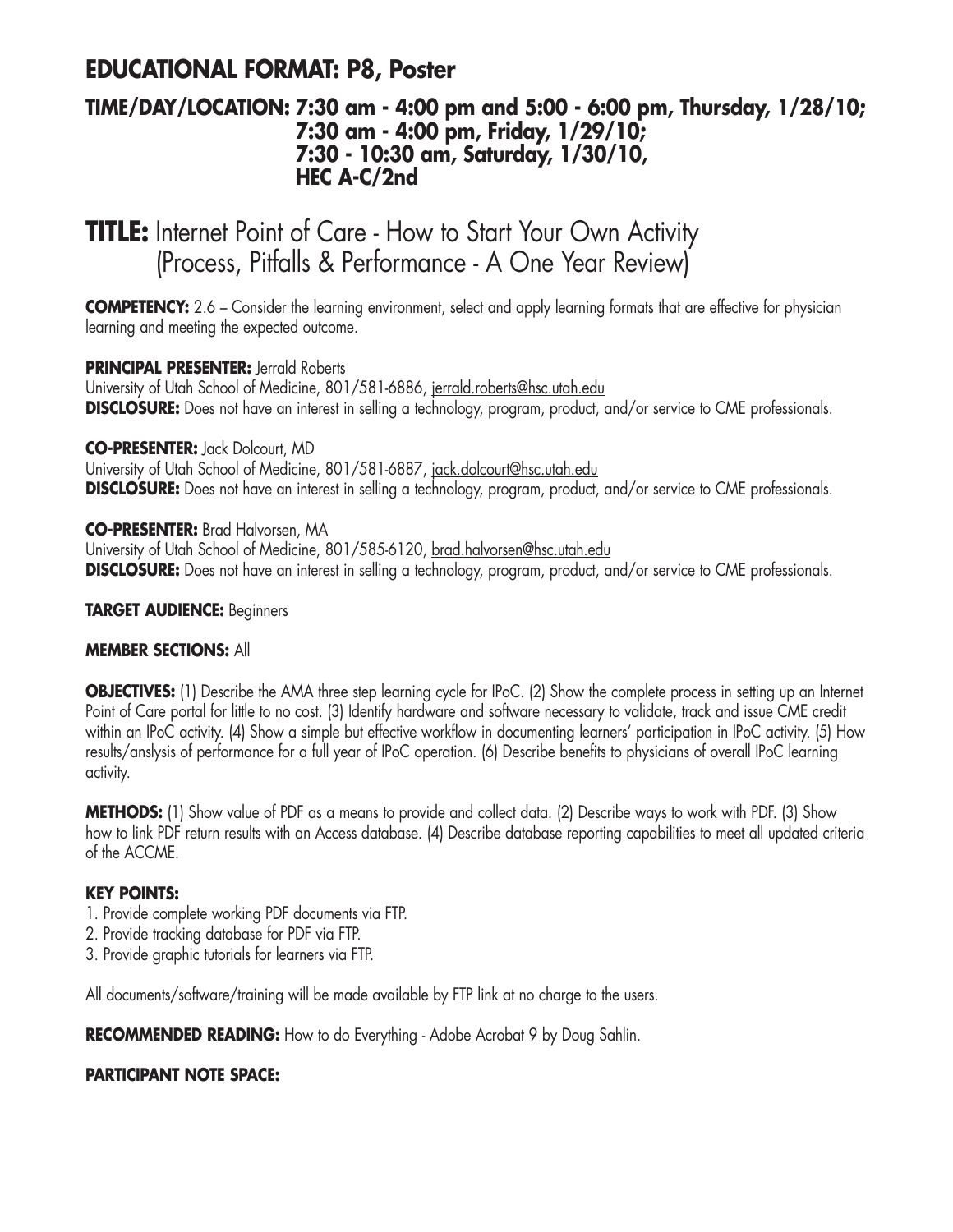## **EDUCATIONAL FORMAT: P9, Poster**

### **TIME/DAY/LOCATION: 7:30 am - 4:00 pm and 5:00 - 6:00 pm, Thursday, 1/28/10; 7:30 am - 4:00 pm, Friday, 1/29/10; 7:30 - 10:30 am, Saturday, 1/30/10, HEC A-C/2nd**

# **TITLE:** 3D Visualization & Virtual Reality Environment: An Emerging Technology for CME

**COMPETENCY:** 2.6 – Consider the learning environment, select and apply learning formats that are effective for physician learning and meeting the expected outcome.

**PRINCIPAL PRESENTER:** Bharat Soni, PhD University of Alabama at Birmingham (UAB), 205/934-1820, bsoni@uab.edu **DISCLOSURE:** Does not have an interest in selling a technology, program, product, and/or service to CME professionals.

**CO-PRESENTER:** Sanjay Singh, PhD

CTS Inc., 205/259-2300, SSingh@askcts.com

**DISCLOSURE:** Does have an interest in selling a technology to CME professionals.

**TARGET AUDIENCE:** Non-beginners

#### **MEMBER SECTIONS:** All

**OBJECTIVES:** The poster containing visual illustrations will provide participants: (1) understanding of why and how threedimensional visualization and virtual environment is critical in significantly improving relevant learning experiences, and (2) recognizing the importance of visualization and Virtual Reality (VR) in adult education and training.

**METHODS:** Use visual poster to (1) explain the current state-of-the-art and future directions in nD-visualization and virtual reality in relation to medical education/training/practice/procedures; (2) describe hardware/software infrastructure and technology applicable to CME; and (3) demonstrate domain-specific CME related applications emphasizing oncology,

**KEY POINTS:** Visualization and virtual environments, traditionally applied in military and aviation training and research are now being applied in universities, industry, and research laboratories in routine education, research and development. The use of visualization technology has shown significant improvements (70% in some cases) in learning and retaining information. The CME community must take advantage of these emerging technologies in improving education delivery and procedures.

#### **RECOMMENDED READING:**

- 1. Computerized Medical Imaging and Graphics 30 (2006) 217-230
- 2. Cardiovascular Ultrasound 2005, 3:37
- 3. Arch Surg. 1999;134:1197-1202
- 4. J. Pernat. Med. 35 (2007) 10-27
- 5. IEEE Computer Graphics and Applications, 0272-1716/99
- 6. The Heart Surgery Forum#2001-03054 5 (3):E17-E21, 2002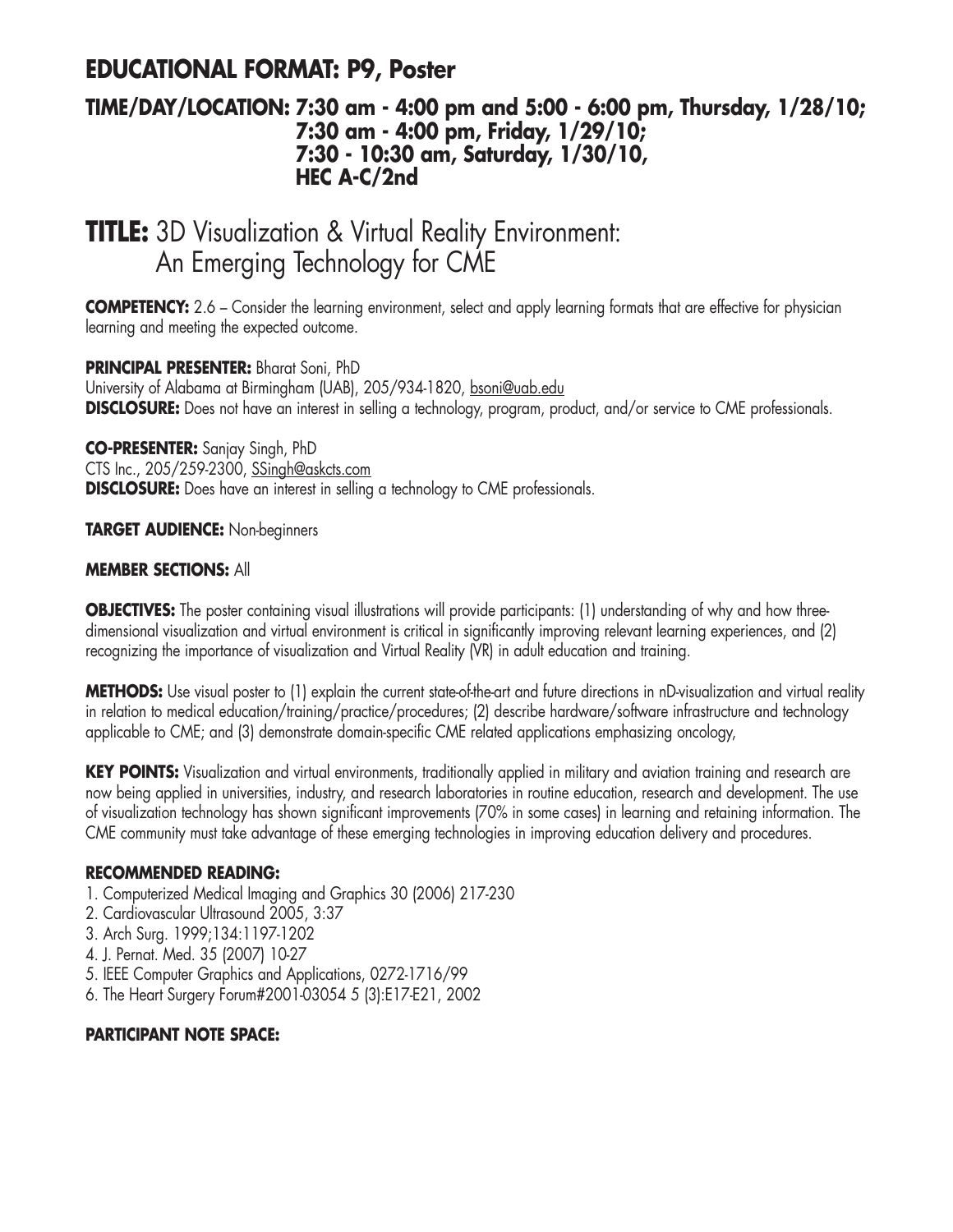## **EDUCATIONAL FORMAT: P10, Poster**

### **TIME/DAY/LOCATION: 7:30 am - 4:00 pm and 5:00 - 6:00 pm, Thursday, 1/28/10; 7:30 am - 4:00 pm, Friday, 1/29/10; 7:30 - 10:30 am, Saturday, 1/30/10, HEC A-C/2nd**

## **TITLE:** CME "Intake" – Creating an Online Tool to Implement the ACCME Updated Criteria at a Medical School

**COMPETENCEY:** 3.1 – Develop, use and support an effective data management system for educational and administrative purposes.

#### **PRINCIPAL PRESENTER:** Jeanne Cole, MS

Thomas Jefferson University, 215/955-8411, Jeanne.Cole@jefferson.edu **DISCLOSURE:** Does not have an interest in selling a technology, program, product, and/or service to CME professionals

#### **CO-PRESENTER:** Pauline Sylvester, MS

Thomas Jefferson University, 215/955-5945, Pauline. Sylvester@jefferson.edu **DISCLOSURE:** Does not have an interest in selling a technology, program, product, and/or service to CME professionals

#### **CO-PRESENTER:** Vaughn Wurst, BS

Thomas Jefferson University, 215/955-1286, Vaughn.Wurst@jefferson.edu **DISCLOSURE:** Does not have an interest in selling a technology, program, product, and/or service to CME professionals

#### **TARGET AUDIENCE:** Non-Beginners

#### **MEMBER SECTIONS:** All

**OBJECTIVES:** After viewing this poster, participants should be able to (1) evaluate the functionality and effectiveness of an online intake process; (2) identify the components of the online intake process that address the ACCME Updated Criteria; (3) assess the value of the Action/Evidence component and how it identifies the learning gaps of the target audience; and (4) determine the level of evaluation of a CME activities to better identify outcomes

**METHODS:** Jefferson's CME leaders identified "recommended questions" to facilitate compliance with Updated Criteria and adapted them to an online process. Using embedded links to wording examples and relevant resources, this comprehensive tool incorporates data collection, record-keeping, teaching tools, and administration, and providing real-time access to CME program performance data.

**KEY POINTS:** Adapting entrenched processes to the Updated Criteria can be difficult. We enhanced an online CME process ("intake") to create more focused needs assessments that articulate both what participants need to change (desired actions/learner gaps) and the evidence that supports the needs identified. Through user-friendly, step-by-step processes, we align desired actions to agenda topics, objectives, and anticipated educational impact, then match these to appropriately higher outcomes levels. Our planners design activities that have an improved impact on competency, performance and/or patient outcomes. Discussions with activity planners are enriched as we work with them to complete the process.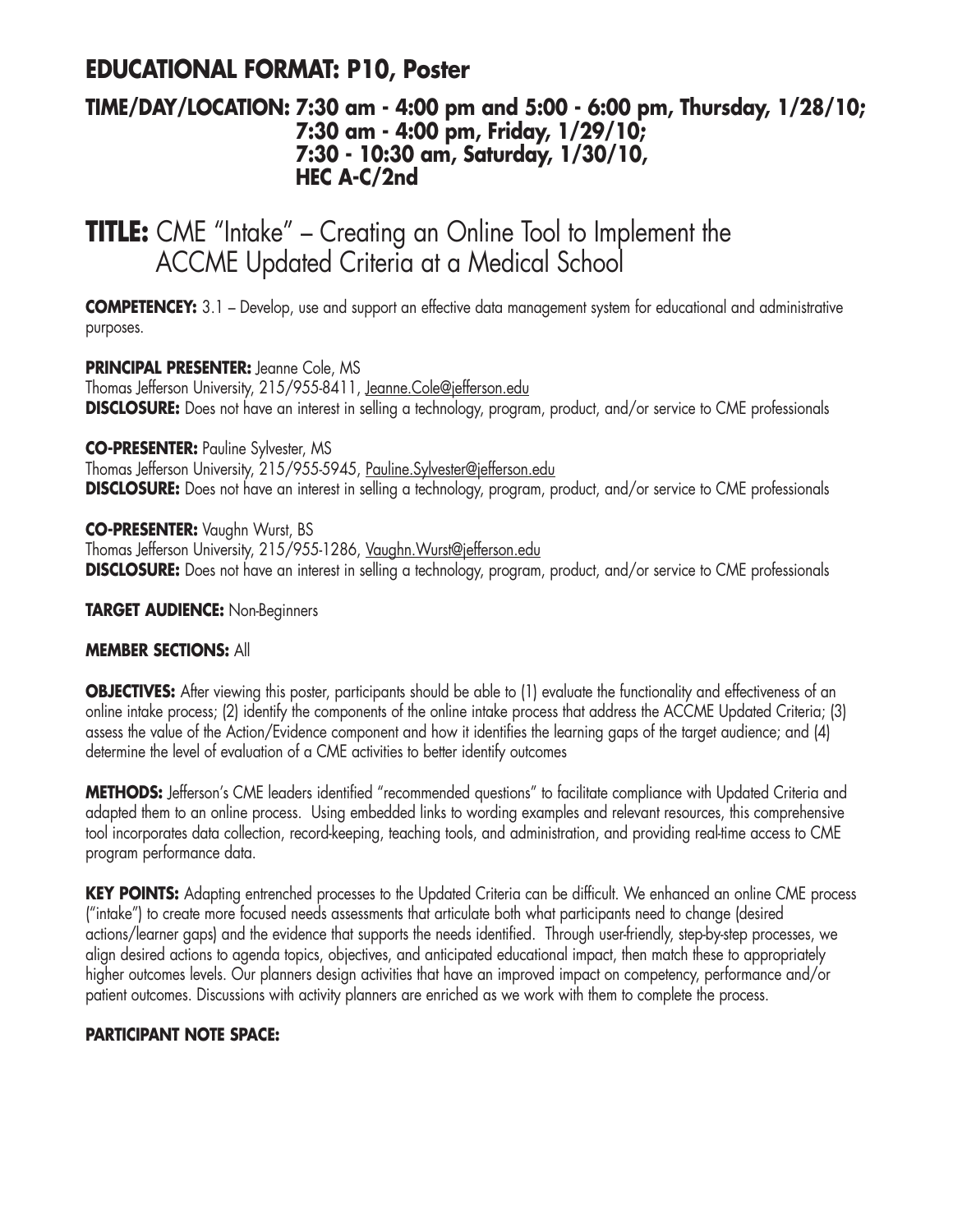## **EDUCATIONAL FORMAT: P11, Poster**

### **TIME/DAY/LOCATION: 7:30 am - 4:00 pm and 5:00 - 6:00 pm, Thursday, 1/28/10; 7:30 am - 4:00 pm, Friday, 1/29/10; 7:30 - 10:30 am, Saturday, 1/30/10, HEC A-C/2nd**

# **TITLE:** CME on the Go: Evaluating the Effectiveness of Mobile CME in Multiple Brief Educational Programs

**COMPETENCY:** 3.2 – Use measurement data to assess outcomes/results of the learning intervention as a basis for determining future learning needs and for determining the application of the educational knowledge and skills.

#### **PRINCIPAL PRESENTER:** Harvey Parker, PhD

National Association for Continuing Education, 954/723-0057, hparker@naceonline.com **DISCLOSURE:** Does not have an interest in selling a technology, program, product, and/or service to CME professionals.

**CO-PRESENTER:** Michelle Frisch, MPH

National Association for Continuing Education, 954/723-0057, mfrisch@naceonline.com **DISCLOSURE:** Does not have an interest in selling a technology, program, product, and/or service to CME professionals.

**CO-PRESENTER:** Gregg Sherman, MD National Association for Continuing Education, 954/723-0057, gsherman99@aol.com **DISCLOSURE:** Does not have an interest in selling a technology, program, product, and/or service to CME professionals.

#### **TARGET AUDIENCE:** Non-beginners

#### **MEMBER SECTIONS:** All

**OBJECTIVES:** At completion of this poster session, participants should be able to:

- 1. Identify characteristics and reactions of health care providers who participate in brief, mobile CME activities delivered through handheld devices
- 2. Assess the effect of brief mobile CME education on knowledge and competence of participants vs controls in education in multiple therapeutic areas
- 3. Assess the impact of brief mobile CME education on intent to change practice behavior of participants in multiple therapeutic areas

#### **METHODS:**

- 1. Patient case vignettes and questions derived from mobile CME activities in three therapeutic areas:COPD, Migraine Management, and Diabetes
- 2. Surveys sent to sample of US PCPs who participated in mobile CME activities and random sample of non-participants
- 3. Analyze differences in responses of participant and control groups

#### **KEY POINTS:**

- 1. Brief, mobile CME activities delivered on handheld devices are used by a large number of physicians. It is important to gain a better understanding of the characteristics of PCPs who prefer this form of CME and the benefits that they derive.
- 2. Brief, mobile CME activities can be effective in improving knowledge and competence among primary care physicians. It is important to understand the extent to which this type of CME can improve knowledge and competence in the therapeutic areas of COPD, migraines, and diabetes.
- 3. Brief, mobile CME activities may be effective in producing changes in practice behavior of PCPs within the therapeutic areas of COPD, migraine, and diabetes.

**FINANCIAL OR IN-KIND SUPPORT:** GlaxoSmithKline, Solvay Pharmaceuticals Inc.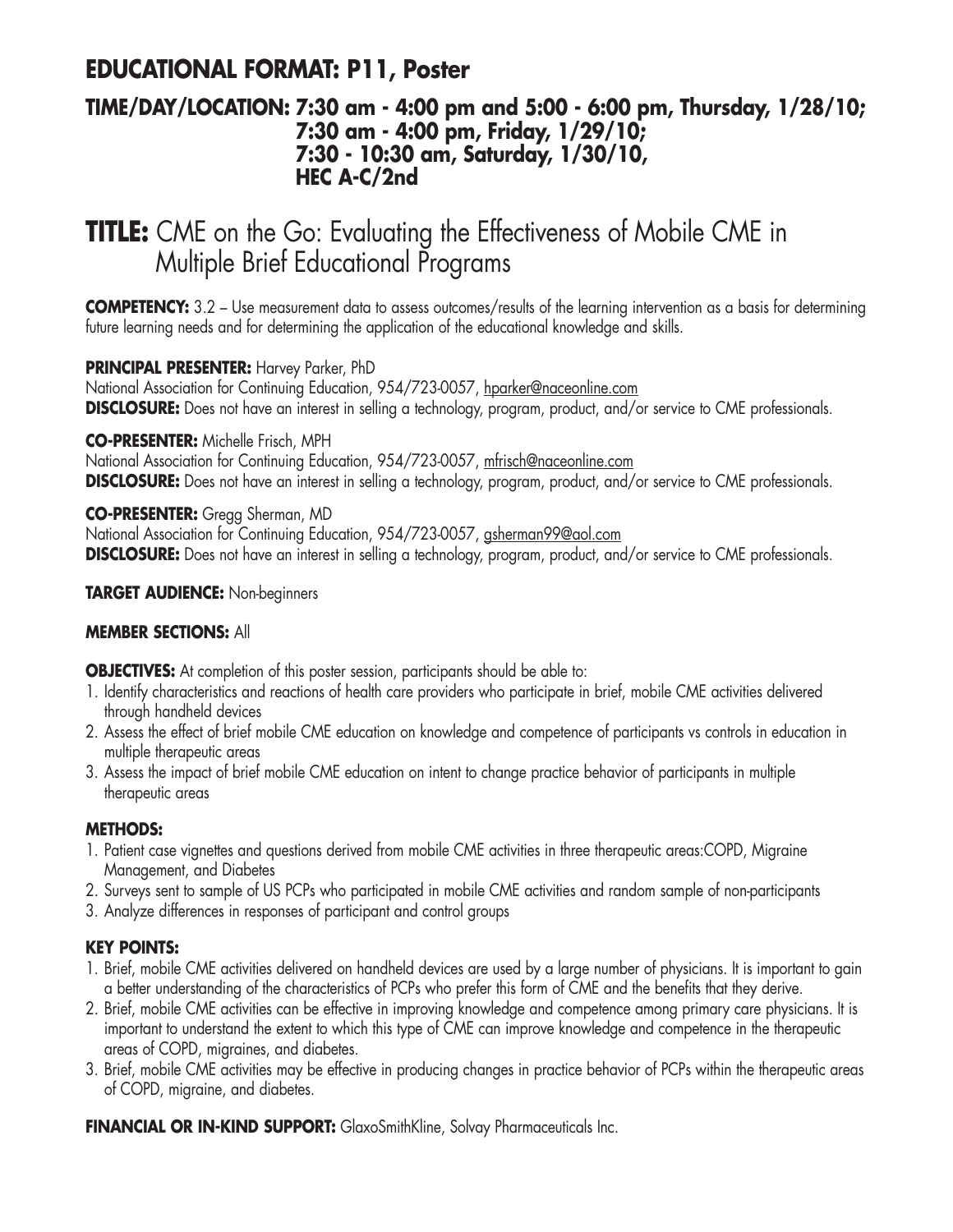## **EDUCATIONAL FORMAT: P12, Poster**

### **TIME/DAY/LOCATION: 7:30 am - 4:00 pm and 5:00 - 6:00 pm, Thursday, 1/28/10; 7:30 am - 4:00 pm, Friday, 1/29/10; 7:30 - 10:30 am, Saturday, 1/30/10, HEC A-C/2nd**

# **TITLE:** Improving Adverse Drug Event Reporting with an Online Educational Curriculum

**COMPETENCY:** 3.4 – Promote continuous improvement and performance measurement as skills for physicians during educational interventions.

**PRINCIPAL PRESENTER:** Jennifer Brown, PhD MedscapeCME, 212/417-9506, jjbrown@medscape.net **DISCLOSURE:** Does have an interest in selling a program to CME professionals.

**CO-PRESENTER:** Kathryn Pucci MedscapeCME, 212/301-6707, kpucci@medscape.net **DISCLOSURE:** Does have an interest in selling a program to CME professionals.

**CO-PRESENTER:** Christine Wiebe MedscapeCME, 435/753-3172, cwiebe@medscape.net **DISCLOSURE:** Does have an interest in selling a program to CME professionals.

#### **TARGET AUDIENCE:** Beginners

#### **MEMBER SECTIONS:** All

**OBJECTIVES:** Participants should be able to: (1) identify the elements involved in providing CME resource center focused on patient safety; (2) measure performance improvement among clinical participants; and (3) use performance outcomes data to predict effect on patient health.

**METHODS:** An online Resource Center of educational activities was created in collaboration with leading experts, institutions, and the FDA's MedWatch; clinical impact was measured by surveying participants with case vignettes. Responses on awareness, identification, and reporting of events were compared with demographically matched controls.

**KEY POINTS:** Over 30,000 US healthcare professionals earned CME/CE credit by completing programs in the Resource Center over a 12-month period. Participating clinicians were significantly more likely to report patients' adverse drug events according to best practices after completing the educational activities. Performance measures, results, and barriers to improved practice will be discussed, along with the positive impact on patient health resulting from increased drug event reporting.

**RECOMMENDED READING:** FDA: MedWatch Online Voluntary Adverse Reporting. Available at: https://www.accessdata.fda.gov/scripts/medwatch/medwatch-online.htm. Accessed March 13, 2009.

**FINANCIAL OR IN-KIND SUPPORT:** Educational activities discussed were supported by an independent educational grant from PhRMA.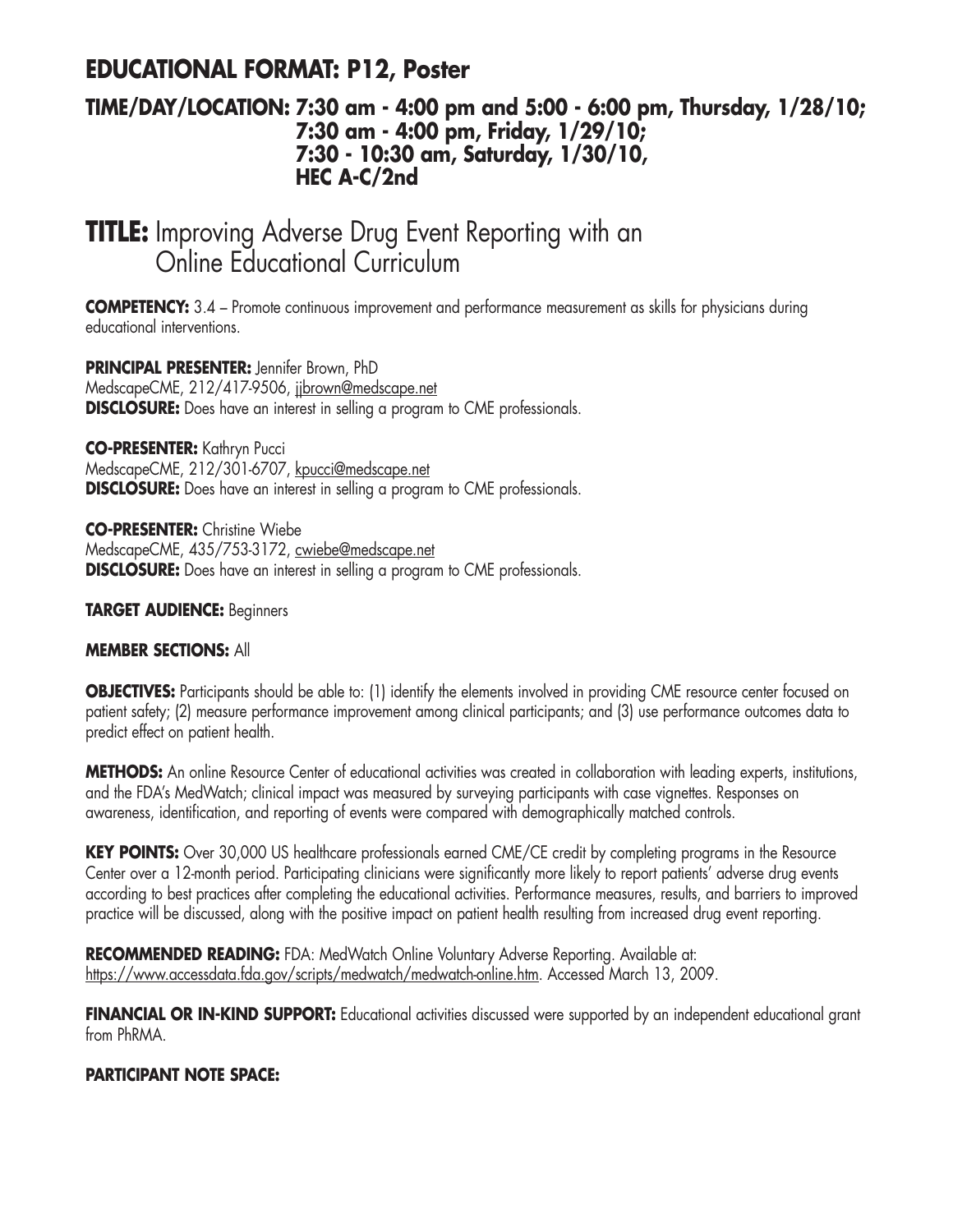## **EDUCATIONAL FORMAT: P13, Poster**

### **TIME/DAY/LOCATION: 7:30 am - 4:00 pm and 5:00 - 6:00 pm, Thursday, 1/28/10; 7:30 am - 4:00 pm, Friday, 1/29/10; 7:30 - 10:30 am, Saturday, 1/30/10, HEC A-C/2nd**

# **TITLE:** A Health System Challenge: An Integrated Patient Safety Curriculum for Multilevel Professionals

**COMPETENCY:** 4.5 – Design activities with a cumulative goal of helping physicians, or teams of learners, to adopt change incrementally, assuring there is compatibility with present systems and advantage over present behaviors.

#### **PRINCIPAL PRESENTER:** Katherine Grichnik, MD

Duke University School of Medicine, 919/401-1200, grich002@mc.duke.edu **DISCLOSURE:** Does not have an interest in selling a technology, program, product, and/or service to CME professionals.

#### **CO-PRESENTER:** Brooke Taylor, MPH

Duke University School of Medicine, 919/401-1205, brooke.taylor@duke.edu **DISCLOSURE:** Does not have an interest in selling a technology, program, product, and/or service to CME professionals.

#### **CO-PRESENTER:** Tanya Jisa, MSW

Duke University School of Medicine, 919/401-1208, tanya.jisa@duke.edu **DISCLOSURE:** Does not have an interest in selling a technology, program, product, and/or service to CME professionals.

#### **TARGET AUDIENCE:** Non-beginners

#### **MEMBER SECTIONS:** All

**OBJECTIVES:** After reviewing this poster, participants should be able to (1) identify the process involved with establishing an integrated patient safety curriculum, (2) develop educational activities based on the professional practice gaps of healthcare providers in order to optimize the quality and safety of patient care, and (3) design activities that are interdisciplinary, multidisciplinary, and integrated into patient care processes.

**METHODS:** This poster describes the design, development, implementation, and preliminary results of an integrated patient safety curriculum developed for multi-level professionals at one academic medical center.

KEY POINTS: In 2001, the Institute of Medicine released, "Crossing the Quality Chasm, A New Health System for the 21st Century" where they noted that health care systems are complex with a range of current practices that may actually impede quality of care. A fundamental problem is communication and a common understanding of terms, goals, cultures and outcomes. To effect specific patient safety goals, CME providers need to participate within an institutional or system framework for quality improvement and design a curriculum for the entire workforce in order that common language, terms and belief systems can be established.

**RECOMMENDED READING:** Moore, D.E., Green, J.S., & Gallis, H.A. (2009). Achieving desired results and improved outcomes: Integrating planning and assessment through learning activities. Journal of Continuing Education in the Health Professions, 29(1): 1-15.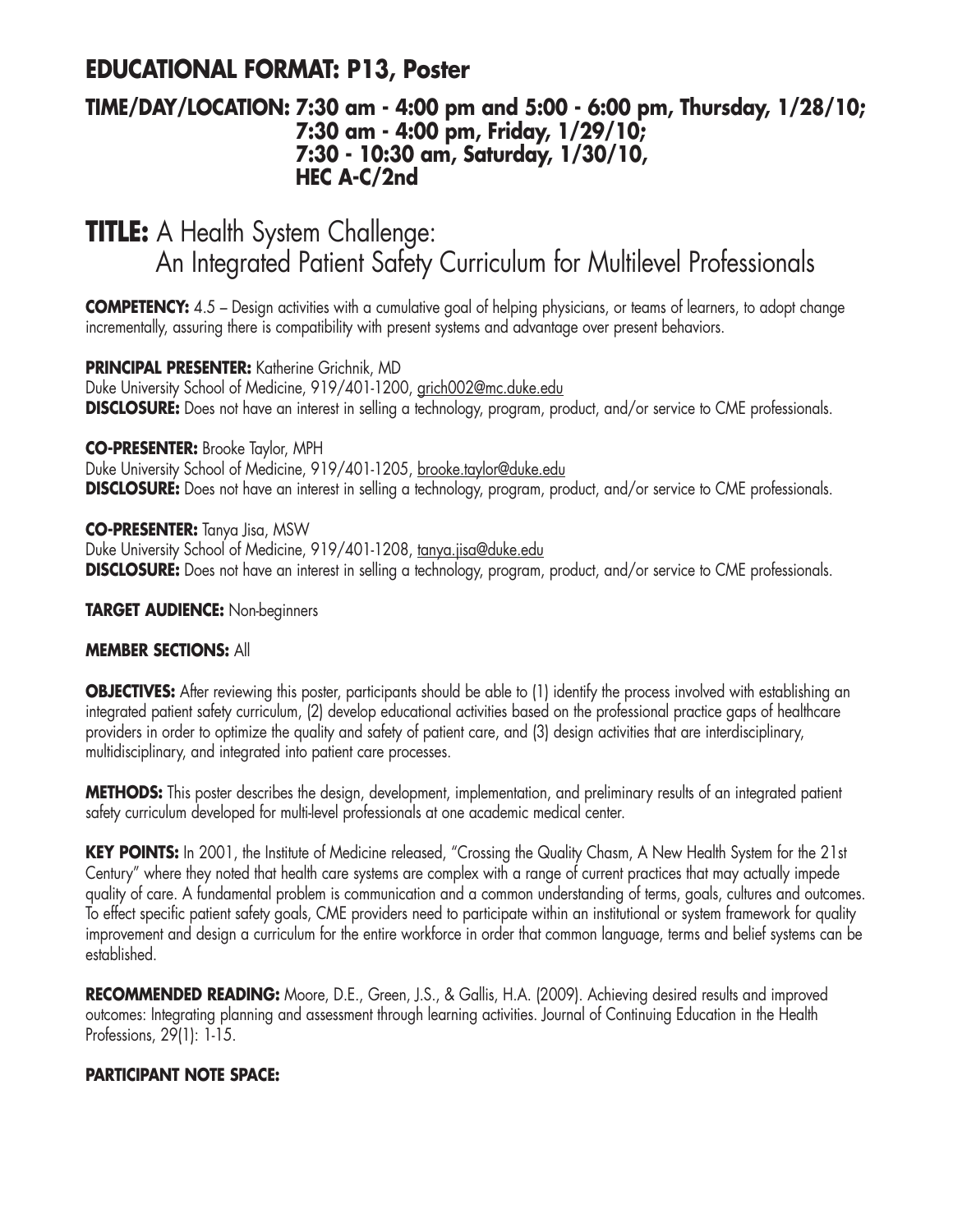## **EDUCATIONAL FORMAT: P14, Poster**

### **TIME/DAY/LOCATION: 7:30 am - 4:00 pm and 5:00 - 6:00 pm, Thursday, 1/28/10; 7:30 am - 4:00 pm, Friday, 1/29/10; 7:30 - 10:30 am, Saturday, 1/30/10, HEC A-C/2nd**

# **TITLE:** Removing Barriers to Change: A C19 Success Story

**COMPETENCY:** 4.6 – Identify and help modify processes that are barriers to change and the implementation of new knowledge.

#### **PRINCIPAL PRESENTER:** Jo Townson

NORCAL Mutual Insurance Company, 415/397-9700, jtownson@norcalmutual.com **DISCLOSURE:** Does not have an interest in selling a technology, program, product, and/or service to CME professionals.

**CO-PRESENTER:** Sonia Rutherford NORCAL Mutual Insurance Company, 415/397-9700, srutherford@norcalmutual.com **DISCLOSURE:** Does not have an interest in selling a technology, program, product, and/or service to CME professionals.

**TARGET AUDIENCE:** Non-beginners

#### **MEMBER SECTIONS:** All

**OBJECTIVES:** After viewing this poster, participants will be able to visualize processes for identifying and overcoming barriers to change with educational planning and non-educational strategies.

#### **METHODS:** Case study illustration

**KEY POINTS:** In the process of planning a collaborative live CME activity on the legal aspects of opioid pain management, during the gap analysis phase, planners identified two overarching barriers to physician change that are normally outside a CME provider's control: (1) system barriers, and (2) patient barriers. Planners worked with clinic leadership to revise policies, procedures and forms to overcome these barriers using both educational and non-educational strategies. Results from this intervention, as well as linkages to the provider's CME mission, are illustrated.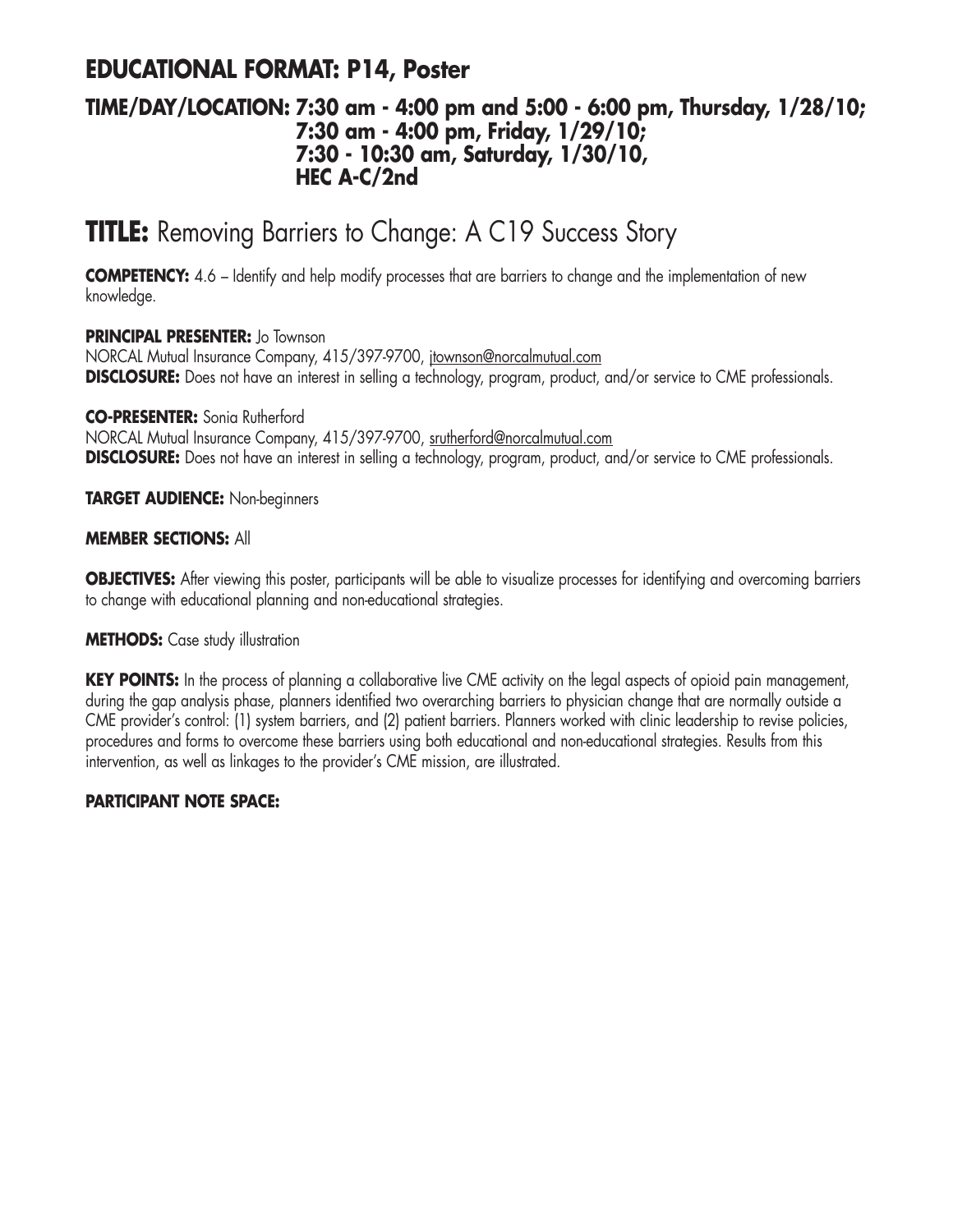## **EDUCATIONAL FORMAT: P15, Poster**

### **TIME/DAY/LOCATION: 7:30 am - 4:00 pm and 5:00 - 6:00 pm, Thursday, 1/28/10; 7:30 am - 4:00 pm, Friday, 1/29/10; 7:30 - 10:30 am, Saturday, 1/30/10, HEC A-C/2nd**

## **TITLE:** Developing CME Competencies as Individuals and Mentors: A Consortium Model

**COMPETENCY:** 5.2 – Identify and collaborate with external partners that enhance effective CME activities.

#### **PRINCIPAL PRESENTER:** Karen Filkins-Sanders, MA

Northeastern Ohio Universities Colleges of Medicine and Pharmacy, 330/325-6576, kfilkinssanders@neoucom.edu **DISCLOSURE:** Does not have an interest in selling a technology, program, product, and/or service to CME professionals.

#### **CO-PRESENTER:** Lori Gourley Babbey, MBA

Northeastern Ohio Universities Colleges of Medicine and Pharmacy, 330/325-6579, lgourley@neoucom.edu **DISCLOSURE:** Does not have an interest in selling a technology, program, product, and/or service to CME professionals.

**CO-PRESENTER:** Mary Starbuck, BA Summa Health System, 330/375-3234, starbucm@summa-health.org **DISCLOSURE:** Does not have an interest in selling a technology, program, product, and/or service to CME professionals.

**CO-PRESENTER:** Abbey Parris Children's Hospital Medical Center, 330/543-8693, aparris@chmca.org **DISCLOSURE:** Does not have an interest in selling a technology, program, product, and/or service to CME professionals.

#### **TARGET AUDIENCE:** Non-beginners

#### **MEMBER SECTIONS:** All

**OBJECTIVES:** Poster viewers will:

- 1. Grasp the need to develop individual professional competencies
- 2. Realize the effectiveness of the ACME CME Professional Competencies Self-Assessment
- 3. Develop an appreciation for collaboration of professional skills
- 4. Comprehend the ability of a consortium to share competencies for efficiency, productivity and mastery.

**METHODS:** This poster disseminates the findings of a collaborative approach to assessing the competencies of the CME Professionals Network affiliated with NEOUCOM. A consortium member will be at the poster to discuss the project. A model of CME professional competency development and collaborative approaches to improvement will be illustrated.

**KEY POINTS:** Those who collaborated are the CME Professionals Network, a consortium of hospitals affiliated with NEOUCOM. With the need for professional development and to gain a proficiency in facilitating educational activities this network of CME professionals has collaborated to share their expertise in the CME competencies. Each member completed the ACME CME Professional Competencies Self-Assessment. After analyzing the data for each assessment, personal "trends of mastery" appeared. Individuals then contributed their knowledge of that competency to the network as a resource or mentorship. This partnership promotes the improvement of education by developing individual and group competencies.

#### **RECOMMENDED READING:**

- 1. ACME CME Professional Competencies Self-Assessment.
- 2. MeetingsNet "New Competencies for the CME Professional" 1-1-05 Passin, O'Brian.
- 3. Galbraith, R., Hawkins, R., Holmboe, E.(2008) Making Self-Assessment more Effective. Journal of Continuing Education in the Health Professions, v28 n1 p20-24.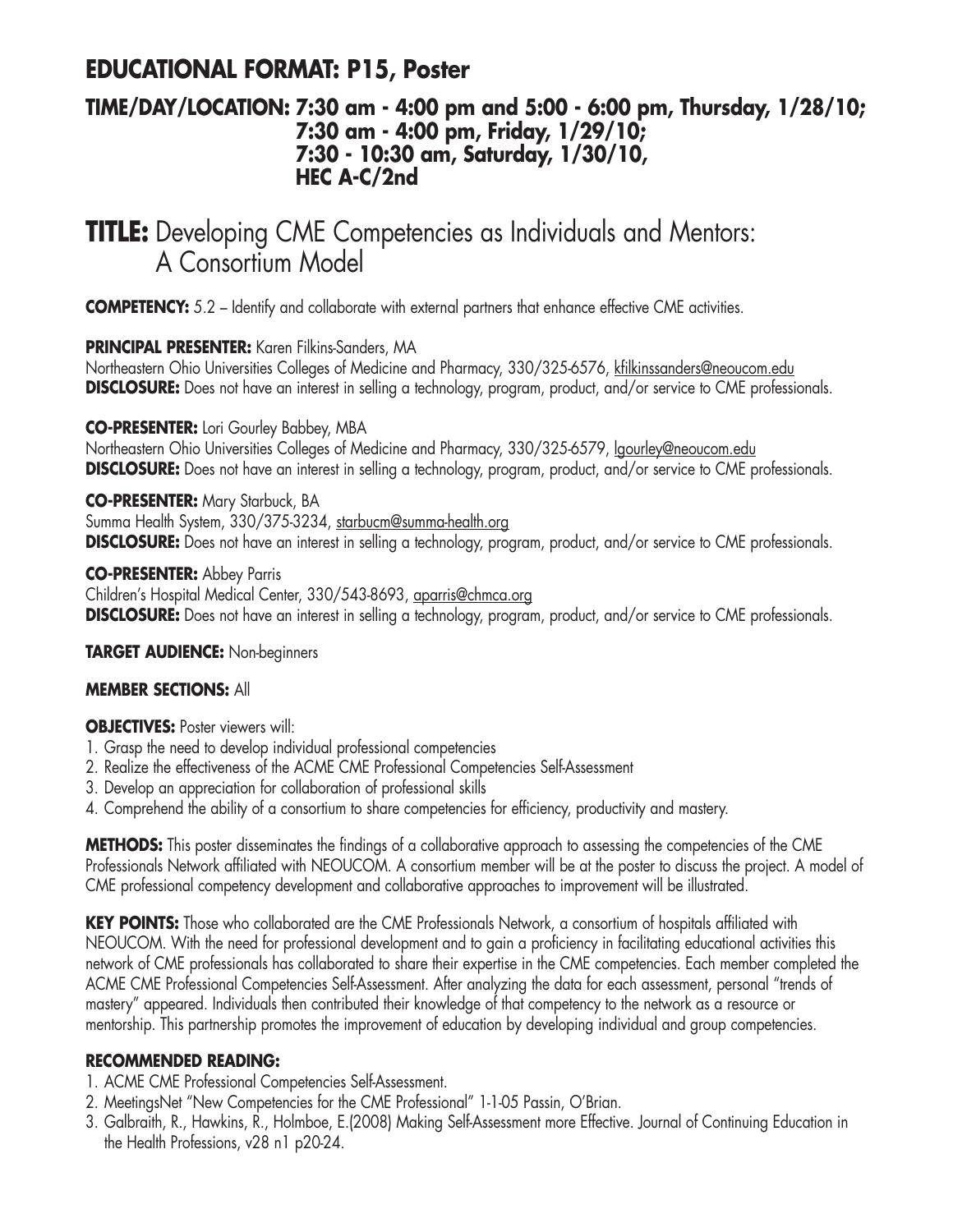## **EDUCATIONAL FORMAT: P16, Poster**

### **TIME/DAY/LOCATION: 7:30 am - 4:00 pm and 5:00 - 6:00 pm, Thursday, 1/28/10; 7:30 am - 4:00 pm, Friday, 1/29/10; 7:30 - 10:30 am, Saturday, 1/30/10, HEC A-C/2nd**

# **TITLE:** Partnerships with Physicians and External Partners to Develop and Evaluate an Online Course on Marketing and Prescribing

**COMPETENCY:** 5.2 – Identify and collaborate with external partners that enhance effective CME activities.

**PRINCIPAL PRESENTER:** April Salisbury, MBA

Lovelace Clinic Foundation, 505/938-9925, april.salisbury@LCFresearch.org **DISCLOSURE:** Does not have an interest in selling a technology, program, product, and/or service to CME professionals.

**TARGET AUDIENCE:** Non-beginners

#### **MEMBER SECTIONS:** All

**OBJECTIVES:** At the completion of this session, participants should be able to: (1) describe how physicians and other prescribers evaluated a web-based educational course about drug marketing and prescribing at different stages of curriculum development, and (2) describe how a vendor of online educational services was used to reach out to participants to evaluate the effectiveness of the online course 90 days after completion.

**METHODS:** Description of a case study where an organization: (1) developed a web-based course, (2) partnered with a physician group to evaluate it in two stages, and (3) partnered with an online education vendor to automate a 90-day follow up survey to allow participant course evaluation beyond the immediate pre-test and post-test. (Stats on use included.)

KEY POINTS: Using the model illustrated in this case example, CME providers can envision ways to extend their capabilities for development and evaluation of educational content.

**RECOMMENDED READING:** The web-based course described in the case is accessible on the education pages at www.LCFresearch.org.

**FINANCIAL OR IN-KIND SUPPORT:** This course and other projects were funded by The Attorney General Consumer and Prescriber Education Grant Program to help physicians, pharmacists, and consumers access fair and balanced prescription drug information and to reduce product marketing's influence on prescribing decisions.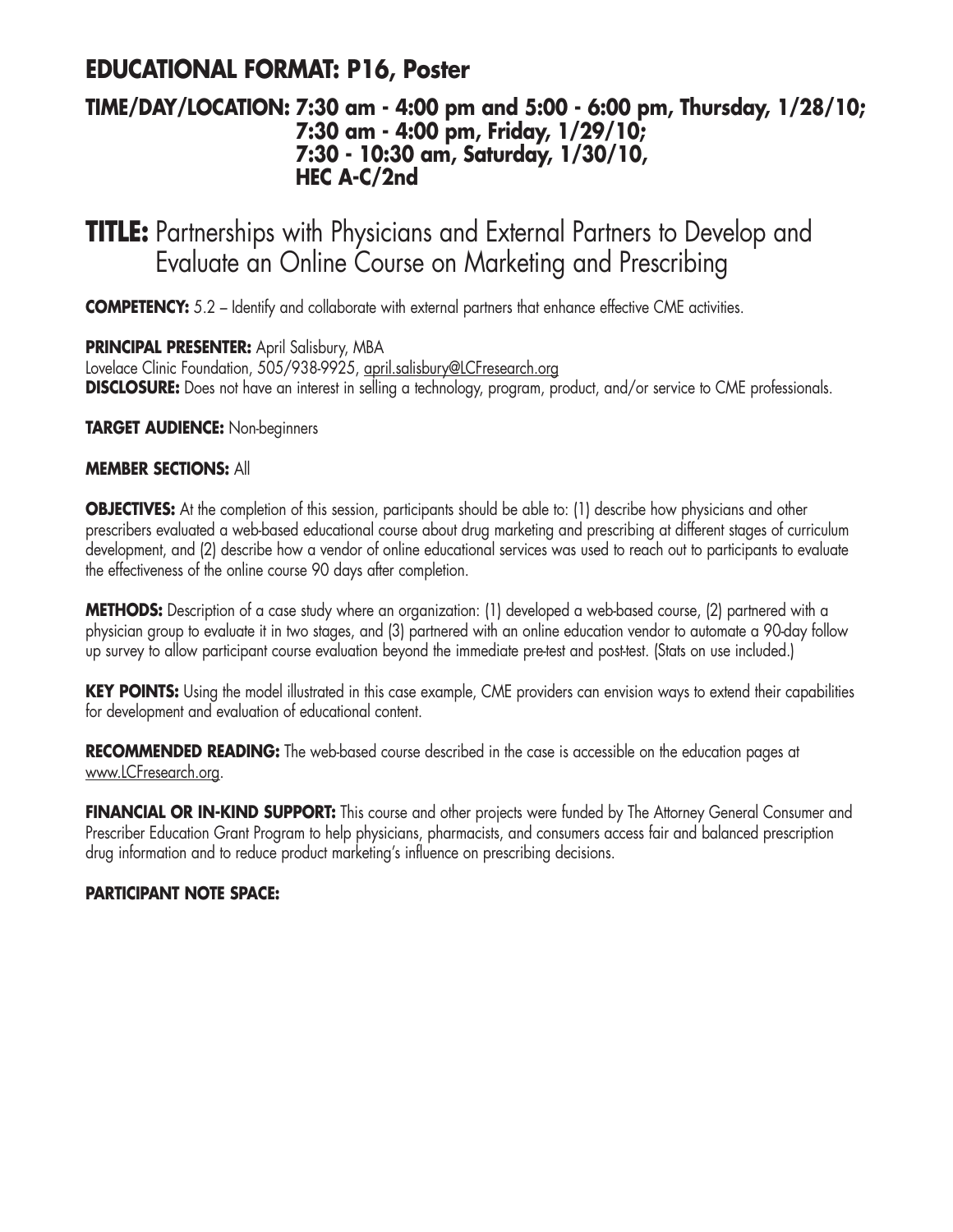## **EDUCATIONAL FORMAT: P17, Poster**

### **TIME/DAY/LOCATION: 7:30 am - 4:00 pm and 5:00 - 6:00 pm, Thursday, 1/28/10; 7:30 am - 4:00 pm, Friday, 1/29/10; 7:30 - 10:30 am, Saturday, 1/30/10, HEC A-C/2nd**

# **TITLE:** Restructuring the CME Committee to Optimize Support for Activity Planners

**COMPETENCY:** 6.4 – Promote and support appropriate change as an essential component of an effective CME program.

**PRINCIPAL PRESENTER:** Luis Salazar, CCMEP

Kaiser Permanente Medical Center-Los Angeles, 323/783-1429, luis.r.salazar@kp.org **DISCLOSURE:** Does not have an interest in selling a technology, program, product, and/or service to CME professionals.

**CO-PRESENTER:** Daniel Keatinge, MD

Kaiser Permanente Medical Center-Los Angeles, 323/783-4393, daniel.w.keatinge@kp.org **DISCLOSURE:** Does not have an interest in selling a technology, program, product, and/or service to CME professionals.

**TARGET AUDIENCE:** Non-beginners

#### **MEMBER SECTIONS:** All

**OBJECTIVES:** (1) Describe a creative way to leverage physician CME planners' available CME planning time for maximum impact on activities. (2) Cite ways to overcome organizational or institutional barriers to redefining how the CME committee functions. (3) Define the increase in relevance to improving patient care that can result from implementing an alternative format of a CME committee.

**METHODS:** The poster will illustrate how our CME committee was converted from a full committee meeting structure to a small group process, to provide personalized support in planning activities. Through leveraging time physicians already had committed for CME, this structure facilitates activity planning and increases focus on improving patient care.

**KEY POINTS:** Physician CME planners feel they are not provided sufficient time for their educational roles. As such, available time has been a barrier to improving the quality of our CME activities. To support improving the quality of our activities and their impact on patient care, we converted our CME committee structure from a full committee structure to small group process that provides personalized support in planning activities. This process has allowed the focus of our committee to move from an administrative to an educational function and increased our CME activities' relevance to improving patient care.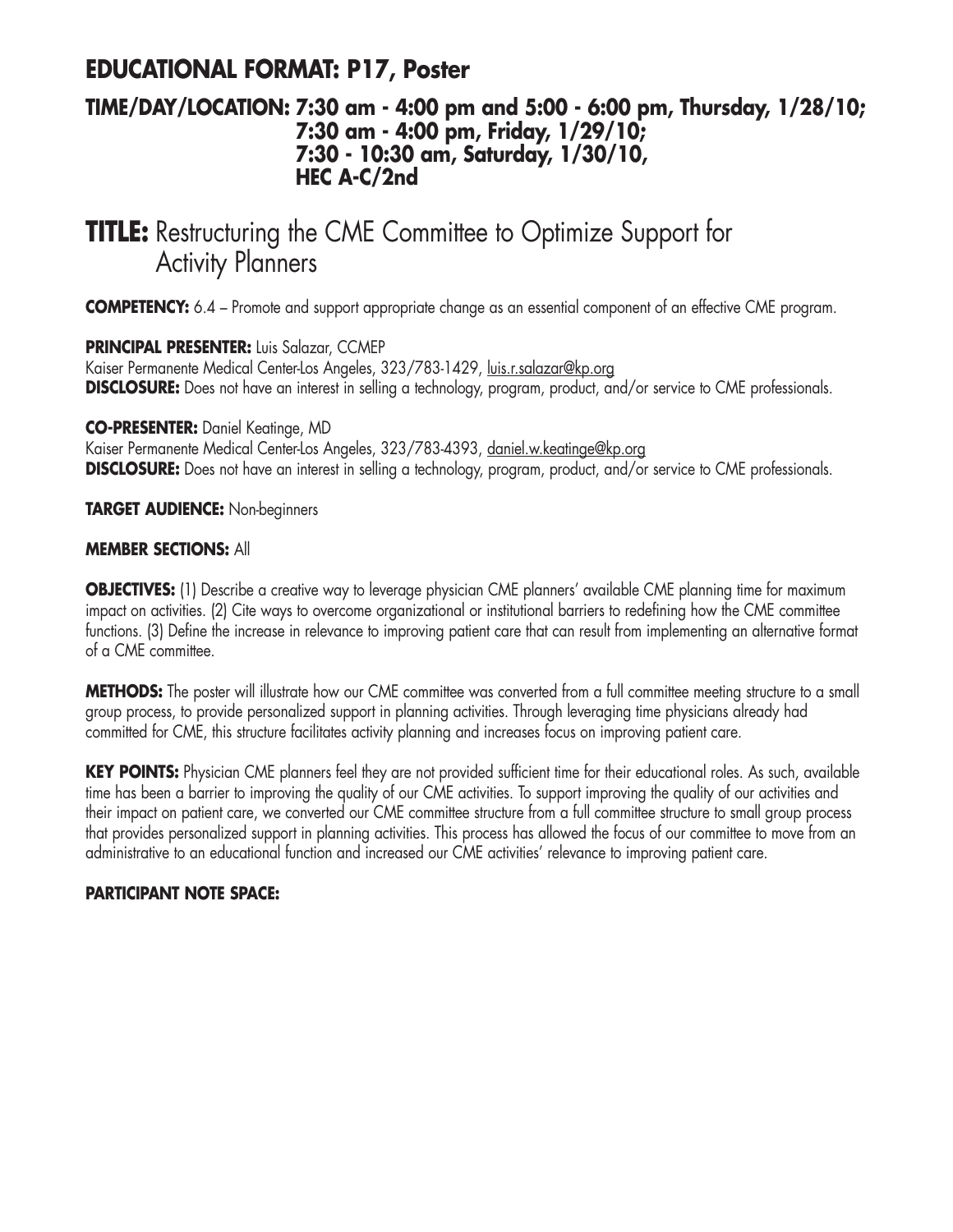# **EDUCATIONAL FORMAT: T1, President's Address and Opening Plenary TIME/DAY/LOCATION: 8:30 – 10:00 am, Thursday, 1/28/10, Grand Ballroom A-D/1st**

# **TITLE:** The Partnership between Informatics and CME to Improve Patient Care **(Invited Abstract)**

**COMPETENCY:** 4.6 – Identify and help modify processes that are barriers to change and the implementation of new knowledge.

**COMPETENCY:** 5.1 – Identify and collaborate with critical internal partners including the quality improvement unit, performance improvement unit, the library, patients and other related units, to accomplish the CME mission.

**COMPETENCY:** 5.3 – Collaborate and build relationship that support educational improvements for the patient, the physician, and the organization in which the physician works.

#### **PRINCIPAL PRESENTER:** Don Detmer, MD

American Medical Informatics Association, 301/657-1291, detmer@amia.org **DISCLOSURE:** Does not have an interest in selling a technology, program, product, and/or service to CME professionals.

#### **TARGET AUDIENCE:** All

#### **MEMBER SECTIONS:** All

#### **OBJECTIVES:**

- 1. Analyze the opportunities for improving physician/team performance that can be enhanced by partnerships between Informatics and CME.
- 2. Describe the common themes found in Informatics and CME focused upon performance improvement that can serve as a foundation for building a collaborative environment.
- 3. Discuss the national trends in electronic and technology advances and their potential impact on the identification, implementation and evaluation of CME activities.

**METHODS:** Didactic lecture with some Q and A. A follow up breakout session will provide more interaction and discussion of the partnership of Informatics and CME.

**KEY POINTS:** The integration of Informatics in the healthcare environment provides a vast opportunity for linking practice performance data with opportunities for continuing education of physicians and healthcare teams. The partnership of Informatics and CME provide a new foundation for the integration of education into the overall healthcare delivery systems and improved patient outcomes.

#### **RECOMMENDED READING:**

- 1. The Blue Ridge Academic Health Group: Advancing Value in Health Care: The Emerging Transformational Role of Informatics. Report 12*.* Emory University 2008.
- 2. Detmer DE, Steen EB: Information and Communications Technology and the Future Health Workforce: Transformative Opportunities and Critical Challenges. In Holmes DE: From Education to Regulation: Dynamic Challenges for the Health Workforce. Assoc. Acad. Health Centers, 2008, Washington, DC, pp.21-46.
- 3. CIIC Proposal.
- 4. Detmer DE, Bloomrosen M, Raymond B, Tang P: Integrated personal health records: Transformative tools for consumer-centric care. 2008 BMC Medical Informatics and Decision Making 2008; 8:45-72.
- 5. J Am Med Inform Assoc. 2009;16:153-157. DOI 10.1197/jamia.M3045. © 2009 American Medical Informatics Association. Perspectives on Informatics: AMIA Board White Paper. Core Content for the Subspecialty of Clinical Informatics. Reed M. Gardner, PhD, J. Marc Overhage, MD PhD, Elaine B. Steen, MA, Benson S. Munger, PhD, John H. Holmes, PhD, Jeffrey J. Williamson, Don E. Detmer, MD, MA, AMIA Board of Directors. The AMIA Board of Directors approved the Core Content for Clinical Informatics in November 2008.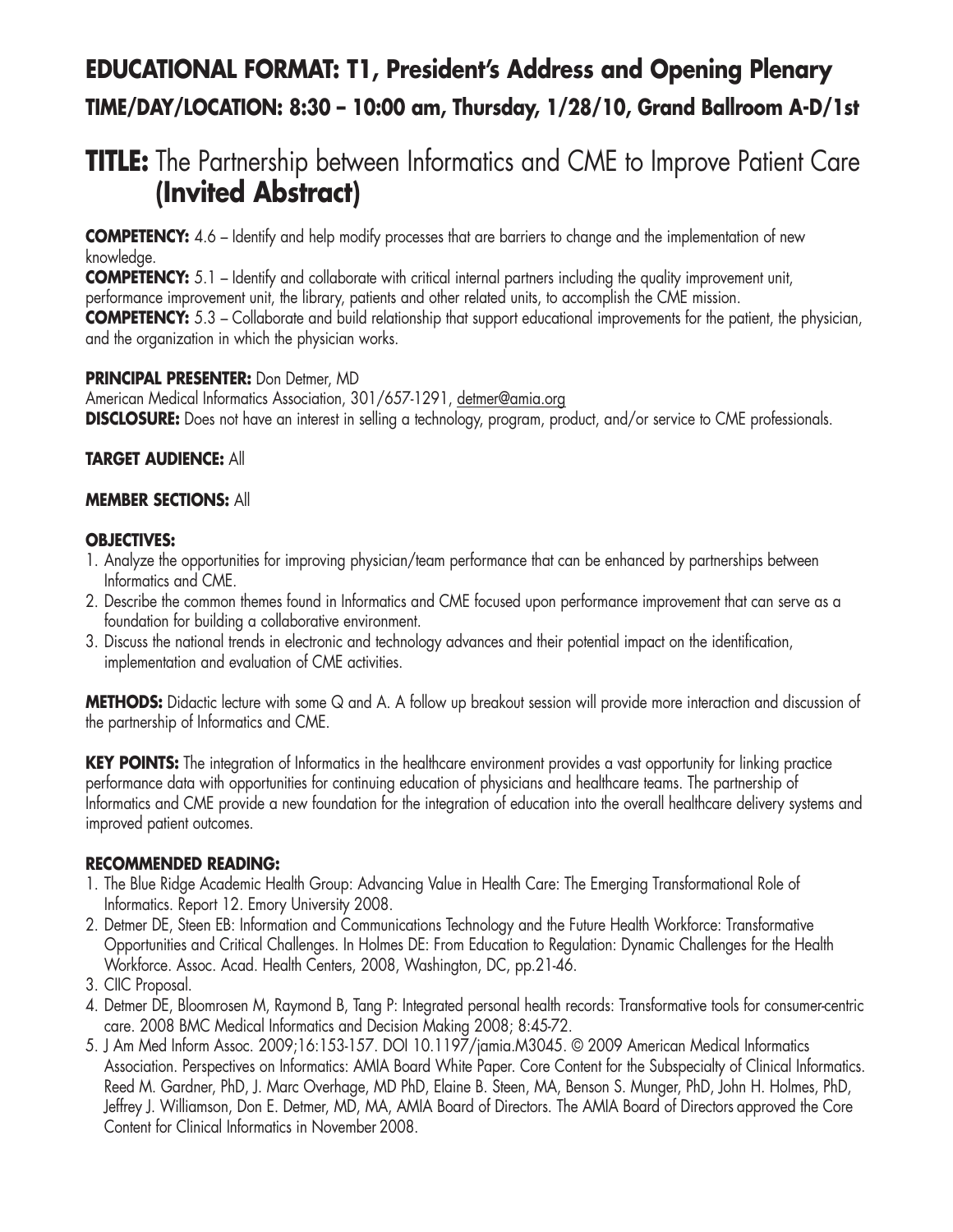## **EDUCATIONAL FORMAT: T2, Intensive**

### **TIME/DAY/LOCATION: 10:30 am – 3:45 pm, Thursday, 1/28/10, Marlborough A-B/2nd; Prince of Wales/2nd; Cambridge/2nd**

# **TITLE:** How CME Can Improve Patient Care Internationally

(Presentation co-hosted by the Alliance for Continuing Medical Education and the Global Alliance for Medical Education)

**COMPETENCY:** 5.2 – Identify and collaborate with external partners that enhance effective CME activities.

**PRINCIPAL PRESENTER:** Herve Maisonneuve, MD (Past President, GAME) University Paris Sud 11, +33 680345960, hervemaisonneuve@gmail.com **DISCLOSURE:** Does not have an interest in selling a technology, program, product, and/or service to CME professionals.

**CO-PRESENTER:** Bernard Maillet, MD UEMS Brussels, + 32 475 64 22 21, bernie.mail@skynet.be **DISCLOSURE:** Does not have an interest in selling a technology, program, product, and/or service to CME professionals.

**CO-PRESENTER:** Hannu Halila, MD Finnish Medical Association, + 358-9-393-0742, hannu.halila@fimnet.fi **DISCLOSURE:** Does not have an interest in selling a technology, program, product, and/or service to CME professionals.

**CO-PRESENTER:** Paul Piché, MBA (President, GAME 2009-2011) HIT Global Consulting Services-Montreal, 514/932-3232, paul.piche@hit-global.com **DISCLOSURE:** Does have an interest in selling a program and/or service to CME professionals.

**CO-PRESENTER:** Abi Sriharan, MSc International Continuing Health Education Collaborative, 416/586-5964, asriharan@mtsinai.on.ca **DISCLOSURE:** Does have an interest in selling a service to CME professionals.

**TARGET AUDIENCE:** Non-beginners

#### **MEMBER SECTIONS:** All

**OBJECTIVES:** At the completion of this session, participants should be able to: (1) describe and relate the differences in CME requirements and methodologies in regions and its impact on CME; (2) identify whether their CME programs and media are adaptable to Europe, Latin America, Asia; (3) understand the need for local partners to assess needs, adapt content and measure outcomes; (4) pursue strategies for identifying and collaborating with CME organizations outside the US, and (5) develop the capability to create an international game plan

**METHODS:** Panel presentations are the first section of the program; case study and interactive game plan development in the second section.

**KEY POINTS:** CME outside the US does not follow the detailed requirements of the ACCME, but instead must focus on local needs and regulations, which are often complex if not murky. Expert presenters on Europe, Latin America and Asia will define the differences. Procedures for needs assessment, content adaptation, translation and outcomes measurement will be clarified. The importance of screening and selecting international partners will be emphasized. Finally, participants will have a chance to work collaboratively on development of a game plan based on a set of data regarding a US provider, a region and the opportunities for partnership that can lead to improved patient care.

**RECOMMENDED READING:** CME country profiles on www.game-cme.org.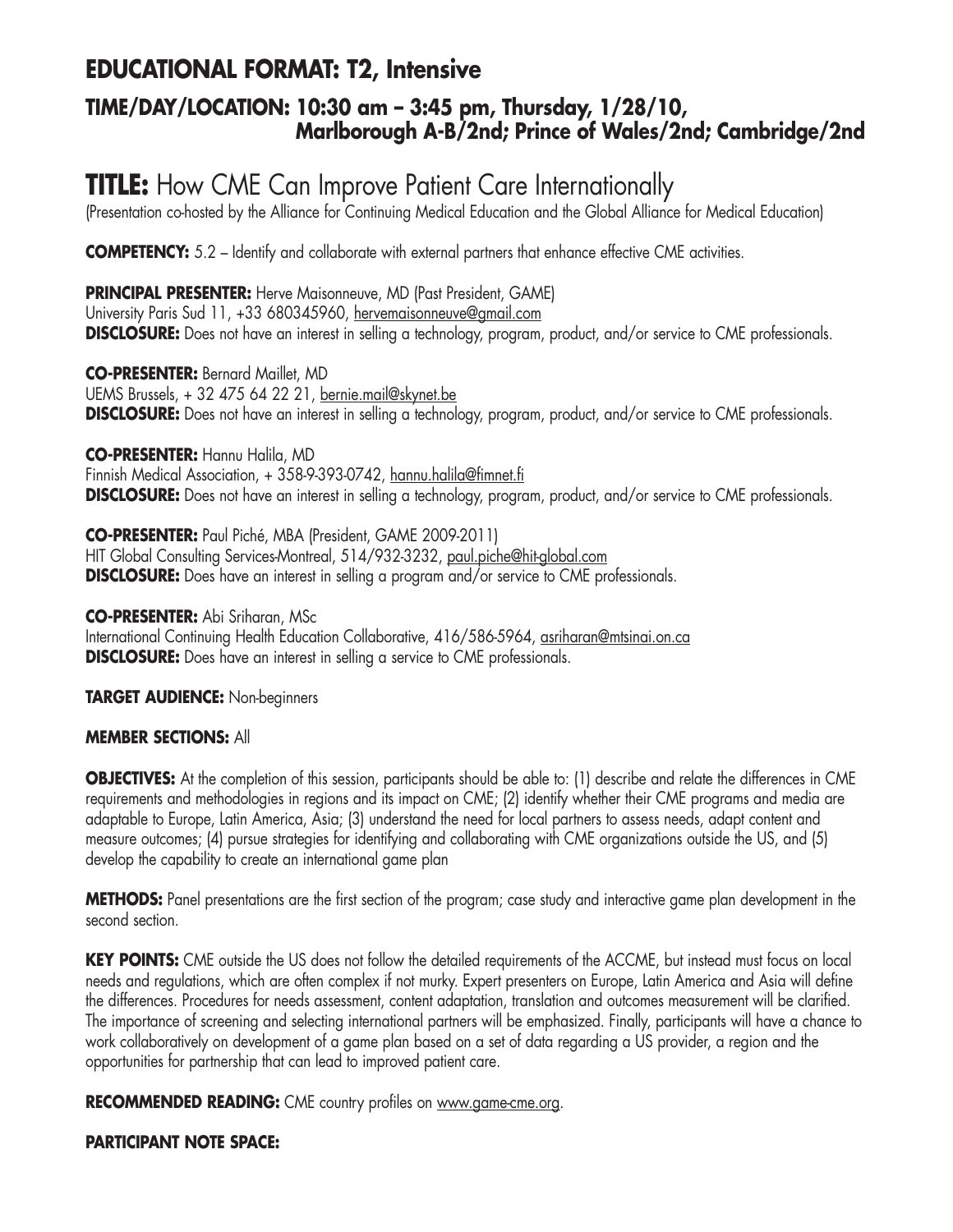## **EDUCATIONAL FORMAT: T3, Mini-plenary**

## **TIME/DAY/LOCATION: 10:30 – 11:30 am, Thursday, 1/28/10, Grand Ballroom A-D/1st**

# **TITLE:** Dateline CME: A Year in Review **(Invited Abstract)**

**COMPETENCY:** 4.6 – Identify and help modify processes that are barriers to change and implementation of new knowledge. **COMPETENCY:** 6.1 – Provide a vision of present role and future directions for CME and physician role and responsibilities in continued learning.

#### **PRINCIPAL PRESENTER:** Jann Balmer, PhD

University of Virginia, 434/924-5950, jtb9s@virginia.edu **DISCLOSURE:** Does not have an interest in selling a technology, program, product, and/or service to CME professionals.

#### **CO-PRESENTER:** Jack Kues, PhD

University of Cincinnati Academic Health Center, 513/558-1425, kuesjr@ucmail.uc.edu **DISCLOSURE:** Does not have an interest in selling a technology, program, product, and/or service to CME professionals.

#### **TARGET AUDIENCE:** All

#### **MEMBER SECTIONS:** All

#### **OBJECTIVES:**

- 1. Review the national government, IOM and AMA CEJA and other consensus reports that identify/include CME in the recommendations for specific guidance and actions by individuals and organizations.
- 2. Discuss the impact of these new regulations, requirements, decisions on the integration of CME /CE into improving the performance of physicians and healthcare teams toward improved patient outcomes.
- 3. Debate/discuss the challenges and opportunities in the implementation of these new regulations, recommendations for the CME community and also the healthcare environment at large.

**METHODS:** Brief overview of the major decision making events over 2009, followed by commentary on the short and long term challenges and opportunities for the CME community and its constituent members.

**KEY POINTS:** The events of 2009 will have a significant impact on the future of CME/CE and the expectations for performance improvement, efficiency, transparency and public trust by physicians, healthcare professionals and the healthcare system at large. The discussion will include candid analysis of the events and the role for the CME community in responding to these new parameters.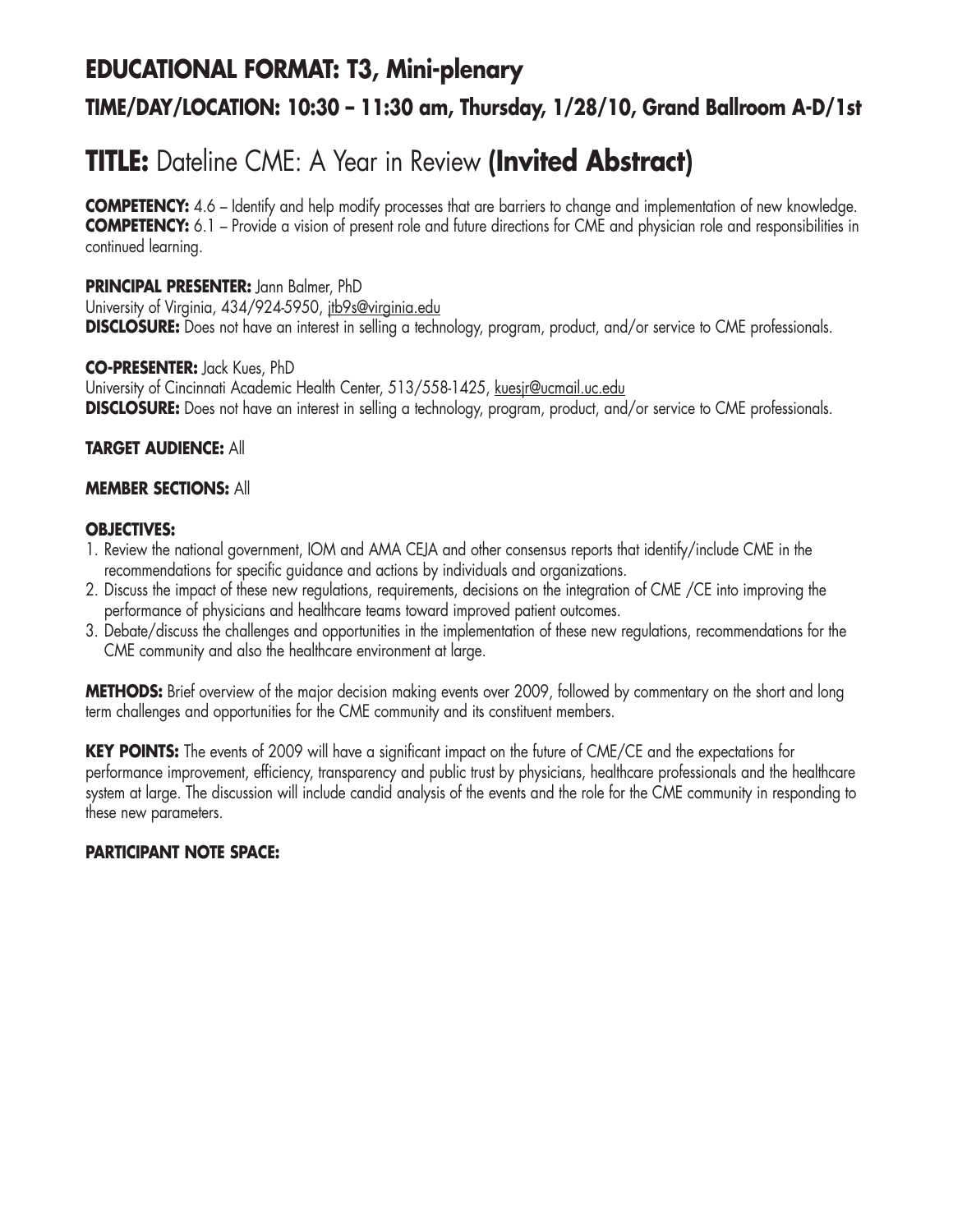# **EDUCATIONAL FORMAT: T4, Curriculum Breakout TIME/DAY/LOCATION: 10:30 – 11:30 am, Thursday, 1/28/10, Grand Salon A/1st**

# **TITLE:** Informatics Discussion Session **(Invited Abstract)**

**COMPETENCY:** 4.6 – Identify and help modify processes that are barriers to change and the implementation of new knowledge.

**COMPETENCY:** 5.1 – Identify and collaborate with critical internal partners including the quality improvement unit, performance improvement unit, the library, patients and other related units, to accomplish the CME mission. **COMPETENCY:** 5.3 – Collaborate and build relationship that support educational improvements for the patient, the physician, and the organization in which the physician works.

#### **PRINCIPAL PRESENTER:** Don Detmer, MD

American Medical Informatics Association, 301/657-1291, detmer@amia.org **DISCLOSURE:** Does not have an interest in selling a technology, program, product, and/or service to CME professionals.

#### **TARGET AUDIENCE:** All

#### **MEMBER SECTIONS:** All

#### **OBJECTIVES:**

- 1. Discuss approaches to analyzing the opportunities for improving physician/team performance that can be enhanced by partnership of Informatics and CME.
- 2. Describe the common themes and identify strategies in Informatics and CME that can serve as a foundation for building a collaborative environment.
- 3. Relate the discussion to the national trends in electronic and technology advances and their potential impact on the identification, implementation and evaluation of CME activities.

**METHODS:** Open Discussion/Q& A – presentation of cases and models of informatics/CME collaboration will be discussed.

**KEY POINTS:** Informatics/CME collaborative efforts can create linkages between education and performance improvement. Discuss strategies for initiating and implementing new ideas that incorporate Informatics and CME.

**RECOMMENDED READING:** Detmer DE, Bloomrosen M, Raymond B, Tang P: Integrated personal health records: Transformative tools for consumer-centric care. 2008 BMC Medical Informatics and Decision Making 2008; 8:45-72 (available free from web)**.**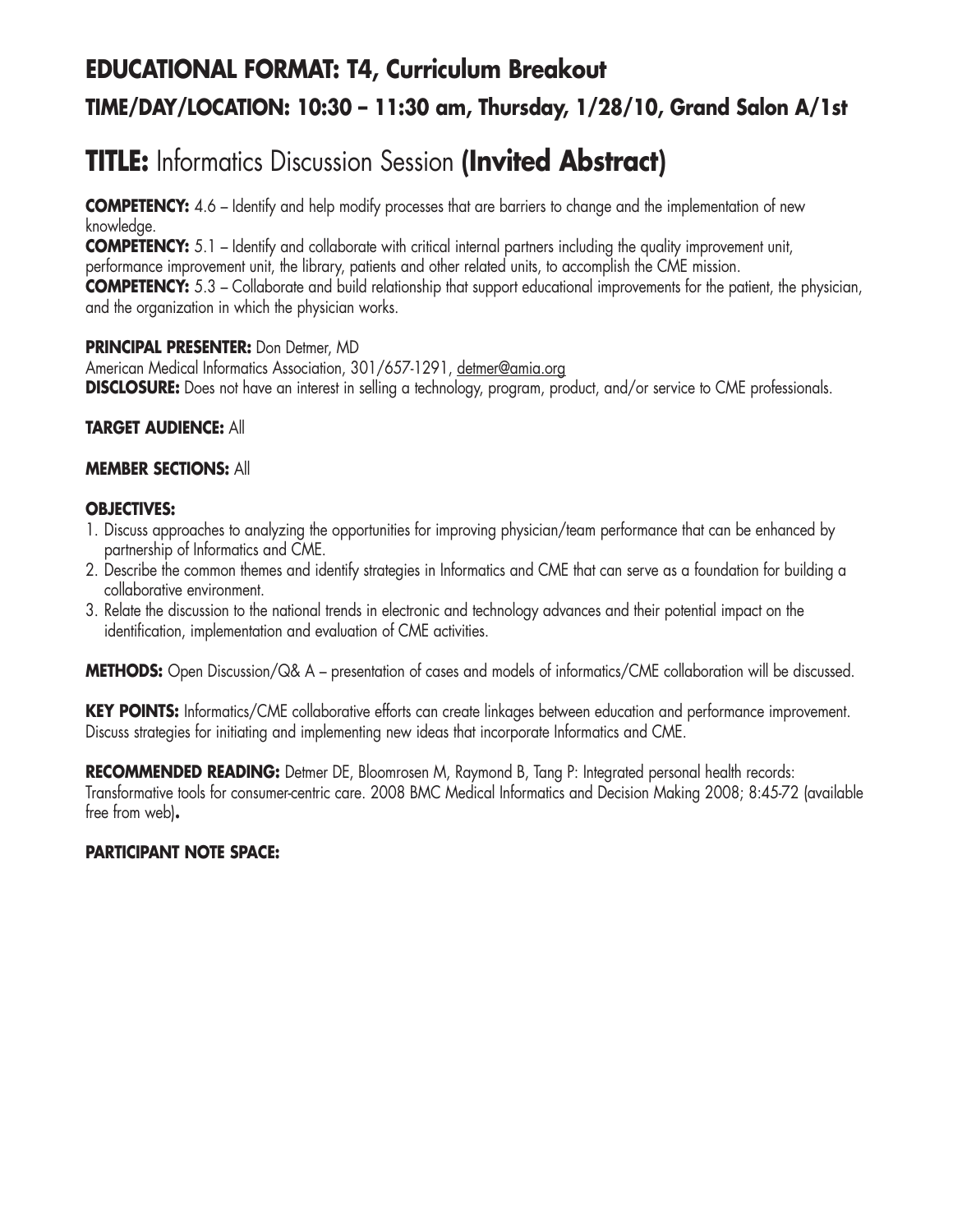# **EDUCATIONAL FORMAT: T5, Curriculum Breakout TIME/DAY/LOCATION: 10:30 – 11:30 am, Thursday, 1/28/10, Grand Salon B/1st**

# **TITLE:** Physicians' Learning Methods: A Qualitative Research Study of 4000+ AAFP Assembly Participants

**COMPETENCY:** 1.3 – Conduct, support, and/or apply educational research on how physicians learn and change.

#### **PRINCIPAL PRESENTER:** Mindi McKenna, PhD

American Academy of Family Physicians, 913/906-6000, mmckenna@aafp.org **DISCLOSURE:** Does have an interest in selling a service to CME professionals.

**CO-PRESENTER:** Mark Stephens, MD Uniformed Services University, 301/295-9464, mstephens@usuhs.mil **DISCLOSURE:** Does not have an interest in selling a technology, program, product, and/or service to CME professionals.

**CO-PRESENTER:** Kim Carrington, MPA American Academy of Family Physicians, 913/906-6000, kcarrington@aafp.org **DISCLOSURE:** Does have an interest in selling a service to CME professionals.

#### **TARGET AUDIENCE:** All

#### **MEMBER SECTIONS:** All

**OBJECTIVES:** At the completion of this session, participants should be able to summarize AAFP assembly participants' views about lectures vs. other learning methods, including their (1) learning preferences, (2) recall levels, (3) awareness of ACGME/ABMS core competencies, and (4) perceptions of various method's affect on performance change in care of diabetes.

**METHODS:** Participants will (1) see and hear outcomes data from the qualitative study conducted at AAFP's annual Assembly, (2) discuss implications for designing CME activities for primary care clinicians and other healthcare professionals, and (3) receive an action plan template for initiating a similar study with their learners.

KEY POINTS: In order to continuously improve the effectiveness of CME, we must assess its effectiveness. In order to design educational programming appropriately, we must measure the extent to which various programmatic elements are effective in improving learner knowledge and performance.

**RECOMMENDED READING:** Mazmanian PE, Galbraith RG, Miller SH, et al. Accreditation, certifications and licensure: How six general competencies are influencing education and patient care. 2008; J Med Lic Disc 94(1): 8-14.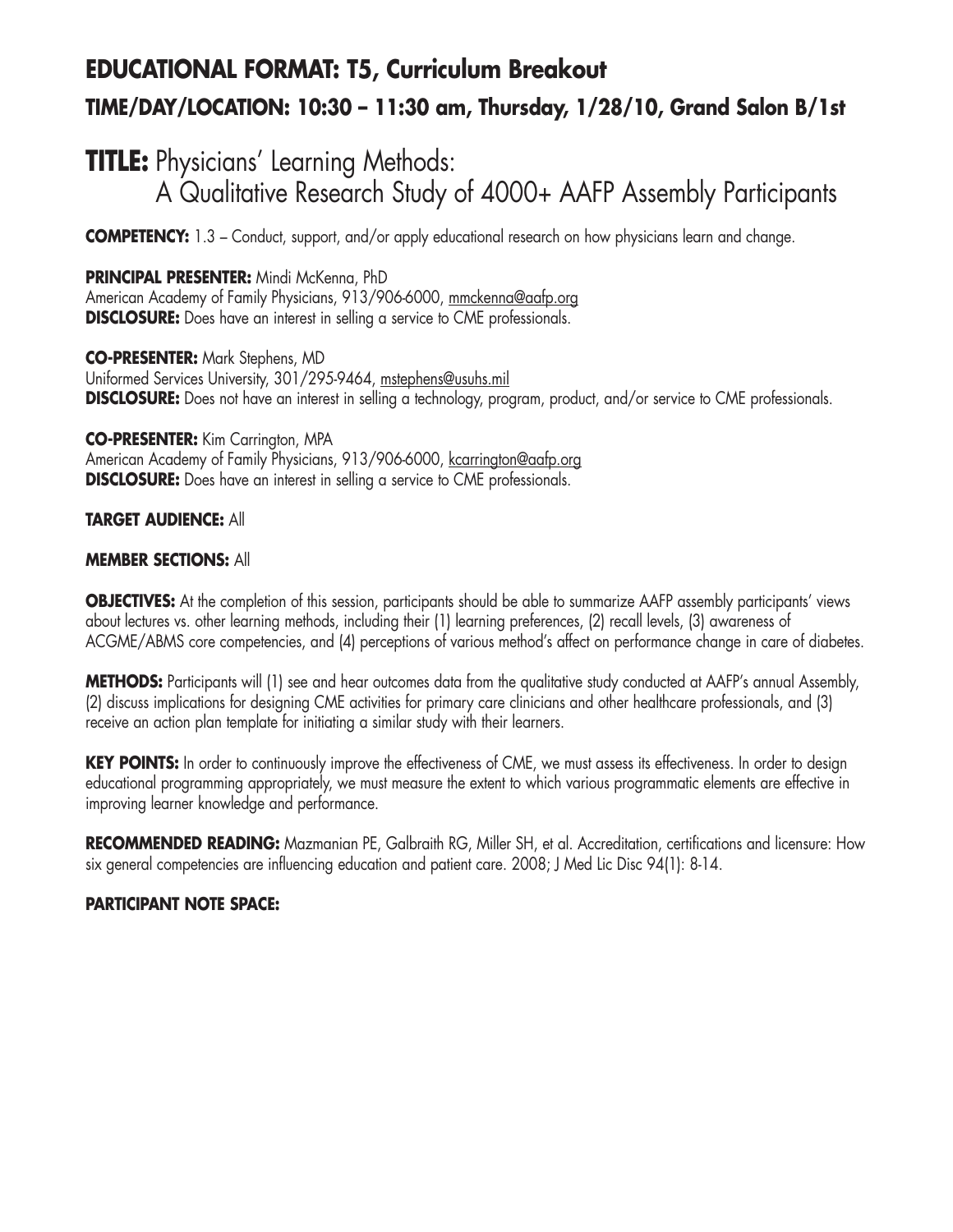# **EDUCATIONAL FORMAT: T6, Curriculum Breakout TIME/DAY/LOCATION: 10:30 – 11:30 am, Thursday, 1/28/10, Grand Salon C/1st**

# **TITLE:** Transitions 1: Reinventing Yourself as the Future's CME/CPD Professional

**COMPETENCY:** 8.2 – Continually improve educational performance of the CME program through professional development.

**PRINCIPAL PRESENTER:** Diana Durham Pusavat, PhD

Employee Education System, 562/826-5505, ext. 4188, Diana.Durham2@va.gov **DISCLOSURE:** Does not have an interest in selling a technology, program, product, and/or service to CME professionals.

**CO-PRESENTER:** Jack Dolcourt, MD University of Utah School of Medicine, 801/581-6887, Jack.dolcourt@hsc.utah.edu **DISCLOSURE:** Does not have an interest in selling a technology, program, product, and/or service to CME professionals.

**CO-PRESENTER:** Barbara Huffman, MEd Carle Foundation Hospital, 217/383-4647, Barbara.Huffman@carle.com **DISCLOSURE:** Does not have an interest in selling a technology, program, product, and/or service to CME professionals.

#### **TARGET AUDIENCE:** All

#### **MEMBER SECTIONS:** All

**OBJECTIVES:** In this session, participants will: (1) gain self-assessment tools for needed skills in their changed environments, for recovery after a firing or a lay-off, for adjustment to organizational change or seeking a new organization to hire; (2) will be able to summarize self assessment techniques to use in their process of recovery; and (3) develop their own individual learning plans to take them from "Where am I now?" to "Where do I want to go and how do I get there?"

**METHODS:** Case studies from recent field-based job-change situations; Brief CME Theatre Improv by Faculty (Your job has changed; you're perfect, now change!); Mapping your Individual Learning Plan as the new CME/CPD Professional.

**KEY POINTS:** CME/CPD professionals are experiencing everything from minor inconveniences (fewer subscriptions or conferences) to cut-backs in the work environment (tightening of belts; 20-40% budget cuts across their organizations) to traumatic, wrenching change (job eliminations, organizations merging, or buying one another). How CME professionals choose to cast themselves in this economic drama and how they choose to write the play of their own careers, forms the center of this breakout session. What is essential to reinventing ourselves as the future's CME/CPD professional is how we plan our roles and transform ourselves.

**RECOMMENDED READING:** Bhimji, A. You Can Make the Horse Drink Water: Motivating yourself and others to do the best work. AmirImage Consulting, 2002.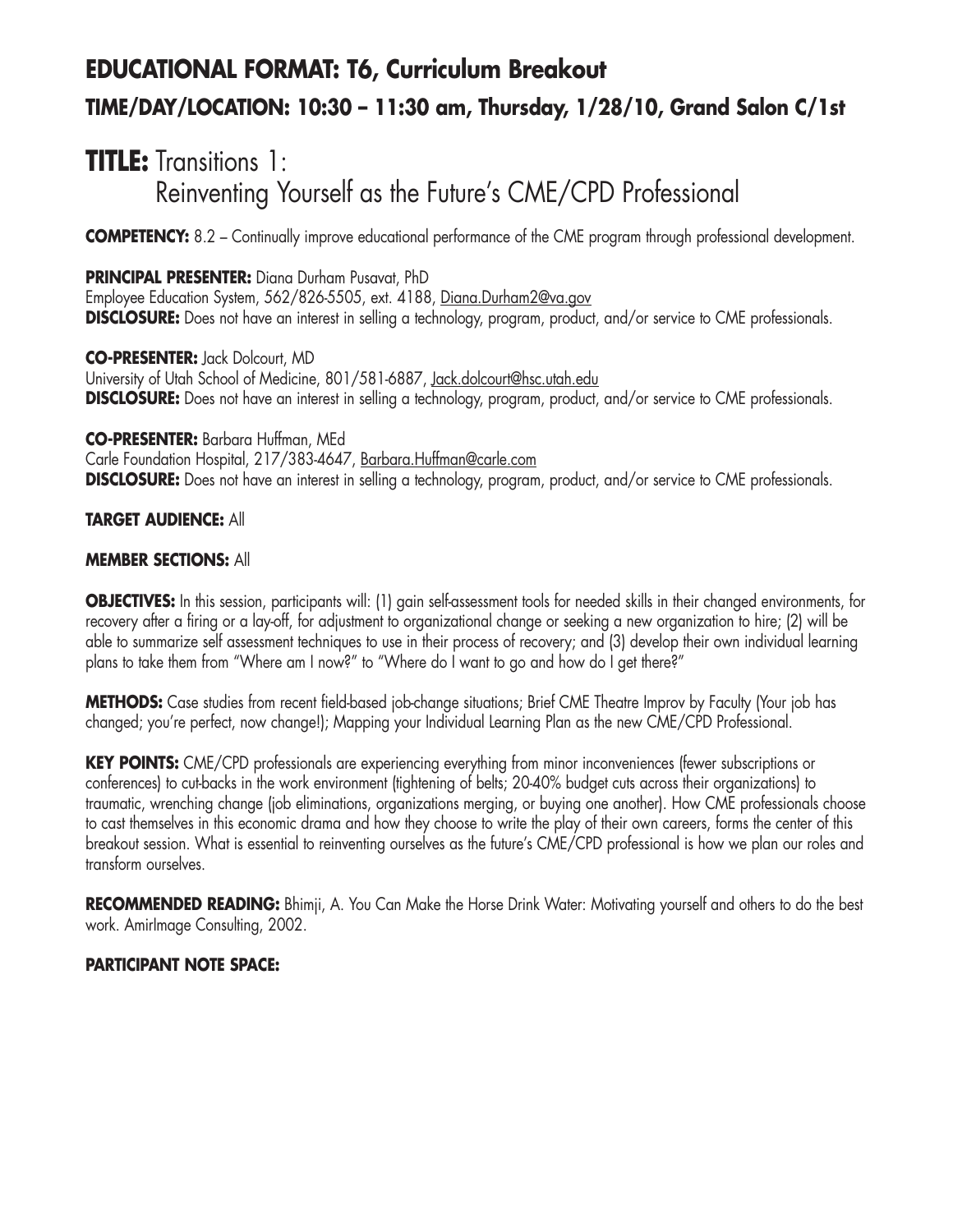## **EDUCATIONAL FORMAT: T7, Breakout TIME/DAY/LOCATION: 10:30 – 11:30 am, Thursday, 1/28/10, Melrose/3rd**

## **TITLE:** Data-driven CME Program Development

**COMPETENCY:** 2.2 – Identify physician learning needs using data, especially clinical practice data.

### **PRINCIPAL PRESENTER:** Laura Hruska, MEd

American Academy of Orthopaedic Surgeons, 847/384-4105, hruska@aaos.org **DISCLOSURE:** Does not have an interest in selling a technology, program, product, and/or service to CME professionals.

### **TARGET AUDIENCE:** Non-beginners

### **MEMBER SECTIONS:** All

### **OBJECTIVES:**

- 1. Understand the peer review process and its relationship to content validity,
- 2. Identify meaningful sources of data,
- 3. Perform a needs assessment of your learners,
- 4. Use multiple sources of data to drive your CME program development

**METHODS:** A combination of a literature review and examination, CME evaluation, and survey results are used to identify learner needs for a CME program.

**KEY POINTS:** A comprehensive self assessment program for CME should be based upon learner needs. Using an assessment system that include multiple sources of data such as examination results, CME evaluation results, a review of the literature, and member survey results provide information to make data driven decisions based on learner input and needs to develop your CME program.

**RECOMMENDED READING:** Eva, Kevin W., Regehr, Glenn. Self-Assessment in the health professions: A reformulation and research agenda. Academic Medicine, Vol. 80, No. 10/ October 2005 Suppplement. Pgs. S46-s54.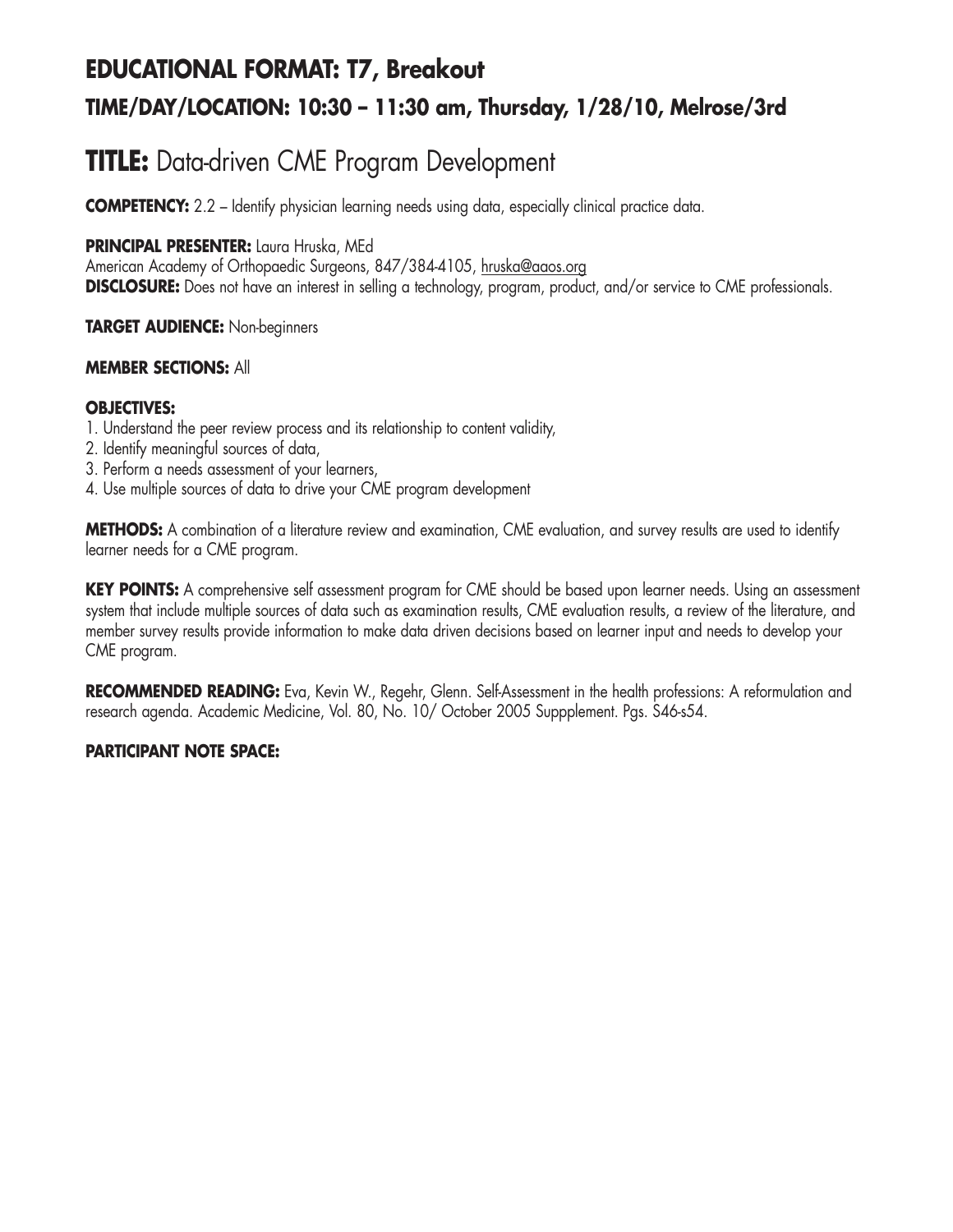### **EDUCATIONAL FORMAT: T8, Breakout**

### **TIME/DAY/LOCATION: 10:30 – 11:30 am, Thursday, 1/28/10, Belle Chasse/3rd**

# **TITLE:** Blended Learning Initiatives: Designing to Help all Physicians Learn

**COMPETENCY:** 2.6 – Consider the learning environment, select and apply learning formats that are effective for physician learning and meeting the expected outcome.

### **PRINCIPAL PRESENTER:** Beverly Wood, MD

American Academy of Pediatrics, 818/209-7748, bwood@usc.edu **DISCLOSURE:** Does not have an interest in selling a technology, program, product, and/or service to CME professionals.

**CO-PRESENTER:** Scott Bradbury, MS American Academy of Pediatrics, 800/433-9016, SBradbury@aap.org **DISCLOSURE:** Does not have an interest in selling a technology, program, product, and/or service to CME professionals.

#### **TARGET AUDIENCE:** Beginners

### **MEMBER SECTIONS:** All

**OBJECTIVES:** At the completion of this presentation, participants will be able to:

- 1. Describe the advantages of blended learning experiences to enhance learning, translation of learning to patient care and performance in practice
- 2. Create an individualized model for a blended learning experience
- 3. Design learning to satisfy a diversity of preferences, styles and contexts

**METHODS:** Activities will involve participants in analysis of learning preferences, ways to construct learning to meet learner needs in their context, determine components of blended learning experiences, and construct a model that would work for them. Short informative presentations with participant construction and discussion of methods for blending

**KEY POINTS:** Increased responsibility for personal learning and choice of the learning experience are elemental in the engagement of physicians in lifelong learning. With incorporation of self assessment, collaboration, reflection, discussion and technological support, learning environments have become more flexible. With this transformation, comes the opportunity for a richer, more purposeful learning experience where content can be sought, revisited and discussed; communities of inquiry to compare experiences and introduce new content, and selected approaches and delivery methods to support collaborativereflection processes.

RECOMMENDED READING: Caruso JB, Kvavik Students and Information Technology, 2005: Convenience, connection, control and learning. ECAR Research Study 6, 2005.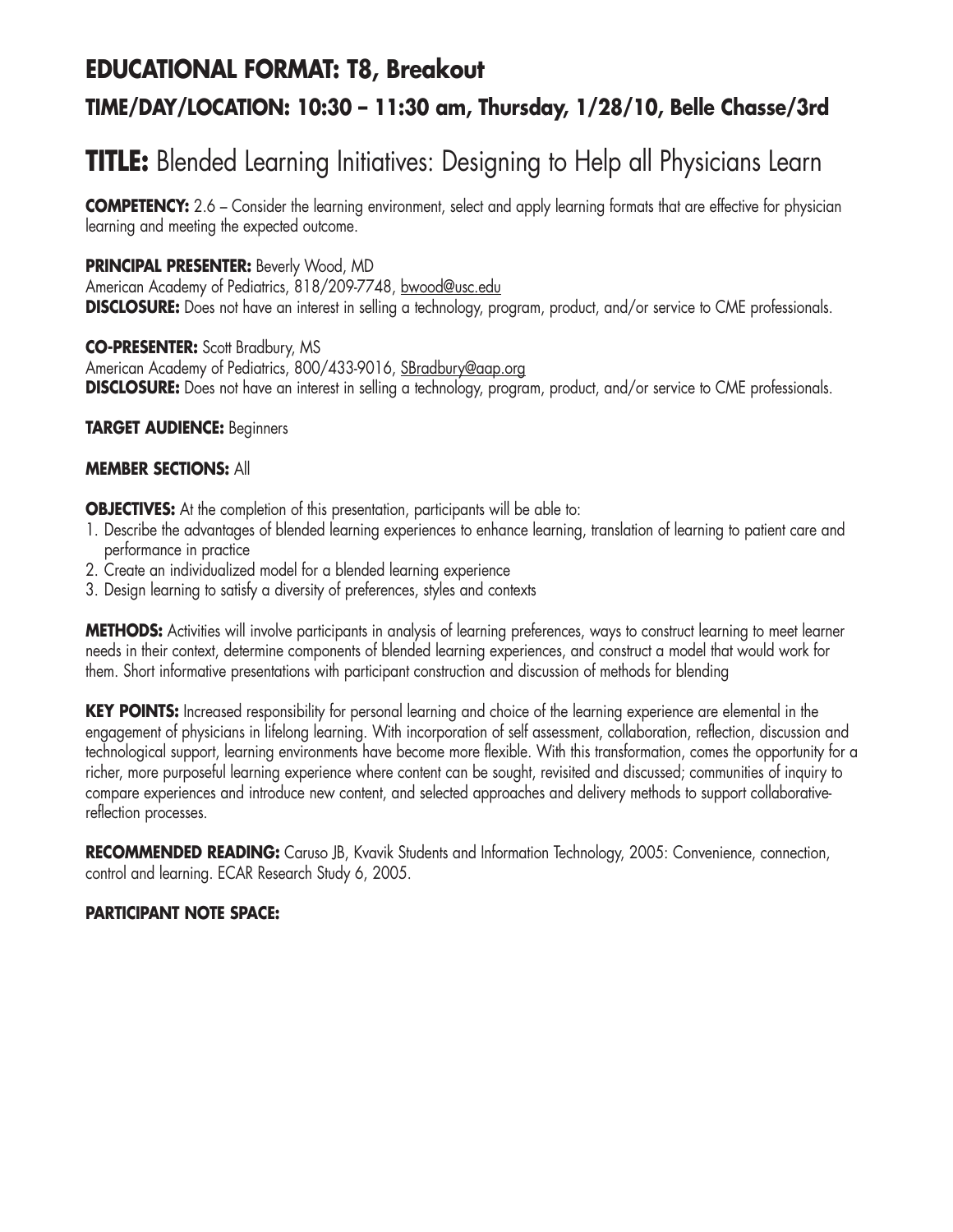# **EDUCATIONAL FORMAT: T9, Breakout TIME/DAY/LOCATION: 10:30 – 11:30 am, Thursday, 1/28/10, Rosedown 3rd**

## **TITLE:** Small-group Case-based Learning: A Practical Guide to Development and Implementation

**COMPETENCY:** 2.9 – Provide interactive learning and opportunities to practice skills that lead to change in physician performance.

**PRINCIPAL PRESENTER:** Jeanne Prater, BS Spire Learning, 973/605-2922, jprater@spirelearning.com **DISCLOSURE:** Does not have an interest in selling a technology, program, product, and/or service to CME professionals.

**CO-PRESENTER:** JulieWhite, MS Boston University School of Medicine, 617/638-4605, jlwhite@bu.edu **DISCLOSURE:** Does not have an interest in selling a technology, program, product, and/or service to CME professionals.

**CO-PRESENTER:** Jill Erickson, MPH

Takeda Pharmaceuticals North America, Inc, 224/554-3171, jerickson@tpna.com **DISCLOSURE:** Does not have an interest in selling a technology, program, product, and/or service to CME professionals.

**TARGET AUDIENCE:** Non-beginners

### **MEMBER SECTIONS:** All

**OBJECTIVES:** At the completion of this session, participants should be able to: (1) describe the evidence that supports smallgroup case-based learning as an effective format for CME that results in healthcare professional learning and change; (2) develop a plan to implement a small-group case-based learning initiative, and (3) identify strategies to address the challenges encountered during the process from grant submission to program implementation and assessment.

**METHODS:** The presenters will use a didactic lecture and a small-group case-based discussion exercise to demonstrate the effectiveness of small-group case-based learning.

**KEY POINTS:** An understanding of how physicians learn and what factors lead to effective continuing education for healthcare providers is fundamental to the construction of effective CME activities and programs. Physicians tend to use specialized learning skills to incorporate new information into practice. The Schön model of knowing in action concisely describes how the provider uses experience and knowledge to learn and gain knowledge.

Interactive, small-group, and case-based programs have been shown to be associated with changes in physicians' behavior. They were shown to adopt more aggressive use of appropriate therapies, improve adherence to published guidelines, and show greater satisfaction regarding their acquired knowledge after participating in these types of educational programs.

### **RECOMMENDED READING:**

- 1. Borduas F, Gagnon R, Lacoursière Y, Laprise R. The longitudinal case study: from Schön's model to self-directed learning. J Contin Educ Health Prof. 2001;21:103-109.
- 2. Casebeer L, Centor RM, Kristofco RE. Learning in large and small groups. In: Davis D, Barnes BE, Fox R, eds. The Continuing Professional Development of Physicians: From Theory to Practice. Chicago, IL: American Medical Association; 2003;169-190.
- 3. Fox RD, Miner C. Motivation and the facilitation of change, learning, and participation in educational programs for health professionals. J Contin Educ Health Prof. 1999;19:132-144.
- 4. Price DW, Felix KG. Journal clubs and case conferences: from academic tradition to communities of practice. J Contin Educ Health Prof. 2008;28:123-130.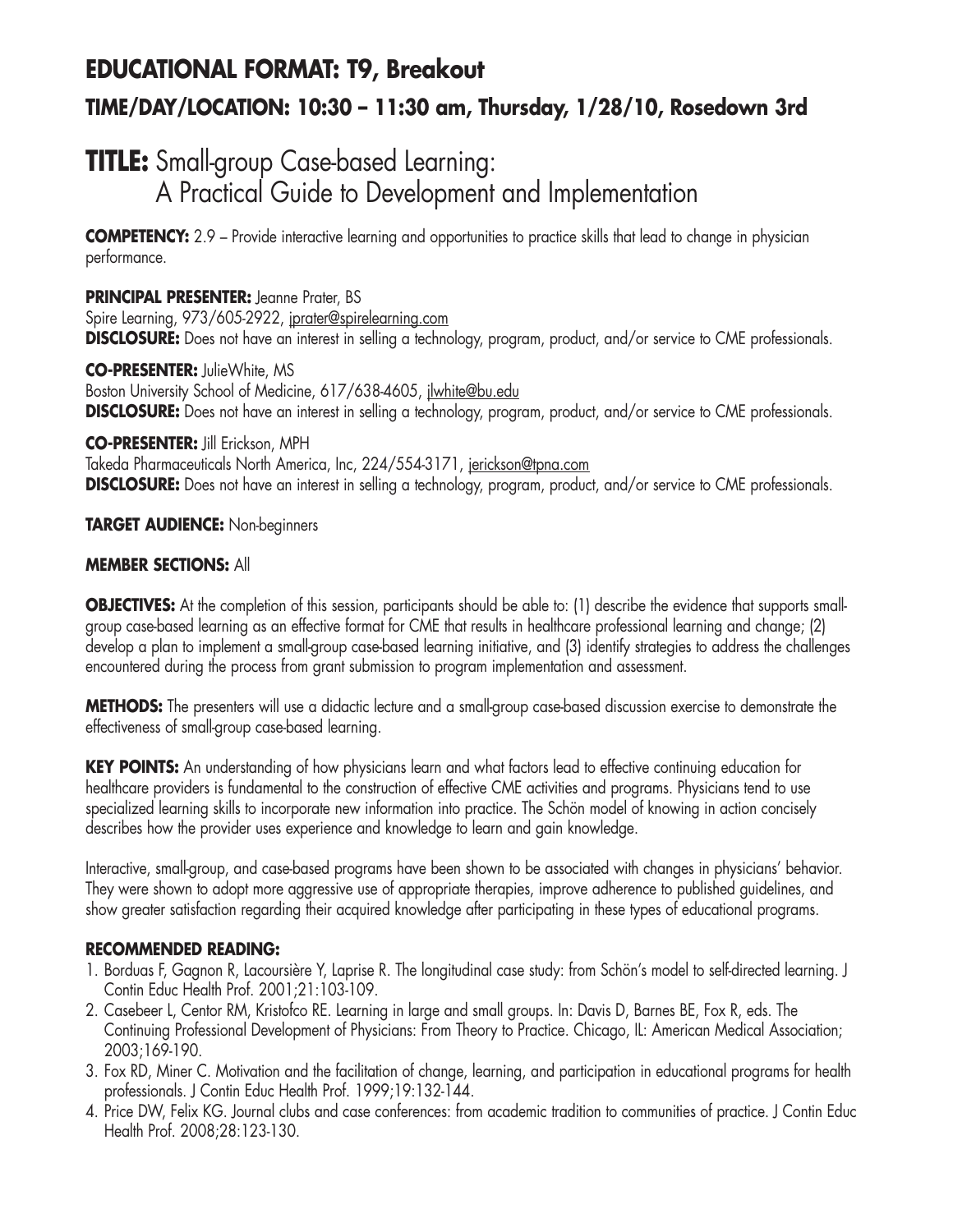### **EDUCATIONAL FORMAT: T10, Breakout TIME/DAY/LOCATION: 10:30 – 11:30 am, Thursday, 1/28/10, Ascot/Newberry/3rd**

### **TITLE:** Raising the Bar on CME Data Management: Broadening the Perspective

**COMPETENCY:** 3.1 – Develop, use and support an effective data management system for educational and administrative purposes.

### **PRINCIPAL PRESENTER:** Ginny Jacobs, MEd

University of Minnesota, 612/626-7600, gjacobs@umn.edu **DISCLOSURE:** Does not have an interest in selling a technology, program, product, and/or service to CME professionals.

### **CO-PRESENTER:** Shari Miller, BA

University of Minnesota, 612/626-7600, millerms@umn.edu **DISCLOSURE:** Does not have an interest in selling a technology, program, product, and/or service to CME professionals.

### **TARGET AUDIENCE:** Beginners

### **MEMBER SECTIONS:** All

**OBJECTIVES:** Upon completion of this session, participants should be better able to: (1) identify the key considerations and core components of an effective data management system; (2) review the advantages (and potential pitfalls) of building a system framework aligned with department services and project deliverables; and (3) highlight the continuous improvements and informed decision making that are core to the on-going monitoring of the overall performance of the CME program.

**METHODS:** This session will consist of a presentation outlining the design considerations and data elements central to the development of a data management system for an educational planning office. Group discussion time will also be allotted to highlight examples of data tools and best practices gathered from across a variety of institutions.

**KEY POINTS:** In order to make informed business decisions, data and feedback must be readily available related to the overall performance of the CME operation. Effective educational planning and project management rely upon accurate and timely information which describe progress against targeted goals.

Course directors, educational planners, and all department staff benefit from the perspective they gain through the use of an effective data management system which puts data and information to productive use. A well-designed data system enables all parties to raise the bar as they are able to monitor progress and benchmark their course performance against other CME educational activities.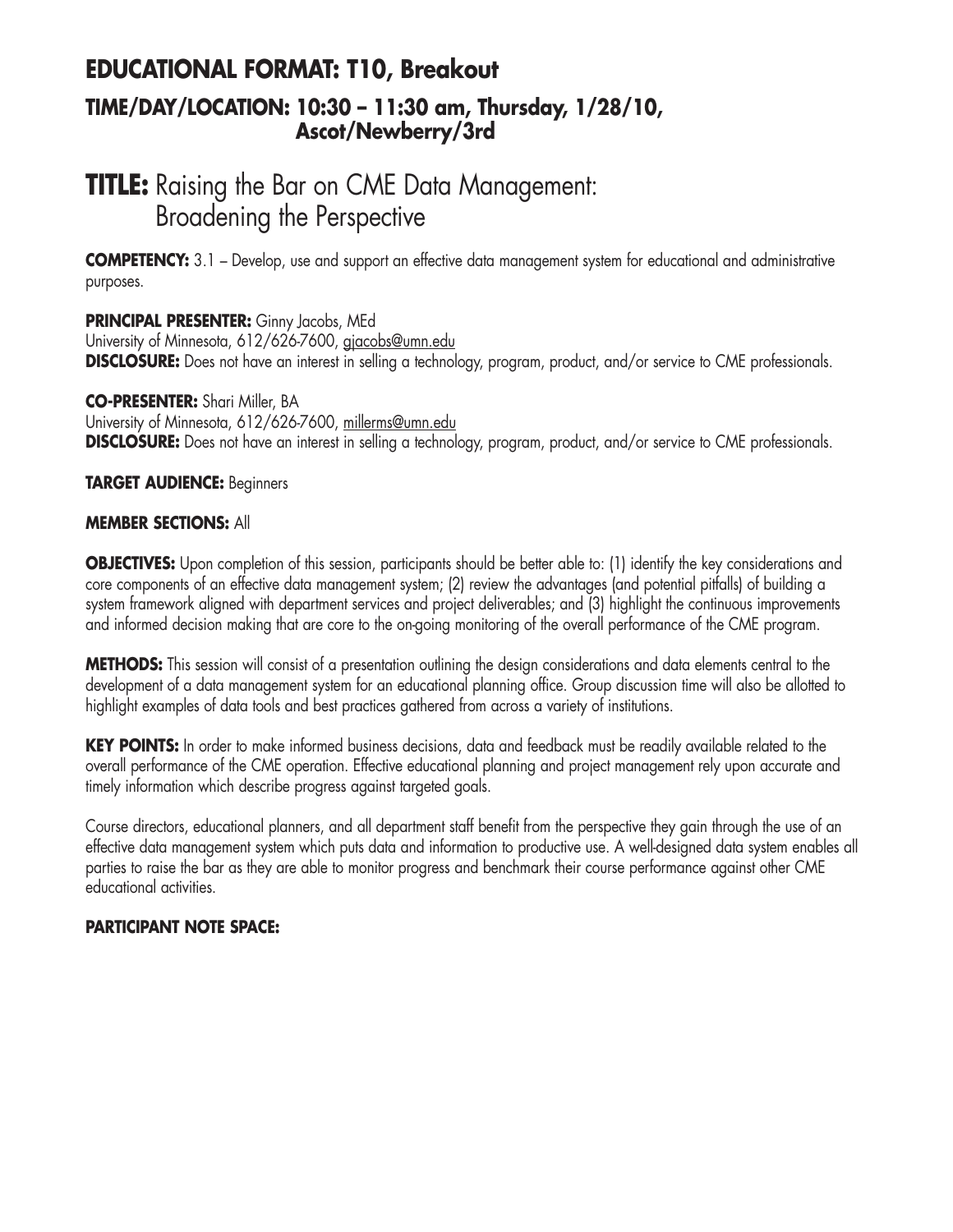# **EDUCATIONAL FORMAT: T11, Breakout TIME/DAY/LOCATION: 10:30 – 11:30 am, Thursday, 1/28/10, Grand Salon D/1st**

## **TITLE:** A Three-year Review of Submitted Outcomes Measures – Stumbling Blocks on the Pathway to Better Patient Care

**COMPETENCY:** 3.2 – Use measurement data to assess outcomes/results of the learning intervention as a basis for determining future learning needs and for determining the application of the educational knowledge and skills

**PRINCIPAL PRESENTER:** Susan Connelly, PharmD Wyeth, 484/865-9885, connels2@wyeth.com **DISCLOSURE:** Does not have an interest in selling a technology, program, and/or service to CME professionals.

**CO-PRESENTER:** Betsy Woodall, PharmD Wyeth, 484/865-3969, woodalb@wyeth.com **DISCLOSURE:** Does not have an interest in selling a technology, program, and/or service to CME professionals.

### **TARGET AUDIENCE:** Non-beginners

### **MEMBER SECTIONS:** All

**OBJECTIVES:** Following this session, participants should be able to: (1) describe methods of educational outcomes measurement (EOM) commonly used within the CME community; (2) identify criteria that mark a successful EOM plan; and (3) incorporate successful methodologies to measure and evaluate the effectiveness of independent education activities.

**METHODS:** This presentation will use a mix of didactic presentations, panel discussions and interactive case studies. Participants will be encouraged to complete a commitment-to-change form to reinforce what they intend to change as they approach their design and evaluation of independent education activities.

**KEY POINTS:** Commercial supporters are exposed to a variety of methods of educational outcomes measurement. This presentation (1) describes the methodologies of EOM examples submitted across provider types; (2) identifies emerging trends in EOM examples received from 2007 through 2009; (3) explores criteria for successful EOM; and (4) suggests techniques that can be applied to your programs. We will present the outcomes submitted to us, in the context of objectives created to support such outcomes. A reactionary panel of providers representing Academic, Medical Education and Communication Companies, and Association sectors will comment on the results of the data.

**RECOMMENDED READING:** Moore DE. A framework for outcomes evaluation in the continuing professional development of physicians. In: Davis D, Barnes BE, Fox R, eds. The Continuing Professional Development of Physicians. Chicago, IL: American Medical Association; 2003, p 249-274.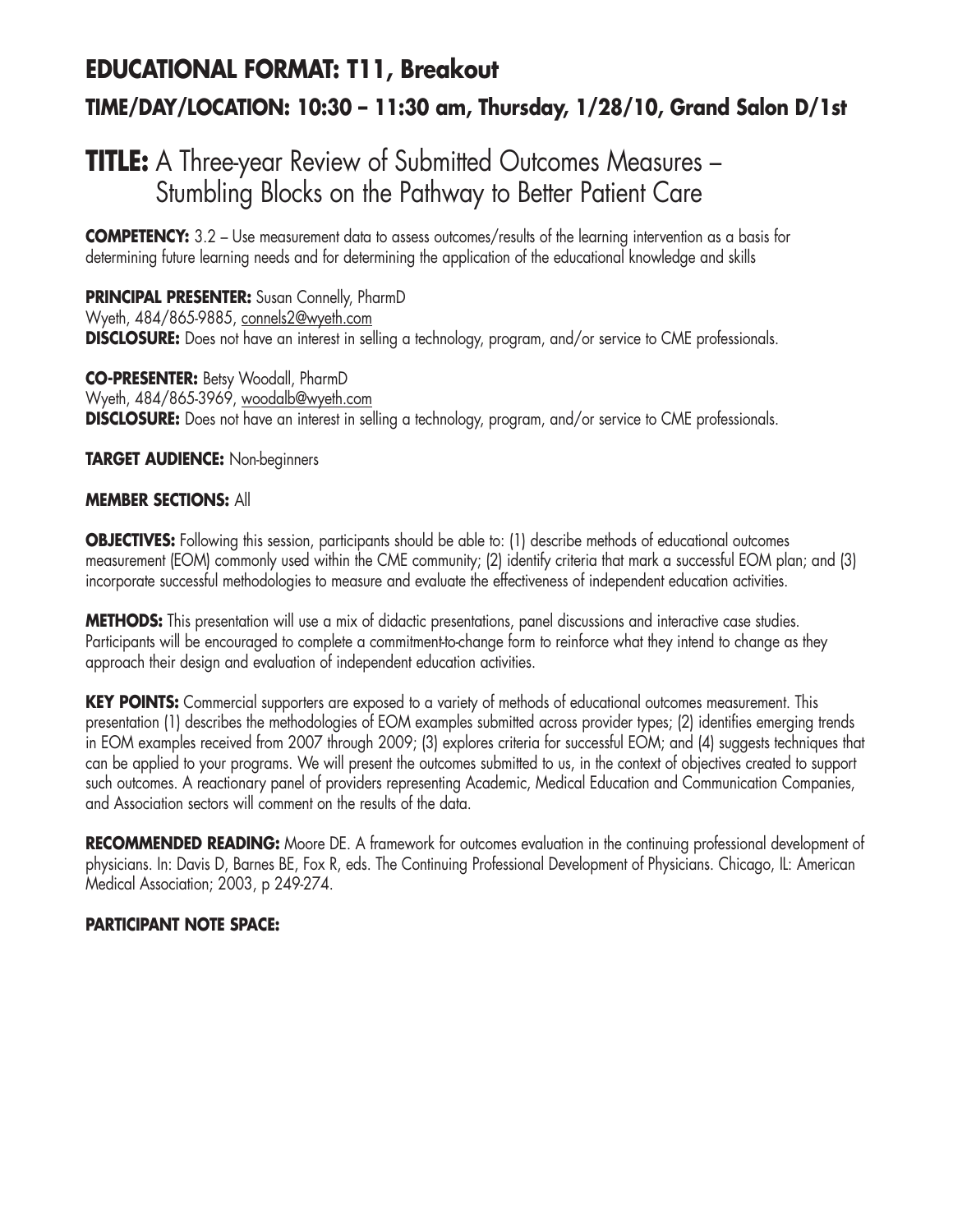# **EDUCATIONAL FORMAT: T12, Breakout TIME/DAY/LOCATION: 10:30 – 11:30 am, Thursday, 1/28/10, Jasperwood/3rd**

# **TITLE:** A PI CME Systems-based Intervention: Why Virtual Data Is (Almost) As Good As the Real Thing

**COMPETENCY:** 4.5 – Design activities with a cumulative goal of helping physicians, or teams of learners, to adopt change incrementally, assuring there is compatibility with present systems and advantage over present behaviors.

**PRINCIPAL PRESENTER:** Gordon West, PhD Annenberg Center for Health Sciences at Eisenhower, 760/773-4500, gwest@annenberg.net **DISCLOSURE:** Does not have an interest in selling a technology, program, product, and/or service to CME professionals.

**CO-PRESENTER:** Steven Haimowitz, MD RealCME, 917/885-0996, sh@realcme.com **DISCLOSURE:** Does have an interest in selling a technology to CME professionals.

**CO-PRESENTER:** Stephen Webber RealCME, 646/415-0878, swebber@realcme.com **DISCLOSURE:** Does have an interest in selling a technology to CME professionals.

**CO-PRESENTER:** Thomas Elliott, MD SMDC Health System, 218/786-3755, telliott@smdc.org **DISCLOSURE:** Does not have an interest in selling a technology, program, product, and/or service to CME professionals.

**TARGET AUDIENCE:** Non-beginners

### **MEMBER SECTIONS:** All

**OBJECTIVES:** At the completion of this session, participants should be able to: (1) define a PI CME activity; (2) identify performance improvement measures in conjunction with their health system collaborator that may benefit from a PI CME intervention; (3) conceptualize an appropriate educational intervention that maximizes the potential for measurable outcomes; and (4) explain the value for learners and patients of a well-designed PI CME activity.

**METHODS:** A multifocal and multidisciplinary approach that parallels the development, deployment, user experience, and measurement of the educational intervention will be applied to this session, including slide presentation, case study, discussion, and Q&A. Join us for a focused discussion on the utility and practicability of a virtual health system.

**KEY POINTS:** The 2008 Joint Commission Annual Report showed significant variability in performance among states and institutions for the National Patient Safety Goals and hospital quality measures. One way to address inconsistencies in performance is through performance improvement (PI) CME activities that are aligned with national benchmarks and organizational goals. A novel approach to PI CME is through an online systems-based "virtual clinic" that follows a single patient across the care continuum and assesses performance at each point of care in the health system. Join us for a focused discussion on the utility and practicability of an online virtual health system for improved patient care and outcomes.

### **RECOMMENDED READING:**

- 1. Eisenberg JM. Continuing Education Meets the Learning Organization: The Challenge of a Systems Approach to Patient Safety. J Contin Educ Health Prof. 2000;20(4):197-207.
- 2. Incorporating PI CME activities into your CME program. http://www.ama-assn.org/ama1/pub/upload/mm/455/cppd21-23.pdf.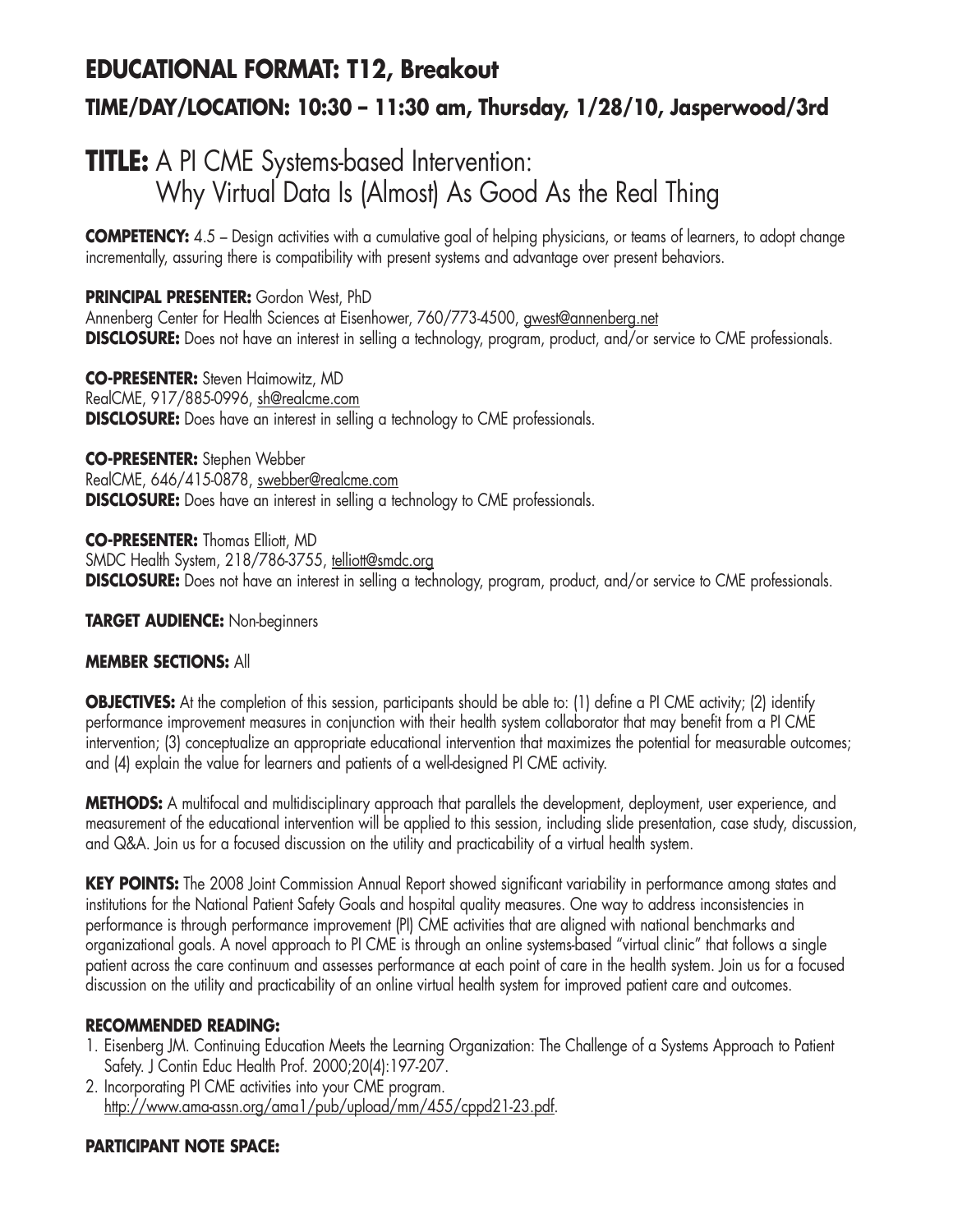# **EDUCATIONAL FORMAT: T13, Breakout TIME/DAY/LOCATION: 10:30 – 11:30 am, Thursday, 1/28/10, Magnolia/3rd**

## **TITLE:** Barriers are Legitimate CME Outcomes

**COMPETENCY:** 4.6 – Identify and help modify processes that are barriers to change and the implementation of new knowledge.

### **PRINCIPAL PRESENTER:** David Price, MD

Kaiser Permanente-Colorado, 303/614-1308, david.price@kp.org **DISCLOSURE:** Does not have an interest in selling a technology, program, product, and/or service to CME professionals.

### **TARGET AUDIENCE:** Non-beginners

### **MEMBER SECTIONS:** All

**OBJECTIVES:** At the completion of this session, participants will be able to assess barriers to implementing learnings as an outcome of their CME program.

**METHODS:** In an interactive session, the presenter will describe how to assess, categorize & summarize barriers to implementing CME learnings in practice, & how these barriers can be presented to system leaders to assist in further organizational improvement efforts. Participant examples will be used to illustrate how these methods can be applied.

**KEY POINTS:** CME providers seeking ACCME accreditation with commendation (criteria 16-22) are required to plan CME within an organizational context; identify factors outside of CME control that impact patient outcomes; implement strategies to remove, overcome, or address barriers to physician change; work collaboratively with others in an organizational framework; and influence the scope and content of educational interventions. This session will help participants identify and use barrier assessment and analysis in their CME programming to not only assist practice system efforts, but assist CME providers in meeting ACCME criteria for exemplary compliance.

**RECOMMENDED READING:** Price DW, Felix K. Journal Clubs and Case Conferences: From Academic Tradition to Communities of Practice. J Cont Educ Health Prof, 28(3):123–130, 2008.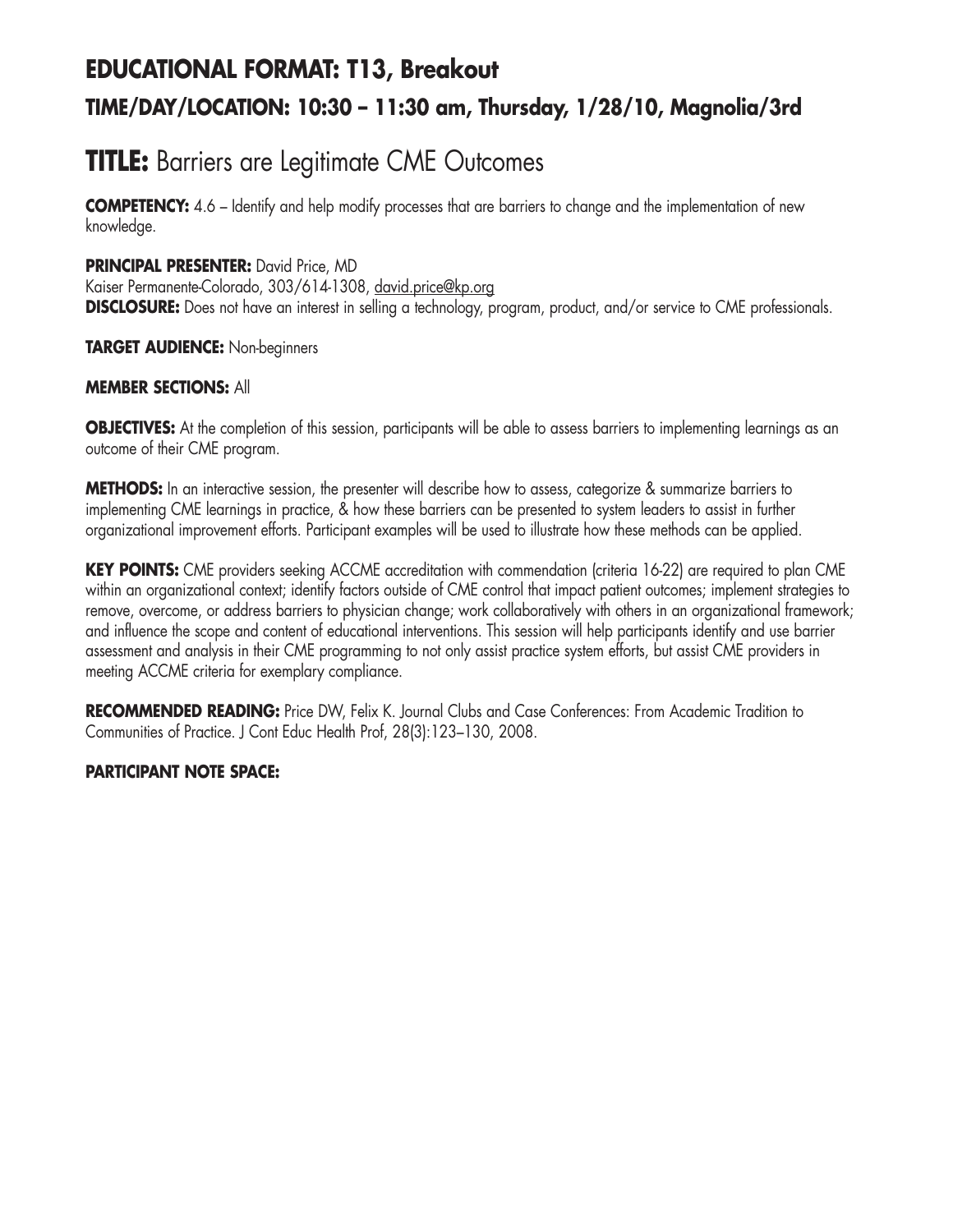### **EDUCATIONAL FORMAT: T14, Breakout**

### **TIME/DAY/LOCATION: 10:30 – 11:30 am, Thursday, 1/28/10, Oak Alley/3rd**

## **TITLE:** Engaging Physicians in Quality Improvement by Teaching a Fair Culture: Partnering of CME, Medical Staff, and QI Leaders

**COMPETENCY:** 5.1 – Identify and collaborate with critical internal partners, including the quality improvement unit, performance improvement unit, the library, patients, and other related units, to accomplish the CME mission.

### **PRINCIPAL PRESENTER:** Lucille Leong, MD

City of Hope Comprehensive Cancer Center, 626/359-8111, ext. 62307, lleong@coh.org **DISCLOSURE:** Does not have an interest in selling a technology, program, product, and/or service to CME professionals.

### **CO-PRESENTER:** Robert Morgan, MD

City of Hope Comprehensive Cancer Center, 626/-359-8111, ext. 62307, rmorgan@coh.org **DISCLOSURE:** Does not have an interest in selling a technology, program, product, and/or service to CME professionals.

### **CO-PRESENTER:** Mary Mendelsohn, MSN

City of Hope Comprehensive Cancer Center, 626/359-8111, ext. 65529, mmendelsohn@coh.org **DISCLOSURE:** Does not have an interest in selling a technology, program, product, and/or service to CME professionals.

### **CO-PRESENTER:** Jean Kagan, BA

City of Hope Comprehensive Cancer Center, 626/359-8111, ext. 68895, jkagan@coh.org **DISCLOSURE:** Does not have an interest in selling a technology, program, product, and/or service to CME professionals.

### **TARGET AUDIENCE:** Non-beginners

### **MEMBER SECTIONS:** All

### **OBJECTIVES:**

- 1. To describe the challenges in engaging physicians in partnering with quality improvement (QI) units.
- 2. To identify critical internal partners within hospital medical staff organizations; (MEC, QRRM, HIMS, Pharmacy).
- 3. To describe the concept of an open and fair culture and its importance in engaging medical staff in a physician-driven QI process.
- 4. To recognize the importance of case-based learning in changing physician perceptions.
- 5. To identify measurable/trackable QI outcomes after educational interventions.

**METHODS:** Innovative teaching methods were used by a partnership of CME, Medical Staff leaders, and the QI Unit to encourage physician ownership in the QI process: Use of a special tool for open and fair culture, audience response system pre/post-testing to assess physician attitude change, and prospective teaching of physician performance measures.

**KEY POINTS:** To improve patient care, physicians must have ownership in QI processes. Physicians often do not perceive value in these processes, deeming them arbitrary and inefficient. CME is an effective and powerful partner of QI and Medical Staff leaders. After receiving training with a case-based learning model highlighting a fair and open culture, physicians demonstrated:

- 1. That they were interested at baseline in a physician-driven QI process,
- 2. That they perceived that QI processes seemed less arbitrary and more efficient,
- 3. That there was more awareness and concern about the justness of the processes, and
- 4. More willingness to participate first hand in QI processes.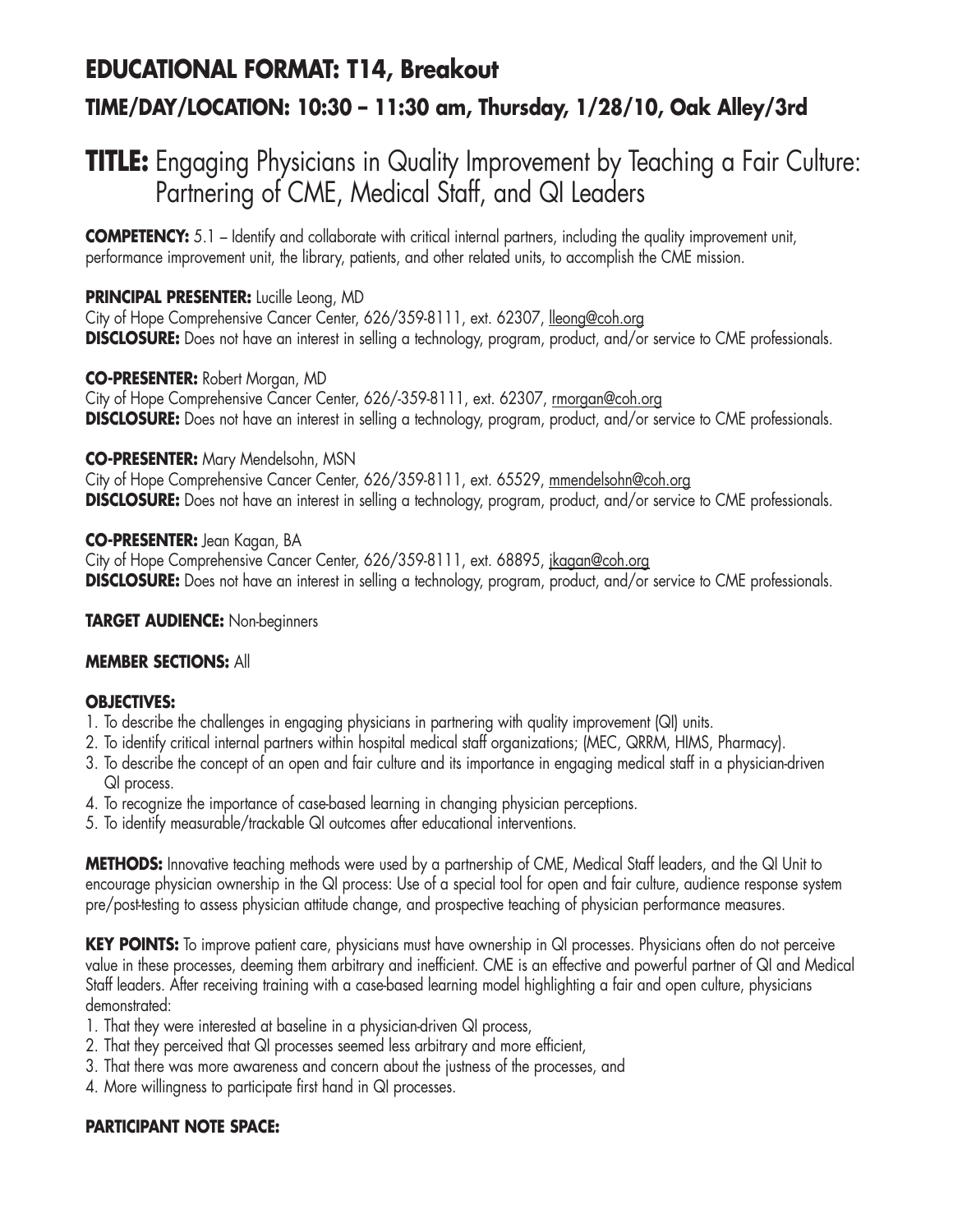# **EDUCATIONAL FORMAT: T15, Breakout TIME/DAY/LOCATION: 10:30 – 11:30 am, Thursday, 1/28/10, Fountain/3rd**

## **TITLE:** Promoting CME Integrity: The Top 10 Ways to Effectively Explain CME and Your Role

**COMPETENCY:** 6.6 – Be an advocate for the CME program, its mission and its activities.

### **PRINCIPAL PRESENTER:** Brandy Lewis, CCMEP

Global Education Group, 303/395-1782, ext. 74, blewis@globaleducationgroup.com **DISCLOSURE:** Does not have an interest in selling a technology, program, product, and/or service to CME professionals.

### **TARGET AUDIENCE:** Beginners

### **MEMBER SECTIONS:** All

### **OBJECTIVES:**

- 1. Identify tools and means for promoting CME integrity
- 2. Cite the role of CME in improving patient care
- 3. Develop a brief description of your professional CME role that anyone can understand

**METHODS:** Use ARS questions, audience participation, and didactic lecture to (1) explain the evolution of CME from the participant and news media perspectives; (2) share results of national surveys and other valid data points regarding attitudes about CME; (3) demonstrate steps learners can take to effectively explain their roles in CME

#### **KEY POINTS:**

- 1. Physician CME Surveys and Testimonials
- 2. CME in the journals and news media: literature survey and synopses
- 3. How perception creates reality
- 4. Defining and describing the difference between CME and non-CME activities
- 5. Expert Interviews: Top 10 ideas for explaining the positive impact of CME in patient care
- 6. A resource list of CME organizations and articles that promote continuous professional development
- 7. Use interactive audience Q&A and input to identify ways to help achieve a key goal of the 2008 Mayo CME Consensus Conference to advance CME integrity and public perception

### **RECOMMENDED READING:**

- 1. 2007 AHRQ Report on "The Effectiveness of CME".
- 2. 2008 Mayo CME Consensus Conference Proceedings.
- 3. 2007 Rand Corporation Report Card on U.S. Healthcare Quality.

**FINANCIAL OR IN-KIND SUPPORT:** Audience response technology provided by Turning Technologies, LLC.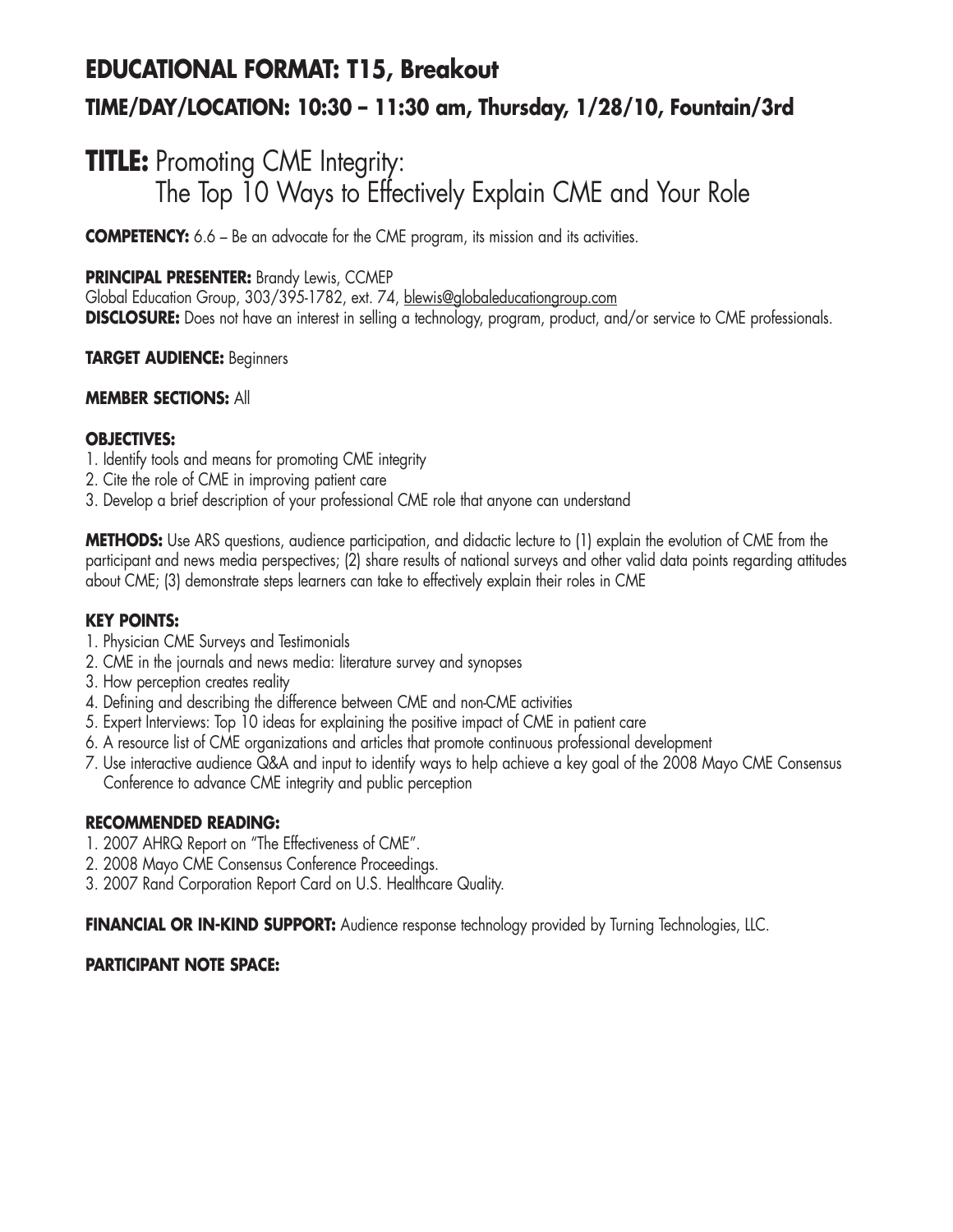### **EDUCATIONAL FORMAT: T16, Breakout**

### **TIME/DAY/LOCATION: 10:30 – 11:30 am, Thursday, 1/28/10, Elmwood/3rd**

## **TITLE:** Setting the Standard: Determining Fair Market Value for Honoraria

**COMPETENCY:** 7.2 – Manage finances of the CME program to meet the organizational needs.

### **PRINCIPAL PRESENTER:** Gabriella Cruze, CCMEP

Scienta Healthcare Education, 919/544-0052, ext. 2136, gabriellac@scienta-edu.com **DISCLOSURE:** Does not have an interest in selling a technology, program, product, and/or service to CME professionals.

### **CO-PRESENTER:** Sandie Coleman, MAEd

Wake Area Health Education Center (Wake AHEC), 919/350-8547, sacoleman@wakemed.org **DISCLOSURE:** Does not have an interest in selling a technology, program, product, and/or service to CME professionals.

#### **TARGET AUDIENCE:** Non-beginners

### **MEMBER SECTIONS:** All

**OBJECTIVES:** At the completion of this session, participants should be able to (1) identify the components of a fair market value calculator, (2) research sources of data to determine hourly rates by specialty (eg. salary, benefits, overhead, etc) to be included in the calculator, (3) enter data in an excel template to determine compensation by role, (4) compare honoraria policies of different provider types, and (5) propose a policy and future implementation of a procedure for determination of honoraria

**METHODS:** A qualitative survey will be conducted across provider types to determine current practices regarding honoraria payment. Didactic lecture with slide presentation, case studies, Q&A, and an expert panel discussion will allow learners to identify best practices in determining fair market value.

**KEY POINTS:** Determining honoraria through a fair market value process establishes benchmarks for compensation of faculty with varying roles and levels of responsibility. This session focuses on the utility and importance of creating a calculator for payment of honoraria relative to a fair market value. A calculator serves as the foundation for determining fair market value and can be an integral component of internal policies and procedures in compliance with government and industry regulations.

#### **RECOMMENDED READING:**

- 1. ACCME Standards for Commercial Support, Standard 3.7.
- 2. CME Faculty Management: Focus on Faculty Fee for Service, Almanac, Vol. 27, No. 6, June 2005.
- 3. Office of Inspector General, Compliance Program Guidance for Pharmaceutical Manufacturers, April 2003.
- 4. AMA Code of Medical Ethics, Opinion 8.061.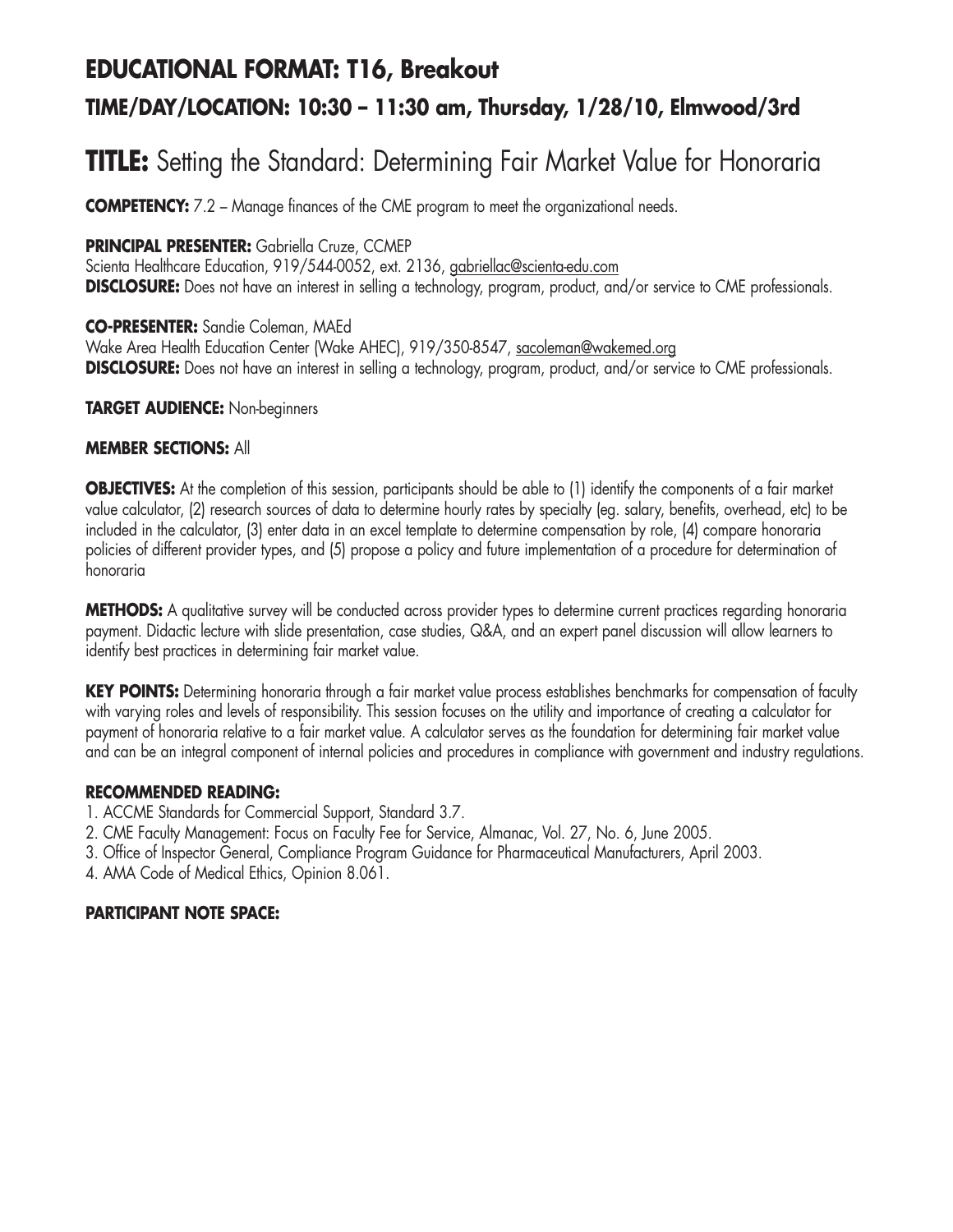# **EDUCATIONAL FORMAT: T17, Mini-plenary TIME/DAY/LOCATION: 1:15 – 2:15 pm, Thursday, 1/28/10, Grand Ballroom A-D/1st**

## **TITLE:** Maintenance of Certification (MOC): Reality Check **(Invited Abstract)**

**COMPETENCY:** 6.1 – Provide a vision of present role and future direction for CME and physician role and responsibilities in continued learning.

**PRESENTER:** Doug Coursin, MD University of Wisconsin - Madison, 608/263-9131, dcoursin@wisc.edu **DISCLOSURE:** Does not have an interest in selling a technology, program, product, and/or service to CME professionals.

### **CO-PRESENTER:** Eric Holmboe, MD

American Board of Internal Medicine, 215/446-3500, eholmboe@abim.org **DISCLOSURE:** Does not have an interest in selling a technology, program, product, and/or service to CME professionals.

### **TARGET AUDIENCE:** All

### **MEMBER SECTIONS:** All

**OBJECTIVES:** To help continuing medical education professionals embrace their critical role in improving physicians' professional competence and practice through educational activities that support the current and anticipated requirements for Maintenance of Certification (MOC).

**METHODS:** Because of their various professional responsibilities, the presenters are highly knowledgeable about MOC. Dr. Doug Coursin is a Professor of Anesthesiology and Medicine at the University of Wisconsin and he currently serves on the Board of Directors of the American Board of Anesthesiology (ABA). Dr. Eric Holmboe currently serves as the Senior Vice President for Quality Research and Academic Affairs for the American Board of Internal Medicine (ABIM).

The certifying boards have accepted the challenge of making board certification integral to improving practice. How can this laudable goal be achieved? What resources are needed to help the certifying boards measure physician competence, performance, and clinical outcomes? What are the practical and political barriers related to measuring physician performance and how will these barriers be overcome?

The speakers will touch on these questions and also address the following issues related to MOC:

- The blurring division between physician assessment and education as a means to improve competence and performance of board certified physicians;
- The current and future challenges facing small (e.g., ABA) and large (e.g., ABIM) certifying boards with regards to MOC;
- The role of standards for MOC Part 2 and Part 4 (e.g., the requirements for self assessment as well as practice assessment and quality improvement); and
- The role(s) that accredited CME providers have in supporting MOC and the skill set needed for CME providers to meet them. The session will include ample time for questions and answers from the participants in the audience.

**KEY POINTS:** CME providers need to understand and support physician Maintenance of Certification. By learning about the challenges and opportunities facing the certifying boards, CME professionals can better position themselves and their organizations to meet the evolving standards and requirements for MOC.

**RECOMMENDED READING:** American Board of Medical Specialties, Standards for ABMS MOC® (Parts 1-4) Program (Approved March 16, 2009). The report is available at the ABMS website and the following URL: http://www.abms.org/News\_and\_Events/Media\_Newsroom/pdf/Standards\_for\_ABMS\_MOC\_Approved\_3\_16\_09.pdf.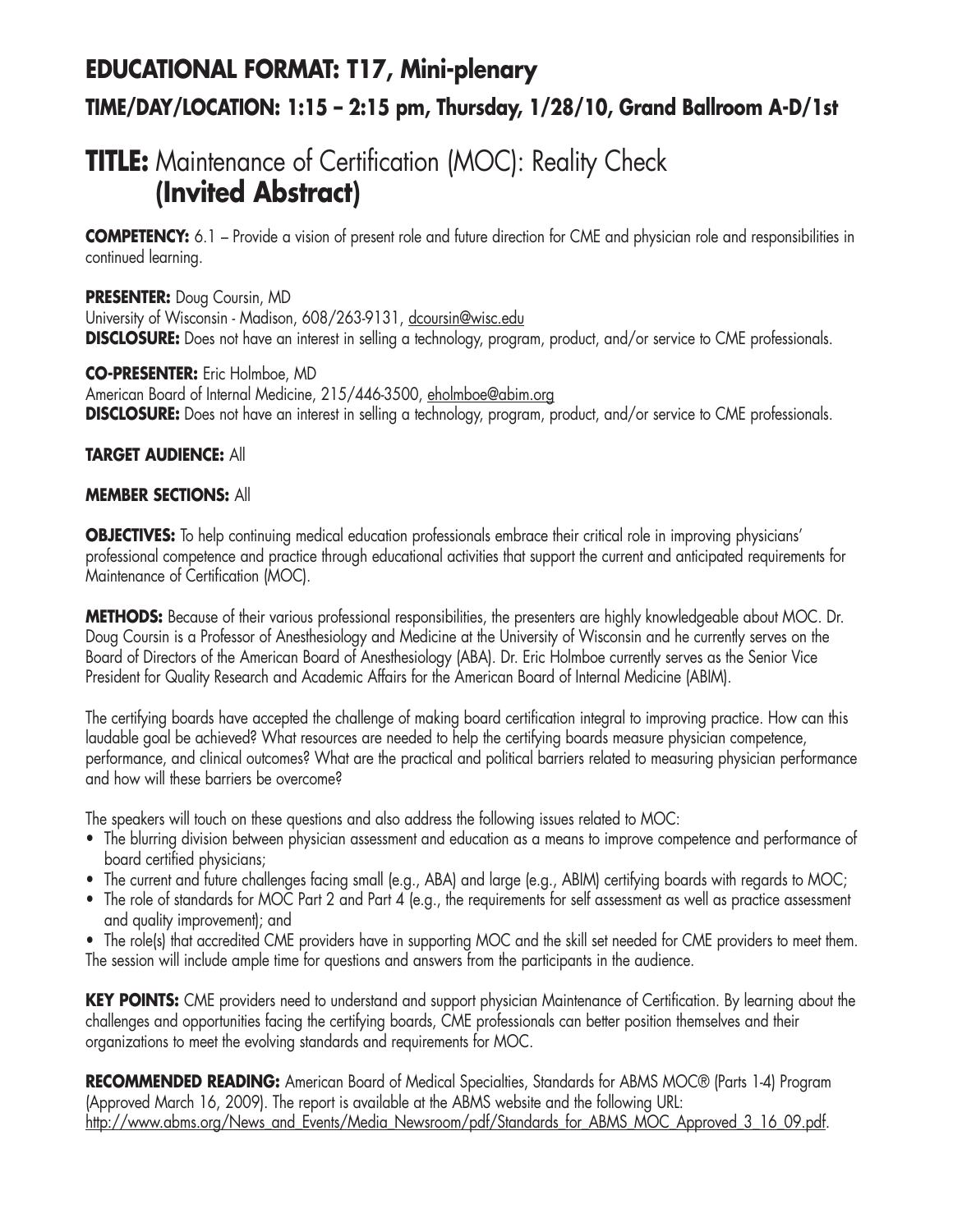# **EDUCATIONAL FORMAT: T18, Breakout TIME/DAY/LOCATION: 1:15 – 2:15 pm, Thursday, 1/28/10, Fountain/3rd**

## **TITLE:** The Medical Education Theater (MET): An Innovative Approach to Address Gaps in Medical Knowledge and Skills

**COMPETENCY:** 2.4 – Assist physician-learners to reflect upon present and desired levels of performance and plan the next step in their personal education.

### **PRINCIPAL PRESENTER:** Richard Aghababian, MD

University of Massachusetts Medical School, 508/856-3041, Richard.aghababian@umassmed.edu **DISCLOSURE:** Does not have an interest in selling a technology, program, product, and/or service to CME professionals.

### **TARGET AUDIENCE:** Non-beginners

### **MEMBER SECTIONS:** All

**OBJECTIVES:** At the completion of this session, participants should be able to: (1) discuss various methods currently being used to assess physician competence; (2) describe how physicians who communicate effectively with patients generate better outcomes than physicians who's communication skills need improvement, and (3) identify effective educational methods that can be used to help physicians overcome gaps in knowledge or correct behavioral inadequacies.

**METHODS:** To evaluate a novel education technique, "The Medical Education Theater (MET)" the UMMS OCME office staged simulated patient encounters that focused on physician-patient communications. Inappropriate and appropriate communication techniques were highlighted in different role playing activities that focused on informing patients they had metastatic cancer.

**KEY POINTS:** At UMMS we believe that to maintain competence physicians should participate in self-assessment and educational activities that will identify and resolve gaps in medical knowledge. The brisk dialogue between the learner's and educators between and after the two role playing activities, along with the favorable evaluations completed by the learners suggest that this type of educational activity deserves further study. Use of the "MET" approach to deliver CME programs targeted at specific gaps in medical knowledge and patient-physician interactive skills appears to be effective for physicians and their healthcare teams.

**RECOMMENDED READING:** Epstein RM, N. Engl J Med 2007; 358:387-96.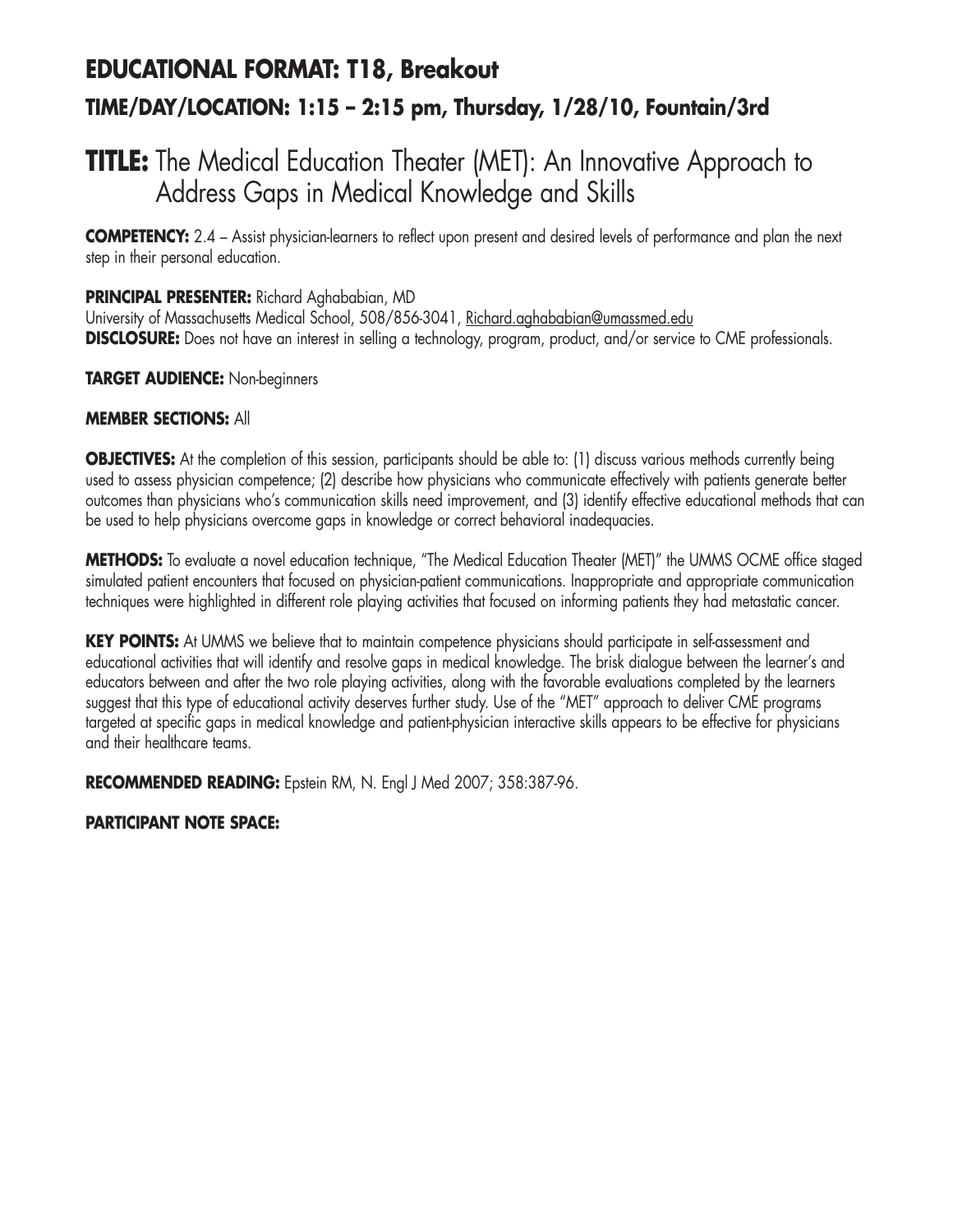# **EDUCATIONAL FORMAT: T19, Breakout TIME/DAY/LOCATION: 1:15 – 2:15 pm, Thursday, 1/28/10, Grand Salon A/1st**

### **TITLE:** Linking Needs Assessment to Objectives to Competencies to Outcomes: Making Your Point and Presenting the Package to Potential Grantors

**COMPETENCY:** 2.5 – Translate physician needs into measureable objectives.

### **PRINCIPAL PRESENTER:** Pam McFadden

University of North Texas Health Science Center, 817/735-2581, mcfadden@hsc.unt.edu **DISCLOSURE:** Does not have an interest in selling a technology, program, product, and/or service to CME professionals.

#### **CO-PRESENTER:** Andrew Crim University of North Texas Health Science Center, 817/735-2644, acrim@hsc.unt.edu **DISCLOSURE:** Does not have an interest in selling a technology, program, product, and/or service to CME professionals.

**TARGET AUDIENCE:** Beginners

### **MEMBER SECTIONS:** All

**OBJECTIVES:** At the completion of this session, participants should be able to: (1) describe how objectives are linked to needs assessment data and outcomes measurement; (2) describe how clinical competencies can be used to support learning objectives, and (3) present learning objectives in a format where they are clearly linked to needs assessment data, competencies and outcomes metrics.

**METHODS:** Presenters will provide examples from its own grant proposals. Successful and unsuccessful proposals will be examined to see how effective needs assessment data, learning objectives, clinical competencies and outcomes measurement were linked and identify areas for improvement.

**KEY POINTS:** Linking each element of a CME initiative is essential to that initiative's success. Mapping out the process is an effective way to visualize the interplay among the various elements of a CME activity. A simplified grid-based system can help CME providers link needs assessment to learning objectives to clinical competencies to outcomes metrics.

**RECOMMENDED READING:** The ACCME's Essential Areas and Their Elements, http://www.ACCME.org.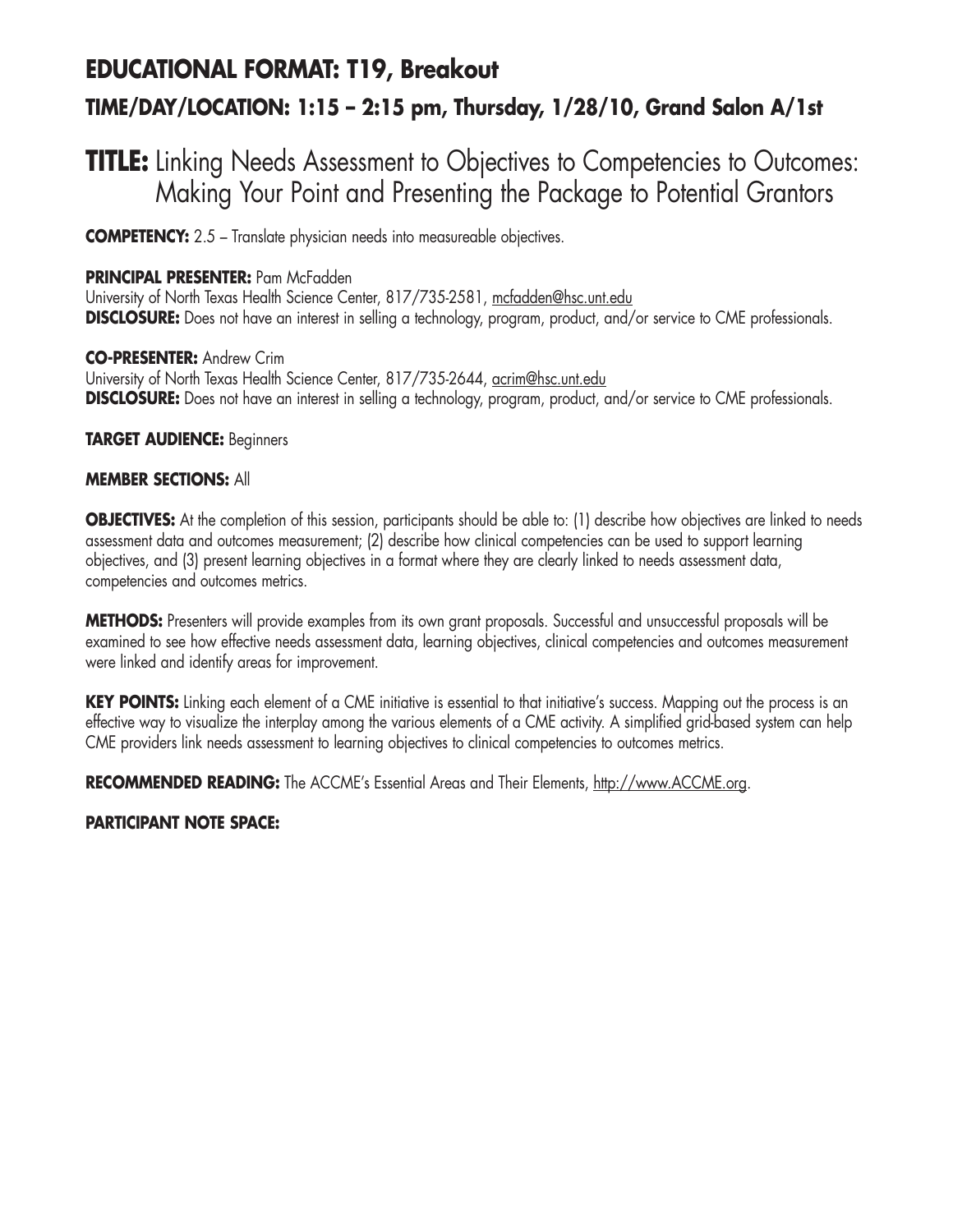# **EDUCATIONAL FORMAT: T20, Breakout TIME/DAY/LOCATION: 1:15 – 2:15 pm, Thursday, 1/28/10, Melrose/3rd**

# **TITLE:** Exploring Interactive Educational Formats at Live Events

**COMPETENCY:** 2.6 – Consider the learning environment, select and apply learning formats that are effective for physician learning and meeting the expected outcome.

### **PRINCIPAL PRESENTER:** Rebecca DeVivo, MPH

American Society for Gastrointestinal Endoscopy, 630/570-5634, rdevivo@asge.org **DISCLOSURE:** Does not have an interest in selling a technology, program, product, and/or service to CME professionals.

**CO-PRESENTER:** Kimberly Davis, MAT American Society for Gastrointestinal Endoscopy, 630/570-5621, kimdavis@asge.org **DISCLOSURE:** Does not have an interest in selling a technology, program, product, and/or service to CME professionals.

**TARGET AUDIENCE:** Non-beginners

### **MEMBER SECTIONS:** All

**OBJECTIVES:** At the completion of this session, participants should be able to:

- 1. Discuss multiple interactive formats and how they may apply to their own CME activities
- 2. Identify strategies for increasing interactivity without breaking the budget
- 3. Determine which formats may enhance current educational offerings.

**METHODS:** This session will discuss and demonstrate multiple interactive learning formats.

**KEY POINTS:** Interactivity can be increased in live events in multiple ways, which can range in difficulty and costs. The pros, cons, and costs of multiple formats will be discussed including: audience response system methods, live cases, hands-on skills training, simulations, case discussions, "Experts in the Hot Seat," and more. This session is intended to help CME professionals think beyond lectures and Q&A to determine how education can be enhanced within a realistic budget. Outcomes results will also be presented for certain formats.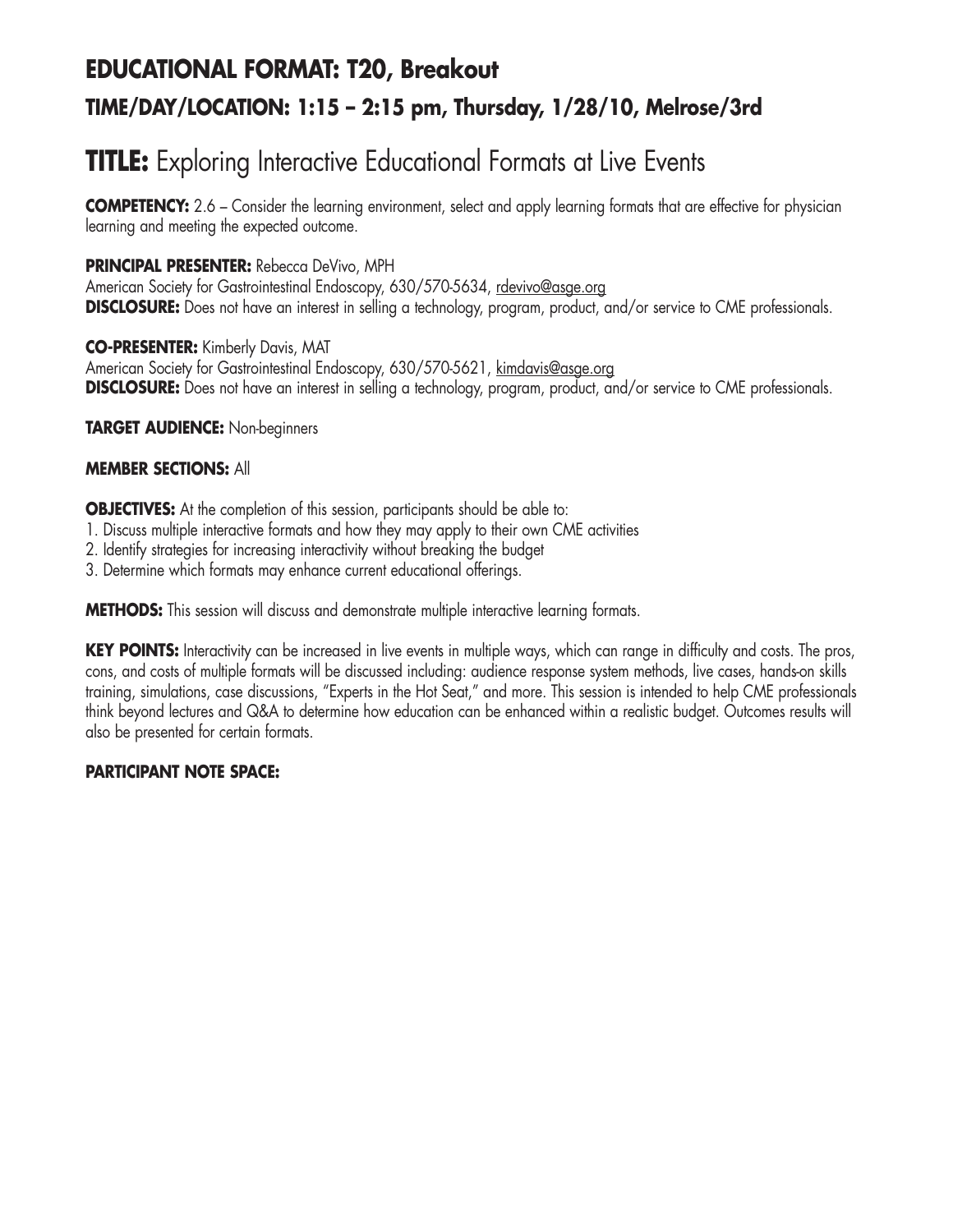# **EDUCATIONAL FORMAT: T21, Breakout TIME/DAY/LOCATION: 1:15 – 2:15 pm, Thursday, 1/28/10, Grand Salon B/1st**

## **TITLE:** Turning the Technology Page: A Multi-faceted Approach to Case-based E-learning

**COMPETENCY:** 2.9 – Provide interactive learning and opportunities to practice skills that lead to change in physician performance.

**PRINCIPAL PRESENTER:** Erica Keleher, MBA TCL Institute, LLC, 919/467-0006, ekeleher@tclinstitute.com **DISCLOSURE:** Does have an interest in selling a technology to CME professionals.

**CO-PRESENTER:** Kevin McCarthy, RPh Pharmcon, 843/488-5550, kevin.mccarthy@pharmcon.com **DISCLOSURE:** Does have an interest in selling a technology to CME professionals.

**CO-PRESENTER:** Sandy Bihlmeyer Primary Care Network, 417/886-2026, Sandy@primarycarenetwork.org **DISCLOSURE:** Does not have an interest in selling a technology, program, product, and/or service to CME professionals.

**TARGET AUDIENCE:** Non-beginners

### **MEMBER SECTIONS:** All

**OBJECTIVES:** After this session, participants should be able to (1) identify situations where technology and collaboration can be utilized with CME activities to achieve desired outcomes, (2) develop case-based content from performance gaps that translate into effective educational interventions, and (3) utilize case-based learning formats to steer successful outcomes measurement of clinical performance.

**METHODS:** Internet case simulation and audience participation.

**KEY POINTS:** Internet technology provides the opportunity to engage learners by incorporating interactive, self-paced decision trees with feedback throughout case-based learning. Furthermore, case vignettes have gained considerable support for their value in predicting physician practice patterns. Results from recent research demonstrate that case vignettes (compared to chart review and standardized patients) are a valid and comprehensive method to measure processes of care in actual clinical practice. Additionally, case vignettes are more cost-effective and less invasive than other means of measurement.

#### **RECOMMENDED READING:**

- 1. Peabody JW, et al. Comparison of vignettes, standardized patients, and chart abstraction: A prospective validation study of 3 methods for measuring quality. JAMA. 2000;283:1715-1722.
- 2. Peabody, JW, et al. Measuring the quality of physician practice by using clinical vignettes: a prospective validation study. Ann Intern Med. 2004 Nov 16;141:771-80.

**FINANCIAL OR IN-KIND SUPPORT:** Takeda, Ortho-McNeil, Pfizer, Forest, Eli Lilly, sanofi-aventis.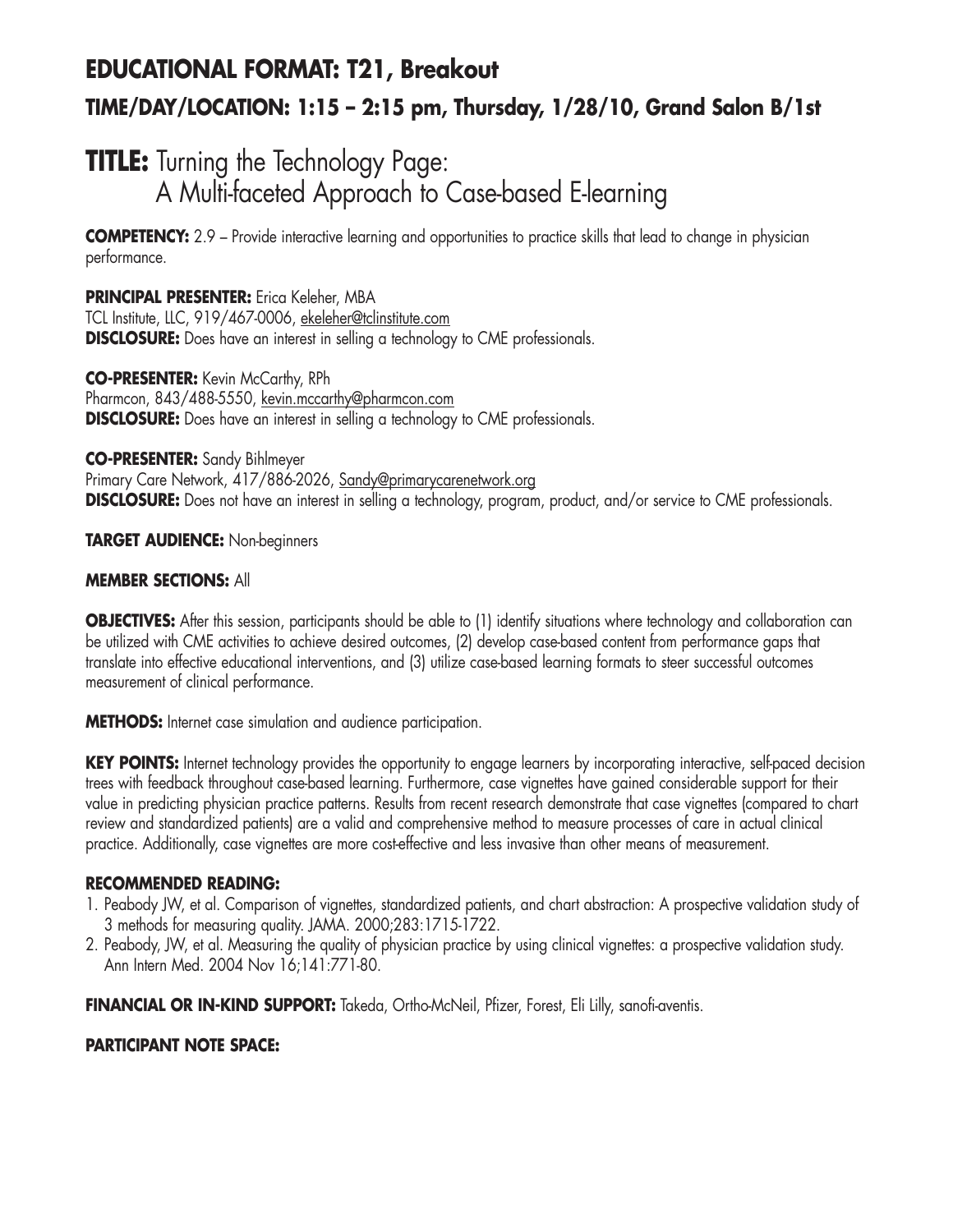## **EDUCATIONAL FORMAT: T22, Breakout TIME/DAY/LOCATION: 1:15 – 2:15 pm, Thursday, 1/28/10, Elmwood/3rd**

# **TITLE:** The Value of Fact Checking: It's More Than Just an Expert Review

**COMPETENCY:** 2.11 – Assure content validation in any CME educational intervention

### **PRINCIPAL PRESENTER:** Erik Brady, PhD

Scienta Healthcare Education®, 919/544-0052, erikb@scienta-edu.com **DISCLOSURE:** Does not have an interest in selling a technology, program, product, and/or service to CME professionals.

### **CO-PRESENTER:** Sandra Manheimer, PhD

Scienta Healthcare Education®, 919/544-0052, sandram@scienta-edu.com **DISCLOSURE:** Does not have an interest in selling a technology, program, product, and/or service to CME professionals.

### **TARGET AUDIENCE:** Non-Beginner

### **MEMBER SECTIONS:** All

**OBJECTIVES:** At the completion of this session, participants should be able to (1) relate the value of fact checking for delivery of scientifically accurate and valid content; (2) develop a fact check checklist for use within the framework of the learner's organization; and (3) implement an organization-wide procedure for fact checking medical content across format types.

**METHODS:** Learners will study examples of content derived from primary references and will be challenged to assess their scientific accuracy. In this case study–based session, examples of practical fact checking procedures and guidance on how to incorporate fact checking into an organizational structure will be outlined.

**KEY POINTS:** This session will focus on the value of fact checking in the preparation of medical content using a case study design. The key points:

- 1. Fact checking is a worthwhile part of content validation
- 2. Educational partners should be responsible for instituting an internal fact check in addition to external review by expert faculty
- 3. Use of checklists is practical for tracking organizational compliance to fact checking

**RECOMMENDED READING:** Validation of the Clinical Content of CME: The ACCME Expectations of Providers and of the Accreditation Process. Available at: http://www.accme.org/dir\_docs/doc\_upload/55b39478-d56a-440f-97a3-9272bd906785\_uploaddocument.pdf.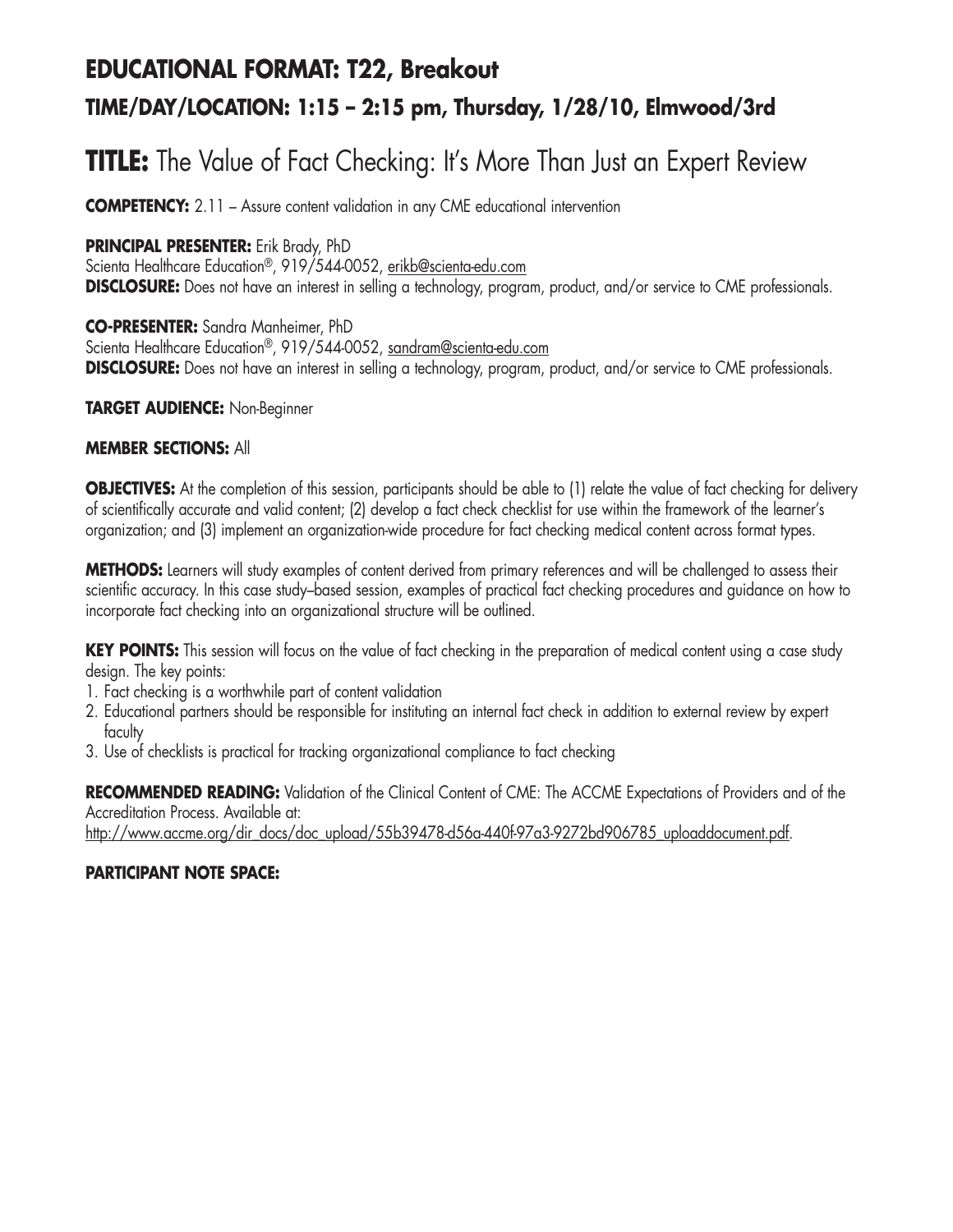# **EDUCATIONAL FORMAT: T23, Breakout TIME/DAY/LOCATION: 1:15 – 2:15 pm, Thursday, 1/28/10, Jasperwood/3rd**

# **TITLE:** Performance Improvement CME Model for the Community Hospital

**COMPETENCY:** 3.4 – Promote continuous improvement and performance measurement as skills for physicians during educational interventions.

### **PRINCIPAL PRESENTER:** Karen Bazzetta, MEd

Waukesha Memorial Hospital, 262/928-2245, karen.bazzetta@phci.org **DISCLOSURE:** Does not have an interest in selling a technology, program, product, and/or service to CME professionals.

**CO-PRESENTER:** Madelyn Sieraski, MD Prohealth Care Medical Associates, 262/513-7555, madelyn.sieraski@phci.org

**DISCLOSURE:** Does not have an interest in selling a technology, program, product, and/or service to CME professionals.

**TARGET AUDIENCE:** Non-beginners

### **MEMBER SECTIONS:** Hospitals and Health Systems

**OBJECTIVES:** At the completion of this session, participants should be able to

- 1. Describe needs assessment and planning stages of a PI CME unique to a community hospital program.
- 2. Define necessary elements of a PI CME leadership team.
- 3. Describe an example of a PI CME program through Stages A, B and C as it looks for a community hospital.
- 4. Define successes and barriers to a PI CME program as they relate to a community hospital approach.

**METHODS:** Presenters will guide learners through the development and implementation of a directly sponsored PI CME program at a community hospital. A combination of a presentation, discussion, and actual data will allow for participants to create a framework of a model for PI CME in the community hospital environment.

**KEY POINTS:** PI CME projects as tools to integrate CME and health care quality are growing. Several model projects have been presented and published from larger and teaching organizations or through joint sponsorship with such partners. To attempt such intersection of QI and CME at the community hospital level is somewhat novel, and carries its own unique challenges and rewards. This session provides a PI CME model attempted at a community hospital through a sepsis improvement project in the Emergency Department. This presentation and discussion will include how the PI CME leadership team was assembled, what barriers were overcome, what novel educational tools were created, and what unique circumstances

**RECOMMENDED READING:** Davis DA, Barnes, BE, Fox, eds. The continuing professional development of physicians. Chicago: American Medical Association, 2003.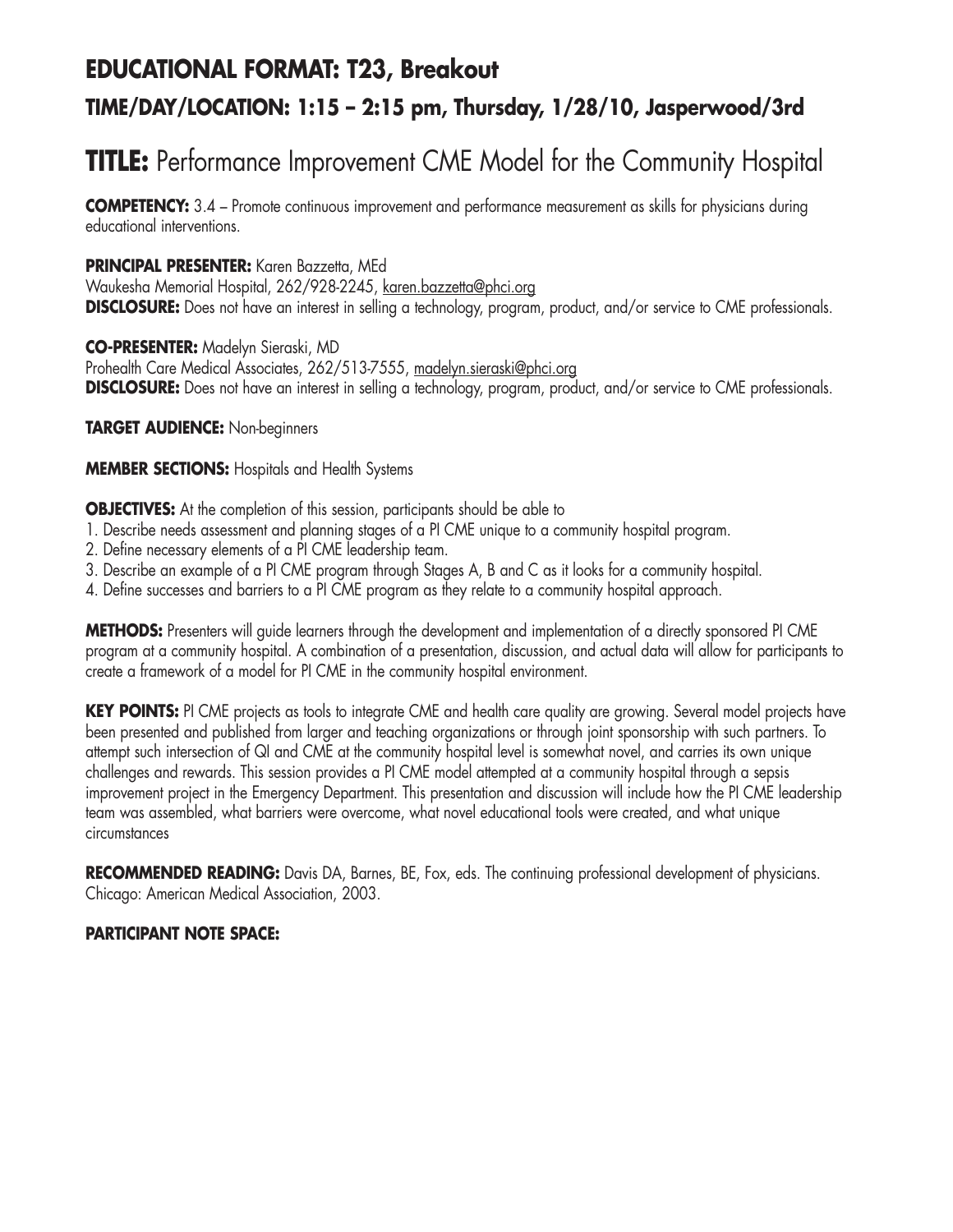# **EDUCATIONAL FORMAT: T24, Breakout TIME/DAY/LOCATION: 1:15 – 2:15 pm, Thursday, 1/28/10, Grand Salon C/1st**

## **TITLE:** 4i–Acute Coronary Syndrome (ACS): Creating Programs to Link Data to Performance

**COMPETENCY:** 3.6 – Provide measurement tools and utilize reliable data to enable physician-learners to compare present levels of performance with optimum performance.

### **PRINCIPAL PRESENTER:** Ron Murray, EdD

University of Virginia School of Medicine, 434/982-3687, rtm7a@virginia.edu **DISCLOSURE:** Does not have an interest in selling a technology, program, product, and/or service to CME professionals.

**CO-PRESENTER:** Ladislava Carr, PhD University of Virginia School of Medicine, 434/982-3687, *ladicarr@virginia.edu* **DISCLOSURE:** Does not have an interest in selling a technology, program, product, and/or service to CME professionals.

**CO-PRESENTER:** Martin Robert, PhD HIT Global Consulting Services Inc., 514/932-3232, martin.robert@hit-global.com **DISCLOSURE:** Does have an interest in selling a technology, product, and/or service to CME professionals.

**CO-PRESENTER:** Stephanie Bedasse, BSc HIT Global Consulting Services Inc., 514/932-3232, stephanie.bedasse@hit-global.com **DISCLOSURE:** Does have an interest in selling a technology, product, and/or service to CME professionals.

**TARGET AUDIENCE:** Non-beginners

### **MEMBER SECTIONS:** All

**OBJECTIVES:** Upon completion of this presentation, participants should be able to:

- 1. Discuss the use of chart reviews as a needs assessment method for CME development.
- 2. Describe the role of online platforms for data capture in Practice Improvement Programs (PIPs).
- 3. Recognize the value of comparing individual physician data with those of their peers and recommendations from the latest guidelines.

**METHODS:** Didactic presentation with group discussion.

KEY POINTS: The 4i-ACS Program facilitates the self-identification of care gaps in physicians' current management of patients with acute coronary syndrome (ACS). Using participant chart reviews as a method of gathering needs assessment data, CME activities and practice improvement tools are developed to enable physicians to address their care gaps. After creating and implementing practice improvement plans, physicians who participate in the CME activity then complete a prospective chart review to measure practice improvement. The purpose of this presentation will be to discuss methods for capturing and applying data in PIPs through peer and guideline recommendation comparisons.

**FINANCIAL OR IN-KIND SUPPORT:** Unrestricted educational grant from Bristol-Myers Squibb and sanofi-aventis.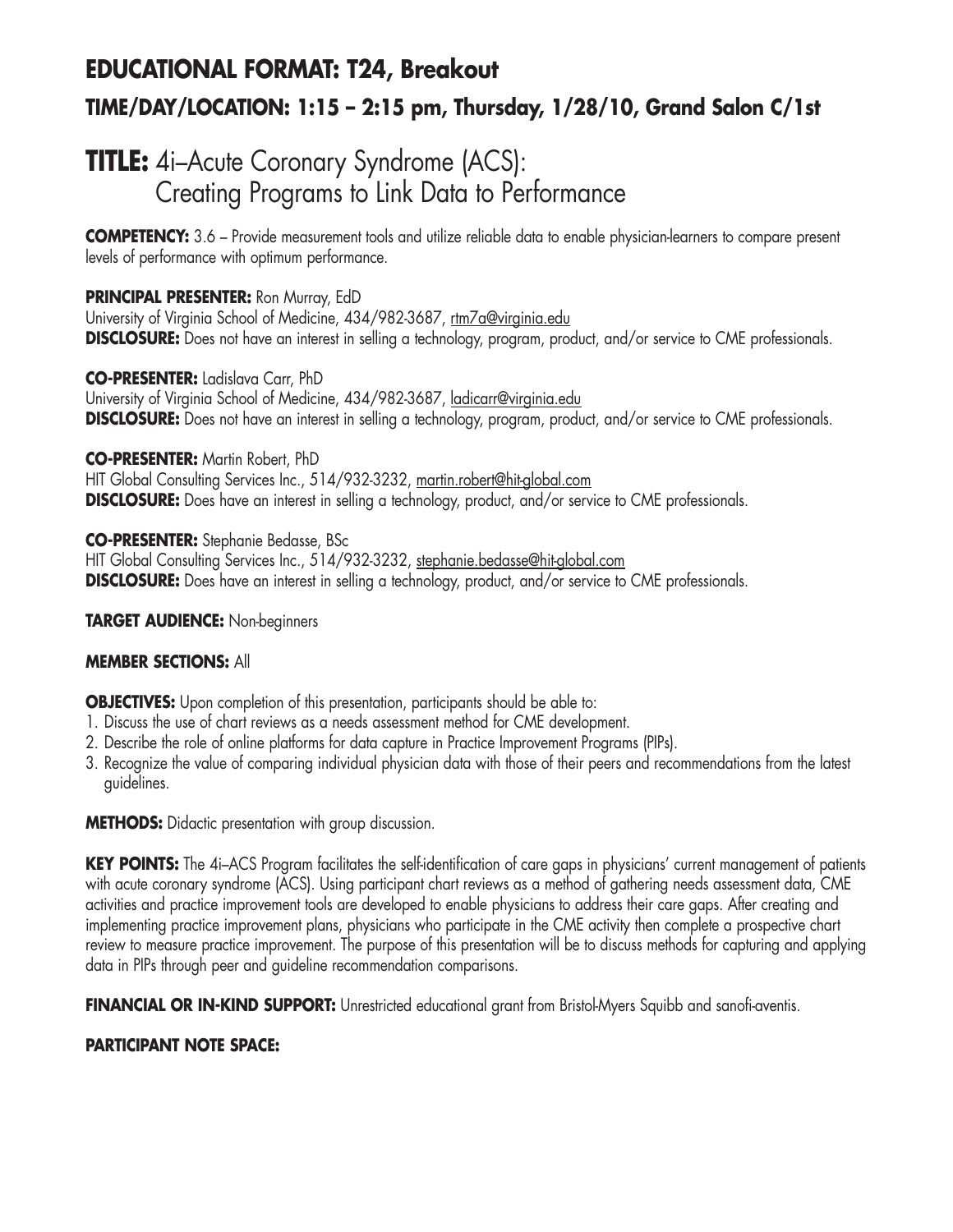# **EDUCATIONAL FORMAT: T25, Breakout TIME/DAY/LOCATION: 1:15 – 2:15 pm, Thursday, 1/28/10, Grand Salon D/1st**

# **TITLE:** The ABC's of PI CME

**COMPETENCY:** 5.1 – Identify and collaborate with critical internal partners, including the quality improvement unit, performance improvement unit, the library, patients, and other related units, to accomplish the CME mission.

### **PRINCIPAL PRESENTER:** Stacy Hess, MD

Penn State Milton S. Hershey Medical Center, 717/531-8521, pager 1067, shess@hmc.psu.edu **DISCLOSURE:** Does not have an interest in selling a technology, program, product, and/or service to CME professionals.

**CO-PRESENTER:** Luanne Thorndyke, MD Penn State College of Medicine, 717/531-1101, lthorndyke@hmc.psu.edu **DISCLOSURE:** Does not have an interest in selling a technology, program, product, and/or service to CME professionals.

### **CO-PRESENTER:** Patty Linton

Penn State College of Medicine, 717/531-6494, plinton@hmc.psu.edu **DISCLOSURE:** Does not have an interest in selling a technology, program, product, and/or service to CME professionals.

### **TARGET AUDIENCE:** Beginners

### **MEMBER SECTIONS:** All

**OBJECTIVES:** At the completion of this session, participants should be able to:

- 1. Identify practical steps and considerations in initiating a PI program
- 2. Describe the importance of utilizing a team approach and identifying potential key team members
- 3. Describe the value of aligning with organizational priorities
- 4. Identify strategies to promote the concepts of PI CME within your organization

**METHODS:** Team members guide learners through a PI program development plan, a combination of a didactic presentation, small group discussion, and an application exercise.

**KEY POINTS:** PI CME is emerging as a potential bridge between physician knowledge and its application in an effort to create a culture of both self-improvement and improved patient care. After a short presentation, team members will guide learners through a PI CME development plan using a step-wise process to allow beginners to develop and implement a new CME initiative. In this workshop we hope to provide information and tools to assist CME professionals to develop competence focusing on partnering and team-building skills.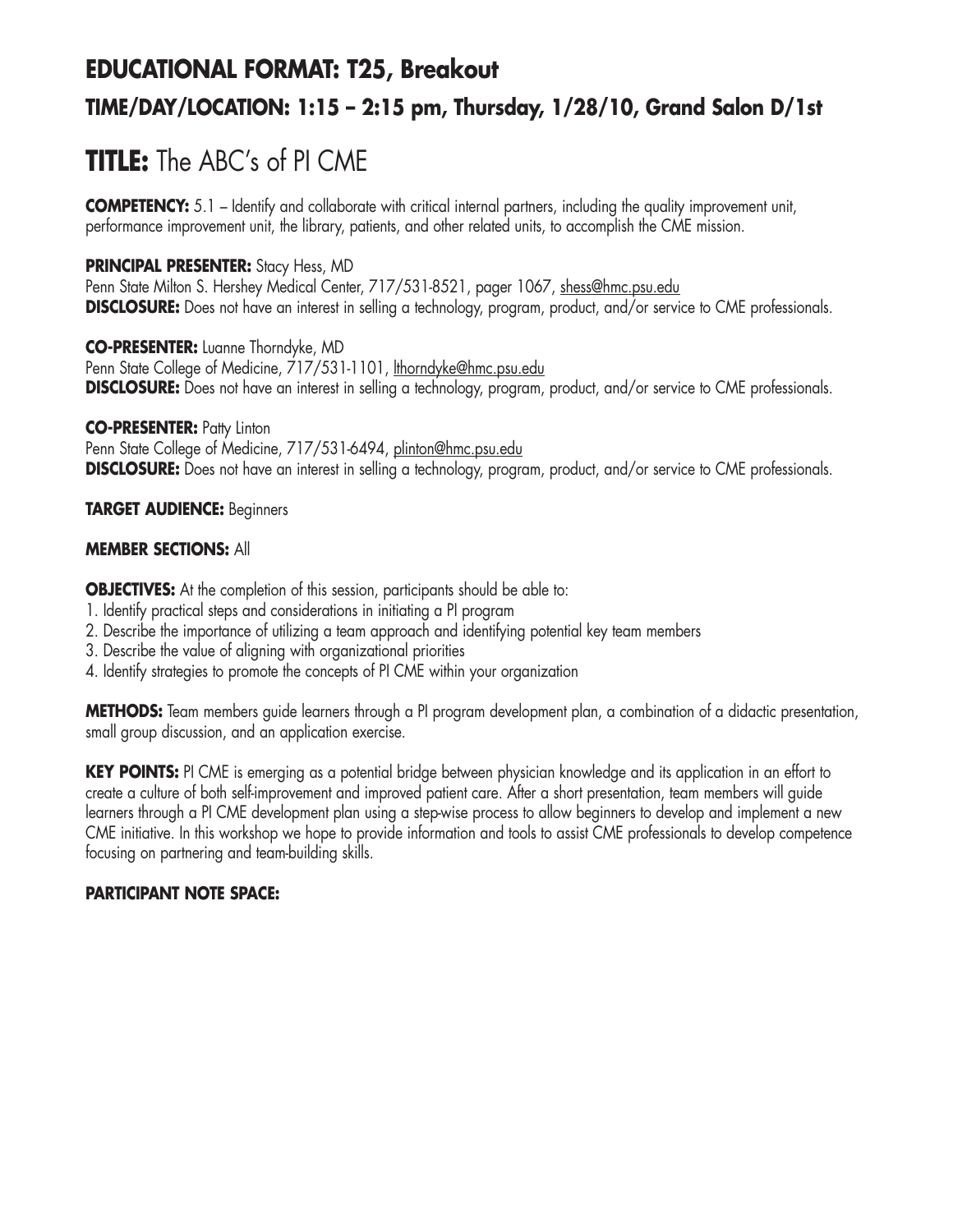# **EDUCATIONAL FORMAT: T26, Breakout TIME/DAY/LOCATION: 1:15 – 2:15 pm, Thursday, 1/28/10, Magnolia/3rd**

## **TITLE:** Effective Collaboration among Diverse Communities of Practice to Address a National Health Priority

**COMPETENCY:** 5.2 – Identify and collaborate with external partners that enhance effective CME activities.

### **PRINCIPAL PRESENTER:** Theodore Bruno, MD

The France Foundation, 860/598-2274, thruno@francefoundation.com **DISCLOSURE:** Does not have an interest in selling a technology, program, product, and/or service to CME professionals.

**CO-PRESENTER:** Sean Conlan, BA The France Foundation, 860/598-2314, sean@francefoundation.com **DISCLOSURE:** Does not have an interest in selling a technology, program, product, and/or service to CME professionals.

**CO-PRESENTER:** Lois Colburn University of Nebraska Medical Center, 402/559-2824, lcolburn@unmc.edu **DISCLOSURE:** Does not have an interest in selling a technology, program, product, and/or service to CME professionals.

### **TARGET AUDIENCE:** Non-beginners

### **MEMBER SECTIONS:** All

**OBJECTIVES:** After attending this session, participants should be able to:

- 1. Describe the criteria needed for compatible collaborators that can lead to a successful partnership.
- 2. Outline the basis for using a multi-level collaboration to improve physician competency and performance;
- 3. Describe the educational outcomes of learners from multiple disciplines involved in a collaboration focused on educational activities to improve immunization rates.

**METHODS:** This session will describe criteria for choosing collaborators and to outline the basis for a multi-level collaboration. It will describe a case study surrounding education to improve immunization rates across a multidisciplinary group of learners. There will be time for an interactive question and discussion session.

**KEY POINTS:** Collaborations have become increasingly important to improve the success of CME initiatives. However the benefits gained depends upon the contribution of each collaborator. The ACCME's updated accreditation criteria encourage providers to build bridges with other stakeholders through collaboration and cooperation to improve the overall impact of the CME activity and to improve in closing the quality gaps that exist. Through the utilization of a case study, the PROTECT immunization CME initiative; the presenters will demonstrate the effectiveness of a multi-level collaboration on improving clinician competency and performance regarding immunization rates.

**RECOMMENDED READING:** Leadership. Learning, and Change Within the ACCME System: CME as a Bridge to Quality. ACCME 2008 available at: http://www.accme.org/dir\_docs/doc\_upload/e2843247-7cae-40fe-a0eb-27a982b8fcc0\_uploaddocument.pdf.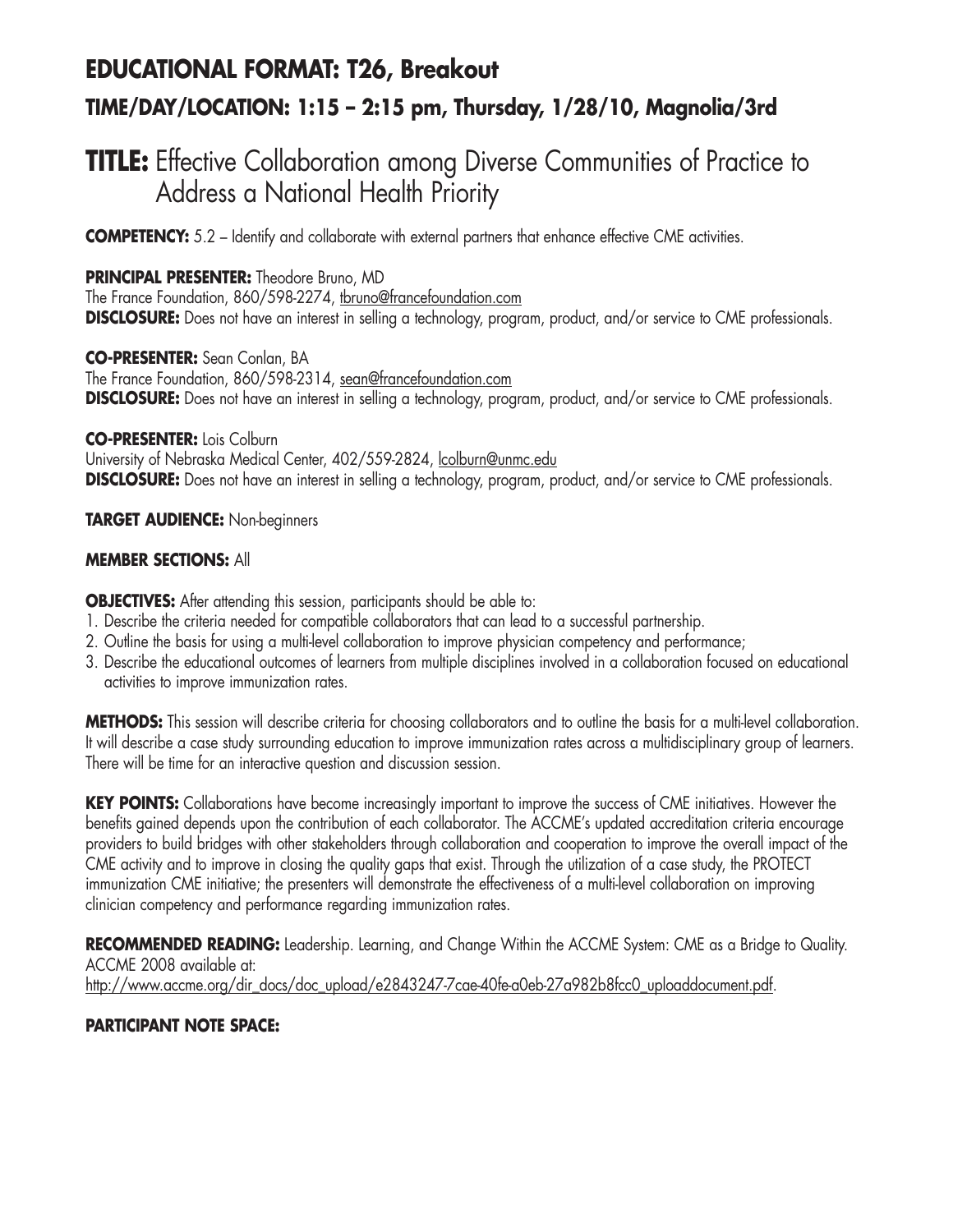### **EDUCATIONAL FORMAT: T27, Breakout**

### **TIME/DAY/LOCATION: 1:15 – 2:15 pm, Thursday, 1/28/10, Ascot/Newberry/3rd**

### **TITLE:** Affecting Change through Relationship-building and Engaging with the Healthcare Environment

**COMPETENCY:** 5.3 – Collaborate and build relationships that support educational improvements for the patient, the physician, and the organization in which the physician works.

### **PRINCIPAL PRESENTER:** Stephen Farber

NORCAL Mutual Insurance Company, 415/397-9700, sfarber@norcalmutual.com **DISCLOSURE:** Does not have an interest in selling a technology, program, product, and/or service to CME professionals.

### **CO-PRESENTER:** Jo Townson

NORCAL Mutual Insurance Company, 415/397-9700, jtownson@norcalmutual.com **DISCLOSURE:** Does not have an interest in selling a technology, program, product, and/or service to CME professionals.

### **TARGET AUDIENCE:** Non-beginners

### **MEMBER SECTIONS:** All

**OBJECTIVES:** At the conclusion of this session participants should be able to: (1) explain how a CME joint sponsorship can be planned to effectuate change on multiple intersecting levels (i.e. physician behavior, systems change, patient outcome); and (2) document joint sponsorship planning to demonstrate compliance with ACCME Updated Criteria, particularly Criteria 16-22.

**METHODS:** Using case study, presentation and discussion, learners will be guided through a phased, multiple-format collaborative project.

**KEY POINTS:** As CME aligns with the safety and quality movements, lessons from a medical malpractice insurance environment prove valuable to the planning of collaborative educational and non-educational interventions. This presentation explores one such collaboration to demonstrate how gap analysis can support numerous intervention types to change physician behavior, overcome barriers on the system level, and improve patient outcomes. Conclusions from this case study demonstrate that CME in silos are a "thing of the past; however, collaborative, multiple-format, phased interventions create meaningful change, meet compliance criteria (especially C16-22), and situate CME at the core of healthcare improvement.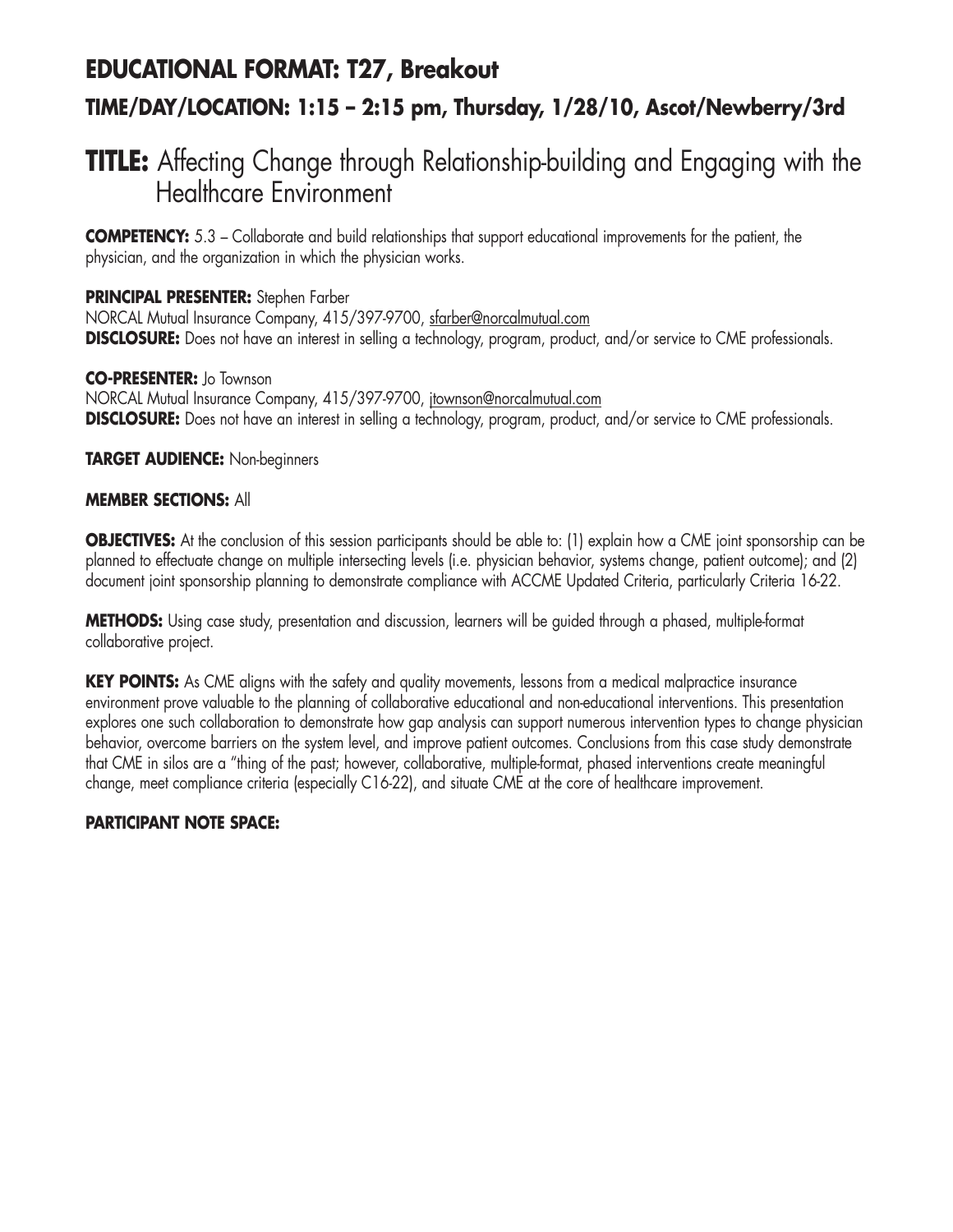**EDUCATIONAL FORMAT: T28, Breakout (Cancelled)**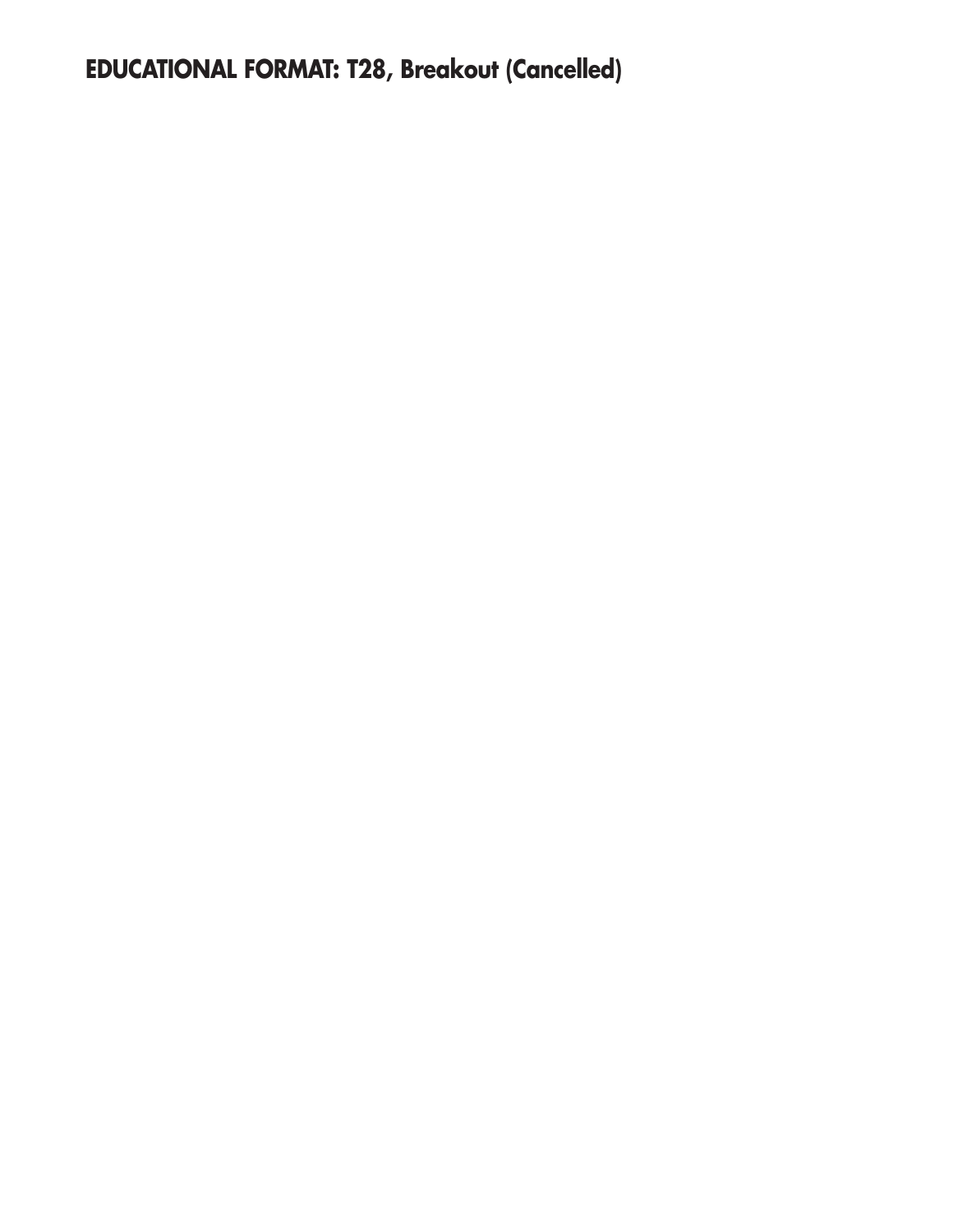### **EDUCATIONAL FORMAT: T29, Breakout**

### **TIME/DAY/LOCATION: 1:15 – 2:15 pm, Thursday, 1/28/10, Oak Alley/3rd**

# **TITLE:** Lining-up Your CME Ducks in a Row: The Functioning CME Committee

**COMPETENCY:** 7.4 – Facilitate the work of educational committees to achieve CME program goals.

### **PRINCIPAL PRESENTER:** Elizabeth Paczolt, MD

Medical Society of New Jersey, 609/896-1766, drbeth@bellatlantic.net **DISCLOSURE:** Does not have an interest in selling a technology, program, product, and/or service to CME professionals.

**CO-PRESENTER:** Emmanuel Ashong, MD Medical Society of New Jersey, 609/896-1766, ashongf@lourdesnet.org **DISCLOSURE:** Does not have an interest in selling a technology, program, product, and/or service to CME professionals.

**CO-PRESENTER:** Karen Thomas, CCMEP The Institute for Continuing Healthcare Education, 215/446-8088, kthomas@iche.edu **DISCLOSURE:** Does not have an interest in selling a technology, program, product, and/or service to CME professionals.

### **CO-PRESENTER:** Ruth Zarzycki

Medical Society of New Jersey, 609/896-1766, rzarzycki@msnj.org **DISCLOSURE:** Does not have an interest in selling a technology, program, product, and/or service to CME professionals.

### **TARGET AUDIENCE:** Beginners

### **MEMBER SECTIONS:** All

**OBJECTIVES:** At the completion of this session, participants should be able to: (1) establish a standard for a functioning, efficient, and economical CME committee; (2) develop a standard, basic agenda for a CME committee meeting and for planning of CME activities that can be modified to best reflect individual provider needs, and (3) identify best practices for enhanced communication between committee members, providers, and the planning team, including enhanced compliance with ACCME criteria and standards for commercial support.

**METHODS:** The presenters will assist learners in identifying key qualities of a functioning CME committee by quiding them through an interactive exercise that will focus on creating a basic and standard agenda for committee meetings that will assist in educational planning and in communication and compliance with appropriate criteria and standards.

**KEY POINTS:** A difficult issue confronting many accredited providers is both establishing and maintaining a functioning CME committee, as members usually have significant limits on the time and effort they can devote to the committee. As a result, the CME program can often become decentralized with different departments or planners managing activities in different ways, which may lead to noncompliance with required criteria and standards. This activity will focus on methods to improve the efficiency and economy of the CME committee in having effective meetings, planning CME activities, and maintaining compliance, including creating a usable meeting agenda and planning form to streamline committee processes.

**RECOMMENDED READING:** Rosof AB, Felch WC. Continuing Medical Education: A Primer. 1992.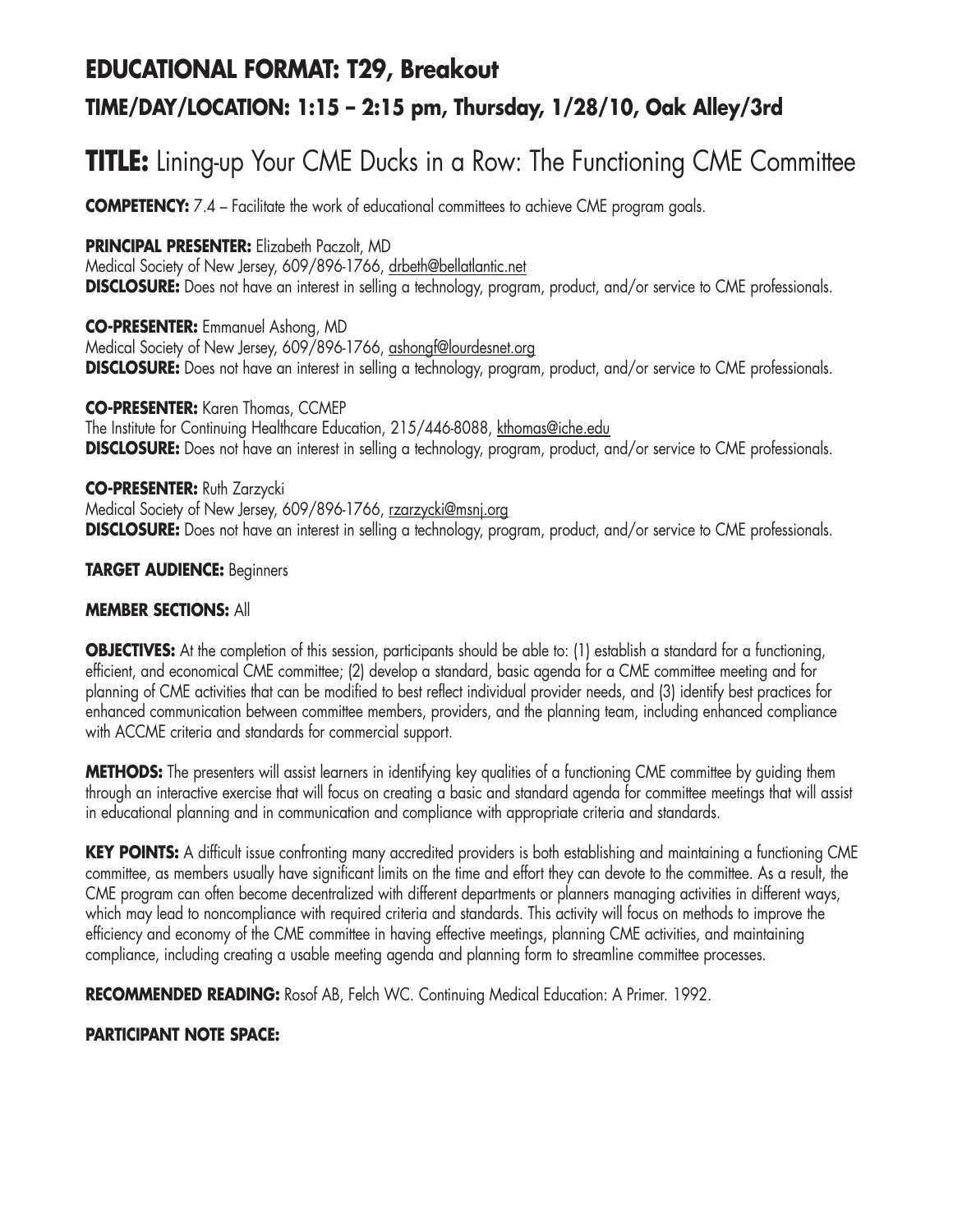## **EDUCATIONAL FORMAT: T30, Breakout TIME/DAY/LOCATION: 1:15 – 2:15 pm, Thursday, 1/28/10, Belle Chasse/3rd**

# **TITLE:** Professional Development for Faculty: Getting Your Experts on Board

**COMPETENCY:** 8.2 – Continually improve educational performance of the CME program through professional development.

**PRINCIPAL PRESENTER:** Marcia Jackson, PhD

CME by Design, 803/854-9034, marcia.jackson@cmebydesign.com **DISCLOSURE:** Does have an interest in selling a service to CME professionals.

**CO-PRESENTER:** Joseph Green, PhD American College of Cardiology, 202/375-6692, jgreen@acc.org **DISCLOSURE:** Does have an interest in selling a service to CME professionals.

**CO-PRESENTER:** Jackie Massey American College of Cardiology, 202/375-6000, jmassey@acc.org **DISCLOSURE:** Does have an interest in selling a service to CME professionals.

**TARGET AUDIENCE:** Non-beginners

#### **MEMBER SECTIONS:** All

**OBJECTIVES:** At the completion of the session, participants should be able to: (1) identify professional development needs of their expert contributors in the areas of adult learning, instructional design, and presentations skills; (2) apply to their own setting information presented about a specialty society professional development program for expert contributors, and (3) state the value to achieving the desired outcomes for their own CME activities through the informed participation of their expert contributors.

**METHODS:** A professional development program will be described, including its needs-based design, outcomes, and relationship to continuing engagement with a CME program.

**KEY POINTS:** Changing ACCME requirements are driving an increased need for faculty development. A national specialty society has developed an evolving faculty development program for emerging and established expert contributors. The core competencies enhanced through this program include principles of instructional design and physician learning, presentation skills, design of instructional interventions, and writing robust single-best answer self assessment questions. The program features hands-on training with simulated exercises and videotaped/critiqued presentations.

**RECOMMENDED READING:** Green, J. and de Boer, P. AO Principles of Teaching and Learning. Switzerland: AO Publishing, 2005.

**FINANCIAL OR IN-KIND SUPPORT:** Partial funding for the 2008 ACC Emerging Faculty Development Program is provided by the Michael Wolk Heart Foundation. Funding for a 2009 faculty development program is provided by grant support from Pfizer, Inc.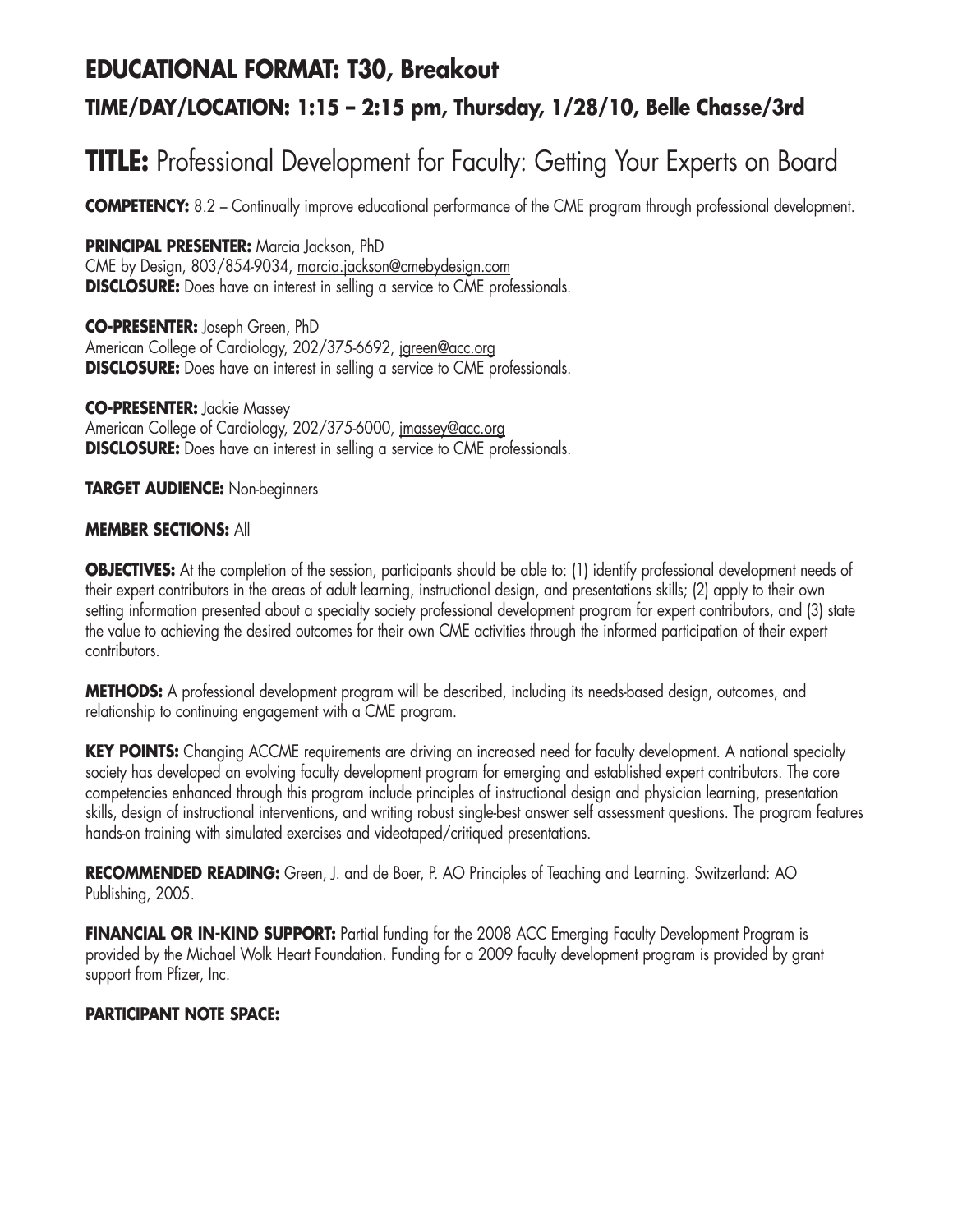# **EDUCATIONAL FORMAT: T31, Breakout TIME/DAY/LOCATION: 2:45 – 3:45 pm, Thursday, 1/28/10, Melrose/3rd**

## **TITLE:** Improving Patient Adherence with Motivational Interviewing: An Innovative and Unique Intervention

**COMPETENCY:** 2.1 – Use evidence based adult learning principles to quide the practice of CME.

### **PRINCIPAL PRESENTER:** Cynthia Kear, CCMEP

California Academy of Family Physicians, 415/586-6660, ckear@aol.com **DISCLOSURE:** Does not have an interest in selling a technology, program, product, and/or service to CME professionals.

**CO-PRESENTER:** Steve Casebeer, MBA Impact Education, LLC, 215/619-8812, steve.casebeer@impactedu.net **DISCLOSURE:** Does have an interest in selling a program to CME professionals.

**CO-PRESENTER:** Alison Kocanda

Takeda Pharmaceuticals North America, Inc., 224/554-6147, akocanda@tpna.com **DISCLOSURE:** Does not have an interest in selling a technology, program, product, and/or service to CME professionals.

### **TARGET AUDIENCE:** Non-beginners

### **MEMBER SECTIONS:** All

#### **OBJECTIVES:**

- 1. Discuss the philosophy and proven principles of motivational interviewing that practitioners can implement to empower patients to achieve their health goals.
- 2. Explain how practitioners can apply motivational interviewing techniques in typical practice settings with patients to improve adherence to treatments.
- 3. Describe methods to improve practitioner competence and performance regarding patient-practitioner communications.
- 4. Cite level 4 educational outcomes results for programs involving the use of Motivational.

**METHODS:** Didactic presentations, discussion, and case study examples will be used to achieve the program learning objectives. A discussion forum will be used to address questions and encourage interaction from stakeholders with the CME community.

**KEY POINTS:** Patient-practitioner communication exemplifies the art and the science of medicine but the challenge of getting patients to follow a mutually accepted change in health-related behavior is daunting. Communication skills are not an inherent part of personality, but skills that can be learned, practiced, and improved. Motivational Interviewing is a collaborative method that elicits from patients their own motivation or reasons for changing behavior. Motivational Interviewing based health coaching embraces methodology that is evidence-based and involves a discrete skill set of the provider and entire care team that can be objectively coded and measured.

#### **RECOMMENDED READING:**

- 1. Butterworth S., Linden A., McClay W. Health Coaching as an Intervention in Health Management Programs. Dis Manage Health Outc. 2007. 15(5).
- 2. Prochaska, J.O., Butterworth, S., Redding, C.A., et al. (2008). Initial Efficacy of MI, TTM Tailoring and HRI's with Multiple Behaviors for Employee Health Promotion. Preventive Medicine, 46, 226-31.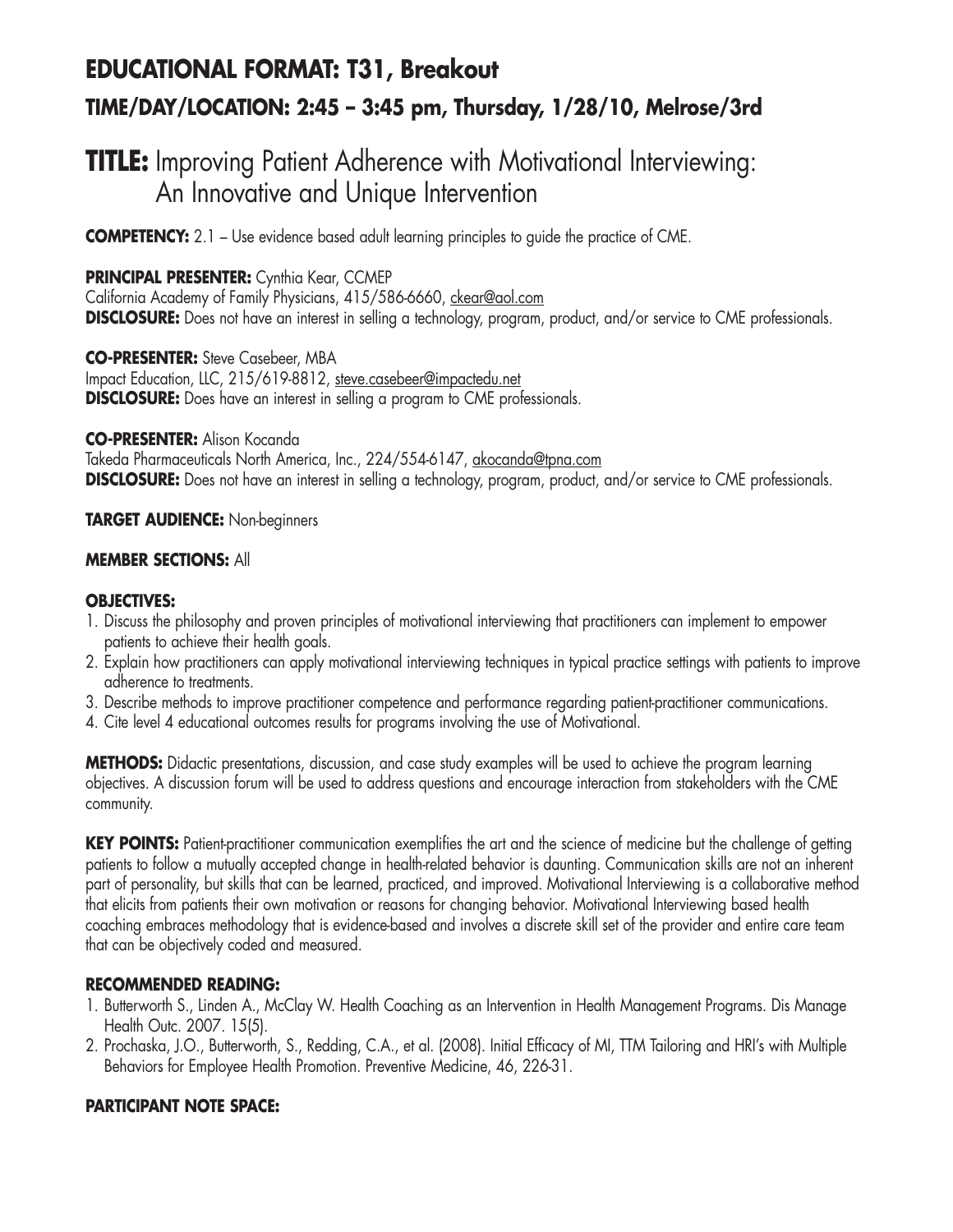# **EDUCATIONAL FORMAT: T32, Breakout TIME/DAY/LOCATION: 2:45 – 3:45 pm, Thursday, 1/28/10, Elmwood/3rd**

## **TITLE:** Utilization of Secondary Data to Design Tailored Education: A Case Study in Parkinson's Disease for Family Physicians

**COMPETENCY:** 2.2 – Identify physician learning needs using data, especially clinical practice data.

### **PRINCIPAL PRESENTER:** Theresa Barrett, MS

New Jersey Academy of Family Physicians, 609/394-1711, tib@njafp.org **DISCLOSURE:** Does not have an interest in selling a technology, program, product, and/or service to CME professionals.

### **CO-PRESENTER:** Cari Miller

New Jersey Academy of Family Physicians, 609/394-1711, cari@njafp.org **DISCLOSURE:** Does not have an interest in selling a technology, program, product, and/or service to CME professionals.

**CO-PRESENTER:** Matt Lewis, MPA Outcomes, Inc., 205/259-1500, matt.lewis@ceoutcomes.com **DISCLOSURE:** Does have an interest in selling a product to CME professionals.

**CO-PRESENTER:** Nancy Roepke, MBA Outcomes, Inc., 205/259-1500, nancy.roepke@ceoutcomes.com **DISCLOSURE:** Does have an interest in selling a product to CME professionals.

### **TARGET AUDIENCE:** Beginners

### **MEMBER SECTIONS:** All

### **OBJECTIVES:**

- 1. Recognize the value of utilizing multiple streams of data to triangulate valid clinician learning needs
- 2. Determine which contexts are appropriate for the use of geographic information system analysis
- 3. Define segmentation and utilize customized or tailored approaches to the design of educational interventions
- 4. Implement an evidence-based evaluation methodology to determine the impact of a complex program

**METHODS:** The presenters intend to utilize the following instructional methods in this educational session: (1) lecturette; (2) case study; (3) handout, and (4) panel.

KEY POINTS: To implement a multifaceted intervention, geographic information was used to identify location of intended learners. This geographic information included population % over 65 years old, concentration of neurologists and Parkinson's Disease Centers of Excellence. A multifaceted educational opportunity was developed which included enduring material, a face-to face learning session and an online decision-driven educational tool. A baseline assessment was implemented to measure existing performance gaps. A follow-up case based survey was implemented to measure improvement in knowledge over baseline and effectiveness of multiple exposures to the educational content.

### **RECOMMENDED READING:**

- 1. Norman, C. and Huerta, T. (2006) Knowledge transfer and exchange through social networks: building foundations for a community of practice within tobacco control. Implementation Science (1)20
- 2. Legler, J. et al. (2002, August). Predicting patterns of Mammography use: A Geographic Perspective on National Needs for Intervention Research. Health Services Res

**FINANCIAL OR IN-KIND SUPPORT:** This educational intervention was supported by an educational grant from Boehringer Ingelheim Pharmaceuticals, Inc.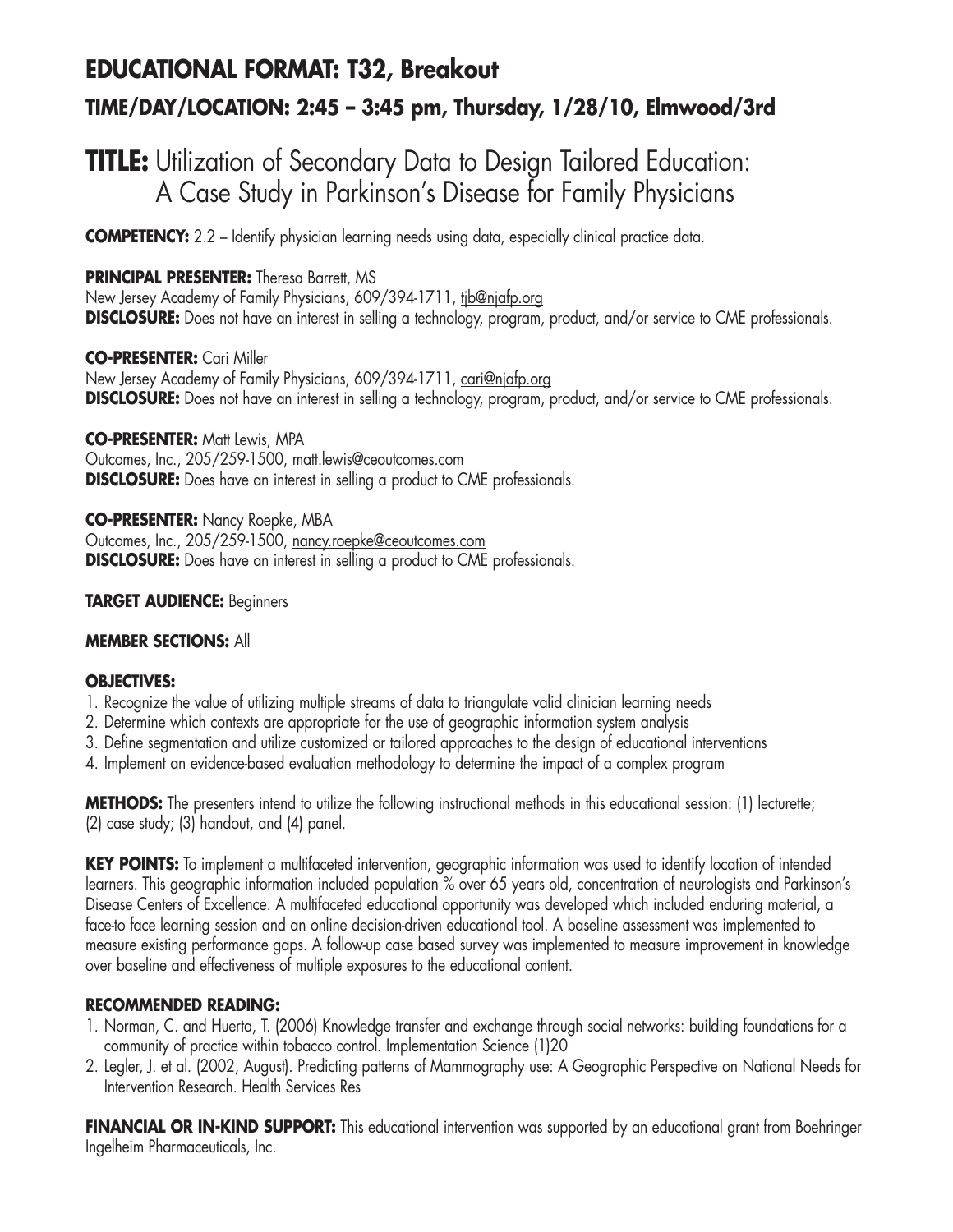## **EDUCATIONAL FORMAT: T33, Breakout TIME/DAY/LOCATION: 2:45 – 3:45 pm, Thursday, 1/28/10, Belle Chasse/3rd**

# **TITLE:** Implementation of Small Group Discussions in CME Activities

**COMPETENCY:** 2.6 – Consider the learning environment, select and apply learning formats that are effective for physician learning and meeting the expected outcome.

### **PRINCIPAL PRESENTER:** Angela Faulhaber, RN

AO North America, 610/993-5127, faulhaber.angela@aona.org **DISCLOSURE:** Does not have an interest in selling a technology, program, product, and/or service to CME professionals.

**CO-PRESENTER:** Alexa Hawley, MEd AO North America, 610/993-5115, hawley.alexa@aona.org **DISCLOSURE:** Does not have an interest in selling a technology, program, product, and/or service to CME professionals.

**TARGET AUDIENCE:** Non-Beginners

### **MEMBER SECTIONS:** All

### **OBJECTIVES:**

- 1. Identify skills for effectively conducting small group discussions
- 2. Recognize key external factors influencing the interaction of small group discussion for a positive result
- 3. Integrate small group discussions into already existing educational programs

**METHODS:** AO North America Continuing Medical Education Department will guide participants by a combination of presentation, discussion and case examples on how to integrate small group discussions into CME activities.

**KEY POINTS:** Integrating small group discussion (SGD), allows learners to build on newly gained knowledge. SGD will provide the opportunity to reflect on what is learned, helping to improve judgment and decision-making. Conducting SGD takes skill to achieve the predetermined expected results. Along with the skill set, identifying and understanding external factors may influence the outcome of the discussions. Once skills are identified and a favorable environment is established, moderators that follow certain steps will ensure a seamless transition from lectures to discussion when integrating them into existing programs.

**RECOMMENDED READING:** Green, J. et al. AO Principles of Teaching and Learning, 2005.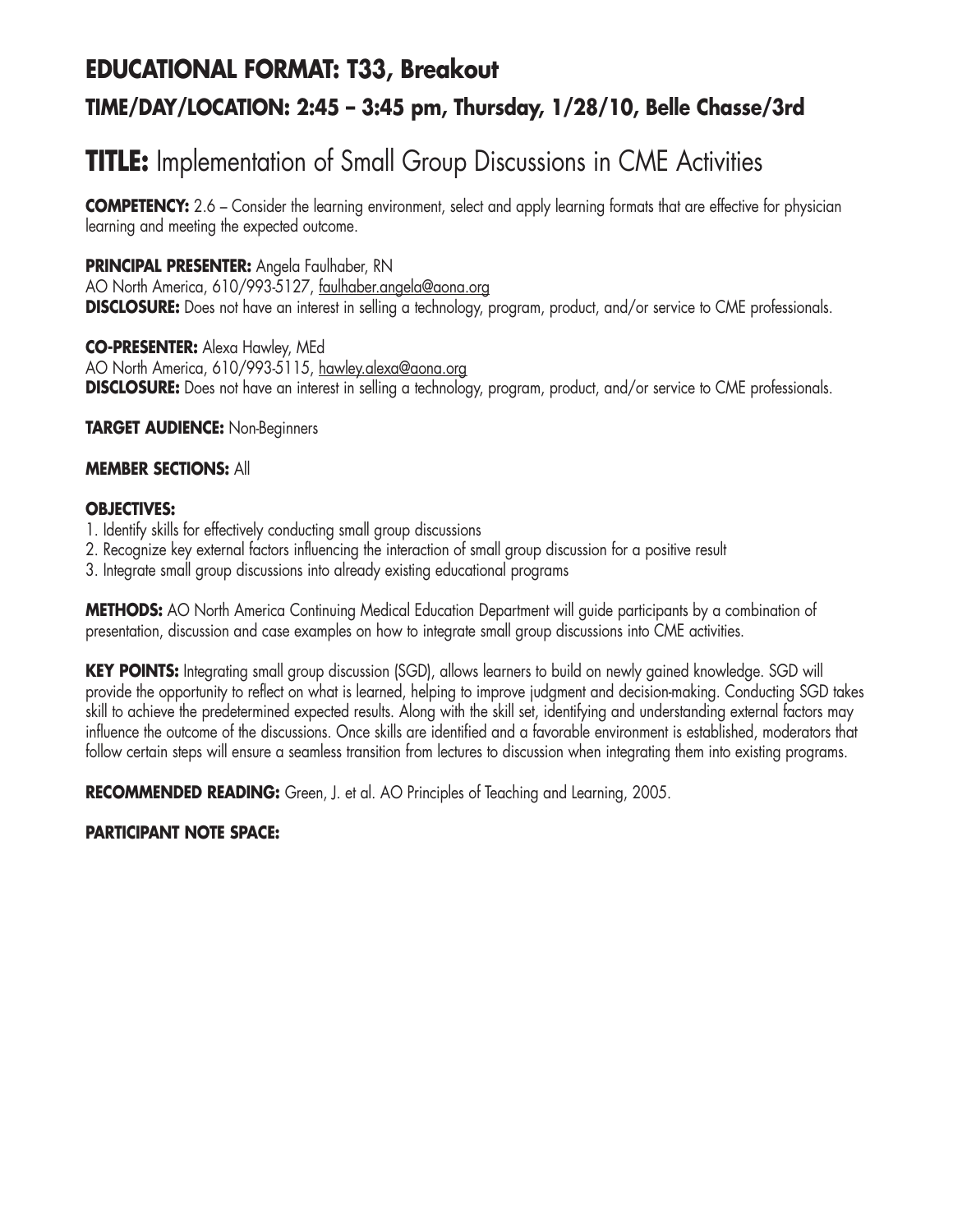**EDUCATIONAL FORMAT: T34, Breakout (Cancelled)**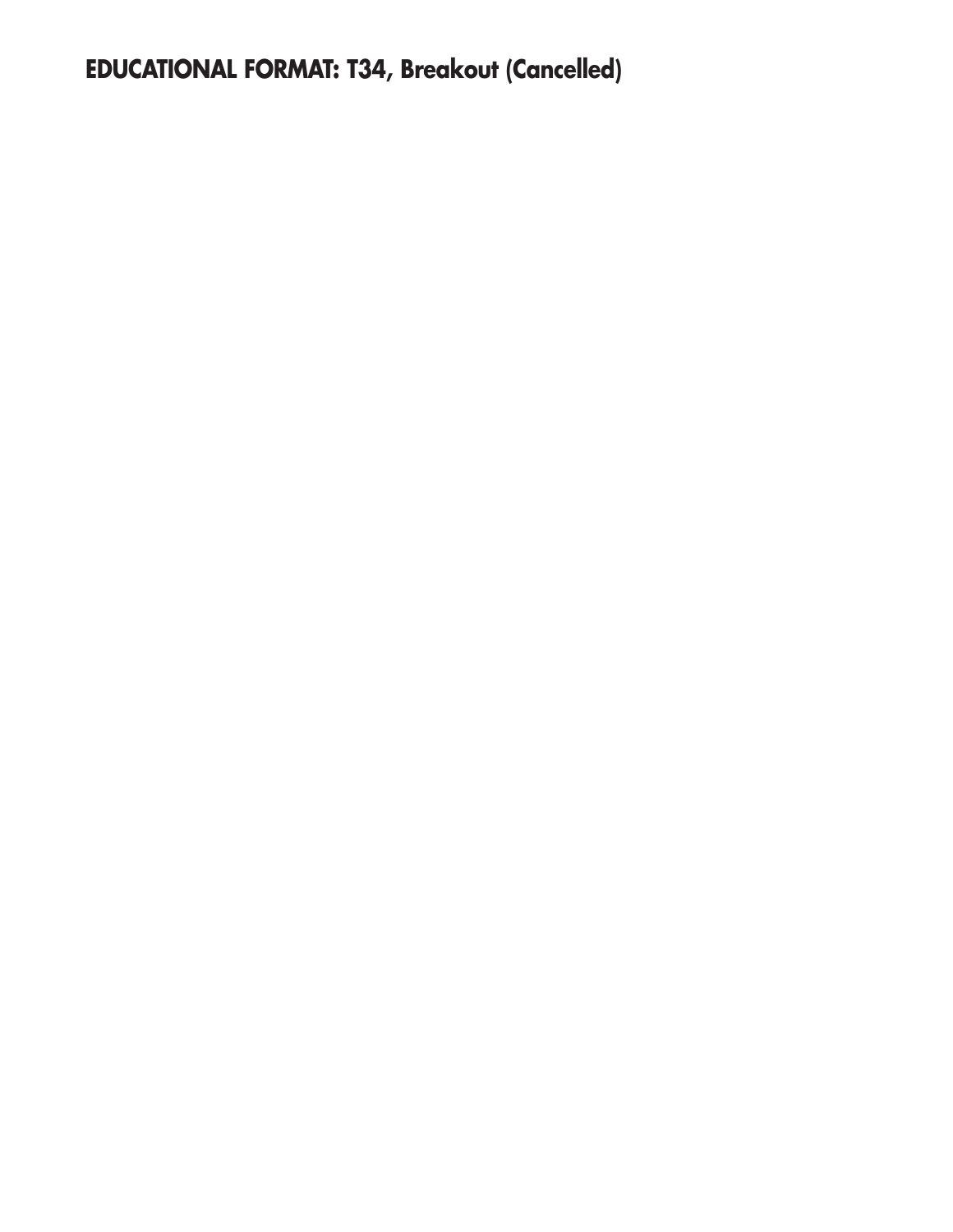# **EDUCATIONAL FORMAT: T35, Breakout TIME/DAY/LOCATION: 2:45 – 3:45 pm, Thursday, 1/28/10, Grand Salon B/1st**

# **TITLE:** One Size Does Not Fit All:

Comparing Performance Improvement Activities in Smoking Cessation

**COMPETENCY:** 3.6 – Provide measurement tools and utilize reliable data to enable physician-learners to compare present levels of performance with optimum performance.

### **PRINCIPAL PRESENTER:** Elizabeth Mullikin, MS

University of WI School of Medicine and Public Health, 608/240-6003, eamullikin@wisc.edu **DISCLOSURE:** Does not have an interest in selling a technology, program, product, and/or service to CME professionals.

**CO-PRESENTER:** Shelly Rodrigues, CAE California Academy of Family Physicians, 415/345-8667, srodrigues@familydocs.org **DISCLOSURE:** Does not have an interest in selling a technology, program, product, and/or service to CME professionals.

### **CO-PRESENTER:** Mary Ales, BA

Interstate Postgraduate Medical Association, 608/237-7331, males@ipmameded.org **DISCLOSURE:** Does not have an interest in selling a technology, program, product, and/or service to CME professionals.

**CO-PRESENTER:** Mike Speight, BS Iowa Foundation for Medical Care, 515/440-8251, mspeight@ifmc.org **DISCLOSURE:** Does not have an interest in selling a technology, program, product, and/or service to CME professionals.

### **TARGET AUDIENCE:** Beginners

### **MEMBER SECTIONS:** All

### **OBJECTIVES:**

- 1. Compare and contrast different methodologies of performance improvement
- 2. Identify best practices of PI projects while avoiding pitfalls
- 3. Evaluate results from 4 different PI methodologies using the same clinical measures
- 4. Effectively plan for your PI activity

**METHODS:** Panelists will present challenges and benefits associated 4 separate performance improvement projects and engage learners in comparison of the projects. Results data from the CS2day smoking cessation educational initiative will be shared.

**KEY POINTS:** Performance improvement CME engages physician learners as they apply quality improvement within their practice setting. Multiple strategies exist for implementing PI-CME requiring varying time, technology, cost, recruitment, schedule challenges and CME office management. Four organizations will share results and challenges encountered using different methods to improve practice surrounding smoking cessation.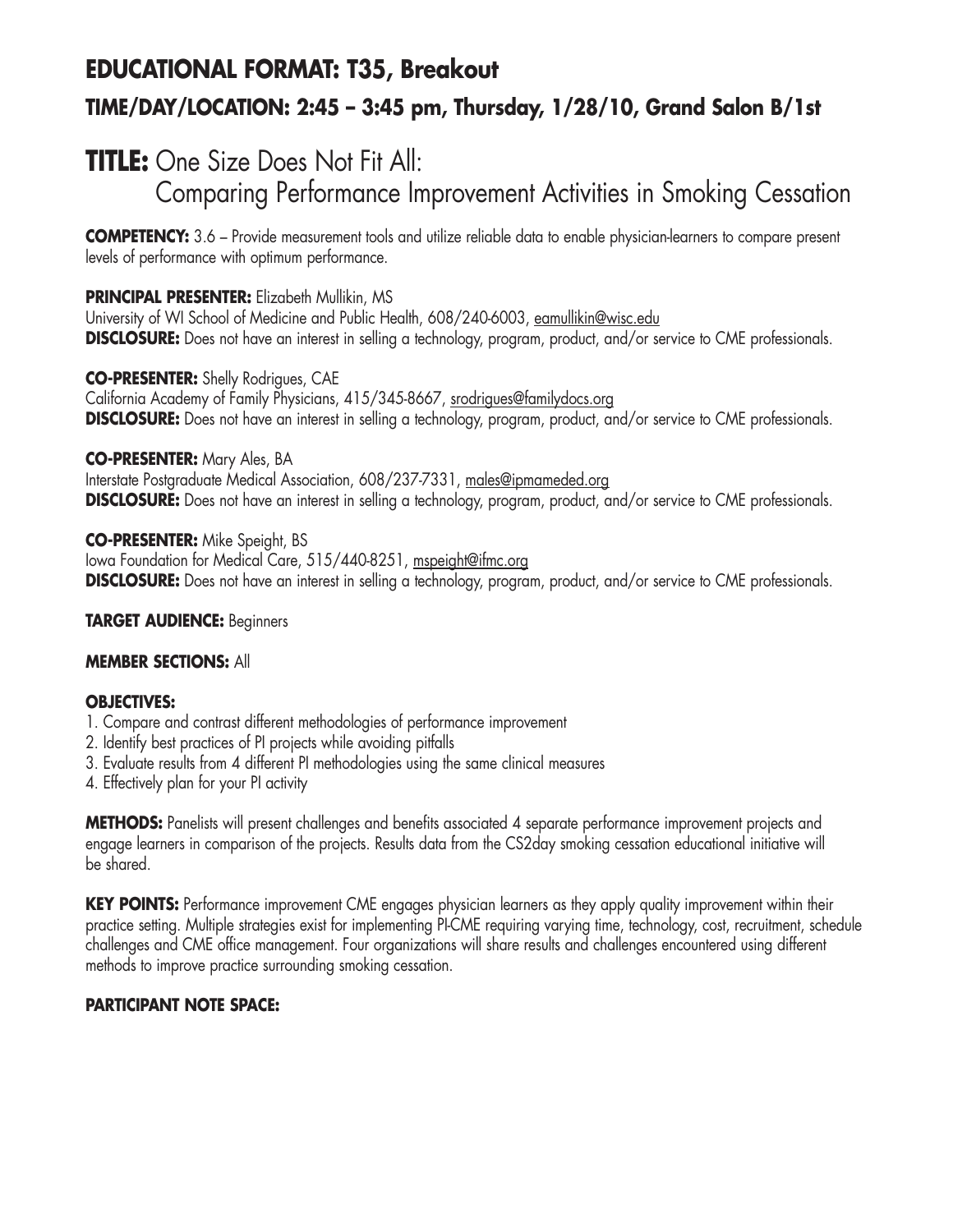## **EDUCATIONAL FORMAT: T36, Breakout TIME/DAY/LOCATION: 2:45 – 3:45 pm, Thursday, 1/28/10, Rosedown/3rd**

# **TITLE:** Co-management of the Geriatric Fracture Patient

**COMPETENCY:** 4.2 – Consider a multi-disciplinary focus for needs assessment, educational design, and evaluation, as appropriate.

### **PRINCIPAL PRESENTER:** Stephen Kates, MD

University of Rochester Medical Center, 610/993-5117, Stephen\_Kates@URMC.Rochester.edu **DISCLOSURE:** Does not have an interest in selling a technology, program, product, and/or service to CME professionals.

**CO-PRESENTER:** Jane Mihelic, MA AO North America, 610/993-5117, mihelic.jane@aona.org **DISCLOSURE:** Does not have an interest in selling a technology, program, product, and/or service to CME professionals.

**CO-PRESENTER:** Kimberly Ross-Aguilar, RN AO North America, 610/993-5122, aguilar.kimberly@aona.org **DISCLOSURE:** Does not have an interest in selling a technology, program, product, and/or service to CME professionals.

### **TARGET AUDIENCE:** Non-beginners

### **MEMBER SECTIONS:** All

**OBJECTIVES:** Upon completion, participants should be able to:

- 1. Explain co-managed care of the geriatric fracture patient
- 2. Discuss challenges and solutions for meeting the educational needs of diverse multi-specialty audiences
- 3. Identify strategies for selecting appropriate educational formats for multi-specialty audiences
- 4. Recognize the importance of faculty preparation

**METHODS:** This session will consist of didactic presentation and an interactive panel discussion to answer participant questions

**KEY POINTS:** The elderly are the fastest growing segment of the population. Fracture management of this fragile population is changing, especially with frequently encountered osteoporotic fractures. Orthopaedic surgeons, geriatricians, and hospitalists who care for elderly patients with fractures must develop strategies and systems of care to work together to better manage these patients from admission through surgery and discharge.

The evolution of a CME intervention will demonstrate the importance of selecting educational formats, preparing faculty to convey key teaching points, attracting the right audience mix, and changing attitudes in order to impact a significant patient care problem.

### **RECOMMENDED READING:**

- 1. Green, J. et.al. AO Principles of Teaching and Learning, AO Publishing 2005.
- 2. Friedman, S.M., et.al Geriatric co-management of proximal femur fractures: total quality management and protocol-driven care result in better outcomes for a frail patient population. J Am Geriatr Soc. 2008 Jul;56(7):1349-56.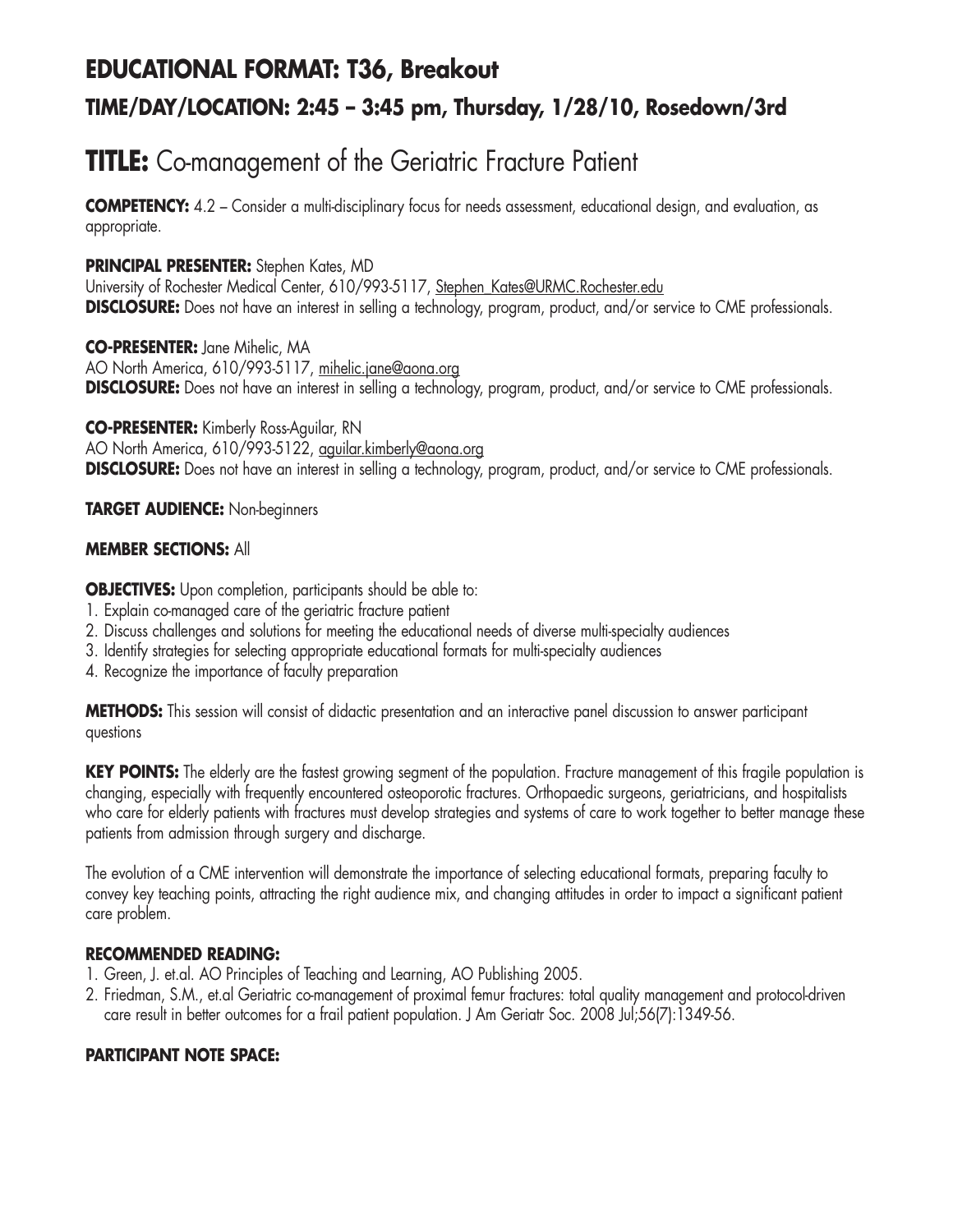# **EDUCATIONAL FORMAT: T37, Breakout TIME/DAY/LOCATION: 2:45 – 3:45 pm, Thursday, 1/28/10, Magnolia/3rd**

### **TITLE:** Taking Education to the Healthcare Team: In-situ Simulation in Acute MI Care as a Model for Team-focused CME

**COMPETENCY:** 4.4 – Enable physicians, or teams, to apply in practice what is learned with limited fear of failure.

### **PRINCIPAL PRESENTER:** Laura Lee Hall, PhD

American College of Cardiology Foundation, 202/375-6420, lhall@acc.org **DISCLOSURE:** Does not have an interest in selling a technology, program, product, and/or service to CME professionals.

**CO-PRESENTER:** Elizabeth Yarboro, BA American College of Cardiology Foundation, 202/375-6316, Eyarboro@acc.org **DISCLOSURE:** Does not have an interest in selling a technology, program, product, and/or service to CME professionals.

**TARGET AUDIENCE:** Non-beginners

### **MEMBER SECTIONS:** All

**OBJECTIVES:** At the completion of this session, participants should be able to: (1) describe the importance of improving teamwork and communication among multi-disciplinary healthcare teams; (2) characterize in-situ simulation's unique approach to education for multi-disciplinary teams; (3) analyze video footage from the ACC's In-situ Medical Simulation Training and Research to Improve D2B Time Among Healthcare Teams project, and (4) discuss the application of in situ simulation approaches to other team-based healthcare scenarios.

**METHODS:** Through brief presentation, review of video clips from actual simulations, brief video interviews of participating healthcare providers concerning the impact of the educational exercise, and facilitated discussion, learners will review in situ simulation approaches to healthcare team education and performance improvement.

**KEY POINTS:** Simulation is recognized as a powerful tool in healthcare education, facilitating procedural competency as well as teamwork and communication, which is critical in many healthcare scenarios. Acute myocardial infarction care relies on the rapid functioning of multidisciplinary health care teams, although education has not focused on team functioning to date. Using in situ simulation, we video-recorded healthcare teams treating a patient-actor and computerized simulator, from the ambulance to emergency department and catheterization lab in their own hospital. Post-simulation, providers reviewed the video and discussed areas for improvement, which we measured along with clinical indicators.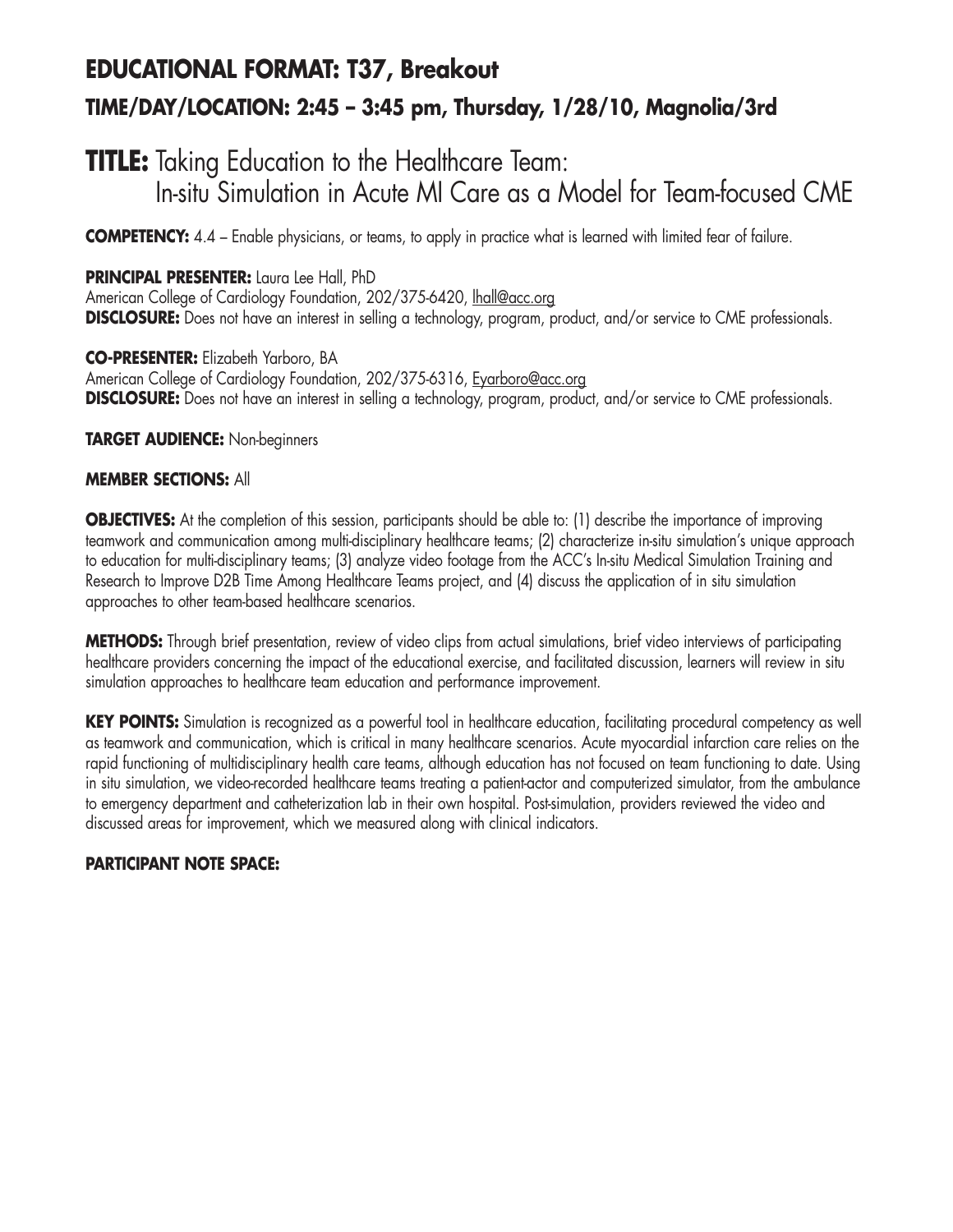### **EDUCATIONAL FORMAT: T38, Breakout**

### **TIME/DAY/LOCATION: 2:45 – 3:45 pm, Thursday, 1/28/10, Jasperwood/3rd**

# **TITLE:** Developing a Model of Care to Discover Systemic Practice Gaps

**COMPETENCY:** 4.6 – Identify and help modify processes that are barriers to change and the implementation of new knowledge.

### **PRINCIPAL PRESENTER:** Jack Kues, PhD

University of Cincinnati Academic Health Center, 513/558-3196, kuesjr@uc.edu **DISCLOSURE:** Does not have an interest in selling a technology, program, product, and/or service to CME professionals.

### **TARGET AUDIENCE:** Non-beginners

### **MEMBER SECTIONS:** All

**OBJECTIVES:** At the completion of this session, participants should be able to: (1) use qualitative methodologies to develop a model of care for specific health conditions; (2) identify practice gaps based on models of care data, and (3) develop educational interventions that address systemic barriers to better care.

**METHODS:** The first part will be to describe a model of care study that was conducted at UC for COPD. The methodology and findings will be presented in a didactic format. The second part of the session will be to have the audience develop a methodology to assess the care of another condition.

KEY POINTS: Many of the most serious problems in providing good patient care occur at the interface between the different disciplines involved in patient management. It is important to see health care as a "system" and to examine practice gaps as system failures or system barriers to better care. Educational interventions to improve care at the system level generally focus on better communication and Interprofessional coordination. Developing a model of care is a very valuable tool for identifying practice gaps systems.

**RECOMMENDED READING:** Institute of Medicine. Crossing the Quality Chasm: A new health system for the 21st century. Washington, DC: National Academy Press; 2001.

**FINANCIAL OR IN-KIND SUPPORT:** The original Model of Care for COPD project was funded by a grant from BI and Pfizer.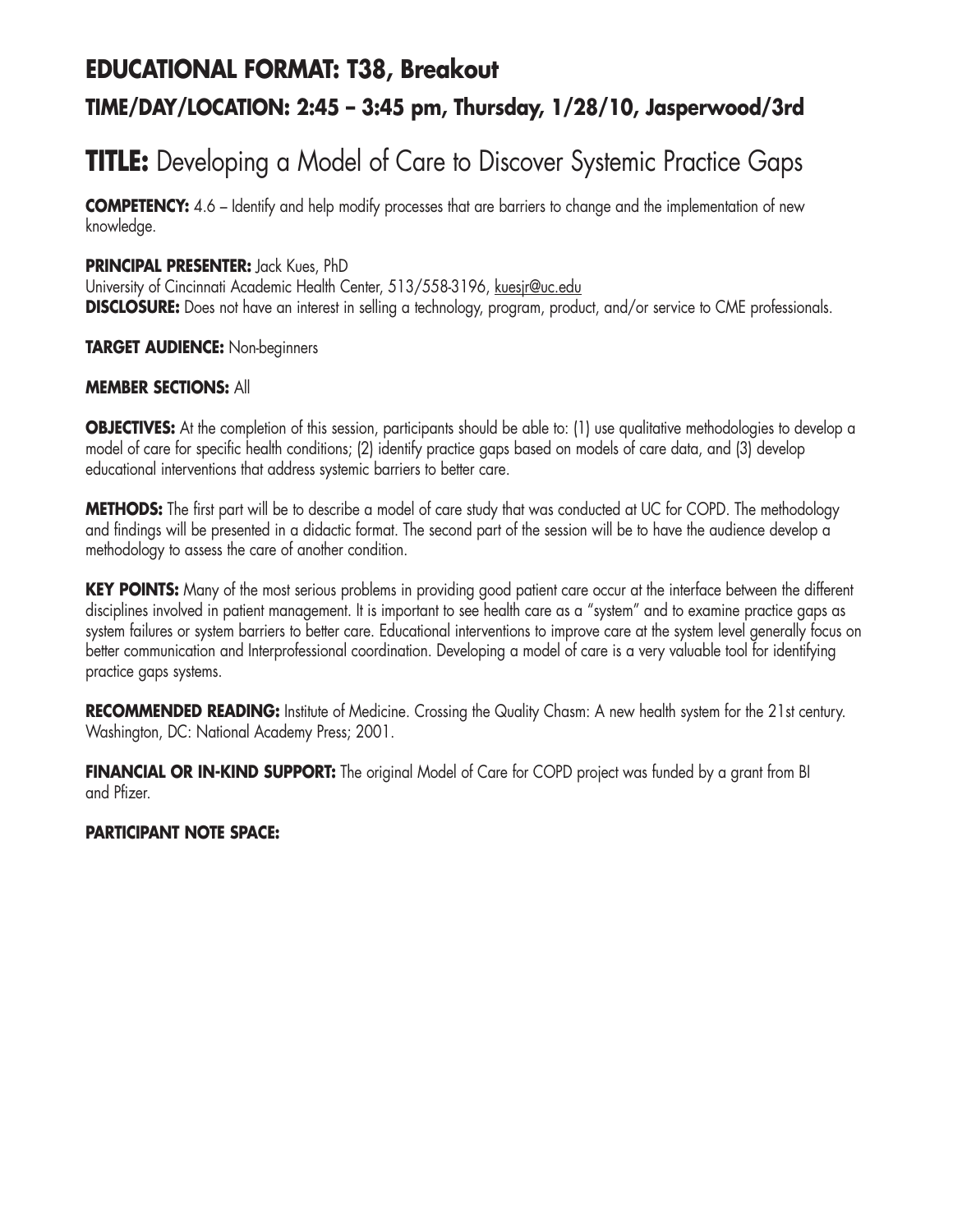### **EDUCATIONAL FORMAT: T39, Breakout**

### **TIME/DAY/LOCATION: 2:45 – 3:45 pm, Thursday, 1/28/10, Grand Salon C/1st**

## **TITLE:** The Outcomes Gap: Where We Are and Where We Need to Be

**COMPETENCY:** 7.1 – Document the value of the CME program to its own organization and to the physicians that it serves.

### **PRINCIPAL PRESENTER:** Theresa Vera, PhD

Takeda Pharmaceuticals North America, Inc., 224/554-6192, tvera@tpna.com **DISCLOSURE:** Does not have an interest in selling a technology, program, product, and/or service to CME professionals.

**CO-PRESENTER:** Christine Beebe, MS Takeda Pharmaceuticals North America, Inc., 224/554-6035, cbeebe@tpna.com **DISCLOSURE:** Does not have an interest in selling a technology, program, product, and/or service to CME professionals.

**CO-PRESENTER:** Sean Hayes, PsyD AXDEV Group, 888/282-9338, hayess@axdevgroup.com **DISCLOSURE:** Does not have an interest in selling a technology, program, product, and/or service to CME professionals.

**CO-PRESENTER:** Suzanne Murray AXDEV Group, 888/282-9338, murrays@axdevgroup.com **DISCLOSURE:** Does not have an interest in selling a technology, program, product, and/or service to CME professionals.

#### **TARGET AUDIENCE:** Non-beginners

### **MEMBER SECTIONS:** All

**OBJECTIVES:** At the completion of this session, participants should be able to (1) identify strengths and limitations of current outcomes reports; (2) list strategies to minimize the cumulative opportunity loss that arises from suboptimal outcome reports; and (3) create a plan to enhance outcomes reporting to demonstrate impact of education to relevant stakeholders.

**METHODS:** A presentation, which incorporates a case study, will inform participants of strategies implemented within the context of one organization. Participant interaction will stimulate debate, address questions and generate additional suggestions from breakout participants.

**KEY POINTS:** Educational activity evaluation has the potential to provide information regarding the effectiveness of education and to identify further educational needs. However, unless outcomes data is thoroughly analyzed as opposed to simply summarized, the intellectual investment is not fully realized. Retrospective analyses of educational program evaluation and outcomes reports identified a number of areas for improvement as relates to the collection, analysis, reporting, and use of available data. Strategies that have been implemented to minimize the cumulative opportunity loss within one organization will be described.

RECOMMENDED READING: Phillips, J.J. and Stone, R. D. (2002) How to Measure Training Results. McGraw-Hill: New-York.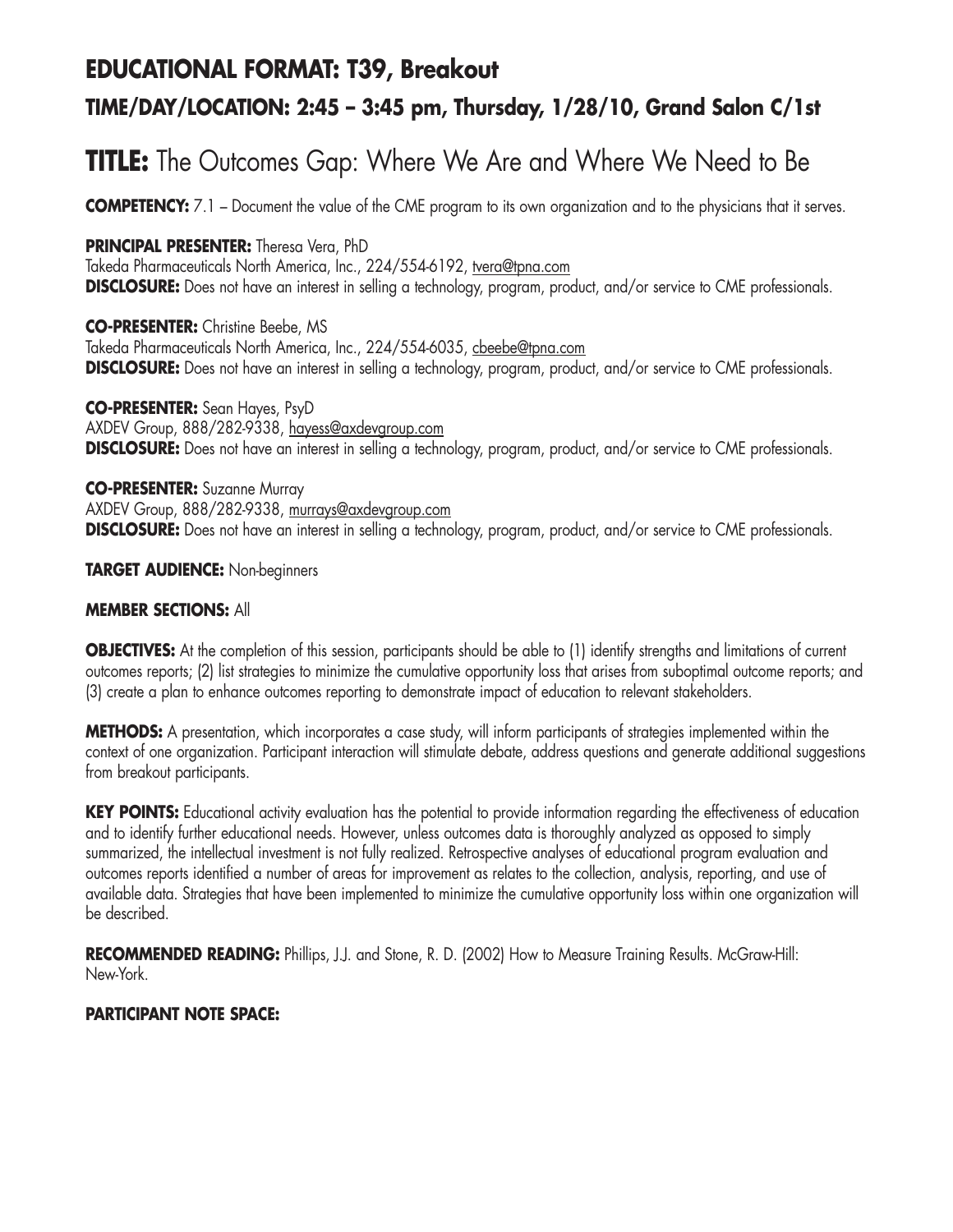# **EDUCATIONAL FORMAT: T40, Breakout TIME/DAY/LOCATION: 2:45 – 3:45 pm, Thursday, 1/28/10, Grand Salon D/1st**

# **TITLE:** Dealing with Bundled Requests for Support

**COMPETENCY:** 7.4 – Facilitate the work of educational committees to achieve CME program goals.

### **PRINCIPAL PRESENTER:** Kristin Rand, ID

Genentech, 650/225-8333, rand.kristin@gene.com **DISCLOSURE:** Does not have an interest in selling a technology, program, product, and/or service to CME professionals.

**CO-PRESENTER:** Heidi Chandonnet Shire, 484/595-8497, hchandonnet@shire.com **DISCLOSURE:** Does not have an interest in selling a technology, program, product, and/or service to CME professionals.

**CO-PRESENTER:** Pamela Mason, CCMEP AstraZeneca, 302/885-1325, pamela.mason@astrazeneca.com **DISCLOSURE:** Does not have an interest in selling a technology, program, product, and/or service to CME professionals.

### **TARGET AUDIENCE:** Non-beginners

### **MEMBER SECTIONS:** All

### **OBJECTIVES:**

- 1. Recall at least two challenges bundled requests for support can cause for supporters.
- 2. Explain at least two best practices for minimizing bundled requests.
- 3. Apply skills acquired to identify bundled requests.
- 4. Apply best practices to decrease number of bundled requests submitted or received.

**METHODS:** Mock requests for funding that include multiple areas for support will be discussed. Learners will review requests in small groups and determine how to move forward. Best practices regarding how bundled requests are handled in different organizations, both by providers writing the requests and supporters receiving them, will be shared with the larger group.

**KEY POINTS:** Providers submit, and commercial supporters receive, requests for support that contain multiple support types including grants and promotional sponsorship opportunities. These bundled requests can result in process and compliance obstacles. Providers and supporters must be aware of the barriers that can arise with bundled requests and identify appropriate actions to minimize these challenges.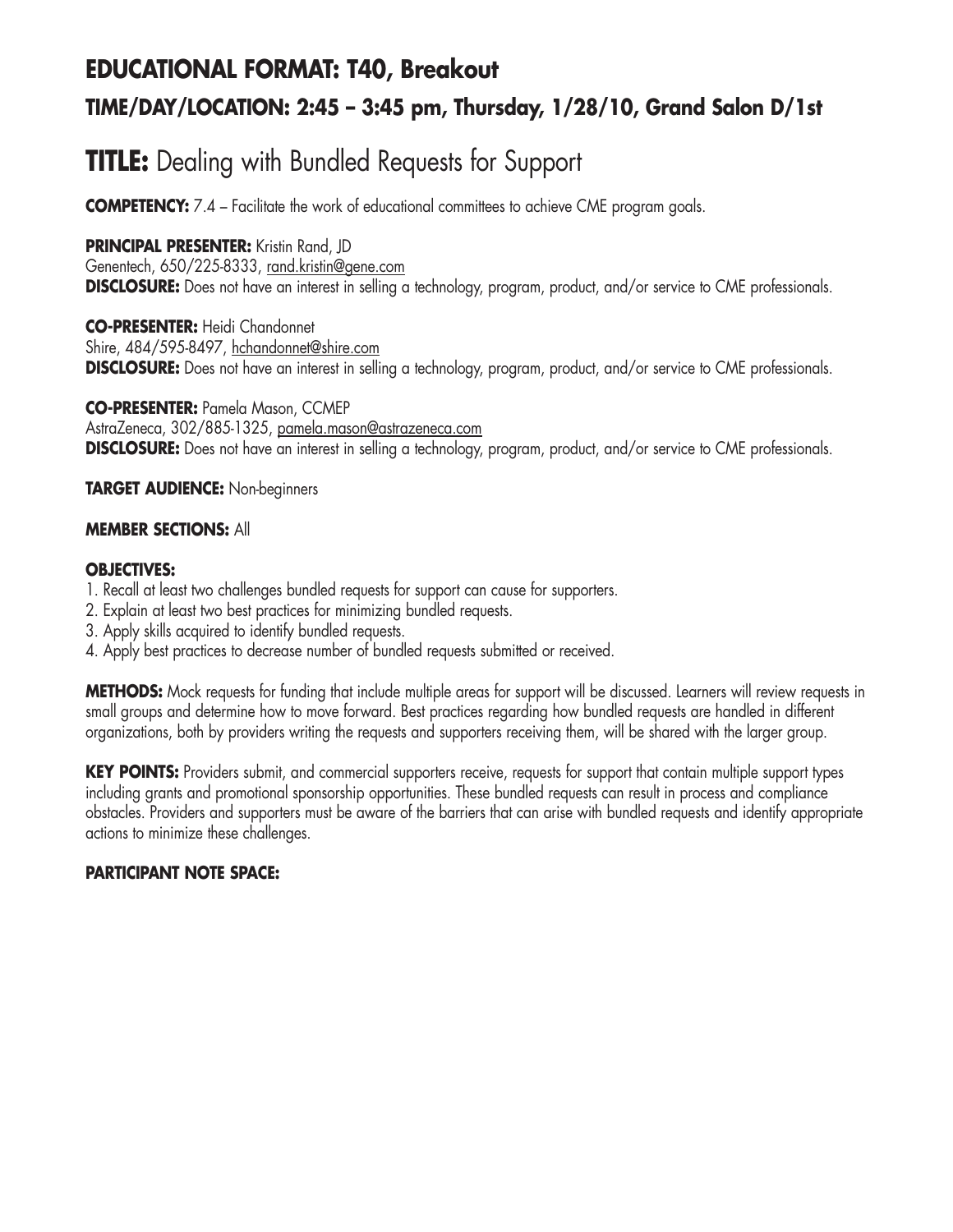### **EDUCATIONAL FORMAT: T41, Breakout**

### **TIME/DAY/LOCATION: 2:45 – 3:45 pm, Thursday, 1/28/10, Grand Ballroom A-D/1st**

# **TITLE:** ACCME's Accreditation Process – Tools and Tips

**COMPETENCY:** 7.6 – Assure that the CME program is in compliance with the Accreditation Essentials, Elements, and Policies and other regulatory requirements.

### **PRINCIPAL PRESENTER:** David Baldwin, MPA

Accreditation Council for Continuing Medical Education, 312/527-9200, dbaldwin@accme.org **DISCLOSURE:** Does not have an interest in selling a technology, program, product, and/or service to CME professionals.

### **TARGET AUDIENCE:** Non-beginners

### **MEMBER SECTIONS:** All

**OBJECTIVES:** The breakout session will target all ACCME accredited organizations and all CME professionals who are interested in learning about the ACCME accreditation process. After this session, participants should be able to (1) discuss the various components of the ACCME accreditation process; (2) outline strategies for the ACCME self study process for accreditation, and (3) identify available ACCME accreditation tools and resources to aid in the ACCME accreditation process.

**METHODS:** Instructors will present a brief informational presentation outlining the ACCME accreditation process and provide an opportunity for questions and answers related to the process.

**KEY POINTS:** The ACCME's self study process for accreditation can be an opportunity for collaboration by multiple stakeholders of a CME program. Understanding ACCME accreditation process requirements and identifying strategies for completing the process will assist CME professionals in facilitating their organization's self study process.

**RECOMMENDED READING:** See www.accme.org for information and documents related to ACCME's "Accreditation Process".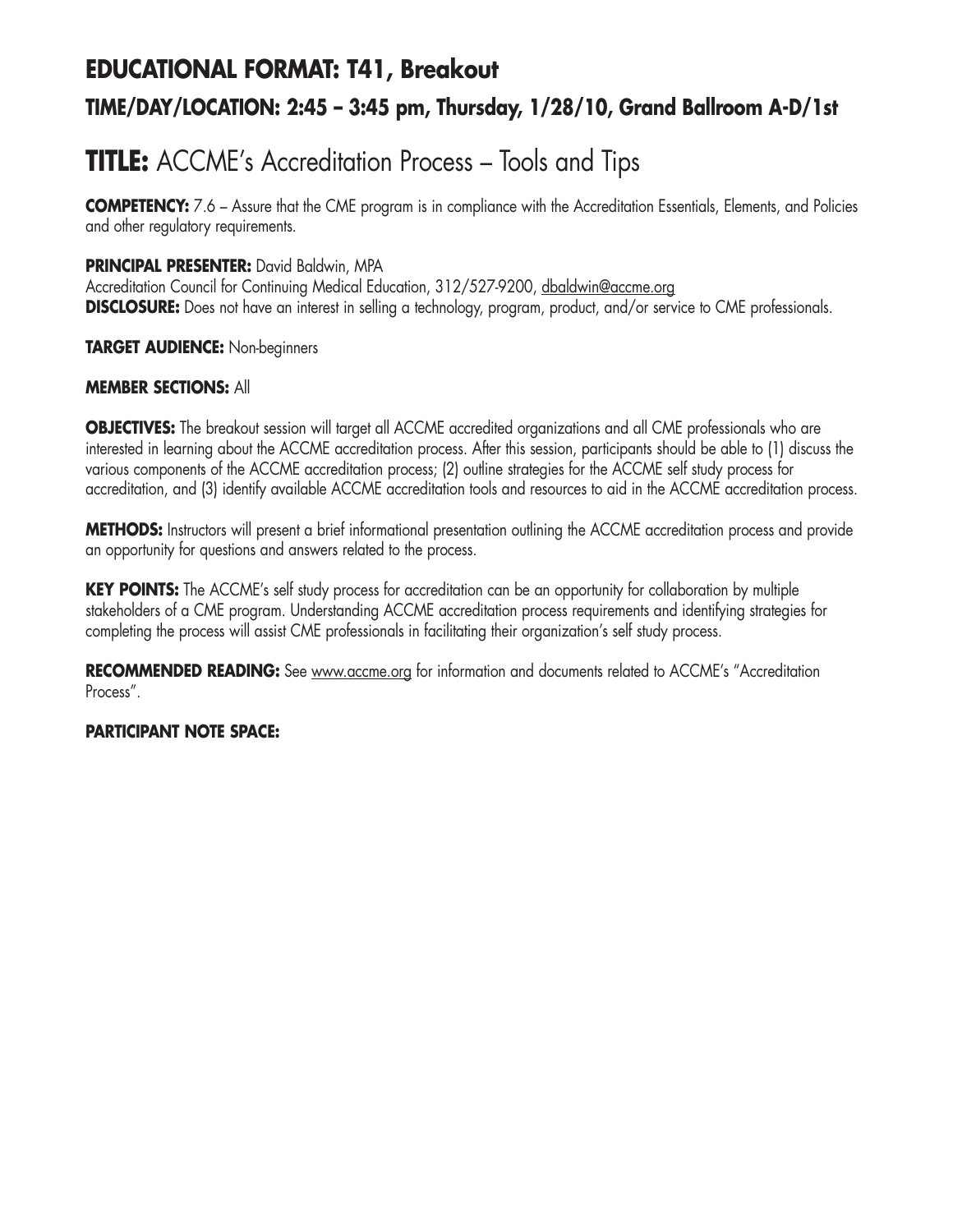# **EDUCATIONAL FORMAT: T42, Breakout TIME/DAY/LOCATION: 2:45 – 3:45 pm, Thursday, 1/28/10, Oak Alley/3rd**

# **TITLE:** Physician Self-assessment: A CME/CPD Professional Competency

**COMPETENCY:** 8.1 – Engage in self-assessment, identify gaps in knowledge/practice and design an individual learning plan for ongoing improvement.

### **PRINCIPAL PRESENTER:** Bruce Bellande, PhD

CME Enterprise, 317/846-2690, bruce\_bellande@cmeenterprise.com **DISCLOSURE:** Does not have an interest in selling a technology, program, product, and/or service to CME professionals.

#### **TARGET AUDIENCE:** Non-beginners

#### **MEMBER SECTIONS:** All

**OBJECTIVES:** At the conclusion of this session, participants should be able to (1) define physician self-assessment, (2) determine the role of physician self-assessment in CME/CPD, (3) describe self-assessment and systems improvement, (4) define the potential barriers to self-assessment, (5) articulate the need for externally determined self-assessment, (6) articulate the methodologies for self-assessment, and (7) link self-assessment to performance improvement CME/CPD.

**METHODS:** Use competency-based and evidence-based learning and change to define physician self-assessment, describe its role in CME/CPD, present the methodologies for self-assessment, and explain how self-assessment links to performance improvement.

**KEY POINTS:** Self-assessment in the healthcare industry can be broadly defined as any process of self/external authorityadministered examination, metacognitive self-evaluation, or personal reflection in which a healthcare professional assesses his/her own professional competency in terms of technical knowledge, cognitive skills, clinical performance, or relationship to the external healthcare system using evidence-based standards of care, practice guidelines, performance measures, competencies, certification, accreditation, etc., established by the profession, accreditors, or regulators. Self-assessments are executed episodically to address a specific deficiency or performance gap(s).

#### **RECOMMENDED READING:**

- 1. Epstein, RE and Hundert, EM. (2002). Defining and Assessing Professional Competence. JAMA, Vol. 287 (2): 226, 227, 230.
- 2. Duffy, FD and Holmboe, ES. Self-assessment in lifelong learning and improving performance in practice. JAMA. 2006; 296(6): 1137-1139.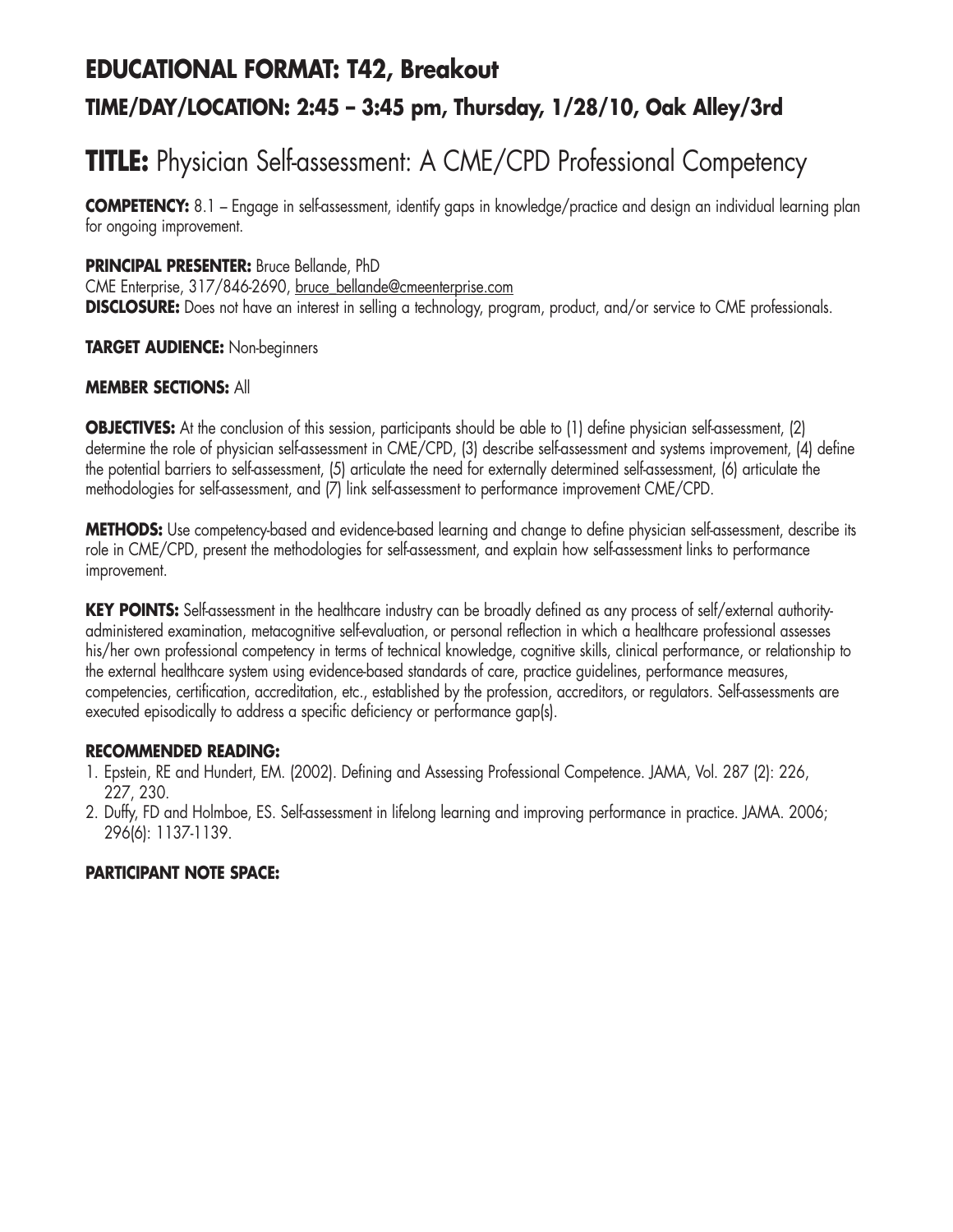# **EDUCATIONAL FORMAT: T43, Breakout (Cancelled)**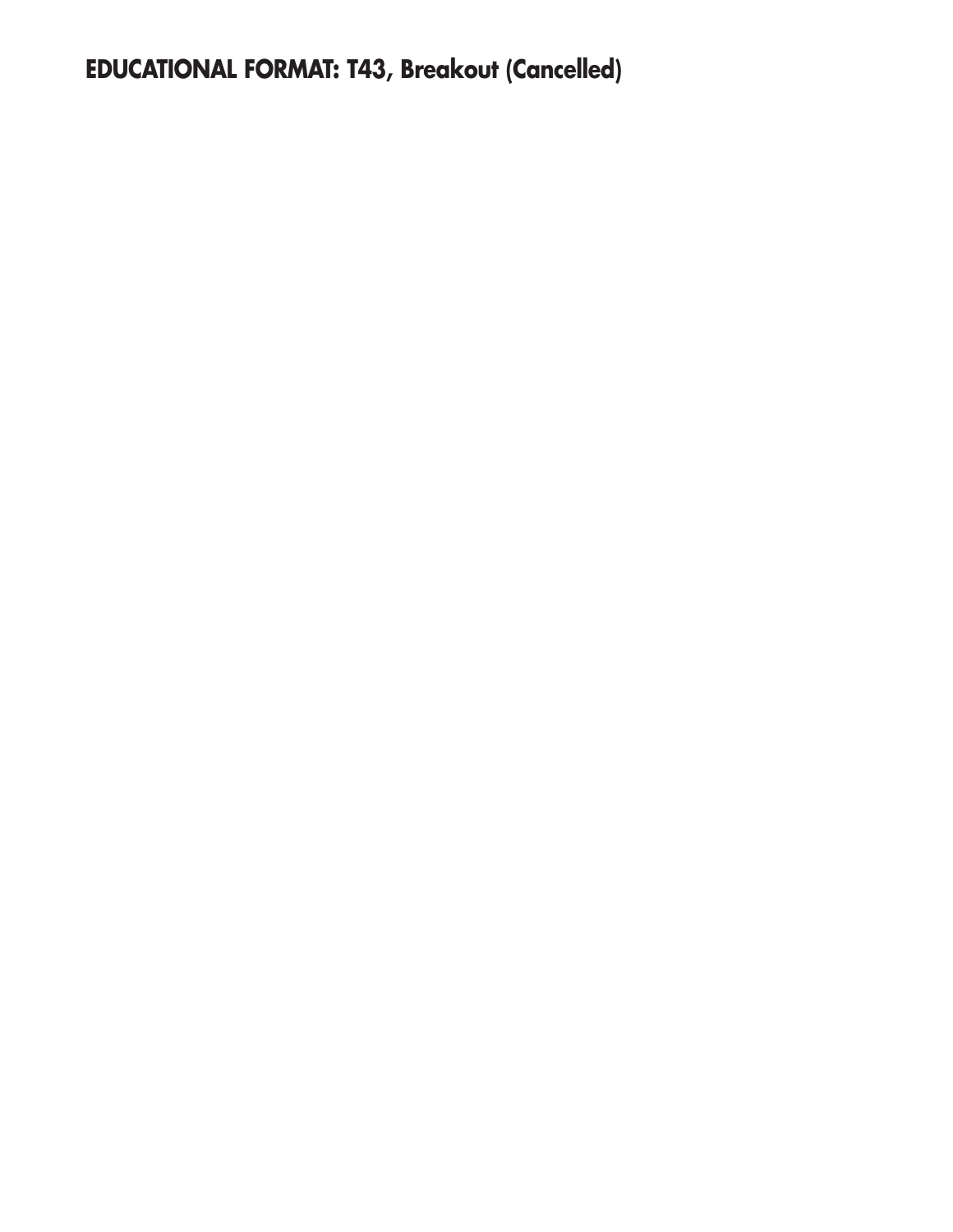# **EDUCATIONAL FORMAT: T44, Breakout (Cancelled)**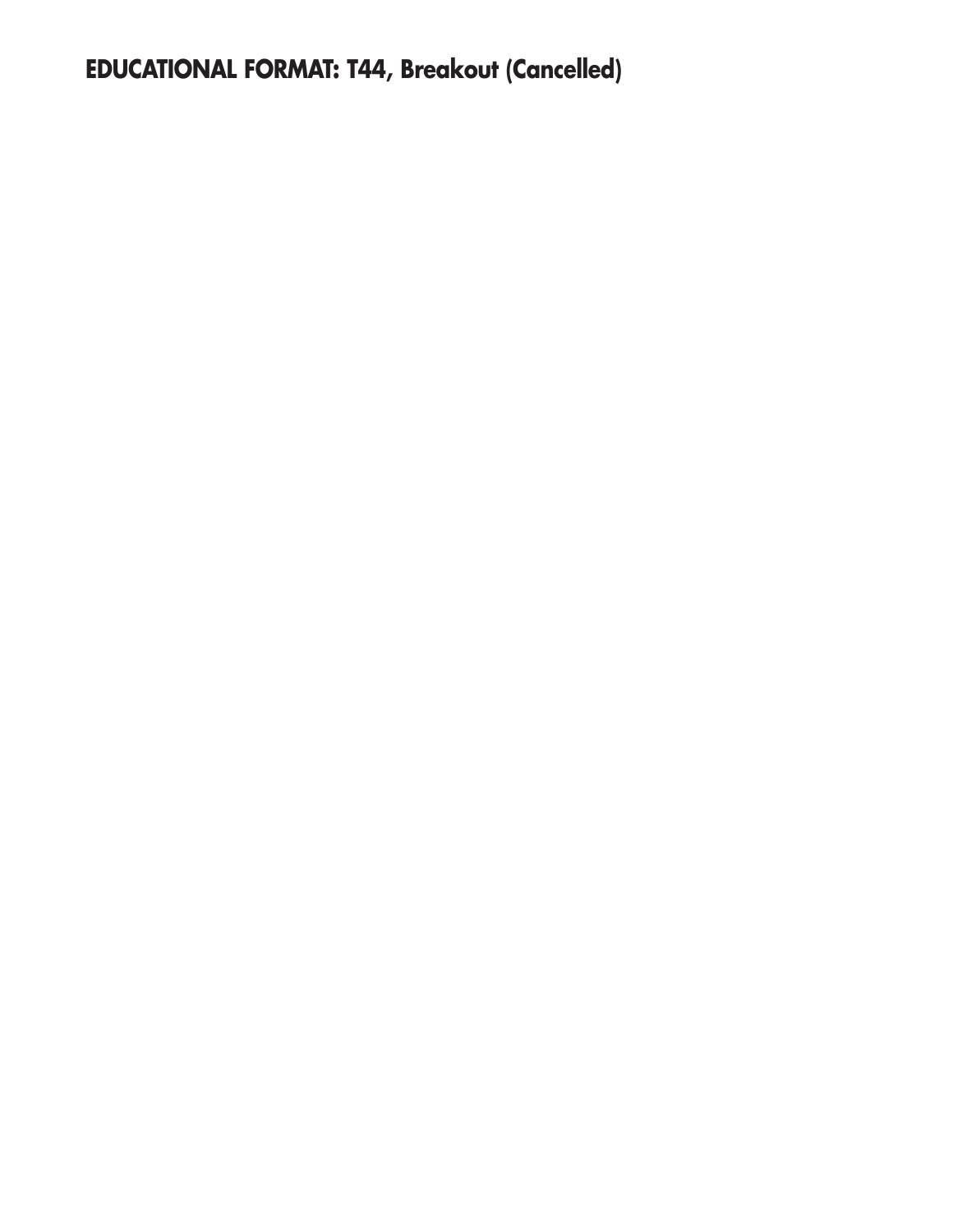# **EDUCATIONAL FORMAT: F1, Plenary TIME/DAY/LOCATION: 8:30 – 9:30 am, Friday, 1/29/10, Grand Ballroom A-D/1st**

## **TITLE:** Hot Topics in CME – Critical Issues in Health Care **(Invited Abstract)**

**COMPETENCY:** 6.1 – Provide a vision of present role and future direction for CME and physician role and responsibilities in continued learning.

**PRINCIPAL PRESENTER:** To be determined

### **TARGET AUDIENCE:** All

### **MEMBER SECTIONS:** All

**OBJECTIVES:** This session will provide an overview of the major proposals being undertaken and/or considered for national health care reform. At the completion of this session, participants should be able to: (1) describe the overall objectives of healthcare reform; (2) state one or more facts about changes in universal health care coverage, insurance program expansion, funding/tax incentives, disease management, controlling unnecessary testing/procedures and medical costs, improving physician performance, reducing medical errors, use of technology, etc., and (3) determine new roles for CME relative to reforms and performance improvement.

**METHODS:** This session will feature a presentation by a leading national authority on health care to provide an overview of health care reform initiatives either being contemplated or in the process of being implemented. The audience will be encouraged to engage in a dialog with the speaker at the end of the presentation to determine the impact healthcare reform will have on CME and physician learners.

**KEY POINTS:** CME providers work in a dramatically changing health care environment where there will be an increasing demand to improve physician performance and patient outcomes and at the same time to reduce costs and medical errors. Health care reform will be challenging, however at the same time it will provide opportunities for CME providers to engage physicians in PI-CME learning programs. This session will provide all attendees with a greater understanding of health care reform initiatives and how these changes might positively impact CME activities in the future.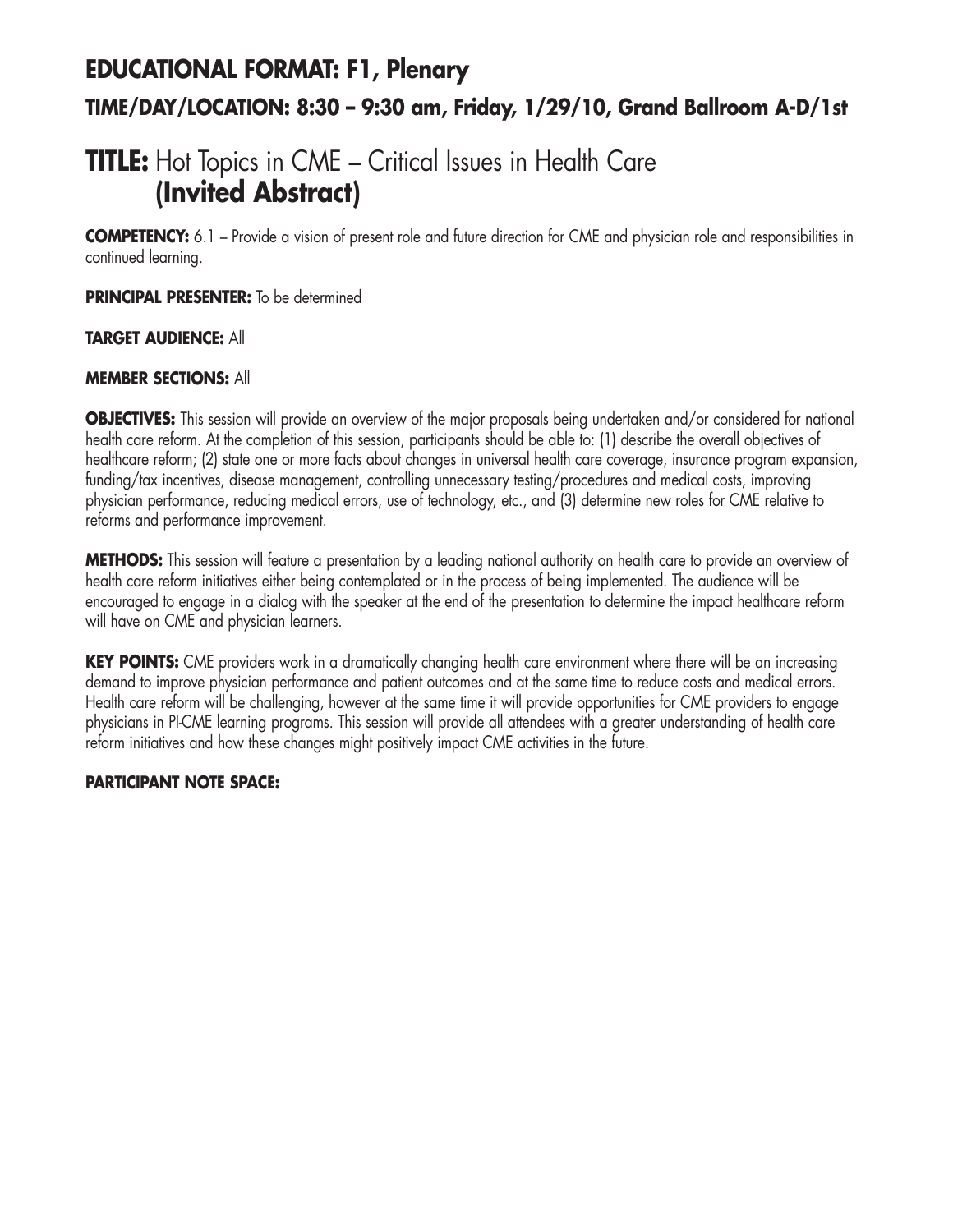### **EDUCATIONAL FORMAT: F2, Intensive**

### **TIME/DAY/LOCATION: 10:00 am – 12:15 pm, Friday, 1/29/10, Marlborough A-B/2nd; Prince of Wales/2nd; Cambridge/2nd**

## **TITLE:** E-learning Blueprint: Answers to Why, What, Where, When and How Much E-learning in CME

**COMPETENCY:** 2.6 – Consider the learning environment, select and apply learning formats that are effective for physician learning and meeting the expected outcome.

### **PRINCIPAL PRESENTER:** Chitra Subramaniam, PhD

American Society for Clinical Pathology, 312/541-4757, chitra.subramaniam@ascp.org **DISCLOSURE:** Does not have an interest in selling a technology, program, product, and/or service to CME professionals.

### **CO-PRESENTER:** Timothy Keenan

The American Society for Clinical Pathology, 312/541- 4757, tim.keenan@ascp.org **DISCLOSURE:** Does not have an interest in selling a technology, program, product, and/or service to CME professionals.

**TARGET AUDIENCE:** Non-beginners

### **MEMBER SECTIONS:** Medical Specialty Societies

**OBJECTIVES:** At the completion of this session, participants should be able to

- 1. Analyze the different e-learning technology and tools available for delivery of education
- 2. Discuss the need for e-learning and its relationship to performance improvement and meeting member needs
- 3. Analyze e-learning strategies and best practices
- 4. Describe instructional design approaches for online learning activities
- 5. Evaluate rapid production techniques and tools available for the same
- 6. Discuss learning commerce and return on investment

**METHODS:** Through lectures, demonstrations, case studies, and examples, presenters will discuss many of the key elements, the best practices, technology, tools and resources available for e-learning. The discussions will apply to all levels providers: those who are making a case for e-learning, and those that already have courses deployed.

**KEY POINTS:** Besides the flexibility and convenience of anytime, anywhere, anyplace learning that online delivery of education brings to its users, interactivity, high levels of engagement, cost efficiency, and a well organized streamlined approach to map needs to outcomes are some of the advantages that e-learning offers. However, in order to be successful, it is critically important to have a thorough understanding of industry trends, best practices in e-learning, available tools, resources and their application, learning management systems, content management, and other technology based solutions. Join us for this intensive workshop and leave with a higher level of understanding and with tools that you can use.

### **RECOMMENDED READING:**

- 1. Horton, W., (2000), Designing web based training, John Wiley and Sons.
- 2. Bersin, J.,(2008), The High Impact Learning Organization, Bersin & Associates.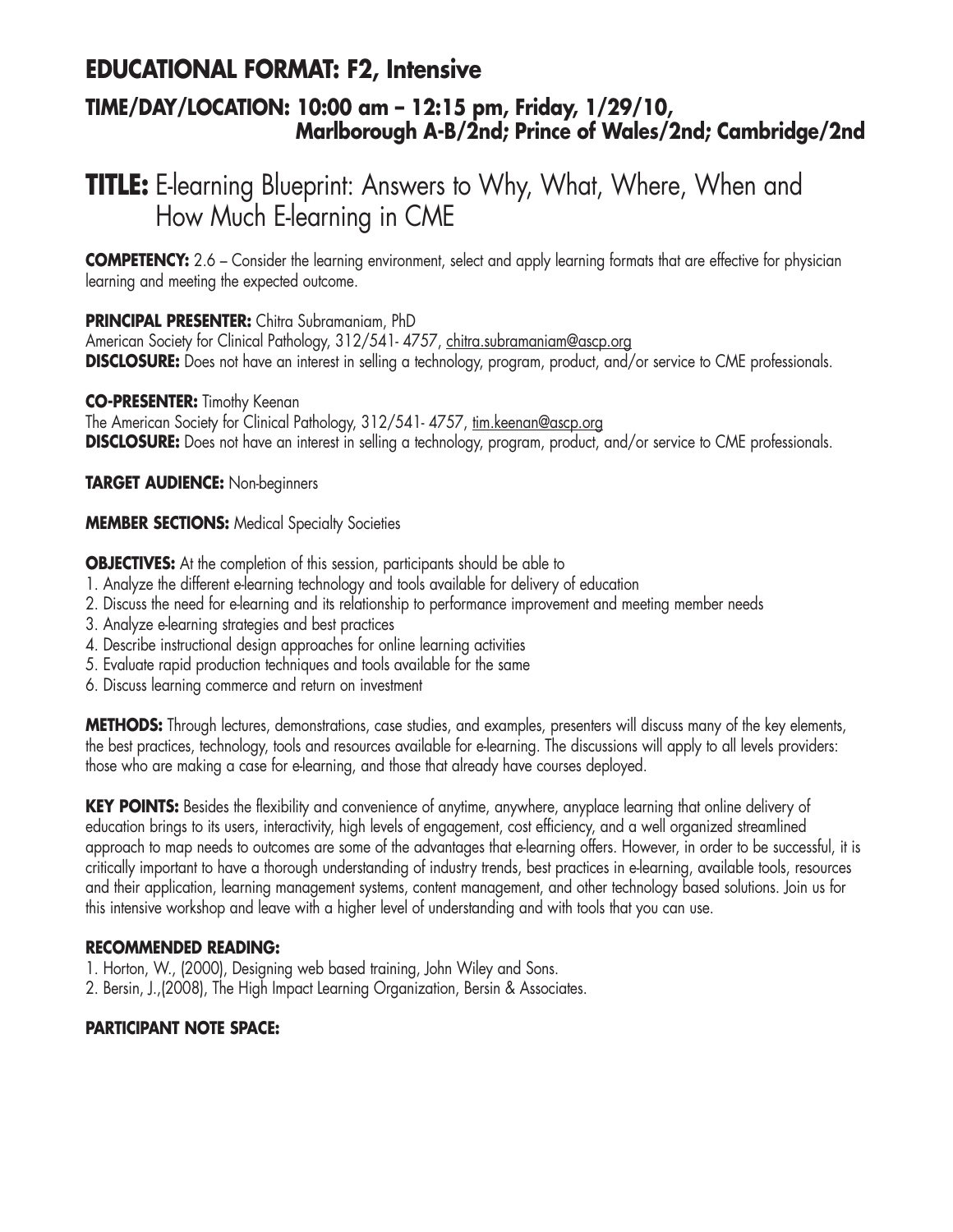## **EDUCATIONAL FORMAT: F3, Mini-plenary TIME/DAY/LOCATION: 10:00 – 11:00 am, Friday, 1/29/10, Grand Ballroom A-D/1st**

## **TITLE:** Maintenance of Licensure/Certification: Its Effect on CME **(Invited Abstract)**

**COMPETENCY:** 4.6 – Identify and help modify processes that are barriers to change and implementation of new knowledge. **COMPETENCY:** 6.1 – Provide a vision of present role and future directions for CME and physician role and responsibilities in continued learning.

### **PRINCIPAL PRESENTER:** Jann Balmer, PhD

University of Virginia, 434/924-5950, jtb9s@virginia.edu **DISCLOSURE:** Does not have an interest in selling a technology, program, product, and/or service to CME professionals.

#### **CO-PRESENTER:** Jack Kues, PhD

University of Cincinnati, 513/558-3196, kuesjr@uc.edu **DISCLOSURE:** Does not have an interest in selling a technology, program, product, and/or service to CME professionals.

### **TARGET AUDIENCE:** All

### **MEMBER SECTIONS:** All

### **OBJECTIVES:**

- 1. Discuss the latest issues/advances in the CME and healthcare environments that have an impact on the design and delivery of CME
- 2. Debate the advantages and disadvantages of the current decisions/actions at governmental, regulatory, national and regional level.
- 3. Describe the trends in maintenance of certification, maintenance of licensure and other related topics that affect physicians and healthcare professional audiences.

**METHODS:** Interactive discussion with questions and answers.

**KEY POINTS:** Individuals and organizations involved in supporting, designing and delivering CME need to be aware of the changes in the national and regional environment that affect their work. The CME community also needs to advocate for regulations, processes and measurements in professional education (CME/CE) that foster improvement of performance and patient outcomes.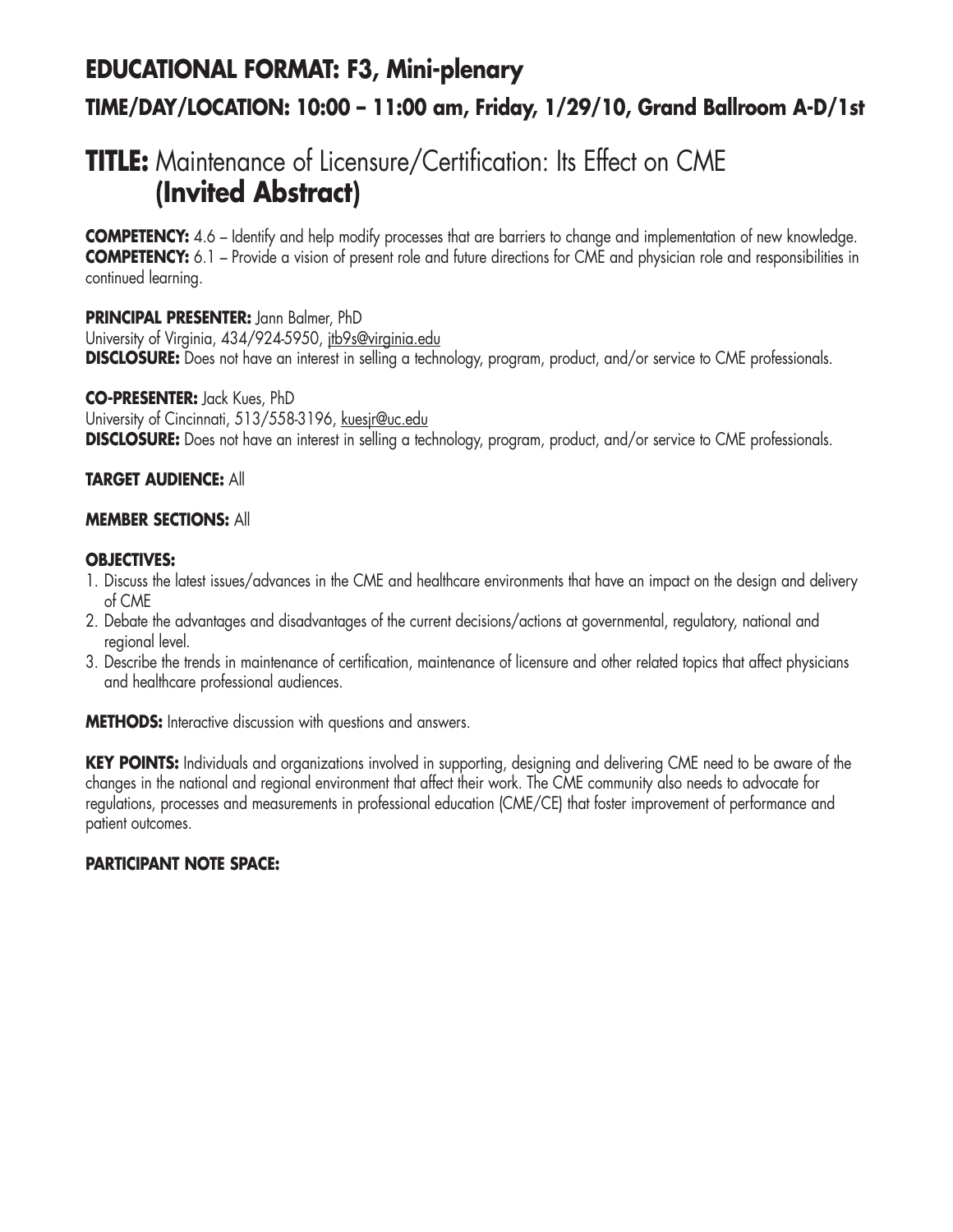# **EDUCATIONAL FORMAT: F4, Curriculum Breakout TIME/DAY/LOCATION: 10:00 – 11:00 am, Friday, 1/29/10, Grand Salon A/1st**

# **TITLE:** Transitions 2: Making Competencies Work for You **(Invited Abstract)**

**COMPETENCY:** 8.1 – Engage in self-assessment, identify gaps in knowledge/practice and design an individual learning plan for ongoing improvement. **COMPETENCY:** 8.3 – Promote professional development for self and staff.

**PRINCIPAL PRESENTER: Destry Sulkes, MD** 917/504-7607, drdestry@hotmail.com **DISCLOSURE:** Does not have an interest in selling a technology, program, product, and/or service to CME professionals.

**CO-PRESENTER:** Winnie Brown, MPA Research Medical Center, 816/276-4467, Winnie.Brown@hcamidwest.com **DISCLOSURE:** Does not have an interest in selling a technology, program, product, and/or service to CME professionals.

**CO-PRESENTER:** Karen Overstreet, EdD Wolters Kluwer Health Medical Research, 267/481-0183, karen.overstreet@wolterskluwer.com **DISCLOSURE:** Does not have an interest in selling a technology, program, product, and/or service to CME professionals.

### **TARGET AUDIENCE:** All

#### **MEMBER SECTIONS:** All

### **OBJECTIVES:**

- 1. Discuss the use of Alliance Competencies as one measure in the self assessment process.
- 2. Discuss the role of the competencies in helping to develop an individualized learning plan for professional development.

**METHODS:** Brief overview of the role of self-assessment as a strategy for professional development. Q & A session to facilitate the use of a learning plan for professional development.

KEY POINTS: The Alliance Competencies provide a foundation for professional development and self-assessment. Strategies that incorporate the Alliance Competencies can be used as a framework for professional development.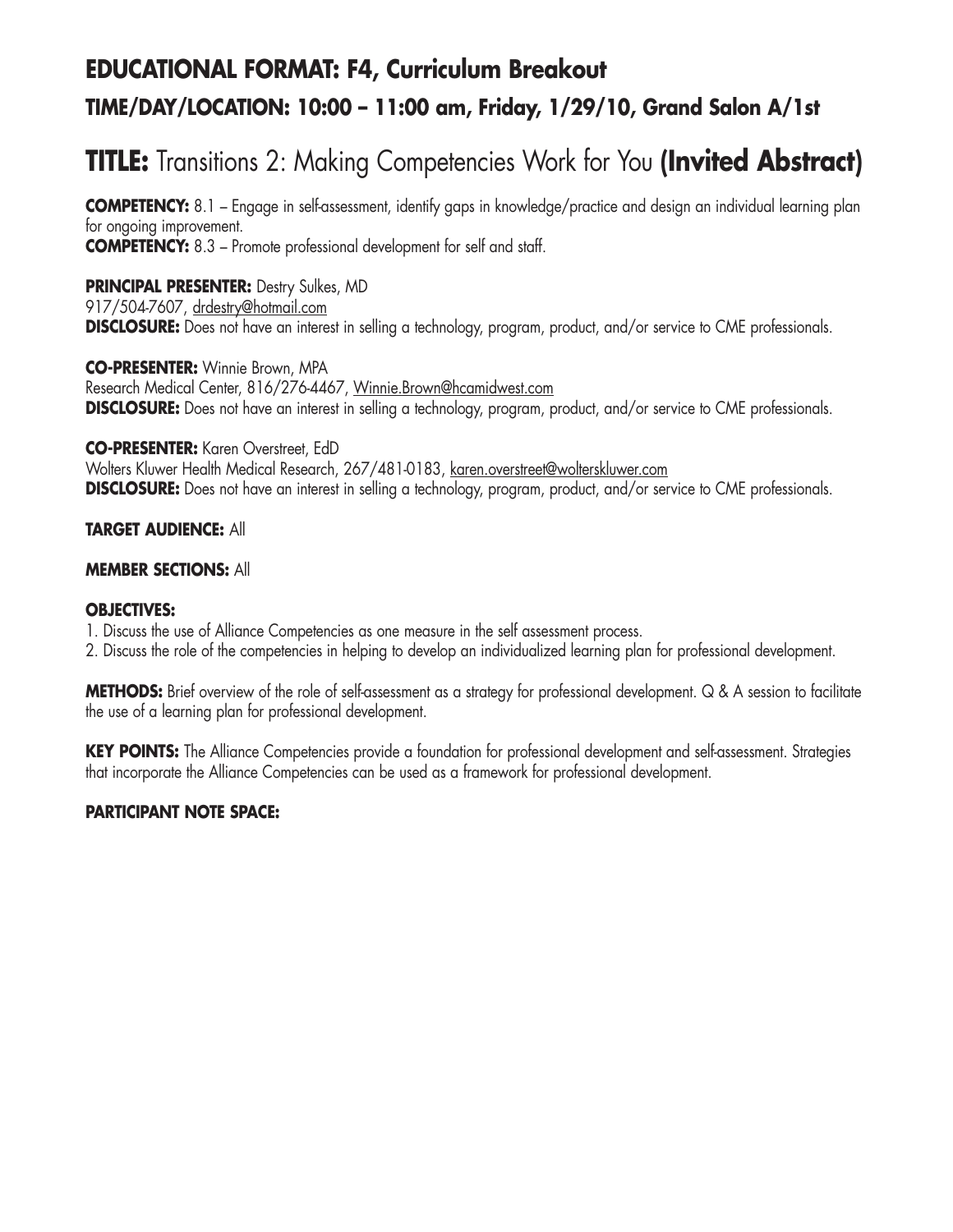## **EDUCATIONAL FORMAT: F5, Curriculum Breakout TIME/DAY/LOCATION: 10:00 – 11:00 am, Friday, 1/29/10, Grand Salon B/1st**

### **TITLE:** Educational Outreach Visits as a Vehicle to Improve Prevention in Primary Care: Lessons Learned

**COMPETENCY:** 3.4 – Promote continuous improvement and performance measurement as skills for physicians during educational interventions.

**PRINCIPAL PRESENTER:** Thomas Van Hoof, MD

University of Connecticut, 860/486-0575, tom.vanhoof@uconn.edu **DISCLOSURE:** Does not have an interest in selling a technology, program, product, and/or service to CME professionals.

### **TARGET AUDIENCE:** All

### **MEMBER SECTIONS:** All

### **OBJECTIVES:** Participants will be able to:

- 1. Describe educational outreach visits as a strategy to change clinician behavior and improve patient outcomes
- 2. Discuss strategies to overcome common barriers to using educational outreach in private practice primary care offices

**METHODS:** This breakout session will disseminate findings from a quality improvement study that utilized educational outreach visits as the centerpiece of a multifaceted intervention strategy. The workshop will include opportunities to discuss barriers identified and possible solutions to barriers using this intervention.

**KEY POINTS:** The study involved the experience of a Quality Improvement Organization (QIO) providing educational outreach to promote use of quality improvement (QI) tools in primary care private practice. Two QIO outreach workers conducted visits. Data were analyzed on physician demographics, visits, and use of QI tools using standard quantitative and qualitative methods. QIO staff frequently encountered difficulty in accessing physicians and administrative staff and reported many barriers to QI. Despite these challenges, outreach visits were associated with adoption of QI tools, and certain physician characteristics were associated with greater numbers of outreach visits and tools adopted.

**RECOMMENDED READING:** Meehan TP, et al. A Descriptive Study of Educational Outreach to Promote Use of Quality Improvement Tools in Primary Care Private Practice. American Journal of Medical Quality. (in press).

**FINANCIAL OR IN-KIND SUPPORT:** The analyses upon which this breakout is based were performed under contract number 500-02-CT02, funded by the Centers for Medicare & Medicaid Services, an agency of the US Department of Health and Human Services.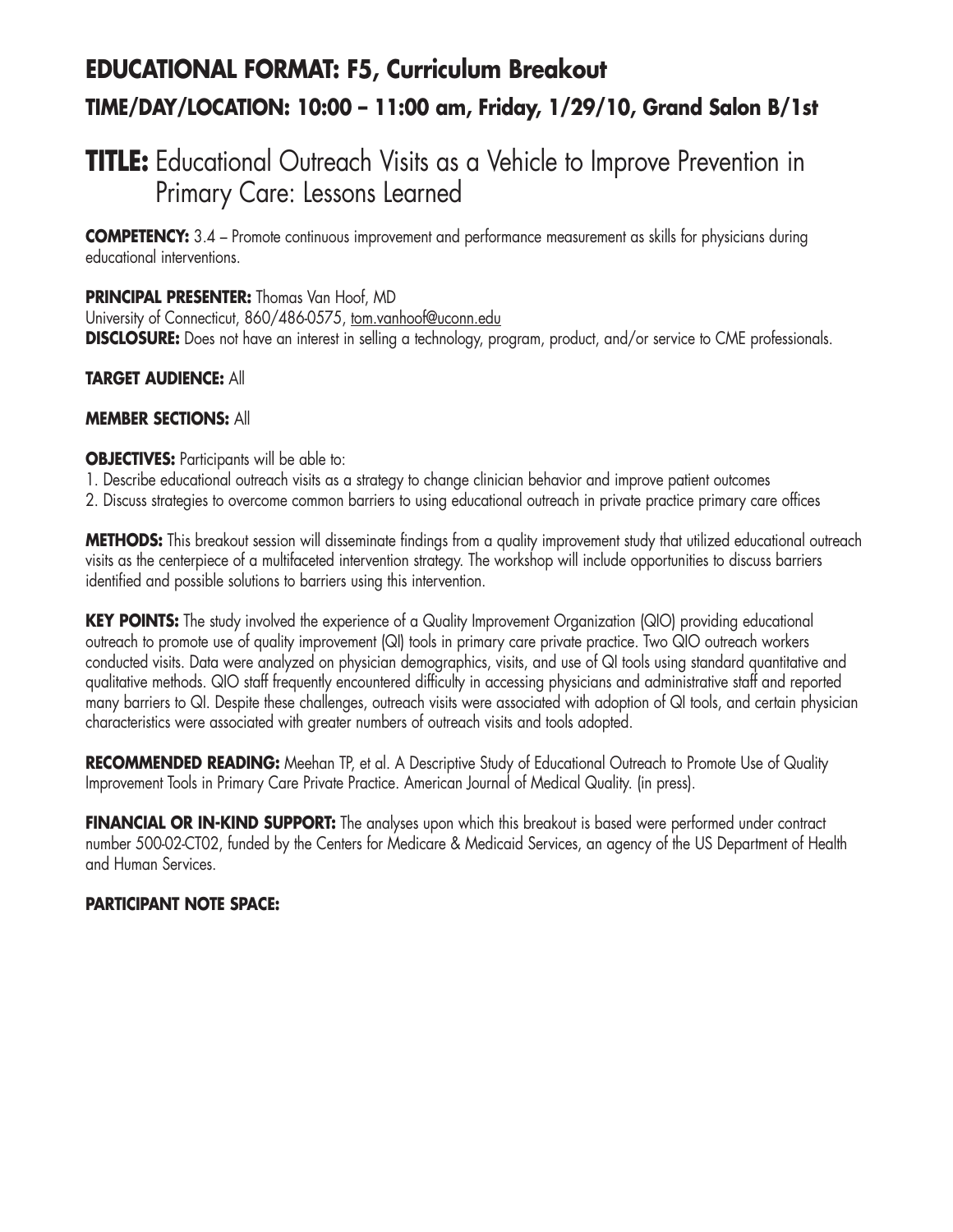## **EDUCATIONAL FORMAT: F6, Breakout TIME/DAY/LOCATION: 10:00 – 11:00 am, Friday, 1/29/10, Oak Alley/3rd**

### **TITLE:** Achieving a Successful Electronic Meeting: From Proposal to Evaluation, Including Disclosures

**COMPETENCY:** 1.2 – Maintain awareness of organizational development practices that improve individual and organizational learning and performance.

### **PRINCIPAL PRESENTER:** Theresa Woike, BS

American Academy of Pediatrics, 847/434-7890, twoike@aap.org **DISCLOSURE:** Does not have an interest in selling a technology, program, product, and/or service to CME professionals.

### **CO-PRESENTER:** Tori Davis

American Academy of Pediatrics, 847/434-7882, tdavis@aap.org **DISCLOSURE:** Does not have an interest in selling a technology, program, product, and/or service to CME professionals.

### **TARGET AUDIENCE:** Beginners

### **MEMBER SECTIONS:** All

**OBJECTIVES:** This session will provide the tools to prepare and execute an all electronic meeting whether your meeting is small or large. At the completion of this session, participants should be able to (1) learn pros and cons of using an electronic process for all aspects of their meetings – including disclosures, (2) engage in discussions related to the cost savings vs. efficiency of going electronic with staff and supervisors, and (3) ideas to design, implement and evaluate going electronic.

**METHODS:** Using presenter/attendee interaction and discussion the presenters will engage the attendees in a discussion of best and worst practices in their attempts to move to an electronic meeting.

**KEY POINTS:** CME providers and meeting planners continually face problems related to decreasing costs while attempting to maintain or improve the quality of their meetings. This session will provide all attendees with pearls to take with them no matter what size meeting they are involved in planning.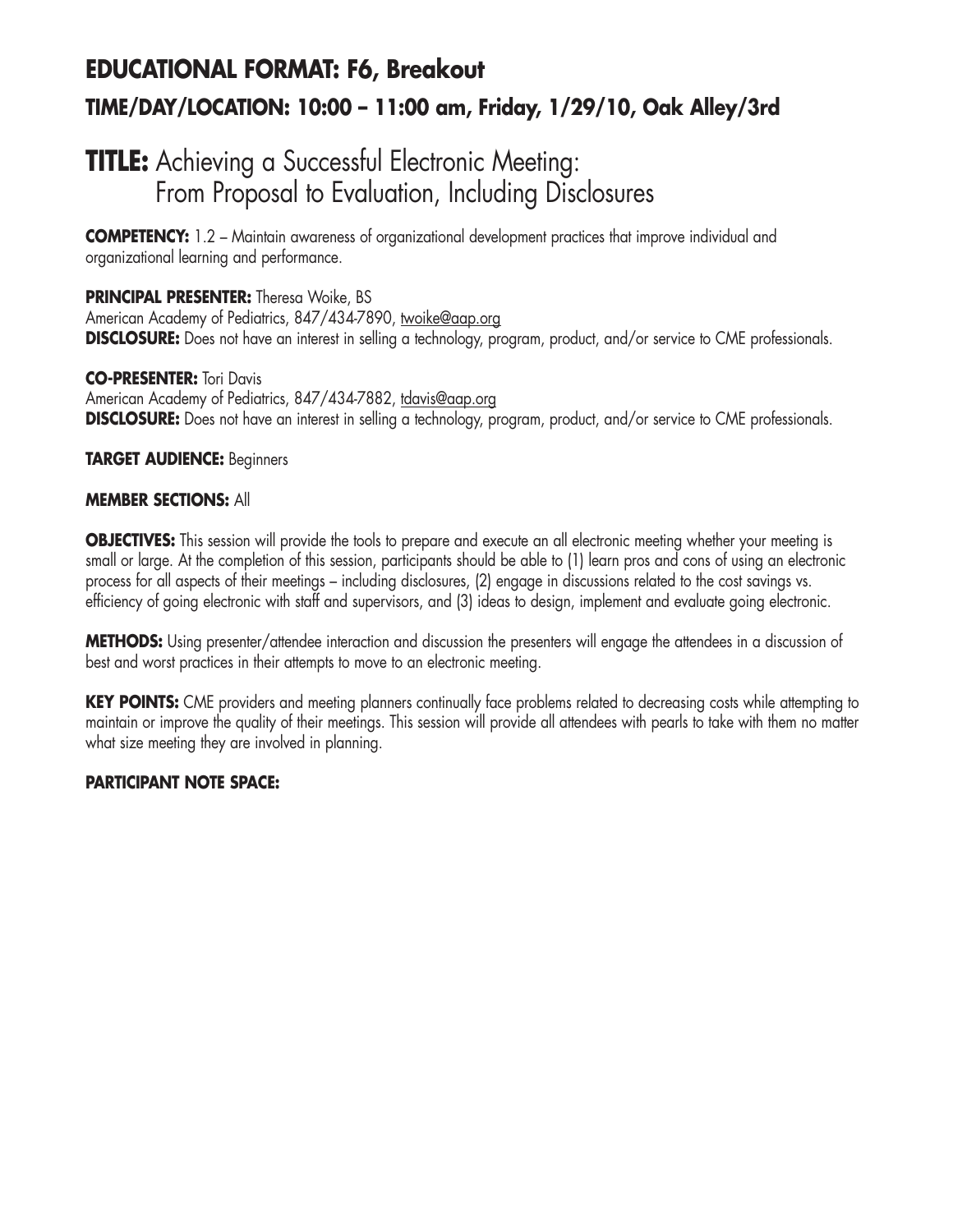### **EDUCATIONAL FORMAT: F7, Breakout**

### **TIME/DAY/LOCATION: 10:00 – 11:00 am, Friday, 1/29/10, Grand Salon C/1st**

## **TITLE:** Elements of a Quality Grant Request: Commercial Supporter Perspectives

**COMPETENCY:** 2.1 – Use evidence based adult learning principles to guide the practice of CME.

### **PRINCIPAL PRESENTER: Kristin Rand**

Genentech, 650/225-8333, rand.kristin@gene.com **DISCLOSURE:** Does not have an interest in selling a technology, program, product, and/or service to CME professionals.

**CO-PRESENTER:** Christine Beebe, MS Takeda Pharmaceuticals, 224/554-6035, cbeebe@tpna.com **DISCLOSURE:** Does not have an interest in selling a technology, program, product, and/or service to CME professionals.

**CO-PRESENTER:** Bryan King GlaxoSmithKline, 919/315-3939, bryan.c.king@gsk.com **DISCLOSURE:** Does not have an interest in selling a technology, program, product, and/or service to CME professionals.

**CO-PRESENTER:** Jacqueline Mayhew Pfizer, Inc., 212/ 733-7254, jacqueline.mayhew@pfizer.com **DISCLOSURE:** Does not have an interest in selling a technology, program, product, and/or service to CME professionals.

**TARGET AUDIENCE:** Non-beginners

### **MEMBER SECTIONS:** All

**OBJECTIVES:** (1) Articulate the necessary quality and compliance requirements to apply for an educational grant from industry commercial supporters. (2) Recognize the importance of a valid gap assessment to identify meaningful educational interventions to increase health care provider performance that improves quality of healthcare. (3) Explain the linkage between gap assessment, learning objectives, educational design, and evaluation and outcomes. (4) Identify alternative resources and innovative approaches to partnerships.

**METHODS:** This session will present an update from several pharmaceutical company education departments, the criteria that are being applied to grant applications today, as well as plans for the future. The session will be practical, and, utilize industry received grants as examples and provide the participants opportunity for small group discussion and interaction.

### **KEY POINTS:** CME activities are evolving from:

- 1. Relying on didactic, large or small audience lectures
- 2. Emphasizing knowledge transfer with little focus on implementation
- 3. Utilizing gratuitous case studies
- 4. Measuring effectiveness by attendance and satisfaction to Continuing Professional Development/Performance Improvement CME that:
	- a. Emphasizes knowledge transfer incorporating Evidence Based Medicine to guide competency development on emerging science and to narrow existing knowledge gaps
	- b. Includes Performance Improvement (PI) components to facilitate the translation of knowledge in the practice setting to improve patient outcomes
	- c. Focuses on the learner and innovative learning designs

**RECOMMENDED READING:** Hosansky, T. (2009). Top of the Heap: How to Make Your CME Grant Proposal Stand Out From the Crowd. Medical Meetings, March/April, 29-32.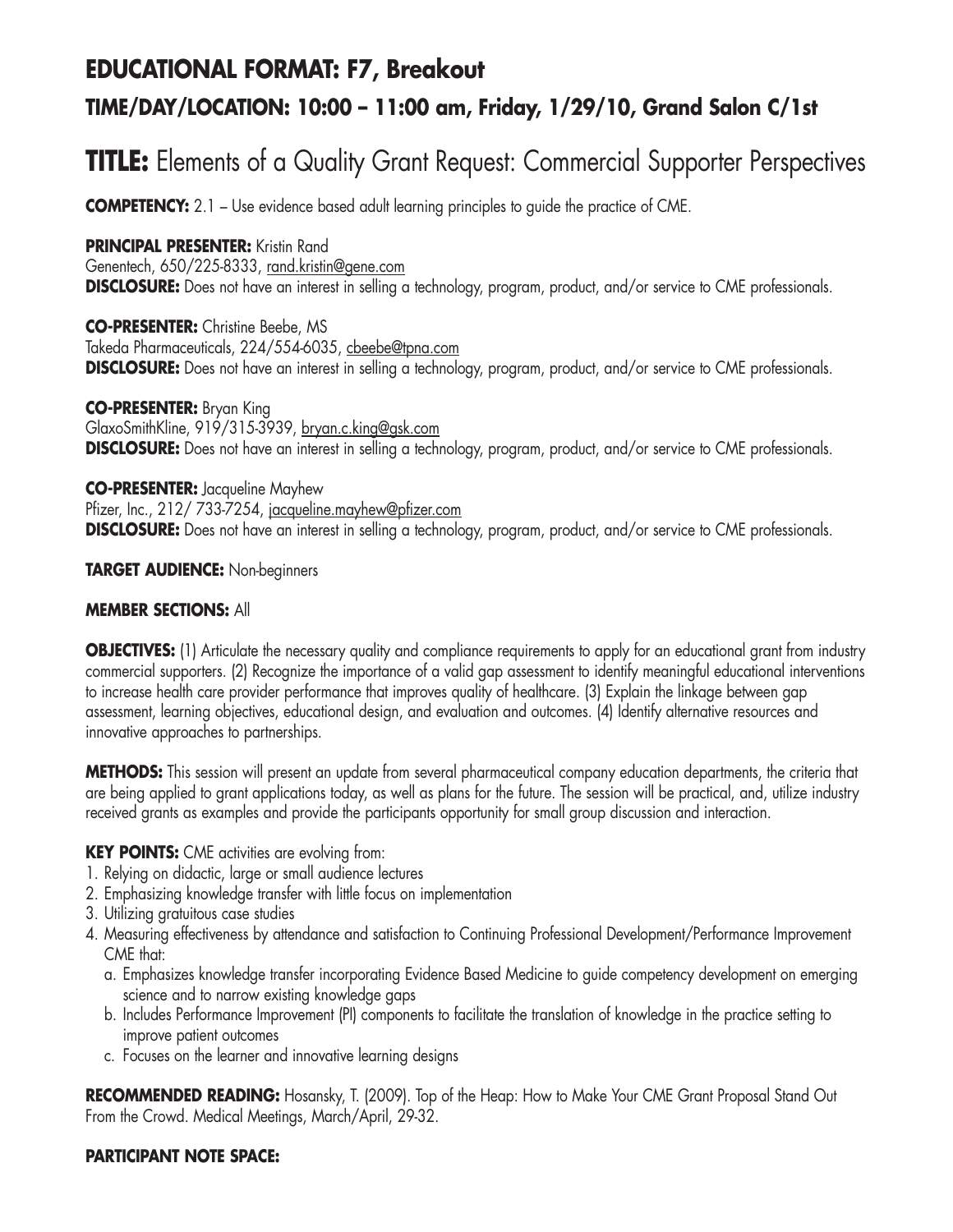### **EDUCATIONAL FORMAT: F8, Breakout**

### **TIME/DAY/LOCATION: 10:00 – 11:00 am, Friday, 1/29/10, Jasperwood/3rd**

## **TITLE:** Transitioning from Needs Assessment to Practice Gaps

**COMPETENCY:** 2.2 – Identify physician learning needs using data, especially clinical practice data.

### **PRINCIPAL PRESENTER:** Christine Presta

American Academy of Dermatology, 847/240-1698, cpresta@aad.org **DISCLOSURE:** Does not have an interest in selling a technology, program, product, and/or service to CME professionals.

### **CO-PRESENTER:** Rebecca DeVivo, MPH

American Society for Gastrointestinal Endoscopy, 630/570-5634, rdevivo@asge.org **DISCLOSURE:** Does not have an interest in selling a technology, program, product, and/or service to CME professionals.

### **TARGET AUDIENCE:** Beginners

### **MEMBER SECTIONS:** All

### **OBJECTIVES:**

- 1. Define the difference between needs assessment and practice gap.
- 2. Identify evidence-based sources to gather practice gap data.
- 3. Develop tools to collect practice gap data from learners and experts.

**METHODS:** Case-based examples will be used to facilitate an interactive group discussion.

**KEY POINTS:** ACCME now requires that providers incorporate into CME activities the educational needs (knowledge, competence, or performance) that underlie the professional practice gaps of their learners. Using an interactive format, this breakout will focus on how to transition from traditional needs assessment to the identification of practice gaps. Examples of assessment tools will be provided to participants.

**RECOMMENDED READING:** ACCME Essential Areas and Elements (www.accme.org).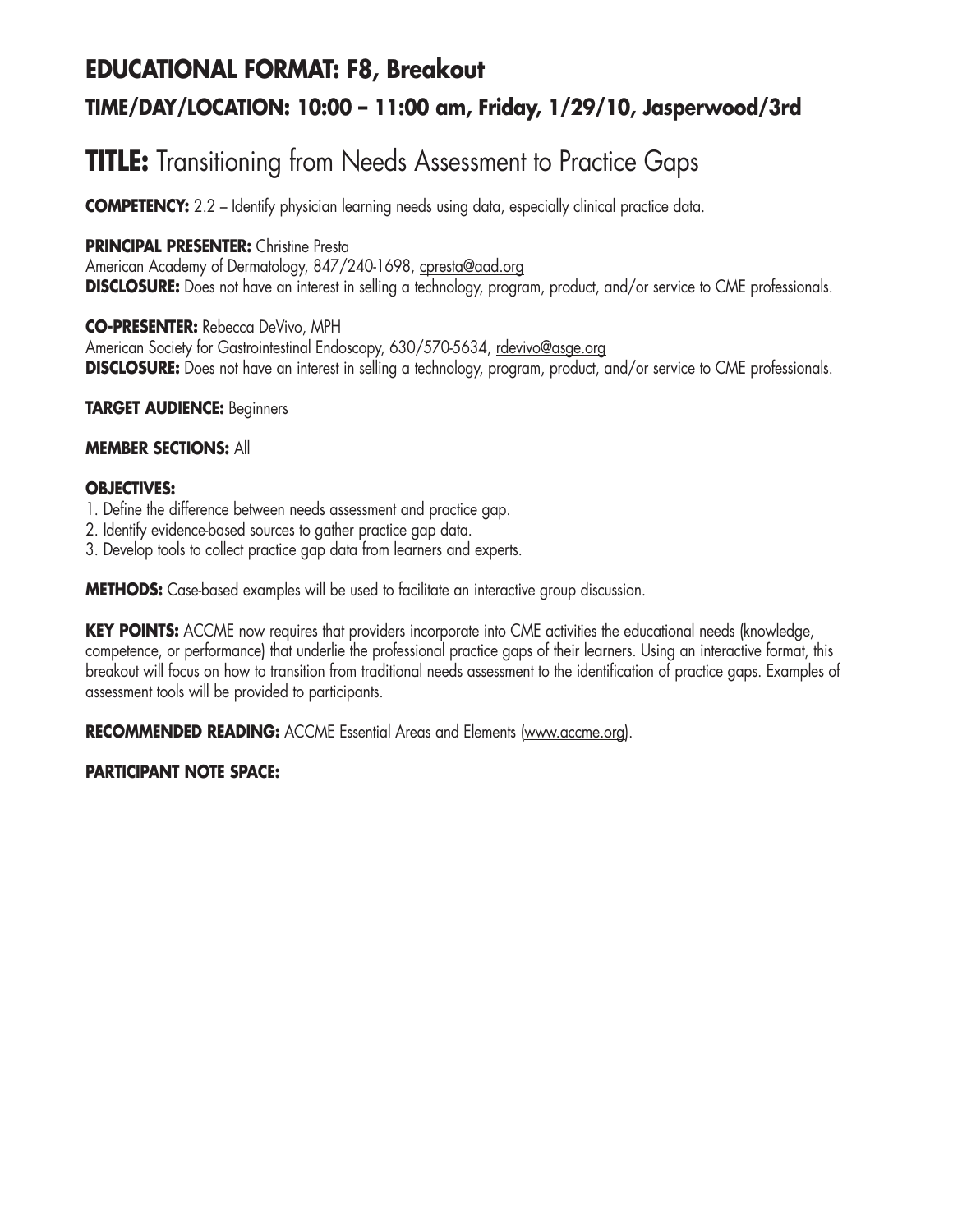## **EDUCATIONAL FORMAT: F9, Breakout TIME/DAY/LOCATION: 10:00 – 11:00 am, Friday, 1/29/10, Elmwood/3rd**

## **TITLE:** Experiential CME: Moving Hearts and Minds

**COMPETENCY:** 2.6 – Consider the learning environment, select and apply learning formats that are effective for physician learning and meeting the expected outcome.

### **PRINCIPAL PRESENTER:** Debra Bryan, MEd

HealthPartners Institute for Medical Education, 952/883-6904, debra.j.bryan@healthpartners.com **DISCLOSURE:** Does not have an interest in selling a technology, program, product, and/or service to CME professionals.

### **CO-PRESENTER:** Carl Patow, MD

HealthPartners Institute for Medical Education, 952/883-7185, carl.a.patow@healthpartners.com **DISCLOSURE:** Does not have an interest in selling a technology, program, product, and/or service to CME professionals.

### **TARGET AUDIENCE:** Non-beginners

### **MEMBER SECTIONS:** All

**OBJECTIVES:** At the completion of this session, participants will: (1) identify the most effective educational methods to change physician attitudes, beliefs and behaviors; (2) describe the use of patients' narratives as an effective means for participants to acknowledge, absorb, interpret and act on the stories of others, and (3) describe the importance of eliciting (or building) participants' self awareness, curiosity, imagination, and empathy and the relationship of these qualities to excellent patient care.

**METHODS:** This presentation will demonstrate a variety of interactive learning techniques that best achieve affective, attitudinal objectives in CME. Exercises and examples will demonstrate a range of experiential learning formats.

**KEY POINTS:** CME is often presented in a lecture and PowerPoint format. Lectures have advantages in transferring information and are low cost, but they are ineffective in changing attitudes and behaviors. CME professionals play an important role in assisting physicians in gaining awareness of how attitudes and beliefs affect patient care. For example, listening to patient narratives can heighten physician's awareness and sensitivities to issues of disparity, barriers to care and life experiences. This type of learning is experienced in one's heart, not just the mind. Creating imaginative learning environments using experiential CME can lead to empathy, compassion and ultimately, to better patient care.

RECOMMENDED READING: Curriculum Development for Medical Education - A Six Step Approach by David Kern, MD., MPH et al. and Theory U by C. Otto Scharmer.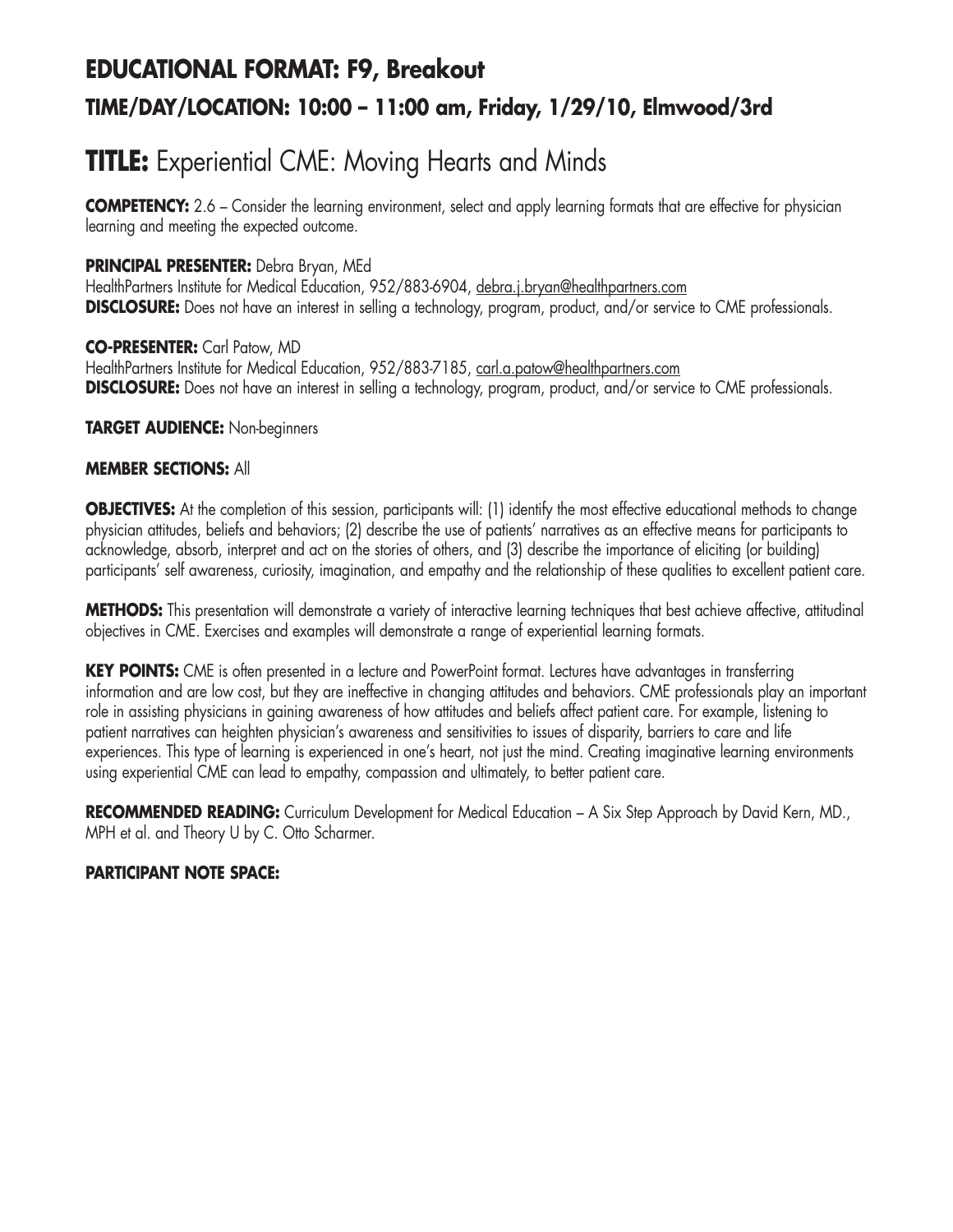## **EDUCATIONAL FORMAT: F10, Breakout**

### **TIME/DAY/LOCATION: 10:00 – 11:00 am, Friday, 1/29/10, Melrose/3rd**

# **TITLE:** Education Outcome Assessment for Regularly Scheduled Series (RSS)

**COMPETENCY:** 3.2 – Use measurement data to assess outcomes/results of the learning intervention as a basis for determining future learning needs and for determining the application of the educational knowledge and skills.

### **PRINCIPAL PRESENTER:** Jason Olivieri, MPH

Nemours Children's Clinic, 904/697-3877, jolivier@nemours.org **DISCLOSURE:** Does not have an interest in selling a technology, program, product, and/or service to CME professionals.

**CO-PRESENTER:** Karen Bidus, MBA Alfred I. duPont Hospital for Children, 302/651-6752, kbidus@nemours.org **DISCLOSURE:** Does not have an interest in selling a technology, program, product, and/or service to CME professionals.

#### **CO-PRESENTER:** Pamela Arn, MD

Nemours Children's Clinic, 904/390-3586, parn@nemours.org **DISCLOSURE:** Does not have an interest in selling a technology, program, product, and/or service to CME professionals.

#### **TARGET AUDIENCE:** Beginners

#### **MEMBER SECTIONS:** All

**OBJECTIVES:** At the completion of this session, participants should be able to implement an evaluation approach to capture participant satisfaction and competency outcomes related to participation in RSS.

**METHODS:** Use didactic lecture to describe: (1) validated instruments for evaluating learner satisfaction with a CME activity, (2) the assessment of learner competence and performance change via the commitment to change method, and (3) a step-bystep protocol for combining these methods into a single evaluation approach.

**KEY POINTS:** CME providers are required to evaluate their CME activities for impact on learner competence, performance, or patient outcome. However, learner satisfaction data is still an important outcome that can help in identifying the influence of specific components of a given CME activity on higher level outcomes. In that the frequency of RSS and resulting exposure of participants to evaluation can lead to low response rates, an evaluation strategy that combines both satisfaction and competency outcomes into a single evaluation and is distributed online on a quarterly basis can be very effective.

**RECOMMENDED READING:** Wood TJ, Marks M, Jabbour M. The development of a participant questionnaire to assess continuing medical education presentations. Medical Education 2005;39:568-72.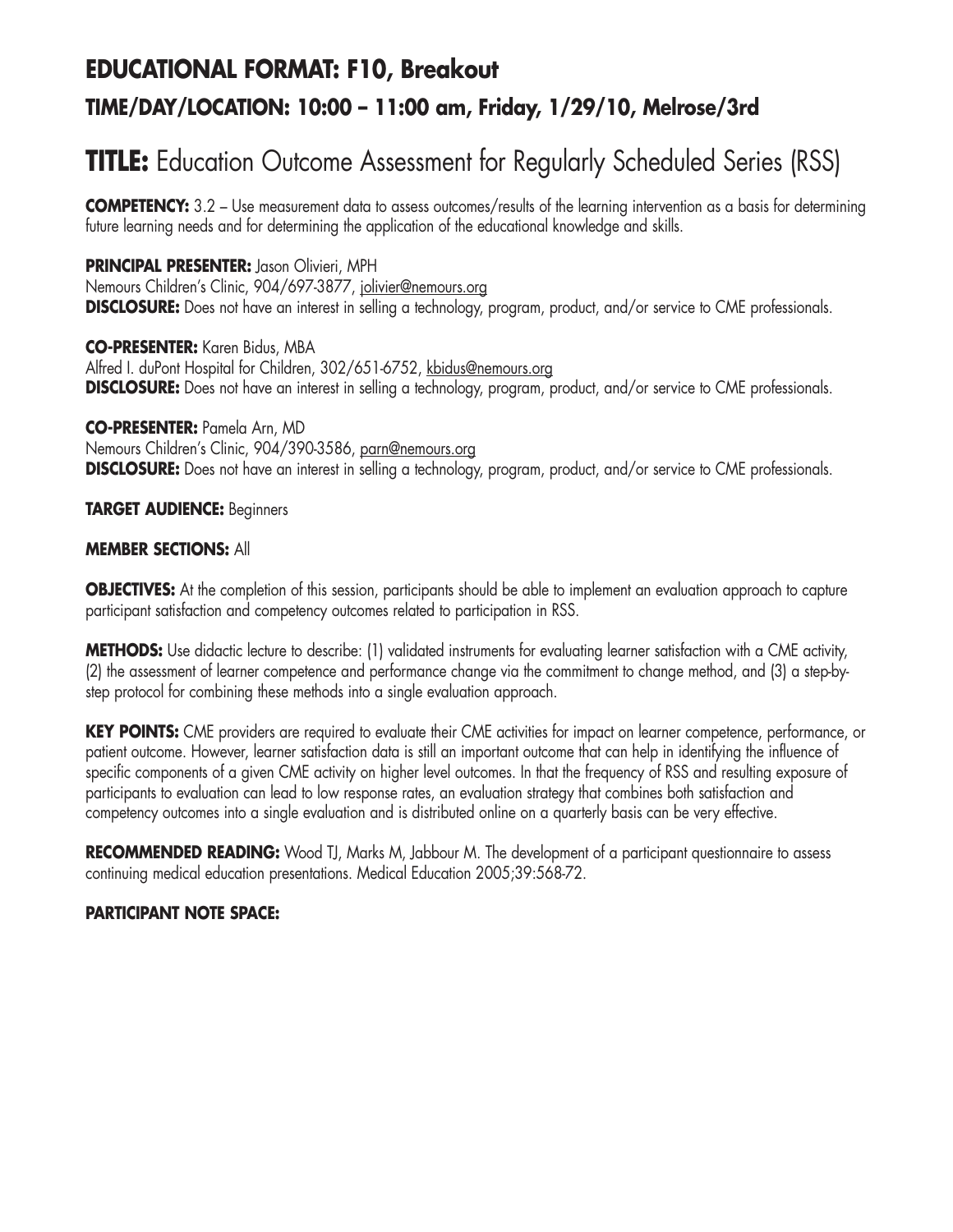## **EDUCATIONAL FORMAT: F11, Breakout TIME/DAY/LOCATION: 10:00 – 11:00 am, Friday, 1/29/10, Belle Chasse/3rd**

## **TITLE:** The Process of Developing a Performance Improvement Program in a Medical Specialty Society

**COMPETENCY:** 3.6 – Provide measurement tools and utilize reliable data to enable physician-learners to compare present levels of performance with optimum performance.

**PRINCIPAL PRESENTER:** Lauren Patrick, MS NetHealth LLC, 610/590-2229, lpatrick@nethealthinc.com **DISCLOSURE:** Does have an interest in selling a service to CME professionals.

### **CO-PRESENTER:** Michelle Adams

American Academy of Dermatology, 847/240-1693, madams@aad.org **DISCLOSURE:** Does not have an interest in selling a technology, program, product, and/or service to CME professionals.

### **TARGET AUDIENCE:** Non-beginners

### **MEMBER SECTIONS:** Medical Specialty Societies

**OBJECTIVES:** At the completion of this session, participants should be able to:

- 1. Understand the challenges faced when implementing a PI program within a medical society.
- 2. Understand approaches and processes which lead to better results in a PI program.
- 3. Understand the continuous process improvement involved in continuing to refine a program based upon feedback.

**METHODS:** During this breakout session, presenters will present their experience implementing the AAD's Clinical Performance Assessment tool for PI. Data will be presented to document the experience within the program to date. Questions and discussion will be invited.

**KEY POINTS:** The American Academy of Dermatology undertook a program to develop a Performance Improvement Program for its members and has launched several modules which members are actively using for their Performance Improvement activities. During this implementation, lessons have been learned regarding the implementation and the participants' perceived and actual improvements in practice performance. Presenters will document strategies and results from multiple PI activities in this session.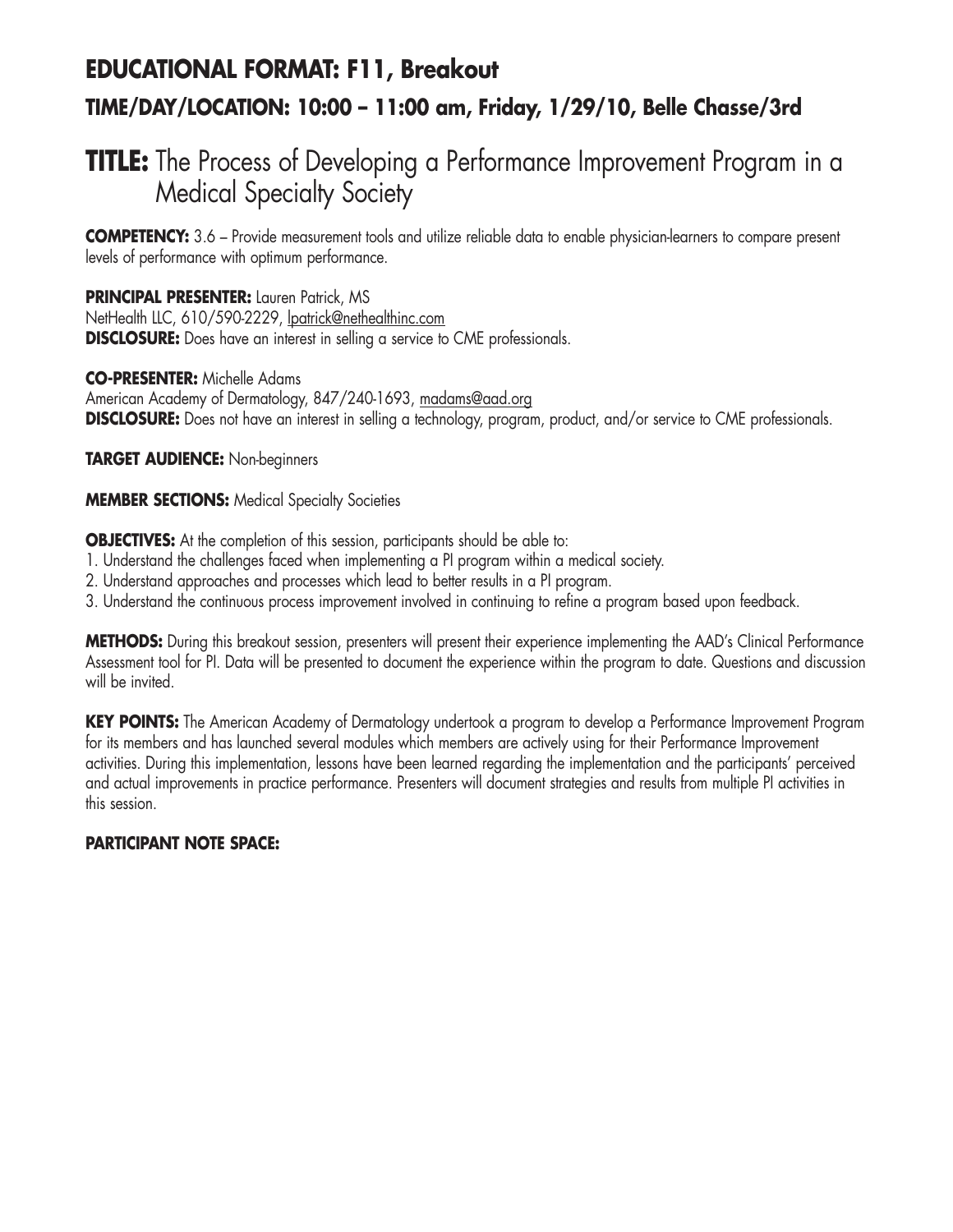## **EDUCATIONAL FORMAT: F12, Breakout TIME/DAY/LOCATION: 10:00 – 11:00 am, Friday, 1/29/10, Magnolia/3rd**

## **TITLE:** The Emerging Role of Open Source, Web 2.0 Technologies in Continuing Medical Education: A Case Study

**COMPETENCY:** 4.6 – Identify and help modify processes that are barriers to change and the implementation of new knowledge.

**PRINCIPAL PRESENTER:** Jeremy Lundberg, MSSW DLC Solutions, LLC, 703/593-3641, jlundberg@dlc-solutions.com **DISCLOSURE:** Does have an interest in selling a technology to CME professionals.

**CO-PRESENTER:** Logan Thomison, MS OptumHealth Education, 212/300-7443, logan.thomison@optumhealtheducation.com **DISCLOSURE:** Does not have an interest in selling a technology, program, product, and/or service to CME professionals.

**CO-PRESENTER:** Ezra Wolfe, MS DLC Solutions, LLC, 215/868-5336, ewolfe@dlc-solutions.com **DISCLOSURE:** Does have an interest in selling a technology to CME professionals.

**TARGET AUDIENCE:** Non-beginners

### **MEMBER SECTIONS:** All

**OBJECTIVES:** Session participants will be able to: (1) explain the definition and emerging role of open source software in CME; (2) explain how open source, Web 2.0 software can reduce costs and streamline administrative processes associated with CME; (3) understand the role of open source software in measuring educational outcomes; and (4) describe how open source software applications can be integrated to create rich, collaborative e-learning environments and peer-to-peer communities of practice.

**METHODS:** Team members will guide learners through the planning process, production, challenges, benefits, and outcomes associated with creating an open source, Web 2.0 CME platform. A combination of presentation, discussion, and case studies will be used.

**KEY POINTS:** Today, healthcare organizations are able to integrate open source, Web 2.0 technologies to create rich, collaborative learning environments that facilitate communication, collaboration, and the transfer of knowledge among healthcare professionals. OptumHealth Education and DLC Solutions partnered together to create an innovative Web platform for CME. The platform was designed to: (1) facilitate physician learning through learner-driven communication tools, SCORMcompliant courseware, and live activities; (2) streamline and reduce costs associated with CME program administration and data collection; and (3) conduct education outcomes studies by combining public and proprietary data sources.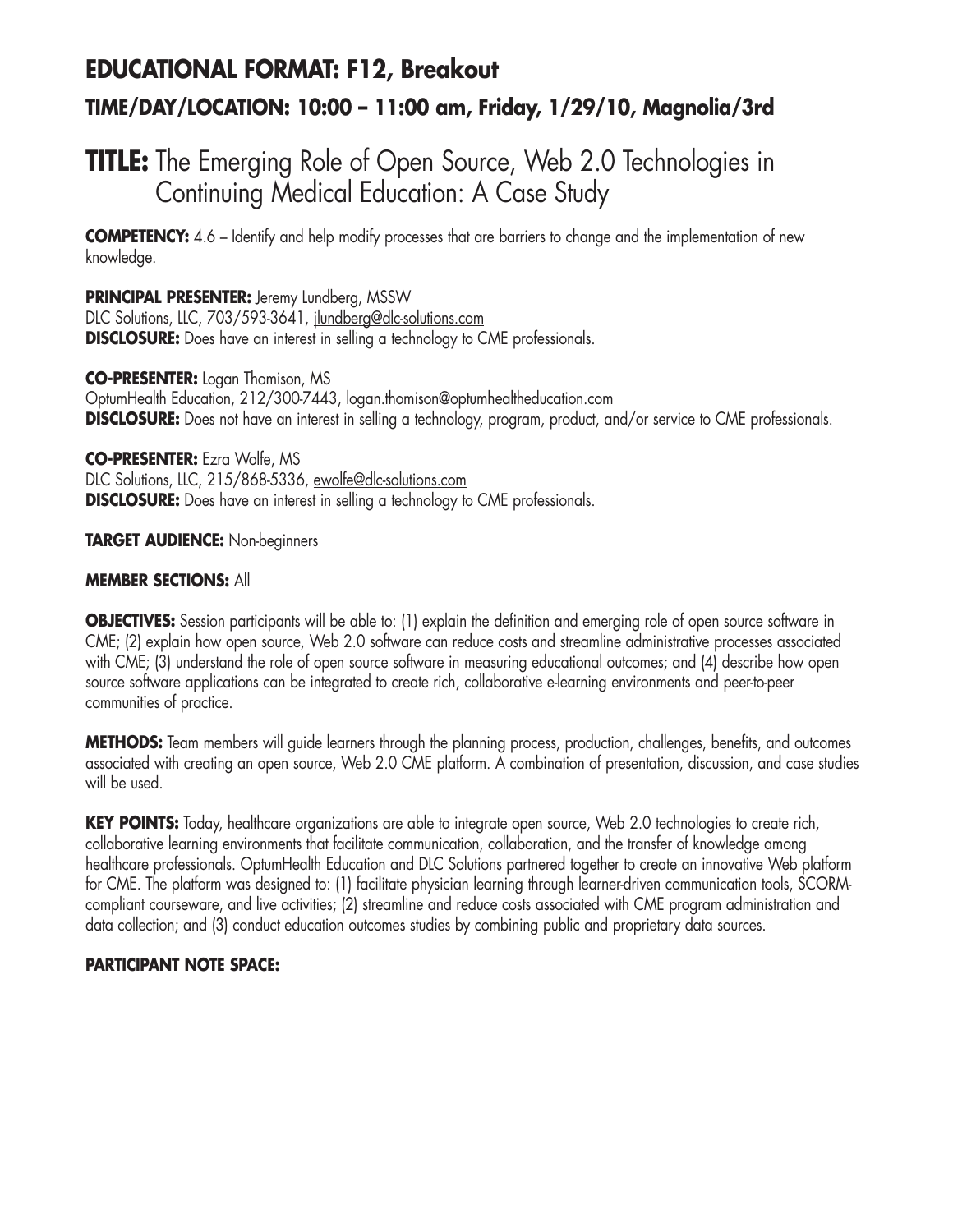### **EDUCATIONAL FORMAT: F13, Breakout**

### **TIME/DAY/LOCATION: 10:00 – 11:00 am, Friday, 1/29/10, Ascot/Newberry/3rd**

### **TITLE:** An Electronic Discussion Forum that Supports Developing Cultural and Linguistic CME Content to Improve Patient Care

**COMPETENCY:** 5.2 – Identify and collaborate with external partners that enhance effective CME activities.

### **PRINCIPAL PRESENTER:** Luis Salazar, CCMEP

Kaiser Permanente Medical Center-Los Angeles, 323/783-1429, luis.r.salazar@kp.org **DISCLOSURE:** Does not have an interest in selling a technology, program, product, and/or service to CME professionals.

**CO-PRESENTER:** Yumi Aikawa, MPH Institute for Medical Quality, 415/882-5188, yaikawa@imq.org **DISCLOSURE:** Does not have an interest in selling a technology, program, product, and/or service to CME professionals.

**CO-PRESENTER:** Sheryl Horowitz, PhD Institute for Medical Quality, 415/882-5178, shorowitz@imq.org **DISCLOSURE:** Does not have an interest in selling a technology, program, product, and/or service to CME professionals.

#### **TARGET AUDIENCE:** Non-beginners

#### **MEMBER SECTIONS:** All

#### **OBJECTIVES:**

- 1. Cite the benefits to patient care and CME of a peer-mentored electronic discussion forum focused on supporting inclusion of relevant cultural and linguistic competence (CLC) content in CME activities.
- 2. Navigate the process of participating in such an electronic discussion forum.
- 3. Access through partnership new resources for CLC that can enhance CME to achieve patient care improvements.
- 4. Develop a system to support participants' communities of practice with inclusion of relevant CLC in CME activities.

**METHODS:** This activity will include a demonstration of the forum, including participant navigation and an overview of participants' and moderators' roles. Actual cases presented on the forum and their resolution will be discussed. Facilitated discussion in this session will exemplify the collaborative, beneficial nature of the forum.

**KEY POINTS:** The Institute for Medical Quality, a subsidiary of the California Medical Association, implemented a peermentored electronic discussion forum to support CME providers' impactful inclusion of CLC in CME. Discussion is moderated by content experts to facilitate participants' sharing of accurate and relevant information. The forum allows active partnership between CME providers from all corners of the state and has served as a foundation to cultivate a sense of community among providers. Through this session, participants will gain a wider view on how CLC can be integrated effectively into CME and resources and methods for partnering when developing CLC content to improve patient care.

#### **RECOMMENDED READING:**

- 1. Shaya, F.T., et al. (2006). The Case for Cultural Competence in Health Professions Education. American Journal of Pharmaceutical Education; Vol. 70(6):124.
- 2. Betancourt, J.R., et al. (2005). Cultural Competence and Health Care Disparities: Key Perspectives and Trends. Health Affairs, Vol. 24(2):499-505

**FINANCIAL OR IN-KIND SUPPORT:** The CLC program at the Institute for Medical Quality is funded by the California Endowment.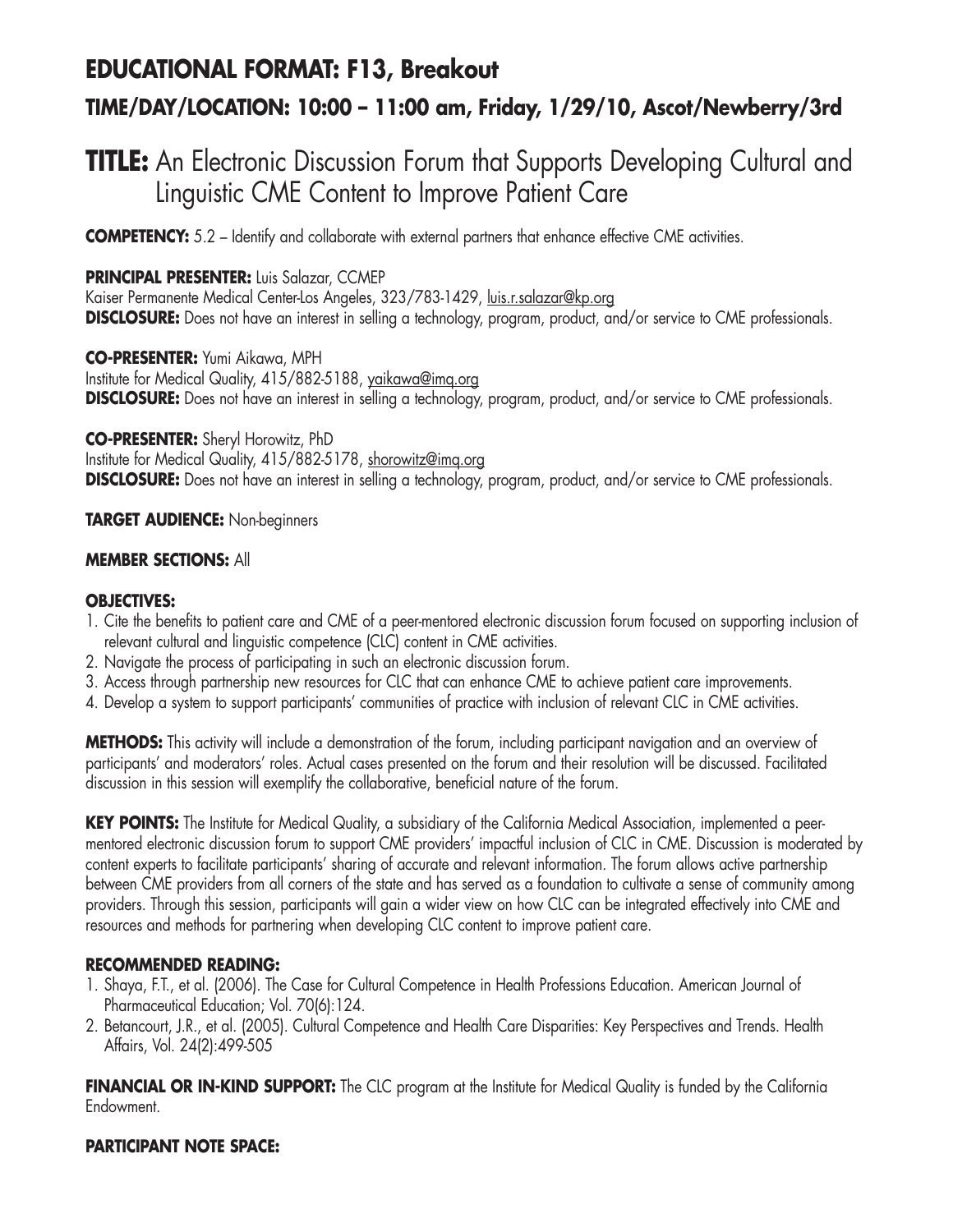# **EDUCATIONAL FORMAT: F14, Breakout TIME/DAY/LOCATION: 10:00 – 11:00 am, Friday, 1/29/10, Fountain/3rd**

## **TITLE:** Strategies and Tools for Effective Change Management

**COMPETENCY:** 6.4 – Promote and support appropriate change as an essential component of an effective CME program.

### **PRINCIPAL PRESENTER:** Debra Gist, MPH

Consultant, 760/331-7775, dgist@debragist.com **DISCLOSURE:** Does have an interest in selling a service to CME professionals.

### **TARGET AUDIENCE:** Non-beginners

### **MEMBER SECTIONS:** All

**OBJECTIVES:** At the completion of this session, participants should be able to: (1) describe the principles of change management for individuals and for organizations; (2) delineate the common errors made in change implementation; (3) delineate optimal strategies and tools for managing change, and (4) apply change management principles, strategies, and tools in a case scenario.

**METHODS:** A combination of presentation, discussion, and case study.

**KEY POINTS:** A useful framework in approaching change is problem solving, the status quo is no longer working, which represents the problem state, and change efforts represent the processes in moving to a solved state. The world of CME is experiencing more change than at any other time in its existence. This change, paired with the fact that 70% of change efforts in organizations fail, creates a clear path to taking the suggestions and adopting the strategies of change experts in order to optimize the chances of making successful change.

#### **RECOMMENDED READING:**

- 1. Harvard Business Review on Change. Harvard Business School Press, September 1998.
- 2. Harvard Business Review on Leading through Change. Harvard Business School Press, September 2006.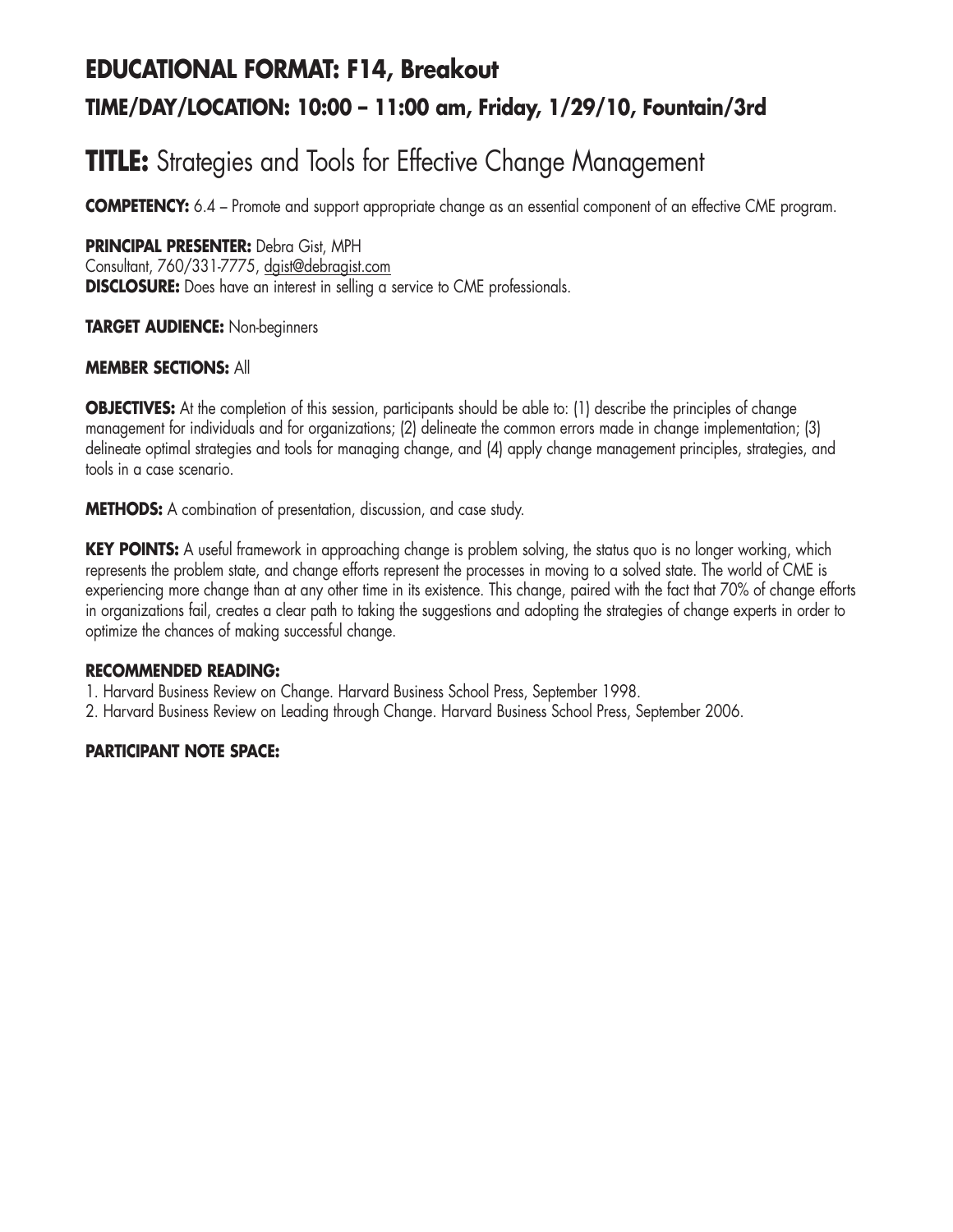## **EDUCATIONAL FORMAT: F15, Breakout TIME/DAY/LOCATION: 10:00 – 11:00 am, Friday, 1/29/10, Grand Salon D/1st**

### **TITLE:** Incorporating ACCME's Updated Accreditation Criteria into Daily Practice: A Case-based Primer for CME Professionals

**COMPETENCY:** 7.6 – Assure that the CME program is in compliance with the Accreditation Essentials, Elements, and Policies and other regulatory requirements.

### **PRINCIPAL PRESENTER:** Ann Lichti, CCMEP

Veritas Institute for Medical Education, Inc., 201/727-1115, ext. 2251, ann.lichti@veritasime.com **DISCLOSURE:** Does not have an interest in selling a technology, program, product, and/or service to CME professionals.

### **CO-PRESENTER:** Karen Thomas, CCMEP

Institute for Continuing Healthcare Education, 215/446-8088, ext. 1104, kthomas@iche.edu **DISCLOSURE:** Does not have an interest in selling a technology, program, product, and/or service to CME professionals.

### **TARGET AUDIENCE:** Non-beginners

### **MEMBER SECTIONS:** All

**OBJECTIVES:** At the conclusion of this session, participants should be better prepared to (1) devise mechanisms for incorporating ACCME's updated accreditation criteria at the CME activity level; (2) develop a plan for documenting the planning, development, implementation, and evaluation of CME activities, and (3) share success stories and real-world lessons learned from ACCME reaccreditation.

**METHODS:** Didactic presentation, interactive case studies, and panel discussion. A take-home CME documentation tool-kit will be provided that audience participants can adapt and use in their organizations.

**KEY POINTS:** The Alliance for CME's needs assessment survey has shown that participants of their recent 2009 annual conference seek to learn more about implementing, documenting, and/or complying with ACCME's Updated Accreditation Criteria. This interactive workshop will (1) compare and contrast ACCME's Updated Accreditation Criteria and the Essential Areas and Their Elements to highlight the similarities, and (2) discuss practical approaches to implementing ACCME's Updated Accreditation Criteria at both the overall CME Program level and the CME activity level.

### **RECOMMENDED READING:**

- 1. Accreditation Council for Continuing Medical Education Updated Accreditation Criteria. http://www.accme.org
- 2. Lichti AC, Harden N. Updated Criteria Up the Ante. Medical Meetings. June 1, 2008.
- 3. Lichti AC. Translating Accreditation Council for Continuing Medical Education Criteria for Faculty. Medical Meetings. September 1, 2008.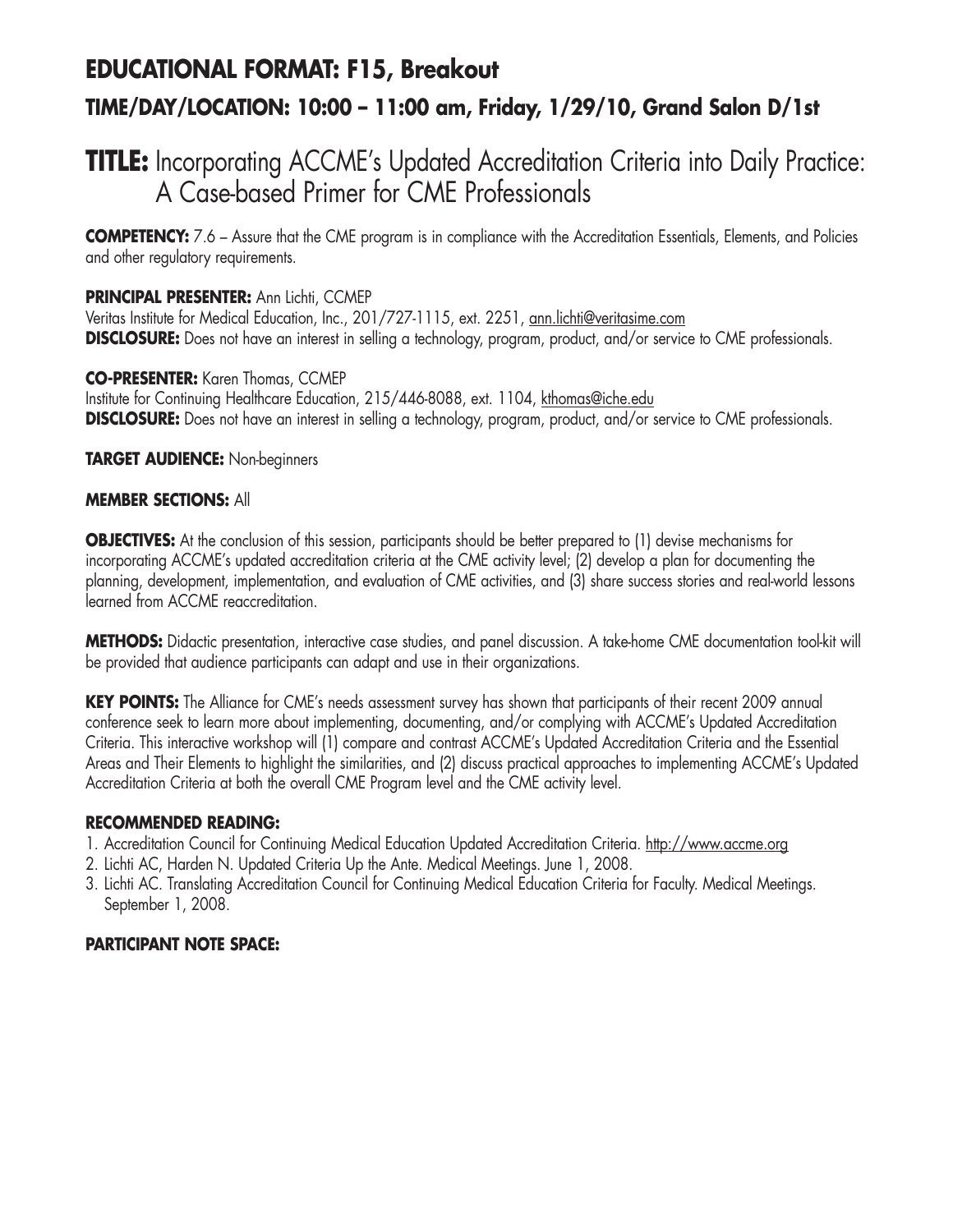# **EDUCATIONAL FORMAT: F16, Breakout TIME/DAY/LOCATION: 10:00 – 11:00 am, Friday, 1/29/10, Rosedown/3rd**

## **TITLE:** AMA PRA Credit System Basics

**COMPETENCY:** 7.6 – Assure that the CME program is in compliance with the Accreditation Essentials, Elements, and Policies and other regulatory requirements.

### **PRINCIPAL PRESENTER:** Jeanette Harmon, MBA

American Medical Association, 312/464-4667, jeanette.harmon@ama-assn.org **DISCLOSURE:** Does not have an interest in selling a technology, program, product, and/or service to CME professionals.

### **CO-PRESENTER:** Kevin Heffernan

American Medical Association, 312/464-4637, kevin.heffernan@ama-assn.org **DISCLOSURE:** Does not have an interest in selling a technology, program, product, and/or service to CME professionals.

### **TARGET AUDIENCE:** Beginners

### **MEMBER SECTIONS:** All

**OBJECTIVES:** At the conclusion of this session, participants should be able to (1) explain the requirements of the AMA PRA credit system and why AMA PRA credit is important to physicians, (2) apply the knowledge gained to the process of appropriately designating and awarding AMA PRA credit, and (3) cite resources for further information related to the AMA PRA credit system

**METHODS:** The session will consist of a didactic presentation, after which the panel will answer participants' questions regarding the AMA PRA credit system.

**KEY POINTS:** This presentation is designed to give an overview of the AMA PRA credit system and its application in an accredited CME providers' CME program. The session will highlight and clarify policies and issues that are frequently asked by providers.

**RECOMMENDED READING:** The Physician's Recognition Award and Credit System: Information for Accredited Providers and Physicians. 2006 Revision (www.ama-assn.org/go/prabooklet).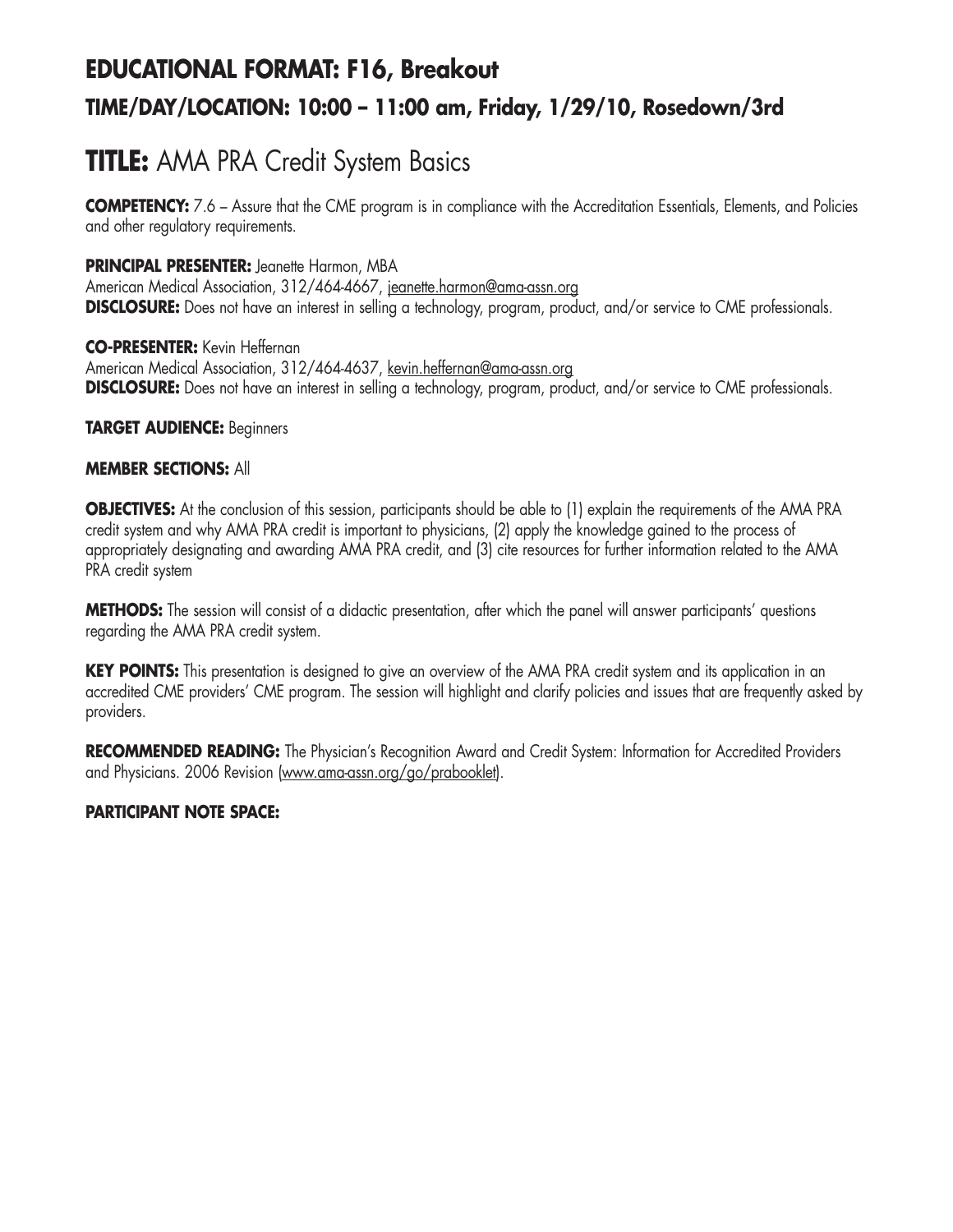### **EDUCATIONAL FORMAT: F17, Mini-plenary**

### **TIME/DAY/LOCATION: 11:15 am – 12:15 pm, Friday, 1/29/10, Grand Ballroom A-D/1st**

## **TITLE:** Using FDA Information and Resources in CME Programming to Enhance Patient Safety **(Invited Abstract)**

(Presentation co-hosted by the Alliance for Continuing Medical Education and the U.S. Food and Drug Administration)

**COMPETENCY:** 2.2 – Identify physician learning needs using data, especially clinical practice data. **COMPETENCY:** 4.1 – Recognize that, when offering learning interventions, CME professionals and the individual physicians they serve are part of a team and the system in which they work

### **PRINCIPAL PRESENTER:** Karen Weiss, MD

Food and Drug Administration, 301/796-1481, Karen. Weiss@FDA.hhs.gov **DISCLOSURE:** Does not have an interest in selling a technology, program, product, and/or service to CME professionals.

### **CO-PRESENTER:** Anna Wojas

Food and Drug Administration, 301/827-4460, Anna.Wojas@fda.hhs.gov **DISCLOSURE:** Does not have an interest in selling a technology, program, product, and/or service to CME professionals

### **CO-PRESENTER:** Dale Slavin, PhD

Food and Drug Administration, 301/796-3757, Dale.Slavin@fda.hhs.gov **DISCLOSURE:** Does not have an interest in selling a technology, program, product, and/or service to CME professionals

**CO-PRESENTER:** Claudia Karwoski

Food and Drug Administration, 301/796-5600, Claudia.Karwoski@fda.hhs.gov **DISCLOSURE:** Does not have an interest in selling a technology, program, product, and/or service to CME professionals

### **CO-PRESENTER:** Destry Sulkes, MD

917/ 504-7607, drdestry@hotmail.com **DISCLOSURE:** Does not have an interest in selling a technology, program, product, and/or service to CME professionals.

### **TARGET AUDIENCE:** All

### **MEMBER SECTIONS:** All

**OBJECTIVES:** Following this session, participants should be able to:

- 1. Describe the breadth and nature of FDA information and resources that can be used to identify needs for patient-safety centered CME activities.
- 2. Incorporate FDA safety information and MedWatch reports into CME activity development, focusing on educational interventions that use a systems-based approach to safe medication use and patient safety.
- 3. Develop CME programs that address REMS program requirements.

**METHODS:** Presentations by FDA staff experts on MedWatch, the "Safe Use" initiative, and REMS programs in the context of how each resource or requirement can be incorporated in developing CME programs that improve patient safety.

**KEY POINTS:** Learning about and utilizing publicly-available FDA resources and information and integrating these into CME programs, may help direct activity development to urgent educational topics to improve clinicians' performance and improve patient safety, while decreasing misuse of regulated medications.

### **RECOMMENDED READING:**

- 1. MedWatch: The FDA Safety Information and Adverse Event Reporting Program http://www.fda.gov/Safety/MedWatch/default.htm.
- 2. Postmarket Drug Safety Information for Patients and Providers http://www.fda.gov/Drugs/DrugSafety/PostmarketDrugSafetyInformationforPatientsandProviders/default.htm.
- 3. Food and Drug Administration Amendments Act (FDAAA) of 2007 http://www.fda.gov/RegulatoryInformation/Legislation/FederalFoodDrugandCosmeticActFDCAct/SignificantAmendmentstot heFDCAct/FoodandDrugAdministrationAmendmentsActof2007/default.htm.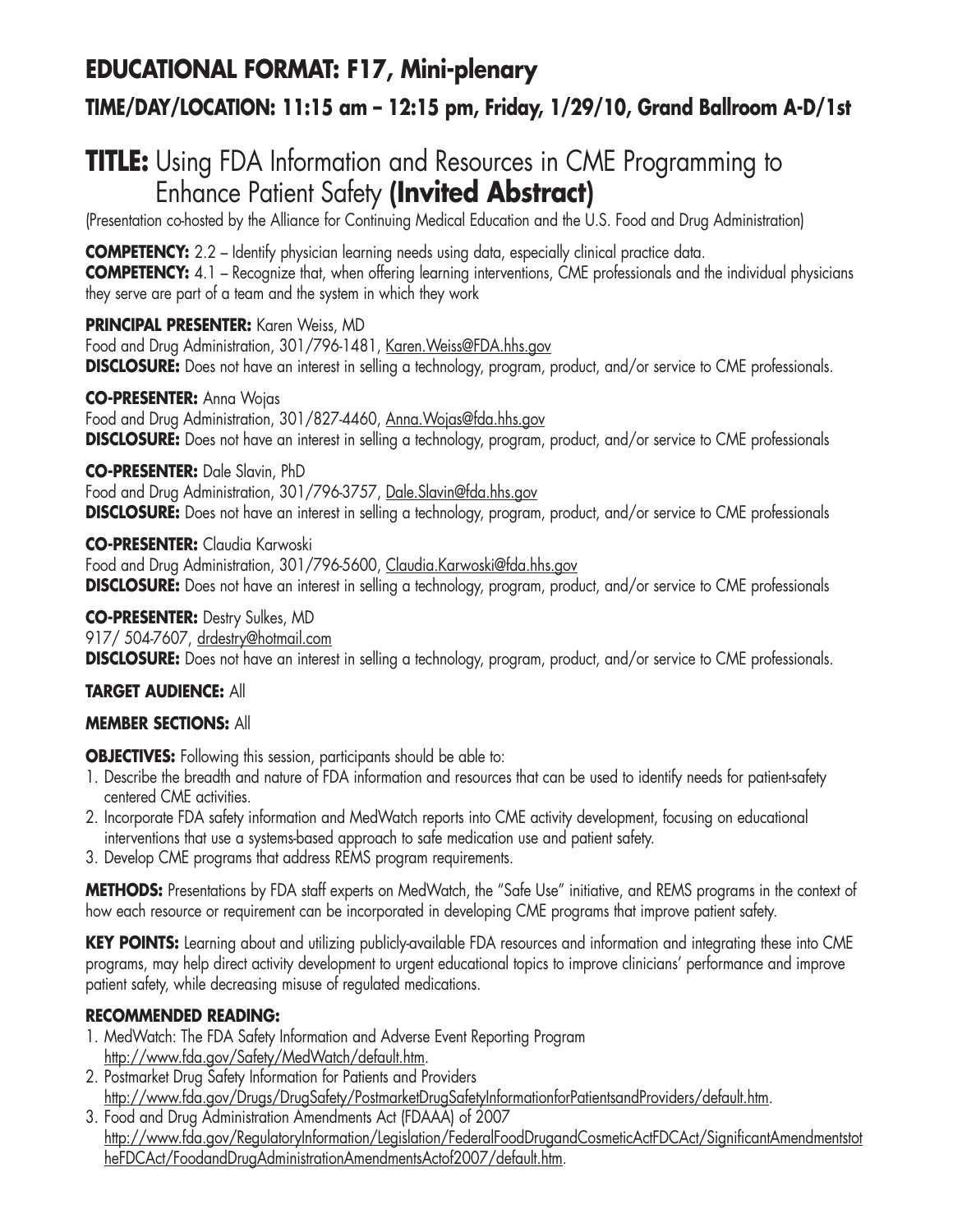# **EDUCATIONAL FORMAT: F18, Curriculum Breakout TIME/DAY/LOCATION: 11:15 am – 12:15 pm, Friday, 1/29/10, Grand Salon A/1st**

### **TITLE:** Quality Improvement – Learning a Foreign Language **(Invited Abstract)**

**COMPETENCY:** 3.5 – Promote continuous improvement as an administrative skill for the staff of the CME office.

### **PRINCIPAL PRESENTER:** Bob Addleton, EdD

Physicians' Institute for Excellence in Medicine, 678/303-9290, bob@mag.org **DISCLOSURE:** Does not have an interest in selling a technology, program, product, and/or service to CME professionals.

**CO-PRESENTER:** Mike Speight, BS Iowa Foundation for Medical Care, 515/440-8251, mspeight@ifmc.org **DISCLOSURE:** Does not have an interest in selling a technology, program, product, and/or service to CME professionals.

### **TARGET AUDIENCE:** All

### **MEMBER SECTIONS:** All

**OBJECTIVES:** At the completion of this session, participants should be able to:

- 1. Understand the roles of major organizations involved in healthcare quality improvement.
- 2. Be able to name and describe the 7 Basic Quality Tools.
- 3. Understand how CME offices may interact with PI/QI departments in hospitals, QIOs, and national quality improvement organizations.
- 4. "Speak PI" have a basic vocabulary; and 5. Develop a road map for "what it takes" to do Performance Improvement CME.

**METHODS:** The presenters will use a combination of presentation, discussion, and case studies to illustrate the functions of quality improvement organizations.

**KEY POINTS:** As CME practitioners begin to design and implement performance improvement activities as part of their overall CME program; they need to develop a basic understanding and ability to use the concepts and structures that are familiar to organizations that have been doing quality improvement for years. The structure, language, and tools of quality improvement are well-established but largely unfamiliar to CME professionals.

**RECOMMENDED READING:** Langley, G., et al. The Improvement Guide. Jossey-Bass: SF, 1996.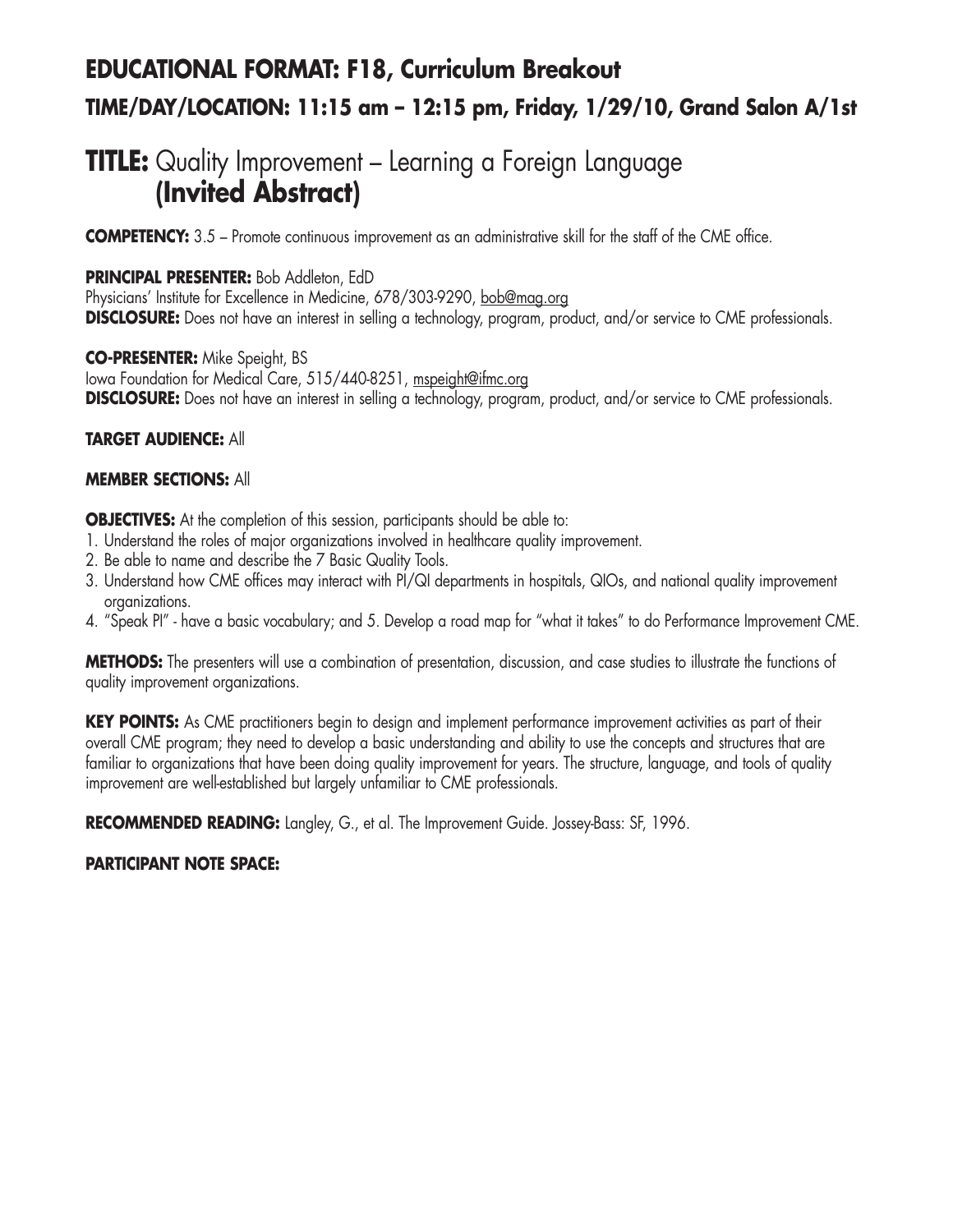# **EDUCATIONAL FORMAT: F19, Curriculum Breakout TIME/DAY/LOCATION: 11:15 am – 12:15 pm, Friday, 1/29/10, Grand Salon B/1st**

# **TITLE:** Using CME to Turn a Battleship

**COMPETENCY:** 4.1 – Recognize that, when offering learning interventions, CME professionals and the individual physicians they serve are part of a team and the system in which they work.

### **PRINCIPAL PRESENTER:** David Price, MD

Kaiser Permanente-Colorado, 303/614-1308, david.price@kp.org **DISCLOSURE:** Does not have an interest in selling a technology, program, product, and/or service to CME professionals.

### **CO-PRESENTER:** George Mejicano, MD

University of Wisconsin School of Medicine & Public Health, 608/240-2204, mejicano@wisc.edu **DISCLOSURE:** Does not have an interest in selling a technology, program, product, and/or service to CME professionals.

### **TARGET AUDIENCE:** All

### **MEMBER SECTIONS:** All

**OBJECTIVES:** At the completion of this session, participants should be able to utilize at least 3 principles to design and carry out, and position CME interventions to assist practice systems with ongoing improvement efforts.

**METHODS:** Interactive case based session. Adult & organizational improvement theory will be illustrated through stories of CME design & implementation in large practice systems. Participants share relevant experience in applying these principles and commit to applying learnings in a future CME program.

**KEY POINTS:** CME professionals can use principles of adult learning theory and organizational improvement models to design CME interventions that can assist practice systems (from large practice systems to small office-based 'microsystems') in improving the processes and outcomes of care delivered to their patients. Application of these principles can also help CME providers develop programs to improve competence, processes and outcomes of care; demonstration of use of these principles can help providers meet ACCME criteria C16-C22 for accreditation with commendation.

**RECOMMENDED READING:** Price D. Continuing medical education, quality improvement, and transfer of practice. Medical Teacher 2005;27(3): 259-268.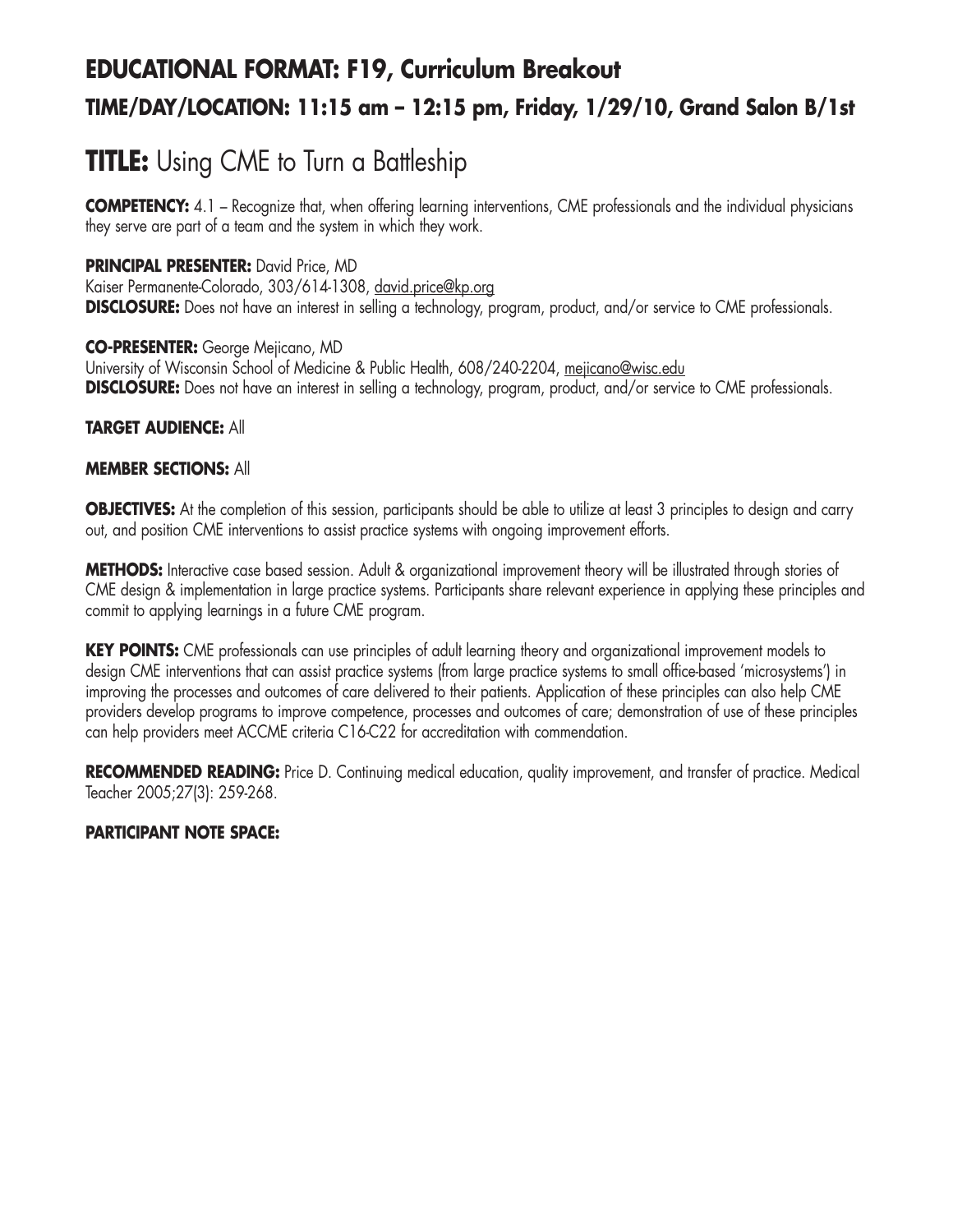# **EDUCATIONAL FORMAT: F20, Breakout TIME/DAY/LOCATION: 11:15 am – 12:15 pm, Friday, 1/29/10, Belle Chasse/3rd**

## **TITLE:** Maintenance of Certification (MOC): Implications and Opportunities for CME Professionals

**COMPETENCY:** 2.4 – Assist physician-learners to reflect upon present and desired levels of performance and plan the next step in their personal education.

### **PRINCIPAL PRESENTER:** Eric Peterson, EdM

Annenberg Center for Health Sciences at Eisenhower, 760/773-4587, epeterson@annenberg.net **DISCLOSURE:** Does not have an interest in selling a technology, program, product, and/or service to CME professionals.

**CO-PRESENTER:** Philip Dombrowski, MBA Annenberg Center for Health Sciences at Eisenhower, 760/773-4533, pdombrowski@annenberg.net **DISCLOSURE:** Does not have an interest in selling a technology, program, product, and/or service to CME professionals.

### **CO-PRESENTER:** Shelly Rodrigues, CAE

California Academy of Family Physicians, 415/345-8667, srodrigues@familydocs.org **DISCLOSURE:** Does not have an interest in selling a technology, program, product, and/or service to CME professionals.

**TARGET AUDIENCE:** Non-beginners

### **MEMBER SECTIONS:** All

**OBJECTIVES:** At the conclusion of this session the participant should be able to do the following: (1) describe the ABMS MOC structure and implementation plans of various member boards, (2) identify the potential implications of MOC for physicians in light of current maintenance of licensure and Joint Commission credentialing proposals, (3) identify challenges that physicians face as they cope with MOC, (4) formulate strategies to support physicians in the MOC process, and (5) identify short and long-term implications and opportunities that

**METHODS:** A combination of presentation and discussion will be used.

**KEY POINTS:** The ABMS MOC profoundly changes the way that physicians maintain the board certification extending the ACGME competency structure as the means of evaluating the physician's competency throughout his/her career. One of the major changes is that physicians must participate in MOC-related activities throughout their certification period. Coping with the demands of MOC will present specific challenges to certain groups of physicians. Supporting physicians in the MOC process provides CME professionals with both short-term and long-term challenges and opportunities.

**RECOMMENDED READING:** The American Board of Medical Specialties. ABMS Maintenance of Certification. http://www.abms.org/Maintenance\_of\_Certification/ABMS\_MOC.aspx (accessed March 17, 2009).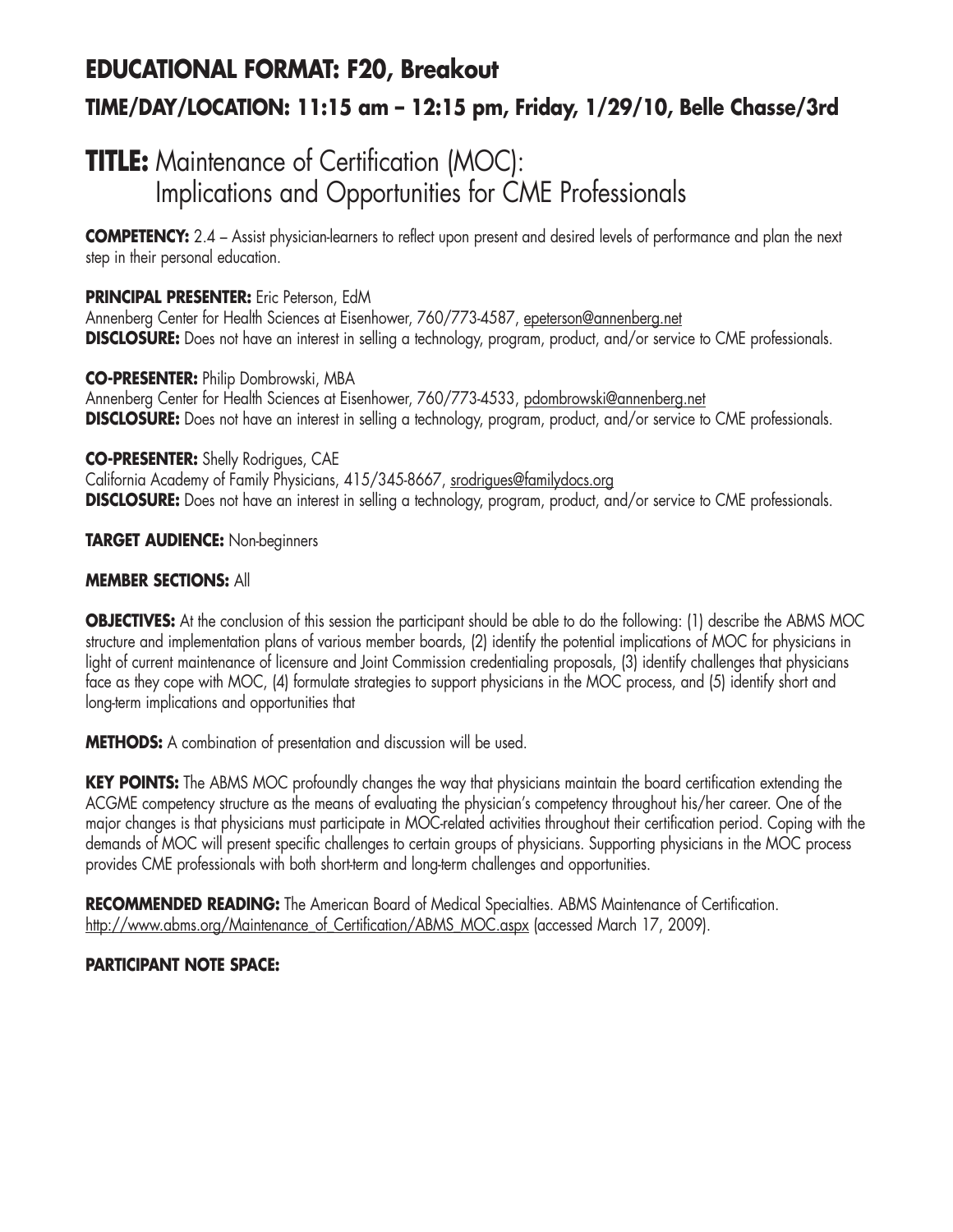### **EDUCATIONAL FORMAT: F21, Breakout TIME/DAY/LOCATION: 11:15 am – 12:15 pm, Friday, 1/29/10, Ascot/Newberry/3rd**

# **TITLE:** How to Effectively Organize a Hands-on Procedural Educational Session

**COMPETENCY:** 2.6 – Consider the learning environment, select and apply learning formats that are effective for physician learning and meeting the expected outcome.

### **PRINCIPAL PRESENTER:** Brian Thompson, MBA

The Society of Thoracic Surgeons, 312/202-5825, bthompson@sts.org **DISCLOSURE:** Does not have an interest in selling a technology, program, product, and/or service to CME professionals.

### **TARGET AUDIENCE:** Non-beginners

### **MEMBER SECTIONS:** All

**OBJECTIVES:** Upon completion of this session, participants will be able to: (1) identify the need for procedural education; (2) describe how to implement procedural education in an education program; (3) discuss steps to take to properly organize a hands-on procedural educational session, and (4) identify practice gaps and how to address them in a hands-on procedural educational session.

**METHODS:** This presentation will combine didactic presentation and case studies to demonstrate the need and value for hands-on procedural education, with the goal to foster discussion between attendees and presenter.

**KEY POINTS:** There is a need for more hands-on procedural education within the world of Continuing Medical Education (CME). CME providers must evaluate the effectiveness of their current education program to determine if traditional education methods satisfy the needs of their learners. Research suggests that hands-on procedural education leads to improvement in clinical practice when compared against traditional education methods. Providing hands-on procedural education in addition to traditional continuing medical education activities such as didactic symposia, instructional videos and mentoring is likely to improve the physicians' knowledge and ultimately improves patient outcomes.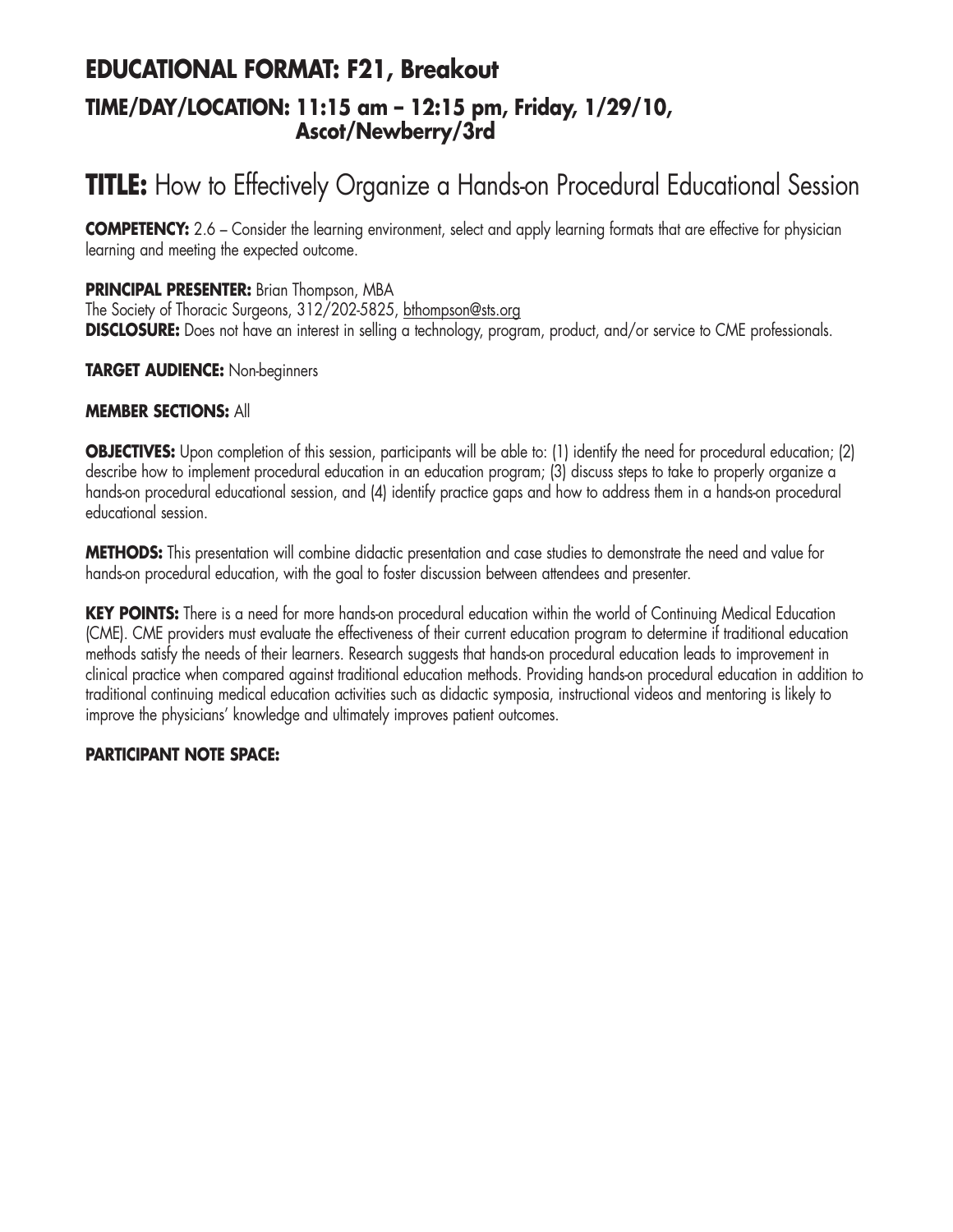## **EDUCATIONAL FORMAT: F22, Breakout TIME/DAY/LOCATION: 11:15 am – 12:15 pm, Friday, 1/29/10, Melrose/3rd**

## **TITLE:** Practical Approaches to Creating Tools for Effective Program Evaluation: Evaluation Forms, Surveys, and Beyond

**COMPETENCY:** 3.1 – Develop, use and support an effective data management system for educational and administrative purposes.

### **PRINCIPAL PRESENTER:** Eve Wilson, PhD

The Endocrine Society, 301/951-2614, ewilson@endo-society.org **DISCLOSURE:** Does not have an interest in selling a technology, program, product, and/or service to CME professionals.

### **CO-PRESENTER:** Euny Lee, MS

education | outcomes | science, 212/849-7814, elee@health-ny.com **DISCLOSURE:** Does not have an interest in selling a technology, program, product, and/or service to CME professionals.

### **TARGET AUDIENCE:** Beginners

### **MEMBER SECTIONS:** All

**OBJECTIVES:** Following this session, participants should be able to: (1) identify survey assessment types and strategies for assessing practice performance gaps, barriers to physician change, and changes in competence and/or performance; (2) craft survey questions that yield reliable, valid, and useful responses for needs assessments and outcomes data; and (3) select standard questions to include in evaluations and follow-up surveys, to provide data for assessing providers' overall CME Program evaluation.

**METHODS:** Interactive, lecture-based presentations including specific cases, along with opportunities for learner interaction and discussion, will illustrate survey types and strategies; provide practical tips to ensure survey effectiveness; and explain when, how, and why to use these tools.

**KEY POINTS:** In compliance with the ACCME requirements and to improve the quality of physicians' care, accredited providers must create CME that is designed to improve competence, performance, or patient outcomes. To create effective CME, providers need to be able to gather quality data and provide analysis of gaps in practice performance; barriers to physician change; and changes in competence, performance, or patient outcomes as uniquely tied to participation in an educational intervention. Developing and implementing evaluation and survey tools that consistently ask the right questions at the right times are crucial to these efforts.

### **RECOMMENDED READING:**

- 1. Schwartz, N., Oyserman, D. Asking questions about behavior: Cognition, communication, and questionnaire construction. American Journal of Evaluation, 2001, 22:127-160.
- 2. Fowler, F. Survey Research Methods. Thousand Oaks, CA: Sage Publications, 2002.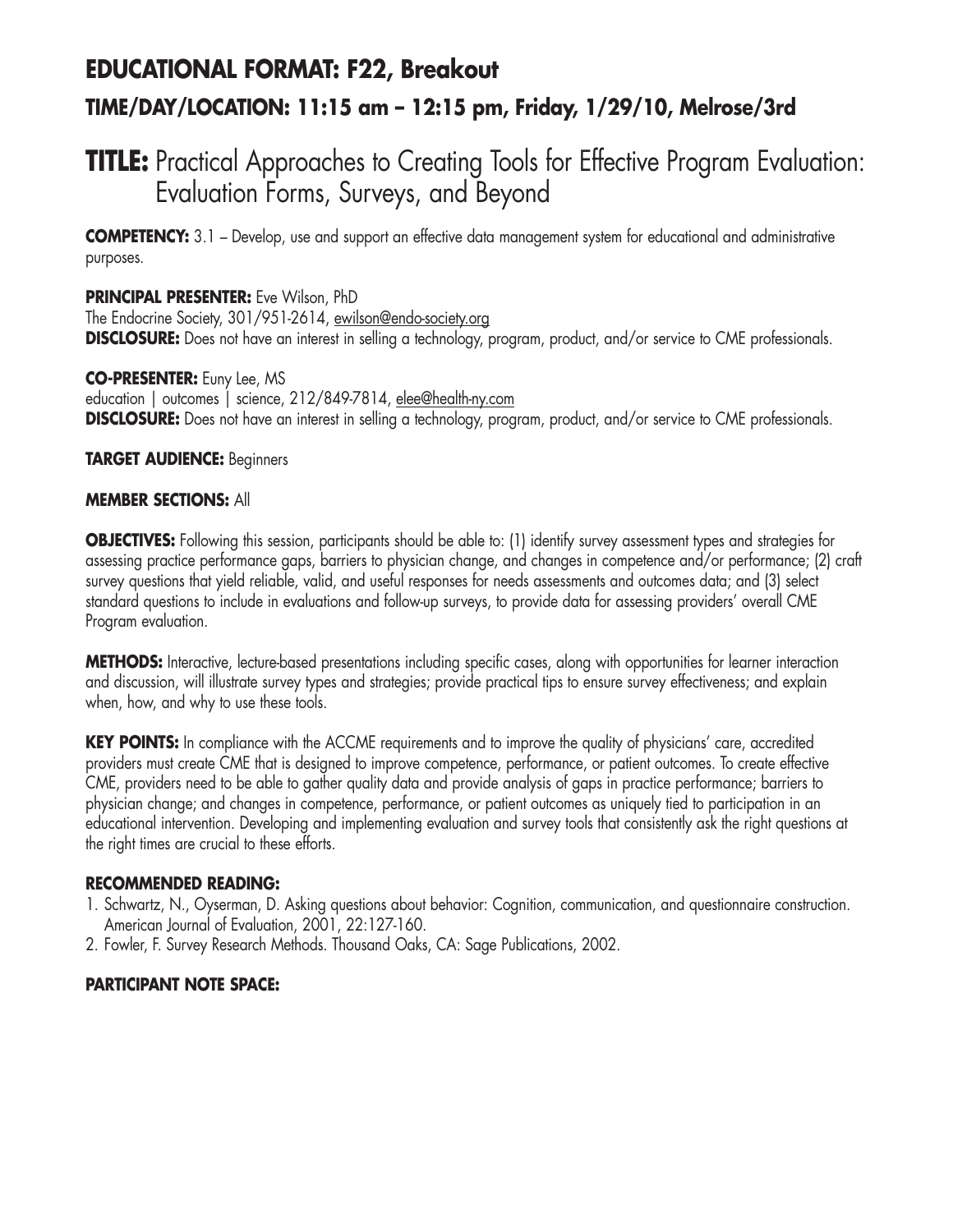## **EDUCATIONAL FORMAT: F23, Breakout TIME/DAY/LOCATION: 11:15 am – 12:15 pm, Friday, 1/29/10, Elmwood/3rd**

## **TITLE:** Measuring Outcomes: A Pilot Outcomes Evaluation Study for Online and Onsite Continuing Medical Education (CME)

**COMPETENCY:** 3.2 – Use measurement data to assess outcomes/results of the learning intervention as a basis for determining future learning needs and for determining the application of the educational knowledge and skills.

#### **PRINCIPAL PRESENTER:** Lisa Fleet, MA Memorial University, 709/777-4293, Ifleet@mun.ca **DISCLOSURE:** Does not have an interest in selling a technology, program, product, and/or service to CME professionals.

**CO-PRESENTER:** Cecilia Mesh Memorial University, 709/777-8380, cmesh@mun.ca **DISCLOSURE:** Does not have an interest in selling a technology, program, product, and/or service to CME professionals.

#### **CO-PRESENTER:** Fran Kirby, MEd Memorial University, 709/777-8381, fkirby@mun.ca **DISCLOSURE:** Does not have an interest in selling a technology, program, product, and/or service to CME professionals.

**TARGET AUDIENCE:** Non-beginners

### **MEMBER SECTIONS:** All

**OBJECTIVES:** To present the results of a pilot outcomes evaluation study identifying health professionals' self-reported changes to clinical practices, as well as patient health outcomes, as a result of their participation in online and onsite CME programs. Breakout session participants will have the opportunity to: (1) increase their knowledge of the research framework used to evaluate CME outcomes; (2) review the pilot findings; and (3) reflect on their experiences with outcomes evaluation.

**METHODS:** Combination of didactic lecture and group discussion. Pilot study methodology, findings, and conclusions will be presented in detail.

**KEY POINTS:** One of the goals of accredited CME is to address the educational needs of physicians in order to improve the health care patients receive. Measuring outcomes is one way to determine if this is actually happening. The purpose of this pilot study is to evaluate if and how participants completing accredited programs in two formats (online and onsite) translate what they learn into their practices. The findings of this pilot study will inform the broad implementation of an outcomes evaluation strategy across all program offerings.

**RECOMMENDED READING:** Goodrich A, Seligman M. Use of uniform outcomes methodologies to measure clinical impact of large-scale CME initiatives. CE Measure 2006;1(1):2-10.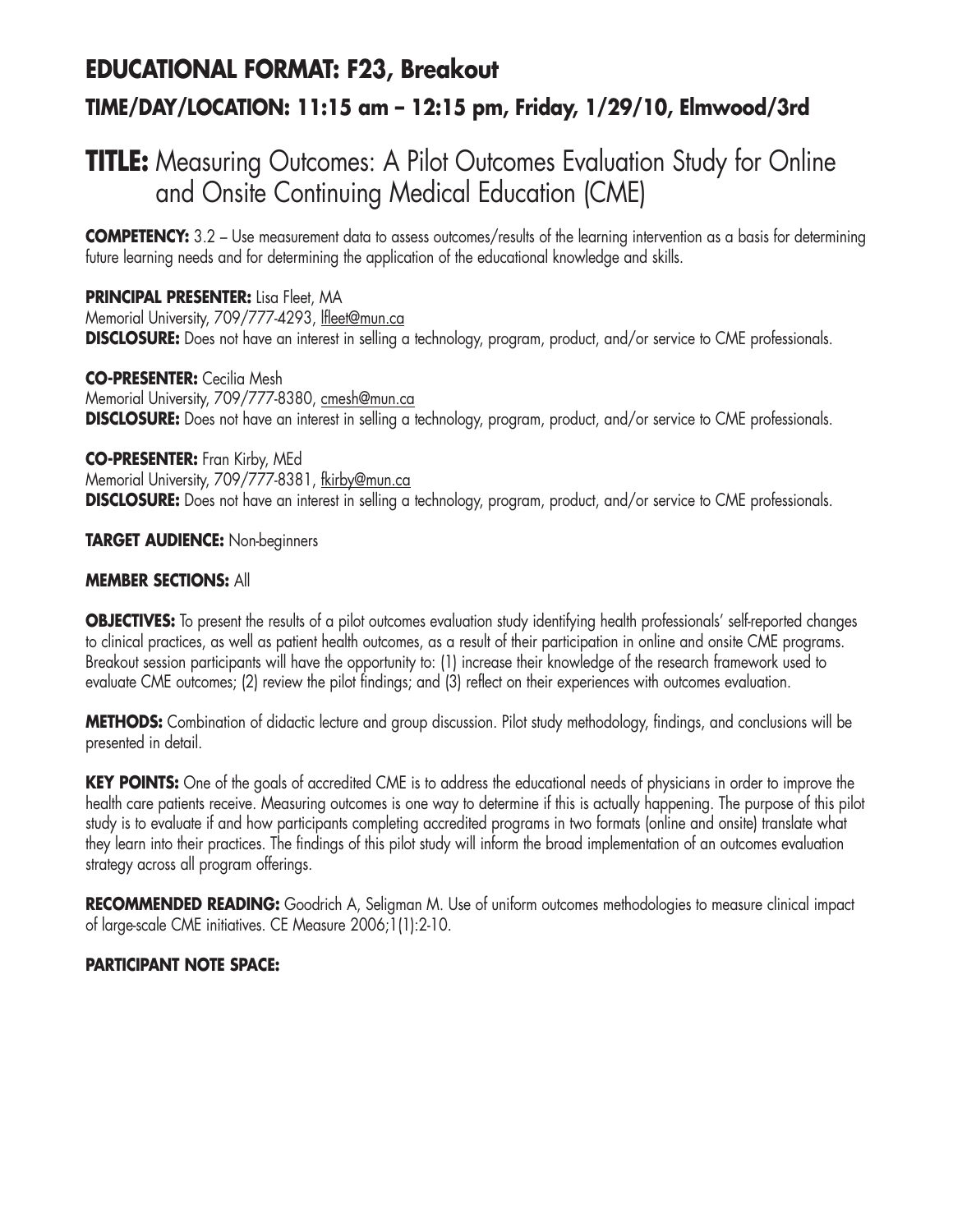## **EDUCATIONAL FORMAT: F24, Breakout TIME/DAY/LOCATION: 11:15 am – 12:15 pm, Friday, 1/29/10, Oak Alley/3rd**

## **TITLE:** Constructing and Using Multifaceted Needs Assessments

**COMPETENCY:** 4.1 – Recognize that, when offering learning interventions, CME professionals and the individual physicians they serve are part of a team and the system in which they work.

### **PRINCIPAL PRESENTER:** Christopher Larrison, BA

Healthcare Performance Consulting, 317/733-9816, larrison@changingperformance.com **DISCLOSURE:** Does have an interest in selling a service to CME professionals.

### **CO-PRESENTER:** Mary Ales, BA

Interstate Postgraduate Medical Association, 608/231- 9045, males@ipmameded.org **DISCLOSURE:** Does not have an interest in selling a technology, program, product, and/or service to CME professionals.

### **CO-PRESENTER:** Jack Kues, PhD

University of Cincinnati Academic Health Center, 513/558-1425, kuesjr@ucmail.uc.edu **DISCLOSURE:** Does not have an interest in selling a technology, program, product, and/or service to CME professionals.

### **TARGET AUDIENCE:** Beginners

### **MEMBER SECTIONS:** All

**OBJECTIVES:** At the completion of this session, participants should be able to: (1) evaluate the components in a multifaceted needs assessment; (2) develop educational interventions for known gaps; (3) link needs to outcomes through appropriate educational interventions, and (4) develop a strategy for data collection identifying various stakeholders to include knowledge gaps as well as, system and personal barriers to change.

**METHODS:** In a case study format, learners will examine the literature on systems thinking the methodology to accomplish a multifaceted needs assessment and the application of a needs assessment in program design. The need for stakeholder input into the process will be emphasized.

**KEY POINTS:** Simply combing literature for a needs assessment is ineffective for developing strategies to address specific gaps in knowledge and physician behavior as defined by ACGME competencies. CME professionals must recognize not only where practice strays from best evidence but also why these variances exist. Only by taking into account the system in which healthcare providers practice is effective educational programming developed. Using a case study in chronic pain learners will concentrate on developing strategies for a validated needs assessment and application of the needs assessment in activity design.

**RECOMMENDED READING:** Davis DA, Barnes BE, Fox RD, eds. The continuing professional development of physicians. Chicago: American Medical Association, 2003.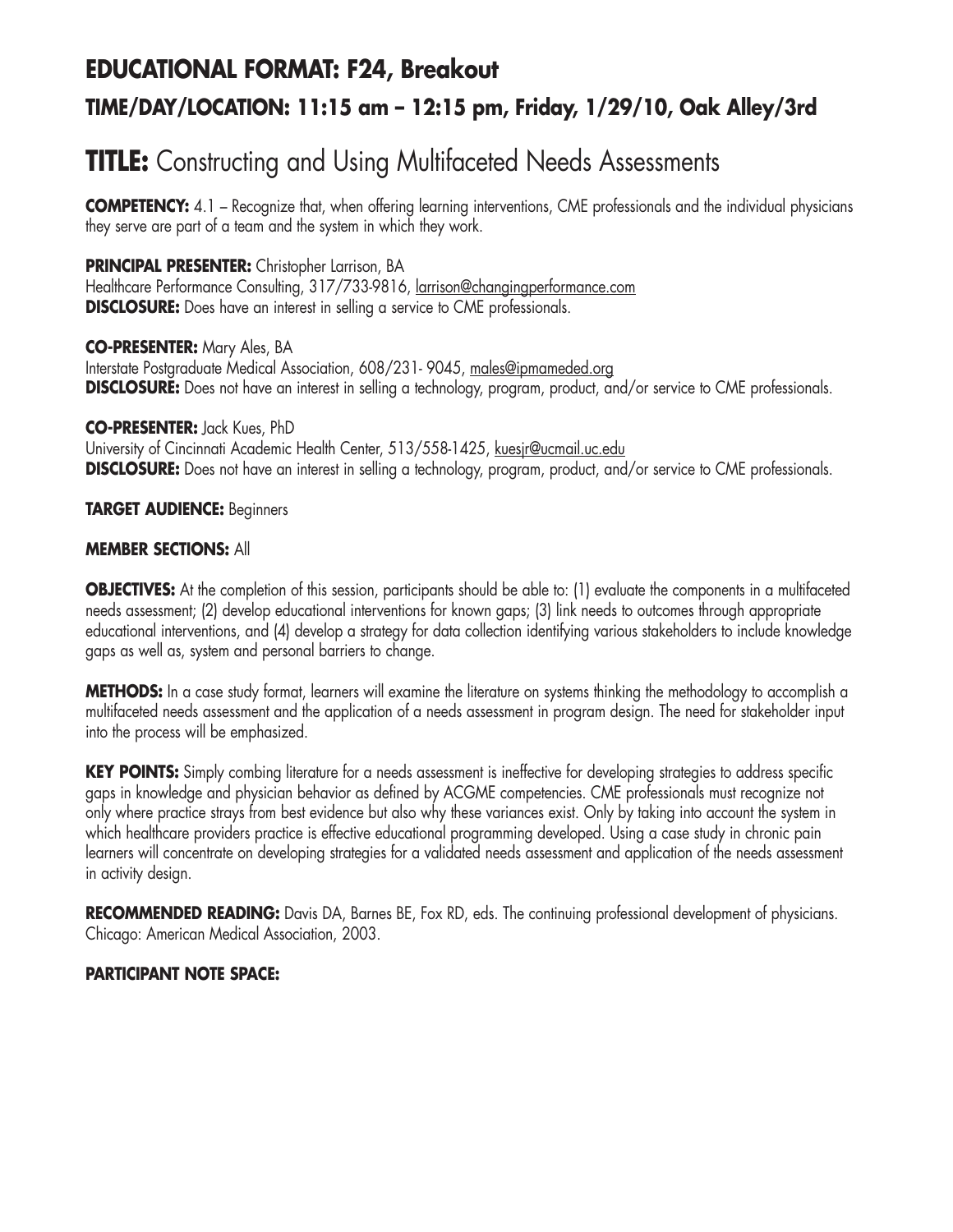### **EDUCATIONAL FORMAT: F25, Breakout**

### **TIME/DAY/LOCATION: 11:15 am – 12:15 pm, Friday, 1/29/10, Rosedown/3rd**

# **TITLE:** Engaging the Medical Staff: A Year Long Focus on Health Care Disparities

**COMPETENCY:** 5.1 – Identify and collaborate with critical internal partners, including the quality improvement unit, performance improvement unit, the library, patients, and other related units, to accomplish the CME mission.

### **PRINCIPAL PRESENTER:** Jay Williamson, MD

Summa Health System, 330/375-3107, jcw@neoucom.edu **DISCLOSURE:** Does not have an interest in selling a technology, program, product, and/or service to CME professionals.

**CO-PRESENTER:** Mary Starbuck, BA Summa Health System, 330/375-3107, starbucm@summa-health.org **DISCLOSURE:** Does not have an interest in selling a technology, program, product, and/or service to CME professionals.

**CO-PRESENTER:** Sally Missimi, PhD Summa Health System, 330/375-3107, missimis@summa-health.org **DISCLOSURE:** Does not have an interest in selling a technology, program, product, and/or service to CME professionals.

### **TARGET AUDIENCE:** Non-beginners

### **MEMBER SECTIONS:** All

**OBJECTIVES:** At the completion of this session, participants should be able to:

- 1. Describe a process to engage the medical staff with internal stakeholders
- 2. Explain the link between a key hospital initiative and CME
- 3. Outline a process to describe a key identified need area and link this area to necessary resources to lead to an important patient care initiative

**METHODS:** Presenters will define the process by which physician input and engagement were obtained, discuss identification and utilization of stakeholders to provide required data for gap identification, and demonstrate a timeline for producing programs to address the identified gap and establish the process for measuring the outcome of education.

**KEY POINTS:** CME organizations continue to be challenged with responsibilities of educating and engaging the medical staff in the updated criteria. Group leaders will discuss a process one hospital implemented to gather medical staff input and educate key CME leaders about the new criteria. After gathering this input, a key area of need, health care disparities, was identified and necessary resources (quality/performance improvement, medical education, library, insurance plan) were engaged to develop a robust plan for developing links with internal stakeholders.

**RECOMMENDED READING:** Nahwrold, D. Continuing Medical Education Reform for Competency-Based Education and Assessment. The Journal of Continuing Education in the Health Professions. 2005: 25. pp. 168-73.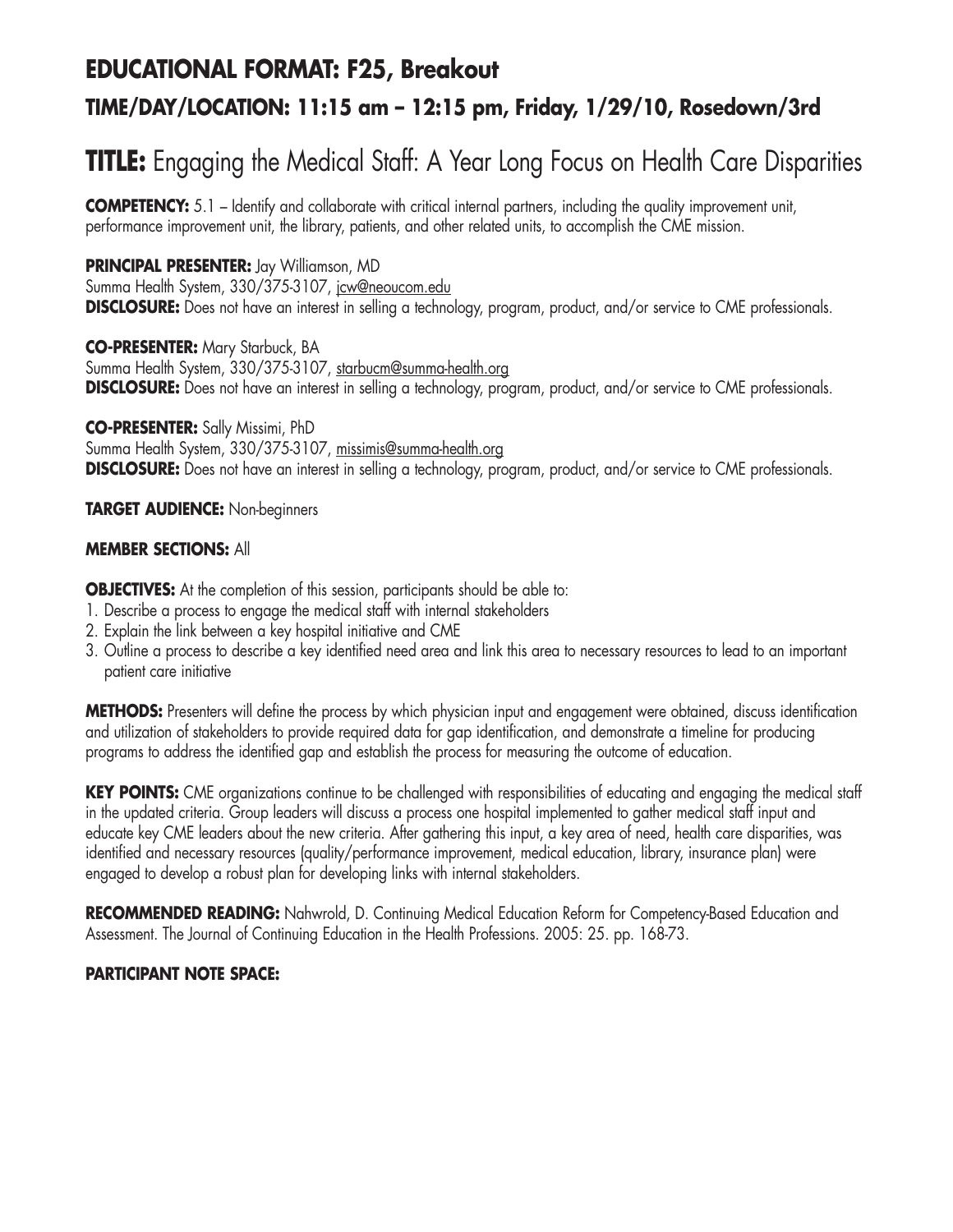## **EDUCATIONAL FORMAT: F26, Breakout TIME/DAY/LOCATION: 11:15 am – 12:15 pm, Friday, 1/29/10, Jasperwood/3rd**

### **TITLE:** To Collaborate or Not to Collaborate, That Is the Question: Practical Considerations for CME/CE Coordination

**COMPETENCY:** 5.2 – Identify and collaborate with external partners that enhance effective CME activities.

### **PRINCIPAL PRESENTER:** Jennifer Pitts, MA

The American College of Chest Physicians, 847/498-8373, jpitts@chestnet.org **DISCLOSURE:** Does not have an interest in selling a technology, program, product, and/or service to CME professionals.

**CO-PRESENTER:** JoEllen Wynne, MSN The American Academy of Nurse Practitioners, 512/442-4262, jwynne@aanp.org. **DISCLOSURE:** Does not have an interest in selling a technology, program, product, and/or service to CME professionals.

#### **TARGET AUDIENCE:** Beginners

### **MEMBER SECTIONS:** All

**OBJECTIVES:** At the end of this session attendees will be able to:

- 1. Differentiate between informal vs. formal methods of collaboration and true collaboration and "pseudo collaboration".
- 2. Identify key aspects of how collaborative relationships impact the accreditations process.
- 3. Discuss opportunities where collaborations may be appropriate to enhance your educational opportunity.
- 4. Recognize the relationship between multi disciplinary collaboration in CME/CE and positive patient outcomes.

**METHODS:** This session will utilize case studies and interactive group discussion to illustrate how successful collaborative partnerships can be utilized in creative ways at all stages of the CME/CE process from program design through evaluation.

**KEY POINTS:** In the current CME/CE environment organizations are receiving more and more pressure to collaborate with various types of external partners to ensure program success, as well as measure program impact on patient outcomes. The practical question is how do these issues affect your planning and budget process and your ability to demonstrate ROI? This session will explore practical considerations of these collaborative relationships at all stages of planning live CME/CE activities including sponsorship, course design and development, implementation, evaluation and planning for performance improvement. It will highlight how the American College of Chest Physicians and the American Academy of Nurse Practitioners successfully collaborated on a number of projects to the benefit of both organizations. Discussion will include review of benefits of organizational collaboration to association members as well as the patient populations they serve. This session will also explore more informal ways to encourage collaboration within your own membership and highlight internal resources to enhance the educational experience for the attendees.

### **RECOMMENDED READING:**

- 1. The Accreditation Council for Continuing Medical Education. "CME as a Bridge to Quality" Updated Accreditation Criteria, September 2006.
- 2. Committee on Healthcare in American, Institute of Medicine. "Crossing the Quality Chasm: A New Health System for the 21st Century" Executive Summary, 2001.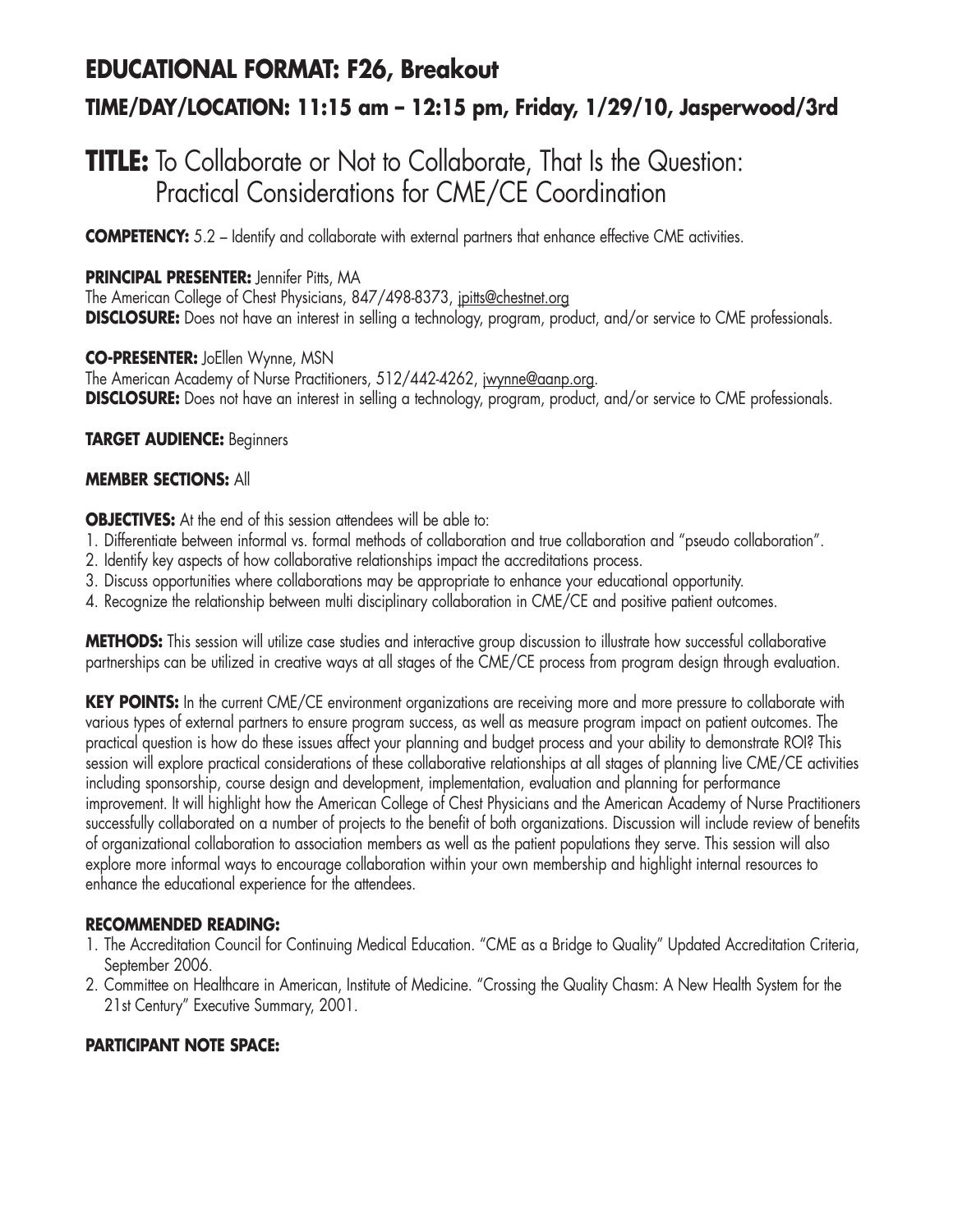## **EDUCATIONAL FORMAT: F27**, **Breakout TIME/DAY/LOCATION: 11:15 am – 12:15 pm, Friday, 1/29/10, Grand Salon C/1st**

## **TITLE:** Implementing a CME Compliance Program to Meet Current and On-going Regulatory Issues in the CME Community

**COMPETENCY:** 7.6 – Assure that the CME program is in compliance with the Accreditation Essentials, Elements, and Policies and other regulatory requirements.

**PRINCIPAL PRESENTER:** Kristin Fludder, BS Pri-Med Institute, 617/406-4253, kfludder@pri-medinstitute.org **DISCLOSURE:** Does not have an interest in selling a technology, program, product, and/or service to CME professionals.

**CO-PRESENTER:** Marissa Seligman, PharmD Pri-Med Institute, 617/406-4288, mseligman@pri-medinstitute.org **DISCLOSURE:** Does not have an interest in selling a technology, program, product, and/or service to CME professionals.

### **TARGET AUDIENCE:** Beginners

### **MEMBER SECTIONS:** All

**OBJECTIVES:** Preparing your CME office to meet on-going regulatory requirements issued by the various accrediting bodies, the OIG, State regulators, and the pharma industry is key to ensuring you will meet the new challenges placed on your CME office. In this workshop, we will discuss the basics of implementing a compliance program including creating a compliance committee, assigning a designated person in your office as a central compliance resource, developing policies and procedures, and establishing standards of practice.

**METHODS:** Given the ongoing regulatory challenges facing the CME Provider, attendees will: (1) review current regulatory issues; (2) discuss how these affect the CME office staff, faculty, and other collaborators, and (3) develop specific strategies to ensure your office meets the required protocols of the various regulatory bodies.

KEY POINTS: Review of the current regulatory issues effecting the CME provider; strategies for ensuring your CME office is prepared to meet the current regulations; establishing standards of practice for CME staff, faculty, and collaborators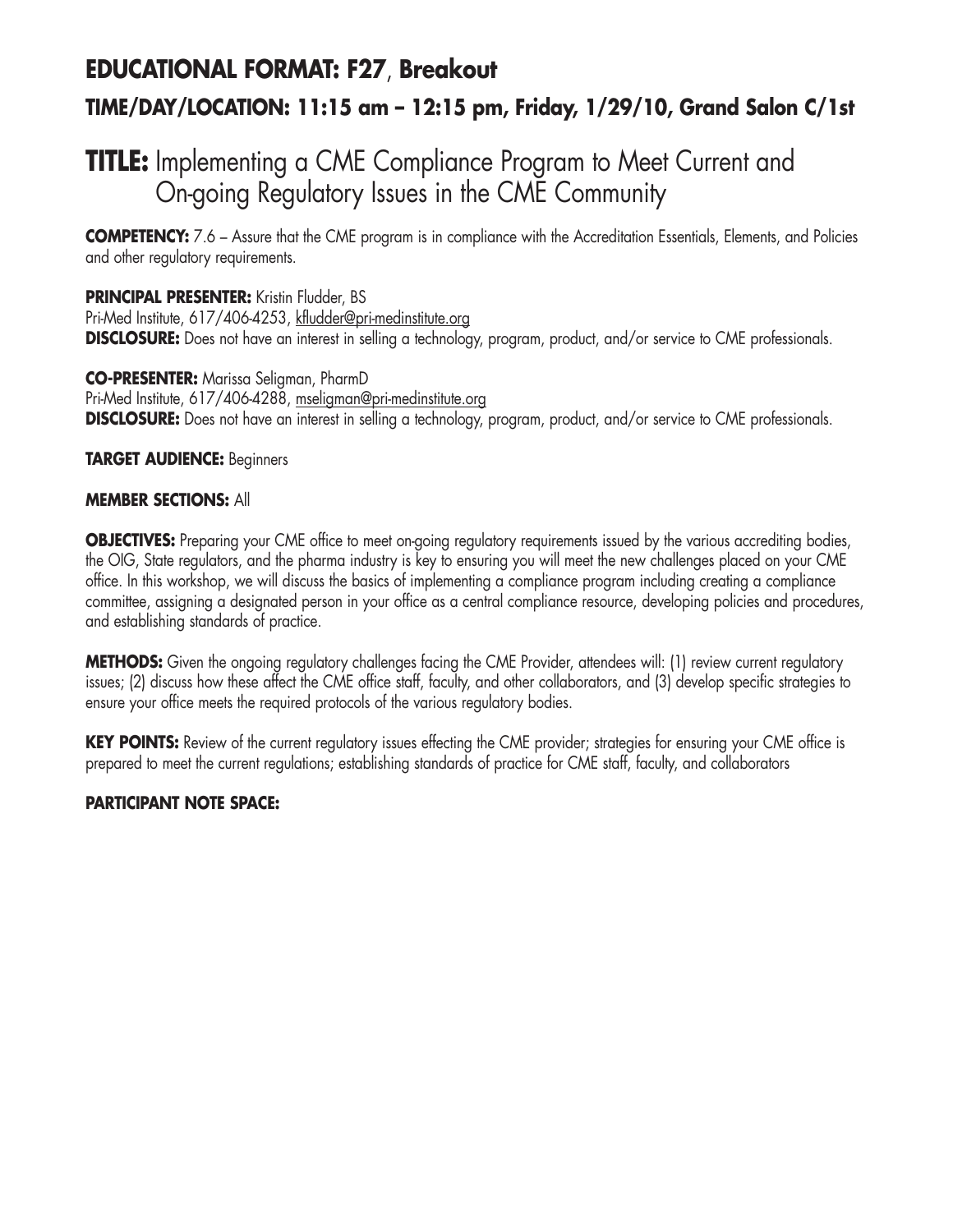### **EDUCATIONAL FORMAT: F28, Breakout**

### **TIME/DAY/LOCATION: 11:15 am – 12:15 pm, Friday, 1/29/10, Grand Salon D/1st**

# **TITLE:** Low (or No) Cost Approaches for CME Office Automation

**COMPETENCY:** 7.7 – Apply effective management skills including problem solving, communication and interpersonal skills, performance management, delegation and supervision, and organizational development.

### **PRINCIPAL PRESENTER:** Brad Halvorsen, MA

The University of Utah School of Medicine, 801/585-6120, brad.halvorsen@hsc.utah.edu **DISCLOSURE:** Does not have an interest in selling a technology, program, product, and/or service to CME professionals.

**CO-PRESENTER:** Renae Hanson The University of Utah School of Medicine, 801/581-8664, renae.hanson@hsc.utah.edu **DISCLOSURE:** Does not have an interest in selling a technology, program, product, and/or service to CME professionals.

**CO-PRESENTER:** Jerrald Roberts

The University of Utah School of Medicine, 801/581-6886, jerrald.roberts@hsc.utah.edu **DISCLOSURE:** Does not have an interest in selling a technology, program, product, and/or service to CME professionals.

**CO-PRESENTER:** Jack Dolcourt, MD The University of Utah School of Medicine, 801/581-6887, jack.dolcourt@hsc.utah.edu **DISCLOSURE:** Does not have an interest in selling a technology, program, product, and/or service to CME professionals.

**TARGET AUDIENCE:** Non-beginners

### **MEMBER SECTIONS:** All

**OBJECTIVES:** (1) Utilize the built-in capabilities of Microsoft Outlook to automate the sorting and filing of e-mailed RSS performance in practice documentation into customized mailboxes. (2)Use planning and disclosure templates for electronic submission of CME activity documentation. (3) Be aware of benefits and pitfalls to automation. (4) Use free or low cost software to produce instructional web-based video clips that answer the CME office's frequently asked questions (FAQs). (5) Operate the CME office more efficiently.

**METHODS:** CME office personnel will describe the process of automation, demonstrate examples and show video clips that address frequently asked questions (FAQs).

**KEY POINTS:** CME offices are expected to do more while using less staff resources. Concurrent monitoring of RSSs can greatly impact the office workload. Automation can reduce the workload for collecting and filing RSS performance in practice documentation, while still allowing staff to perform their monitoring responsibilities in a timely manner. We will demonstrate how Microsoft Office (Outlook, PowerPoint, Media Player) can accomplish this automation using decision rules and customized mailboxes, and demonstrate how you can create instructional videos that can be placed on the website for answering operational or compliance FAQs.

### **RECOMMENDED READING:**

1. ACCME accreditation criteria; How to do Everything, Adobe Acrobat 9, Doug Sahlin, McGraw-Hill, September 2008. 2. Adobe Acrobat 9 PDF Bible, Ted Padova, Wiley Publishing, Inc., November 2008.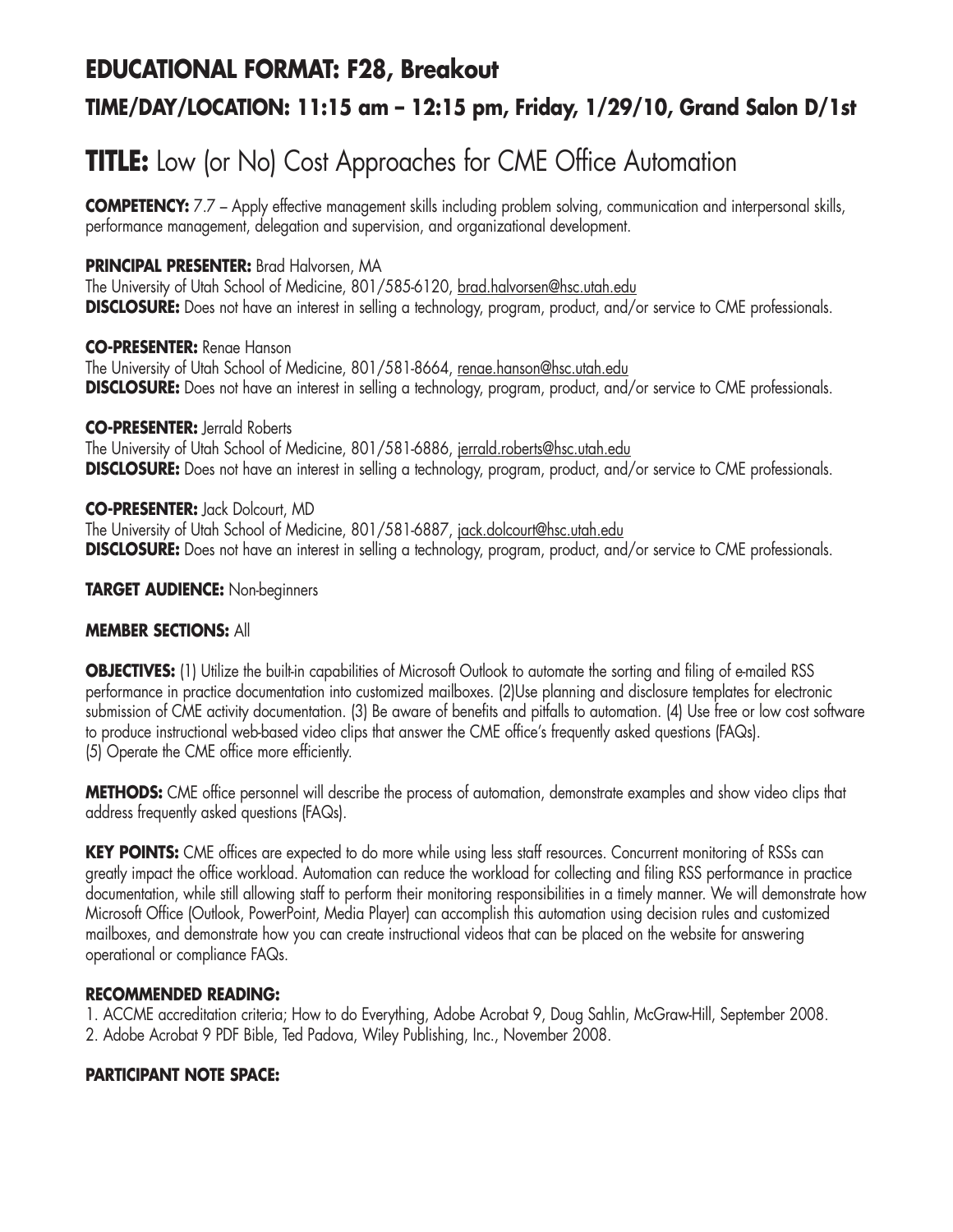# **EDUCATIONAL FORMAT: F29, Breakout TIME/DAY/LOCATION: 11:15 am – 12:15 pm, Friday, 1/29/10, Magnolia/3rd**

### **TITLE:** Practicing What We Preach: Tools for Getting Serious About Our Own CPD

**COMPETENCY:** 8.3 – Promote professional development for self and staff.

### **PRINCIPAL PRESENTER:** Heather Flynn, BS

CME Enterprise, 317/846-2895, heather\_flynn@cmeenterprise.com **DISCLOSURE:** Does not have an interest in selling a technology, program, product, and/or service to CME professionals.

**CO-PRESENTER:** Sheila Robertson, MPH CME Enterprise, 317/846-2881, sheila\_robertson@cmeenterprise.com **DISCLOSURE:** Does not have an interest in selling a technology, program, product, and/or service to CME professionals.

**CO-PRESENTER:** Richard Thielen, PhD CME Enterprise, 317/846-2875, richard\_thielen@cmeenterprise.com **DISCLOSURE:** Does not have an interest in selling a technology, program, product, and/or service to CME professionals.

### **TARGET AUDIENCE:** Non-beginners

### **MEMBER SECTIONS:** All

**OBJECTIVES:** At the completion of this session, participants should be able to: (1) adapt the CME Professional Competencies Self-Assessment for use as a staff needs- assessment tool; (2) create a timeline for developing a staff continuing professional development (CPD) program; (3) describe approaches to establishing a curriculum framework, including possible resources and interventions, to use in their CPD program, and (4) describe ways to overcome common barriers to implementing a staff CPD program.

**METHODS:** Presenters will use lecture and visual aids to demonstrate their use of the Alliance Self-Assessment in developing a comprehensive staff CPD program. Details of their program's effectiveness to date will be shared, and discussion will elicit best practices and ways to overcome barriers to implementing such a program.

**KEY POINTS:** With today's challenges facing CME providers, the sense of urgency is at its highest for developing and maintaining competent, credible CME professionals committed to lifelong learning as the foundation for the development and delivery of effective CME that improves the public's health. This session will provide learners with practical methods and tools for implementing a competency-based staff CPD program, grounded in the application of common CME activity planning principles. Topics will include staff needs assessment/gap analysis, curriculum framework for organization-wide and department-level needs, resource and intervention catalogues, and tracking/metrics systems.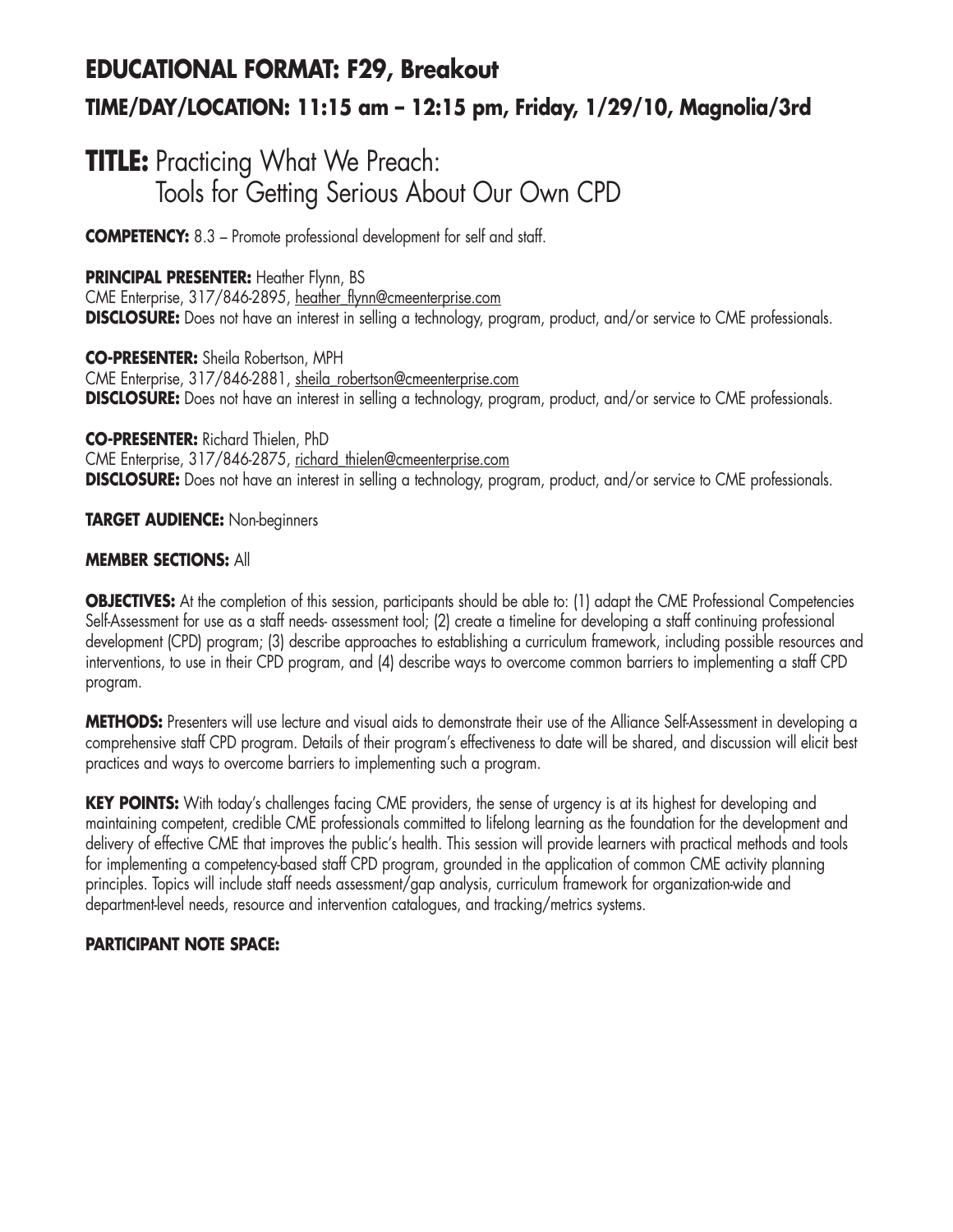### **EDUCATIONAL FORMAT: F30, Intensive**

### **TIME/DAY/LOCATION: 1:30 – 5:00 pm, Friday, 1/29/10, Marlborough A-B/2nd; Prince of Wales/2nd; Cambridge/2nd**

## **TITLE:** Partners for Improved Patient Care: Practical Strategies Linking Education and Quality Improvement

**COMPETENCY:** 5.1 – Identify and collaborate with critical internal partners, including the quality improvement unit, performance improvement unit, the library, patients, and other related units, to accomplish the CME mission.

### **PRINCIPAL PRESENTER:** Joseph Green, PhD

American College of Cardiology, 202/375-6692, jgreen@acc.org **DISCLOSURE:** Does have an interest in selling a service to CME professionals.

#### **CO-PRESENTER:** Laura Lee Hall, PhD American College of Cardiology, 202/375-6420, lhall@acc.org **DISCLOSURE:** Does not have an interest in selling a technology, program, product, and/or service to CME professionals.

**CO-PRESENTER:** Cathlin Bowman, MBA American College of Cardiology, 202/375-6327, cbowman@acc.org **DISCLOSURE:** Does not have an interest in selling a technology, program, product, and/or service to CME professionals.

**CO-PRESENTER:** Kristi Mitchell, MPH American College of Cardiology, 202/375-6356, kmitchel@acc.org **DISCLOSURE:** Does not have an interest in selling a technology, program, product, and/or service to CME professionals.

**TARGET AUDIENCE:** Non-beginners

### **MEMBER SECTIONS:** All

**OBJECTIVES:** At the completion of this session, participants should be able to: (1) define key elements of educational (PI-CME, MOC programs, lifelong learning) and quality improvement (QI) initiatives; (2) compare and contrast aspects of education and QI activities; (3) identify ways registries and QI initiatives can be integrated with educational activities from planning and needs assessment through outcome measurement, and (4) consider options for bridging barriers between education and QI initiatives.

**METHODS:** ACC leaders in the Professional Development & Education and Science & Quality divisions, through brief presentations, case studies, discussion, and small group exercises, will describe the integration of specific educational initiatives with QI databases and activities, from planning through assessment.

**KEY POINTS:** ACC has pioneered many innovative, evidence-based educational activities, registries and QI initiatives, including PI-CME, MOC, the Lifelong Learning, practice guidelines, performance measures, appropriateness criteria, the D2B Alliance, and NCDR™ registries. Although divergent in significant ways (e.g., governance, funding mechanisms, and professional expertise), recent educational initiatives have identified common ground between education and quality activities. This intensive session will focus on challenges to integrating educational and QI-activities and the powerful result of collaboration, from planning approaches to applying registry data to needs assessment and outcome measures.

RECOMMENDED READING: Moore DE, Green JS and Gallis HA, Achieving Desired Results and Improved Outcomes: Integrating Planning and Assessment Throughout Learning Activities, Journal of Continuing Education in the Health Professions, 29(1):1-14, 2009.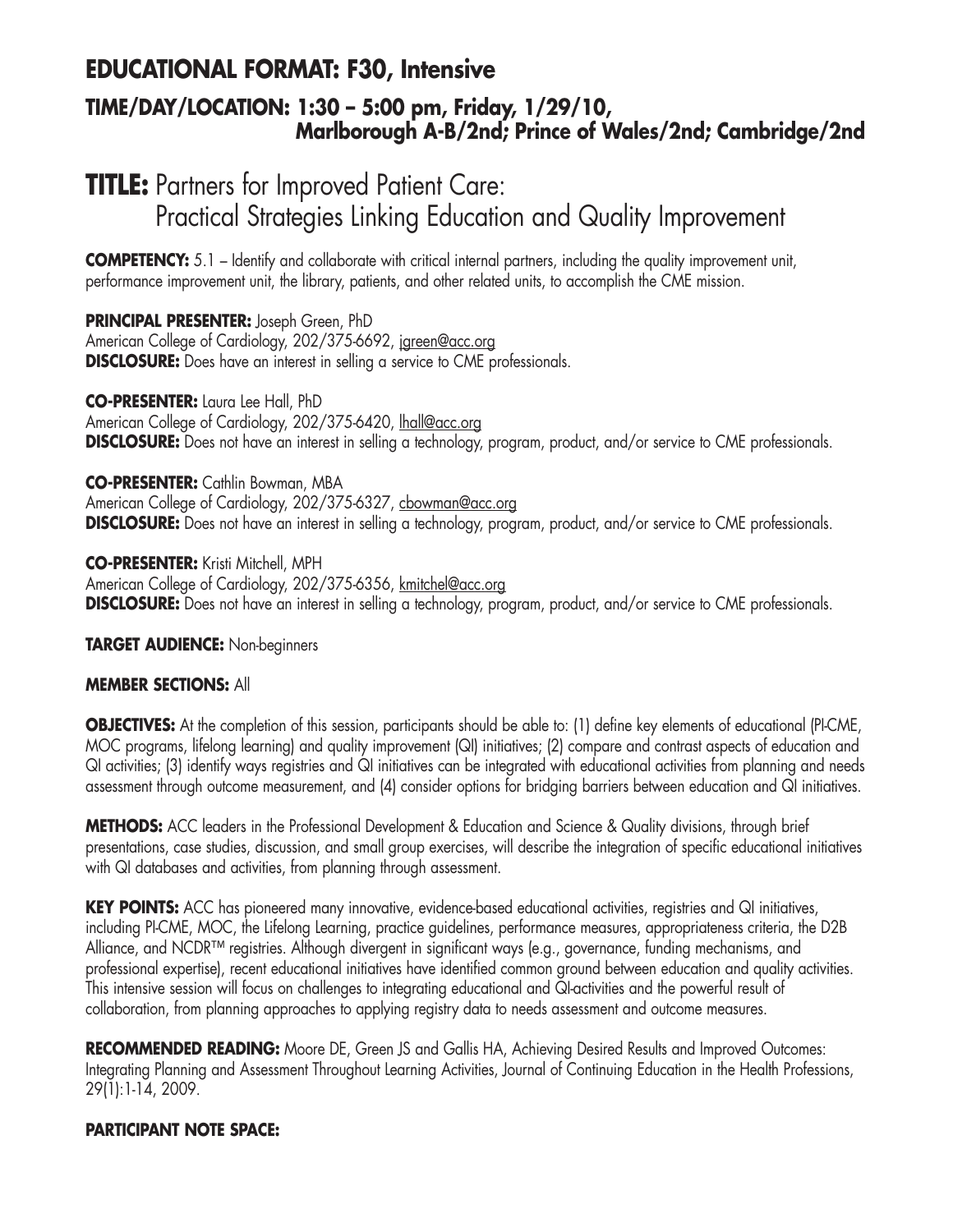## **EDUCATIONAL FORMAT: F31, Mini-plenary TIME/DAY/LOCATION: 1:30 – 2:30 pm, Friday, 1/29/10, Grand Ballroom A-D/1st**

## **TITLE:** Translating What You Do into What You Write in Your Self-Study for ACCME Accreditation **(Invited Abstract)**

**COMPETENCY:** 7.6 – Assure that the CME program is in compliance with the Accreditation Essentials, Elements, and Policies and other regulatory requirements.

**PRINCIPAL PRESENTER:** Mark Schaffer, EdM (Moderator)

SciMed, 646/416-5167, mschaffer@scimedny.com **DISCLOSURE:** Does not have an interest in selling a technology, program, product, and/or service to CME professionals.

**CO-PRESENTER:** Rebecca DeVivo, MPH American Society for Gastrointestinal Endoscopy, 630/570-5634, rdevivo@asge.org **DISCLOSURE:** Does not have an interest in selling a technology, program, product, and/or service to CME professionals.

**CO-PRESENTER:** Morris Blachman, PhD

University of South Carolina School of Medicine, 803/434-4211, blachman@sc.edu **DISCLOSURE:** Does not have an interest in selling a technology, program, product, and/or service to CME professionals.

**CO-PRESENTER:** Elizabeth Ward, BBA

University of Medicine and Dentistry of New Jersey, 973/972-3605, wardes@umdnj.edu **DISCLOSURE:** Does not have an interest in selling a technology, program, product, and/or service to CME professionals.

### **TARGET AUDIENCE:** All

### **MEMBER SECTIONS:** All

### **OBJECTIVES:**

- 1. Contrast and compare experiences of multiple ACCME providers who recently experienced reaccreditation under the new criteria.
- 2. Highlight the strategies that were effective in presenting relevant material for the self-study.
- 3. Discuss the challenges in preparing an ACCME self-study and strategies employed to overcome them.

**METHODS:** Moderated panel with a question and answer format related to questions from the audience.

**KEY POINTS:** The ACCME accreditation is complex and requires thoughtful preparation as part of the self-study and reaccreditation performance in practice documentation. Experiences, insights and ideas from ACCME providers who recently experienced the reaccreditation process provide evidence-based and anecdotal recommendations regarding the process.

**RECOMMENDED READING:** ACCME reaccreditation documents, www.accme.org.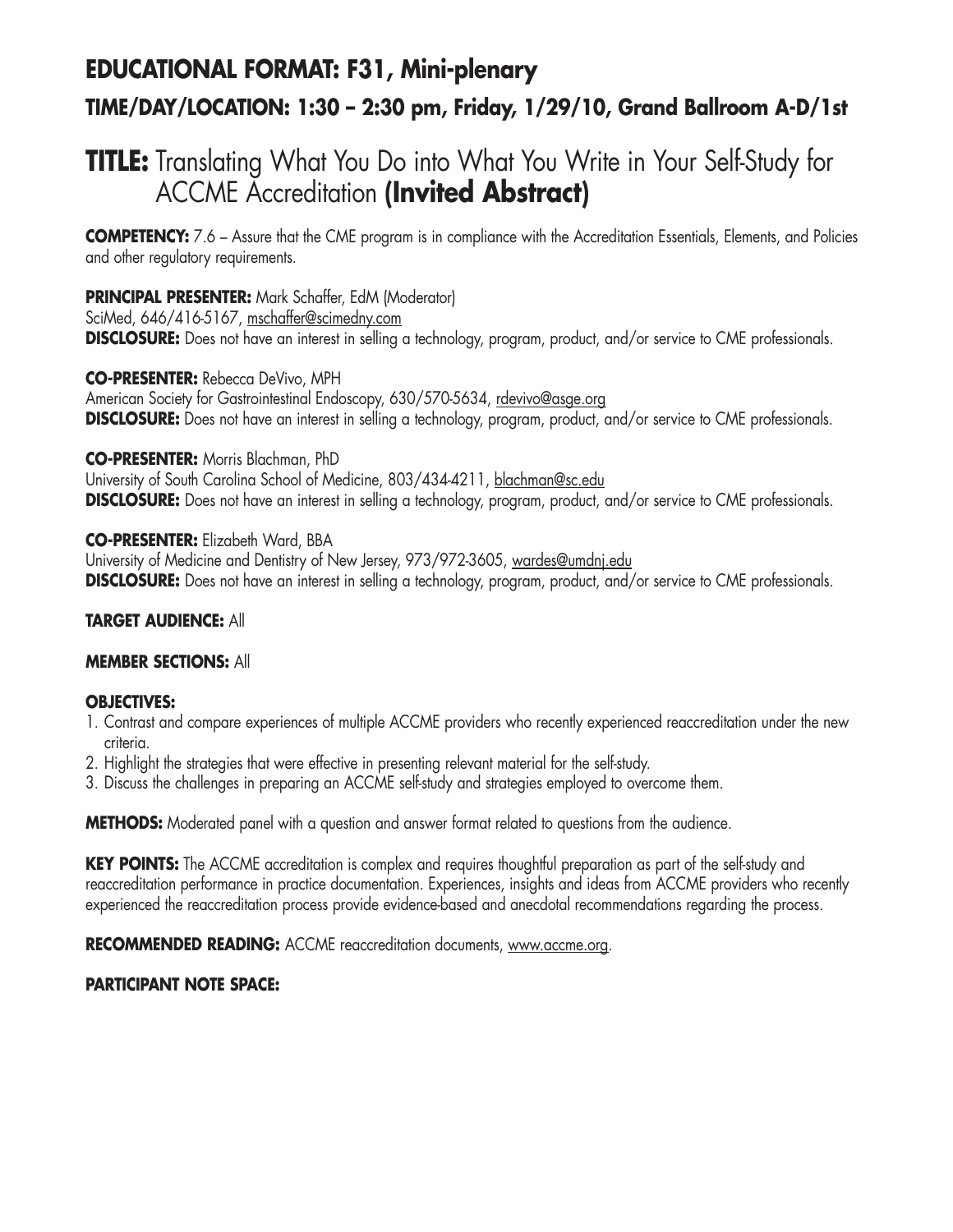## **EDUCATIONAL FORMAT: F32, Breakout TIME/DAY/LOCATION: 1:30 – 2:30 pm, Friday, 1/29/10, Grand Salon A/1st**

### **TITLE:** The Road to CME Improvement – Let ADDIE (Analyze, Design, Develop, Implement, and Evaluate) Be Your Guide

**COMPETENCY:** 2.1 – Use evidence based adult learning principles to quide the practice of CME.

### **PRINCIPAL PRESENTER:** Andrea Thrasher, MEd

Cincinnati Children's Hospital Medical Center, 513/803-0689, Andrea.Thrasher@cchmc.org **DISCLOSURE:** Does not have an interest in selling a technology, program, product, and/or service to CME professionals.

#### **TARGET AUDIENCE:** Beginners

### **MEMBER SECTIONS:** All

**OBJECTIVES:** Following this activity, participants will be able to:

- 1. Name and define the 5 components of the ADDIE instructional systems model.
- 2. Explain how ADDIE works within the PSDA Quality Improvement model.
- 3. Align ADDIE Model components with the relevant ACCME accreditation criteria.
- 4. Discuss implementation of an ADDIE model-based system in their CME office.

**METHODS:** The breakout will be interactive incorporating the following methods: interactive review, small group work, role play, reporting back, and some lecture. Question and answer time will also be used.

**KEY POINTS:** To communicate and implement the high standards of the ACCME criteria, the CME Office at Cincinnati Children's implemented the ADDIE instructional systems design model. ADDIE (Analyze, Design, Develop, Implement, and Evaluate) systematically defines what needs to be learned, by whom, content sequence and delivery, and whether it was learned – symbolizing how every part of an activity affects another. Within the PDSA (Plan, Do, Study, Act) quality improvement model, ADDIE can be help drive improvements in CME. Implementation of ADDIE has reduced confusion about the educational process, ACCME criteria, and paved the road for better outcomes.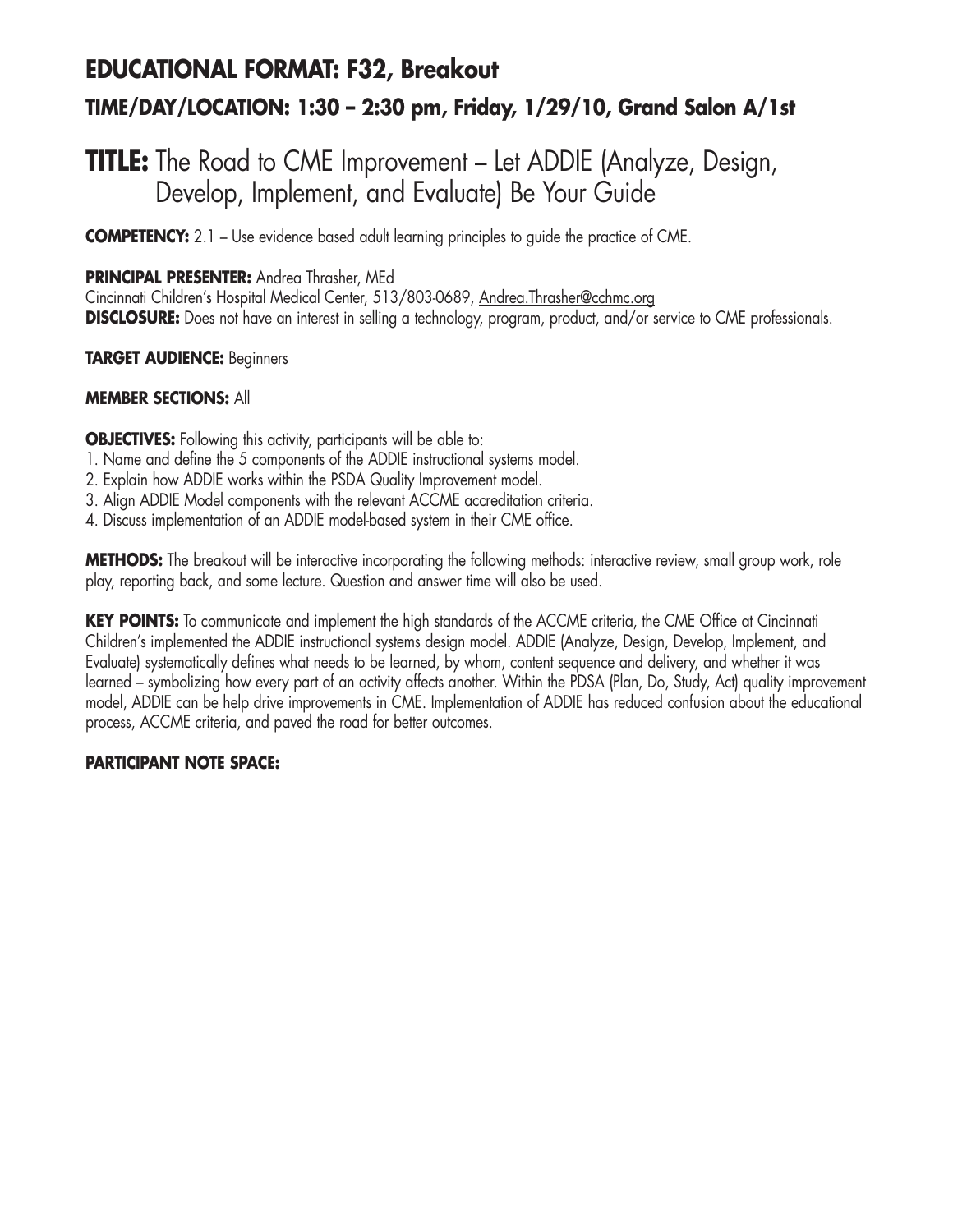# **EDUCATIONAL FORMAT: F33, Breakout TIME/DAY/LOCATION: 1:30 – 2:30 pm, Friday, 1/29/10, Grand Salon B/1st**

# **TITLE:** CME Breaks into Second Life

**COMPETENCY:** 2.9 – Provide interactive learning and opportunities to practice skills that lead to change in physician performance.

### **PRINCIPAL PRESENTER:** Jack Kues, PhD

University of Cincinnati, 513/558-3196, kuesjr@uc.edu **DISCLOSURE:** Does not have an interest in selling a technology, program, product, and/or service to CME professionals.

**CO-PRESENTER:** Susan Tyler, MEd

University of Cincinnati, 513/558-3132, tylersn@uc.edu

**DISCLOSURE:** Does not have an interest in selling a technology, program, product, and/or service to CME professionals.

**TARGET AUDIENCE:** Non-beginners

### **MEMBER SECTIONS:** All

**OBJECTIVES:** At the conclusion of this activity, learners should be able to:

- 1. Discuss uses of virtual worlds such as Second Life to engage learners and enhance skills.
- 2. Describe educational activities that can be enhanced through a Second Life-type environment.
- 3. List advantages and disadvantages of education conducted in a virtual setting.
- 4. Examine the concept of social networking to foster education.

**METHODS:** Presenters will give general information about the use of virtual worlds as educational tools and describe their experience of offering a CME activity in a Second Life setting. Examples of the educational "environment" used for this activity will be provided through demonstration. Discussion and Q & A encouraged. Others encouraged to share.

### **KEY POINTS:**

- 1. CME professionals need to be open to the use of new technologies for reaching and engaging their target audience to present effective education.
- 2. Physician learners are more likely to become engaged in an educational experience that captures and holds their interest.
- 3. Virtual environments can enable new models of learning.
- 4. Virtual education can be cost-effective and time-efficient.
- 5. Virtual worlds may offer the opportunity to simulate change in a medical practice or health system setting before undertaking action in the "real" world.

### **RECOMMENDED READING:**

- 1. How Meeting in Second Life Transformed IBM's Technology Elite into Virtual World Believers, Linden Lab, 2009.
- 2. The Wired Campus: A virtual world of education, Chronicles 07.
- 3. 7 Things You Should Know about Virtual Learning, EDUCAUSE Learning Initiative, June 2006.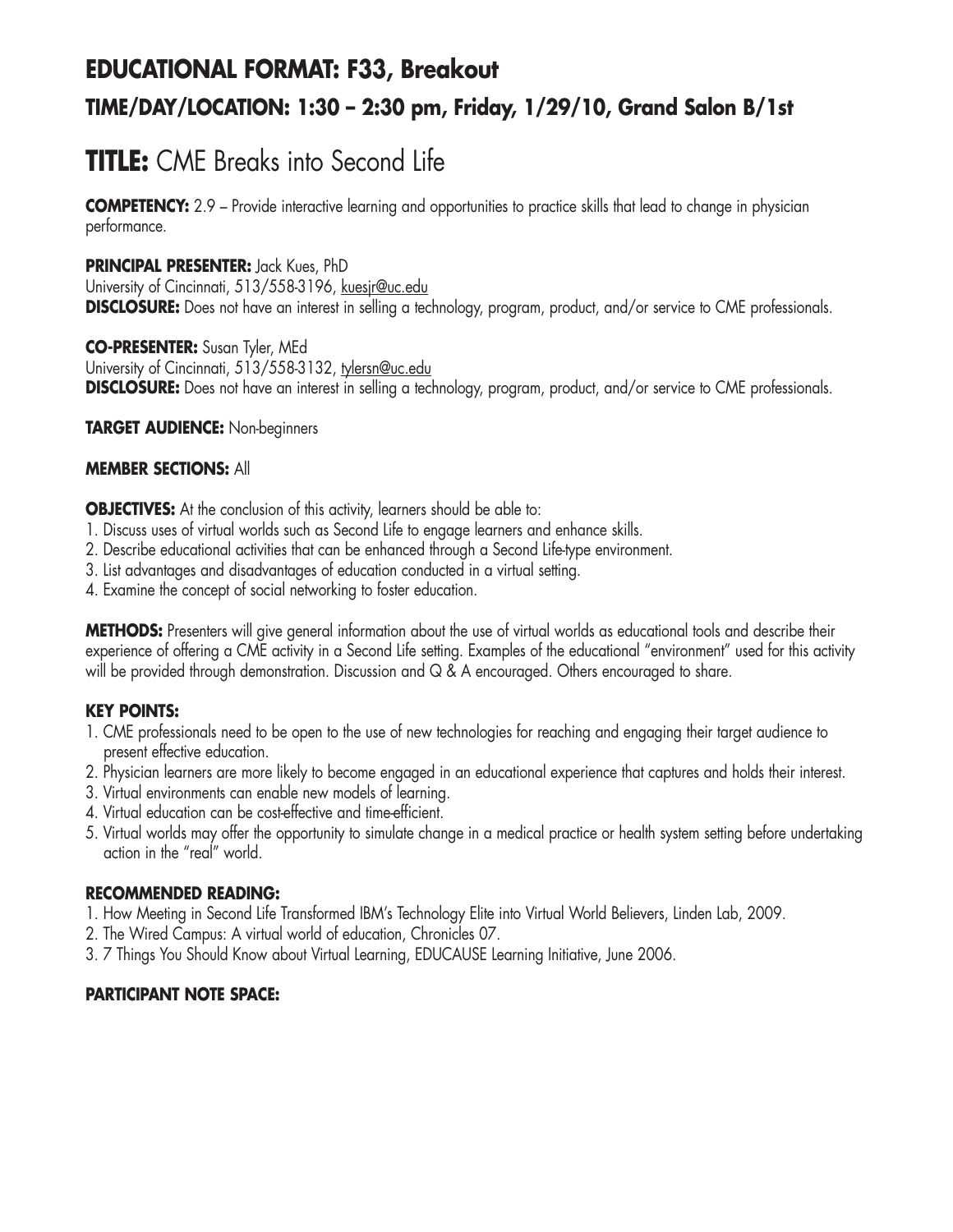**EDUCATIONAL FORMAT: F34, Breakout (Cancelled)**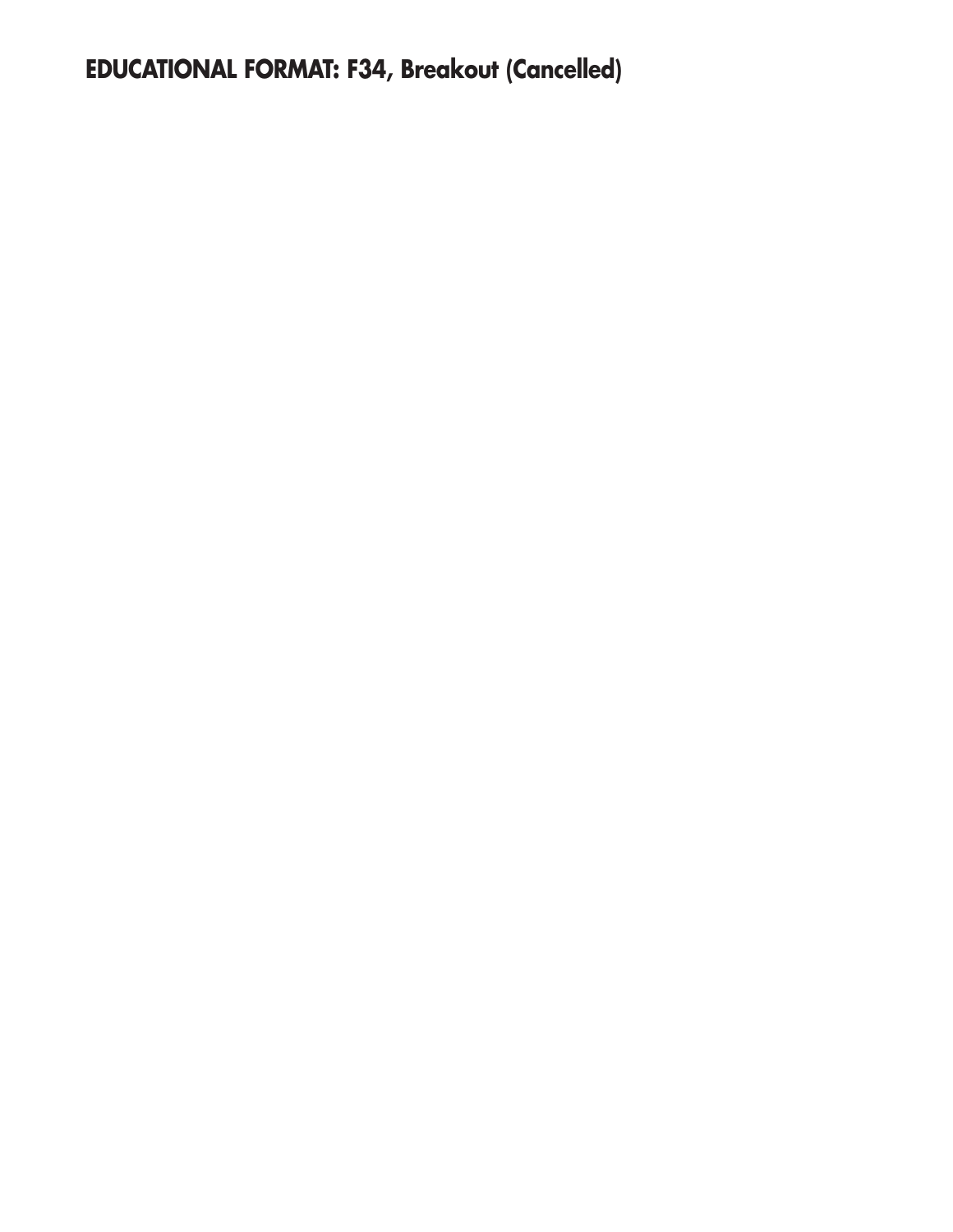**EDUCATIONAL FORMAT: F35, Breakout (Cancelled)**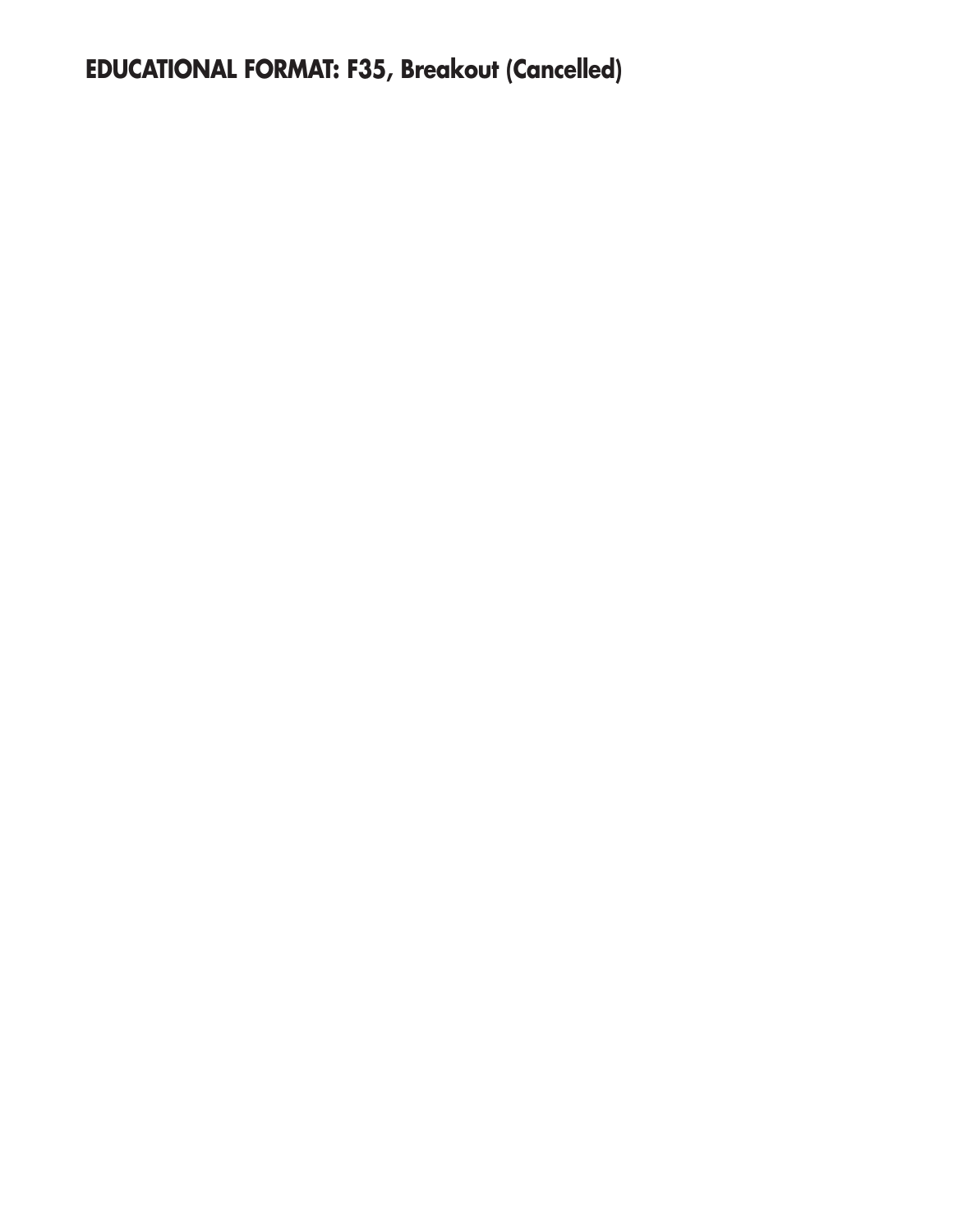# **EDUCATIONAL FORMAT: F36, Breakout TIME/DAY/LOCATION: 1:30 – 2:30 pm, Friday, 1/29/10, Magnolia/3rd**

# **TITLE:** Addressing Practice Barriers in CME Initiatives

**COMPETENCY:** 3.4 – Promote continuous improvement and performance measurement as skills for physicians during educational interventions.

### **PRINCIPAL PRESENTER:** Pamela Ring

PeerPoint Medical Education Institute, LLC, 847/563-9520, Pam.Ring@peerpt.com **DISCLOSURE:** Does have an interest in selling a technology, program, product, and/or service to CME professionals.

#### **CO-PRESENTER:** Rick Kennison, DPM

PeerPoint Medical Education Institute, LLC, 847/563-9520, Rick.Kennison@peerpt.com **DISCLOSURE:** Does have an interest in selling a technology, program, product, and/or service to CME professionals.

### **TARGET AUDIENCE:** Non-beginners

### **MEMBER SECTIONS:** All

**OBJECTIVES:** At the completion of this session, participants should be able to: (1) identify practice barriers to optimal care; (2) understand how practice barriers derail effective learning; (3) develop educational strategies to address and potentially overcome practice barriers; and (4) implement effective CME programming to move clinicians toward optimal practice and improved care.

**METHODS:** Use of an interactive didactic presentation to increase participants knowledge on how to incorporate practice barriers into programming; determine effective ways to increase effective learning where barriers exist; and delineate programming methods and formats (PI vs. traditional CME) intended to address practice barriers of participants.

**KEY POINTS:** For those of us that are instructional designers for educational initiatives, questions are asked regarding the effectiveness and participation levels of our programming. By understanding barriers, we can formulate better designed initiatives that help us achieve our educational goals. Presenters will be presenting barriers to effective learning that prevent HCPs from moving toward optimal practice and improved care. The participants and presenters will work to create strategies to overcome these barriers. This presentation is intended to help CME providers navigate the landscape from the earliest stages in order to not fall subject to its numerous pitfalls associated with practice barriers.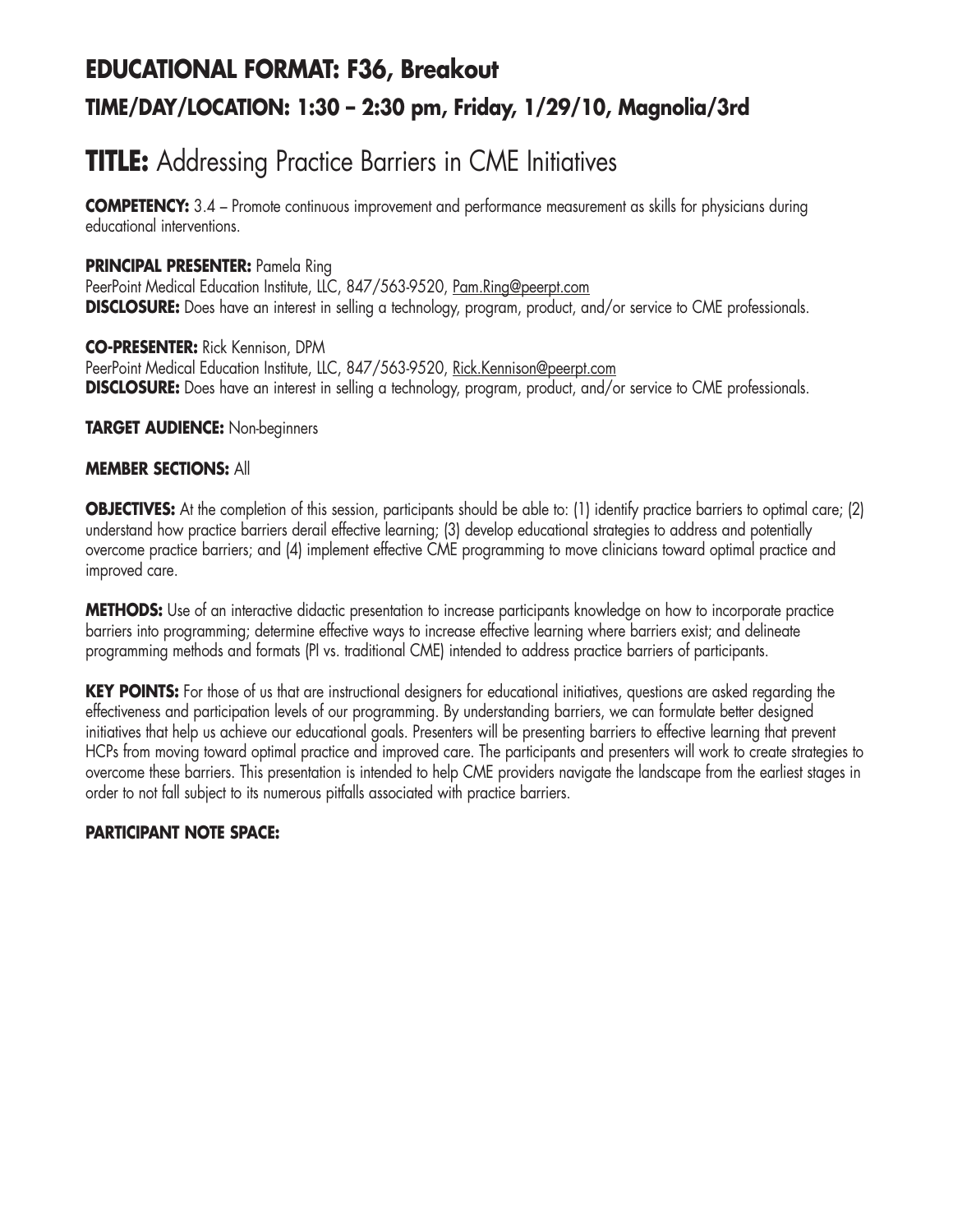# **EDUCATIONAL FORMAT: F37, Breakout TIME/DAY/LOCATION: 1:30 – 2:30 pm, Friday, 1/29/10, Belle Chasse/3rd**

# **TITLE:** Role of Community in Linking Education to Performance

**COMPETENCY:** 4.5 – Design activities with a cumulative goal of helping physicians, or teams of learners, to adopt change incrementally, assuring there is compatibility with present systems and advantage over present behaviors.

### **PRINCIPAL PRESENTER:** Martin Robert, PhD

HIT Global Consulting Services Inc., 514/932-3232, martin.robert@hit-global.com **DISCLOSURE:** Does have an interest in selling a technology, product, and/or service to CME professionals.

### **CO-PRESENTER:** Ron Murray, EdD

University of Virginia School of Medicine, 434/982-3687, rtm7a@virginia.edu **DISCLOSURE:** Does not have an interest in selling a technology, program, product, and/or service to CME professionals.

### **CO-PRESENTER:** Ladislava Carr, PhD

University of Virginia School of Medicine, 434/982-3687, ladicarr@virginia.edu **DISCLOSURE:** Does not have an interest in selling a technology, program, product, and/or service to CME professionals.

**CO-PRESENTER:** Stephanie Bedasse, BSc HIT Global Consulting Services Inc., 514/932-3232, stephanie.bedasse@hit-global.com **DISCLOSURE:** Does have an interest in selling a technology, product, and/or service to CME professionals.

### **TARGET AUDIENCE:** Non-beginners

### **MEMBER SECTIONS:** All

**OBJECTIVES:** Upon completion of this presentation, participants should be able to:

- 1. Describe the impact of face-to-face meetings and online interactions on fostering collaboration in Practice Improvement Programs (PIPs).
- 2. Recognize the benefit of participants presenting their own practice data and care gaps to peers during the course of a PIP.
- 3. Discuss the role of peer involvement when implementing PIPs for team-managed conditions.

**METHODS:** Didactic presentation with group discussion.

**KEY POINTS:** This presentation describes a program that facilitates the self-identification of care gaps in physicians' current management of patients with ACS. The program actively encourages participants to engage their peers in the identification and improvement of care gaps through online and face-to-face interactions. Recognizing that many medical conditions are treated by teams, this presentation will discuss the role of peer involvement in PIPs and its impact on physician self-reflection and care gap improvement.

**FINANCIAL OR IN-KIND SUPPORT:** Unrestricted educational grant from Bristol-Myers Squibb and sanofi-aventis.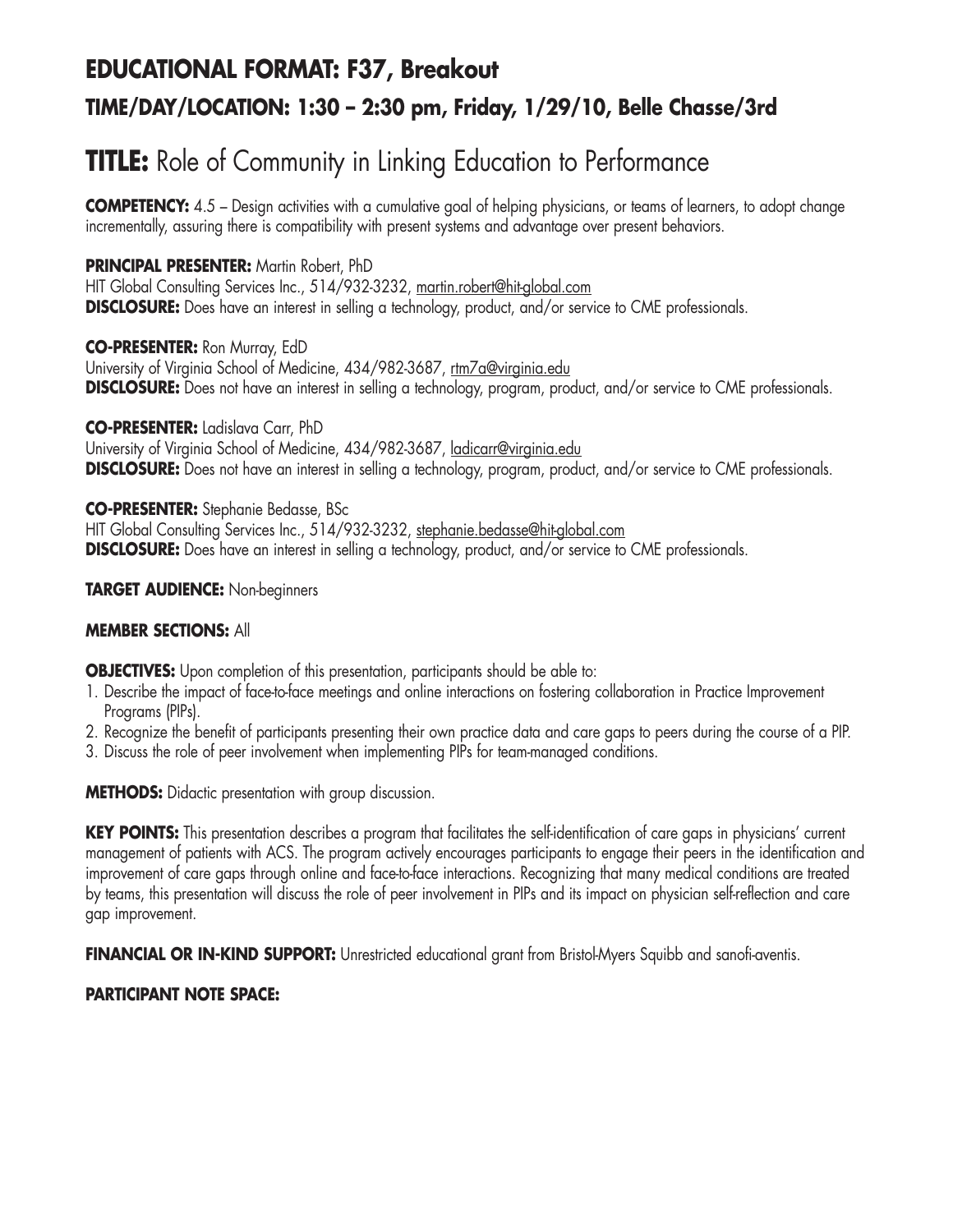# **EDUCATIONAL FORMAT: F38, Breakout TIME/DAY/LOCATION: 1:30 – 2:30 pm, Friday, 1/29/10, Grand Salon C/1st**

## **TITLE:** Performance Improvement (PI) Dos and Don'ts: A Report from the Trenches

**COMPETENCY:** 4.5 – Design activities with a cumulative goal of helping physicians, or teams of learners, to adopt change incrementally, assuring there is compatibility with present systems and advantage over present behaviors.

**PRINCIPAL PRESENTER:** Julie White, MS Boston University School of Medicine, 617/638-4605, jlwhite@bu.edu **DISCLOSURE:** Does not have an interest in selling a technology, program, product, and/or service to CME professionals.

**CO-PRESENTER:** Lara Zisblatt, MA Boston University School of Medicine, 617/638-4605, laraz@bu.edu **DISCLOSURE:** Does not have an interest in selling a technology, program, product, and/or service to CME professionals.

### **TARGET AUDIENCE:** Non-beginners

### **MEMBER SECTIONS:** All

**OBJECTIVES:** Following this session, participants should be able to: (1) describe a variety of strategies for implementing successful PI activities, (2) avoid common pitfalls that inhibit clinicians' advancement in PI activities, and (3) discuss clinicians' response to PI CME and the positive outcomes of these activities.

**METHODS:** Presentation of information and tools for practice, discussion

**KEY POINTS:** Testimony from PI activity participants, sample data from PI activities, and perspectives from three years of sponsoring PI activities will be presented. Successes and challenges gleaned from conducting a number of local, regional, and national PI activities will be shared. Discussion among breakout participants will be encouraged to facilitate the sharing of best practices. Tools for practice will be offered.

#### **RECOMMENDED READING:**

- 1. AHRQ Fact Sheet Closing the Quality Gap: A Critical Analysis of Quality Improvement Strategies http://www.ahrq.gov/clinic/epc/qgapfact.pdf.
- 2. The Rand Corporation Providing Performance Feedback to Individual Physicians http://www.rand.org/pubs/working\_papers/WR381.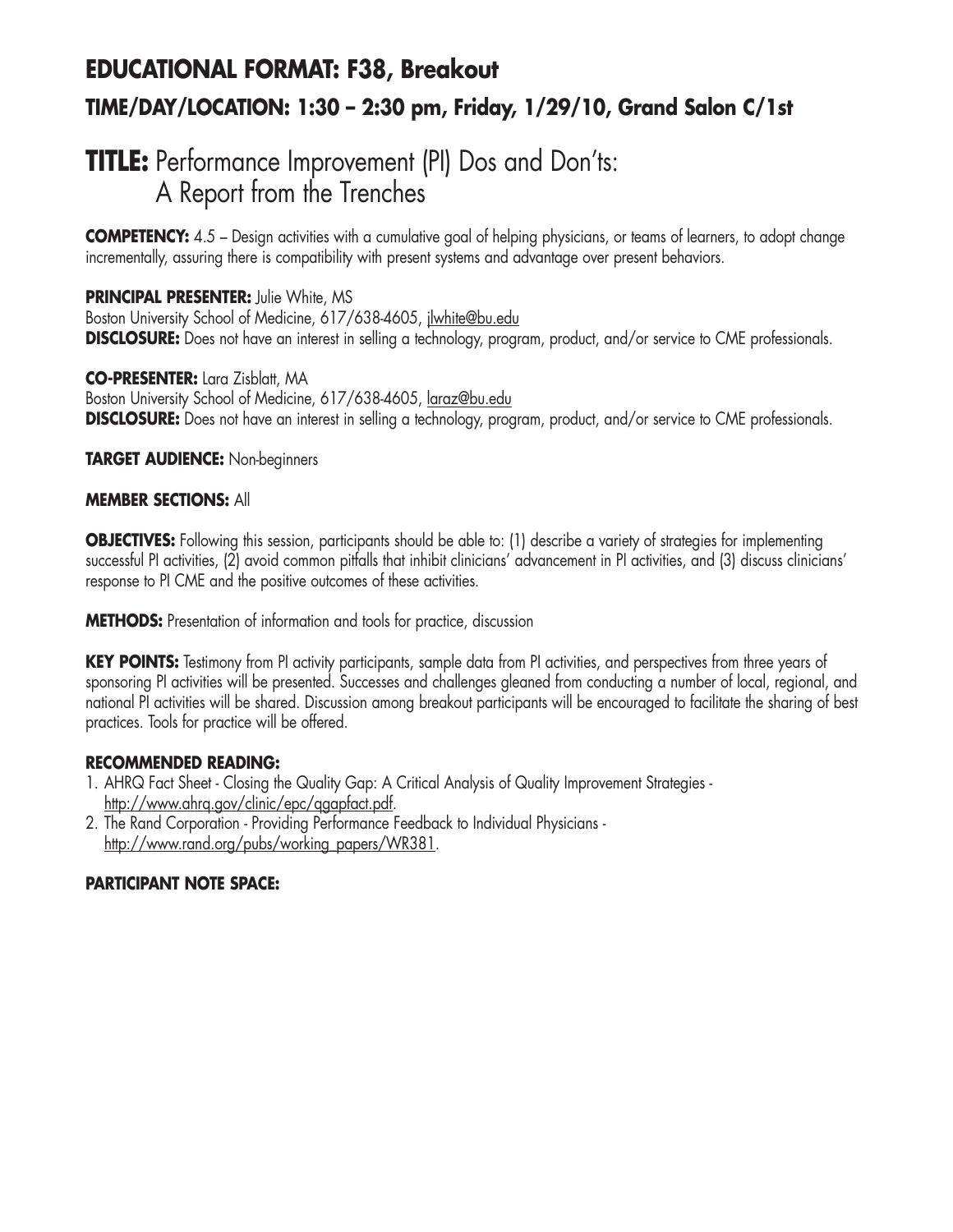# **EDUCATIONAL FORMAT: F39, Breakout TIME/DAY/LOCATION: 1:30 – 2:30 pm, Friday, 1/29/10, Melrose/3rd**

## **TITLE:** The Performance Improvement Quality Star: The Integration of CME, OPPE, MOC, and ACGME Outcomes

**COMPETENCY:** 5.1 – Identify and collaborate with critical internal partners, including the quality improvement unit, performance improvement unit, the library, patients, and other related units, to accomplish the CME mission.

### **PRINCIPAL PRESENTER:** Judith Brillman MD

University of New Mexico School of Medicine, 505/401-4033, jbrillman@salud.unm.edu **DISCLOSURE:** Does not have an interest in selling a technology, program, product, and/or service to CME professionals.

### **TARGET AUDIENCE:** Non-beginners

### **MEMBER SECTIONS:** All

**OBJECTIVES:** This program will enable participants to: (1) define and understand the inter-relationships of Performance Improvement with not only CME, but also Ongoing Professional Performance Evaluations (OPPE), Maintenance of Certification (MOC) and the ACGME outcomes programs; (2) implement a clinical pathway in a Plan-Do-Study-Act cycle in this schema; (3) use a model framework integrating these outcomes, and (4) import this system into their home environments.

**METHODS:** We will define OPPE, MOC and the ACGME outcomes programs. We will discuss the rational for the use of clinical pathways in PI. We will demonstrate our instrument for integrating the data from the various programs. We will describe the experience with this activity at one institution.

**KEY POINTS:** We have created the infrastructure to manage compliance with multiple program requirements. Currently performance improvement activities are fragmented to meet narrow programmatic requirements. This comprehensive system allows the integration of documentation of performance improvement activities so the same activities can meet requirements for CME, OPPE, MOC and ACGME Outcomes projects. As a model pathway, we will study the venous thrombo-embolism (VTE) prophylaxis order set. We will describe our experience this model and report on the change in real time protocol use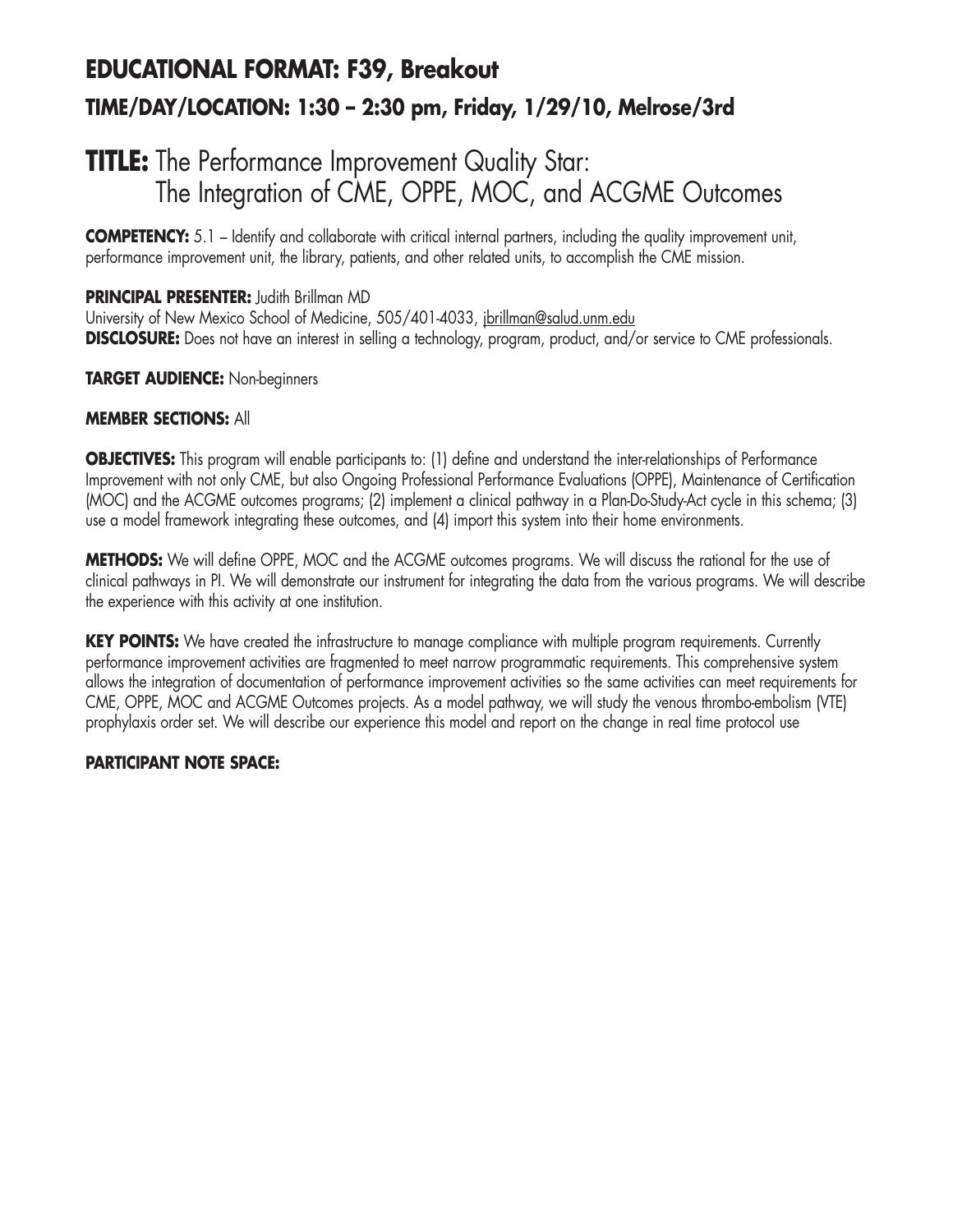# **EDUCATIONAL FORMAT: F40, Breakout TIME/DAY/LOCATION: 1:30 – 2:30 pm, Friday, 1/29/10, Jasperwood/3rd**

## **TITLE:** Better Health from the Start: Breastfeeding CME as a Model for Outcomes Improvement

**COMPETENCY:** 5.3 – Collaborate and build relationships that support educational improvements for the patient, the physician, and the organization in which the physician works.

## **PRINCIPAL PRESENTER:** Teresa Kovarik, MD

HealthPartners Medical Group & Clinics, 651/641-6217, Teresa.F.Kovarik@HealthPartners.com **DISCLOSURE:** Does not have an interest in selling a technology, program, product, and/or service to CME professionals.

### **CO-PRESENTER:** Lori Ricke, MD

HealthPartners Medical Group & Clinics, 651/779-1500, Lori.A.Ricke@HealthPartners.com **DISCLOSURE:** Does not have an interest in selling a technology, program, product, and/or service to CME professionals.

### **CO-PRESENTER:** Debra Curran, MA

HealthPartners Institute for Medical Education, 952/883-6221, Debra.M.Curran@HealthPartners.com **DISCLOSURE:** Does not have an interest in selling a technology, program, product, and/or service to CME professionals.

### **CO-PRESENTER:** Sharon Kopp-Huth, BA

HealthPartners Institute for Medical Education, 952/883-6224, Sharon.A.KoppHuth@HealthPartners.com **DISCLOSURE:** Does not have an interest in selling a technology, program, product, and/or service to CME professionals.

### **TARGET AUDIENCE:** Non-beginners

## **MEMBER SECTIONS:** All

**OBJECTIVES:** At the completion of this session, participants will (1) recognize how action research can be used to improve patient outcomes by building partnerships between disciplines, (2) describe the benefits of using patient satisfaction surveys along with hospital data to develop educational strategies and measures, and (3) discuss methods to reach large target audiences and stakeholders with key messages.

**METHODS:** An example is presented of a system-wide CME initiative to close a practice gap in care delivery for breastfeeding mothers and babies. Interactive group discussion will address evaluation methods and non-educational strategies that contribute to improved patient care.

**KEY POINTS:** CME providers can assist physician and administrative leaders with quality improvement initiatives by identifying points where CME can be most effective. CME staff can identify practice gaps, and patient and physician barriers to change. This session demonstrates how hospital data and patient surveys are used to develop and evaluate CME activities designed to improve comfort with breastfeeding. Reaching teams of medical professionals and patients with simple evidencebased reminders about breastfeeding practices provides momentum for improved lactation support across multiple health disciplines in the health care system.

RECOMMENDED READING: Planning Responsibly for Adult Education: A Guide to Negotiating Power and Interests. Ronald M. Cervero and Arthur L.Wilson.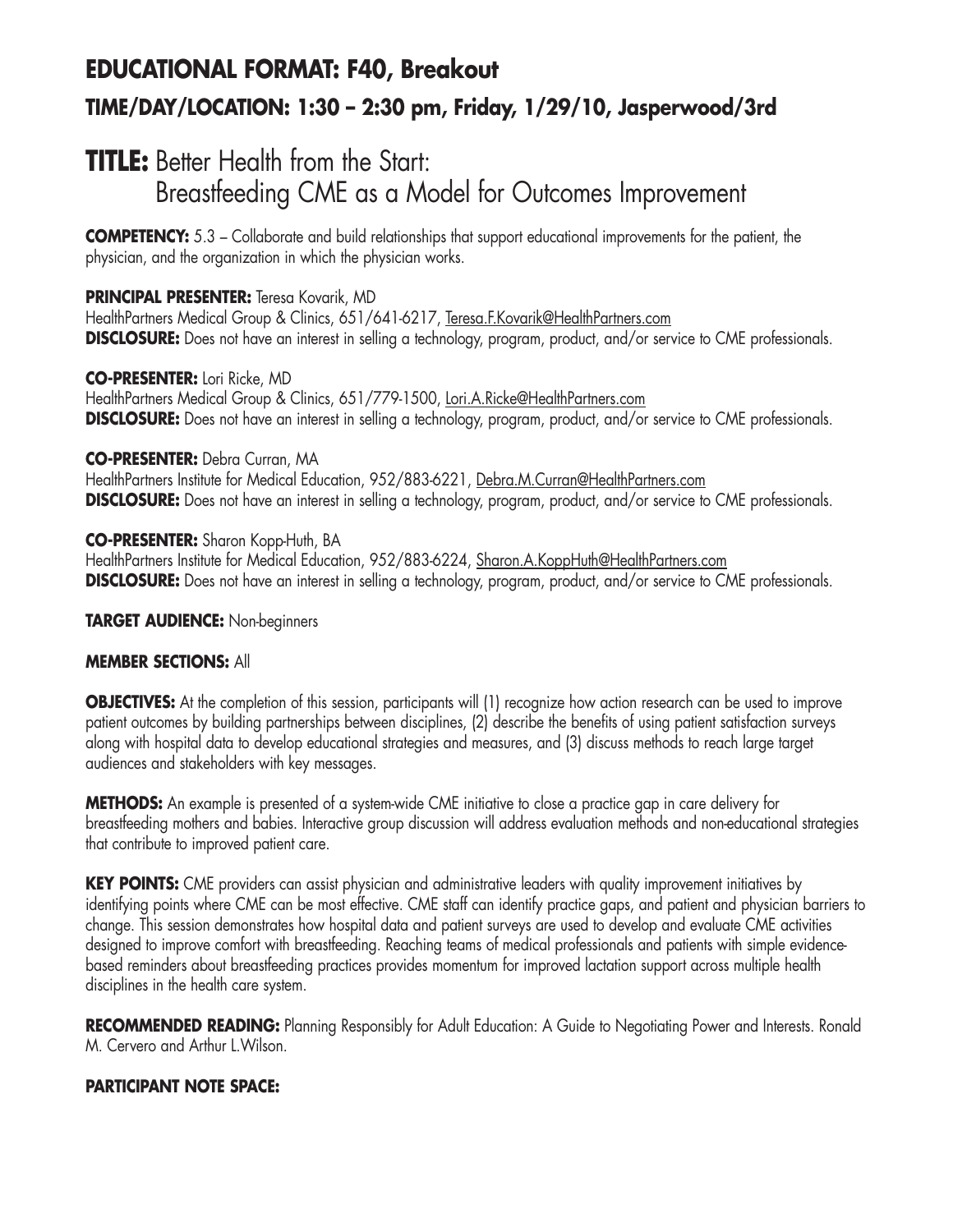# **EDUCATIONAL FORMAT: F41, Breakout TIME/DAY/LOCATION: 1:30 – 2:30 pm, Friday, 1/29/10, Ascot/Newberry/3rd**

## **TITLE:** Navigating Waters and Building Bridges: The CME Professional's Guide to Creating a Model Learning Organization

**COMPETENCY:** 6.2 – Develop a model learning organization.

### **PRINCIPAL PRESENTER:** Steven Folstein, MFA

American Academy of Allergy, Asthma and Immunology, 414/272-6071, sfolstein@aaaai.org **DISCLOSURE:** Does not have an interest in selling a technology, program, product, and/or service to CME professionals.

**CO-PRESENTER:** Ben Butz, MPA American Association of Medical Society Executives, 414/221-9275, bbutz@aamse.org **DISCLOSURE:** Does not have an interest in selling a technology, program, product, and/or service to CME professionals.

**CO-PRESENTER:** Shelly Rodrigues, CAE California Academy of Family Physicians, 415/345-8667, srodrigues@familydocs.org **DISCLOSURE:** Does not have an interest in selling a technology, program, product, and/or service to CME professionals.

### **TARGET AUDIENCE:** Non-beginners

### **MEMBER SECTIONS:** All

**OBJECTIVES:** Participants will be able to: (1) identify all units (e.g., CME, executive, quality improvement, legislative, & meetings) whose collaboration is needed to create, sustain and grow a model, continuous improvement CME learning organization that fosters physician performance improvement and improved patient outcomes; (2) describe the role of the CME professional in fostering collaboration and identify useful strategies, tools & resources that for doing so, and (3) identify external collaboration opportunities.

**METHODS:** A combination of presentation, discussion, and case studies will be used to engage participants in this learning activity.

**KEY POINTS:** The CME professional faces myriad and complex responsibilities associated with day-to-day operations; building a model CME learning organization, however, depends on effective bridge building and collaboration across an organization's discrete units or departments. By ensuring that all units - from the executive to the legislative, quality improvement, and meetings - understand and fulfill their unique and critical roles, the CME professional can focus everyone on a key goal: building a continuous improvement CME learning organization. This session will provide the tools and resources that help CME professionals navigate the waters and build the bridges that foster collaboration.

**FINANCIAL OR IN-KIND SUPPORT:** Grant support from Pfizer, Inc., to AAMSE will cover presenter expenses.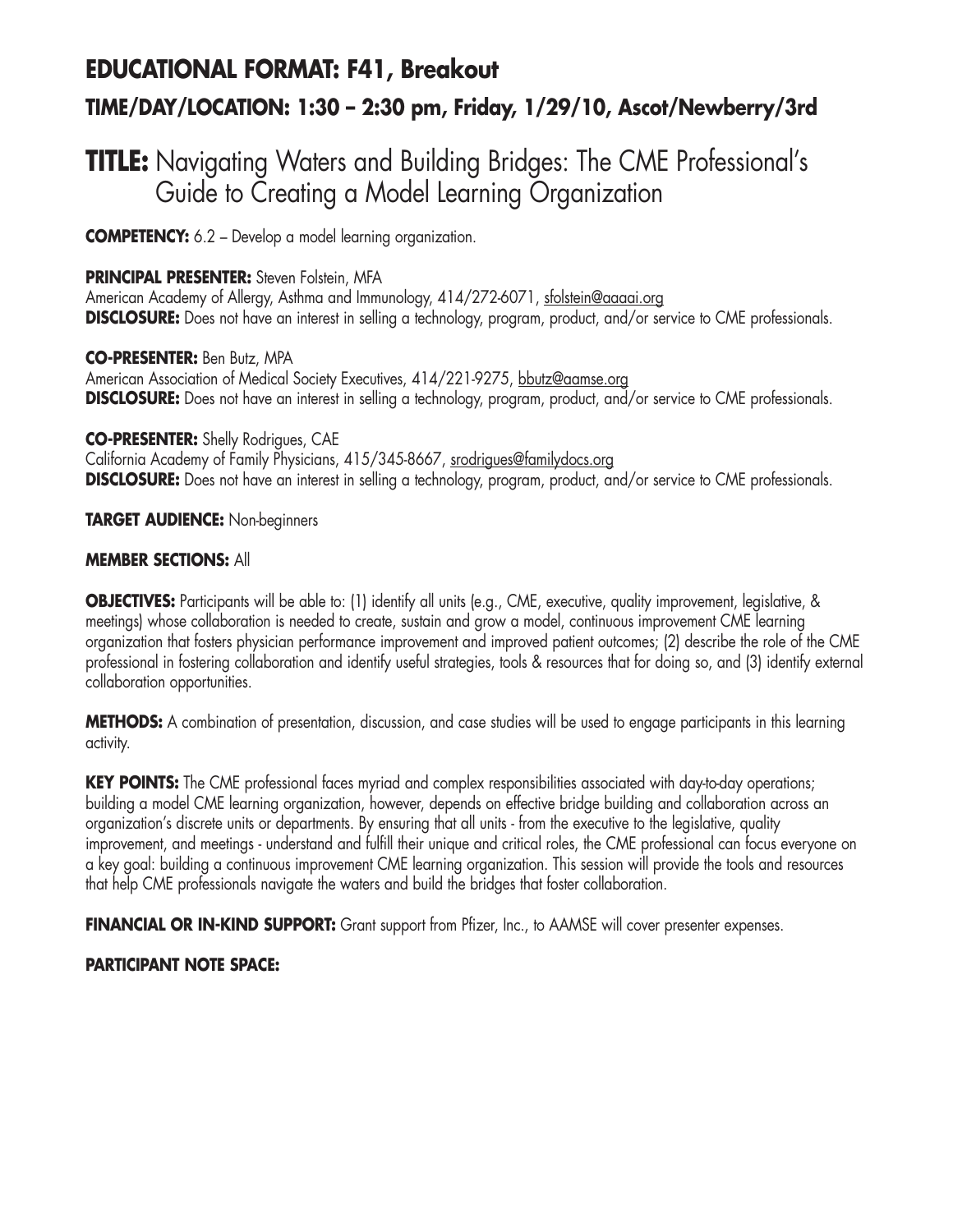# **EDUCATIONAL FORMAT: F42, Breakout TIME/DAY/LOCATION: 1:30 – 2:30 pm, Friday, 1/29/10, Oak Alley/3rd**

## **TITLE:** Developing a Data Management Tool for CME Activity Documentation and Its Usefulness for Staff Educational Interventions

**COMPETENCY:** 7.6 – Assure that the CME program is in compliance with the Accreditation Essentials, Elements, and Policies and other regulatory requirements.

### **PRINCIPAL PRESENTER:** Mary Berg, MA

American College of Chest Physicians, 847/498-8347, mberg@chestnet.org **DISCLOSURE:** Does not have an interest in selling a technology, program, product, and/or service to CME professionals.

### **TARGET AUDIENCE:** Beginners

### **MEMBER SECTIONS:** All

**OBJECTIVES:** Identify opportunities for streamlining activity documentation across your CME program. Assess documentation data for areas of potential staff educational interventions.

**METHODS:** The ACCP developed an internal database to document ACCME requirements for its CME program. This database outlined each of the ACCME Elements that pertained to an educational activity and served as a checklist of the common items that support ACCP's compliance. Staff educational interventions were identified based on the use of this system.

**KEY POINTS:** In a rapidly changing CME environment, activity documentation is crucial for a successful CME program. This presentation will outline the American College of Chest Physician's process for developing its internal activity documentation management system, how the system was modified and enhanced to adapt to the changing environment, and how this data collection tool was used to identify areas for future educational intervention opportunities for ACCP education division staff.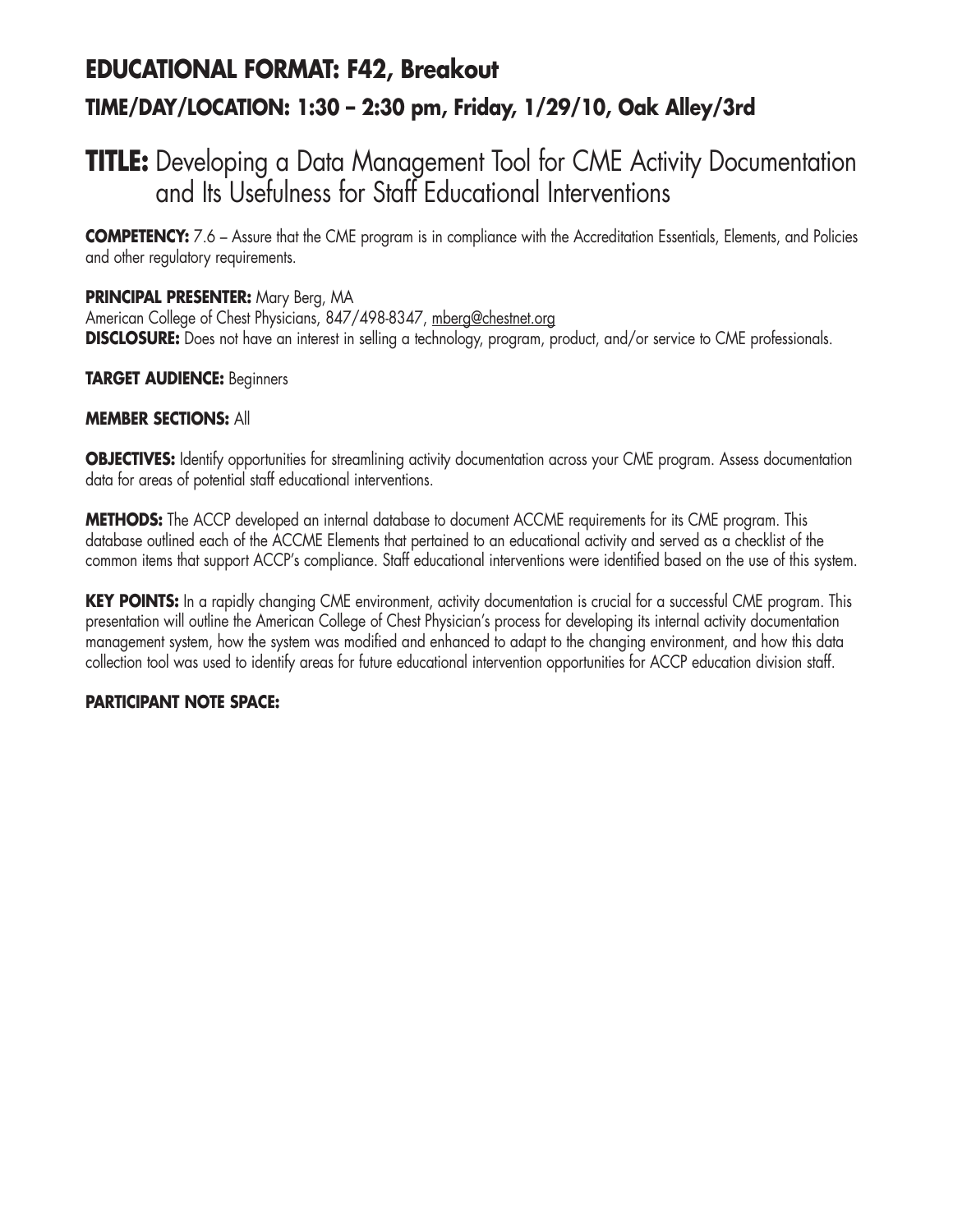# **EDUCATIONAL FORMAT: F43, Breakout TIME/DAY/LOCATION: 1:30 – 2:30 pm, Friday, 1/29/10, Grand Salon D/1st**

## **TITLE:** Applying CACME's Risk Stratification Process to Mitigate Potential Non-compliance with Standards for Commercial Support

**COMPETENCY:** 7.6 – Assure that the CME program is in compliance with the Accreditation Essentials, Elements, and Policies and other regulatory requirements.

## **PRINCIPAL PRESENTER:** Jeanne Cole, MS

Thomas Jefferson University, 215/955-8411, jeanne.cole@jefferson.edu **DISCLOSURE:** Does not have an interest in selling a technology, program, product, and/or service to CME professionals.

### **CO-PRESENTER:** Tracy Allgier-Baker

Penn State College of Medicine, 717/531-6483, tallgier-baker@hmc.psu.edu **DISCLOSURE:** Does not have an interest in selling a technology, program, product, and/or service to CME professionals.

**CO-PRESENTER:** Derek Warnick, MSPT Curatio CME Institute, 610/363-1619, derek.warnick@curatiocme.com **DISCLOSURE:** Does not have an interest in selling a technology, program, product, and/or service to CME professionals.

### **TARGET AUDIENCE:** Non-beginners

### **MEMBER SECTIONS:** All

**OBJECTIVES:** In the current CME environment relating to commercial support, it is imperative that CME administrators not only identify but also manage activities at risk for non-compliance with the Standards for Commercial Support (SCS). At the completion of this session, participants should be able to:

- 1. Apply a risk stratification process to case studies of CME activities, and
- 2. Identify best practices and develop strategies in managing activities to reduce non-compliance with SCS.

**METHODS:** Presenters will review CACME's risk stratification tool and present case studies where a risk for noncompliance with the SCS is present. Small group discussion will focus on developing risk-management plans. Facilitated discussion on how to deal with "risky" activities will identify ways of ensuring compliance.

**KEY POINTS:** This interactive workshop will help participants identify factors which might place an activity at risk for noncompliance with the SCS. Participants will work with case studies to develop methods to mitigate potential risk. Participants will actively contribute their ideas and identify best practices using a unique, engaging educational design.

**RECOMMENDED READING:** Barnes BE, Cole JG, Thomas King C, Zukowski R, Allgier-Baker T, McGartland Rubio D, Thorndyke LE. A Risk Stratification Tool to Assess Commercial Influences on Continuing Medical Education. Journal of Continuing Education in the Health Professions. 2007:27(4):234-240.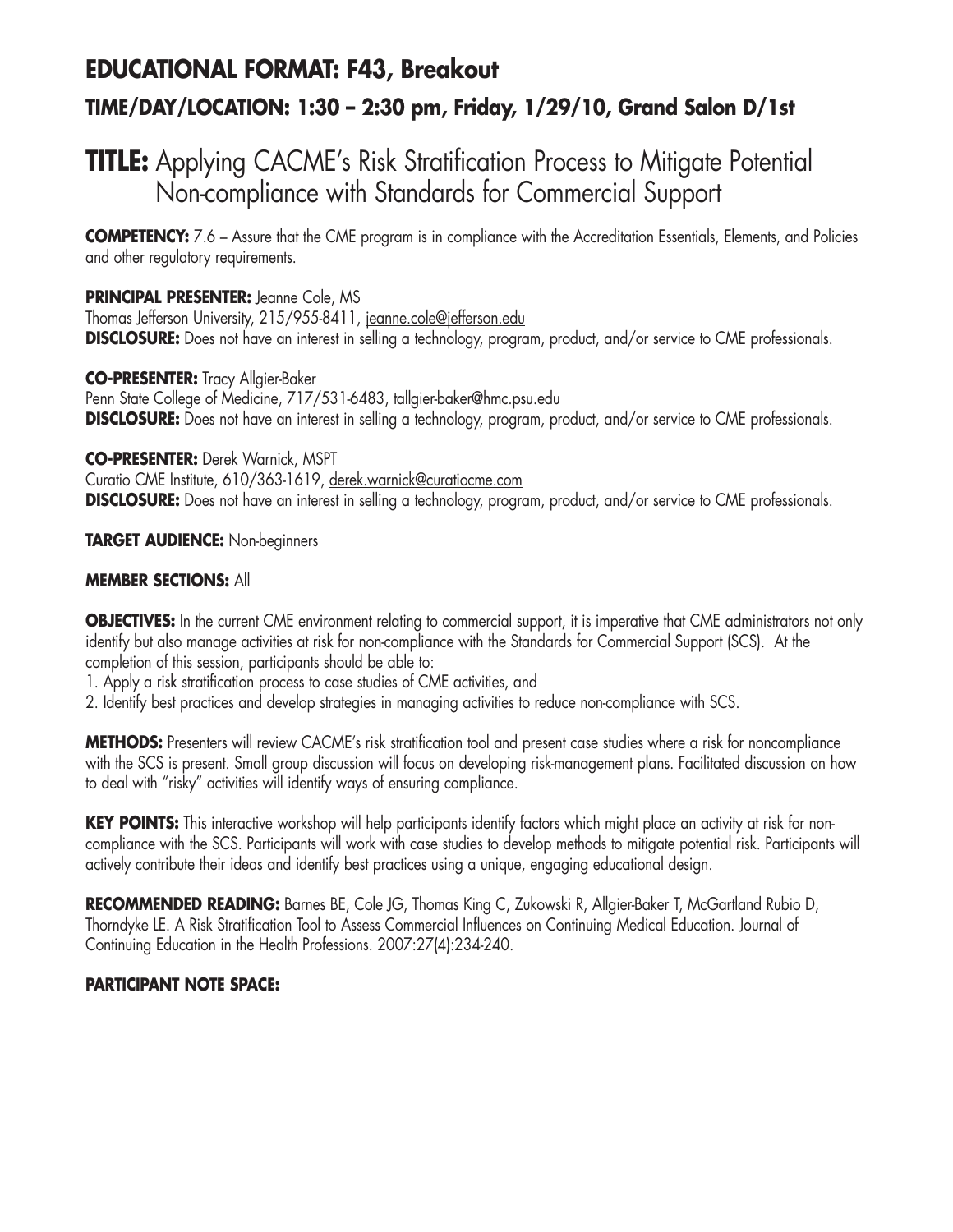# **EDUCATIONAL FORMAT: F44, Breakout TIME/DAY/LOCATION: 1:30 – 2:30 pm, Friday, 1/29/10, Fountain/3rd**

## **TITLE:** CCMEP™ Certification, a Pathway to Professional Competence: Exam Development and How it Relates to Alliance Competencies

**COMPETENCY:** 8.3 – Promote professional development for self and staff.

**PRINCIPAL PRESENTER:** Marissa Seligman, PharmD Pri-Med Institute, 617/406-4288, mseligman@pri-medinstitute.org **DISCLOSURE:** Does not have an interest in selling a technology, program, product, and/or service to CME professionals.

**CO-PRESENTER:** Karen Overstreet, EdD Wolters Kluwer Health Medical Research, 267/481-0183, karen.overstreet@wolterskluwer.com **DISCLOSURE:** Does not have an interest in selling a technology, program, product, and/or service to CME professionals.

**CO-PRESENTER:** Sharyn Lee, RN MEBN, 603/432-7099, sharyn.lee@mebn.net **DISCLOSURE:** Does not have an interest in selling a technology, program, product, and/or service to CME professionals.

### **TARGET AUDIENCE:** Beginners

### **MEMBER SECTIONS:** All

**OBJECTIVES:** At the completion of this session, participants should be able to (1) identify how initial goals of the NC-CME certification program for CME professionals [CCMEP] were validated through the examination development process; (2) assess achievements in areas of competency tested by the initial certification examination, and how they were used to create the 2nd form of the examination, and (3) explain how competencies tested by the CCMEP examination align with the Alliance Competencies.

**METHODS:** Evolution of NC-CME's certification goals will be discussed and beginners will help position future goals. Goals will be mapped to the certification process and CCMEP data regarding the achievement of competencies tested in the exam will then be mapped to the Alliance competencies. Considerations for Form 2 of the exam will be presented.

**KEY POINTS:** After more than a year of administering the CCMEP exam, NC-CME is taking a look back at the process of exam development and inviting beginners in the field to contribute to the ongoing review and evaluation of the effects and contributions of the certification program to persons working in CME. The certification process relates to multiple competencies published by the Alliance (eg, 3.5, 6.2, 6.5, 8.1, 8.2, 8.3).

### **RECOMMENDED READING:**

- 1. Candidates Handbook. Available at: http://www.nccme.org/downloadfile.asp?MyPath=resources&MyFile=NC-CME\_CANDIDATES\_HANDBOOK.pdf.
- 2. Alliance for Continuing Medical Education's Competency Areas for CME Professionals, http://www.acme-assn.org/home/compreport/Competenties\_Analysis\_Report\_FINAL.pdf.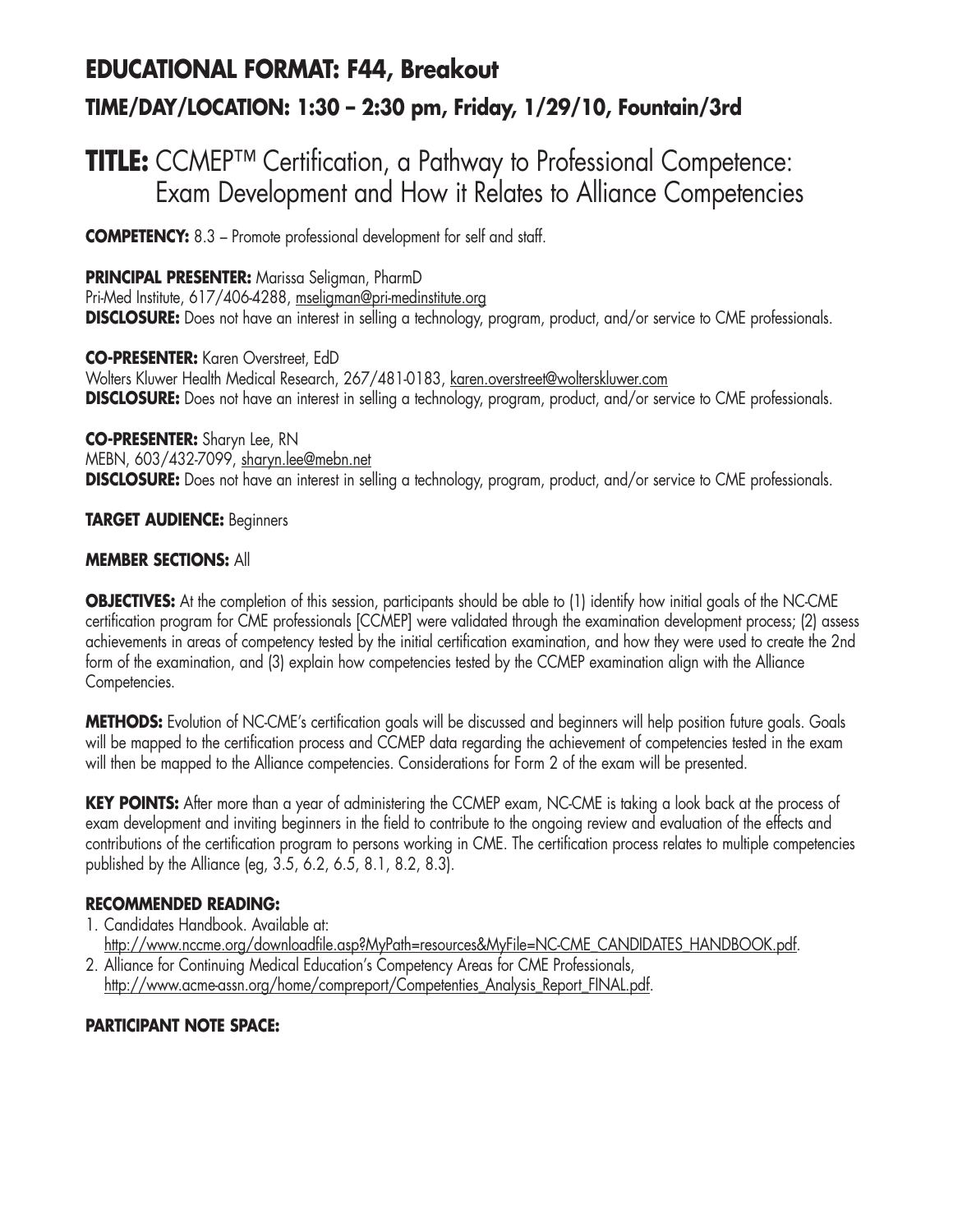# **EDUCATIONAL FORMAT: F45, Breakout TIME/DAY/LOCATION: 2:45 – 3:45 pm, Friday, 1/29/10, Fountain/3rd**

## **TITLE:** Ethnographic Research in CME: Bridging Gaps and Affecting Care of Diabetes in the Latino Community

**COMPETENCY:** 1.3 – Conduct, support, and/or apply educational research on how physicians learn and change.

**PRINCIPAL PRESENTER:** Robert Hennis Ethical Drug CME, LLC, 201/841-2423, rhennis@ethicaldrugcme.com **DISCLOSURE:** Does not have an interest in selling a technology, program, product, and/or service to CME professionals.

**CO-PRESENTER:** Amaryllis Soto, CCMEP sanofi-aventis, 908/981-5149, amaryllis.soto@sanofi-aventis.com **DISCLOSURE:** Does not have an interest in selling a technology, program, product, and/or service to CME professionals.

**TARGET AUDIENCE:** Non-beginners

#### **MEMBER SECTIONS:** All

**OBJECTIVES:** At the completion of this session, participants should be able to: (1) discuss the importance of cultural competency training for improving the quality of care; (2) explain ethnographic research and how it's applied in a multi-tiered educational intervention; and (3) describe how use of evidence-based (research-based) tools impact clinical practice and improve patient outcomes

**METHODS:** (1) PowerPoint slide lecture to present background, video of ethnographic research, activity designs, sample components (tools) and key findings; (2) interactive discussion; and (3) question-and-answer session with audience.

**KEY POINTS:** Ethnography has been used throughout the world to gain solid, experience-based answers to difficult behavioral situations. Until now ethnography has not been used to its full extent in education despite its acceptance by the Office of Health and Human Services. Educational providers can maximize effectiveness by using research in the instructional design of a program in order to maximize outcomes and achieve validated, evidence-based results. Ethical Drug CME, LLC employs this technique and helps hospital teams implement new practices to improve patient communication in the overall care of Latinos with diabetes.

#### **RECOMMENDED READING:**

- 1. Caban A et al. Culturally relevant issues for hispanics with diabetes. Diabetes Educ. 2007;32:584-595.
- 2. Walker EA et al. Telephone interventions to promote diabetic retinopathy screening among the urban poor. Am J Prev Med. 2008;34:185-191.
- 3. Caballero AE. Diabetes in the Hispanic population: genes, environment, culture, and more. Curr Diab Rep. 2005:217-225.

**FINANCIAL OR IN-KIND SUPPORT:** This program is supported by an educational grant from sanofi-aventis U.S.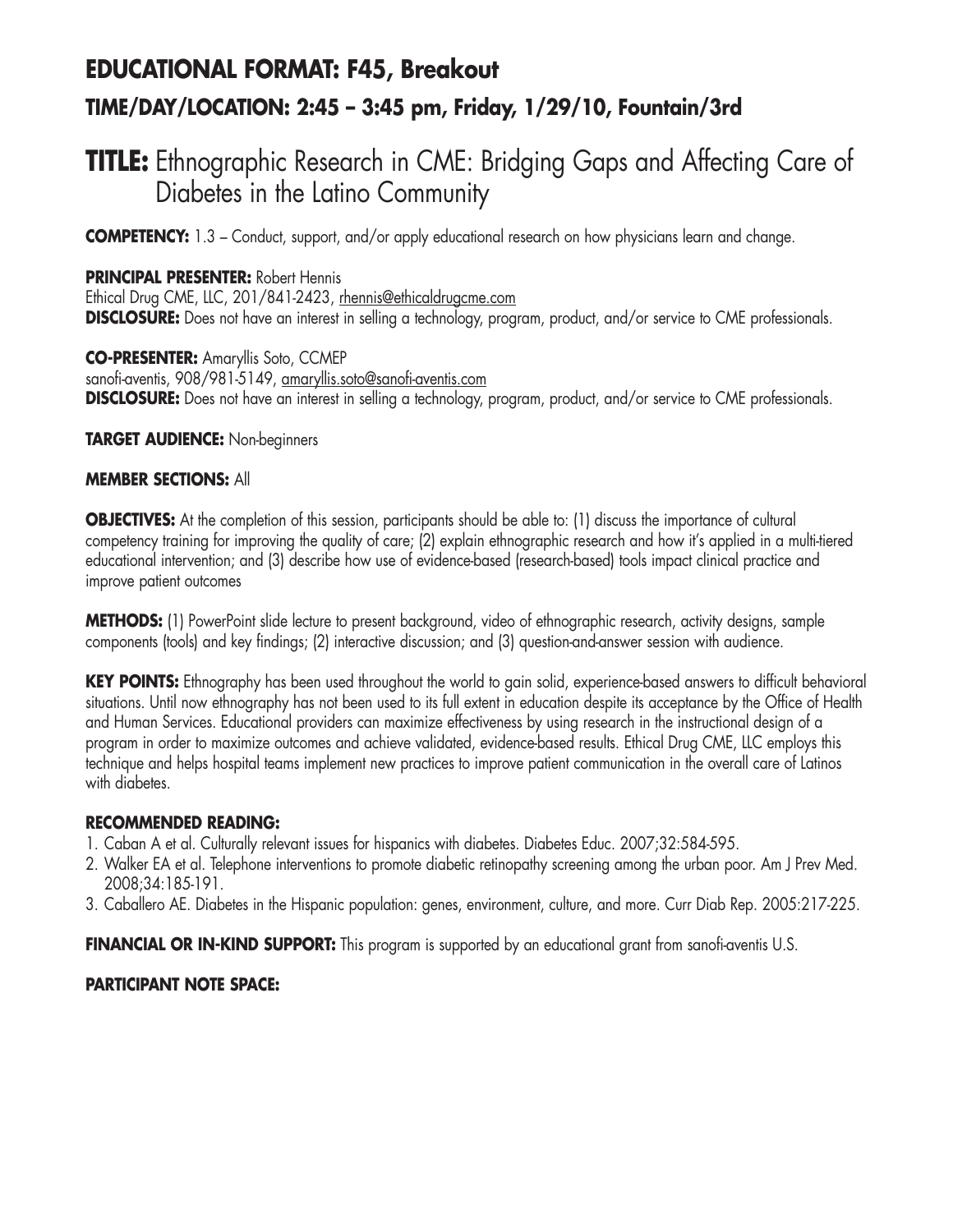# **EDUCATIONAL FORMAT: F46, Breakout TIME/DAY/LOCATION: 2:45 – 3:45 pm, Friday, 1/29/10, Rosedown/3rd**

## **TITLE:** A Collaborative Approach to Developing PI CME Using National Quality Indicators

**COMPETENCY:** 2.3 – Facilitate physician self-assessment, self-directed learning and evaluation using appropriate data.

**PRINCIPAL PRESENTER:** Victoria Street, BA National Committee for Quality Assurance (NCQA), 202/955-1708, street@ncqa.org **DISCLOSURE:** Does not have an interest in selling a technology, program, product, and/or service to CME professionals.

**CO-PRESENTER:** Annette Boyer, RPh CECity.com, Inc., 412/338-0366, ext. 312, aboyer@cecity.com **DISCLOSURE:** Does have an interest in selling a technology to CME professionals.

**CO-PRESENTER:** Jill Foster, MD Outcomes, Inc., 205/259-1500, jill.foster@ceoutcomes.com **DISCLOSURE:** Does have an interest in selling a service to CME professionals.

### **TARGET AUDIENCE:** Non-beginners

### **MEMBER SECTIONS:** All

**OBJECTIVES:** After completing the breakout session, participants should be able to:

- 1. Utilize national performance measures as CME Performance Improvement activity measures;
- 2. Describe enhancements to the PI model utilizing self-assessment and evaluation;
- 3. Plan an outcome evaluation for a PI program; and
- 4. Discuss the role of technology in creating a performance improvement activity.

**METHODS:** A didactic presentation will describe the HEDIS measures and will present a case study in which national healthcare indices guided development of a performance improvement program with a unique collaboration of partners. Participants will use a HEDIS measure to gain practical experience in developing, implementing and assessing a PI activity.

**KEY POINTS:** Participants will advance their skills in developing a performance improvement program that encompasses several levels of self-assessment and evaluation while taking advantage of technological enhancements and higher level educational outcomes. We will also share our experiences via the case study and report initial results and outcomes for an ADHD PI activity.

**RECOMMENDED READING:** The State of Health Care Quality. National Committee for Quality Assurance, Washington, DC. Available at www.ncqa.org/sohc

**FINANCIAL OR IN-KIND SUPPORT:** We acknowledge Ortho-McNeil Janssen Scientific Affairs for providing an educational grant in support of this performance improvement activity.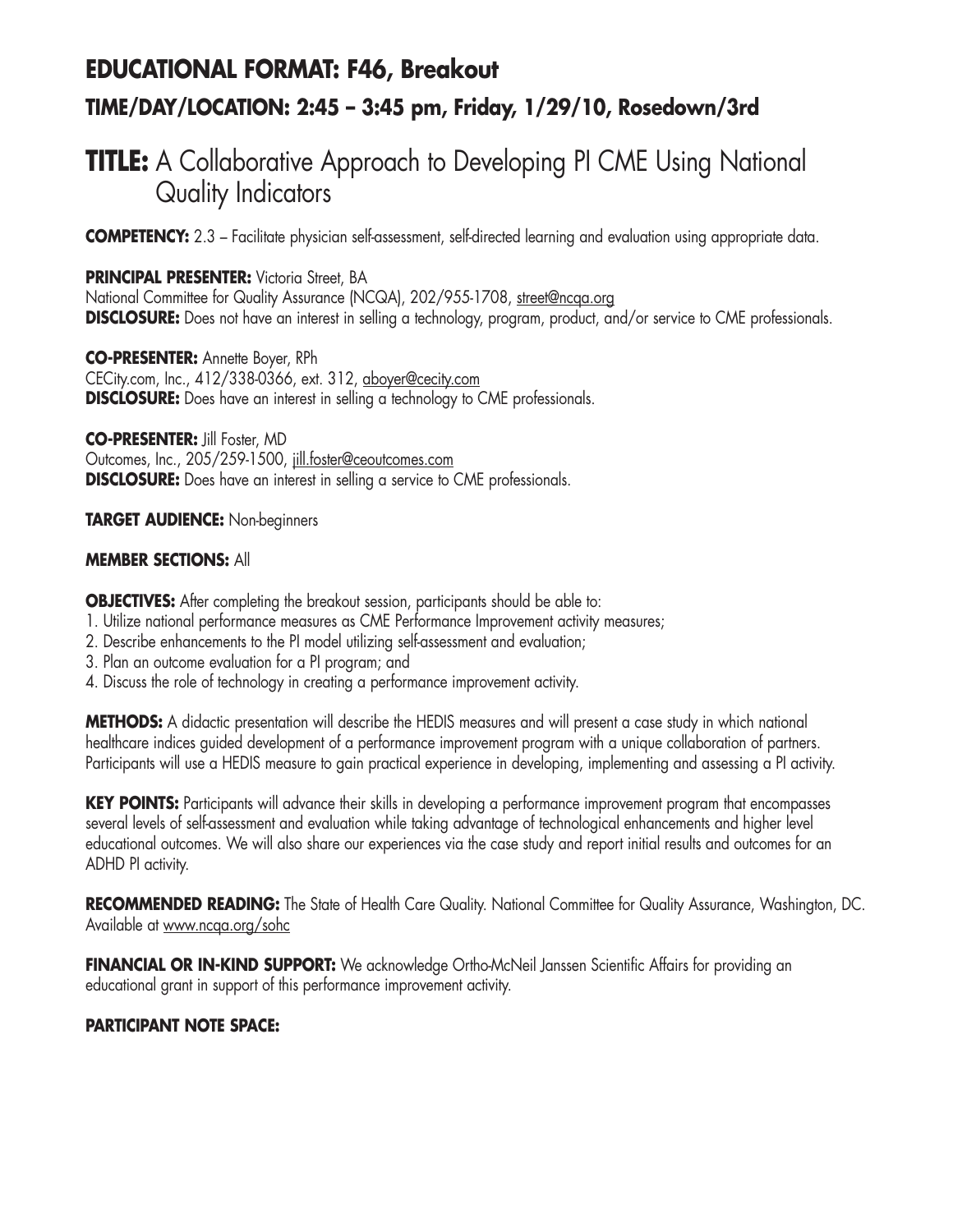# **EDUCATIONAL FORMAT: F47, Breakout TIME/DAY/LOCATION: 2:45 – 3:45 pm, Friday, 1/29/10, Belle Chasse/3rd**

## **TITLE:** CME Snacks: An Overview of Activities Designated for Less Than 1.0 Credit

**COMPETENCY:** 2.6 – Consider the learning environment, select and apply learning formats that are effective for physician learning and meeting the expected outcome.

**PRINCIPAL PRESENTER:** Richard Vanderpool, CCMEP Consultant, 972/854-2808, cmerichard@aol.com **DISCLOSURE:** Does have an interest in selling a service to CME professionals.

**CO-PRESENTER:** Barbara Fuchs, MS EPiQ Services, LLC, 610/392-7155, bfuchs.EPiQSvc@comcast,net **DISCLOSURE:** Does have an interest in selling a service to CME professionals.

### **TARGET AUDIENCE:** Non-beginners

### **MEMBER SECTIONS:** All

**OBJECTIVES:** (1) Analyze feedback from a physician survey regarding learning preferences and the convenience and efficacy of CME Snacks. (2) Identify various delivery technologies appropriate for delivering this type of CME. (3) Incorporate CME Snacks as part of their overall CME program to deliver stand alone or follow-up activities to reinforce/enhance previously offered activities.

**METHODS:** Interactive presentation with case examples and handout materials containing slides, physician survey and summary of results. The presenters will facilitate an active discussion amongst participants to share thoughts and experiences throughout the session.

**KEY POINTS:** In recent years the number of CME activities available to physicians that are designated for less than 1.0 CME credit has increased drastically. This is largely due to the Internet and mobile handheld devices. Convenience, dependability, and reliability are key ingredients for these significant bits of insight. Through the use of modern technologies, understanding physicians' opinions and learning preferences, and utilization of effective design and evaluation strategies, CME providers can address the needs of physicians for this innovative educational format and enhance their overall CME program.

**RECOMMENDED READING:** Mamary, E, Charles, P. Promoting self-directed learning for continuing medical education. Medical Teach. 2003 Mar;25(2):188-190.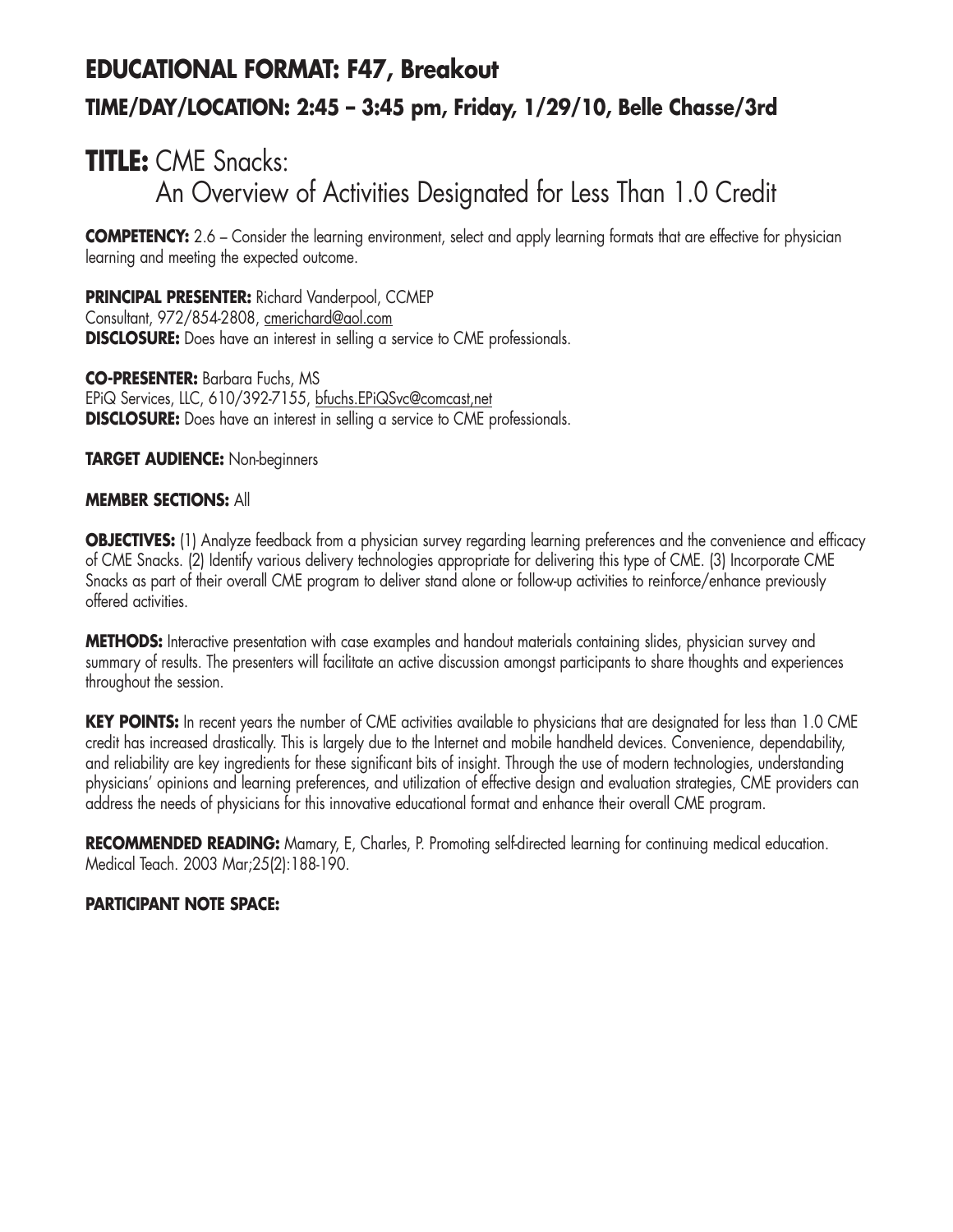## **EDUCATIONAL FORMAT: F48, Breakout**

## **TIME/DAY/LOCATION: 2:45 – 3:45 pm, Friday, 1/29/10, Ascot/Newberry/3rd**

# **TITLE:** Creating Programs with Multiple Standardized Patient Encounters

**COMPETENCY:** 2.9 – Provide interactive learning and opportunities to practice skills that lead to change in physician performance.

### **PRINCIPAL PRESENTER:** Elizabeth Kachur, PhD

Medical Education Development, 212/982-8436, mededdev@earthlink.net **DISCLOSURE:** Does not have an interest in selling a technology, program, product, and/or service to CME professionals.

#### **CO-PRESENTER:** Anne Dembitzer, MD

New York Harbor VA, 212/263-4248, Anne.Dembitzer@nyumc.org **DISCLOSURE:** Does not have an interest in selling a technology, program, product, and/or service to CME professionals.

### **TARGET AUDIENCE:** Beginners

### **MEMBER SECTIONS:** All

**OBJECTIVES:** At the completion of the session participants should be able to: (1) Discuss the opportunities and challenges inherent in multiple station/encounter training events; (2) Describe a Group OSCE example related to post-disaster mental health screening; (3) Identify and solve scheduling and throughput issues, and (4) List available resources for program development and implementation.

**METHODS:** The session includes brief presentations (e.g., definitions, video, literature review, description of an NYU Group Objective Structured Clinical Exercise (GOSCE) program), brainstorming (e.g., regarding opportunities and challenges), small group exercises (to work through decisions necessary for creating a multiple station/encounter exercise).

**KEY POINTS:** Evidence has shown that high levels of interactivity and relevance to daily practice result in better learning. Simulated multiple patient encounters (e.g., Objective Structured Clinical Exercises – OSCEs) provide opportunities to address a variety of clinical problems and skills in a single training session. To overcome logistical and financial challenges, one can develop group formats in which those who are not directly involved in skills practice can achieve educational gains from observation and discussion. This breakout session will provide practical information to help program organizers.

**RECOMMENDED READING:** Triola, M., Feldman, H., Kalet, A., et al. A Randomized Trial of Teaching Clinical Skills Using Virtual and Live Standardized Patients. J Gen Intern Med. 2006;21(5):424-429.

**FINANCIAL OR IN-KIND SUPPORT:** The program received funding from a CDC/AAMC Cooperative Agreement grant.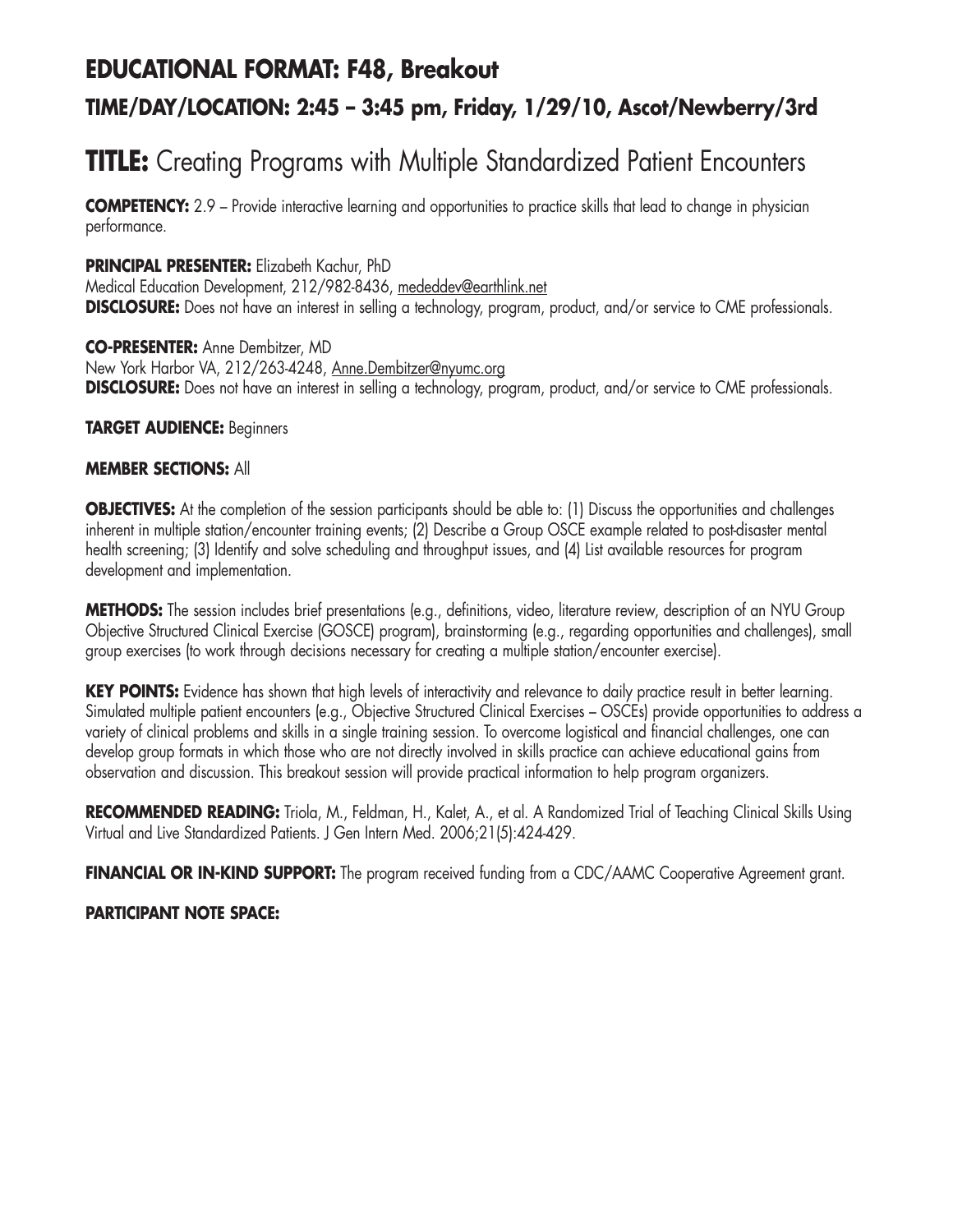# **EDUCATIONAL FORMAT: F49, Breakout TIME/DAY/LOCATION: 2:45 – 3:45 pm, Friday, 1/29/10, Oak Alley/3rd**

## **TITLE:** From Design to Results: Practical Approaches Utilized for Evaluation Design and Improving Response Rates

**COMPETENCY:** 3.2 – Use measurement data to assess outcomes/results of the learning intervention as a basis for determining future learning needs and for determining the application of the educational knowledge and skills.

## **PRINCIPAL PRESENTER:** Acacia Baker, MS

American Society of Clinical Oncology, 571/483-1398, acacia.baker@asco.org **DISCLOSURE:** Does not have an interest in selling a technology, program, product, and/or service to CME professionals.

**CO-PRESENTER:** Robert Bartel, MS The Endocrine Society, 301/951-2606, rbartel@endo-society.org **DISCLOSURE:** Does not have an interest in selling a technology, program, product, and/or service to CME professionals.

### **TARGET AUDIENCE:** Beginners

### **MEMBER SECTIONS:** All

**OBJECTIVES:** At the completion of this session, participants should be able to:

- 1. Identify where to begin in evaluation design
- 2. Articulate widely accepted conceptual models for measuring learning outcomes
- 3. Identify key elements of evaluation design
- 4. Apply practical approaches to increase evaluation response rates
- 5. Assess current practices and consider implementation of various methods for increasing data collection and accuracy

**METHODS:** This interactive session will utilize case-based scenarios, current evaluation literature and lessons learned to demonstrate several approaches toward evaluation design and improving response rates.

KEY POINTS: This session will educate CME providers on widely accepted conceptual schemes of the Kirkpatrick and Philip models for measuring learning outcomes, evaluation design approaches, and mixed-method approaches toward maximizing results obtained from CME activities. The session will give practical examples and share successes/frustrations of various evaluative tools and identify effective evaluation approaches and follow up methods that can be applied to CME activity evaluation processes. The case-based learning activity will be incorporated to assist participants in understanding and applying approaches to their own CME situation with an emphasis on the updated ACCME criteria.

**RECOMMENDED READING:** Van Gest, Johnson, and Welsh. 2007. Methodologies for Improving Response Rates in Surveys of Physicians. Evaluation & the Health Professions, Vol. 30, No. 4, 303-321.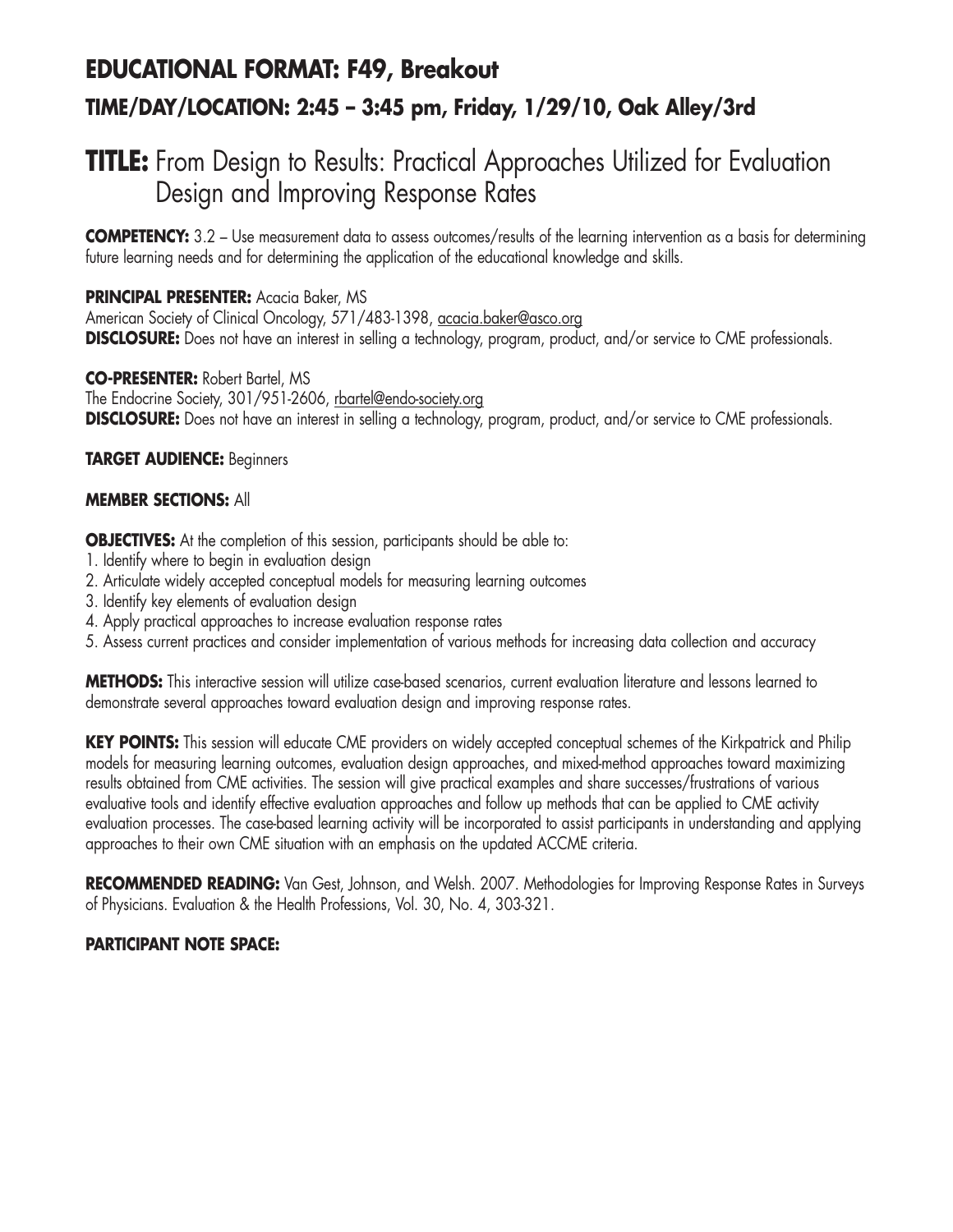# **EDUCATIONAL FORMAT: F50, Breakout TIME/DAY/LOCATION: 2:45 – 3:45 pm, Friday, 1/29/10, Melrose/3rd**

# **TITLE:** Applying a Tested Problem Solving Approach to PI CME

**COMPETENCY:** 3.4 – Promote continuous improvement and performance measurement as skills for physicians during educational interventions.

### **PRINCIPAL PRESENTER:** Floyd Pennington, PhD

CTL Associates, Inc, 770/506-8150, ctlassoc@mindspring.com **DISCLOSURE:** Does have an interest in selling a program and/or service to CME professionals.

## **CO-PRESENTER:** John Pennington

PCI Associates, Inc., 317/865-3403, jspennnig2@aol.com **DISCLOSURE:** Does have an interest in selling a program and/or service to CME professionals.

### **TARGET AUDIENCE:** Non-beginners

### **MEMBER SECTIONS:** All

**OBJECTIVES:** At the completion of this session, participants should be able to: (1) define the "PI" part of PI CME; (2) introduce their physician constituents to a systematic approach to engaging in PI CME in their practice setting; and (3) identify tools their physician constituents can use to engage in effective PI CME in their practice setting.

**METHODS:** Presenters will guide learners through a systematic approach to conducting PI CME activities. A combination of presentation and discussion is used to develop a deep understanding of the effectiveness of the approach.

**KEY POINTS:** Utilizing the PDCA Cycle, A3 problem solving makes it possible to address performance issues quickly and not in such a broad scope that PI CME efforts seem excessively time consuming and undoable. A3 mimes the clinical decision process the physician engages in every time they see a patient - making it a comfortable model to use in assessing their own professional performance as well as the operational effectiveness of their practice. The "science" behind A3 comes from years of effective use in improvement efforts in business and industrial settings. CME providers who utilize A3 as a systematic approach to PI CME will find the outcomes from their physician learning efforts will be significant. In addition, physicians using this approach will find it teaches them skills they can utilize to implement a "Culture of Improvement" in their practice setting(s).

### **RECOMMENDED READING:**

- 1. Jimmerson, C. A3 Problem Solving for Healthcare. HCP Press. 2007.
- 2. Shook, J. Managing to Learn. The Lean Enterprise Institute. 2008.
- 3. Sobek, D. and Smalley, A. Understanding A3 Thinking. CRC Press. 2008.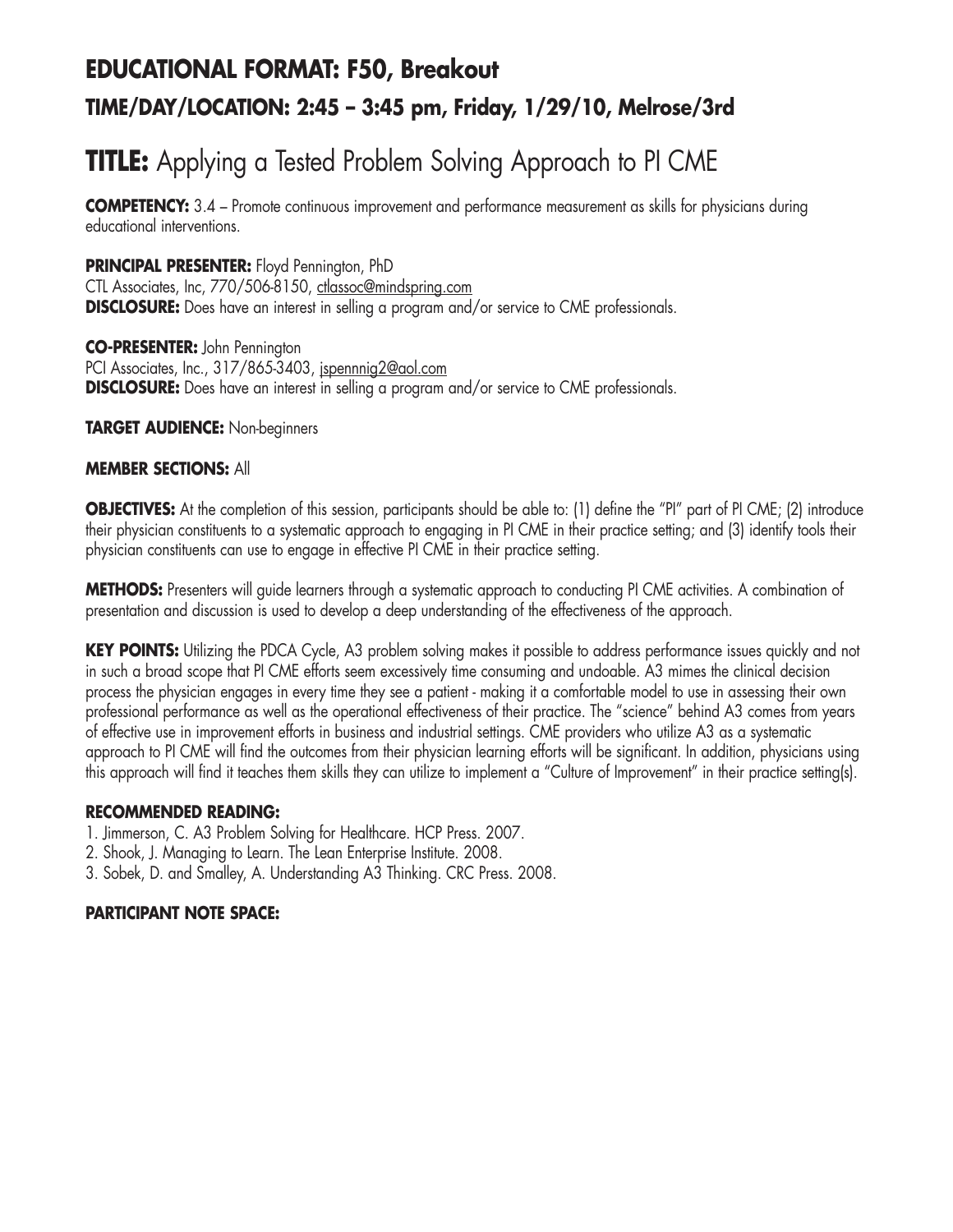## **EDUCATIONAL FORMAT: F51, Breakout TIME/DAY/LOCATION: 2:45 – 3:45 pm, Friday, 1/29/10, Grand Salon A/1st**

## **TITLE:** Point of Care Performance Improvement and Patient Outcomes Using a Hand-held, Web-based Device

**COMPETENCY:** 3.6 – Provide measurement tools and utilize reliable data to enable physician-learners to compare present levels of performance with optimum performance.

**PRINCIPAL PRESENTER:** Timothy Hayes, MD Academic CME, 610/772-7505, thayes@academiccme.com **DISCLOSURE:** Does not have an interest in selling a technology, program, product, and/or service to CME professionals.

**CO-PRESENTER:** Michael Davidson, MD University of Chicago School of Medicine, 312/494-2220, michaeldavidson@radiantresearch.com **DISCLOSURE:** Does not have an interest in selling a technology, program, product, and/or service to CME professionals.

**TARGET AUDIENCE:** Non-beginners

### **MEMBER SECTIONS:** All

**OBJECTIVES:** At the completion of this session, participants should be able to (1) design an appropriate point of care patient outcomes plan for a CME activity; (2) train physicians and their staff in the use of mobile devices for data collection; (3) Support the data collection process over the length of the study; (4) Apply a mentor program to the mobile device, and (5) Add personalized CME content to the mobile device in response to outcomes data.

**METHODS:** A combination of presentation, discussion and case studies with device demonstration is used to demonstrate program effectiveness.

**KEY POINTS:** The collection of patient visit data to assess performance improvement and patient outcomes is an important tool in the evaluation of CME activities. The challenge has been to collect reliable accurate information without subjective error. There is little "free" time during a physician/patient visit to conduct a "major" study. We have used pre-programmed web-based hand held mobile devices to collect predetermined patient parameters. Physician compliance and retention has been excellent. These devices allow for two way communication and thus recommended CME material may be loaded onto the device remotely after assessing outcomes data. We also describe a mentor program.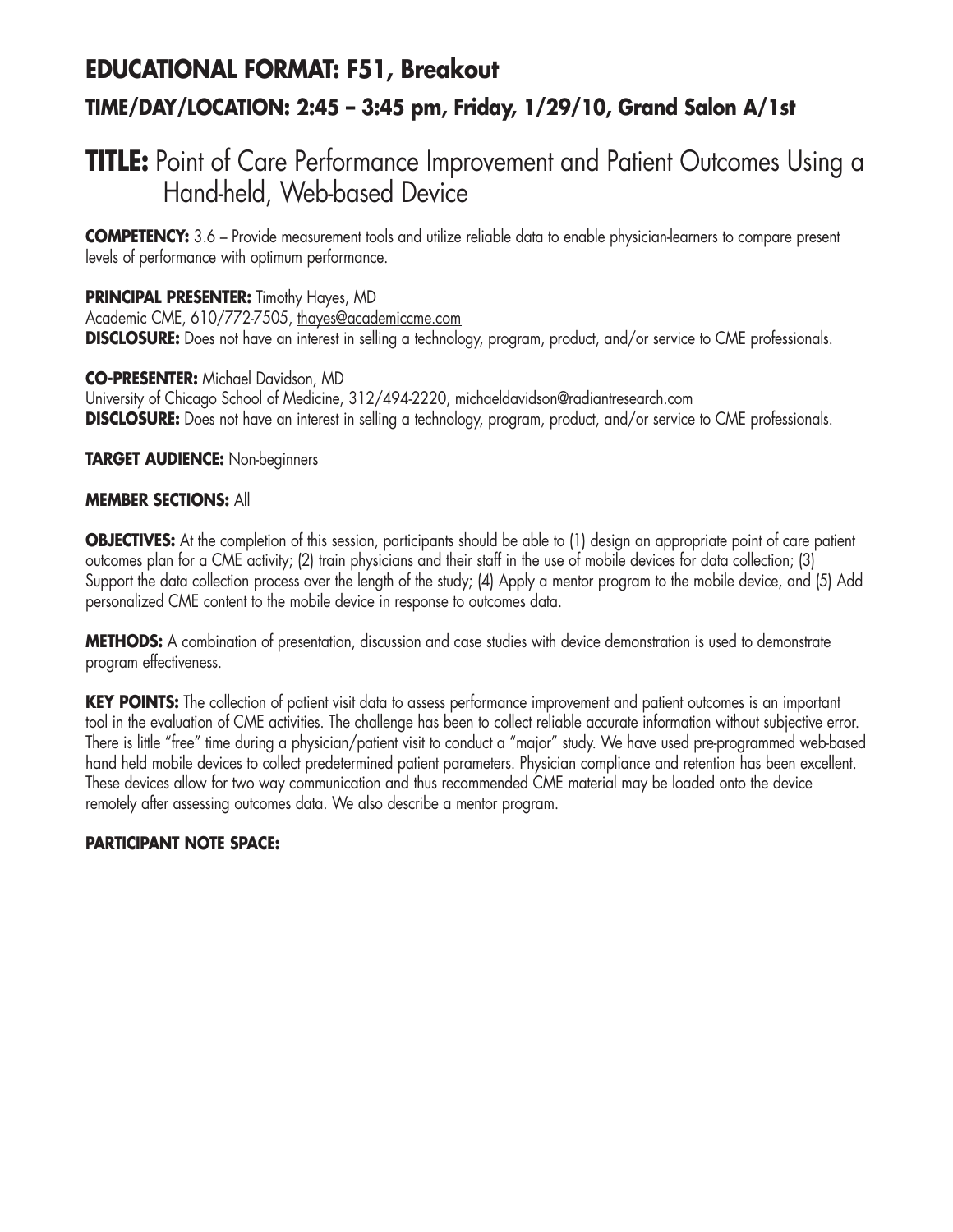**EDUCATIONAL FORMAT: F52, Breakout (Cancelled)**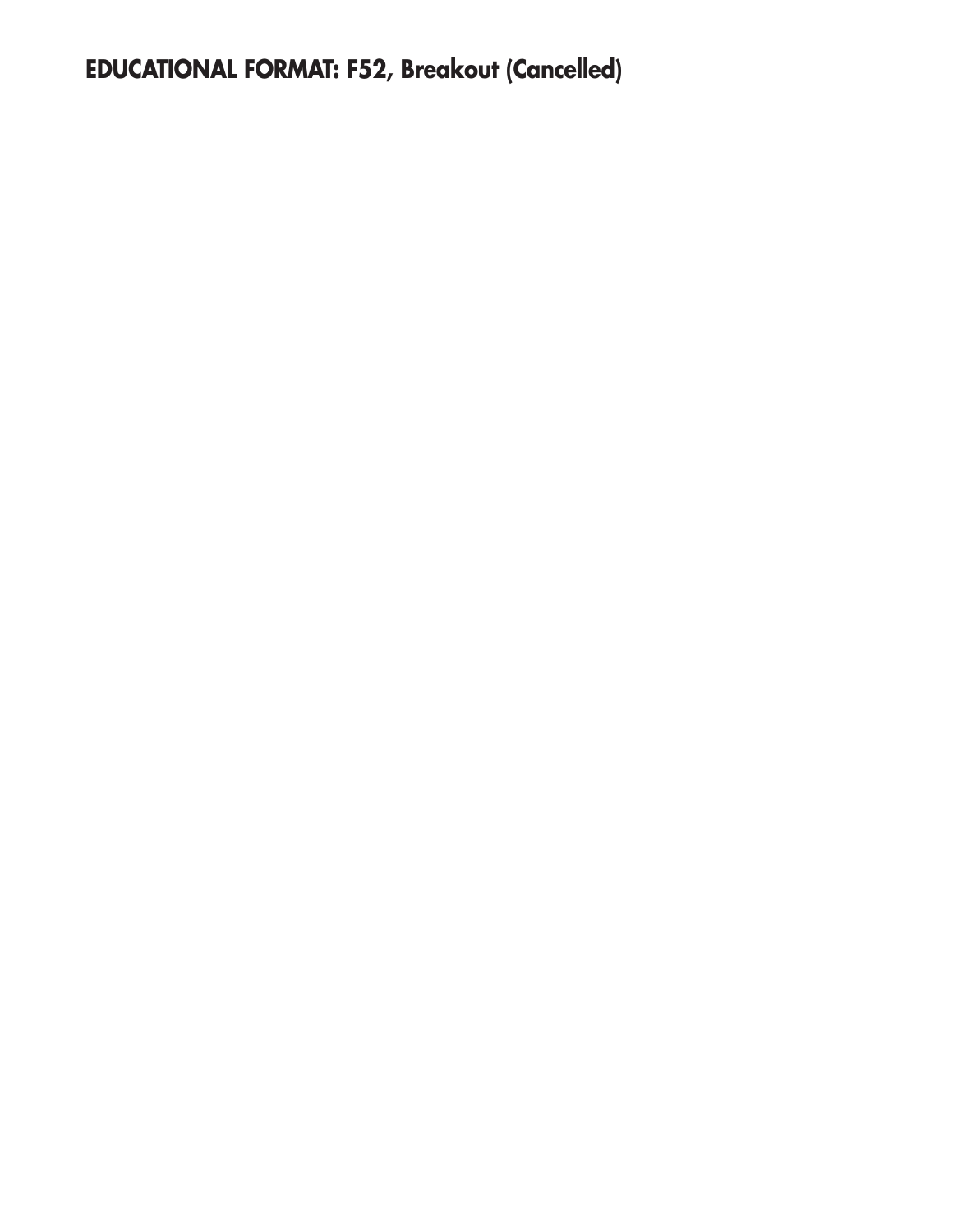# **EDUCATIONAL FORMAT: F53, Breakout**

## **TIME/DAY/LOCATION: 2:45 – 3:45 pm, Friday, 1/29/10, Grand Salon B/1st**

# **TITLE:** Innovation in Collaboration: The ACES Case Study

**COMPETENCY:** 5.2 – Identify and collaborate with external partners that enhance effective CME activities.

### **PRINCIPAL PRESENTER:** Suzanne Murray

AXDEV Group, 888/282-9338, murrays@axdevgroup.com **DISCLOSURE:** Does not have an interest in selling a technology, program, product, and/or service to CME professionals.

**CO-PRESENTER:** Dixie Blankenship Interstate Postgraduate Medical Association, 608/237-1490, dblankenship@ipmameded.org **DISCLOSURE:** Does not have an interest in selling a technology, program, product, and/or service to CME professionals.

**CO-PRESENTER:** Jann Balmer, PhD University of Virginia, 434/924-5950, jtb9s@virginia.edu **DISCLOSURE:** Does not have an interest in selling a technology, program, product, and/or service to CME professionals.

### **CO-PRESENTER:** George Mejicano, MD

University of Wisconsin School of Medicine & Public Health, 608/263-4591, mejicano@facstaff.wisc.edu **DISCLOSURE:** Does not have an interest in selling a technology, program, product, and/or service to CME professionals.

### **TARGET AUDIENCE:** Non-beginners

### **MEMBER SECTIONS:** All

**OBJECTIVES:** This session is designed to explore the process of forming and formalizing a consortium of multiple, nonhomogenous organizations targeting performance improvement of healthcare professionals and teams in COPD and asthma care. The collaborative model implemented to agree upon clear outcomes will be discussed. This presentation will also highlight successes and challenges experienced by this consortium in which each organization brought its own culture and understanding of equitable collaboration to the table.

**METHODS:** Models of collaboration will be reviewed to propose changes that would address pitfalls of existing models. A case study of collaboration (ACES) will be presented along with concrete challenges. Participants will be encouraged through small group breakouts to identify best practices in establishing a successful multi-organization collaboration

**KEY POINTS:** At the end of this breakout, participants will better understand: (1) how learnings from the ACES collaboration can be adapted to develop transparent and systematic collaborative processes; (2) the unique challenges regarding the strategy, operations, decision making, accountability, roles, responsibilities, legal and ethical boundaries of the collaboration, and (3) how leveraging the relationship between collaborative stakeholders, representing different disciplines, can provide a structural framework that will stand up to the challenges of time, change of players, and evolution of the health education environment.

**RECOMMENDED READING:** Wheelan S. Group Processes: A Developmental Perspective, 2nd Ed. Needham Heights, MA: Allyn & Bacon; 2005.

**FINANCIAL OR IN-KIND SUPPORT:** The presenters acknowledge the support of all members of the ACES consortium.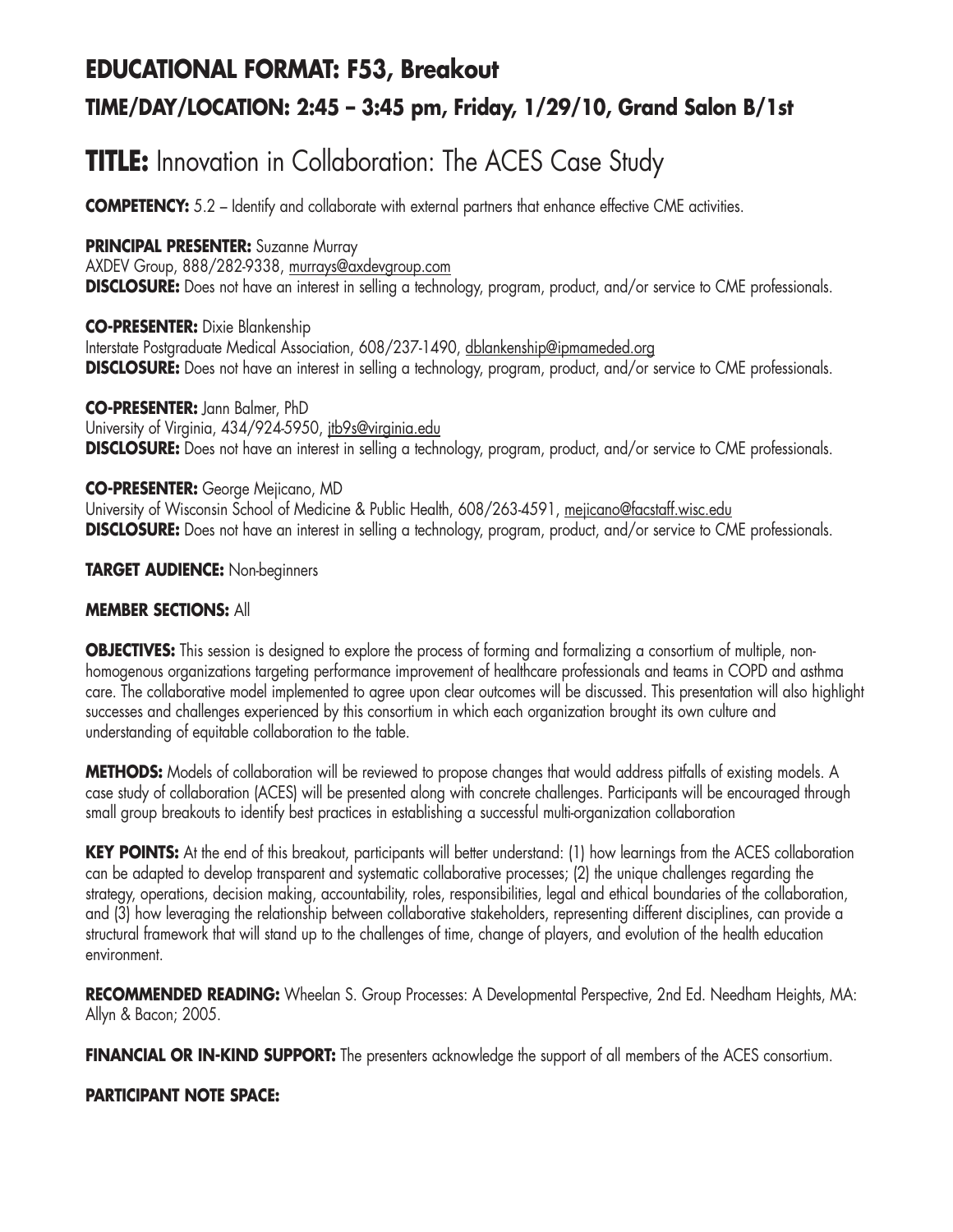# **EDUCATIONAL FORMAT: F54, Breakout TIME/DAY/LOCATION: 2:45 – 3:45 pm, Friday, 1/29/10, Grand Salon C/1st**

## **TITLE:** Industry and Association Interactions: A Study Group's Recommendation for Educational Grants and Other Support Requests

**COMPETENCY:** 5.2 – Identify and collaborate with external partners that enhance effective CME activities.

**PRINCIPAL PRESENTER: Walter Wolyniec, MSc** 

Confluent Healthcare Solutions, Inc., 203/417-3990, wwolynie@hotmail.com **DISCLOSURE:** Does have an interest in selling a service to CME professionals.

**CO-PRESENTER:** Pamela Mason, CCMEP AstraZeneca Pharmaceuticals, Inc., 302/885-1325, Pamela.mason@astrazeneca.com **DISCLOSURE:** Does not have an interest in selling a technology, program, product, and/or service to CME professionals.

**CO-PRESENTER:** Deborah Samuel, MBA American Academy of Pediatrics, 847/434-7097, dsamuel@aap.org **DISCLOSURE:** Does not have an interest in selling a technology, program, product, and/or service to CME professionals.

### **TARGET AUDIENCE:** Non-beginners

### **MEMBER SECTIONS:** All

**OBJECTIVES:** Following this session, participants should be able to: (1) describe industry's interpretation of grants, sponsorships, charitable contributions and promotional activities and how that relates to provider interpretation; (2) identify examples of each type of support; (3) identify optimal organizational structures for providers when requesting and administering industry support, and (4) apply this knowledge to correctly identify compliant solutions for routing requests for support to industry.

**METHODS:** A brief didactic lecture will be followed by an interactive discussion of the study group's consensus and recommendations for optimizing the compliance and efficiency of interactions and relationships between Industry and Medical Association / specialty societies.

**KEY POINTS:** Industry and Medical Association/specialty society representatives convened a study group to discuss options and best practices to manage requests for support. The results of this discussion will assist the Association / society group to better understand the perspectives of industry with regard to the key definitions, compliant routing and mechanisms to interact with industry for financial support. Commercial supporters will gain an understanding of the Association / society structure and how funding types are interpreted and managed. Discussion of proper firewalls within both stakeholder groups will help to ensure compliance within the current regulatory environment.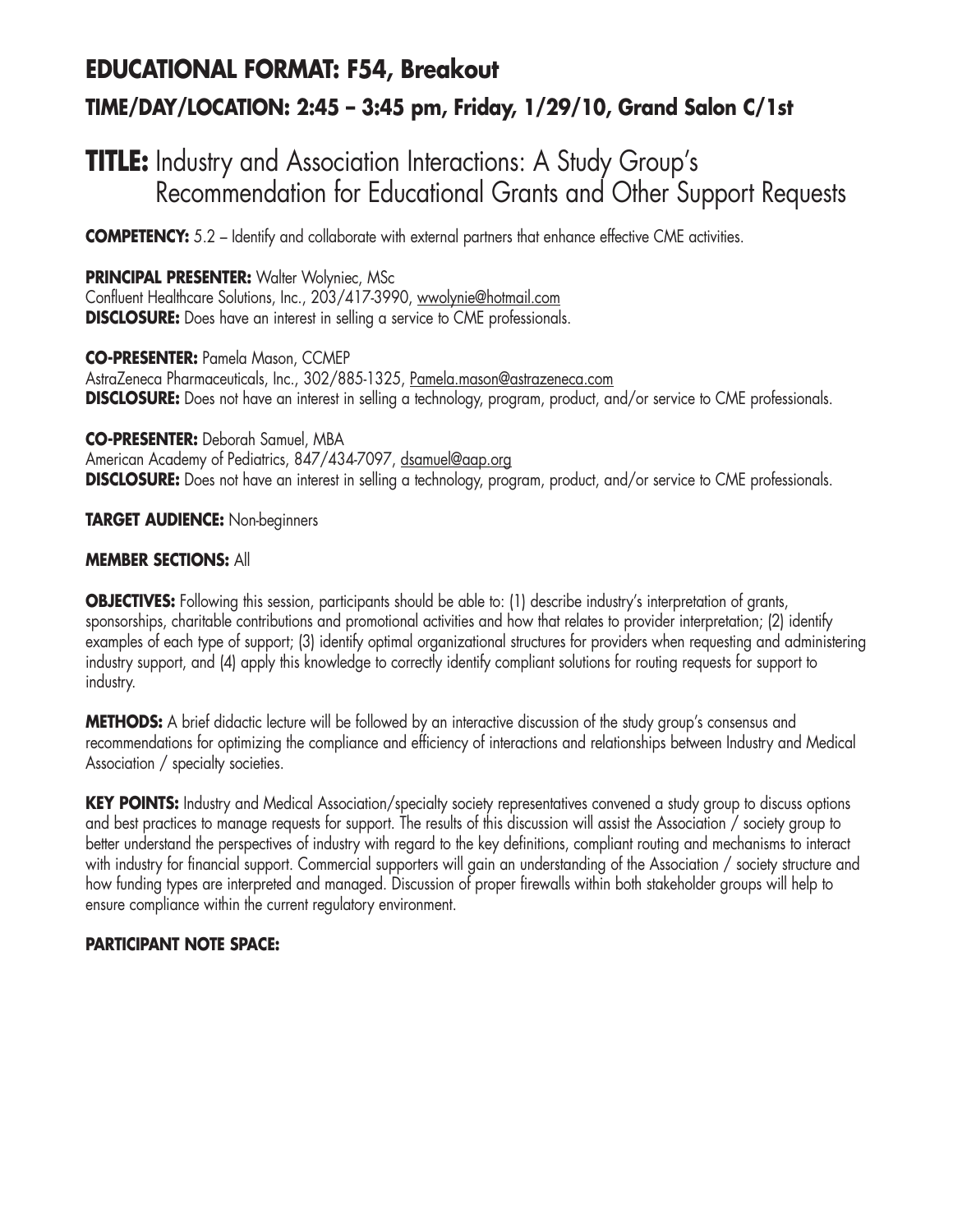## **EDUCATIONAL FORMAT: F55, Breakout**

## **TIME/DAY/LOCATION: 2:45 – 3:45 pm, Friday, 1/29/10, Grand Ballroom A-D/1st**

# **TITLE:** 2010 AMA Update and Open Forum

**COMPETENCY:** 6.4 – Promote and support appropriate change as an essential component of an effective CME program.

**PRINCIPAL PRESENTER:** Alejandro Aparicio, MD

American Medical Association, 312/464-5531, alejandro.aparicio@ama-assn.org **DISCLOSURE:** Does not have an interest in selling a technology, program, product, and/or service to CME professionals.

**CO-PRESENTER:** Sue Ann Capizzi, MBA American Medical Association, 312/464-4230, sue.ann.capizzi@ama-assn.org **DISCLOSURE:** Does not have an interest in selling a technology, program, product, and/or service to CME professionals.

**CO-PRESENTER:** Jeanette Harmon, MBA American Medical Association, 312/464-4667, jeanette.harmon@ama-assn.org **DISCLOSURE:** Does not have an interest in selling a technology, program, product, and/or service to CME professionals.

**TARGET AUDIENCE:** Non-beginners

#### **MEMBER SECTIONS:** All

**OBJECTIVES:** At the conclusion of this session, participants should be able to (1) discuss current AMA initiatives related to CME/CPPD, (2) describe updates on AMA/CPPD policies and/or procedures, including those related to the AMA PRA credit system, and (3) share ideas related to how the AMA PRA credit system can be of increased value to physicians.

**METHODS:** The session will consist of a didactic presentation, after which the panel will answer participants' questions regarding activities of the AMA Division of Continuing Physician Professional Development.

**KEY POINTS:** In this presentation, the AMA will share updates on current initiatives and policies related to CPPD/CME, and invite input from participants related to the value of the AMA PRA credit system.

**RECOMMENDED READING:** The Physician's Recognition Award and Credit System: Information for Accredited Providers and Physicians, 2006 Revision (www.ama-assn.org/go/prabooklet).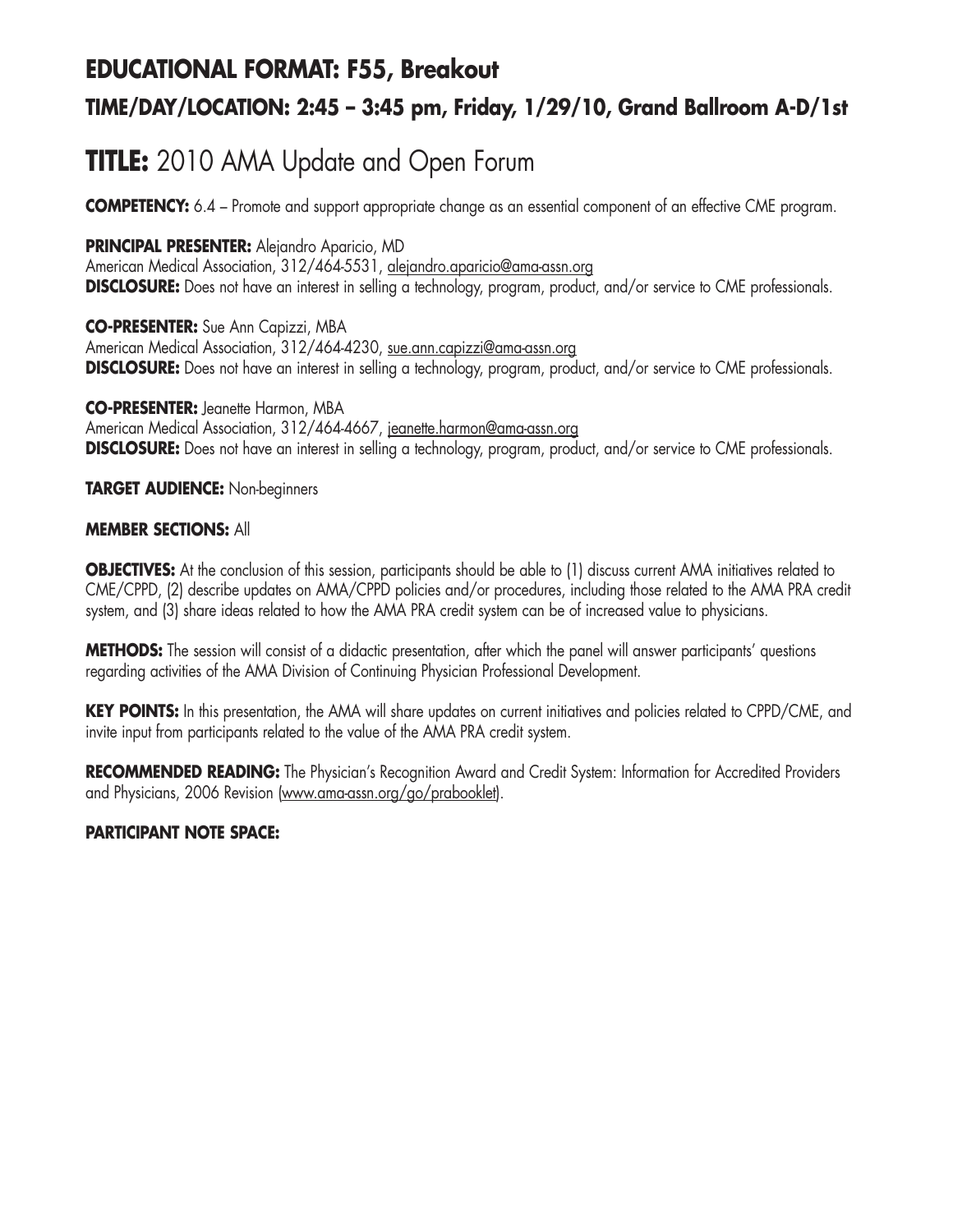## **EDUCATIONAL FORMAT: F56, Breakout TIME/DAY/LOCATION: 2:45 – 3:45 pm, Friday, 1/29/10, Grand Salon D/1st**

# **TITLE:** From Budget to Reconciliation: An Industry Perspective

**COMPETENCY:** 7.2 – Manage finances of the CME program to meet the organizational needs.

### **PRINCIPAL PRESENTER:** Samantha Bidwell, CCMEP

Daiichi Sankyo, Inc., 973/944-2599, sbidwell@dsus.com **DISCLOSURE:** Does not have an interest in selling a technology, program, product, and/or service to CME professionals.

### **CO-PRESENTER:** Greselda Butler

Independent Medical Education, LLC, 908/288-0131, greselda.butler@ime-edu.com **DISCLOSURE:** Does not have an interest in selling a technology, program, product, and/or service to CME professionals.

### **TARGET AUDIENCE:** Non-beginners

### **MEMBER SECTIONS:** All

**OBJECTIVES:** At the completion of this session, participants should be able to:

- 1. Differentiate between program development fees and out-of-pocket expenses;
- 2. Identify line items that may be a cause for concern;
- 3. Apply project management from the beginning to aid in reconciliations;
- 4. List the basic items every budget should include; and
- 5. Identify what types of receipts are required in accounting for final reconciliation at the completion of the activity.

**METHODS:** Practical examples will be used showing the difference between average budget detail and exceptional budget detail. Discussion around what an adequate reconciliation should look like will also take place.

**KEY POINTS:** The accountability of funds awarded through an educational grant, has raised many concerns for the government. Current ACCME Standards for Commercial Support provide guidance on CME provider accountability whereby each must be able to produce accurate documentation of detailing the receipt and expenditure of the commercial support. In the world of shrinking money, learn how to provide detailed information that will assist grantors when reviewing funding requests for compliance as well as cut down on their review time. And, because of increasing scrutiny, learn how to provide a reconciliation that will be up to snuff.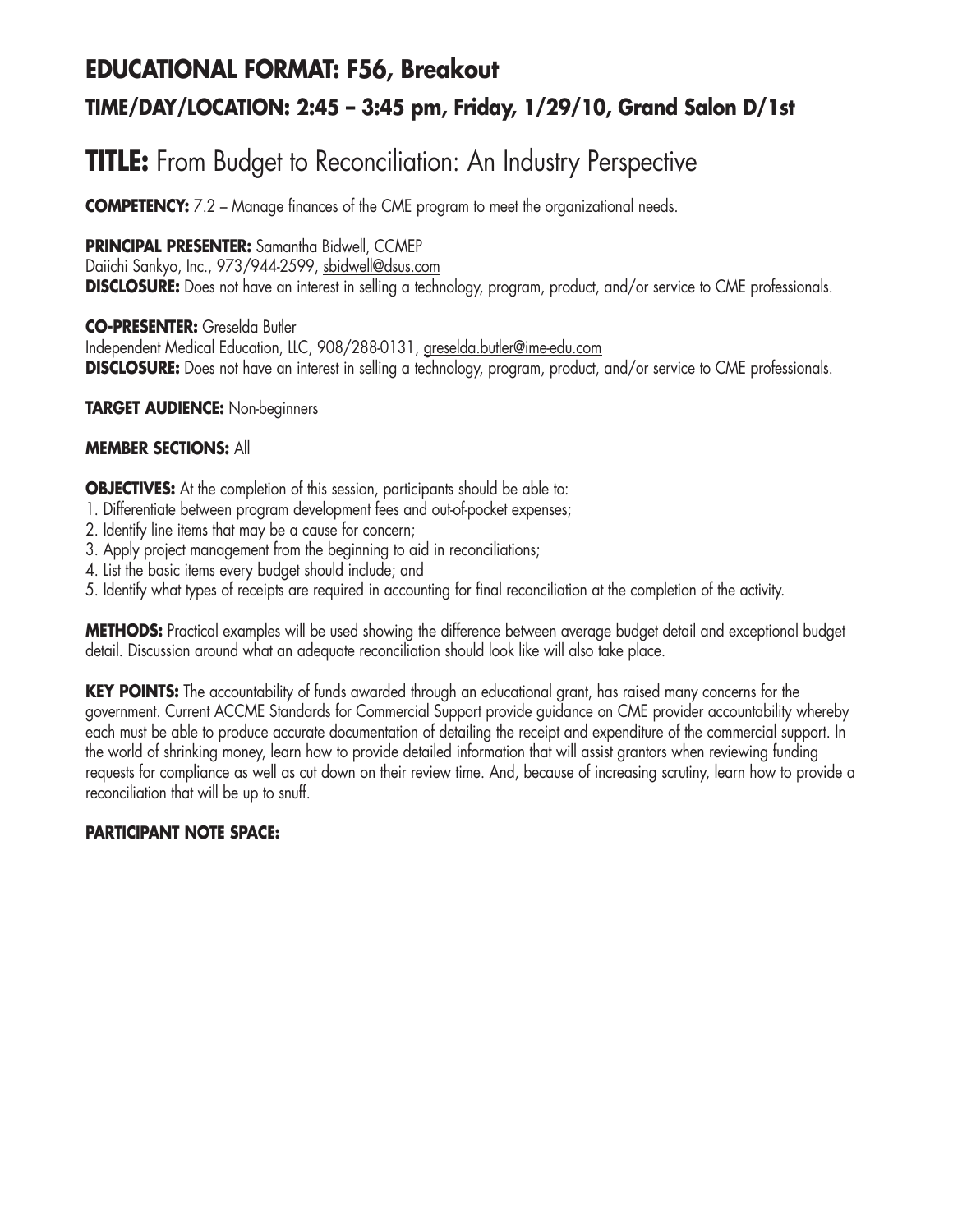# **EDUCATIONAL FORMAT: F57, Breakout TIME/DAY/LOCATION: 2:45 – 3:45 pm, Friday, 1/29/10, Elmwood/3rd**

## **TITLE:** How in the World Do You Manage It All? Light and Easy Documentation: The Trimmer and Slimmer Complete Activity File

**COMPETENCY:** 7.5 – Develop a management culture of the office that will reflect a collaborative, service oriented, continuous improvement system that meets the needs of the physicians served, the organization of the CME program, and the accreditation standards.

### **PRINCIPAL PRESENTER:** Karen Thomas, CCMEP

Institute for Continuing Healthcare Education, 215/446-8088, ext. 1104, kthomas@iche.edu **DISCLOSURE:** Does not have an interest in selling a technology, program, product, and/or service to CME professionals.

### **CO-PRESENTER:** Elizabeth Paczolt, MD

Medical Society of New Jersey, 609/896-1766, drbeth@bellatlantic.net **DISCLOSURE:** Does not have an interest in selling a technology, program, product, and/or service to CME professionals.

### **TARGET AUDIENCE:** Beginners

### **MEMBER SECTIONS:** All

**OBJECTIVES:** At the completion of this session, participants should be able to:

- 1. Establish an activity file system that is user-friendly and supports its electronic counter part.
- 2. Develop tools useful in documenting educational planning processes that are easily customizable to be used for external reporting.
- 3. Create analysis report templates for activity evaluation and outcomes measurement reporting.

**METHODS:** Informational presentation accompanied with a PowerPoint presentation and handouts, including examples of strategies and specific tools. Time will be dedicated for group discussion, and Q &A.

**KEY POINTS:** Activity files range in format from binders to accordion organizers to drawers that become caskets of documentation! Every four/six years we are challenged to review these files as they will be requested for submission to the ACCME. A couple of years ago we talked about going "paperless;" that is just not the reality for our field. Activity files exist in multiple formats and are still required as hardcopy during the reaccreditation process. In this session we will review, through example, documents designed to alleviate the amount of paperwork thus being greener and more organized, what we like to call light and easy documentation: the trimmer and slimmer activity file.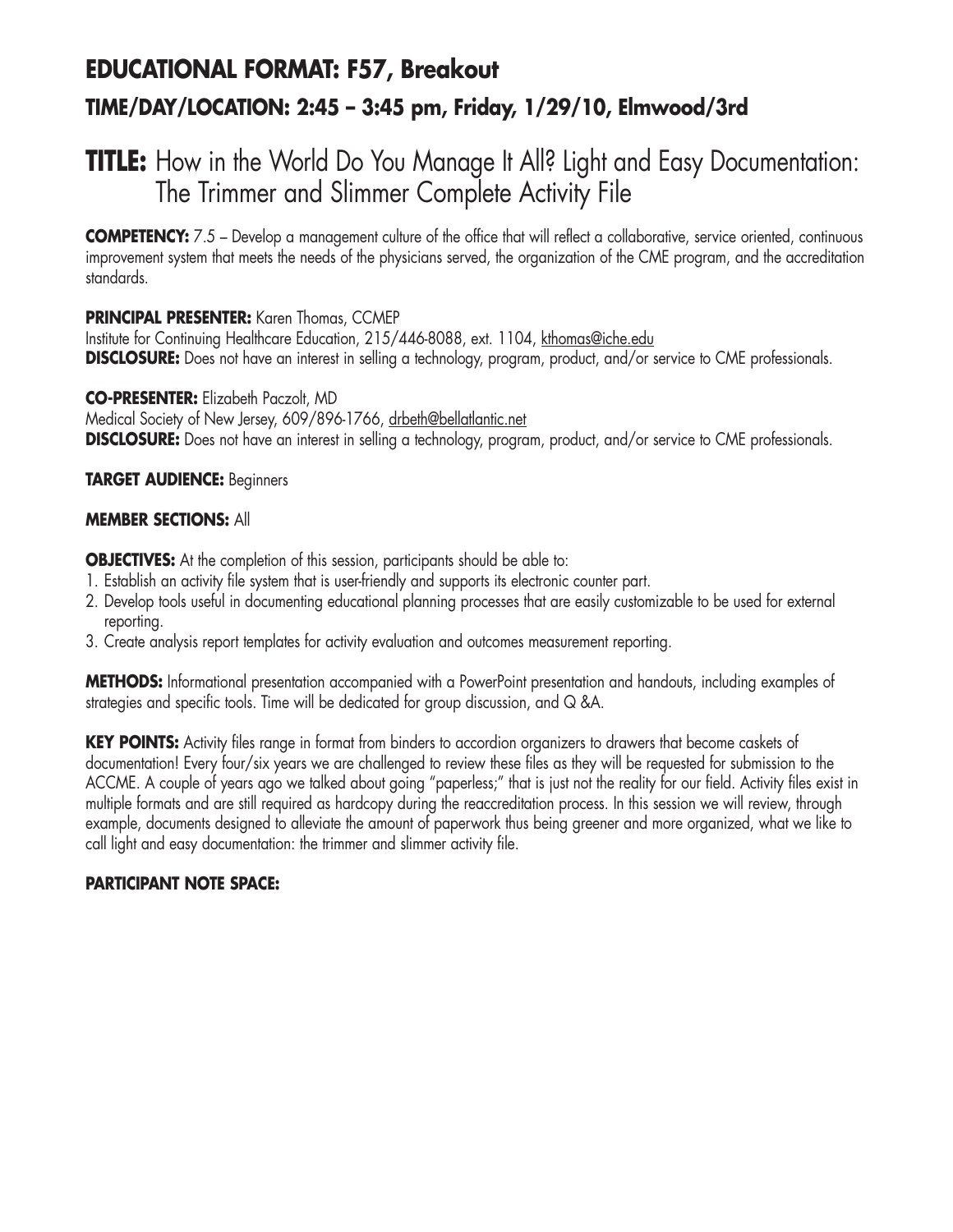# **EDUCATIONAL FORMAT: F58, Breakout TIME/DAY/LOCATION: 2:45 – 3:45 pm, Friday, 1/29/10, Magnolia/3rd**

## **TITLE:** Group Completion of American Board of Internal Medicine (ABIM) Knowledge Modules

**COMPETENCY:** 8.3 – Promote professional development for self and staff.

**PRINCIPAL PRESENTER:** Amit Ghosh, MD

Mayo Clinic, 507/538-1128, ghosh.amit@mayo.edu **DISCLOSURE:** Does not have an interest in selling a technology, program, product, and/or service to CME professionals.

**TARGET AUDIENCE:** Non-beginners

### **MEMBER SECTIONS:** All

**OBJECTIVES:** At the completion of this session, participants will be able to (1) identify current ABIM requirements for maintenance of certification (MOC), (2) describe current expectations of public and health organizations for MOC, (3) identify opportunities for professional development and lifelong leaning by promoting MOC in CME programs, (4) identify institutional resources necessary to aid in MOC, CME session, and (5) describe the components of MOC, CME program.

**METHODS:** The presenter will guide learners through the various steps of creating a successful MOC program. A combination of presentation, discussion and techniques summarizing key components of MOC program will be used to demonstrate the ability of MOC, CME activities in enhancing lifelong learning.

**KEY POINTS:** (1) Identification of MOC module relevant within a specialty. (2) Contacting ABIM to use specific module. (3) Identify institutional resources (experts, preexisting knowledge database, CME administrators, room with online capabilities). (4) Advertise MOC sessions using institutional websites (internal sessions) and ABIM website (for external sessions). (5) Create an atmosphere of adult learning that is non-threatening and discuss the questions as a group, reviewing data, revising and repeating. (6) Assess retention of information. (7) Assess staff satisfaction. Join us to learn more first hand.

**FINANCIAL OR IN-KIND SUPPORT:** Holmboe ES. Assessment of practicing physicians: Challenges and opportunities. Journal of Continuing Education in the Health Professionals 2008; 28(Suppl (1) : S 4-10.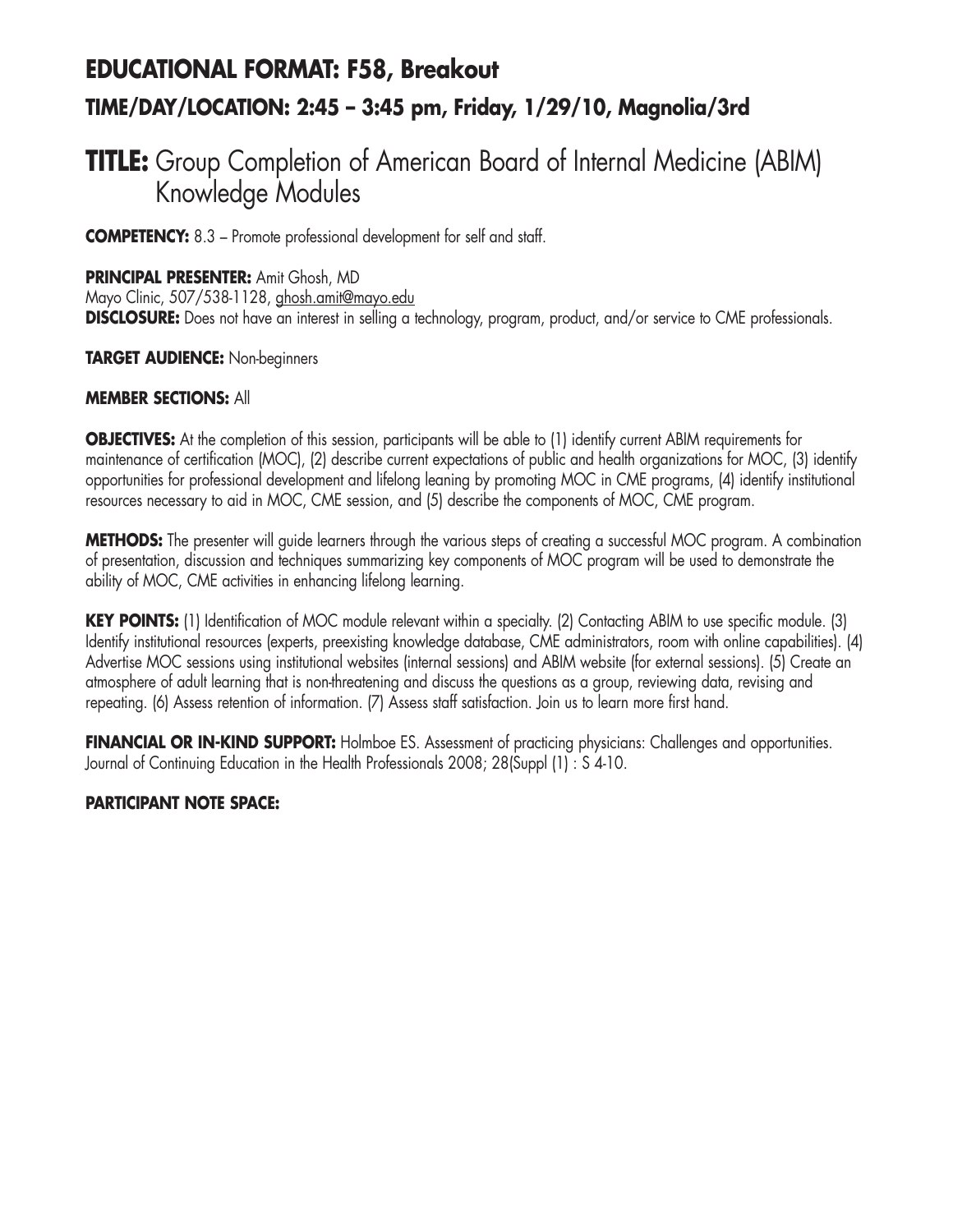# **EDUCATIONAL FORMAT: F59, Mini-plenary TIME/DAY/LOCATION: 4:00 – 5:00 pm, Friday, 1/29/10, Grand Ballroom A-D/1st**

## **TITLE:** Determining and Disseminating CME as a Value Center **(Invited Abstract)**

**COMPETENCY:** 7.1 – Document the value of the CME program to its own organization and to the physicians that it serves.

### **PRINCIPAL PRESENTER:** Todd Dorman, MD

Johns Hopkins University School of Medicine, 410/955-5928, tdorman@jhmi.edu **DISCLOSURE:** Does not have an interest in selling a technology, program, product, and/or service to CME professionals.

### **TARGET AUDIENCE:** All

### **MEMBER SECTIONS:** All

**OBJECTIVES:** At the completion of this session, participants should be able to:

- 1. Formulate a presentation, pertinent to their environment so as to establish themselves as a Value Center within their organization.
- 2. List the values CME brings to their organization at the macro and micro environmental levels.

**METHODS:** A combination of instructional designs will be used including self reflection, small group discussion and didactic lecture.

**KEY POINTS:** CME is an essential component of our health system and should be seen as a Value Center not a Profit Center. A transition to a Value Center approach will permit CME to serve as a strategic asset for its organization.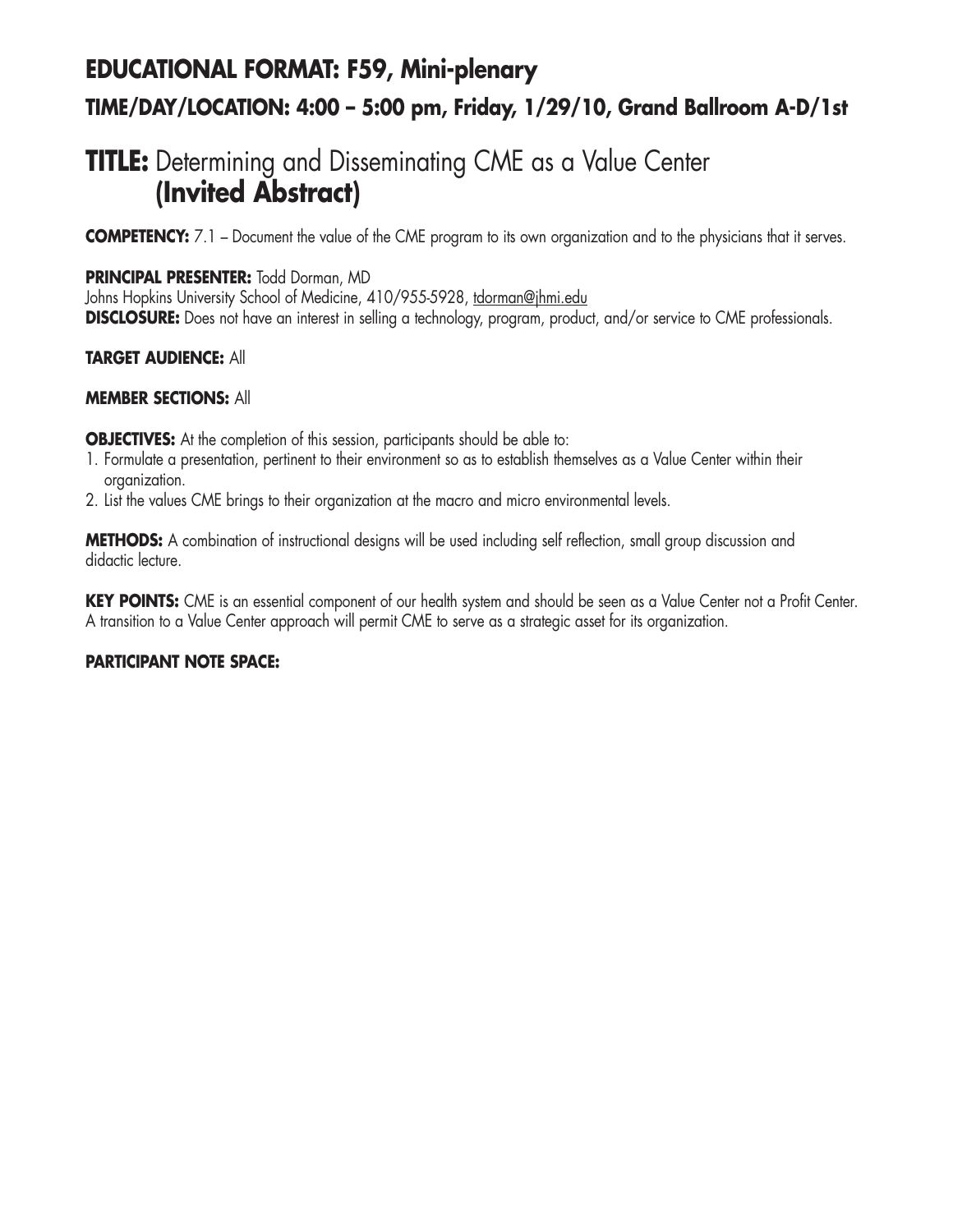# **EDUCATIONAL FORMAT: F60, Breakout TIME/DAY/LOCATION: 4:00 – 5:00 pm, Friday, 1/29/10, Grand Salon A/1st**

# **TITLE:** Using Technology and the Web to Enhance, Support, and Deliver CME

**COMPETENCY:** 2.6 – Consider the learning environment, select and apply learning formats that are effective for physician learning and meeting the expected outcome.

### **PRINCIPAL PRESENTER:** Scott Bradbury, MS

American Academy of Pediatrics, 847/434-7147, sbradbury@aap.org **DISCLOSURE:** Does not have an interest in selling a technology, program, product, and/or service to CME professionals.

#### **TARGET AUDIENCE:** Beginners

#### **MEMBER SECTIONS:** All

**OBJECTIVES:** At the completion of this session, participants should be able to: (1) list many of the ways a medical specialty society or CME provider can use the Web to support and deliver learning; (2) define the features and design of how the American Academy of Pediatrics has implemented various technologies; (3) describe the advantages and disadvantages of various implementations and technologies; and (4) recognize different methods and strategies that might be a good fit for doing e-learning at their organization.

**METHODS:** Use didactic lecture and Web-based demonstrations to (1) present and describe various e-learning technologies and methodologies that support CME and are in-use at the American Academy of Pediatrics (AAP); (2) discuss what has worked well and not worked well at AAP; and (3) share our experience in this area with other providers.

**KEY POINTS:** The World Wide Web offers up a wide range of possibilities for medical specialty societies looking to expand, enhance, and further support their CME offerings. The list is seemingly endless: from things that support learning like Webbased CME search tools, discussion boards, online registration, CME transcript services, and interactive learning plan portfolios; to online CME and e-learning itself via Web-based educational courses, Internet Point-of Care activities, Web-based quality-improvement courses, webinars, podcasts, and wiki's. CME providers can learn from what has worked and what has not for AAP, and use that knowledge to make smart decisions for themselves.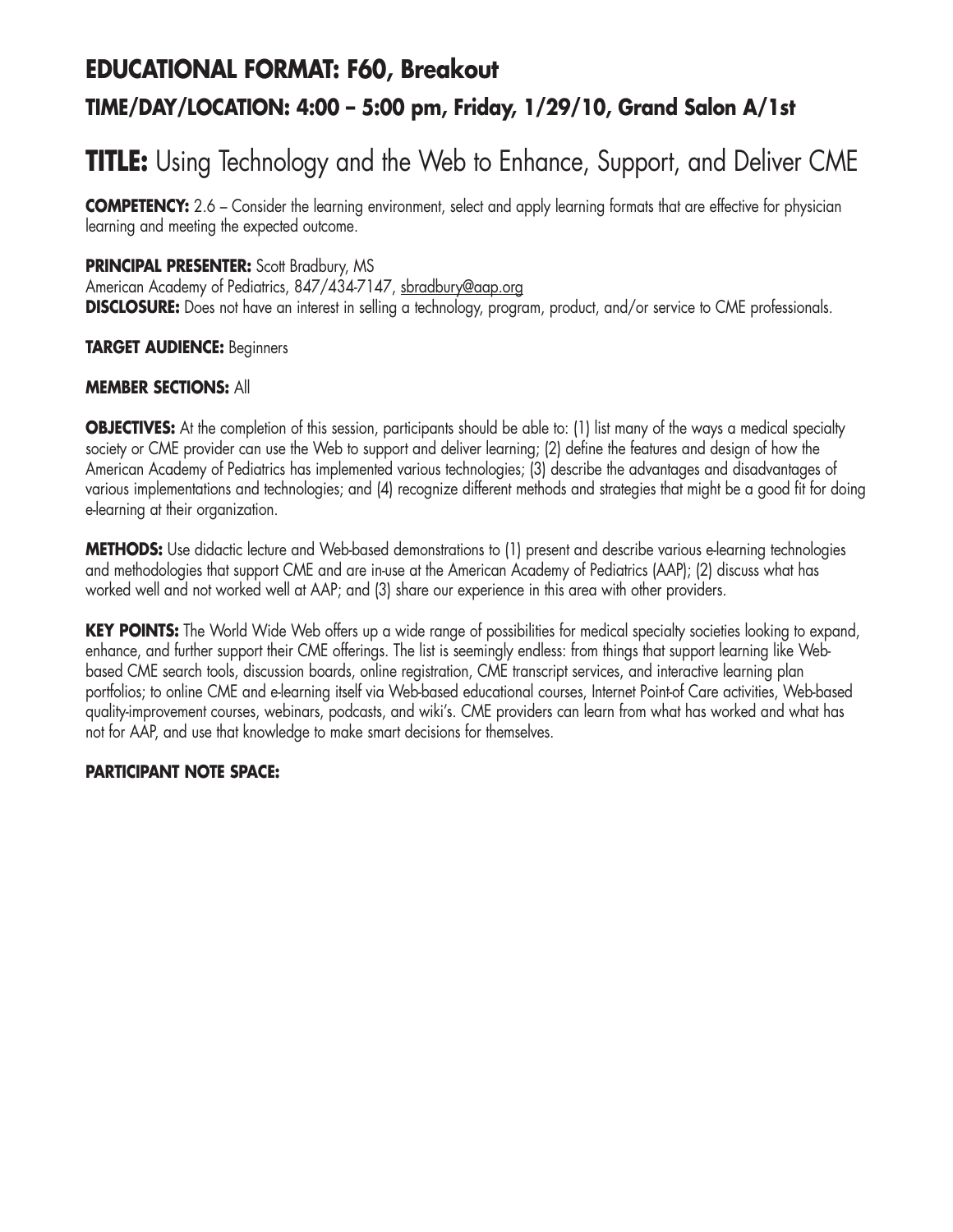# **EDUCATIONAL FORMAT: F61, Breakout TIME/DAY/LOCATION: 4:00 – 5:00 pm, Friday, 1/29/10, Oak Alley/3rd**

## **TITLE:** Listening to Patients as a Means to Establish CME as a Pathway to Better Patient Care

**COMPETENCY:** 3.2 – Use measurement data to assess outcomes/results of the learning intervention as a basis for determining future learning needs and for determining the application of the educational knowledge and skills.

### **PRINCIPAL PRESENTER:** David Schlumper, MS

Quintiles Medical Education, 617/957-3054, david.schlumper@quintiles.com **DISCLOSURE:** Does not have an interest in selling a technology, program, product, and/or service to CME professionals.

**CO-PRESENTER:** Betsy Woodall, PharmD Wyeth Pharmaceuticals, 484/865-3969, woodalb@wyeth.com **DISCLOSURE:** Does not have an interest in selling a technology, program, product, and/or service to CME professionals.

### **CO-PRESENTER: Matthew Frese, MBA**

Quintiles Medical Education, 914/829-4202, matthew.frese@quintiles.com **DISCLOSURE:** Does not have an interest in selling a technology, program, product, and/or service to CME professionals.

### **TARGET AUDIENCE:** Non-beginners

### **MEMBER SECTIONS:** All

**OBJECTIVES:** At the completion of this session, participants should be able to;

- 1. Discuss the use of patients' feedback to educate health care professionals (HCPs),
- 2. Re-state the commercial supporter's perspectives in assessing patient feedback included within a grant proposal,
- 3. Reiterate the key learning principles found when using patient feedback to assist in the instruction of HCPs.

**METHODS:** Six live meetings were conducted throughout the U.S. during 2009, endured with a webcast. We asked kidney transplant patients a series of questions about their care, then asked learners participating in each activity to identify what these patients said, thus highlighting gaps between patient experiences and HCPs' perspectives.

**KEY POINTS:** We used case studies to illustrate the proper clinical management of patients who have undergone or are facing kidney transplant surgery, and asked learners a series of knowledge-based questions.

We will explain the criteria used for patient inclusion, the Treatment Satisfaction Questionnaire for Medication (TSQM), a fully validated survey instrument. We differentiated between learners introduced to patient comments versus those not getting patient comments using knowledge, satisfaction and bias. Additionally, we compared the live and online learners to determine the impact of learning between the two educational modalities.

**RECOMMENDED READING:** Knowles M, Swanson R, Holton E. The Adult Learner: The Definitive Classic in Adult Education and Human Resource Development. Amsterdam: Elsevier Publishing, 2005.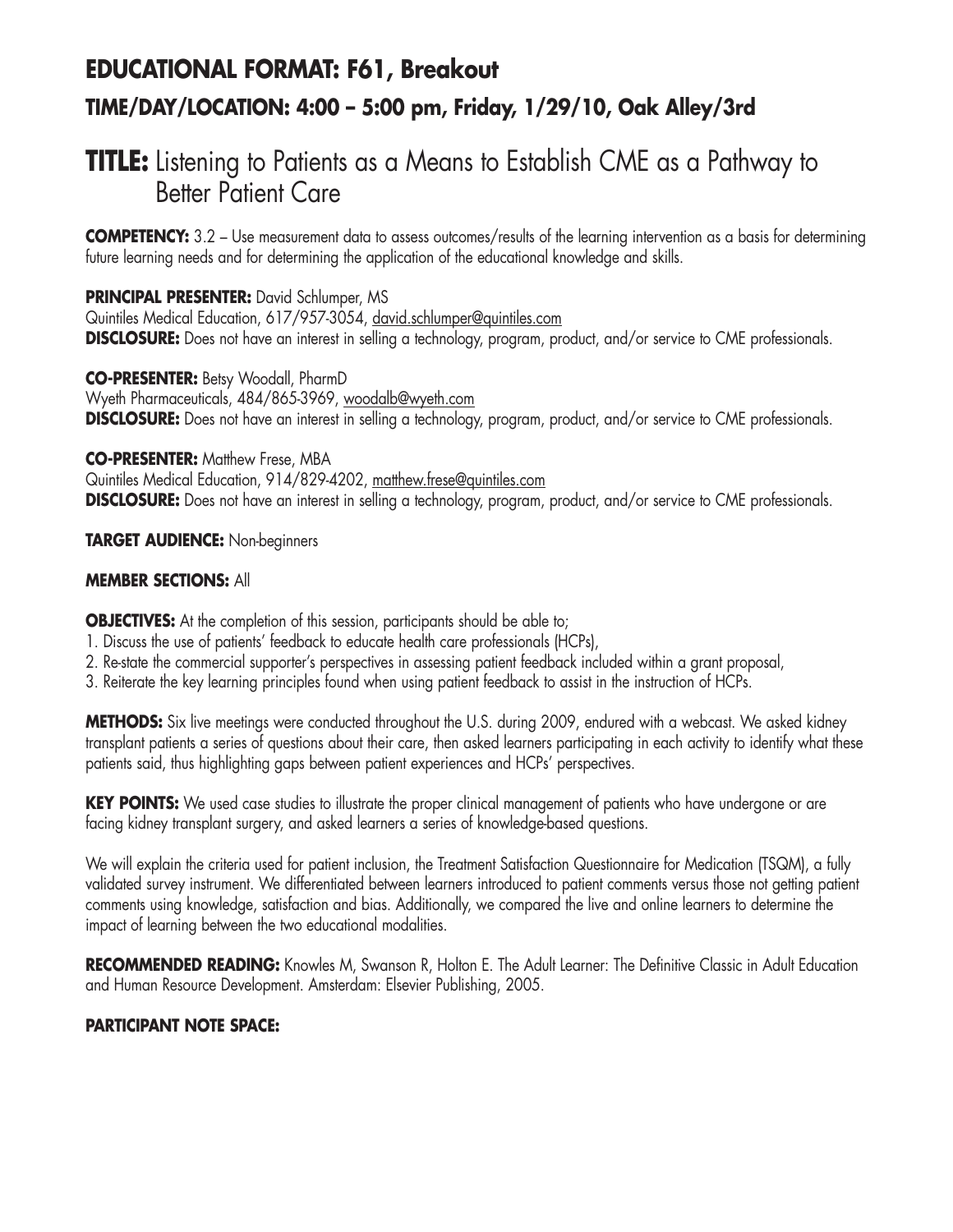# **EDUCATIONAL FORMAT: F62, Breakout TIME/DAY/LOCATION: 4:00 – 5:00 pm, Friday, 1/29/10, Grand Salon B/1st**

## **TITLE:** Translating Learning into Patient Care: Implementation and Results of a Level 4 (Competency) Outcomes Curriculum

**COMPETENCY:** 3.4 – Promote continuous improvement and performance measurement as skills for physicians during educational interventions.

**PRINCIPAL PRESENTER:** Michael Reilly, BS QuestMedEd, LLC, 215/896-8451, mreilly@questmeded.com **DISCLOSURE:** Does have an interest in selling a program to CME professionals.

**CO-PRESENTER:** Nancy Davis, PhD National Institute for Quality Improvement and Education, 412/205-5368, ndavis@niqie.org **DISCLOSURE:** Does have an interest in selling a service to CME professionals.

**CO-PRESENTER:** Janet Cline, RPh Creative Educational Concepts, Inc., 859/260-1717, jcline@ceconcepts.net **DISCLOSURE:** Does have an interest in selling a program to CME professionals.

**TARGET AUDIENCE:** Non-beginners

### **MEMBER SECTIONS:** All

**OBJECTIVES:** At the completion of this session, participants should be able to (1) identify and resolve the real-world challenges of implementing an advanced outcomes educational activity, (2) assess the importance of developing care team performance improvement mechanisms and measures in a multidisciplinary curriculum, and (3) formulate strategies to leverage results from advanced outcomes educational activities to address secondary knowledge gaps uncovered in the original initiative.

**METHODS:** A combination of didactic lecture and interactive discussion will be used to review the educational design and results of level 4 outcomes eCME activities. Participants will discuss the applicability of inter-related sequential teaching events that act to instruct, apply, and reinforce key concepts identified as educational gaps, and review and analyze actual outcomes data sets.

KEY POINTS: Despite an increasing call for tangible evidence of the effect of CME activities, very few have been developed that demonstrate objective, measurable learning and retention and appropriate translation of knowledge in patient care scenarios. This session will provide insights into the design, implementation, and updated results from a series of Level 4 outcomes (Competency) activities designed to translate new knowledge across the interdisciplinary care team (physician, nursing, and pharmacy). This multi-organization collaborative project seeks to address identified gaps in knowledge and practice processes within oncology care as an example. Participants will explore the steps of the carefully designed educational initiative which will assist them in the development of their own performance-based education that is based on "best evidence" and translates data and treatment advances into measurable competency gains.

**RECOMMENDED READING:** Moore DE, Green JS, Gallis HA. Achieving Desired Results and Improved Outcomes: Integrating Planning and Assessment Throughout Learning Activities, JCEHP 2009, 29(1): 1-14.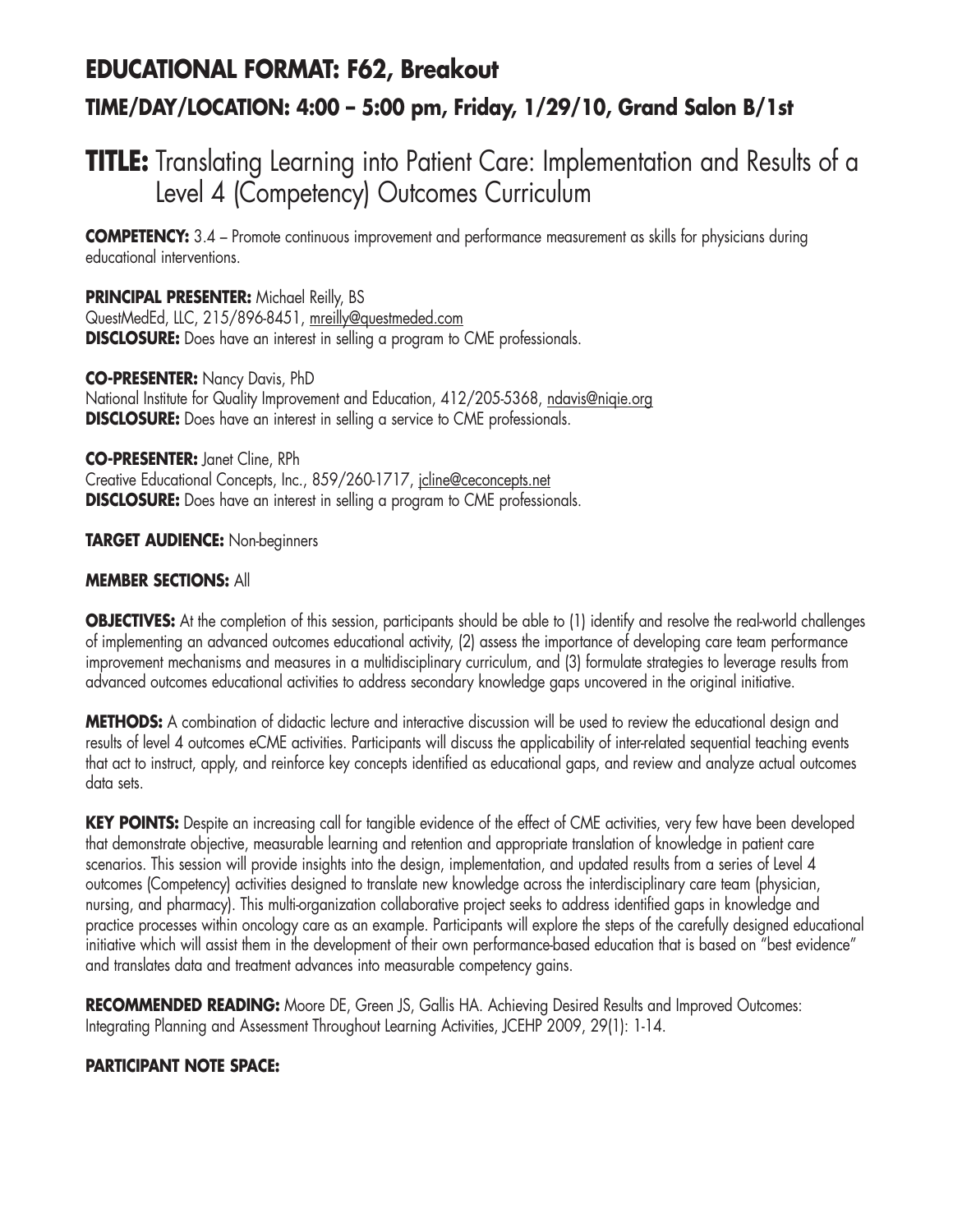# **EDUCATIONAL FORMAT: F63, Breakout TIME/DAY/LOCATION: 4:00 – 5:00 pm, Friday, 1/29/10, Magnolia/3rd**

# **TITLE:** CME CSI

**COMPETENCY:** 4.1 – Recognize that, when offering learning interventions, CME professionals and the individual physicians they serve are part of a team and the system in which they work.

### **PRINCIPAL PRESENTER:** Arnold Meyer, EdD

Temple University School of Medicine, 215/707-1550, ameyer@temple.edu **DISCLOSURE:** Does not have an interest in selling a technology, program, product, and/or service to CME professionals.

### **TARGET AUDIENCE:** Beginners

### **MEMBER SECTIONS:** All

**OBJECTIVES:** At the completion of this session, participants should be able to: (1) critically evaluate challenging situations in our current CME environment; (2) develop strategies for dealing with challenging issues related to the cases presented (Accreditation issues, outcomes measurement, commercial support), and (3) institute policies and procedures that anticipate difficult CME issues in everyday practice.

**METHODS:** Long time CME veteran sleuth will guide beginner participants through an interactive critical evaluation and problem solving process of interesting CME cases that frequently appear in the current CME environment. Participants will be encouraged to present perplexing problems for critical examination and group problem solving.

**KEY POINTS:** The CME industry can be challenging to the beginner and this is an opportunity for beginners (as well as experienced CME professionals) to walk through some of the tougher situations that can arise in the CME Office (related to accreditation, outcomes measurement, and commercial support). Bring your toughest cases and allow the CME CSI to interactively solve your CME mystery.

**RECOMMENDED READING:** The ACCME essentials and Standards for Commercial Support found on the ACCME's website — http://www.accme.org.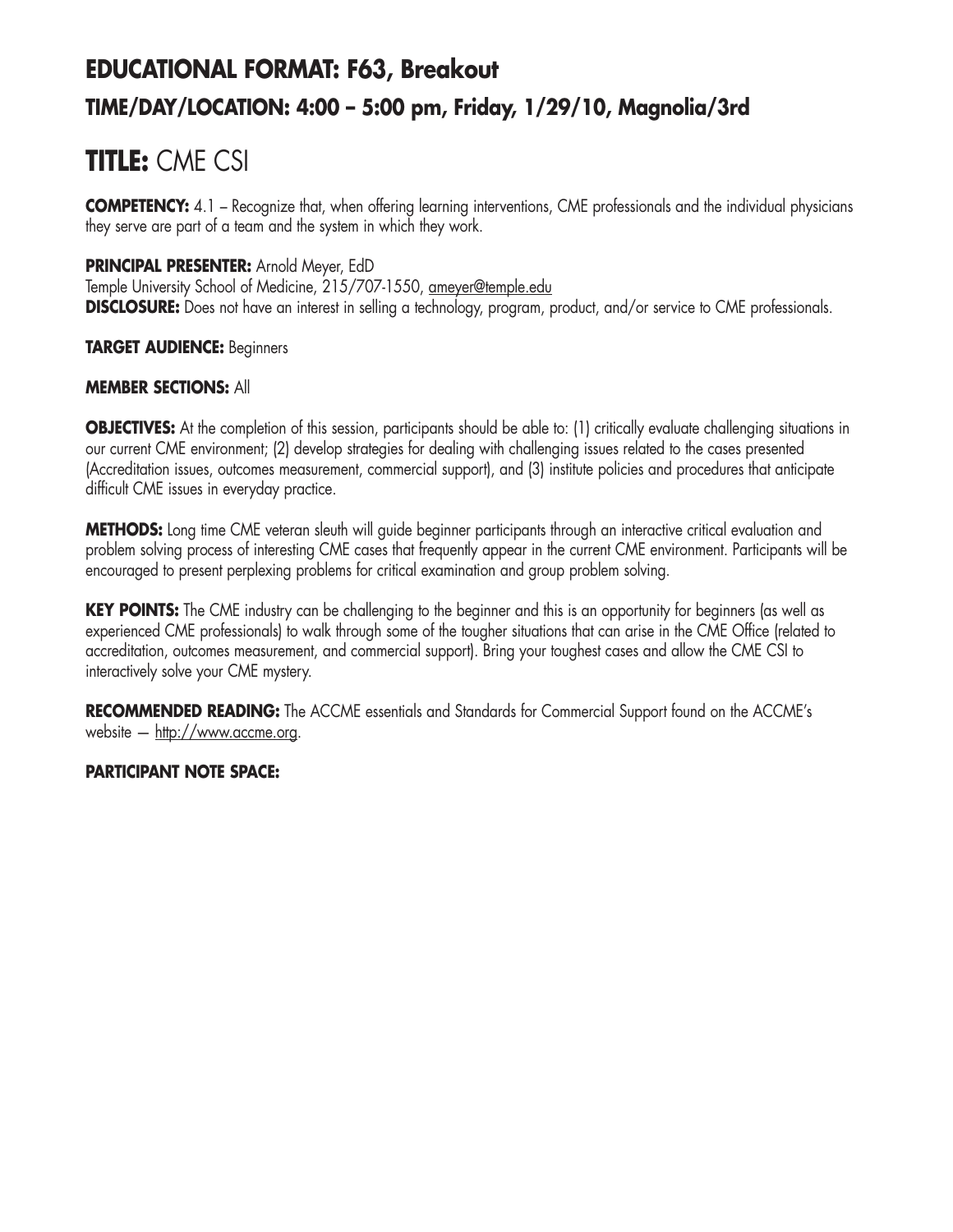# **EDUCATIONAL FORMAT: F64, Breakout TIME/DAY/LOCATION: 4:00 – 5:00 pm, Friday, 1/29/10, Grand Salon C/1st**

## **TITLE:** A Different Viewpoint On Performance Improvement CME: Systems vs. Individual Impact

**COMPETENCY:** 4.5 – Design activities with a cumulative goal of helping physicians, or teams of learners, to adopt change incrementally, assuring there is compatibility with present systems and advantage over present behaviors.

## **PRINCIPAL PRESENTER:** Theodore Bruno, MD

The France Foundation, 860/598-2272, tbruno@francefoundation.com **DISCLOSURE:** Does not have an interest in selling a technology, program, product, and/or service to CME professionals.

**CO-PRESENTER:** Sean Conlan, BA The France Foundation, 860/598-2314, sean@francefoundation.com **DISCLOSURE:** Does not have an interest in selling a technology, program, product, and/or service to CME professionals.

**CO-PRESENTER:** Chad Messick, PharmD GlaxoSmithKline, 919/483-9980, Chad.R.Messick@gsk.com **DISCLOSURE:** Does not have an interest in selling a technology, program, product, and/or service to CME professionals.

### **TARGET AUDIENCE:** Non-beginners

### **MEMBER SECTIONS:** All

**OBJECTIVES:** After attending this session, participants should be able to:

- 1. Identify national quality improvement and performance sources
- 2. Describe how to utilize national quality standards as the basis for CME activities
- 3. Discuss how to integrate a CME activity into a hospital quality improvement initiative to improve the competency and performance of the clinicians.
- 4. Describe the educational outcomes of this educational activity.

**METHODS:** This session will outline examples of national quality improvement sources and a case highlighting the integration of CME activities on appropriate use of therapies to prevent hospital VTE events into a QI initiative within a hospital setting. There will be time for an interactive question and discussion session.

**KEY POINTS:** In the IOM's A Bridge to Quality report, a core competency area for clinicians was to be able to possess the ability to apply quality improvement approaches into their patient care. Many organizations have published quality performance measures and the recent emphasis of CME in this area can be seen with the AMA's PI CME and the ACCME's new criteria for accreditation. Yet despite these well defined performance measures there is still a need to improve and better integrate the utilization of CME activities into existing quality improvement initiatives to help achieve improvements in patient care.

**RECOMMENDED READING:** Institute of Medicine. Health Professions Education: A Bridge to Quality. Greiner AC, Knebel E, eds. Washington, DC: National Academy Press. 2003.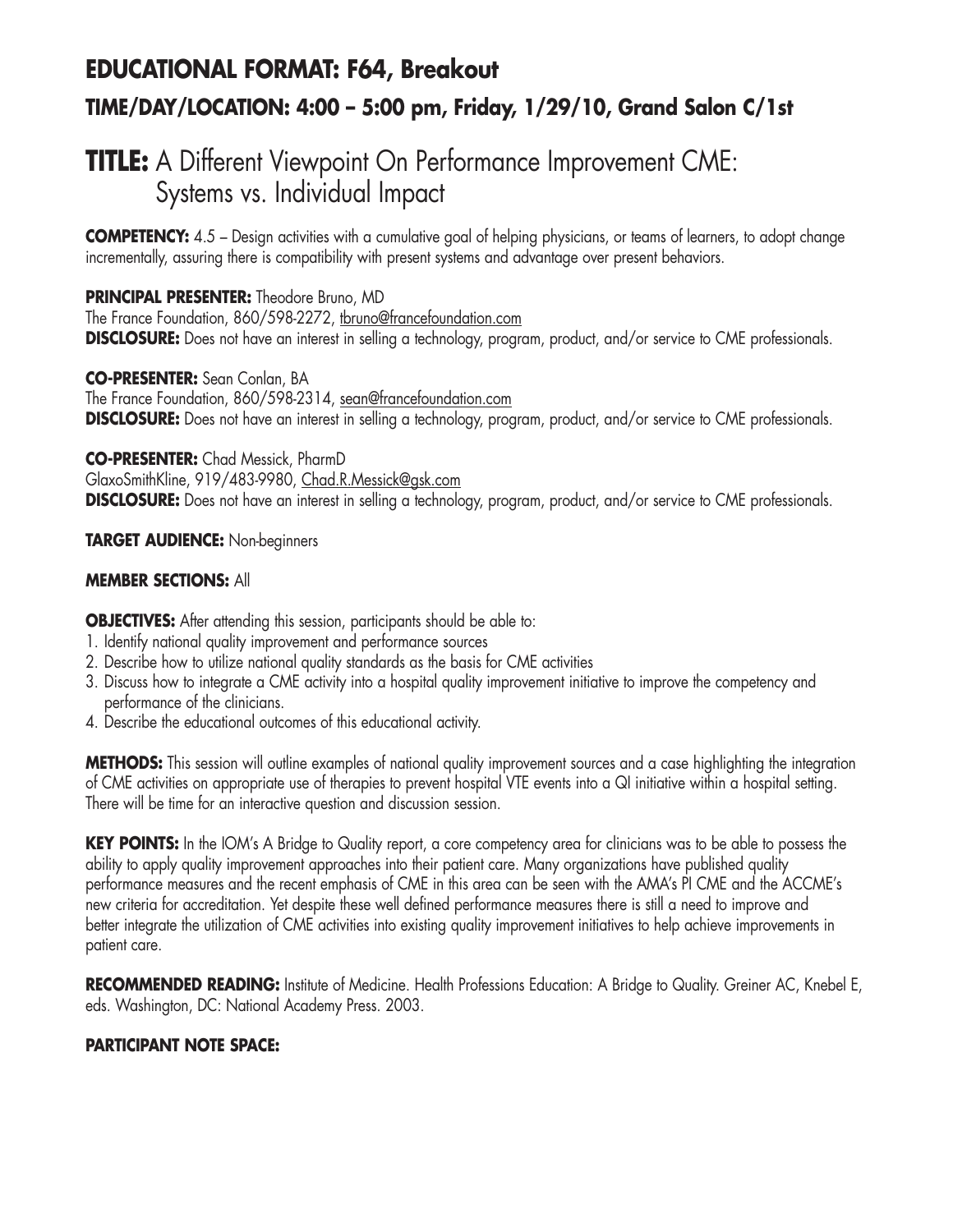# **EDUCATIONAL FORMAT: F65, Breakout TIME/DAY/LOCATION: 4:00 – 5:00 pm, Friday, 1/29/10, Rosedown/3rd**

## **TITLE:** Improving Public Health with Public Health: Public Health Departments as CME Partners

**COMPETENCY:** 5.3 – Collaborate and build relationships that support educational improvements for the patient, the physician, and the organization in which the physician works.

### **PRINCIPAL PRESENTER:** Pam McFadden

University of North Texas Health Science Center, 817/735-2581, mcfadden@hsc.unt.edu **DISCLOSURE:** Does not have an interest in selling a technology, program, product, and/or service to CME professionals.

### **CO-PRESENTER:** Andrew Crim

University of North Texas Health Science Center, 817/735-2644, acrim@hsc.unt.edu **DISCLOSURE:** Does not have an interest in selling a technology, program, product, and/or service to CME professionals.

### **TARGET AUDIENCE:** Non-beginners

### **MEMBER SECTIONS:** All

**OBJECTIVES:** At the completion of this session, participants should be able to: (1) describe the mission and essential services of Public Health in the United States; (2) discuss which essential areas practiced by Public Health that should be of interest to CME providers, and (3) identify ways CME providers can partner with local, regional and state public health departments to identify educational needs, outcomes data and content delivery vehicles.

**METHODS:** Presenters will walk participants through existing or planned initiatives in which a local, regional or state public health department has been a valuable partner. Participants will identify areas in their CME program where Public Health collaboration may be appropriate and ways to effectively partner with these vital organizations.

**KEY POINTS:** Public health departments are a largely untapped resource for CME providers. However, many of their collective essential services overlap with the missions of CME providers. Public health departments can provide a mechanism for content delivery, partnerships for content development, current, up-to-the-minute epidemiological data for needs assessment and outcomes measurement, and facilitated access to government grant funds.

#### **RECOMMENDED READING:**

- 1. The Future of the Public's Health in the 21st Century (2002).
- 2. Board on Health Promotion and Disease Prevention (HPDP), Institute of Medicine (IOM).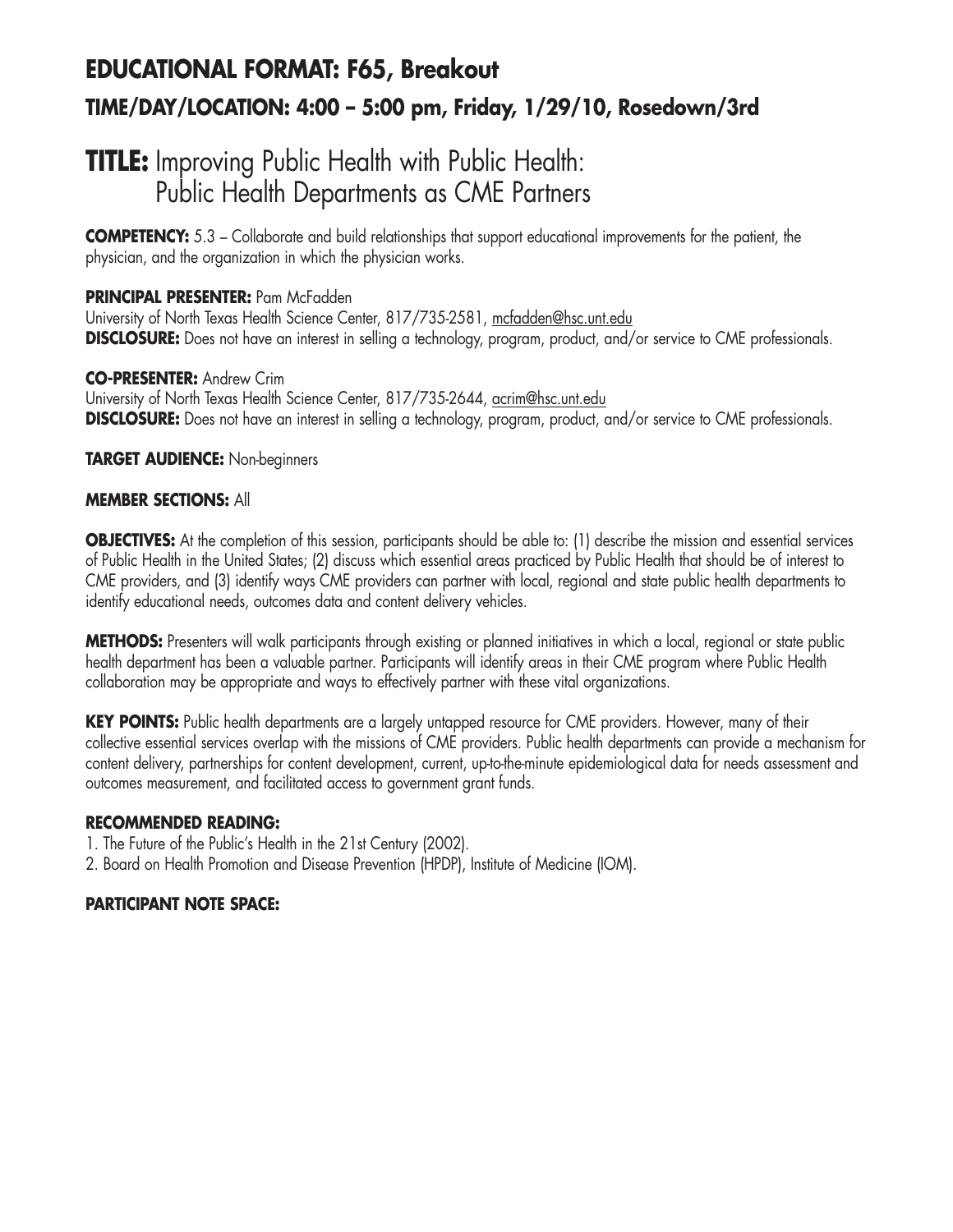**EDUCATIONAL FORMAT: F66, Breakout (Cancelled)**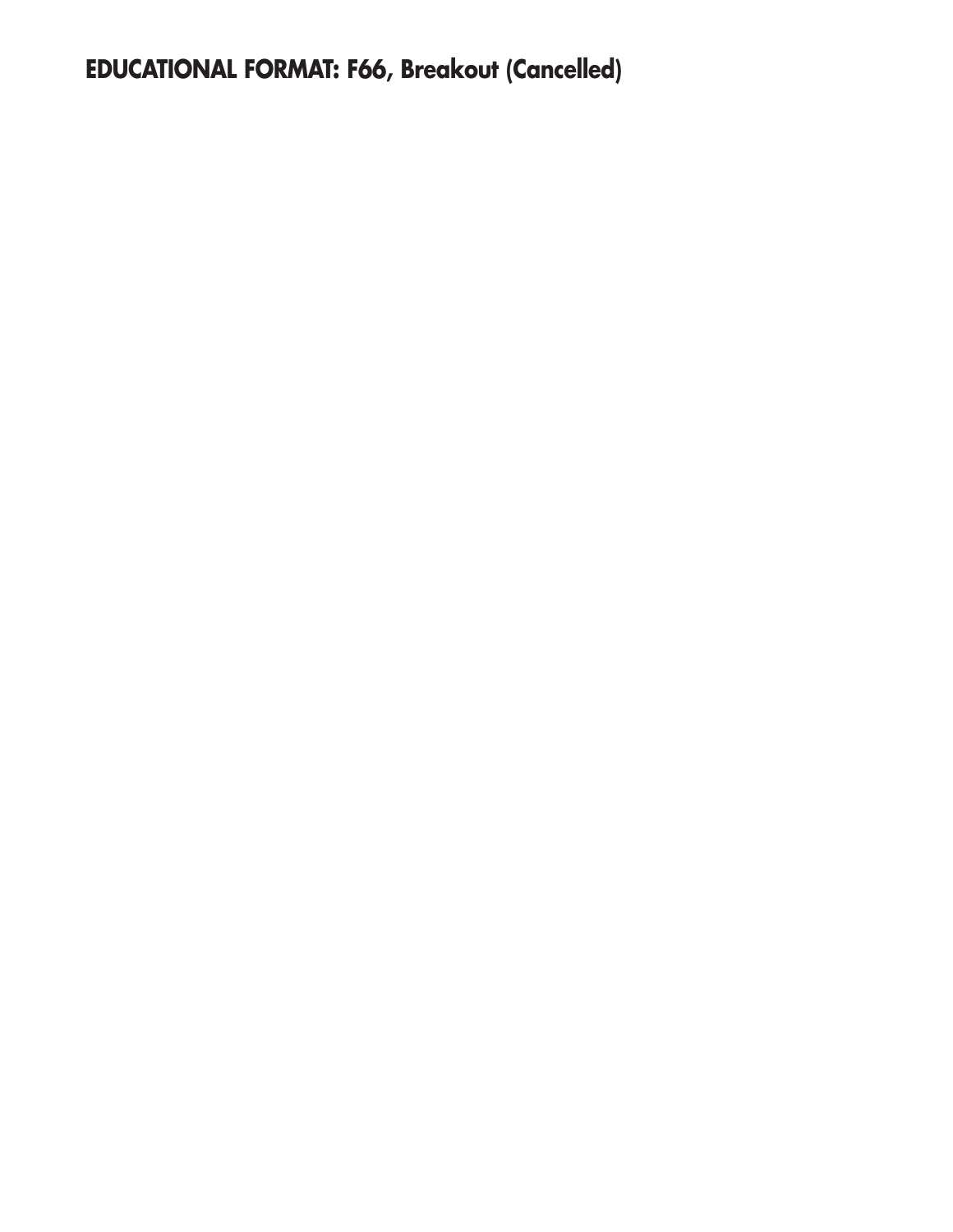# **EDUCATIONAL FORMAT: F67, Breakout TIME/DAY/LOCATION: 4:00 – 5:00 pm, Friday, 1/29/10, Jasperwood/3rd**

## **TITLE:** Leading Transformational Change in CME: ACCME Level 3 Criteria Implementation

**COMPETENCY:** 6.4 – Promote and support appropriate change as an essential component of an effective CME program.

### **PRINCIPAL PRESENTER:** Maureen Doyle-Scharff, MBA

Pfizer, Inc., 212/733-6360, maureen.doyle-scharff@pfizer.com **DISCLOSURE:** Does not have an interest in selling a technology, program, product, and/or service to CME professionals.

**CO-PRESENTER:** James Leist, EdD Alliance for Continuing Medical Education, 704/394-6294, jleist@carolina.rr.com **DISCLOSURE:** Does have an interest in selling a service to CME professionals.

**TARGET AUDIENCE:** Non-beginners

### **MEMBER SECTIONS:** All

**OBJECTIVES:** Participants should be able to: (1) explain the need and process for leading change in CME; (2) identify a "BIG IDEA" that describes a change needed in their unit, or organization; (3) outline an action plan for implementation of the "BIG IDEA" using the "Transformational Change Worksheet"; (4) select at least one practice for each ACCME criterion (16-12) from the previous year's cohort to implement, and (5) participate in regular ongoing electronic discussions with faculty/colleagues to monitor progress in making the change.

**METHODS:** Use an interactive lecture and discussion about the transformational change process and implementation of a "BIG IDEA". Provide examples of change implementation from members of the last year's cohort. Small group interactions about strategies to implement change by venues.

**KEY POINTS:** The culture of CME must change for CME to continue as a valued partner in healthcare. To change the culture, effective leadership is necessary. Leading change requires leadership skills including a vision for change that is visible and adds value to the organization/profession. There some risks, but a leader must be responsible. Steps in the change process are (BIG IDEA, urgency, teamwork, vision, resources, barriers, short term wins and anchoring change) from Kotter's Leading Change text and are critical for Leading Transformational Change and shaping the future for CME. Implementations of ACCME Level 3 Criteria require leadership. Progress from the last year's cohort will be shared.

#### **RECOMMENDED READING:**

- 1. Leading Transformational Change, Harvard Business Review: January 2007:96-103.
- 2. Kotter, J, A Sense of Urgency, Harvard Business Press, 2008:196pp.
- 3. Collins,J, Good to Great and the Social Sectors 2005:35pp.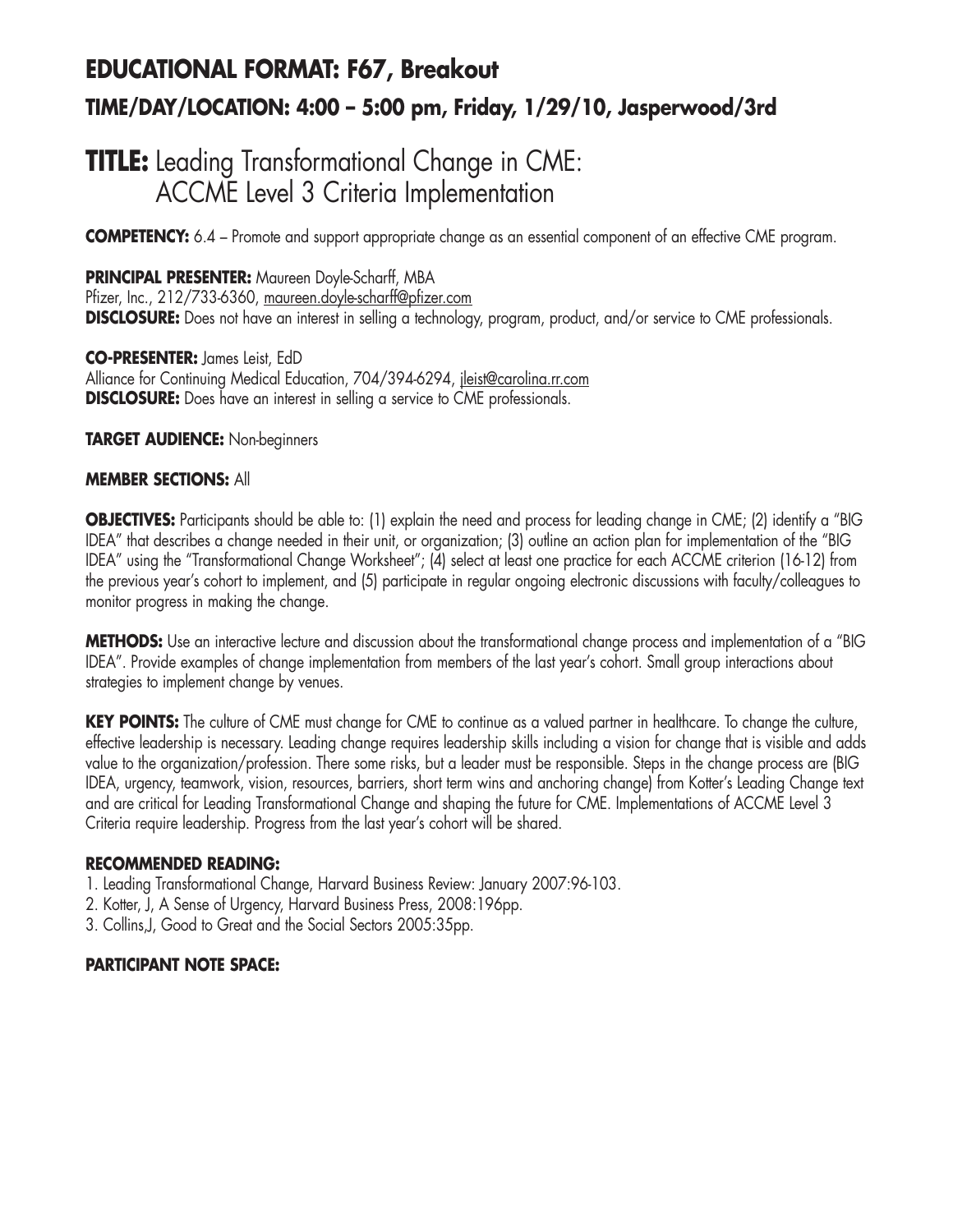# **EDUCATIONAL FORMAT: F68, Breakout TIME/DAY/LOCATION: 4:00 – 5:00 pm, Friday, 1/29/10, Melrose/3rd**

# **TITLE:** The AOA and AAFP Credit Systems

**COMPETENCY:** 7.6 – Assure that the CME program is in compliance with the Accreditation Essentials, Elements, and Policies and other regulatory requirements.

### **PRINCIPAL PRESENTER:** Diane Burkhart, PhD

American Osteopathic Association, 312/202-8051, dburkhart@osteopathic.org **DISCLOSURE:** Does not have an interest in selling a technology, program, product, and/or service to CME professionals.

### **CO-PRESENTER:** Kathy Marian, MEd

American Academy of Family Physicians, 913/906-6000, kmarian@aafp.org **DISCLOSURE:** Does not have an interest in selling a technology, program, product, and/or service to CME professionals.

### **TARGET AUDIENCE:** Beginners

### **MEMBER SECTIONS:** All

**OBJECTIVES:** At the conclusion of this session, participants should be able to (1) discuss the AOA and AAFP credit systems, (2) identify and compare the requirements for designating and awarding the different types of credit, and (3) cite resources for further information related to these credit systems.

**METHODS:** The session will consist of didactic presentations, after which the panel will answer participants' questions regarding the AOA and AAFP credit systems.

**KEY POINTS:** This presentation is designed to give an overview of the two credit systems most widely used by physicians and their application in an accredited CME providers' CME program. The session will highlight and clarify policies and issues that are frequently asked by providers.

## **RECOMMENDED READING:**

1. AAFP CME Center: www.aafp.org/online/en/home/cme.html.

2. AOA CME Guide for Osteopathic Physicians (www.osteopathic.org/index.cfm?PageID=cme\_guidereqs).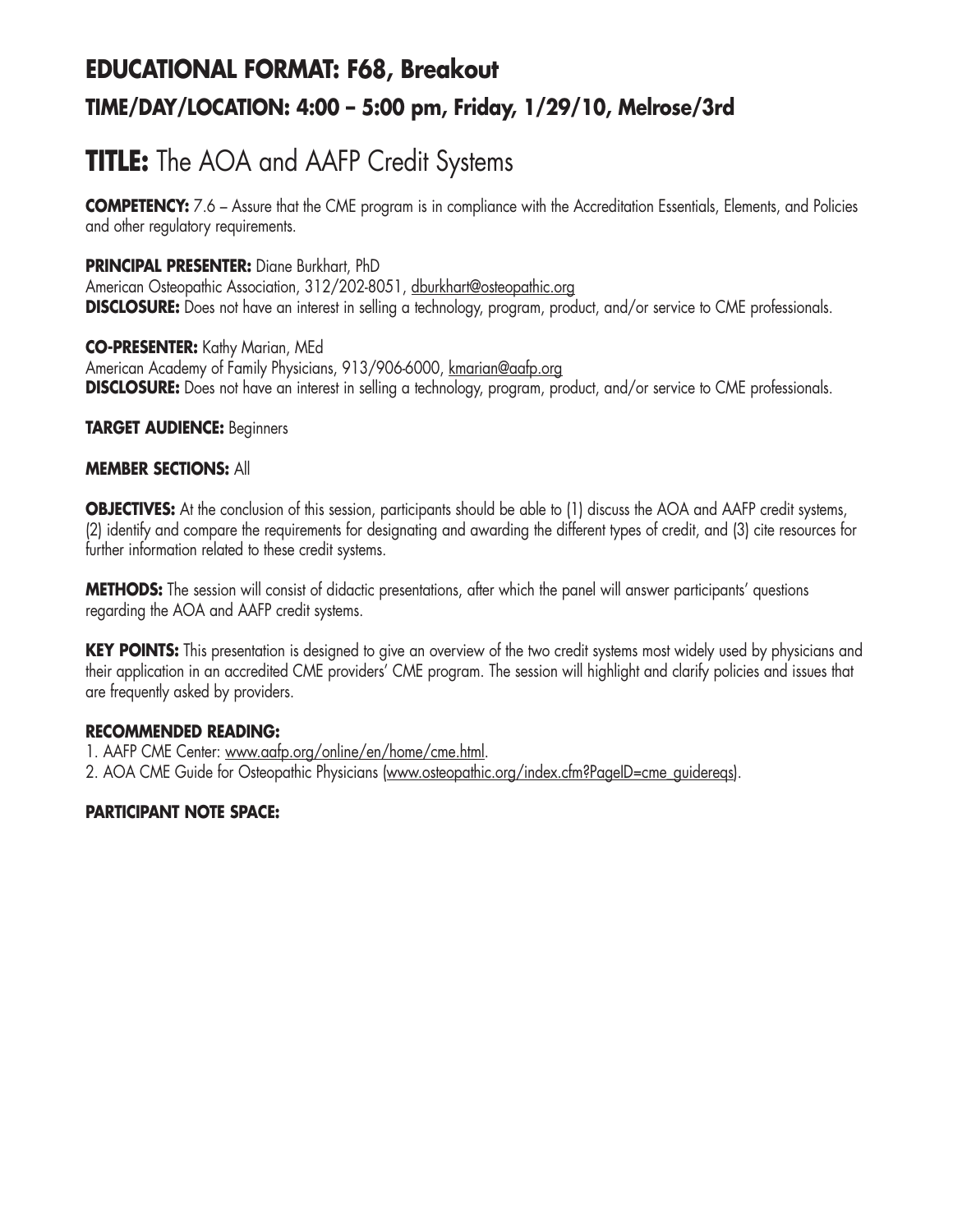# **EDUCATIONAL FORMAT: F69, Breakout TIME/DAY/LOCATION: 4:00 – 5:00 pm, Friday, 1/29/10, Belle Chasse/3rd**

# **TITLE:** Monitoring CME Activities with Real-Time Data

**COMPETENCY:** 7.6 – Assure that the CME program is in compliance with the Accreditation Essentials, Elements, and Policies and other regulatory requirements.

### **PRINCIPAL PRESENTER:** Becky Williams, MEd

Nationwide Children's Hospital, 614/355-0672, Becky.Williams@nationwidechildrens.org **DISCLOSURE:** Does not have an interest in selling a technology, program, product, and/or service to CME professionals.

### **TARGET AUDIENCE:** Beginners

### **MEMBER SECTIONS:** Hospitals and Health Systems

**OBJECTIVES:** At the completion of the session, participants should be able to (1) design an activity monitoring system to ensure practice gaps, needs, and competencies are addressed, (2) incorporate a process to verify compliance with Standards for Commercial Support, (3) collaborate with internal stakeholders to ensure compliance and to continuously improve the quality of educational activities, and (4) connect the monitoring process to the completion of the ACCME's self study for reaccreditation.

**METHODS:** Through didactic lecture and examples, the presenter will share their experience monitoring a large number of activities in a hospital setting. The session will include planning, evaluating, and improvement processes. Finally, the presenter will link data from the overall monitoring process to the completion of the self study.

**KEY POINTS:** With the ACCME's Updated Criteria for CME activities having 22 criteria, monitoring a large number of activities is especially challenging over an entire accreditation period. Providers need to assess compliance with all activities through the entire approval process to ensure practice gaps and needs are being address and that changes to physicians behaviors are occurring. From the gathered data, providers must implement improvement strategies to meet/exceed compliance at all levels. Finally, it is important to have a monitoring system which lends itself to support the self-study for reaccreditation report.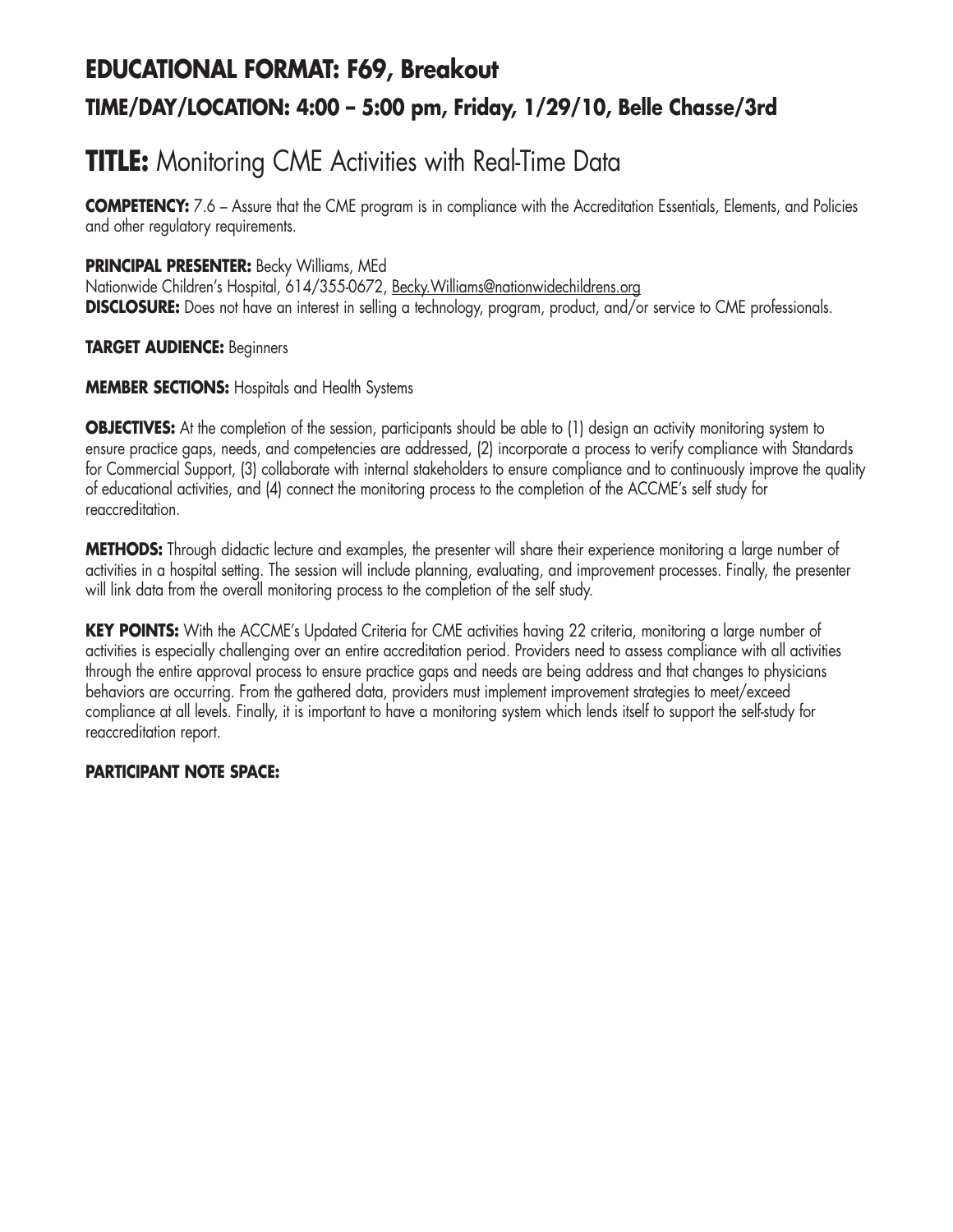## **EDUCATIONAL FORMAT: F70, Breakout**

## **TIME/DAY/LOCATION: 4:00 – 5:00 pm, Friday, 1/29/10, Ascot/Newberry/3rd**

# **TITLE:** Becoming a CME Researcher: A Pathway to Improving Patient Care

**COMPETENCY:** 8.2 – Continually improve educational performance of the CME program through professional development.

### **PRINCIPAL PRESENTER:** Sandra Pinkerton, PhD

Texas Health Research & Education Institute, 682/236-6739, SandraPinkerton@TexasHealth.org **DISCLOSURE:** Does not have an interest in selling a technology, program, product, and/or service to CME professionals.

### **CO-PRESENTER:** Marilyn Peterson, MA

Texas Health Research & Education Institute, 682/236-6744, MarilynPeterson@TexasHealth.org **DISCLOSURE:** Does not have an interest in selling a technology, program, product, and/or service to CME professionals.

### **TARGET AUDIENCE:** Non-beginners

### **MEMBER SECTIONS:** All

#### **OBJECTIVES:**

- 1. List benefits of CME research for novice researchers and their institutions.
- 2. Describe the competencies, institutional factors and relationships supporting research.
- 3. Identify types of research questions relevant in a hospital system setting & elicit research questions in other contexts.
- 4. List some resources for learning how to conduct research.
- 5. Identify institutional and funding resources that might support research.

**METHODS:** Presenters will: (1) discuss the benefits to CME professionals and their institutions of doing CME research; (2) present our experience of learning to do research; (3) respond to questions, and (4) provide open discussion about participants' own nascent research experiences.

**KEY POINTS:** The presentation traces our on-going experience of "becoming CME researchers" in a community-based hospital system. Its goal is to encourage novice researchers to explore the benefits of conducting CME research. We sketch out the competencies, environmental elements and relationships that have supported our ability to do research. We discuss ways of learning how to do research, identify potential research partners and mentors, talk about connecting with data, discovering "hypotheses", getting institutional buy-in, and finding the time and financial support for research when one is a novice researcher.

**RECOMMENDED READING:** Schifferdecker K (Dartmouth Medical School): When Quantitative or Qualitative Data Are Not Enough: Application of Mixed Methods Research in Medical Education, MedEdPortal-AAMC 07/07/08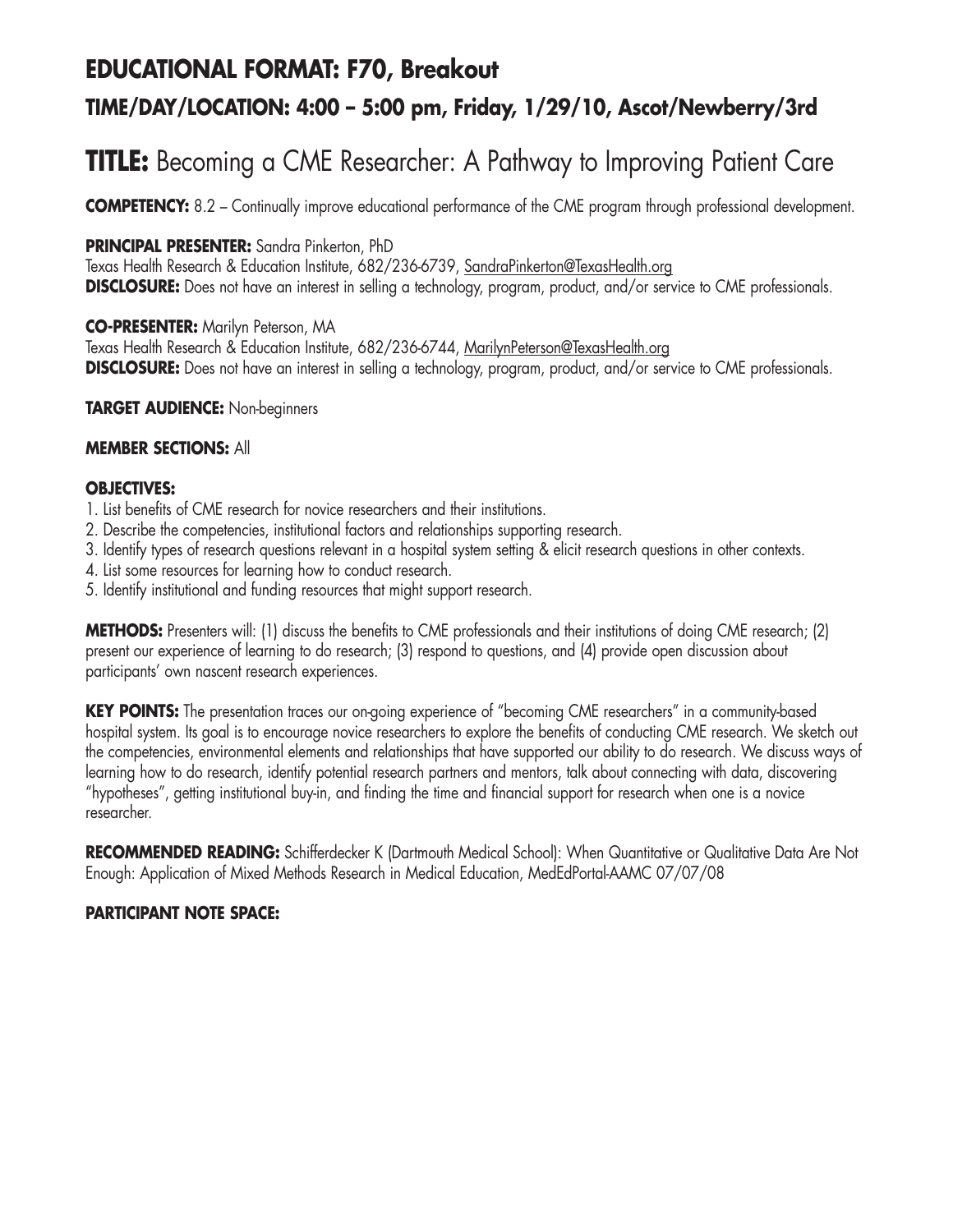# **EDUCATIONAL FORMAT: F71, Breakout TIME/DAY/LOCATION: 4:00 – 5:00 pm, Friday, 1/29/10, Grand Salon D/1st**

## **TITLE:** Assess Your CME Program's Current Outcomes Measurement and Plan Improvements for Compliance with ACCME Updated Criteria

**COMPETENCY:** 8.2 – Continually improve educational performance of the CME program through professional development.

#### **PRINCIPAL PRESENTER:** Derek Dietze, MA

Improve CME, LLC, 480/888-9195, derek.dietze@improvecme.com **DISCLOSURE:** Does have an interest in selling a product and/or service to CME professionals.

#### **TARGET AUDIENCE:** Non-beginners

#### **MEMBER SECTIONS:** All

**OBJECTIVES:** At the completion of this session, participants should be able to (1) assess any current deficiencies with respect to the integration of outcomes measurement into their CME program, (2) evaluate their CME organizations' outcomes measurement compliance with ACCME's Updated Accreditation Criteria, (3) identify areas for improvement, and (4) plan improvements.

**METHODS:** Using a set of assessment questions, the presenter will lead learners through an organizational self-assessment of their CME program's educational outcomes measurement. Learners will use the assessment tool to record their current status, take notes on areas for improvement, and make plans for improvement. Facilitated interactive discussion will assist learners as they share their improvement strategies with colleagues.

KEY POINTS: The ACCME's Updated Accreditation Criteria require CME providers to further integrate outcomes measurement into their CME programs. A first step to integration of outcomes measurement is an organizational self-assessment of current compliance and effectiveness. Join us and use an assessment tool to evaluate your organization's current outcomes measurement compliance and capabilities, and learn strategies from your colleagues to improve and optimize the value of your outcomes measurement.

**RECOMMENDED READING:** ACCME Updated Accreditation Criteria, September 2006. Dietze DT. Basic Tasks and Skills Necessary for Implementing Educational Outcomes Measurement. Alliance for CME Almanac, March 2008, pg 8.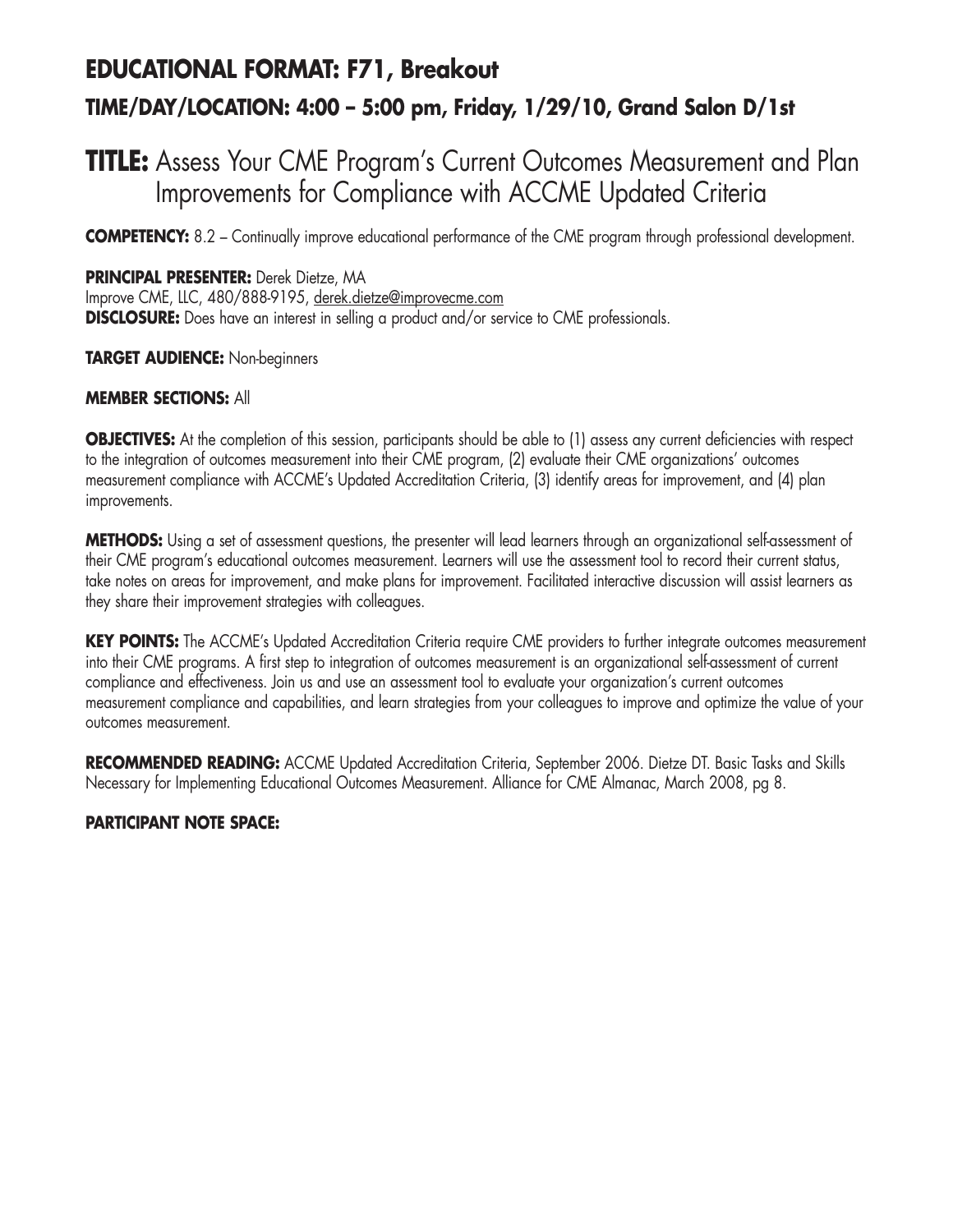# **EDUCATIONAL FORMAT: F72, Breakout (Cancelled)**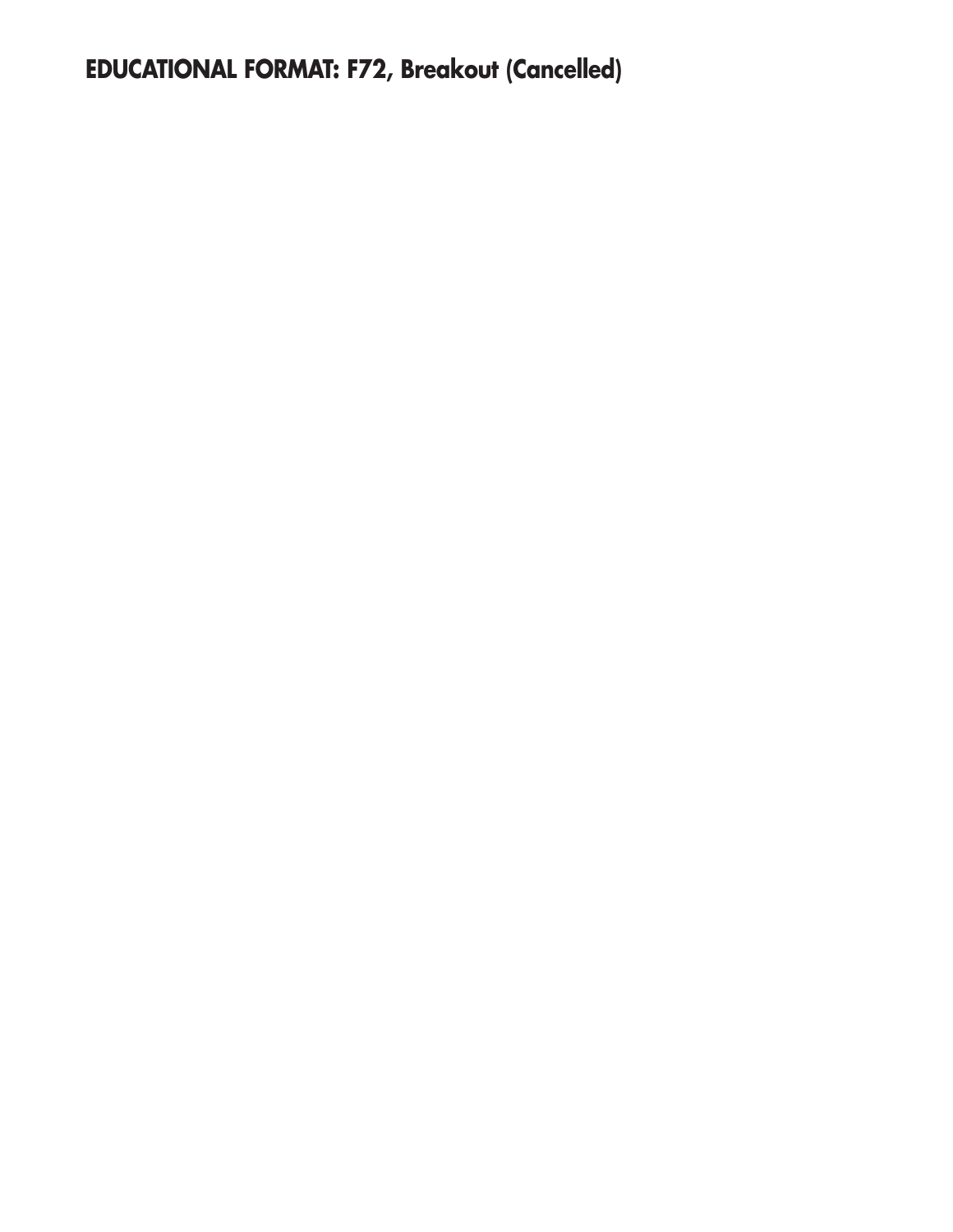### **EDUCATIONAL FORMAT: S1, Member Section Follow-up Meeting (Medical Schools – All Conference Participants Welcome)**

### **TIME/DAY/LOCATION: 7:00 – 8:00 am, Saturday, 1/30/10, Marlborough A-B/2nd**

**LEADER:** Morris Blachman, PhD University of South Carolina School of Medicine, 803/434-4211, blachman@sc.edu **DISCLOSURE:** Does not have an interest in selling a technology, program, product, and/or service to CME professionals.

#### **LEADER-ELECT:** Andrew Crim, BS

University of North Texas Health Sciences Center, 817/735-2644, acrim@hsc.unt.edu **DISCLOSURE:** Does not have an interest in selling a technology, program, product, and/or service to CME professionals.

**DESCRIPTION:** This meeting will be a follow-up discussion from the member section meeting held early in the conference (i.e., 1:30 – 5:00 pm, Wednesday, January 27, 2010).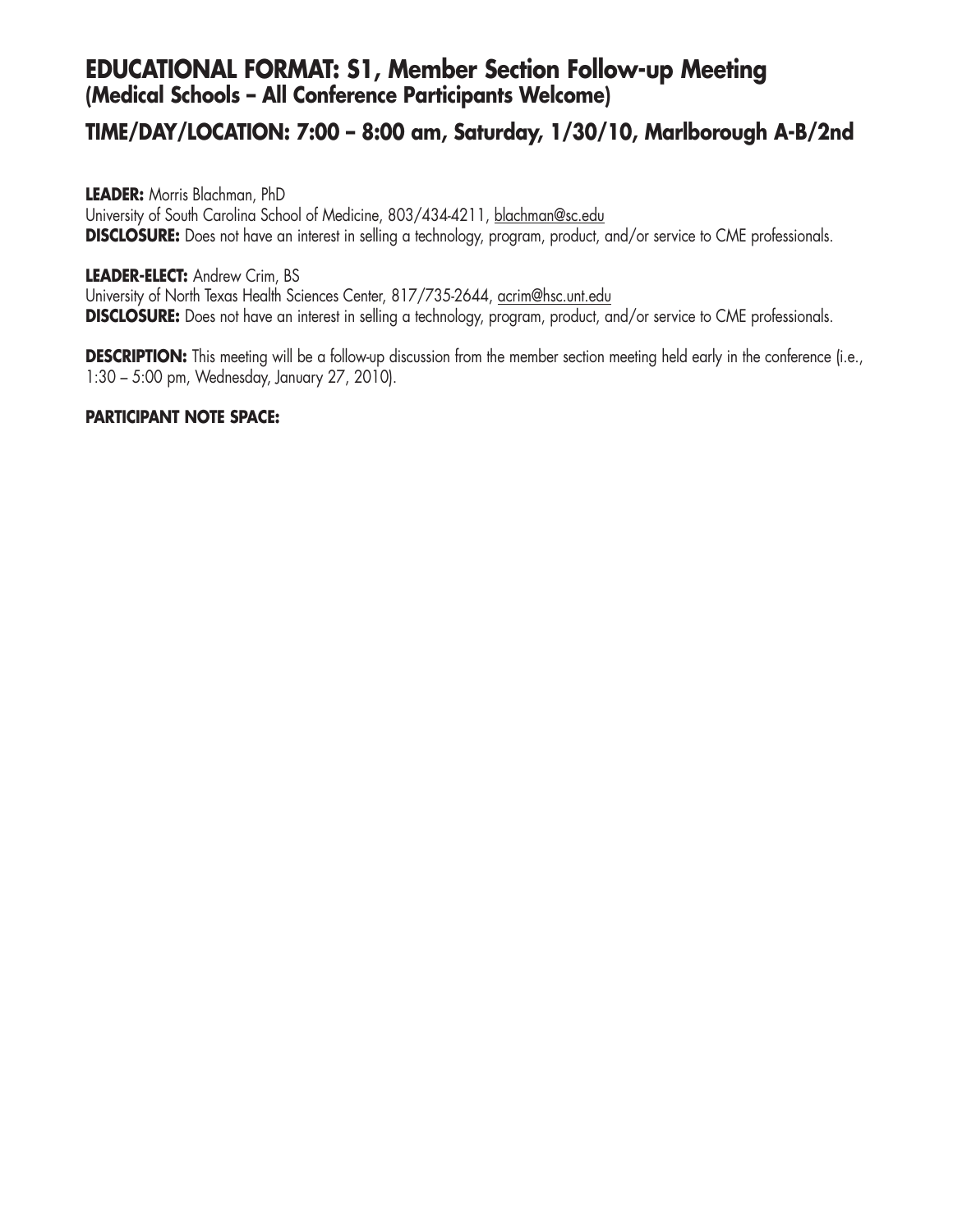### **EDUCATIONAL FORMAT: S2, Member Section Follow-up Meeting (Medical Specialty Societies – All Conference Participants Welcome)**

### **TIME/DAY/LOCATION: 7:00 – 8:00 am, Saturday, 1/30/10, Grand Salon C/1st**

**LEADER:** Deborah Samuel, MBA American Academy of Pediatrics, 847/434-7097, dsamuel@aap.org **DISCLOSURE:** Does not have an interest in selling a technology, program, product, and/or service to CME professionals.

#### **EDUCATION PROGRAMMING WORK GROUP CHAIR:** Robert Bartel, MSc

The Endocrine Society, 301/951-2606, rbartel@endo-society.org **DISCLOSURE:** Does not have an interest in selling a technology, program, product, and/or service to CME professionals.

#### **COMMUNICATIONS WORK GROUP CHAIR:** Debbie Szczesniak, BA

College of American Pathologists, 847/832-7419, dszczes@cap.org **DISCLOSURE:** Does not have an interest in selling a technology, program, product, and/or service to CME professionals.

**DESCRIPTION:** During this follow-up member section meeting, offices are elected and a call for volunteer service in 2010 is completed.

At the conclusion of this meeting, participants should be able to:

- Identify key issues for further exploration by the member section via its education, communications, and/or advocacy efforts.
- Develop contacts with peers at other MSSs who may serve as resources.

The format of this follow-up meeting is a moderated open forum. All participants are invited to raise issues for consideration and discussion by the member section.

This is an excellent opportunity for MSS participants to share new information learned at the Alliance Annual Conference and to bring forward topic areas for emphasis in the activities of the MSS member section. It is expected that this forum will serve as a qualitative needs assessment for the development and planning of the 2010 summer meetings and other activities with the member section.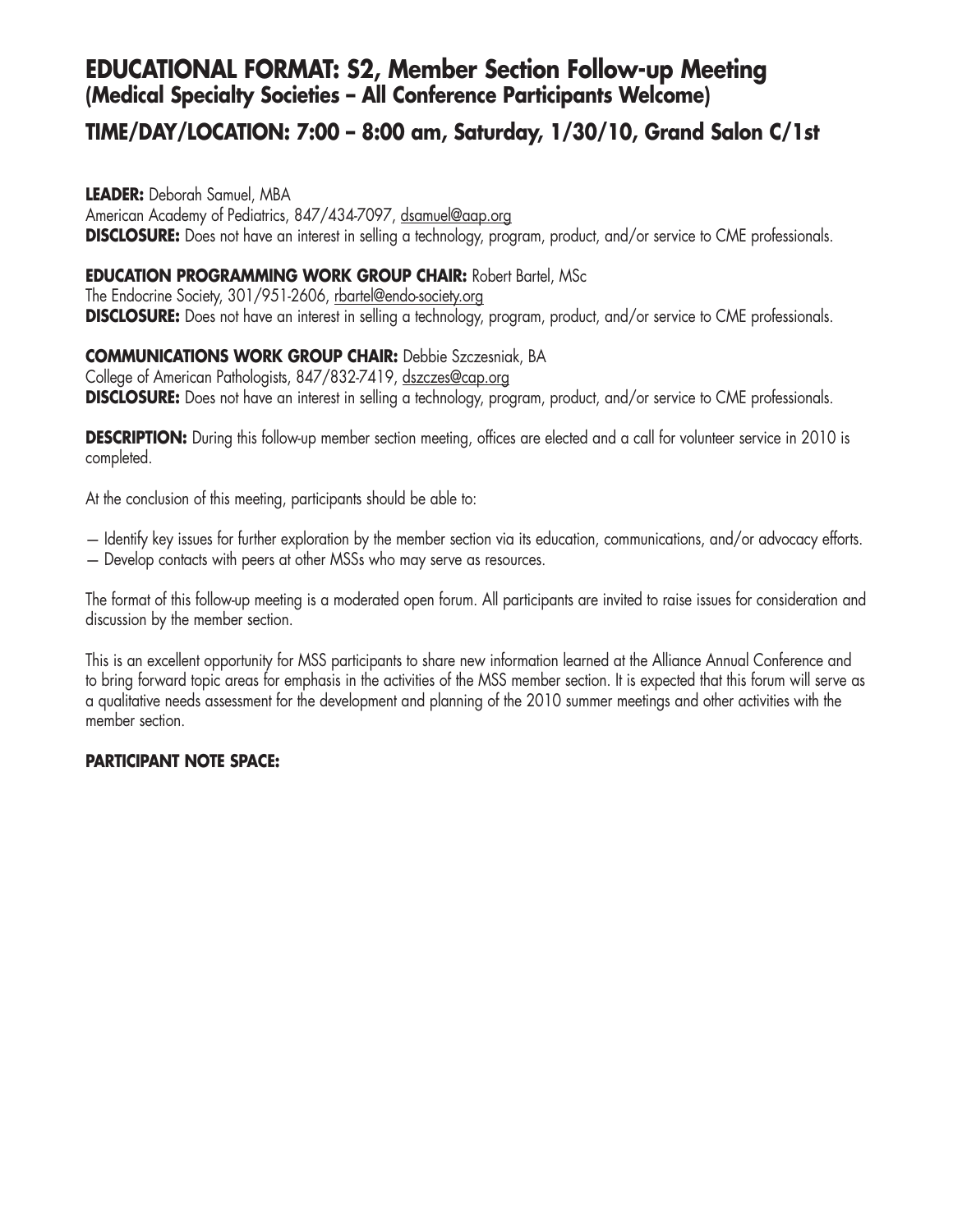### **EDUCATIONAL FORMAT: S3, Plenary**

### **TIME/DAY/LOCATION: 8:30 – 9:30 am, Saturday, 1/30/10, Grand Ballroom A-D/1st**

# **TITLE:** Hot Topics in CME: The State of CME Funding **(Invited Abstract)**

**COMPETENCY:** 7.1 – Document the value of the CME program to its own organization and to the physicians that it serves. **COMPETENCY:** 7.2 – Manage finances of the CME program to meet the organizational needs.

#### **PRINCIPAL PRESENTER:** George Mejicano, MD (Moderator)

University of Wisconsin School of Medicine & Public Health, 608/240-2204, mejicano@wisc.edu **DISCLOSURE:** Does not have an interest in selling a technology, program, product, and/or service to CME professionals.

**CO-PRESENTER:** Dave Davis, MD Association of American Medical Colleges, 202/862-6275, ddavis@aamc.org **DISCLOSURE:** Does not have an interest in selling a technology, program, product, and/or service to CME professionals.

**CO-PRESENTER:** Mike Saxton, MEd Pfizer Medical Education Group, 212/733-1342, Mike.Saxton@Pfizer.com **DISCLOSURE:** Does not have an interest in selling a technology, program, product, and/or service to CME professionals.

#### **CO-PRESENTER:** Mike Speight, BS

Iowa Foundation for Medical Care, 515/440-8251, mspeight@ifmc.org **DISCLOSURE:** Does not have an interest in selling a technology, program, product, and/or service to CME professionals.

#### **TARGET AUDIENCE:** All

#### **MEMBER SECTIONS:** All

**OBJECTIVES:** In 2009, the Institute of Medicine issued a report that called upon the medical profession and other interested parties to come up with a plan to fund CME that is "free of industry influence, enhances public trust in the integrity of the system, and provides high-quality education" by April 2011. The objective of this session is to provide a forum to consider and debate a variety of ideas and options that will achieve that goal.

**METHODS:** Each speaker will address the value proposition of continuing medical education from their unique perspectives in academic medicine, the pharmaceutical industry, and the quality improvement industry. Each presenter will be asked to comment on the practical, political, and professional consequences of the following four ideas related to funding CME:

- Maintain the status quo (i.e., allow commercial support as long as conflicts of interest are resolved using the ACCME Standards for Commercial Support);
- Develop a centralized pool of funds that (1) is maintained by contributions from interested parties and (2) is controlled by an independent group that distributes dollars in response to proposals from providers;
- Require physicians and/or their employers to pay a larger share of the actual cost of CME (either directly or through a yearly contribution to a certifying board, a medical society, a hospital, or the government); or
- Tap into alternate sources of third party funds to support CME (e.g., government or insurance payers).

In addition, each of the speakers will be asked to present their own alternatives to the current funding model. The session will close with a question and answer session so that participants' ideas may be brought to light.

**KEY POINTS:** The current funding model for CME is under scrutiny. New models and ideas for funding CME need to be considered, developed, and debated so that the profession of medicine meets the IOM deadline.

**RECOMMENDED READING:** Bernard Lo and Marilyn J. Field, Editors; Conflict of Interest in Medical Research, Education, and Practice; Institute of Medicine. Washington DC: National Academy Press, 2009.

**FINANCIAL OR IN-KIND SUPPORT:** Audience response technology provided by Turning Technologies.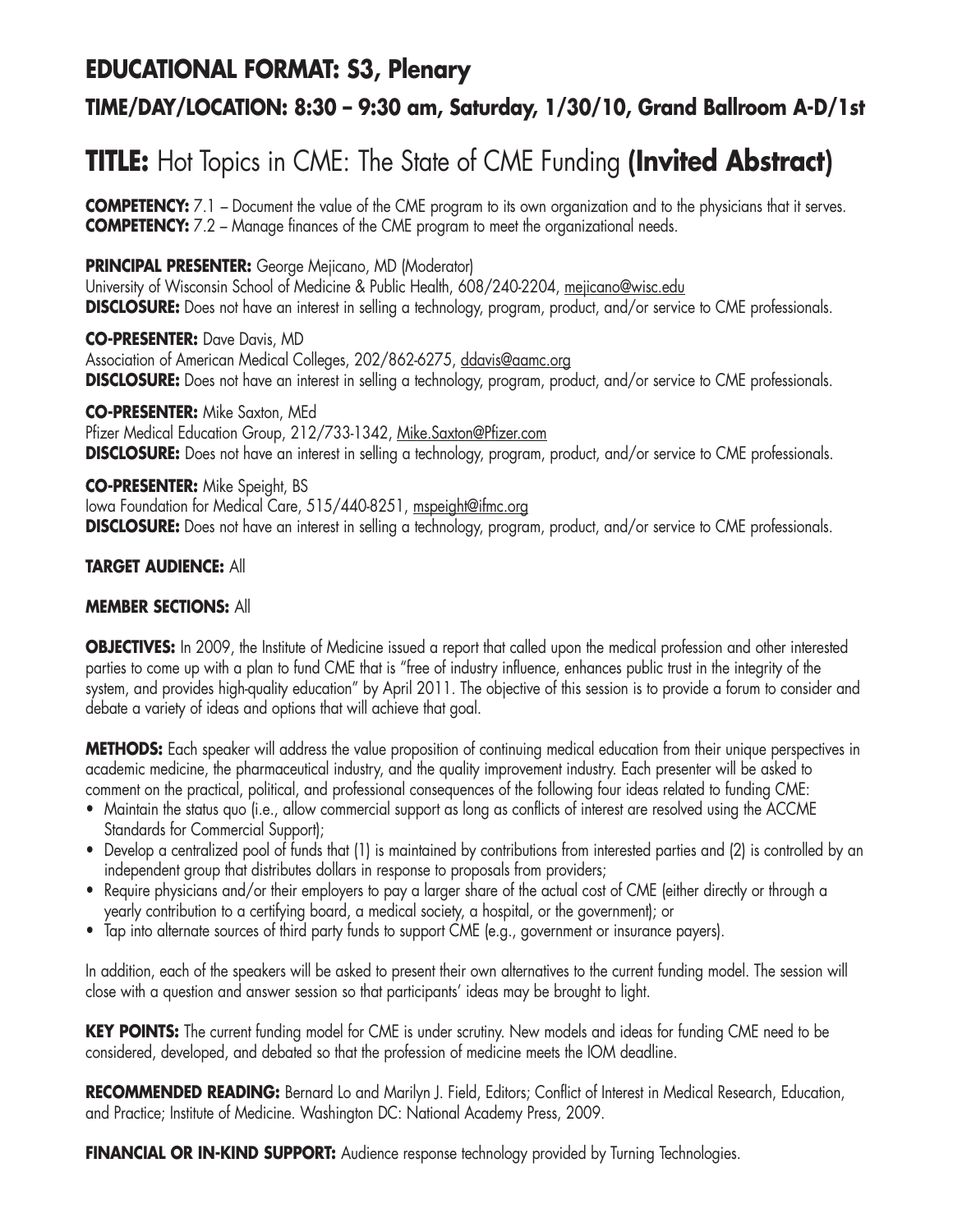### **EDUCATIONAL FORMAT: S4, Intensive**

### **TIME/DAY/LOCATION: 10:00 am – 12:15 pm, Saturday, 1/30/10, Marlborough A-B/2nd; Prince of Wales/2nd; Cambridge/2nd**

## **TITLE:** Practical Application of Embedding Simulation Enhanced Education into Your CME Course Offerings

**COMPETENCY:** 2.9 – Provide interactive learning and opportunities to practice skills that lead to change in physician performance.

#### **PRINCIPAL PRESENTER:** Chad Jackson, MS

American College of Chest Physicians, 850/321-1823, cjackson@chestnet.org **DISCLOSURE:** Does not have an interest in selling a technology, program, product, and/or service to CME professionals.

#### **TARGET AUDIENCE:** Beginners

#### **MEMBER SECTIONS:** All

#### **OBJECTIVES:**

- 1. Identify components of a CME course offering that are appropriate to incorporate simulation-enhanced education.
- 2. Discuss through examples presented how various CME courses have incorporated simulation-enhanced education.
- 3. Illustrate how simulation-enhanced education has been demonstrated in CME course offerings, and how participants can incorporate this into their programs.

**METHODS:** This course will focus on the experiences of the American College of Chest Physicians, and how they have incorporated simulation-enhanced education into virtually every aspect of CME course offerings. Successes and failures will be covered, through multimedia presentation as well as hands-on demonstration of potential application for learners.

#### **KEY POINTS:**

- 1. Many people understand the value of simulation-enhanced education.
- 2. Many people do not understand how to incorporate simulation-enhanced education into CME activities or programs
- 3. Illustrated examples from CME programs conducted by the ACCP will be used to encourage participants on how to facilitate application to their own programs.
- 4. Good, Bad and Ugly: Successes and failures incorporating simulation-enhanced technology will also be discussed, so that participants might learn from the ACCP's successes and failures.

RECOMMENDED READING: Effectiveness of Continuing Medical Education: American College of Chest Physicians Evidence-Based Educational Guidelines. CHEST, Vol. 135, Supplement Number 3, March 2009.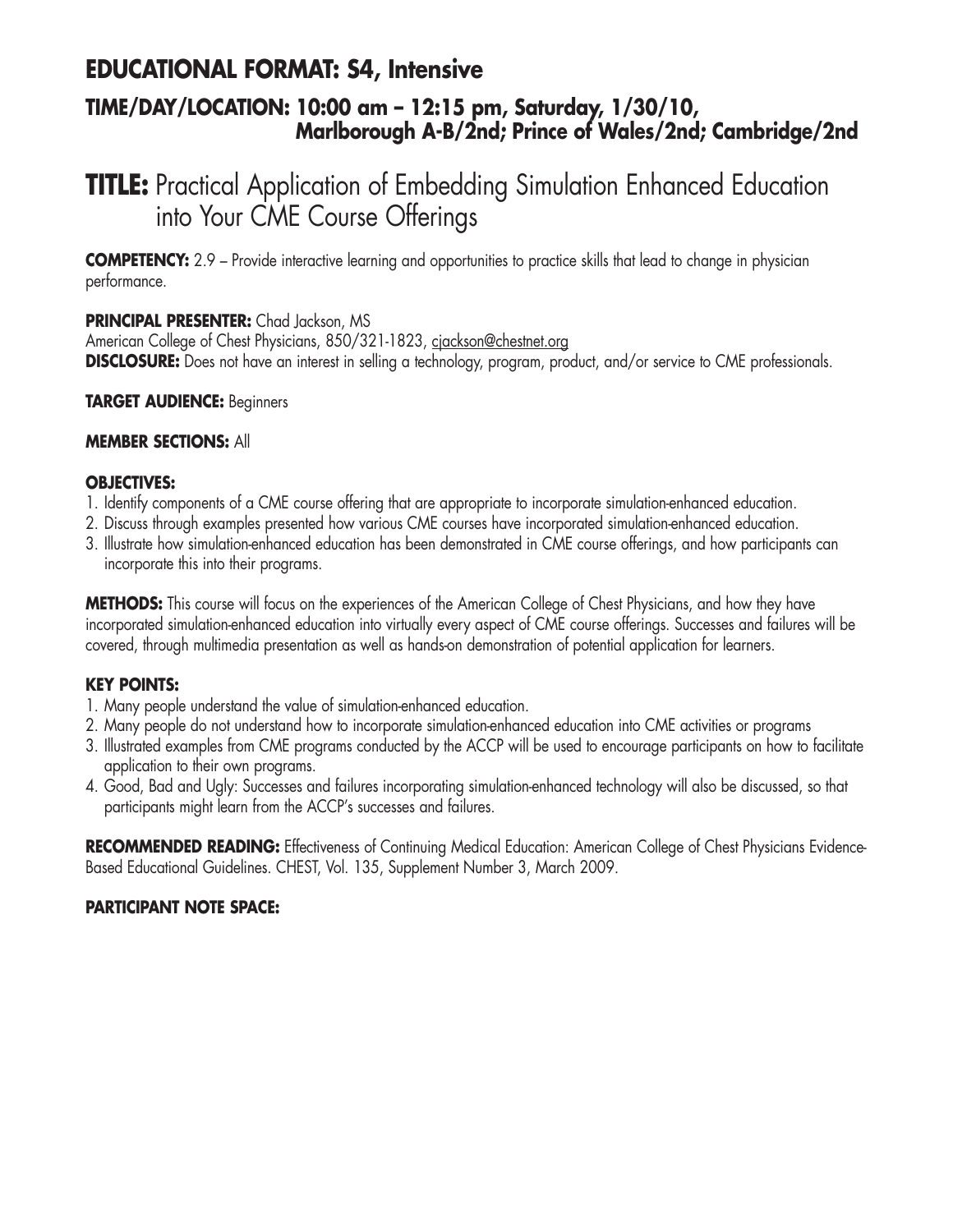## **EDUCATIONAL FORMAT: S5, Mini-plenary TIME/DAY/LOCATION: 10:00 – 11:00 am, Saturday, 1/30/10, Grand Ballroom A-D/1st**

## **TITLE:** Guidelines for CME: From Practical Advice Today to Research Directions for the Future **(Invited Abstract)**

**COMPETENCY:** 1.4 – Remain current on the CME literature.

**PRINCIPAL PRESENTER:** Ed Dellert, MBA

American College of Chest Physicians, 847/498-8333, edellert@chestnet.org **DISCLOSURE:** Does not have an interest in selling a technology, program, product, and/or service to CME professionals.

**CO-PRESENTER:** Dave Davis, MD Association of American Medical Colleges, 202/862-6275, ddavis@aamc.org **DISCLOSURE:** Does not have an interest in selling a technology, program, product, and/or service to CME professionals.

**CO-PRESENTER:** Todd Dorman, MD Johns Hopkins University School of Medicine, 410/955-5928, tdorman@jhmi.edu **DISCLOSURE:** Does not have an interest in selling a technology, program, product, and/or service to CME professionals.

#### **TARGET AUDIENCE:** All

#### **MEMBER SECTIONS:** All

**OBJECTIVES:** At the completion of this session, participants should be able to meet the following objectives:

- 1. Understand strengths and limitations within the CME literature and correlate implications to CME programs.
- 2. List future CME research opportunities within one's CME program.
- 3. Identify future directions within CME and its impact upon CME programs, providers and physician educators.

**METHODS:** The American College of Chest Physicians (ACCP) published an evidence review on effectiveness in CME in collaboration with the Agency for Healthcare Research and Quality (AHRQ). An expert writing panel incorporated a modified "GRADE" system by categorizing the strength of each recommendation and the quality of evidence.

**KEY POINTS:** CME as we know it today is entering a paradigm shift. Although lecture-based learning is effective when combined with other modalities, as a single mode of instruction, it is the least effective form of learning for physicians. CME providers and physician educators will need to begin offering CME that provides a more diversified set of instructional models, strategies, methods, and media. This session will highlight findings from the ACCP CME guideline with emphasis upon the use of a consistent set of CME terminology, methodologies, as well as a standardized approach to CME research.

#### **RECOMMENDED READING:**

- 1. Moores, LK, Dellert, E., Baumann, M. and Rosen, M. Effectiveness of Continuing Medical Education: American College of Chest Physicians Evidence-Based Educational Guidelines. CHEST, March 2009; 135 (3 suppl).
- 2. http://www.chestjournal.org/content/135/3\_suppl.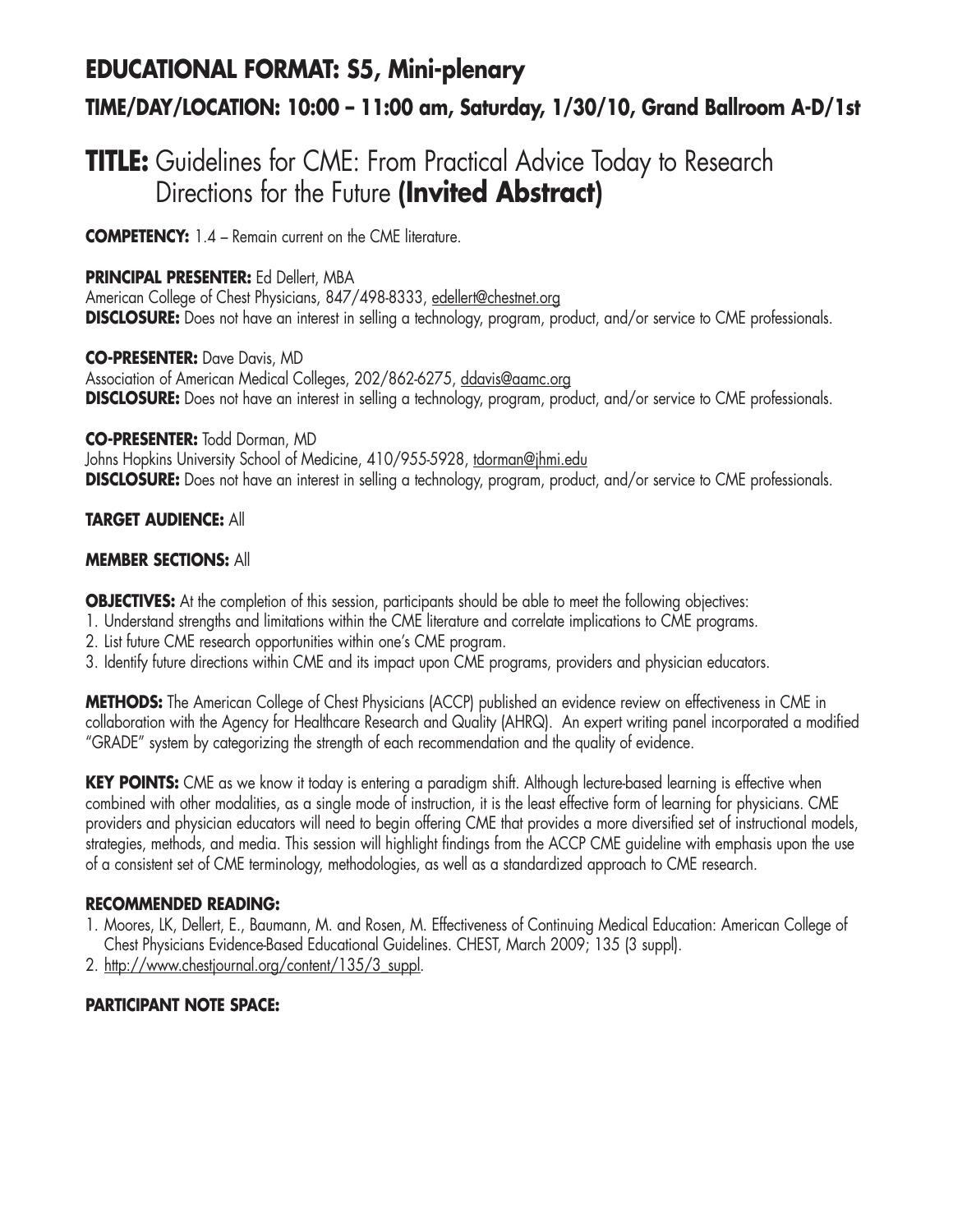# **EDUCATIONAL FORMAT: S6, Curriculum Breakout TIME/DAY/LOCATION: 10:00 – 11:00 am, Saturday, 1/30/10, Grand Salon A/1st**

## **TITLE:** Joslin "CME 180": Longitudinal, Multi-interventional Path to Comprehensive Diabetes Care PI CME Adoption and CQI

**COMPETENCY:** 2.8 – Provide longitudinal interventions when appropriate.

**COMPETENCY:** 2.9 – Provide interactive learning and opportunities to practice skills that lead to change in physician performance.

#### **PRINCIPAL PRESENTER:** Richard Beaser, MD

Joslin Diabetes Center, 617/226-5910, richard.beaser@joslin.harvard.edu **DISCLOSURE:** Does not have an interest in selling a technology, program, product, and/or service to CME professionals.

#### **CO-PRESENTER:** Julie Brown

Joslin Diabetes Center, 617/226-5913, julie.brown@joslin.harvard.edu **DISCLOSURE:** Does not have an interest in selling a technology, program, product, and/or service to CME professionals.

**CO-PRESENTER:** Enrique Caballero, MD Jolsin Diabetes Center, 617/226-5910, enrique.caballero@joslin.harvard.edu **DISCLOSURE:** Does not have an interest in selling a technology, program, product, and/or service to CME professionals.

**CO-PRESENTER:** James Neighbours, MEd

Joslin Diabetes Center, 617/226-5917, james.neighbours@joslin.harvard.edu **DISCLOSURE:** Does not have an interest in selling a technology, program, product, and/or service to CME professionals.

#### **TARGET AUDIENCE:** All

#### **MEMBER SECTIONS:** All

**OBJECTIVES:** (1) Describe the process of integrating a continuum of educational interventions — from didactic transfer, to skills improvement, to office staff and systems support, intended to promote CQI and PI CME adoption. (2) Understand how to coordinate multiple educational interventions toward a clearly identified goal with measurable performance improvement. (3) Describe how a comprehensive performance-improvement program can meet the challenges and opportunities inherent in today's environment and the related organizational impact

**METHODS:** Presentation, demonstration, and case-study discussion will illustrate Joslin's experience in implementing their unique and innovative approach to Diabetes performance improvement, the Joslin Professional Education Consortium (JPEC).

KEY POINTS: Join us as we outline our innovative approach to PI CME. The Joslin Professional Education Consortium (JPEC) system incorporates multiple interventions and methods to address barriers to change and promote the adoption of PI CME. Connectivity 'peer to peer' and with Joslin offers structured support for both learning and navigating the PI CME process. All Joslin CME activities work as feeders into PI CME. Assessment of knowledge, competencies, performance and outcomes are vital components of impact measurement. Adoption of PI CME and related data collection and tracking as a basis for officebased CQI is the ultimate longitudinal objective

#### **RECOMMENDED READING:**

- 1. JPEC Website, www.jpec.joslin.org.
- 2. Peterson K et al. Improving diabetes in practice: Findings from the TRANSLATE trial. Diabetes Care.2008 Dec;31(12): 2238-43.
- 3. Solberg L et al. Practice systems are associated with high-quality care for diabetes. AM J Manag Care.2008;14:85-92.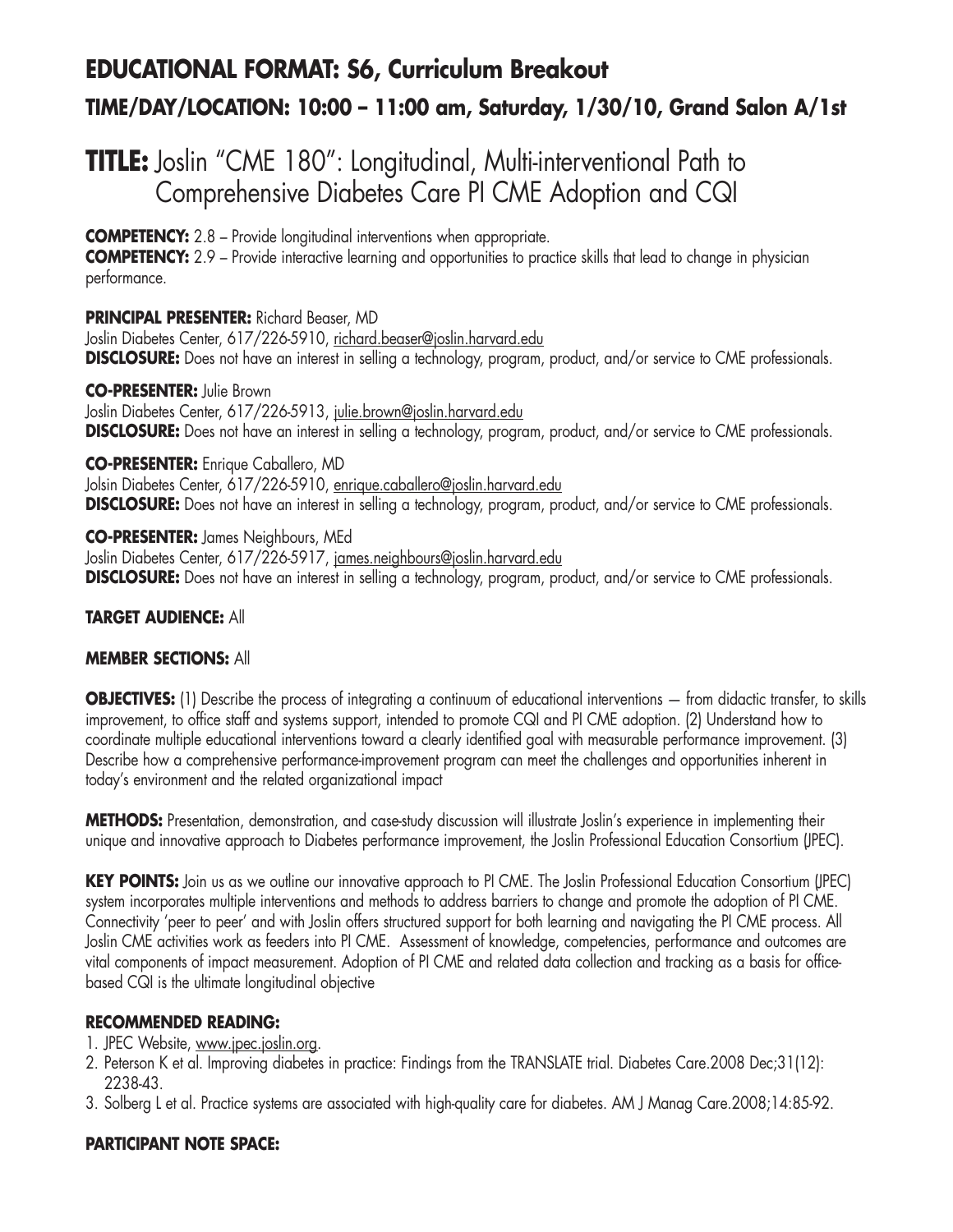# **EDUCATIONAL FORMAT: S7, Curriculum Breakout TIME/DAY/LOCATION: 10:00 – 11:00 am, Saturday, 1/30/10, Grand Salon B/1st**

# **TITLE:** Performance Improvement CME: What Do We Think It Is?

**COMPETENCY:** 3.4 – Promote continuous improvement and performance measurement as skills for physicians during educational interventions.

#### **PRINCIPAL PRESENTER:** Robert Addleton, EdD

Physicians' Institute for Excellence in Medicine, 678/303-9285, bob@mag.org **DISCLOSURE:** Does not have an interest in selling a technology, program, product, and/or service to CME professionals.

**CO-PRESENTER:** Floyd Pennington, PhD CTL Associates, 770/506-8150, ctlassoc@mindspring.com **DISCLOSURE:** Does have an interest in selling a program and/or service to CME professionals.

#### **TARGET AUDIENCE:** All

#### **MEMBER SECTIONS:** All

#### **OBJECTIVES:** Participants will:

- 1. Learn what ACME member sections, companies, and specialty societies define as essential components of the Performance improvement (PICME) process.
- 2. Learn what these same groups define as essential tools and educational components of a PICME process.
- 3. Be presented with a proposed model for a common understanding of what comprises PICME

**METHODS:** This session will present the results of a survey of CME providers, funders, and medical specialty societies regarding what each of these groups consider to be the essential characteristics of PICME. Individual commonalities and differences will be highlighted.

#### **KEY POINTS:**

- 1. PICME has been recognized as a legitimate and important method for CME by regulatory bodies (AMA, ACCME), medical specialty societies, commercial supporters, and providers.
- 2. There is no recognized common agreement by these various constituencies about what does or does not constitute a useful or essential approach to PICME.
- 3. No current survey has been done to determine what CME professionals consider to be the essential components of PICME.
- 4. No model of PICME has been offered based on input from the profession as a whole.

#### **RECOMMENDED READING:** AMA PRA Booklet.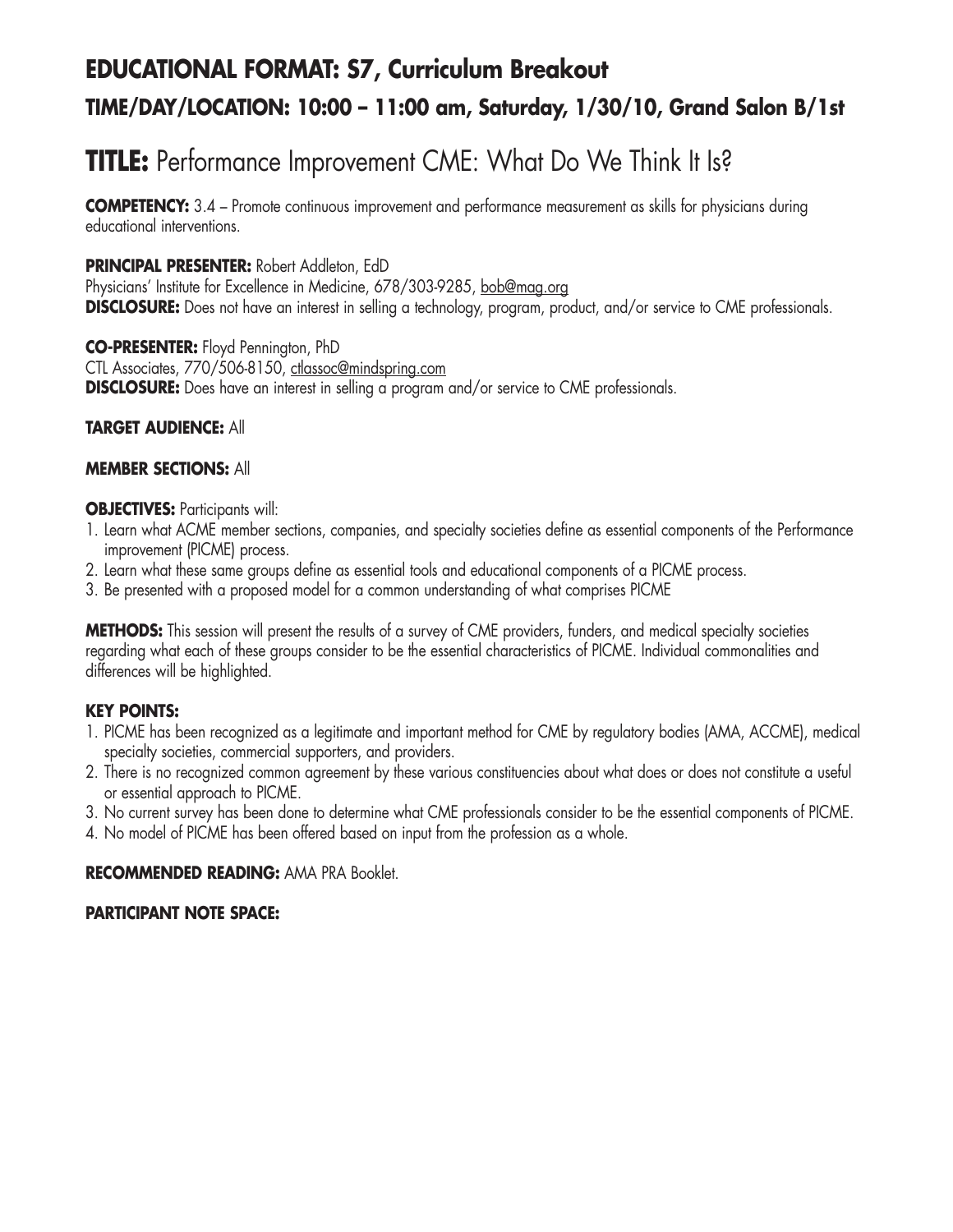## **EDUCATIONAL FORMAT: S8, Breakout TIME/DAY/LOCATION: 10:00 – 11:00 am, Saturday, 1/30/10, Grand Salon C/1st**

# **TITLE:** Facilitating Physician Self-directed Learning: AAFP Case Study

**COMPETENCY:** 2.3 – Facilitate physician self-assessment, self-directed learning and evaluation using appropriate data.

#### **PRINCIPAL PRESENTER:** Mindi McKenna, PhD

American Academy of Family Physicians, 913/906-6000, mmckenna@aafp.org **DISCLOSURE:** Does have an interest in selling a service to CME professionals.

#### **TARGET AUDIENCE:** Non-beginners

#### **MEMBER SECTIONS:** All

**OBJECTIVES:** At the completion of this session, participants should be able to: (1) differentiate self-directed learning from traditional CME participation, (2) describe the key elements of a physician-centric self-directed learning framework that facilitates performance improvement, and (3) develop an actionable plan to initiate a self directed learning framework for your learners.

**METHODS:** Participants will (1) learn how AAFP facilitates self-directed lifelong learning for the performance improvement of its 94,000 physician members, (2) discuss ideas and barriers to applying these concepts on behalf of their learners, and (3) receive an action plan template for initiating a self-directed learning and performance improvement framework

**KEY POINTS:** In order to facilitate improvement in professional competence, practice performance, and patient outcomes, CME providers must facilitate physician self-assessment, self-directed learning, and ongoing evaluation. AAFP's experience in developing a framework for members' self-directed learning and performance improvement can suggest factors that contribute to the successful launch and adoption of such a framework. Scope of practice, learning style preference, use of technology, and other considerations will be highlighted. Attend this session to identify factors your organization may need to address in order to facilitate physicians' self-directed learning and performance improvement.

**RECOMMENDED READING:** Several references will be shared with session participants.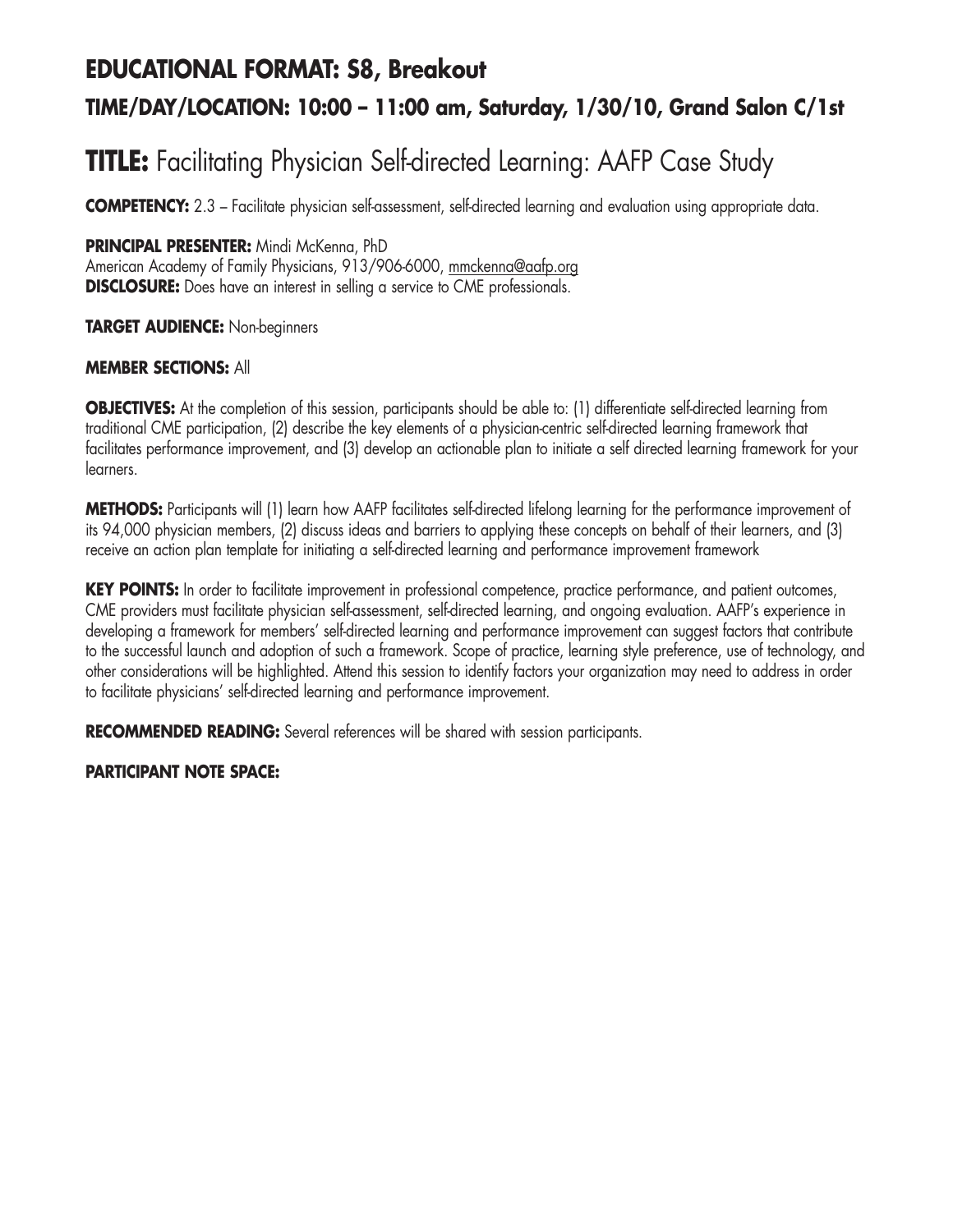## **EDUCATIONAL FORMAT: S9, Breakout TIME/DAY/LOCATION: 10:00 – 11:00 am, Saturday, 1/30/10, Rosedown/3rd**

### **TITLE:** Incorporating ACGME/ABMS Competencies into Needs Assessments, Outcomes, and CME Activities

**COMPETENCY:** 2.4 – Assist physician-learners to reflect upon present and desired levels of performance and plan the next step in their personal education.

**PRINCIPAL PRESENTER:** Jill St. Ambrogio MedscapeCME, 212/301-6735, jstambrogio@medscape.net **DISCLOSURE:** Does have an interest in selling a program to CME professionals.

**CO-PRESENTER:** Jennifer Brown, PhD MedscapeCME, 212/417-9506, jjbrown@medscape.net **DISCLOSURE:** Does have an interest in selling a program to CME professionals.

**CO-PRESENTER:** Cyndi Grimes MedscapeCME, 212/301-6730, cgrimes@medscape.net **DISCLOSURE:** Does have an interest in selling a program to CME professionals.

#### **TARGET AUDIENCE:** Beginners

#### **MEMBER SECTIONS:** All

**OBJECTIVES:** At completion of this session, participants will learn to:

- 1. Assess how CME activities address competencies as outlined by the Accreditation Council for Graduate Medical Education and the American Board of Medical Specialties (ACGME/ABMS) Core Competencies
- 2. Recognize individual attributes
- 3. Design effective curriculum series that build on clinician learnings from CME evaluation surveys, case studies and interactivepolling in CME activities

**METHODS:** The ACGME/ABMS competencies were applied to needs assessments and CME activities to support clinician performance improvement. Review of evaluation surveys, interactive polling and outcomes reports were measured to identify continuing gaps in education.

**KEY POINTS:** Assessing educational gaps and identifying best-practice approaches to lifelong learning is essential to clinician performance improvement and improved patient outcomes. This session reviews ACGME/ABMS competencies and helps participants to identify key issues that relate to Performance Improvement and patient health.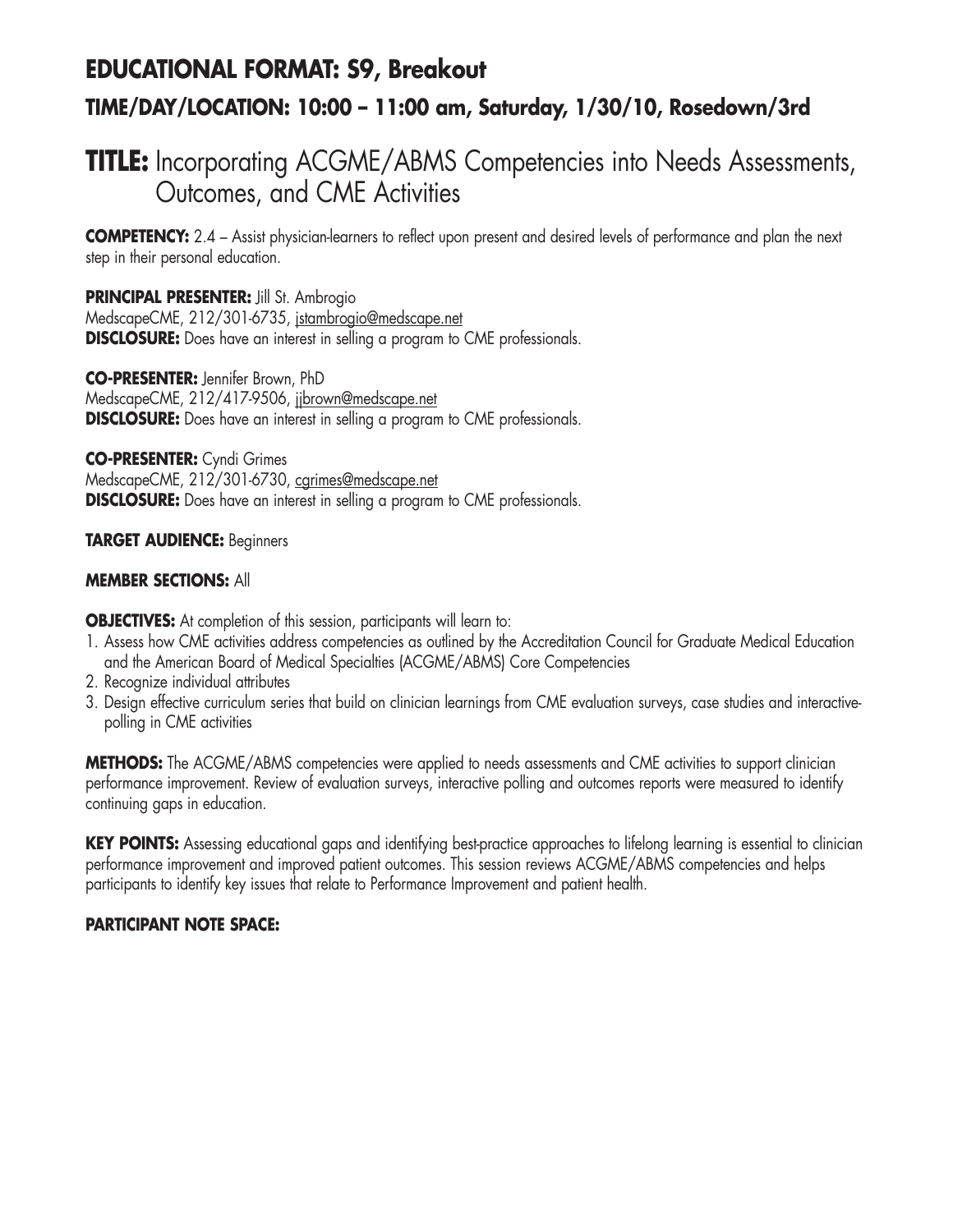## **EDUCATIONAL FORMAT: S10, Breakout TIME/DAY/LOCATION: 10:00 – 11:00 am, Saturday, 1/30/10, Magnolia/3rd**

## **TITLE:** Creating Effective CME Programs and Learning Environments about Health Disparities and Culturally Competent Care

**COMPETENCY:** 2.6 – Consider the learning environment, select and apply learning formats that are effective for physician learning and meeting the expected outcome.

#### **PRINCIPAL PRESENTER:** Robert Like, MD

UMDNJ-Robert Wood Johnson Medical School, 732/235-7662, like@umdnj.edu **DISCLOSURE:** Does not have an interest in selling a technology, program, product, and/or service to CME professionals.

#### **TARGET AUDIENCE:** Non-beginners

#### **MEMBER SECTIONS:** All

**OBJECTIVES:** Following this session, participants will be able to: (1) identify states and accreditation standards requiring physicians to receive training about health disparities and culturally competent patient-centered care; (2) describe examples of exemplary live and online CME programs that focus on improving the quality of care provided to diverse populations; and (3) discuss the "good, bad, and ugly" of cultural competency training and the value and impact of different learning environments.

**METHODS:** Educational strategies that will be employed include a didactic PowerPoint lecture, cross-cultural videos, case studies, experiential exercises, and small group discussion. Audience participation will be actively encouraged.

**KEY POINTS:** This presentation will enable CME professionals to: (1) develop more effective training programs for physicians and other health professionals about the provision of culturally responsive and effective care; (2) recognize and avoid key mistakes that are sometimes made in planning, developing and delivering these programs; and (3) address selected "hot button" issues that often emerge as well as strategies for managing resistance and inertia and facilitating buy-in. A comprehensive list of print, multi-media, and online resources will be provided.

RECOMMENDED READING: Like RC, Barrett TJ, Moon J. Educating Physicians to Provide Culturally Competent, Patient-Centered Care. Perspectives: A View of Family Medicine in New Jersey 2008; 7(2):10-20. http://www.njafp.org/documents/NJAFP\_2008\_2QFINAL\_20081016111034.pdf.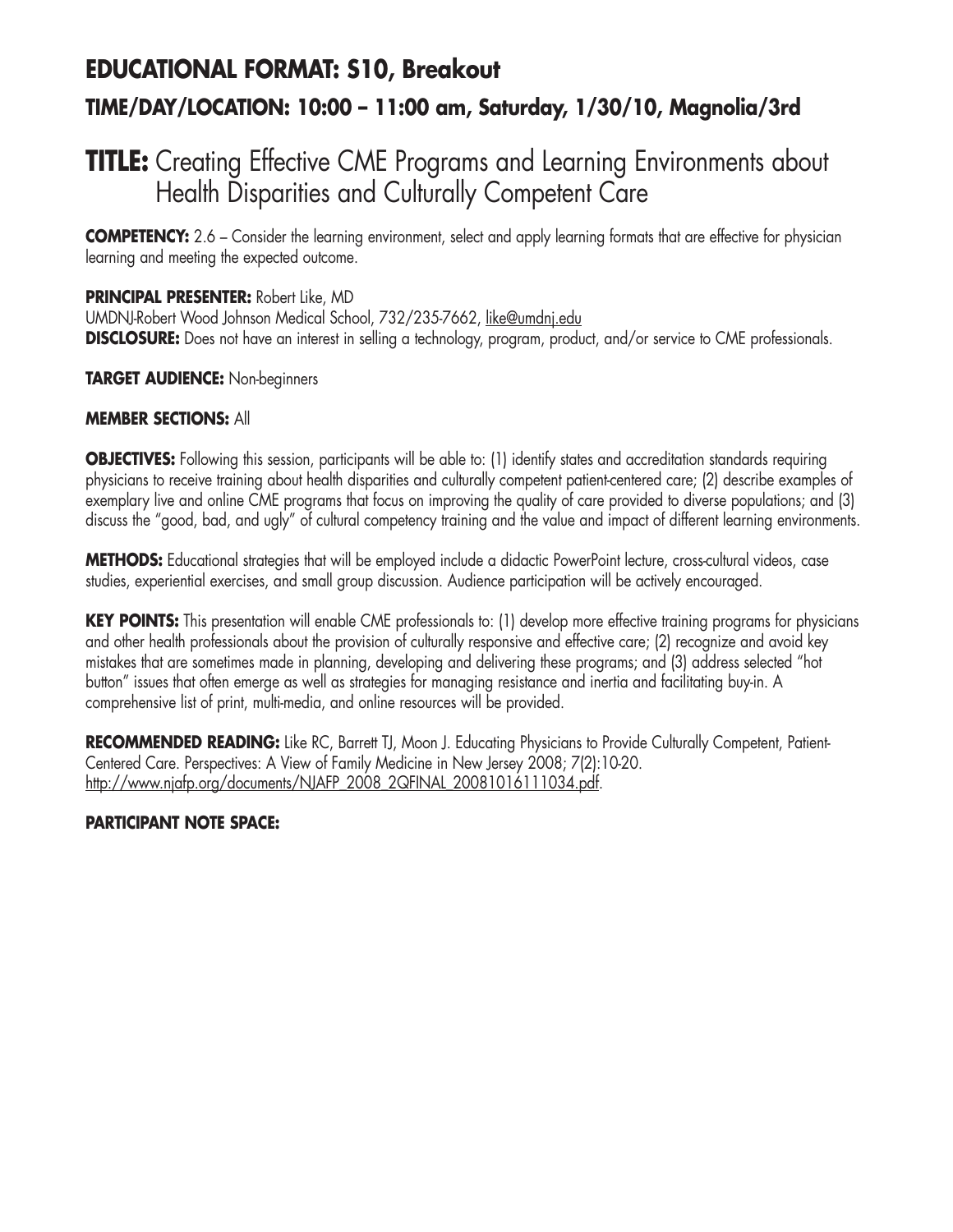# **EDUCATIONAL FORMAT: S11, Breakout TIME/DAY/LOCATION: 10:00 – 11:00 am, Saturday, 1/30/10, Belle Chasse/3rd**

## **TITLE:** How to Write a Successful Abstract for the Alliance Annual Conference **(Invited Abstract)**

**COMPETENCY:** 8.3 – Promote professional development for self and staff.

#### **PRINCIPAL PRESENTER:** Barbara Huffman, MEd

Carle Foundation Hospital, 217/383-4647, Barbara.Huffman@carle.com **DISCLOSURE:** Does not have an interest in selling a technology, program, product, and/or service to CME professionals.

**CO-PRESENTER:** Melinda Steele, MEd Texas Tech University Health Sciences Center, 806/743-2226, melinda.steele@ttuhsc.edu **DISCLOSURE:** Does not have an interest in selling a technology, program, product, and/or service to CME professionals.

**TARGET AUDIENCE:** Non-beginners

#### **MEMBER SECTIONS:** All

**OBJECTIVES:** At the completion of this session, participants should be able to: (1) describe the abstract selection process used by the Alliance for CME Annual Conference Committee; (2) given a sample concept, construct an abstract that meets the selection criteria, and (3) score an abstract using the selection criteria.

**METHODS:** The presenters will guide participants through the selection process using case examples. Participants will have the opportunity to develop a sample abstract and give and receive constructive feedback.

**KEY POINTS:** The Annual Conference Committee uses multiple factors to weigh submitted abstracts during the abstract selection process. As time slots become more competitive, the need to balance the program with a wide variety of topics emanating from the eight competency areas is critical. This session will focus on the abstract selection process, the criteria for selection, tips that members can use to get their submission recognized for approval and the opportunity for guided practice.

#### **RECOMMENDED READING:**

- 1. 2011 Call for Educational Abstracts document.
- 2. Writing and Speaking for Excellence by Deborah St. James with Howard Spiro.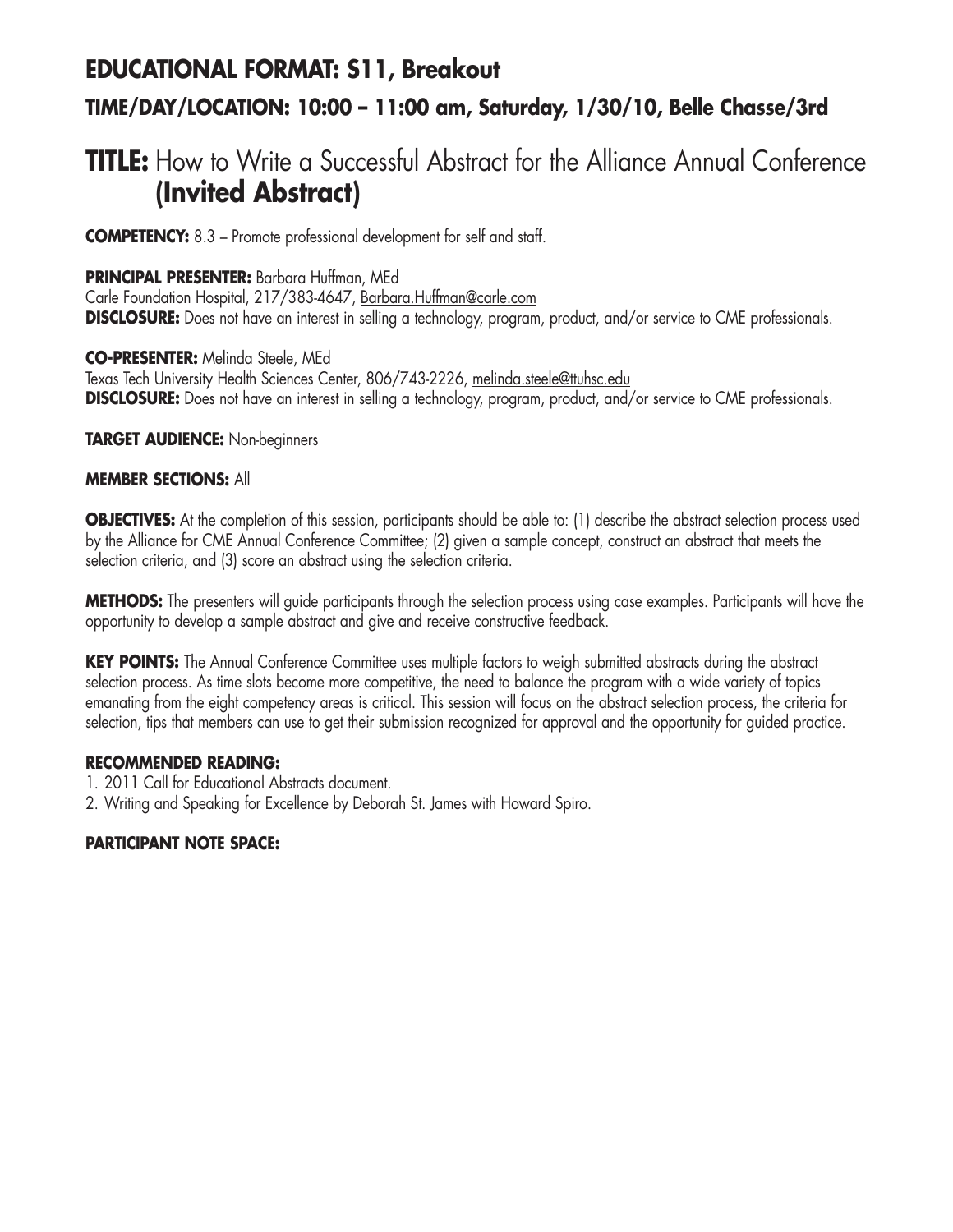# **EDUCATIONAL FORMAT: S12, Breakout TIME/DAY/LOCATION: 10:00 – 11:00 am, Saturday, 1/30/10, Grand Salon D/1st**

## **TITLE:** Scratching Beneath the Surface: Leveraging Outcomes to Provide Insight, Direction and Value

**COMPETENCY:** 3.2 – Use measurement data to assess outcomes/results of the learning intervention as a basis for determining future learning needs and for determining the application of the educational knowledge and skills.

**PRINCIPAL PRESENTER:** Venkat Gullapalli, MD Gullapalli and Associates, 201/984-3332, vg@gullapalliandassoc.com **DISCLOSURE:** Does have an interest in selling a service to CME professionals.

**CO-PRESENTER:** Theresa Vera, PhD Takeda Pharmaceuticals North America, Inc., 224/554-6192, tvera@tpna.com **DISCLOSURE:** Does not have an interest in selling a technology, program, product, and/or service to CME professionals.

**CO-PRESENTER:** Charles Willis, MBA American Gastroenterological Association Institute, 301/941-2604, cwillis@gastro.org **DISCLOSURE:** Does not have an interest in selling a technology, program, product, and/or service to CME professionals.

**CO-PRESENTER:** JoEllen Wynne, MSN American Academy of Nurse Practitioners, 512/442-4262, jwynne@aanp.org **DISCLOSURE:** Does not have an interest in selling a technology, program, product, and/or service to CME professionals.

**TARGET AUDIENCE:** Non-beginners

#### **MEMBER SECTIONS:** All

**OBJECTIVES:** At the completion of this session, participants should be able to: (1) Identify needs of multiple stakeholders for the prioritization and utilization of formative and summative outcomes data from CME activities, (2) List examples of strategic insight gained through analysis of outcomes data, and (3) Describe benefits of synthesizing and disseminating knowledge gained through outcomes analysis to internal and external stakeholders.

**METHODS:** Interactive presentation utilizing survey data, case studies, audience interaction to convey and discuss opportunities, methodologies and benefits in the utilization of outcomes data. Participant interaction will be highly encouraged through various case vignettes and ARS-styled questions.

**KEY POINTS:** As our CME community continues to translate and convey the effectiveness of the education provided to healthcare providers, it has become more critical that we all understand how to identify, prioritize and communicate to both internal and external stakeholders the outcomes data that is collected. Through data collected from surveys done in 2009, perspectives from commercial supporters, accredited providers, MECCs, societies, institutions and others will be shared and discussed to provide participants with an inside look into opportunities and best practices for leveraging outcomes data.

**FINANCIAL OR IN-KIND SUPPORT:** Audience response technology provided by 2digiti, LLC.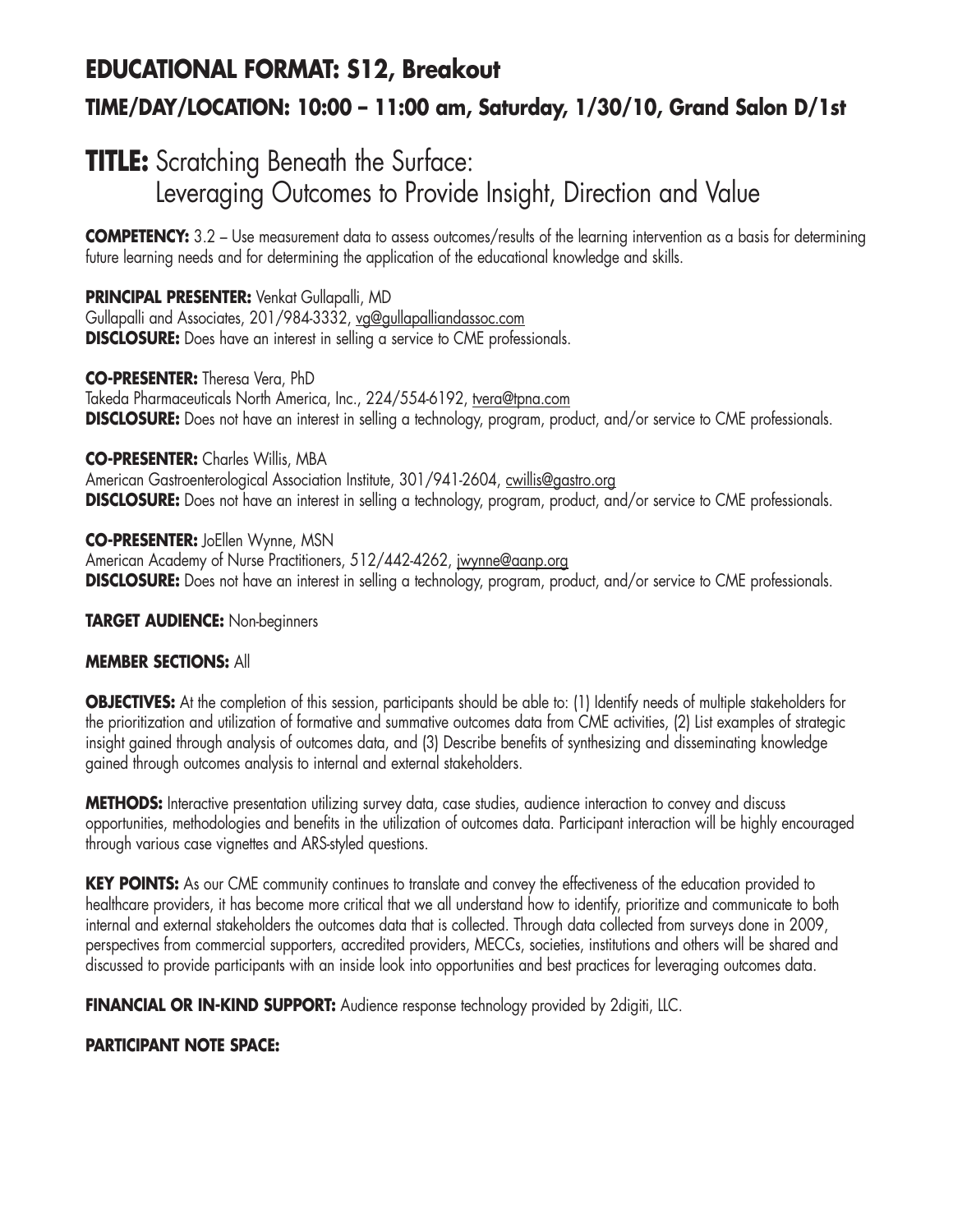# **EDUCATIONAL FORMAT: S13, Breakout TIME/DAY/LOCATION: 10:00 – 11:00 am, Saturday, 1/30/10, Melrose/3rd**

## **TITLE:** Activity Outcomes Measurement Made Practical

**COMPETENCY:** 3.2 – Use measurement data to assess outcomes/results of the learning intervention as a basis for determining future learning needs and for determining the application of the educational knowledge and skills.

#### **PRINCIPAL PRESENTER:** Jeffrey Mallin, MD

Kaiser Permanente-Downey, 562/657-2343, jeffrey.s.mallin@kp.org **DISCLOSURE:** Does not have an interest in selling a technology, program, product, and/or service to CME professionals.

#### **TARGET AUDIENCE:** Non-beginners

#### **MEMBER SECTIONS:** All

#### **OBJECTIVES:**

- 1. Design practical outcomes measures for a variety of common educational interventions.
- 2. Use evaluation methods (C11) that logically link the educational needs (C2) with what the activity is designed to change (C3).

**METHODS:** An interactive presentation with audience discussion and sharing of ideas, methods, and tools.

**KEY POINTS:** Measuring outcomes for educational activities requires an analysis of learners' changes in competence, performance, or patient outcomes. A common misconception is that this is only possible in integrated healthcare systems or with the use of sophisticated technology. However, providers of all types and sizes can implement practical ways to measure changes. The choice of what and how to evaluate should be linked to the educational needs and what the activity is designed to change. Participants will see and be able to apply the logic, value, and practicality in considering the interconnectedness between C2, C3, and C11.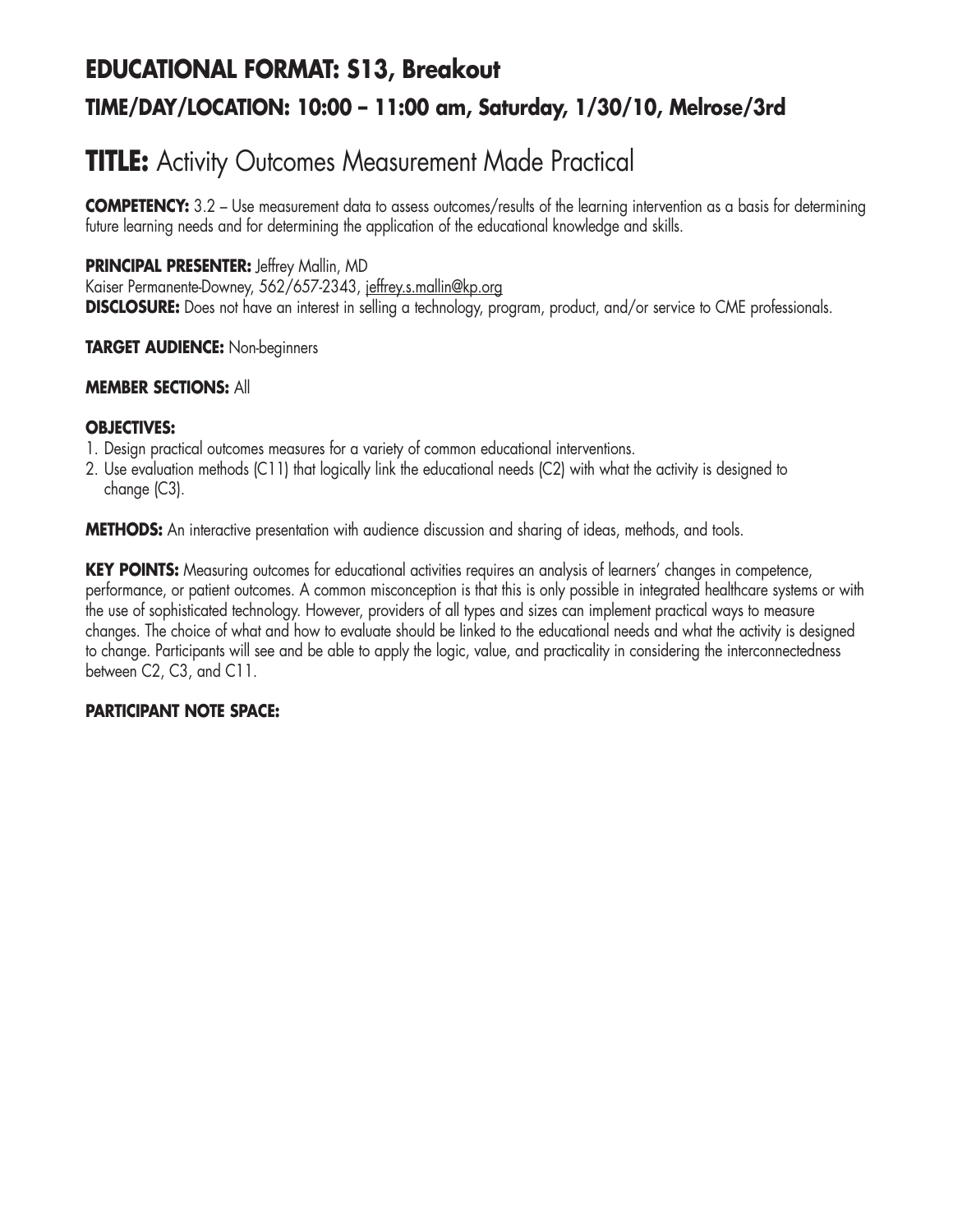# **EDUCATIONAL FORMAT: S14, Breakout (Cancelled)**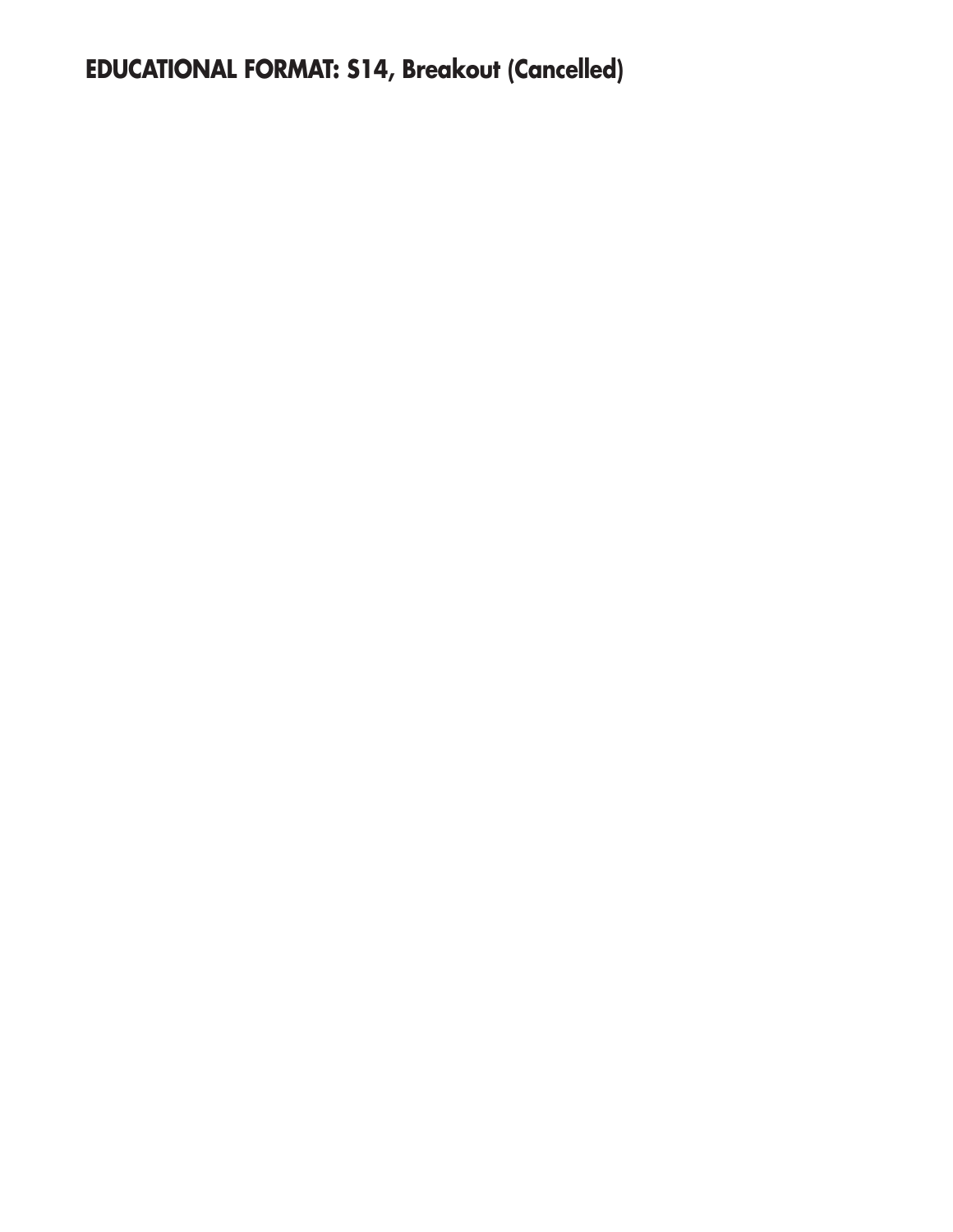## **EDUCATIONAL FORMAT: S15, Breakout TIME/DAY/LOCATION: 10:00 – 11:00 am, Saturday, 1/30/10, Oak Alley/3rd**

## **TITLE:** PI Lockdown: Implementing Performance Improvement CME in a Large Correctional Healthcare System

**COMPETENCY:** 3.6 – Provide measurement tools and utilize reliable data to enable physician-learners to compare present levels of performance with optimum performance.

#### **PRINCIPAL PRESENTER:** Dion Richetti, DC

DIME, 312/553-8071, dion.richetti@dimeded.org **DISCLOSURE:** Does not have an interest in selling a technology, program, product, and/or service to CME professionals.

#### **CO-PRESENTER:** Casi Doughty, MA

University of Texas Medical Branch Correctional Managed Care, 409/747-2719, ctdought@utmb.edu **DISCLOSURE:** Does not have an interest in selling a technology, program, product, and/or service to CME professionals.

#### **TARGET AUDIENCE:** Non-beginners

#### **MEMBER SECTIONS:** All

#### **OBJECTIVES:**

- 1. Describe a method of organizational collaboration to integrate a PI CME activity into the QI process in a correctional healthcare organization.
- 2. Discuss the selection of appropriate educational formats for a system wide PI CME activity.
- 3. Discuss the use of technology in analyzing practice data on a system level.
- 4. Identify opportunities and challenges to motivate physician participation.
- 5. Discuss the analysis of system data in interpreting change.

**METHODS:** Representatives of the collaborators in the development of this PI CME activity will discuss how this unique PI CME activity was planned and implemented. Presenters will share their impressions and analysis of the successes and challenges of the contribution of CME to the quality improvement process.

**KEY POINTS:** The University of Texas Medical Branch, Correctional Managed Care system has collaborated with DIME, an independent accredited CME provider on a Performance Improvement CME activity whose purpose is to improve health outcomes for patients with Hepatitis C. The high seroprevalance (>30%) within the incarcerated population requires high standards of medical care for patient success. This activity targeted 100 facilities across the state of Texas, with approximately 150 clinicians serving over 100,000 patients.

**RECOMMENDED READING:** The Physician's Recognition Award and credit system; Information for accredited providers and physicians, American Medical Association, 2006: pp 10-11.

**FINANCIAL OR IN-KIND SUPPORT:** The activity around which this presentation is supported by an independent educational grant from Roche.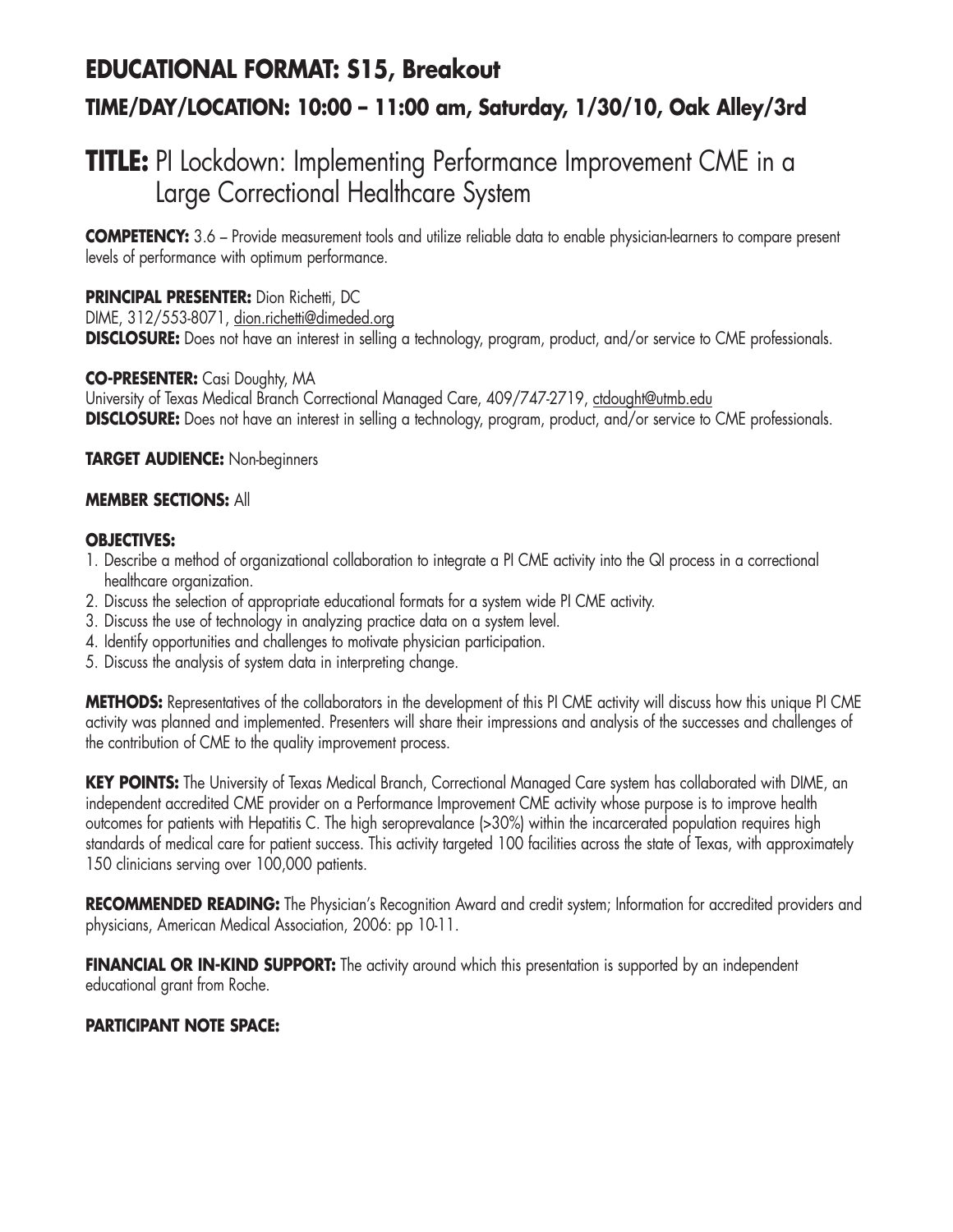### **EDUCATIONAL FORMAT: S16, Breakout**

### **TIME/DAY/LOCATION: 10:00 – 11:00 am, Saturday, 1/30/10, Elmwood/3rd**

# **TITLE:** Does My CME Outcome Evaluation Project Need IRB's Approval?

**COMPETENCY:** 4.6 – Identify and help modify processes that are barriers to change and the implementation of new knowledge.

#### **PRINCIPAL PRESENTER:** Lea Ann Hansen, PharmD

Educational Concepts Group, 804/393-0498, lhansen@educationalconcepts.net **DISCLOSURE:** Does not have an interest in selling a technology, program, product, and/or service to CME professionals.

**CO-PRESENTER:** Alison Heintz, MPH

Educational Concepts Group, 770/951-7370, aheintz@educationalconcepts.net **DISCLOSURE:** Does not have an interest in selling a technology, program, product, and/or service to CME professionals.

**TARGET AUDIENCE:** Non-beginners

#### **MEMBER SECTIONS:** All

#### **OBJECTIVES:**

- 1. Describe Levels 4/5 CME outcomes measurements that evaluate patient/population-level changes.
- 2. Define "human subjects research (HSR)".
- 3. List examples of CME outcome evaluation that may fall under the definition of HSR.
- 4. Discuss the function of the Institutional Review Board (IRB) for HSR.
- 5. Describe how to efficiently obtain IRB approval for CME outcome evaluation when necessary.

**METHODS:** Didactic and group discussion of higher-level CME outcome evaluation, ethical principles of HSR, and applicable regulations will be led by an IRB Chairperson and CME Outcomes Coordinator. Case studies of CME program evaluations will be used to exemplify when IRB involvement is necessary and how to successfully navigate the process.

**KEY POINTS:** Outcome measurement has become a more important emphasis of the ACCME, ranging from knowledge attainment (level (1) to level 4/5 evaluations assessing population/patient-based changes. Higher order outcomes include both self-reported and objectively measured change in clinician behavior or practice—and at the highest level, objective measures of patient health status. It is these higher levels that may involve HSR, defined, in part, as a systematic investigation that is designed to contribute to generalizable knowledge through intervention or interaction with a living individual or their identifiable private information. Therefore, CME providers may be involved in HSR that requires IRB review.

**RECOMMENDED READING:** Ratanawongsa N, Thomas PA, Marinopoulos SS, et al. The reported validity and reliability of methods for evaluating continuing medical education: a systematic review. Acad Med. 2008;83:274-283. http://www.hhs.gov/ohrp/faq.html.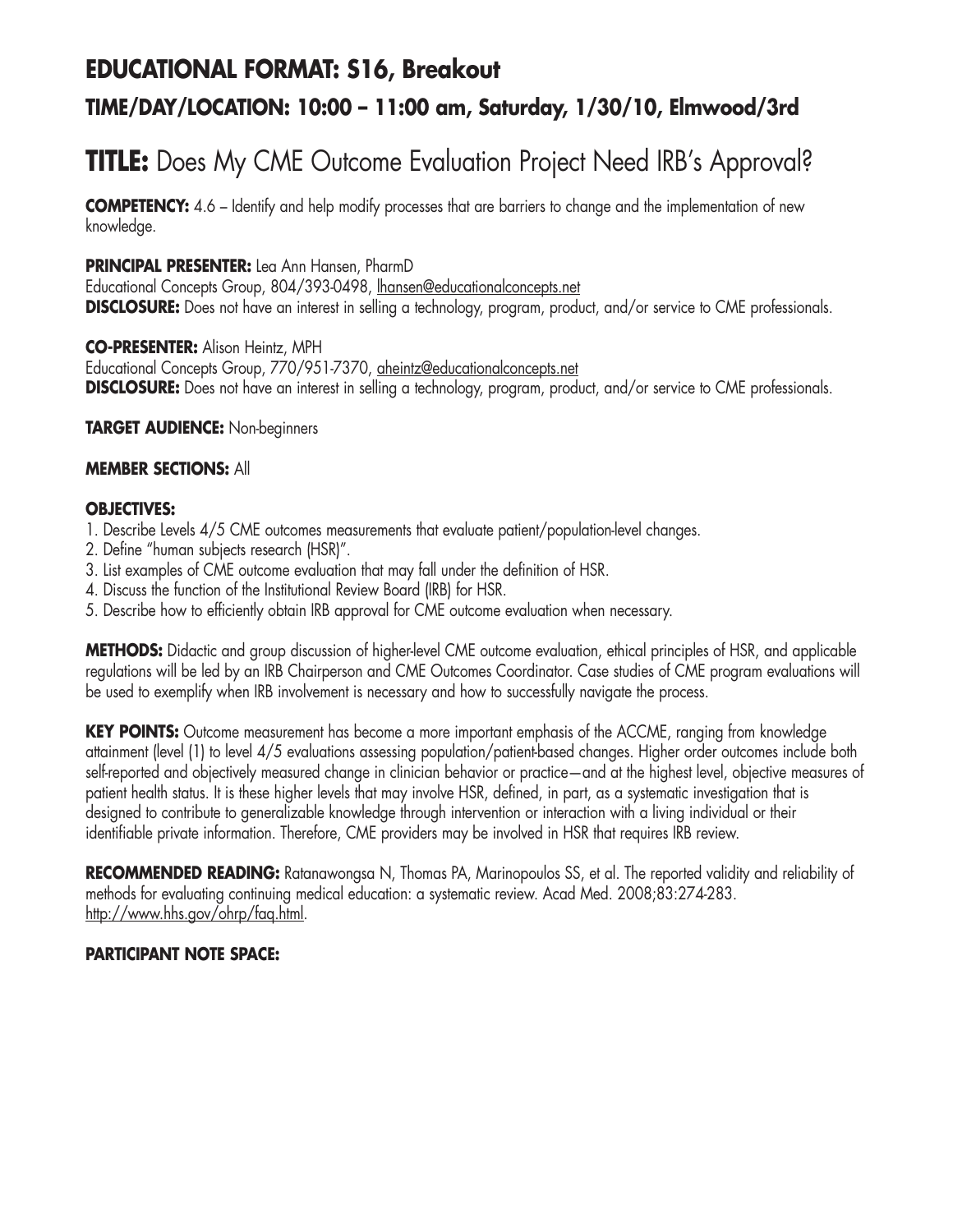## **EDUCATIONAL FORMAT: S17, Breakout TIME/DAY/LOCATION: 10:00 – 11:00 am, Saturday, 1/30/10, Ascot/Newberry/3rd**

## **TITLE:** The Partnership Handbook: Tips and Tools for Managing Collaborative Partnerships

**COMPETENCY:** 5.4 – Apply effective communication and interpersonal skills to facilitate partnering with appropriate organizations.

#### **PRINCIPAL PRESENTER:** Mary Ales, BA

Interstate Postgraduate Medical Association, 608/237-7331, males@ipmameded.org **DISCLOSURE:** Does not have an interest in selling a technology, program, product, and/or service to CME professionals.

**CO-PRESENTER:** Shelly Rodrigues, CAE California Academy of Family Physicians, 415/345-8667, srodrigues@familydocs.org **DISCLOSURE:** Does not have an interest in selling a technology, program, product, and/or service to CME professionals.

**CO-PRESENTER:** Robyn Snyder, BA CME Enterprise, 317/846-2761, robyn\_snyder@cmeenterprise.com **DISCLOSURE:** Does not have an interest in selling a technology, program, product, and/or service to CME professionals.

**CO-PRESENTER:** Mary Conklin, BS Interstate Postgraduate Medical Association, 608/237-1356, msconklin@ipmameded.org **DISCLOSURE:** Does not have an interest in selling a technology, program, product, and/or service to CME professionals.

#### **TARGET AUDIENCE:** Beginners

#### **MEMBER SECTIONS:** All

#### **OBJECTIVES:**

- 1. Explain the pros and cons of tools utilized in collaborative management.
- 2. Integrate relevant practices into CME partnerships.
- 3. Create appropriate expectations and accountability for partners.

**METHODS:** Panelists will share their experience and the tools they utilized in managing the Cease Smoking Today (CS2day) collaboration and will facilitate a discussion of the tools and techniques among the session's learners.

KEY POINTS: Collaborative partnerships require coordination, communication, and accountability to thrive. Proactive discussions and decisions around a communication platform, budget management, project milestones, governance, reporting and project changes are critical to ensuring all partners meet both internal and external organizational demands and in enabling the partnership to supply stakeholders with necessary information. Best practices from the CS2day collaboration will be shared including specific tools and processes.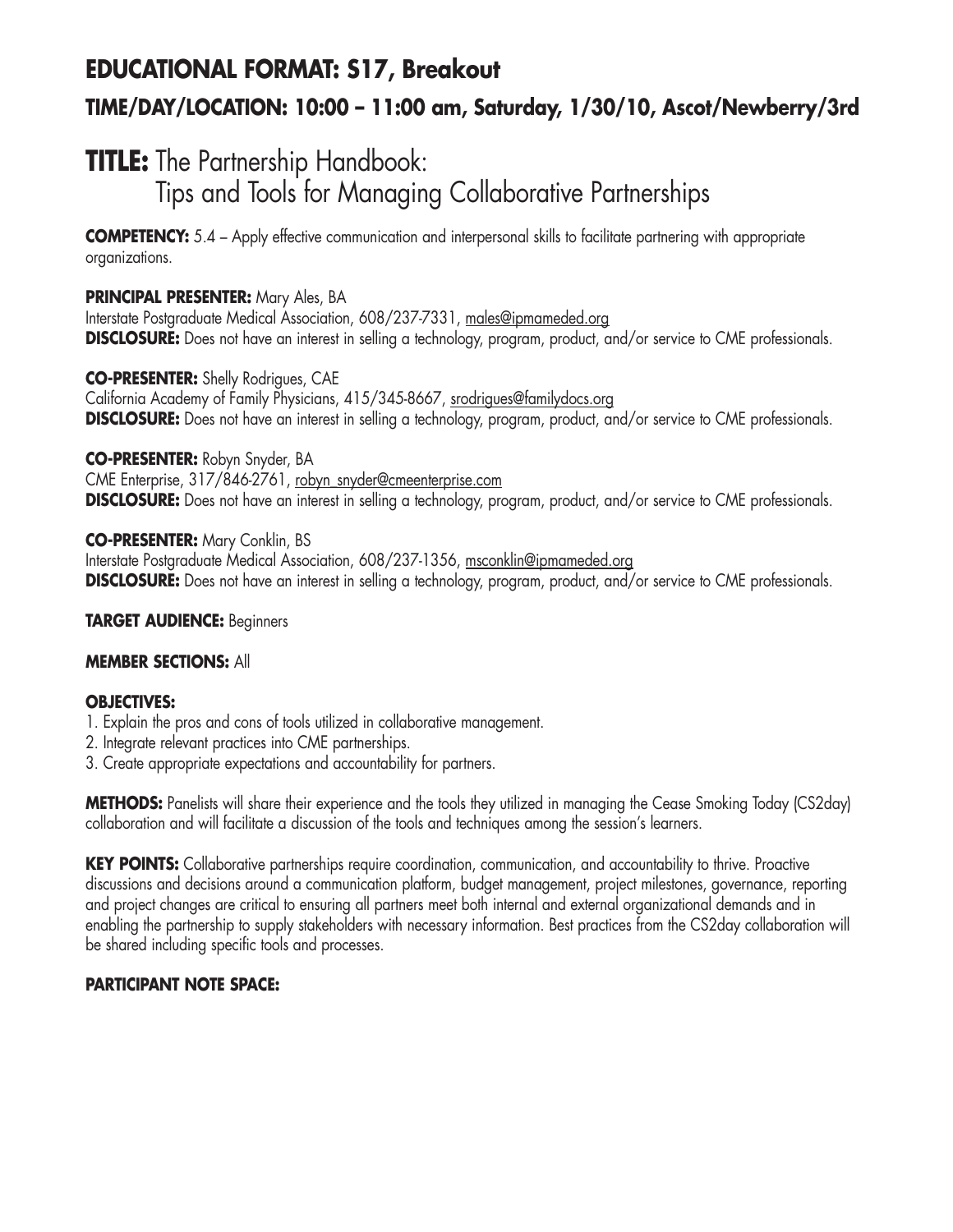# **EDUCATIONAL FORMAT: S18, Breakout TIME/DAY/LOCATION: 10:00 – 11:00 am, Saturday, 1/30/10, Jasperwood/3rd**

### **TITLE:** The Wicked Mess: How to Strategically Retool Your CME Initiative for the Future

**COMPETENCY:** 6.4 – Promote and support appropriate change as an essential component of an effective CME program.

#### **PRINCIPAL PRESENTER:** Jane Nester, DrPH

Memorial University Medical Center, 912/350-8302, nesteja1@memorialhealth.com **DISCLOSURE:** Does not have an interest in selling a technology, program, product, and/or service to CME professionals.

**CO-PRESENTER:** Jean Wiggins Memorial University Medical Center, 912/350-8302, wiggije1@memorialhealth.com **DISCLOSURE:** Does not have an interest in selling a technology, program, product, and/or service to CME professionals.

**CO-PRESENTER:** Edward Abrams, DEd Memorial University Medical Center, 912/350-8302, abramed1@memorialhealth.com **DISCLOSURE:** Does not have an interest in selling a technology, program, product, and/or service to CME professionals.

**CO-PRESENTER:** William Wessinger, MD Memorial University Medical Center, 912/350-8302, wessiwi1@memorialhealth.com **DISCLOSURE:** Does not have an interest in selling a technology, program, product, and/or service to CME professionals.

#### **TARGET AUDIENCE:** Non-beginners

#### **MEMBER SECTIONS:** Hospitals and Health Systems

**OBJECTIVES:** At the conclusion of this session, participants should be able to: (1) understand the complex nature of CME by systematically working with stakeholders to organize and deliver effective CME initiatives; (2) apply insights to their own CME Department and Committee; (3) bring order to chaos and complexity in leading a CME Department and Committee, and (4) utilize key strategies to retool and re-energize their CME Department and Committee.

**METHODS:** Didactic presentation with Power Point slides including examples and tools to use followed by interactive question and answer session.

**KEY POINTS:** Are you new in the CME profession and feel overwhelmed with all you need to learn and do and don't know where to start? Or does your CME Department need to step it up to meet the new ACCME guidelines? Or do you need to reenergize your CME Department and Committee? We will demonstrate a methodical way of leading or introducing change in the most efficient way to maximize performance of your CME Department and Committee. Key strategies will be discussed with examples and documents provided to help structure the process.

#### **RECOMMENDED READING:**

- 1. Collins, J.(2001) Good to Great. NY,NY: HarperCollins Publishers Inc.
- 2. Horn, R. & Weber, R. (Copyright 2007) New Tools for Resolving Wicked Problems: Mess Mapping and Resolution Mapping Processes. MacroVU, Inc. & Strategy Kinetics, LLC.
- 3. Senge, P. (1990)The Fifth Discipline. NY,NY: DoubleDay/Currency.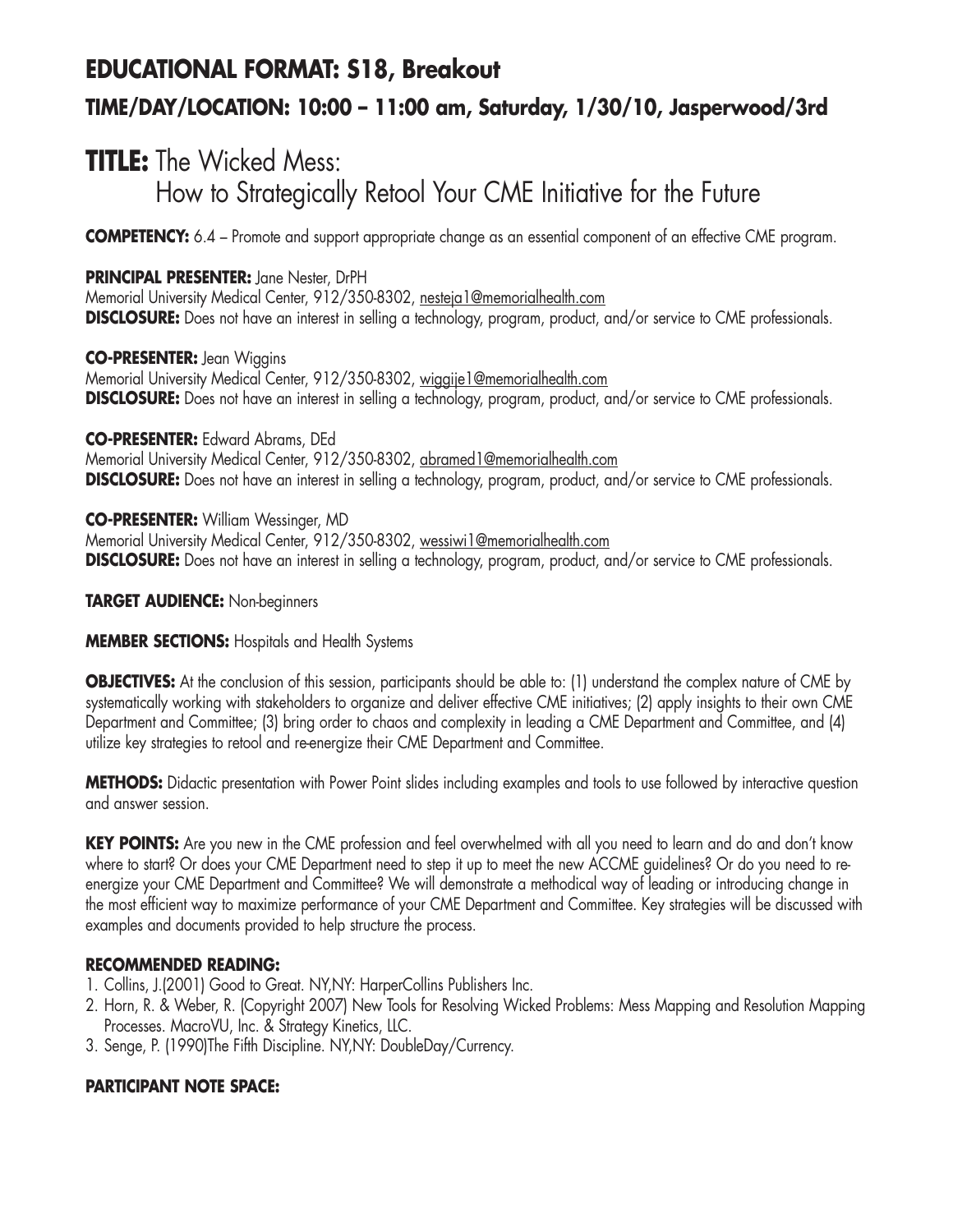# **EDUCATIONAL FORMAT: S19, Curriculum Breakout TIME/DAY/LOCATION: 11:15 am – 12:15 pm, Saturday, 1/30/10, Grand Salon A/1st**

# **TITLE:** CME: The Profession - It's Here **(Invited Abstract)**

**COMPETENCY:** 6.1 – Provide a vision of present role and future direction for CME and physician role and responsibilities in continued learning. **COMPETENCY:** 6.5 – Maintain a high standard of professional ism and ethics for all CME staff.

**PRINCIPAL PRESENTER:** Jack Kues, PhD University of Cincinnati, 513/558-3196, kuesjr@uc.edu **DISCLOSURE:** Does not have an interest in selling a technology, program, product, and/or service to CME professionals.

**CO-PRESENTER:** Paul Weber, MA Alliance for CME, 205/824-1355, pweber@acme-assn.org **DISCLOSURE:** Does not have an interest in selling a technology, program, product, and/or service to CME professionals.

**CO-PRESENTER:** Jann Balmer, PhD University of Virginia, 434/924-5950, jtb9s@virginia.edu **DISCLOSURE:** Does not have an interest in selling a technology, program, product, and/or service to CME professionals.

**CO-PRESENTER:** Lois Colburn University of Nebraska Medical Center, 402/559-2824, lcolburn@unmc.edu **DISCLOSURE:** Does not have an interest in selling a technology, program, product, and/or service to CME professionals.

#### **TARGET AUDIENCE:** All

#### **MEMBER SECTIONS:** All

#### **OBJECTIVES:**

- 1. Discuss the current stage of development of CME as a profession.
- 2. Discuss the Ethical Code of Conduct for CME and core components for that code that will help to further define the profession.
- 3. Analyze the next steps for the emergence of CME as a profession.

**METHODS:** Brief didactic overview followed by discussion and analysis of critical components that will help CME to emerge as a profession.

**KEY POINTS:** CME is emerging as a profession. Discussion of the core elements of a profession and its relevance to the CME community. Identify the impact of a CME Profession on individuals, institutions, and organizations.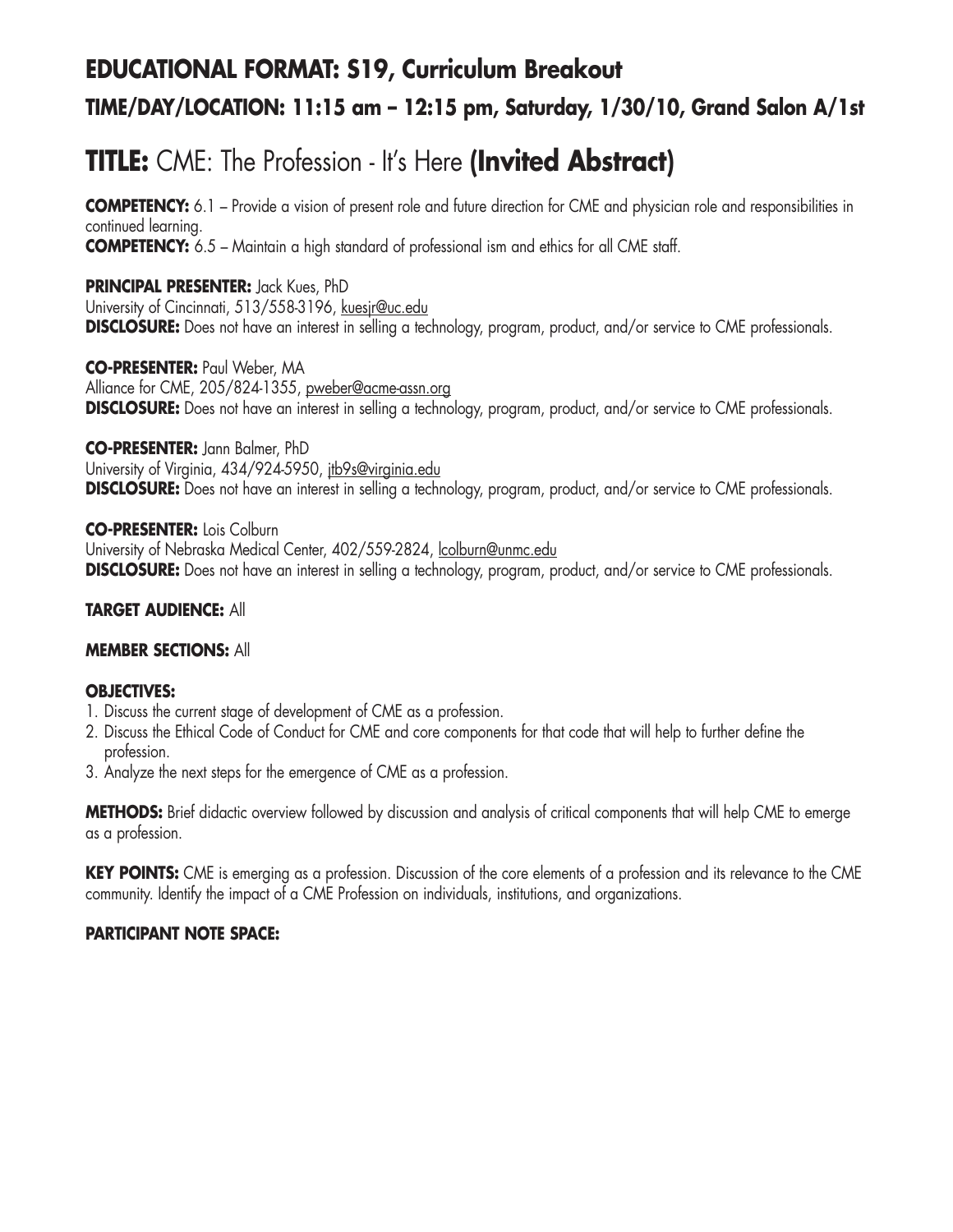# **EDUCATIONAL FORMAT: S20, Curriculum Breakout TIME/DAY/LOCATION: 11:15 am – 12:15 pm, Saturday, 1/30/10, Grand Salon B/1st**

## **TITLE:** Transitions 3: Finding and Leveraging Untapped Resources **(Invited Abstract)**

**COMPETENCY:** 5.3 – Collaborate and build relationships that support educational improvements for the patient, the physician, and the organization in which the physician works.

**COMPETENCY:** 5.4 – Apply effective communication and interpersonal skills to facilitate partnership with appropriate organizations.

**COMPETENCY:** 8.1 – Engage in self-assessment, identify gaps in knowledge/practice and design an individual learning plan for ongoing improvement.

#### **PRINCIPAL PRESENTER:** Barbara Huffman, MEd

Carle Foundation Hospital, 217/383-4647, Barbara.Huffman@carle.com **DISCLOSURE:** Does not have an interest in selling a technology, program, product, and/or service to CME professionals.

**CO-PRESENTER:** Diana Durham Pusavat, PhD

Employee Education System, 562/826-5505, ext. 4188, Diana.Durham2@va.gov **DISCLOSURE:** Does not have an interest in selling a technology, program, product, and/or service to CME professionals.

**CO-PRESENTER:** Barbara Fuchs, MS EPiQ Services, LLC, 610/392-7155, bfuchs.epiqsvc@comcast,net **DISCLOSURE:** Does have an interest in selling a service to CME professionals.

#### **TARGET AUDIENCE:** All

#### **MEMBER SECTIONS:** All

#### **OBJECTIVES:**

- 1. Demonstrate how to leverage professional skills and knowledge in changing practice environments.
- 2. Discuss strategies to adapt to significant changes in an organizational environment.
- 3. Identify untapped resources within your organization to supplement labor, subject matter knowledge experts and materials needed to maintain an effective CME program.
- 4. Analyze the next steps for the emergence of CME as a profession.

#### **METHODS:**

Faculty will use a blend of formal presentation with discussion and case examples to demonstrate how one might identify skill sets and knowledge acquired in one setting and transform to a new or different work environment. This session will also allow participants to identify changes in their organization and develop a strategy for adaptation using pro-active thinking.

#### **KEY POINTS:**

- 1. Life is change but growth is optional.
- 2. Win-Win is better than Win-Lose or Draw.

#### **RECOMMENDED READING:**

- 1. Stephen Covey, 7 Habits of Highly Effective People, 1989.
- 2. Richard Bolles, What Color is Your Parachute? 2002 Edition.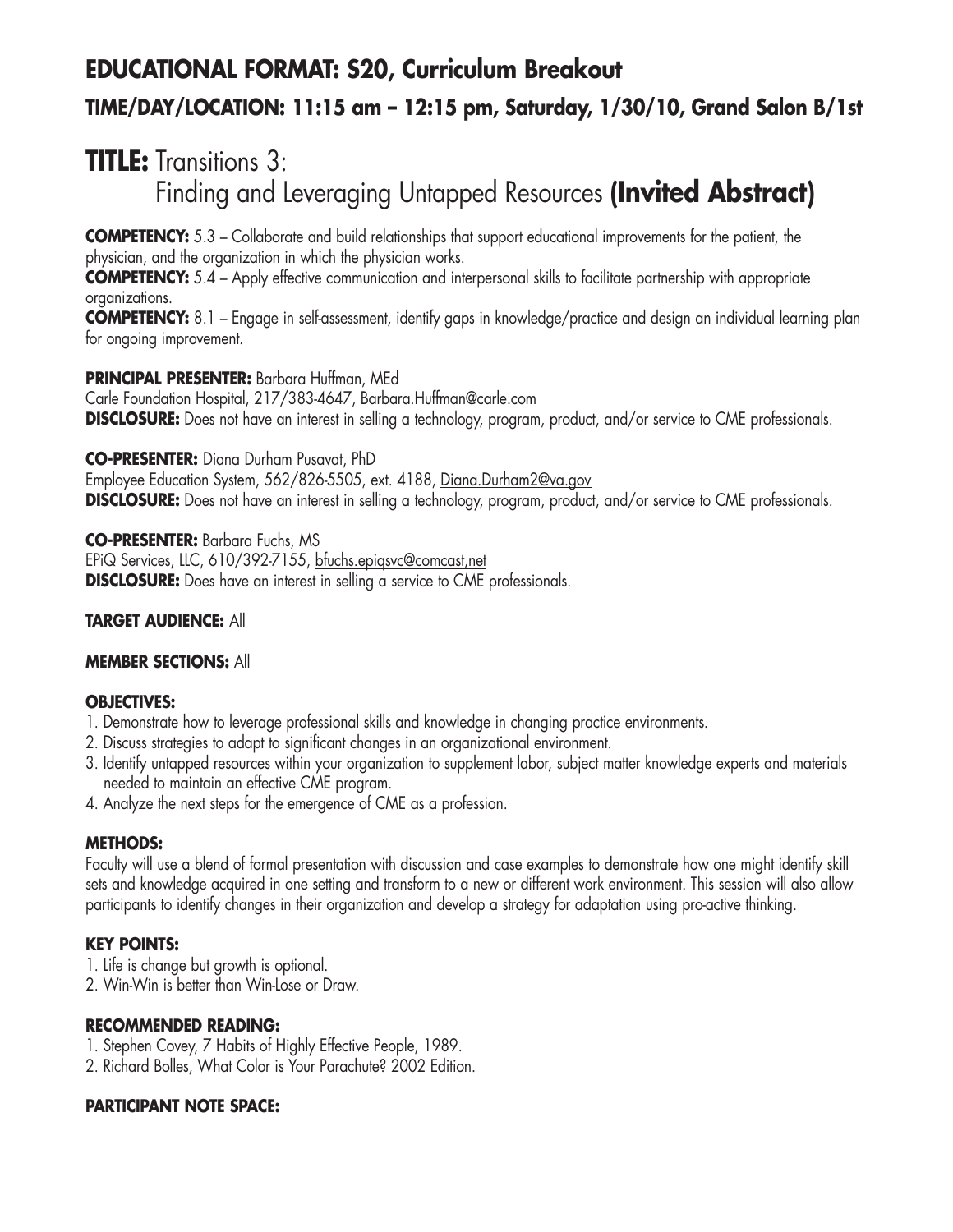### **EDUCATIONAL FORMAT: S21, Breakout**

### **TIME/DAY/LOCATION: 11:15 am – 12:15 pm, Saturday, 1/30/10, Belle Chasse/3rd**

# **TITLE:** Paths of Feedback to Improved Patient Care

**COMPETENCY:** 2.1 – Use evidence based adult learning principles to guide the practice of CME.

#### **PRINCIPAL PRESENTER:** Mary Grantner, MA

Radiological Society of North America (RSNA), 630/368-3733, mgrantner@rsna.org **DISCLOSURE:** Does not have an interest in selling a technology, program, product, and/or service to CME professionals.

#### **CO-PRESENTER:** Francis Kwakwa, MA

Radiological Society of North America (RSNA), 630/368-7889, fkwakwa@rsna.org **DISCLOSURE:** Does not have an interest in selling a technology, program, product, and/or service to CME professionals.

#### **TARGET AUDIENCE:** Non-beginners

#### **MEMBER SECTIONS:** All

#### **OBJECTIVES:**

- 1. Review the levels of feedback when defined as a non-judgmental learning tool.
- 2. Discuss the value of repetition of course teaching points for the adult learner.
- 3. Apply feedback and spaced repetition principles in an online assessment tool.

**METHODS:** Presenters will use a lecture/discussion format to demonstrate the effectiveness of feedback and repetition.

**KEY POINTS:** When medical specialty societies in radiology assemble CME activities that also act as self-assessment modules (SAMs), they provide learner feedback on a multitude of levels. First, the society provides immediate feedback on questions in the live didactic setting using the electronic Audience Response System and presenter reinforcement. Second, the SAMs learner receives more detailed, written feedback post-event, including questions, learner's responses compared to responses from all participants, and references to more information. Third, six months post-course the learner receives via e-mail a variation of a question that had been presented during the live event.

#### **RECOMMENDED READING:**

- 1. Georges Bordage, et al, Continuing Medical Education Effect on Physician Knowledge. Chest 2009;135;29S-36S.
- 2. John Hattie, Helen Timperley. The Power of Feedback. Review of Educational Research; 2007; 77; 81. (Also see http://rer.aera.net).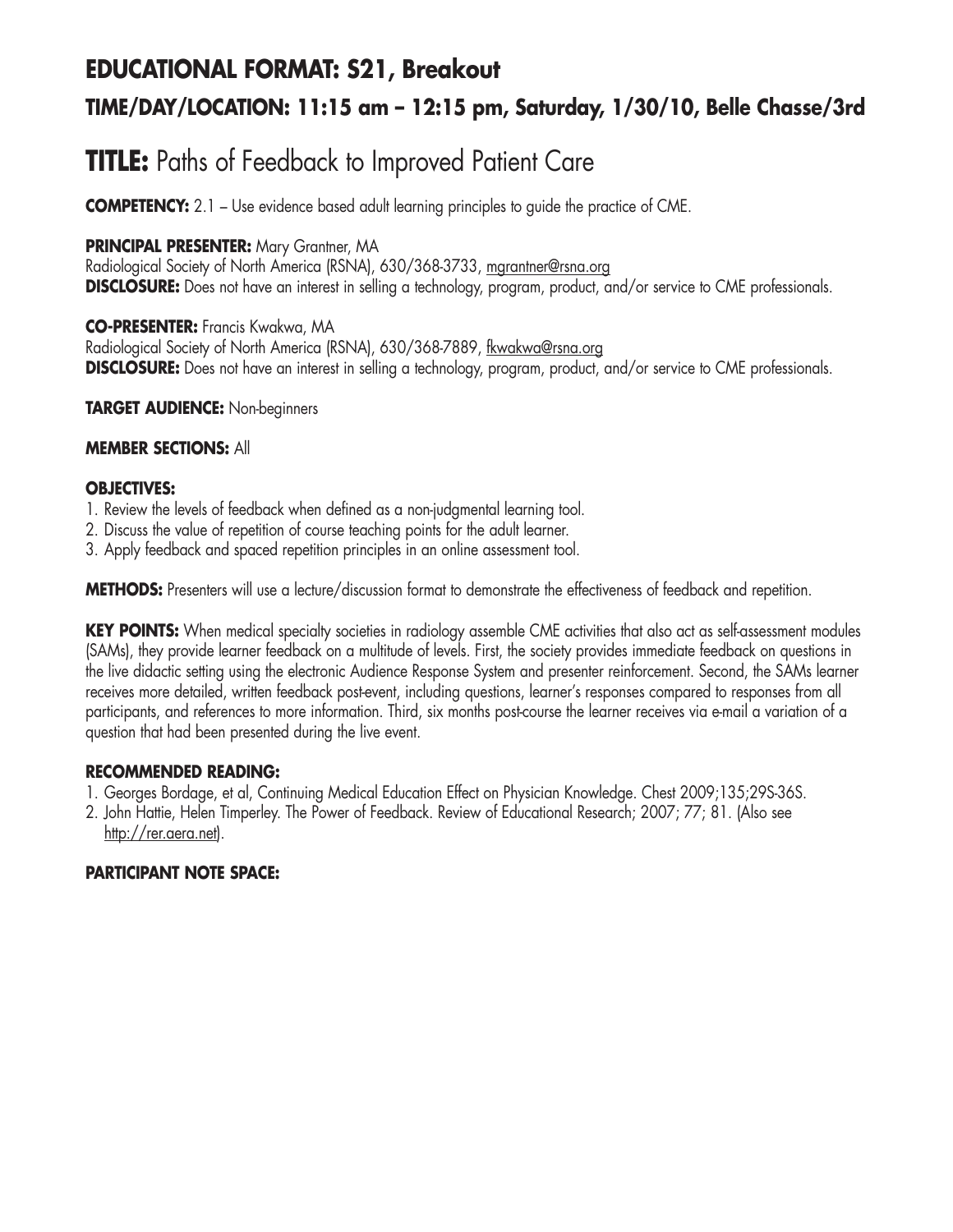## **EDUCATIONAL FORMAT: S22, Breakout TIME/DAY/LOCATION: 11:15 am – 12:15 pm, Saturday, 1/30/10, Rosedown/3rd**

## **TITLE:** Continuous Quality Improvement Process: Measuring Quality and Performance in a CME Program

**COMPETENCY:** 3.1 – Develop, use and support an effective data management system for educational and administrative purposes.

#### **PRINCIPAL PRESENTER:** Chitra Subramaniam, PhD

The American Society for Clinical Pathology, 312/541- 4757, chitra.subramaniam@ascp.org **DISCLOSURE:** Does not have an interest in selling a technology, program, product, and/or service to CME professionals.

#### **TARGET AUDIENCE:** Non-beginners

#### **MEMBER SECTIONS:** All

#### **OBJECTIVES:**

- 1. Describe the Continuous Quality Improvement process as it relates to CME.
- 2. Discuss current processes that exist in measuring quality in continuing education.
- 3. Comprehend the CQI process as it relates to the overall accomplishment of an organization's CME mission.
- 4. Differentiate between quality and performance data.
- 5. Integrate performance data from educational interventions as a measure in the CQI process.

**METHODS:** Participants will be guided through the Continuous Quality Improvement Process through discussion of a case study- Design and Implementation of the CQI process at the American Society for Clinical Pathology (ASCP) to measure quality and performance in a CME program. The presenter will share tools, data collected, analysis and results obtained.

**KEY POINTS:** Design and implementation of systems that measure both quality and performance data in CME and can be used as tools for continuous improvement, is key to accomplishing your CME goals and mission. Addressing the updated ACCME criteria and moving towards performance improvement in CME requires the evaluation of all CME activities, learner performance, systems and processes at an organizational level and their implications to the overall goals of your organization. Join us as we share with you our experiences designing and implementing a Continuous Quality improvement process that includes both quality and performance measures. The session will also demonstrate the use of tools developed.

#### **RECOMMENDED READING:**

- 1. McLaughlin, C., Kaluzny, A. (1999) Continuous quality improvement in health care: theory, implementation, and applications, Jones & Bartlett Publishers, Inc.
- 2. Biggs, J. (1999) Teaching for Quality Learning at University, Open University press, Buckingham UK, pp 165-203.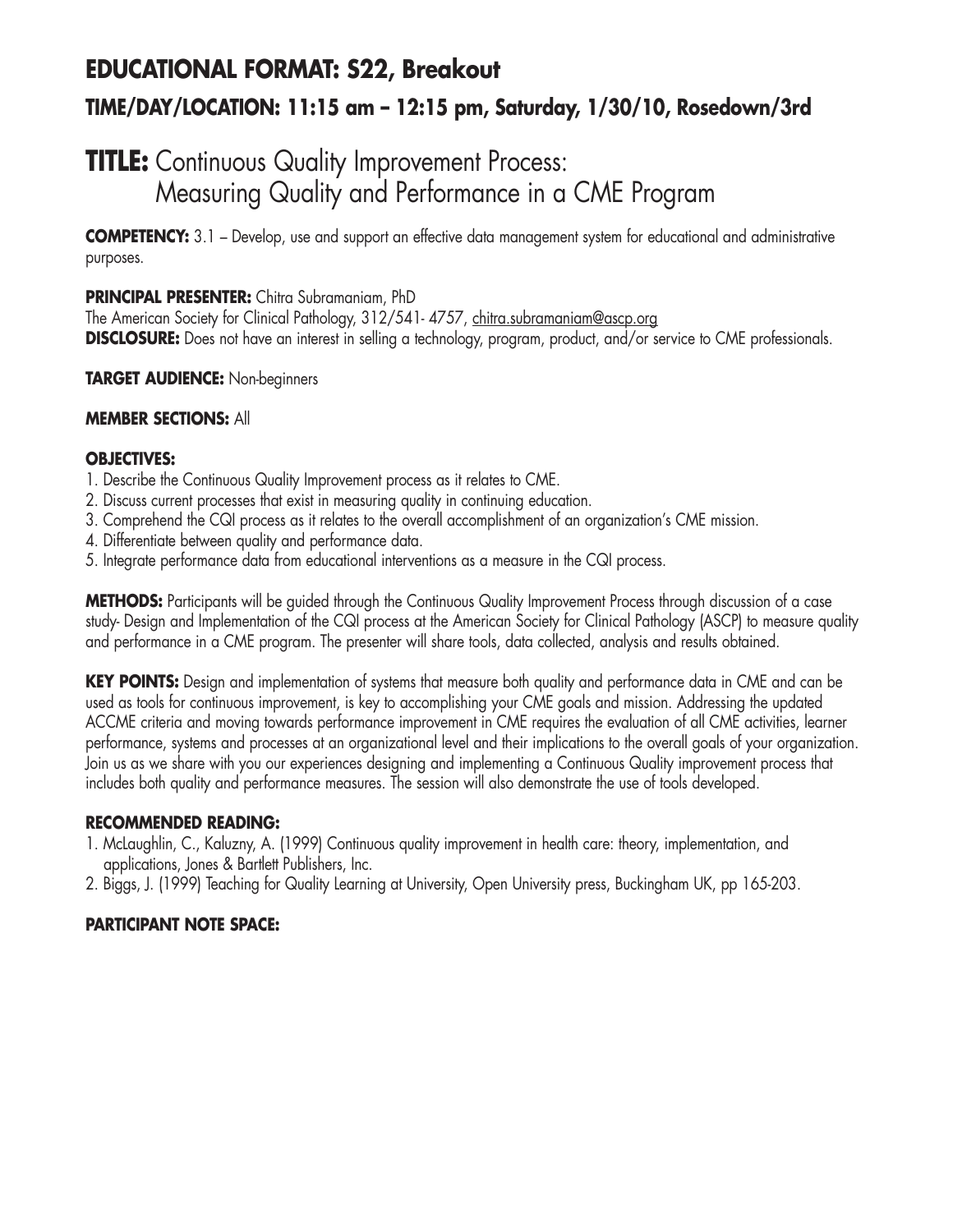## **EDUCATIONAL FORMAT: S23, Breakout TIME/DAY/LOCATION: 11:15 am – 12:15 pm, Saturday, 1/30/10, Fountain/3rd**

## **TITLE:** Demonstrating Meaningful Improvement Using Microsoft Excel for Basic Statistical Analysis: An Introduction

**COMPETENCY:** 3.2 – Use measurement data to assess outcomes/results of the learning intervention as a basis for determining future learning needs and for determining the application of the educational knowledge and skills.

**PRINCIPAL PRESENTER:** Jamie Reiter, PhD CME LLC, 951/265-1878, jamie.reiter@cmellc.com **DISCLOSURE:** Does not have an interest in selling a technology, program, product, and/or service to CME professionals.

#### **TARGET AUDIENCE:** Non-beginners

#### **MEMBER SECTIONS:** All

**OBJECTIVES:** At the completion of this session, participants should (1) have a better appreciation for the importance of proper statistical analysis, (2) have a better understanding of which basic statistical methods are appropriate for their needs, and (3) be able to enter data into Microsoft Excel, perform a basic analysis and interpret the results.

**METHODS:** Didactic lecture, interspersed with demonstrations using Microsoft Excel. Participants bringing a laptop can practice the techniques presented as we go along. In addition, the presenter will provide (electronically) a complimentary Excel template which includes customized "code" and which simplifies the entire process.

**KEY POINTS:** With improvements in patient health as the ultimate goal of CME activities, it is crucial to accurately represent increases in clinician competence, attitudes and practice behaviors through statistical analysis. Satisfying ACCME requirements for demonstrating program success also depends on appropriate statistical procedures. Setting arbitrary criteria for defining improvements, or using inappropriate statistical procedures, can result in misleading and inaccurate conclusions. This session will not only emphasize the importance of statistical analysis, but will also provide basic information and tools for conducting proper statistical tests.

**RECOMMENDED READING:** StatSoft, Inc. (2007). Electronic Statistics Textbook. Tulsa, OK: StatSoft. http://www.statsoft.com/textbook/stathome.html.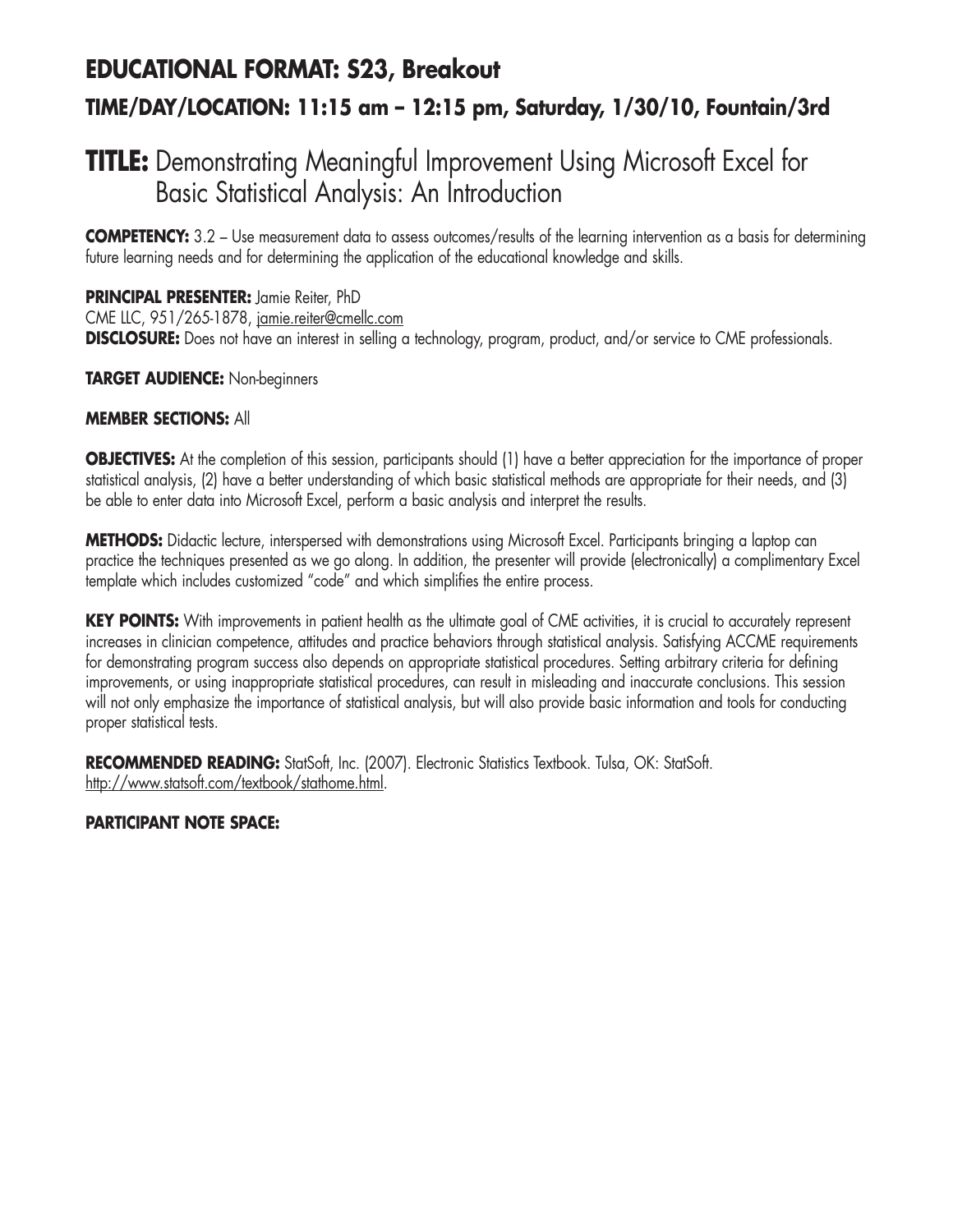### **EDUCATIONAL FORMAT: S24, Breakout**

### **TIME/DAY/LOCATION: 11:15 am – 12:15 pm, Saturday, 1/30/10, Jasperwood/3rd**

### **TITLE:** Competency-based CME Outcomes with Real-time Behavioral Technology

**COMPETENCY:** 3.2 – Use measurement data to assess outcomes/results of the learning intervention as a basis for determining future learning needs and for determining the application of the educational knowledge and skills.

#### **PRINCIPAL PRESENTER:** Mark Evans, PhD

AMA, 312/464-5990, mark.evans@ama-assn.org **DISCLOSURE:** Does not have an interest in selling a technology, program, product, and/or service to CME professionals.

#### **CO-PRESENTER:** Melinda Somasekhar, PhD

Temple University School of Medicine, 215/707-4711, somasem@temple.edu **DISCLOSURE:** Does not have an interest in selling a technology, program, product, and/or service to CME professionals.

#### **TARGET AUDIENCE:** Beginners

#### **MEMBER SECTIONS:** All

**OBJECTIVES:** At the conclusion of this session, participants will be able to (1) identify assessment strategies for web-based outcomes deployment, (2) reinforce the necessity for formative outcomes data management and procurement applications, (3) develop methods for streamlining outcomes measurement procedures, and (4) relate real-time permission-based outcomes data sharing capabilities for all CME stakeholders.

**METHODS:** Based on CME pilot activities, presenters will demonstrate the web-based behavioral platform highlighting a specific AMA competency-based pre and post educational model that optimizes outcomes technology.

**KEY POINTS:** CME educators should look towards web-based process enhancements to help streamline outcomes measurement data procurement. Such enhancements should free up organizational resources normally dedicated to manual data procurement for enhanced actual outcomes data interpretation. The use of web based outcomes technology creates provider efficiencies and strengthens formative evaluation throughout the CME cycle.

#### **RECOMMENDED READING:**

- 1. Clark, MN et al. Impact of Education for Physicians on Patient Outcomes. Ped. 1998; 101:831-836.
- 2. David D., Thomson, MA., Freemantle, N., Wolf FM., Mazmanian, PE, Taylor-Vaisey, A. Impact of formal continuing medical education. Do conferences, workshops, rounds and other traditional continuing education activities change physician behavior or health care outcomes?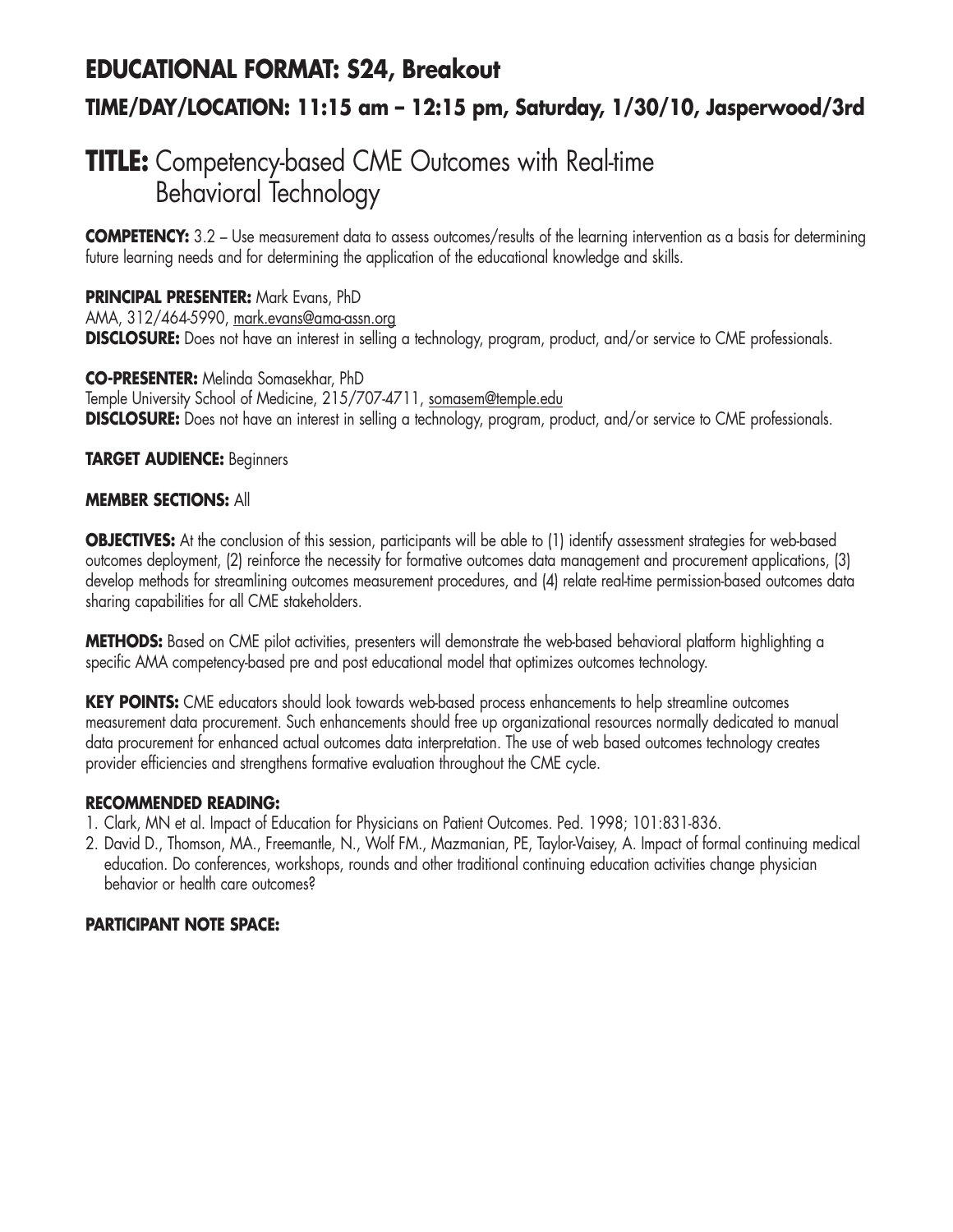### **EDUCATIONAL FORMAT: S25, Breakout**

### **TIME/DAY/LOCATION: 11:15 am – 12:15 pm, Saturday, 1/30/10, Grand Salon C/1st**

### **TITLE:** Designing and Measuring Interventions to Improve Patient Health within a Managed Care Population

**COMPETENCY:** 4.3 – Consider healthcare organizational needs and goals when offering CME interventions.

**PRINCIPAL PRESENTER:** Steve Casebeer, MBA Impact Education, LLC, 215/619-8812, steve.casebeer@impactedu.net **DISCLOSURE:** Does have an interest in selling a program to CME professionals.

**CO-PRESENTER:** Annette Boyer, RPh CECity, Inc., 412/338-0366, aboyer@cecity.com **DISCLOSURE:** Does have an interest in selling a technology, program, product and/or service to CME professionals.

**CO-PRESENTER:** Victoria Street National Committee for Quality Assurance, 202/955-1708, Street@ncqa.org **DISCLOSURE:** Does not have an interest in selling a technology, program, product, and/or service to CME professionals.

**CO-PRESENTER:** Jon Ukropec, PhD Ortho-McNeil Janssen Scientific Affairs, LLC, 609/730-2288, jukropec@omjus.jnj.com **DISCLOSURE:** Does not have an interest in selling a technology, program, product, and/or service to CME professionals.

**TARGET AUDIENCE:** Non-beginners

#### **MEMBER SECTIONS:** All

**OBJECTIVES:** Explain system barriers within managed care that create educational challenges for this audience Indicate how health plans can assist providers with strategies to increase quality and improve overall patient health Describe interventions, including P.I. initiatives, to improve clinical and quality outcomes within a managed care setting Review the use of technology in data collection and reporting across diverse groups of providers Cite level 4 outcomes results that compare and contrast interventions for managed care

**METHODS:** Didactic presentations, discussion, and case study examples will be used to achieve the program learning objectives. A discussion forum will be used to address questions and encourage interaction from stakeholders with the CME community.

**KEY POINTS:** Managed care plans have the capacity to collect information to understand practice patterns and performance of clinicians in their system. Analysis of these practices and the patient populations, coupled with current treatment guidelines and evidence-based medicine, enables plans to deploy educational interventions and potential tools. Plans can encourage participation to a network of providers creating economies of scale for programming by reaching the entire care team through a single gateway. Examples of programs include P.I. CME designed to improve HEDIS quality measures as well as adoption of the patient-centered medical home model for coordinating care. These are potential areas where interventions may be integrated as part of the evolving health care system for a holistic team approach to improving patient care.

**RECOMMENDED READING:** Mazmanian, PE. Advancing the body of knowledge: evidence and study design for quality improvement. In Davis, D, Barnes BE, Fox R, eds. The Continuing Professional Development of Physicians: from research to practice. Chicago, Ill: AMA Press; 2003.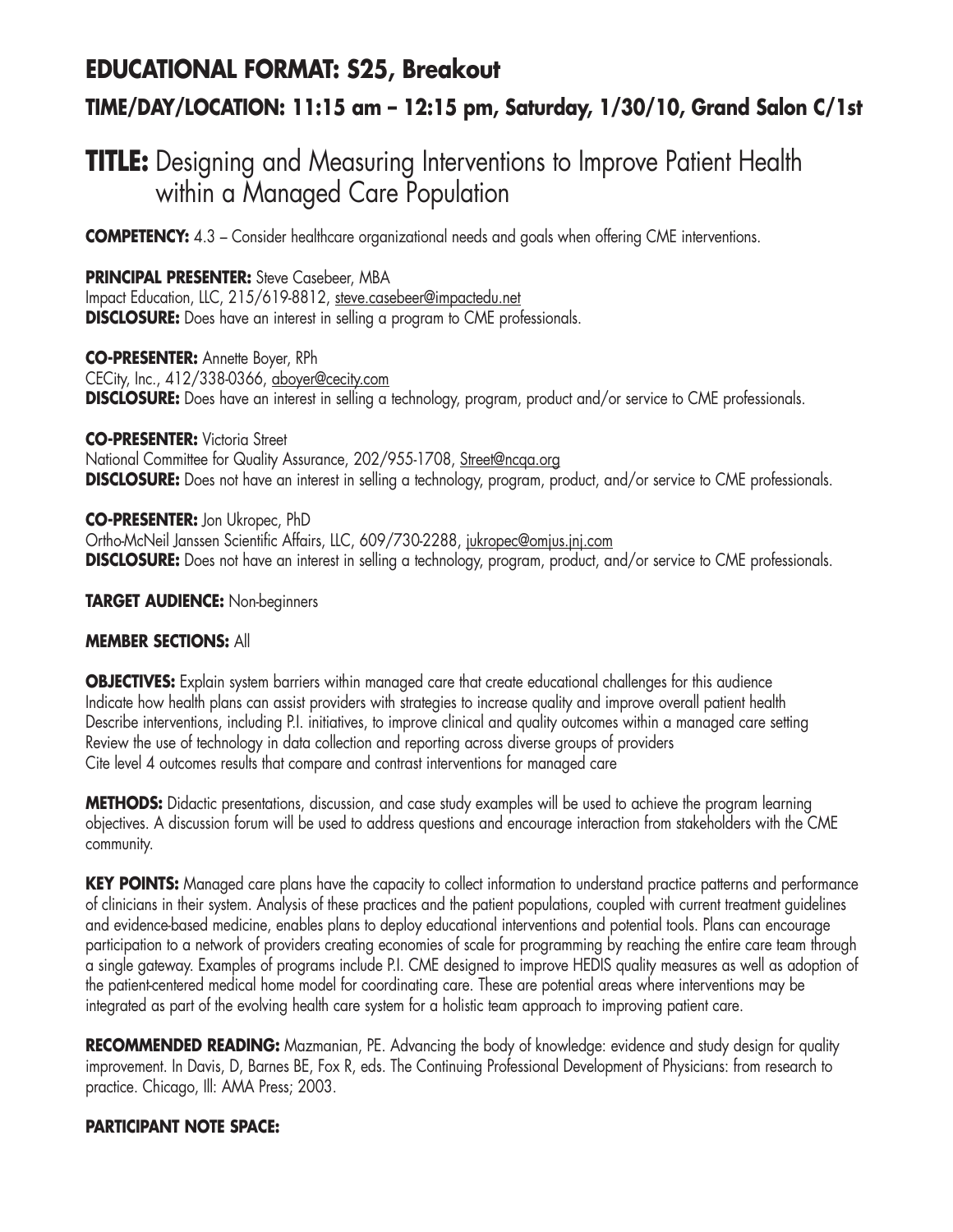### **EDUCATIONAL FORMAT: S26, Breakout**

### **TIME/DAY/LOCATION: 11:15 am – 12:15 pm, Saturday, 1/30/10, Oak Alley/3rd**

## **TITLE:** COPD: Improving Patient Care by Overcoming the Barriers to the Appropriate Use of Spirometry

**COMPETENCY:** 4.5 – Design activities with a cumulative goal of helping physicians, or teams of learners, to adopt change incrementally, assuring there is compatibility with present systems and advantage over present behaviors.

#### **PRINCIPAL PRESENTER:** Bob Meinzer, BS

New Jersey Academy of Family Physicians, 651/636-2729, rlmeinz@visi.com **DISCLOSURE:** Does not have an interest in selling a technology, program, product, and/or service to CME professionals.

**CO-PRESENTER:** Theresa Barrett, MS New Jersey Academy of Family Physicians, 609/394-1711, theresa@njafp.org **DISCLOSURE:** Does not have an interest in selling a technology, program, product, and/or service to CME professionals.

#### **CO-PRESENTER:** Kelly Hitchcock, BS

New Jersey Academy of Family Physicians, 716/652-5846, kelly@njafp.org **DISCLOSURE:** Does not have an interest in selling a technology, program, product, and/or service to CME professionals.

**CO-PRESENTER:** Suzanne Murray, BA AXDEV, 450/465-2011, murrays@axdevgroup.com **DISCLOSURE:** Does have an interest in selling a product to CME professionals.

#### **TARGET AUDIENCE:** Non-beginners

#### **MEMBER SECTIONS:** All

**OBJECTIVES:** At the completion of this session, participants should be able to:

- 1. Differentiate between a knowledge gap and a skill gap
- 2. Design an educational intervention that overcomes barriers
- 3. Integrate outcomes measures that evaluate physician behavioral change at the practice level

**METHODS:** The presentation team will outline the project, describe the challenges they faced and how they overcame them, discuss the adult education strategy that was employed, explain the workshop format and outline the outcomes process, which included follow-up with physician learners.

**KEY POINTS:** Spirometry is a simple, inexpensive test that is crucial to distinguish COPD from asthma. In 2005, spirometry was added to the HEDIS measures to improve the diagnosis. Only 35% of those patients covered by commercial insurance and 26% of Medicare and Medicaid patients were undergoing spirometry testing. Workshops were organized at family physician meetings, with a maximum of 30 participants, where barriers were discussed and hands-on spirometry demonstrations occurred. Enduring materials were included, as well as an E-learning program and a performance improvement module. Outcomes were evaluated one day after the program and at 3 months and included physician and patient interviews.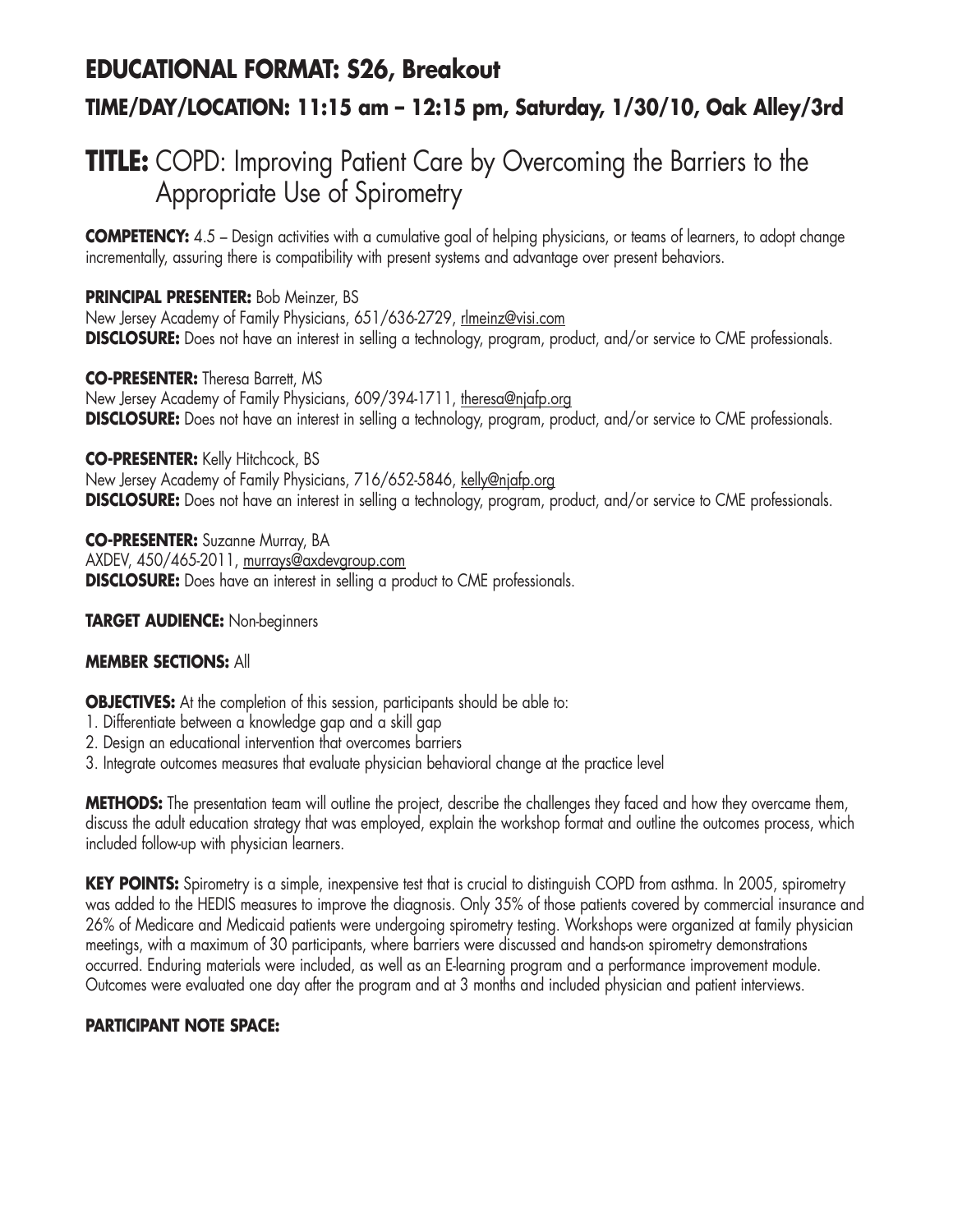## **EDUCATIONAL FORMAT: S27, Breakout TIME/DAY/LOCATION: 11:15 am – 12:15 pm, Saturday, 1/30/10, Grand Salon D/1st**

### **TITLE:** Debating the Satellite Symposium Conundrum: Does a Practical Model Exist?

**COMPETENCY:** 5.2 – Identify and collaborate with external partners that enhance effective CME activities.

#### **PRINCIPAL PRESENTER:** Amanda Pauley, BA

American College of Cardiology Foundation, 202/375-6416, apauley@acc.org **DISCLOSURE:** Does not have an interest in selling a technology, program, product, and/or service to CME professionals.

**CO-PRESENTER:** Elizabeth Yarboro, BA American College of Cardiology Foundation, 202/375-6316, eyarboro@acc.org **DISCLOSURE:** Does not have an interest in selling a technology, program, product, and/or service to CME professionals.

**TARGET AUDIENCE:** Non-beginners

#### **MEMBER SECTIONS: Medical Specialty Societies**

**OBJECTIVES:** (1) Identify areas for improvement that exist in the current model for planning, implementing and securing funding for satellite symposia. (2) Effectively collaborate with external partners to maximize the resources and strengths of all involved parties. (3) Reach a consensus, within the medical specialty provider section, on a practical model for the implementation of all future satellite symposia.

**METHODS:** Several models currently used to plan and implement satellite symposia will be presented. Attendees will break into small groups to discuss the pros/cons of the presented models then the entire group will reconvene to develop a practical model for the implementation of all future satellite symposia.

**KEY POINTS:** Specialty societies recognize the multitude of issues that existing satellite symposia models present and are eager to implement changes that will address all relevant regulatory issues and improve the overall quality and effectiveness of the educational interventions they implement. This session will provide an opportunity for representatives from a wide variety of specialty societies to discuss the successes and setbacks they have encountered in their attempts to implement revised satellite symposia model. The group will use this information to guide the development of a more practical model.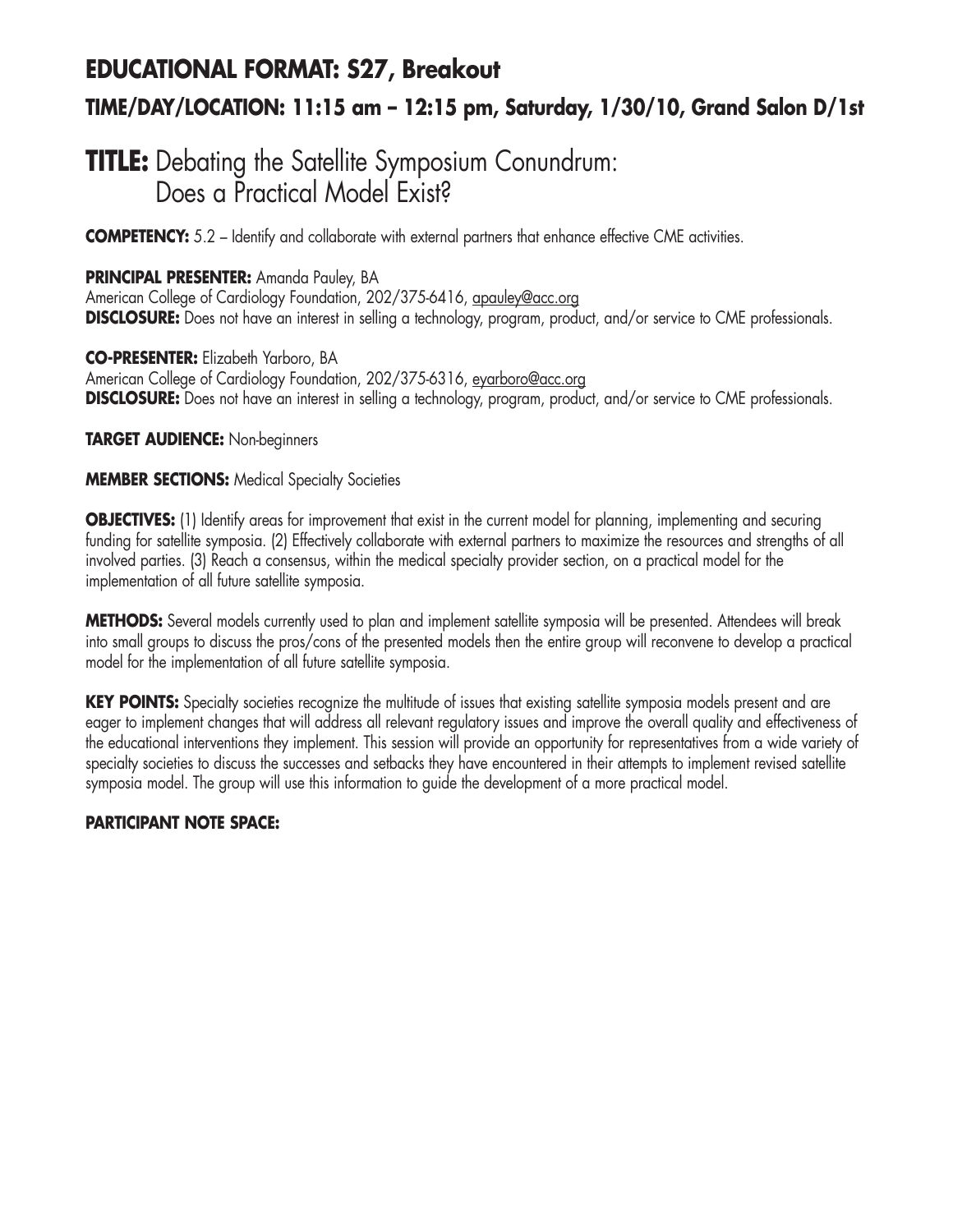### **EDUCATIONAL FORMAT: S28, Breakout**

### **TIME/DAY/LOCATION: 11:15 am – 12:15 pm, Saturday, 1/30/10, Melrose/3rd**

## **TITLE:** Practice-based Research Networks (PBRNs) as a Source for Needs Assessment, Outcomes Data and Performance Improvement

**COMPETENCY:** 5.3 – Collaborate and build relationships that support educational improvements for the patient, the physician, and the organization in which the physician works.

#### **PRINCIPAL PRESENTER: Pam McFadden**

University of North Texas Health Science Center, 817/735-2581, mcfadden@hsc.unt.edu **DISCLOSURE:** Does not have an interest in selling a technology, program, product, and/or service to CME professionals.

**CO-PRESENTER:** Andrew Crim University of North Texas Health Science Center, 817/735-2644, acrim@hsc.unt.edu **DISCLOSURE:** Does not have an interest in selling a technology, program, product, and/or service to CME professionals.

#### **TARGET AUDIENCE:** Non-beginners

#### **MEMBER SECTIONS:** All

**OBJECTIVES:** At the completion of this session, participants should be able to: (1) describe what is meant by "Practice-Based Research Network (PBRN)"; (2) describe the goals and missions of PBRNs; (3) identify ways CME providers can partner with PBRNs to identify practice gaps, assess outcomes of educational interventions, conduct performance improvement initiatives and translate research findings into clinical practice, and (4) locate additional information on the 101 PBRN networks in the US.

**METHODS:** Presenters will provide background information on AHRQ-sponsored PBRNs, walk participants through existing or ongoing projects with one PBRN and explore the potential these primary care networks have for improving the development, implementation and assessment of CME.

**KEY POINTS:** Increasingly, PBRNs are recognizing their potential to expand their purpose, and are supporting quality improvement activities within primary care practices and the adoption of an evidence-based culture in primary care practice. Many PBRN leaders have begun to envision their networks as places of learning, where clinicians are engaged in reflective practice inquiries, and where clinicians, their patients, and academic researchers collaborate in the search for answers that lead to the improved delivery of primary care. PBRNs have not traditionally centered research activities around CME, although great potential exists for CME providers to partner with these networks.

**RECOMMENDED READING:** Green LA, Hickner J. A short history of primary care practice-based research networks: From concept to essential research laboratories. JABFM. 2006: 19(1): 1-10.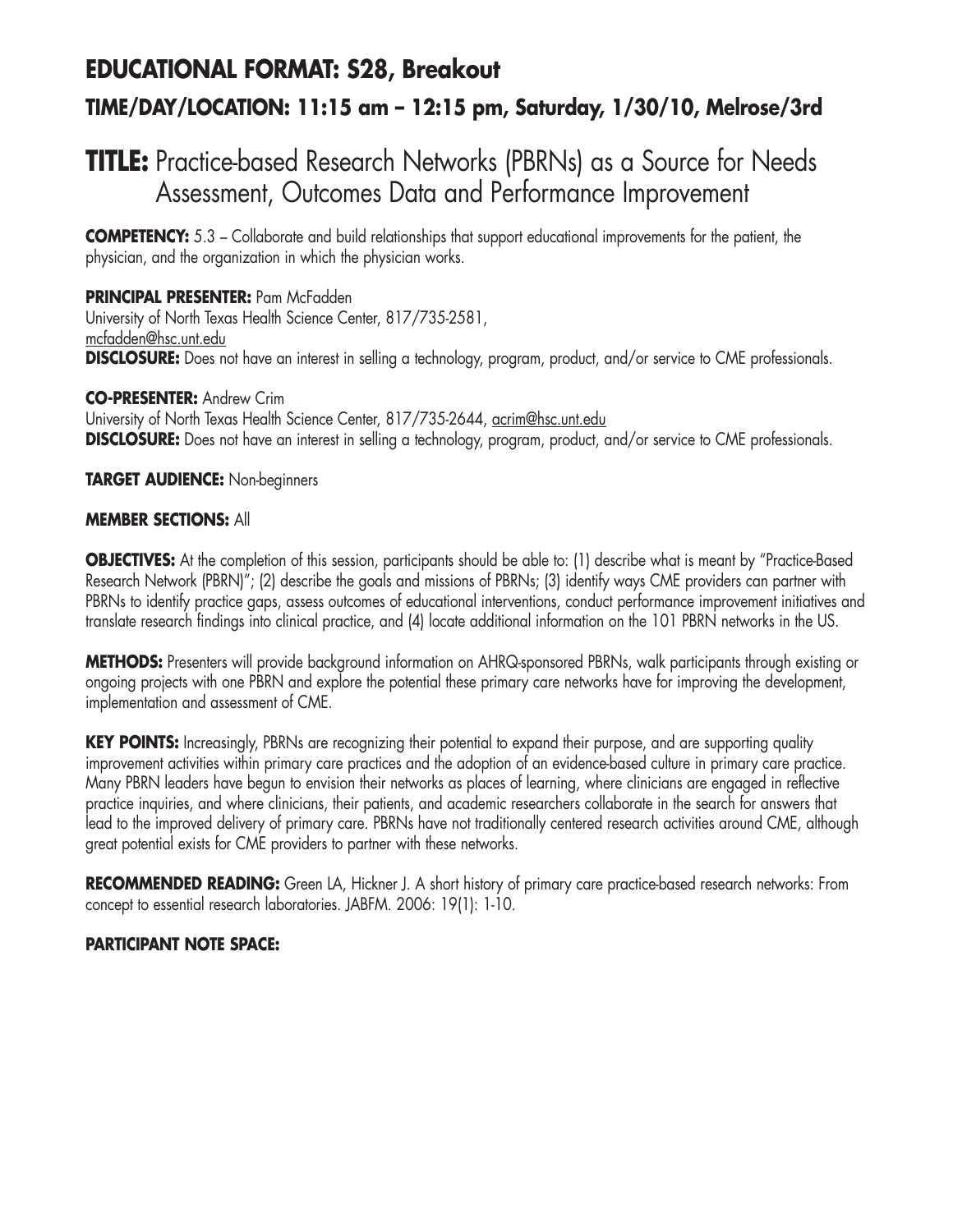### **EDUCATIONAL FORMAT: S29, Breakout TIME/DAY/LOCATION: 11:15 am – 12:15 pm, Saturday, 1/30/10, Ascot/Newberry/3rd**

# **TITLE:** Lead, Follow, or Get Out of the Way!

**COMPETENCY:** 6.2 – Develop a model learning organization.

#### **PRINCIPAL PRESENTER:** Eric Peterson, EdM

Annenberg Center for Health Sciences at Eisenhower, 760/773-4587, epeterson@annenberg.net **DISCLOSURE:** Does not have an interest in selling a technology, program, product, and/or service to CME professionals.

#### **CO-PRESENTER:** Philip Dombrowski, MBA

Annenberg Center for Health Sciences at Eisenhower, 760/773-4533, pdombrowski@annenberg.net **DISCLOSURE:** Does not have an interest in selling a technology, program, product, and/or service to CME professionals.

#### **TARGET AUDIENCE:** Non-beginners

#### **MEMBER SECTIONS:** All

**OBJECTIVES:** At the conclusion of this breakout session the participants should be able to do the following: (1) conceptualize leadership as a process in which all may participate; (2) describe a framework for analyzing the interaction between leaders and followers; (3) identify situations in which they may be in either a leadership or followership position; (4) Discuss the ethical dimensions of endorsing the leadership of others, and (5) constructively contribute to the leadership process.

**METHODS:** This breakout session will use brief presentations, discussion, and small group activities to convey the material to participants.

**KEY POINTS:** We often think of leadership as the preserve of individuals who are in designated positions of leadership. While these individuals indeed have special responsibilities for leadership, leadership can be understood as a process in which all individuals participate either by making attempts to influence the behavior and actions of others, or supporting the attempts of others to exercise influence. Attempts to lead need not come from those in designated positions of leadership, and those in positions of leadership ironically find themselves in the position of following as often as they are in a position to lead. The decision to constructively follow has important ethical dimensions.

#### **RECOMMENDED READING:**

- 1. Riggio RE, Chaleff I, Lipman-Blumen J, Eds. The Art of Followership. Jossey-Bass, San Francisco. 2008.
- 2. Kellerman B. Followership: How Followers are Creating Change and Changing Leaders. Harvard Business Press. Boston, 2008.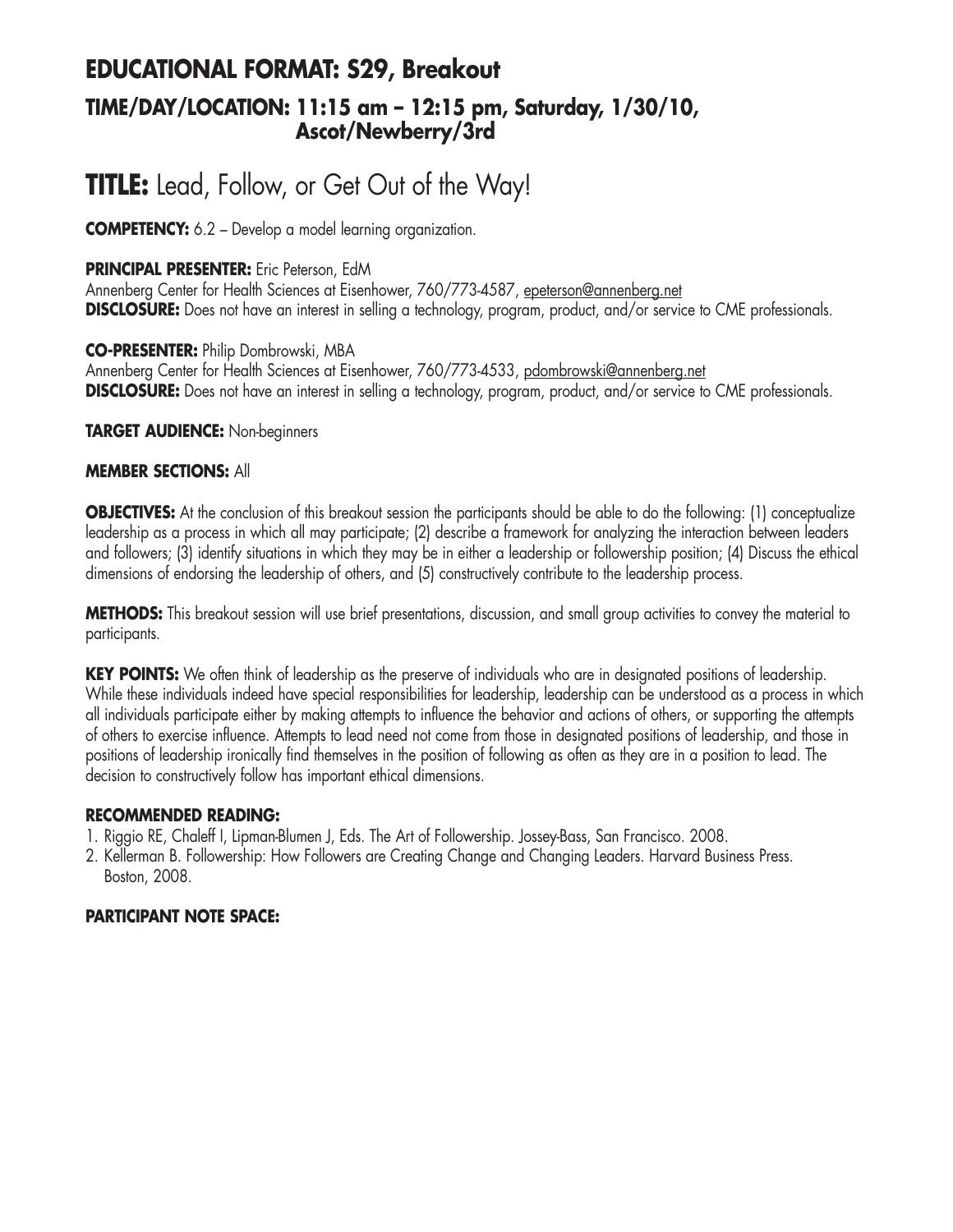## **EDUCATIONAL FORMAT: S30, Breakout TIME/DAY/LOCATION: 11:15 am – 12:15 pm, Saturday, 1/30/10, Elmwood/3rd**

### **TITLE:** Activity Compliance: Case Studies for Successful CME Planning and Review

**COMPETENCY:** 7.6 – Assure that the CME program is in compliance with the Accreditation Essentials, Elements, and Policies and other regulatory requirements.

#### **PRINCIPAL PRESENTER:** Allison Kickel

Global Education Group, 303/395-1782, ext. 77, akickel@globaleducationgroup.com **DISCLOSURE:** Does not have an interest in selling a technology, program, product, and/or service to CME professionals.

#### **CO-PRESENTER:** Brandy Lewis, CCMEP

Global Education Group, 303/395-1782, ext. 74, blewis@globaleducationgroup.com **DISCLOSURE:** Does not have an interest in selling a technology, program, product, and/or service to CME professionals.

#### **TARGET AUDIENCE:** Beginners

#### **MEMBER SECTIONS:** All

**OBJECTIVES:** At the completion of this session, participants should be able to:

- 1. Identify the key components and steps in planning a compliant and successful CME activity
- 2. Translate project management skills in application to a CME activity
- 3. Cite criteria that guides CME planning and development

**METHODS:** Use a case-based discussion to review techniques and processes to improve and streamline the CME activity planning and review system, followed by practical examples (case studies) to focus on error prone areas and drive group discussion on quality solutions.

#### **KEY POINTS:**

- 1. Examine competencies in the planning process, LOA's, faculty, content, and post-activity audit and closure.
- 2. Define the processes and pitfalls of a CME clinical review.
- 3. Review frequently overlooked issues that jeopardize 100% ACCME compliance.
- 4. Compare tracking and documentation processes.
- 5. Assess critical path and the effect it can have on projects.
- 6. Illustrate solutions for organizations, large and small, focusing on a team effort.
- 7. Describe communication and documentation methods with partners and faculty.

#### **RECOMMENDED READING:**

1. The ACCME's Essential Areas and Their Elements, Retrieved: March 19, 2009, from the Accreditation Council for Continuing Medical Education. Web site:

http://www.accme.org/dir\_docs/doc\_upload/f4ee5075-9574-4231-8876-5e21723c0c82\_uploaddocument.pdf. 2. University of Medicine & Dentistry of New Jersey, Center for Teaching Excellence: Active Learning- Case-Based Lear.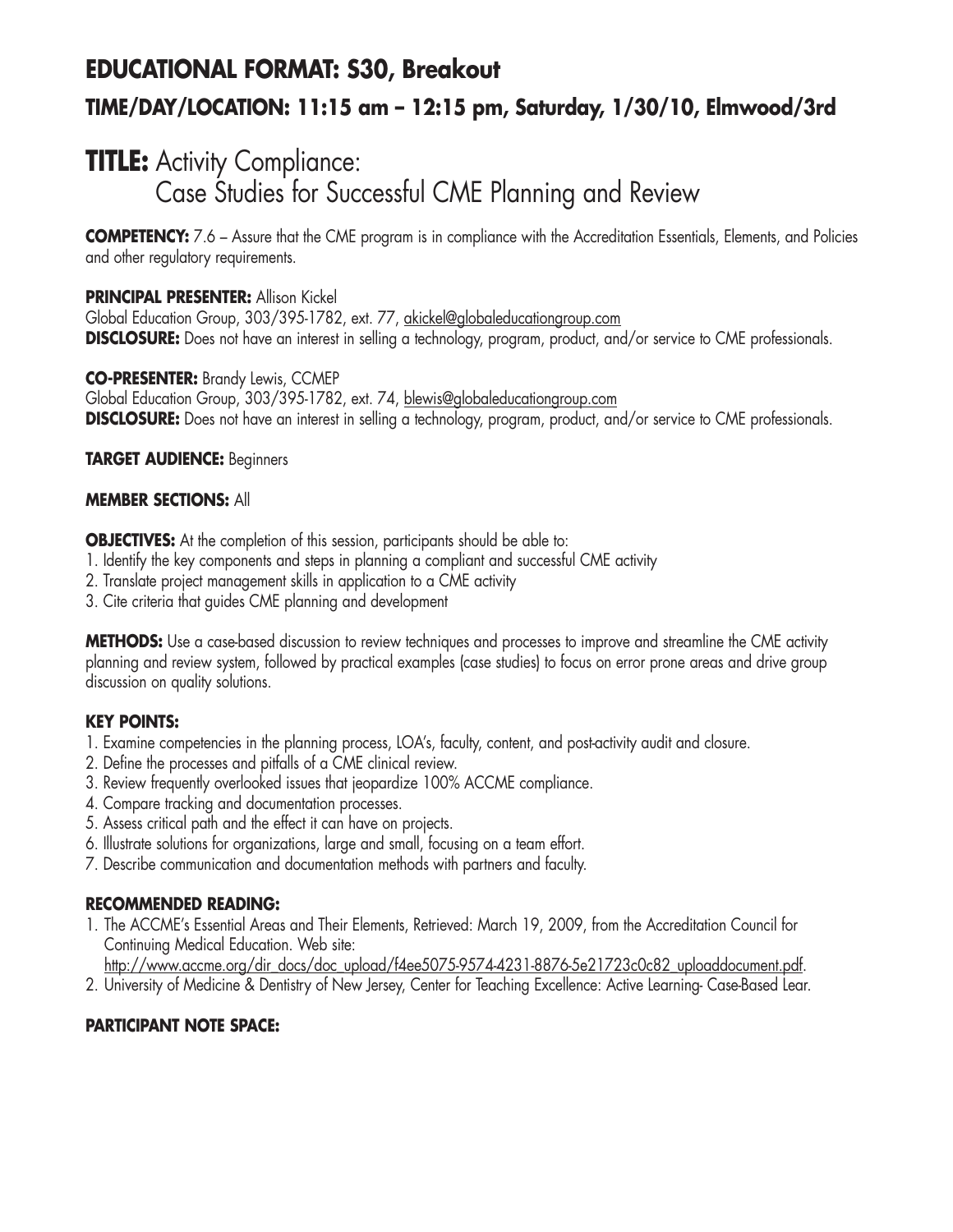# **EDUCATIONAL FORMAT: S31, Breakout TIME/DAY/LOCATION: 11:15 am – 12:15 pm, Saturday, 1/30/10, Magnolia/3rd**

## **TITLE:** Current, Compliant…and Awake: The CME "PACE" Program – CME Professionals Attaining Competency via Education

**COMPETENCY:** 8.3 – Promote professional development for self and staff.

#### **PRINCIPAL PRESENTER:** Karen Thomas, CCMEP

Institute for Continuing Healthcare Education, 215/446-8088, ext. 1104, kthomas@iche.edu **DISCLOSURE:** Does not have an interest in selling a technology, program, product, and/or service to CME professionals.

**CO-PRESENTER:** John Ruggiero, PhD Institute for Continuing Healthcare Education, 215/446-8088, ext. 1440, jruggiero@iche.edu **DISCLOSURE:** Does not have an interest in selling a technology, program, product, and/or service to CME professionals.

**TARGET AUDIENCE:** Non-beginners

#### **MEMBER SECTIONS:** All

**OBJECTIVES:** At the completion of this session, participants should be able to: (1) establish an internal compliance and training program within their own accredited provider settings; (2) promote competency-based professional development for CME office staff; (3) construct active and engaging discussion sessions to build team confidence in the competencies, and (4) create alternate learning tools and strategies for the "hard-to-reach" team member(s).

**METHODS:** Informational presentation accompanied with a PowerPoint presentation and handouts, including examples of strategies and specific tools. Time will be dedicated for group activity, discussion, and Q&A.

**KEY POINTS:** Establishing internal systems that promote self-assessment and life-long learning for CME professionals is key to the continued evolution of the CME enterprise. The CME "PACE" Program is geared towards effectively educating the CME team. Competencies for CME professionals now reflect the competency expectations of the entire CME organization. Compliance training activities create building blocks that will strengthen the strong foundation of knowledge your team currently possesses; and use a variety of fun educational formats that will make learning easy for even those "hard-to-reach" team members. Confidence assessment tools help gauge personalized learning opportunities.

**RECOMMENDED READING:** King, R., North, S. (2008). Alliance for Continuing Medical Education's Competency Areas for CME Professionals. Retrieved March 17th, 2009, from Alliance for Continuing Medical Education. Online: http://www.acme-assn.org/home/compreport/Competenties\_Analysis\_Report\_FINAL.pdf.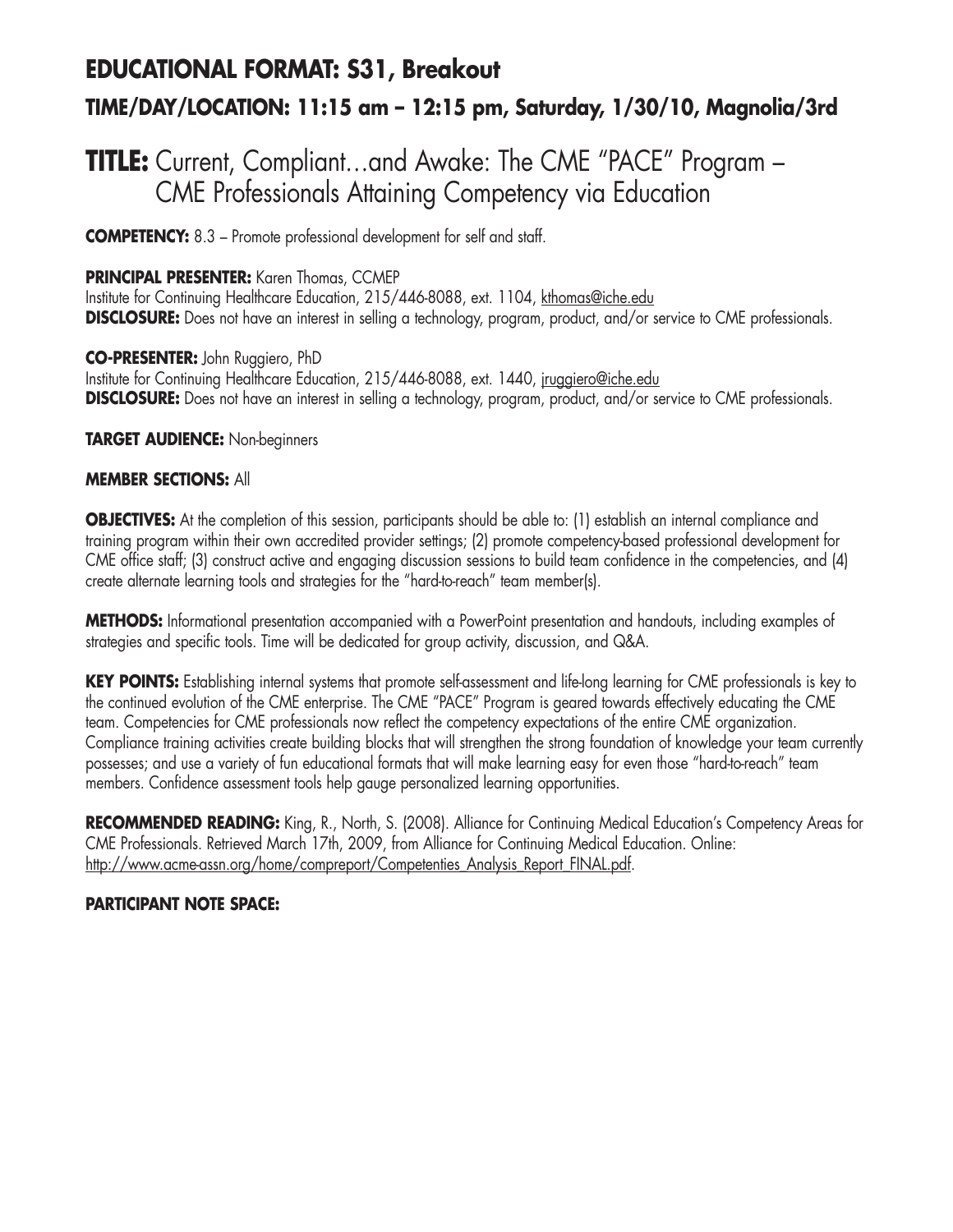### **EDUCATIONAL FORMAT: S32, Mini-plenary TIME/DAY/LOCATION: 11:15 am-12:15 pm, Saturday, 1/30/10, Grand Ballroom A-D/1st**

## **TITLE:** Hot Topics in CME: Recommendations from the Institute of Medicine and the AAMC/AACN Lifelong Learning Consensus Conference **(Invited Abstract)**

**COMPETENCY:** 2.7 – Consider multi-disciplinary educational interventions when appropriate. **COMPETENCY:** 4.1 – Recognize that, when offering learning interventions, CME professionals and the individual physicians they serve are part of a team and the system in which they work. **COMPETENCY:** 6.1 – Provide a vision of present role and future directions for CME and physician role and responsibilities in continued learning.

#### **PRINCIPAL PRESENTER:** Robert Fox, EdD

University of Oklahoma, 405/325-2769, rfox@ou.edu **DISCLOSURE:** Does not have an interest in selling a technology, program, product, and/or service to CME professionals.

#### **CO-PRESENTER:** Dave Davis, MD

Association of American Medical Colleges, 202/862-6275, ddavis@aamc.org **DISCLOSURE:** Does not have an interest in selling a technology, program, product, and/or service to CME professionals.

#### **TARGET AUDIENCE:** All

#### **MEMBER SECTIONS:** All

**DESCRIPTION:** Dr. Fox, a member of the IOM Committee on Planning a Continuing Health Care Professional Education Institute, will report on the major recommendations from their report entitled *Redesigning Continuing Education in the Health Professions*. These recommendations serve as an indicator of the future of continuing education in the health professions and the value of its integration in the healthcare system at large. The findings provide a new framework for the design and implementation of continuing education that incorporates inter-professional education as well as profession specific education and other important factors related to the future of CME.

Dr. Davis will provide the recommendations from the Consensus Conference hosted by the Association of American Medical Colleges and the American Association of Colleges of Nursing. The recently released report focuses on 5 major areas: Formal CE, Point of Care Learning, Inter-professional Education, Lifelong Learning, and Workplace Learning. The recommendations include general and specific recommendations for profession specific and inter-professional education strategies.

**METHODS:** Brief overview of the reports followed by open discussion/Q&A.

**KEY POINTS:** These two reports signal a substantial shift in the role of CE in the Health Professions, with CME as a critical element in that larger framework. The value proposition for lifelong learning and continuing professional development of healthcare professionals is being reviewed, restructured and evaluated with respect to its relevance to improving patient care and outcomes.

RECOMMENDED READING: IOM Report: http://books.nap.edu/openbook.php?record\_id=12704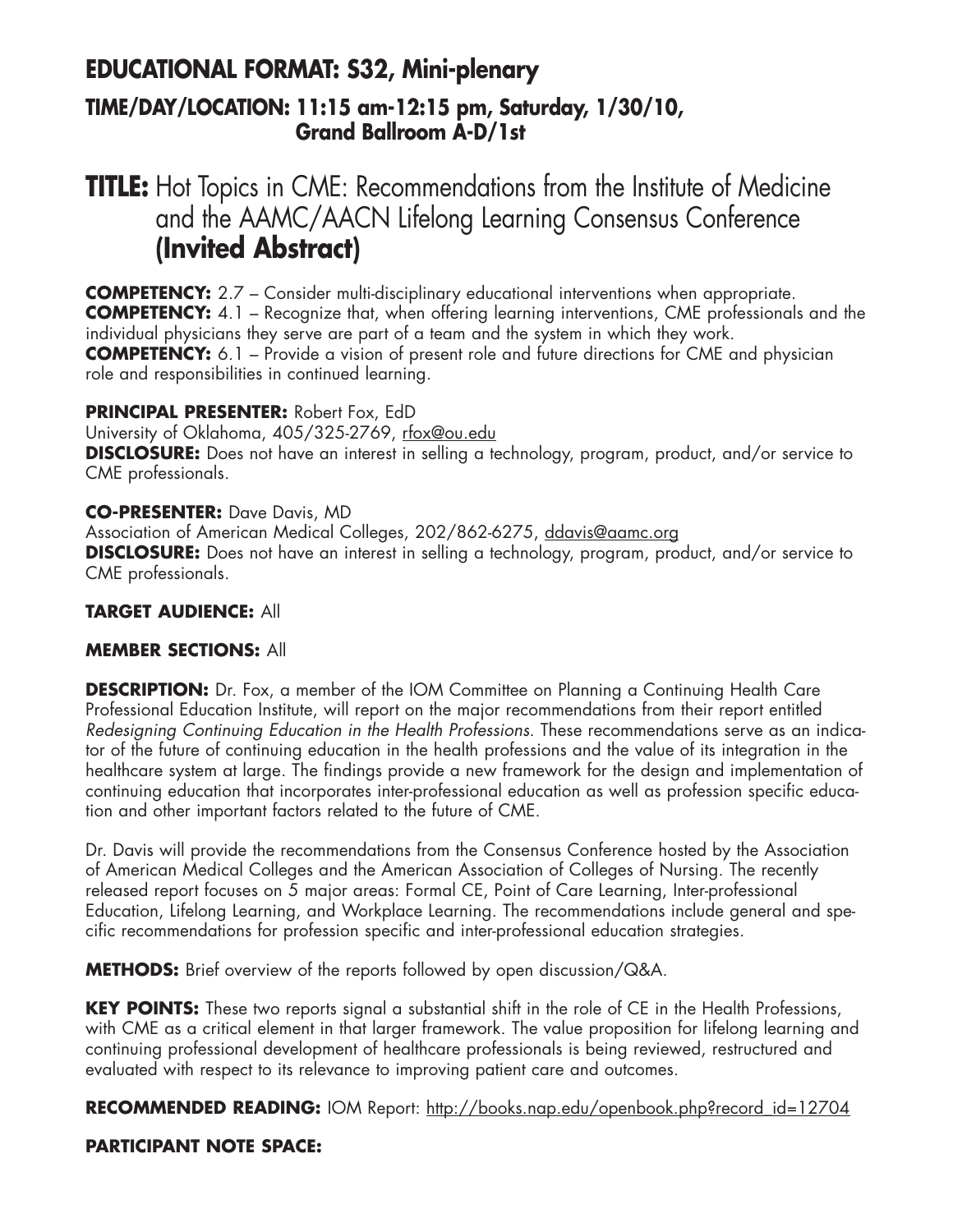### **MEETING: Alliance 2009 Annual Business & Town Hall Minutes**

**TIME/DAY/LOCATION:** 12:15 am-1:15 pm, Fri, 1/30/09, Yerba Buena 7-9/Lower B2 San Francisco Marriott<sup>®</sup>, San Francisco, California

### **I. CALL TO ORDER**

The Alliance 2009 Annual Business Meeting was called to order by Sue Ann Capizzi, MBA, President, at 12:30 pm PST, January 30, 2009. Ms. Capizzi introduced the current Alliance Board of Directors.

### **II. APPROVAL of JANUARY 20, 2008 MINUTES**

A motion was made and passed to approve the January 20, 2008 Annual Conference Business Meeting minutes.

### **III. PRESIDENT'S REPORT**

Ms. Capizzi welcomed annual conference participants and reported on the Alliance's major highlights during 2008.

#### **A. Major Accomplishments in 2008**

#### Office Structure and Terms Changed

Bylaws have been revised to authorize a one-year term for President and creation of a Vice-president (also a one-year term). The position of Secretary/Treasurer has been separated into two positions, each for two-year terms.

#### **Strategic Planning Process Continued**

Board meetings have been refocused to more fully address strategic issues. After an environmental scan, the Board affirmed (in April) 4 strategic imperatives and 12 prioritized goals. Objectives were set to measure outcomes throughout 2009, and staff accordingly developed a work plan and operating budget.

#### Competency Project Completed

Competency areas and performance indicators were validated as to which are most important to the CME profession. Eight competency areas have been identified along with associated knowledge, skills and attitudes to focus on the development of educational content for each competency.

#### Membership Survey Conducted

To fulfill the Alliance's promise to stay in touch with members, a new, online, membership survey was conducted in 2008 with 685 participants. During the 34th Annual Conference, a focus group dinner meeting took place to obtain feedback about membership benefits. The Membership Coordinating Committee and the Professional Development Committee are listening and developing programs/products to meet members' needs.

#### Physician Leadership Report Received

This report recommended a number of strategies to increase physician leadership in the Alliance and the CME profession.

#### CME Certificate Task Force Established

A new, CME Certificate Task Force has been established and will be chaired by Charmaine Cummings, PhD, RN. This task force will outline parameters for the development of a certificate program based on the Alliance competencies for CME professionals.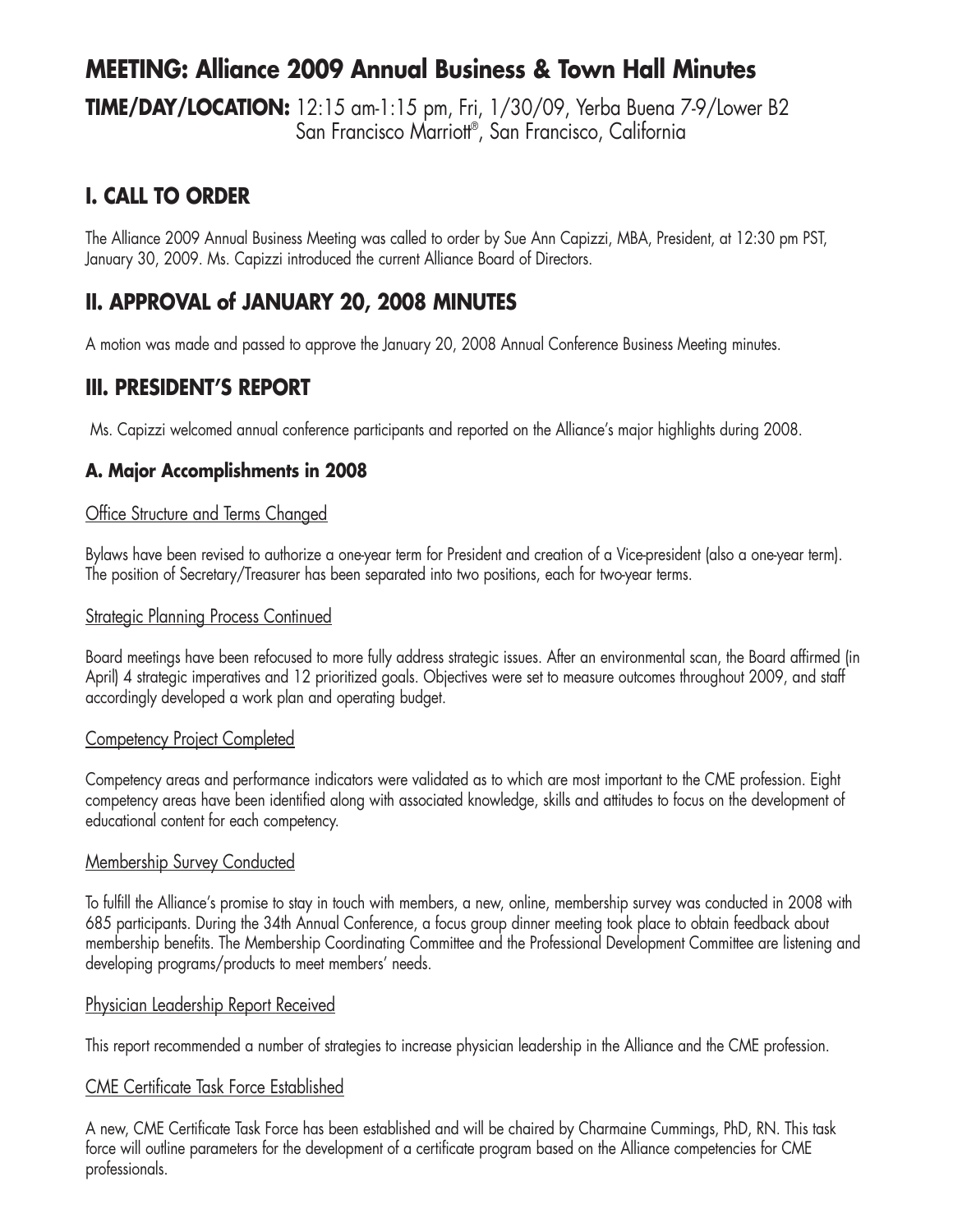#### **B. Alliance's Advocacy Accomplishments in 2008**

In 2008, the Advocacy Committee submitted comments to the Institute of Medicine on managing conflicts of interest, and responded to the ACCME's two Calls for Comment.

#### **C. Leadership Development**

Ms. Capizzi stated that a plan was implemented to identify and engage more volunteers. Most committees are now chaired by non-board members, and many new positions have been made available in 2009. Terms limits were addressed, including limiting the number of committees on which an individual may serve.

Ms. Capizzi went on to say that it was a privilege to have served as President and expressed her thanks to fellow Board Directors, committee chairs, volunteers, and all Alliance members. She also extended special thanks to staff for their efforts in planning the annual conference.

Finally, Ms. Capizzi introduced Greg Paulos, MBA, Secretary-Treasurer.

### **IV. SECRETARY-TREASURER'S REPORT**

Mr. Paulos reported that the Alliance was in a sound financial position during 2008. Its total assets as of November 30, 2008 were \$2,759,247, which consisted of cash/cash equivalents of \$1,808,302, marketable securities of \$610,745, and other assets of \$340,200. Its total liabilities and net assets were \$2,759,247 which consisted of accounts payable of \$28,832, accrued expenses of \$30,758, deferred revenue of \$1,777,224 and net assets of \$922,433.

#### **A. 2008 Financial Results**

The Alliance's total actual revenue was \$3,071,263, which was 18% above budget projections. It also was reported that there usually is a close correlation between membership and annual conference participation. The total actual expenses were \$2,760,227, which was 8% above budget projections. The actual net income was \$311,036.

#### **B. 2008 Finance Committee Actions and Accomplishments**

Three actions undertaken by the Finance Committee were **1)** implementation of a business planning process for all new Alliance projects, **2)** approval of the 2008 Alliance audit, and **3)** approval of the 2009 Work Plan and Operating Budget.

In addition, the Finance Committee completed **1)** a competitive bidding process to select an audit firm for the next 3 years and **2)** a comprehensive fundraising strategy to increase support of the Alliance's educational programs/products.

### **C. 2009 Operating Budget**

The 2009 projected revenue is expected to be \$3,275,175, which is a 14% increase above the 2008 budget. The 2009 expenses are estimated to be \$3,233,762, which represents a 19% increase above the 2008 budget. The 2009 projected net income is \$41,413.

Finally, Mr. Paulos introduced Maureen Doyle-Scharff, MBA, who will assume the Secretary-Treasurer responsibilities at the end of this year's meeting through the 2011 Annual Conference.

### **V. EXECUTIVE DIRECTOR'S REPORT**

Paul Weber, MA, Executive Director, reported on the Alliance's membership, annual conference, and professional development activities.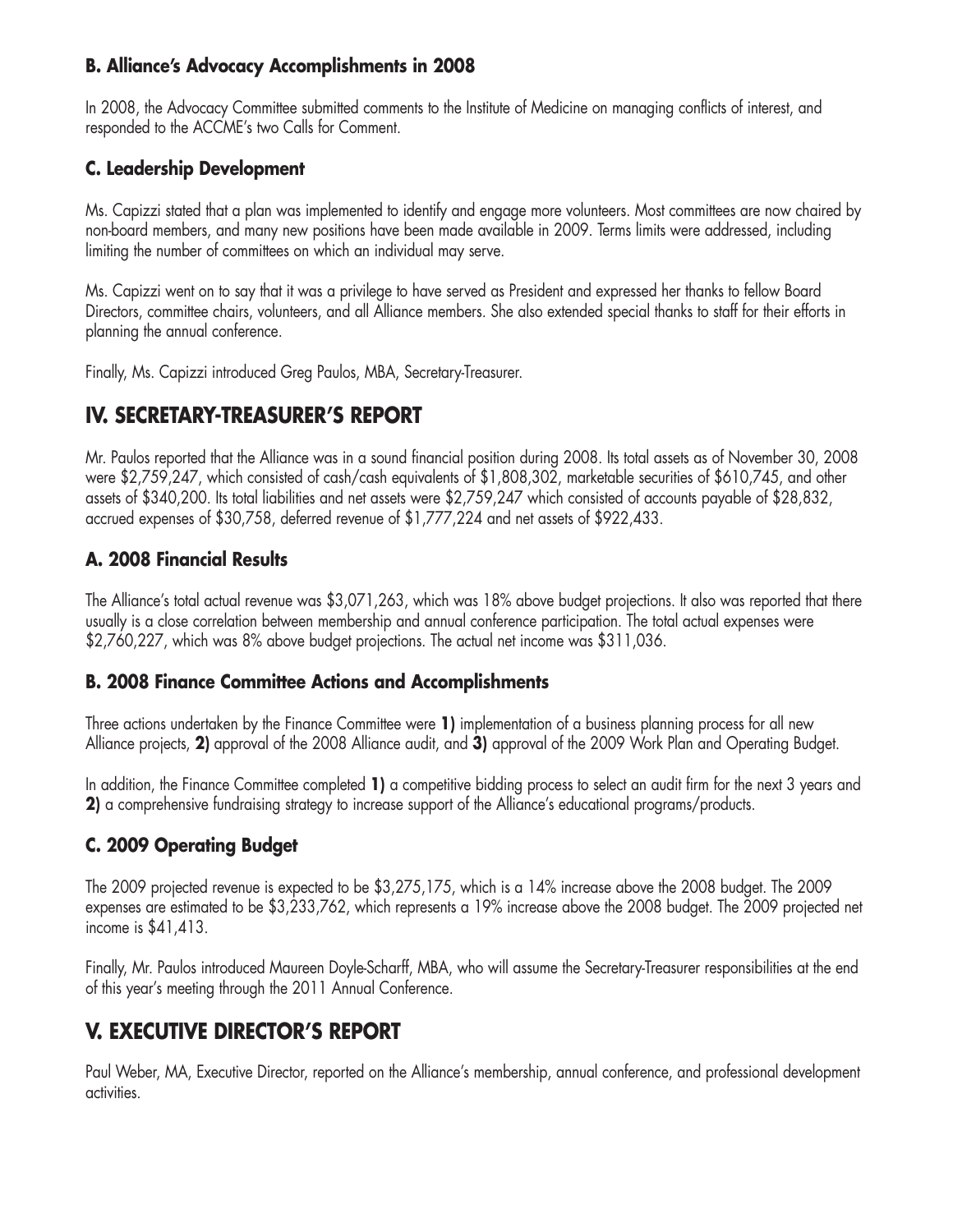### **A. Membership Growth**

For 2008, Alliance membership totaled 2,636 members, which represented an 8% increase over the membership count in 2007. New members accounted for 690 of the total, while 1,946 individuals were renewing members. The breakdown of membership by member section is as follows:

| Member Section                            | # of Members |
|-------------------------------------------|--------------|
| <b>Federal Health Care Educators</b>      | 21           |
| <b>Health Care Education Associations</b> | 114          |
| Hospitals & Health Systems                | 650          |
| <b>MECCA</b>                              | 611          |
| Medical Schools                           | 374          |
| <b>Medical Specialty Societies</b>        | 292          |
| <b>PACME</b>                              | 234          |
| <b>State Medical Societies</b>            | 48           |
| Other                                     | 202          |

#### **B. Alliance Growth**

Mr. Weber highlighted the growth experienced by the Alliance over the last 13 years, which is reflected below:

| Area                    | 1996        | 2009         | % Difference |
|-------------------------|-------------|--------------|--------------|
| Annual Conference       | 775         | 1,443        | 86%          |
| <b>Operating Budget</b> | \$542,063   | \$3,233,762  | 497%         |
| Reserve Fund            | \$269,507   | \$610,745    | 127%         |
| <b>Total Assets</b>     | \$643,065   | \$2,759,247  | 329%         |
| Membership              | 1,625       | 2,636        | 62%          |
| Staff                   | 2 Full-Time | 10 Full-Time | 525%         |
|                         |             | 5 Part-Time  |              |

### **C. New Professional Development Activities for 2009**

Mr. Weber announced that there was a wide variety of new educational programs being launched in 2009, including **1)** development of certificate programs based on the competencies for CME professionals, **2)** a self-assessment tool and individualized education plan, **3)** additional educational programs offered on the local level, and **4)** the Alliance's new Career Center that launched at the end of 2008.

### **D. Web-based Educational Programs**

The Alliance will sponsor new webinars in 2009 designed to help plan more effective, performance-based CME activities. In addition, they will provide an opportunity to learn from providers who have completed reaccreditation surveys under the new criteria. Topics to be discussed in upcoming webinars include a legislative/regulatory update and a detailed explanation of the revised Stark Rules.

Mr. Weber also announced new products that will be available in 2009, including **1)** an online Basics Institute, **2)** an outcomes evaluation workbook, and **3)** a handbook that highlights Best Practices in CME from leading providers.

### **E. Upcoming Events in 2009**

— CME: The Basics Institute will be held at the Hyatt Regency O'Hare, Rosemont, IL, Thursday-Friday, June 25-26, 2009.

— ACME Spring Summit will be held at the Sofitel Philadelphia, Philadelphia, PA, Thursday-Friday, May 7-8, 2009.